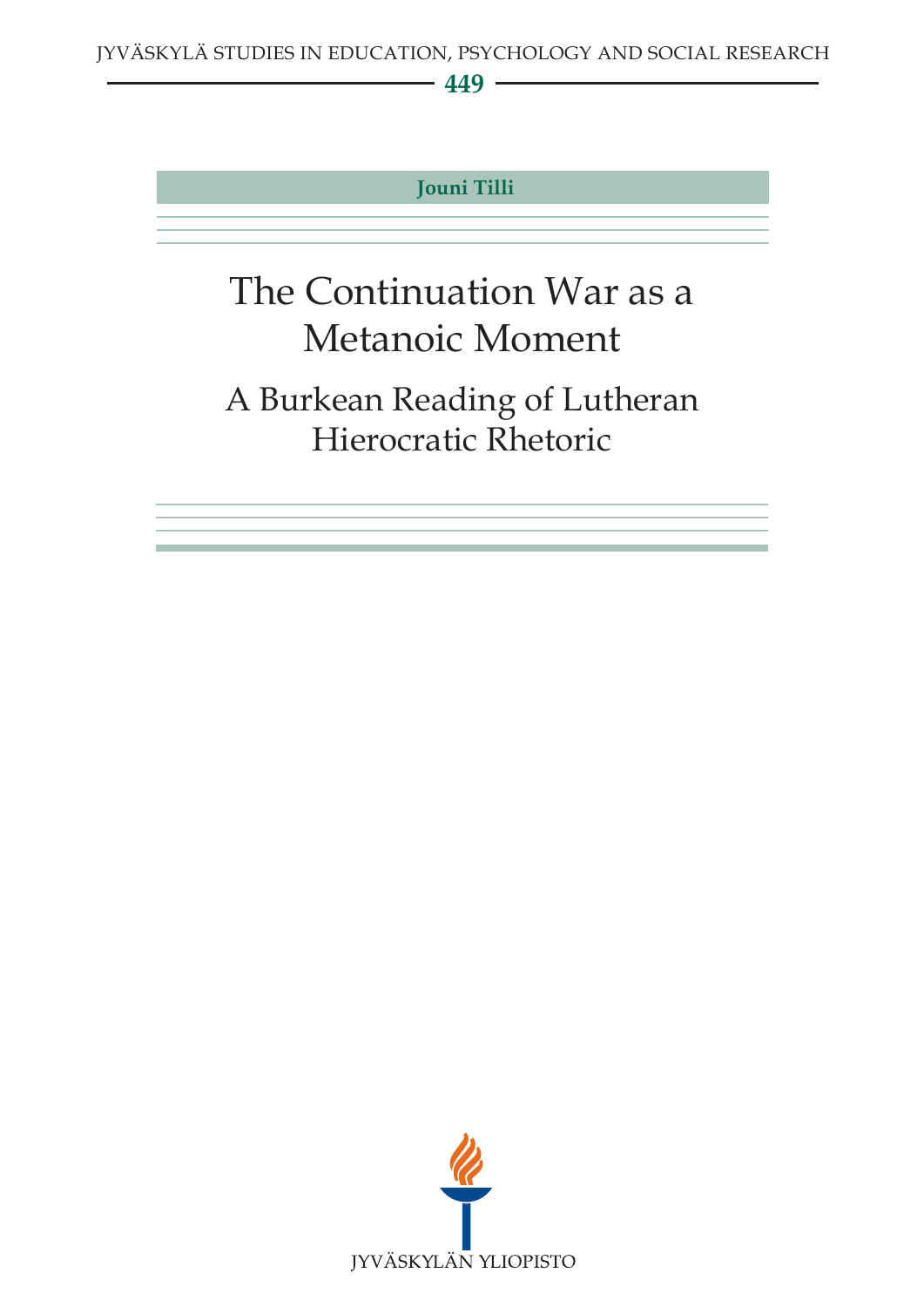JYVÄSKYLÄ STUDIES IN EDUCATION, PSYCHOLOGY AND SOCIAL RESEARCH 449

## Jouni Tilli

## as a Metanoic Moment The Continuation War

## Hierocratic Rhetoric A Burkean Reading of Lutheran

Esitetään Jyväskylän yliopiston yhteiskuntatieteellisen tiedekunnan suostumuksella julkisesti tarkastettavaksi yliopiston päärakennuksen salissa C5 lokakuun 5. päivänä 2012 kello 12.

Academic dissertation to be publicly discussed, by permission of the Faculty of Social Sciences of the University of Jyväskylä, in University Main Building, hall C5, on October 5, 2012 at 12 o'clock noon.

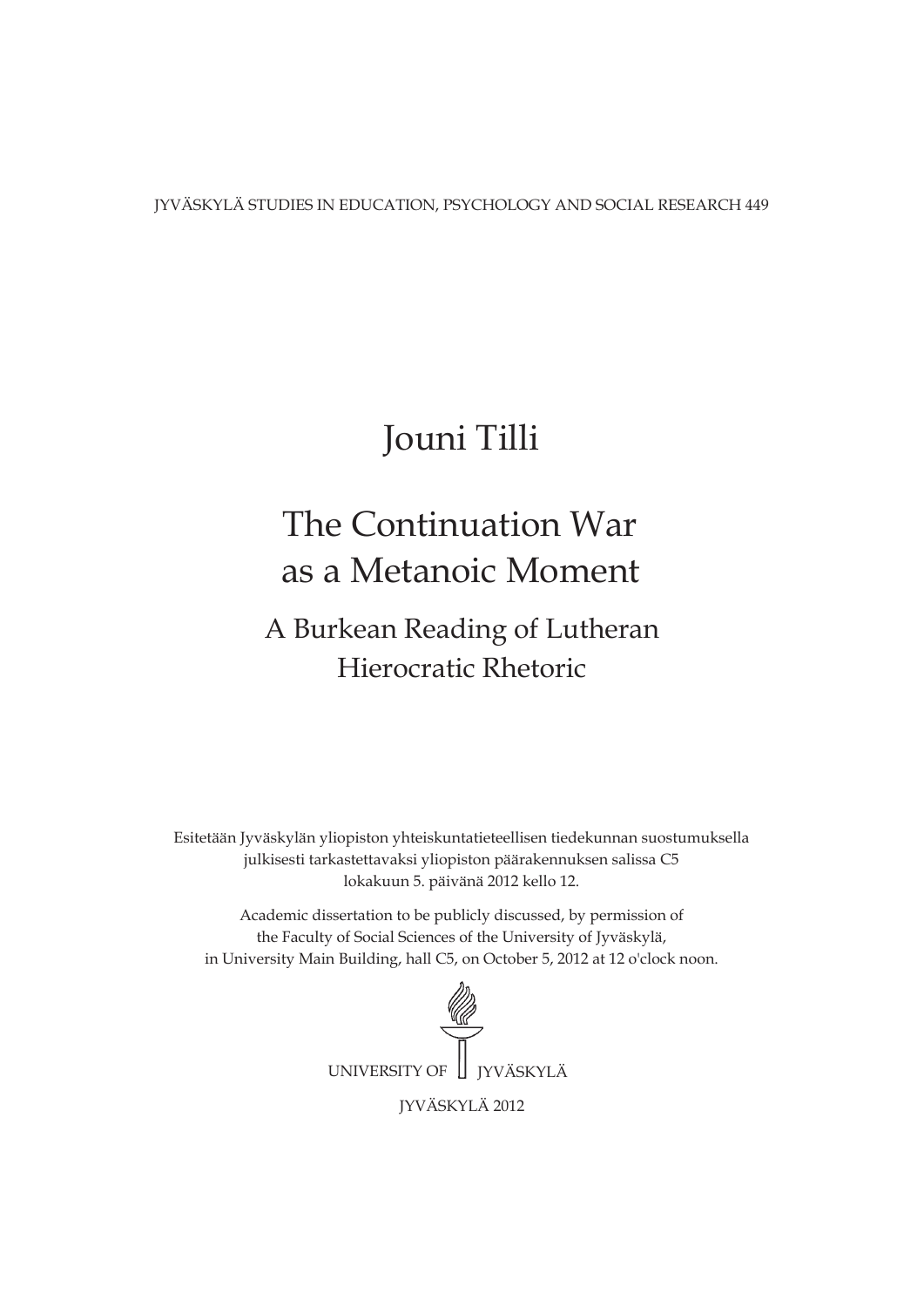## The Continuation War as a Metanoic Moment

A Burkean Reading of Lutheran Hierocratic Rhetoric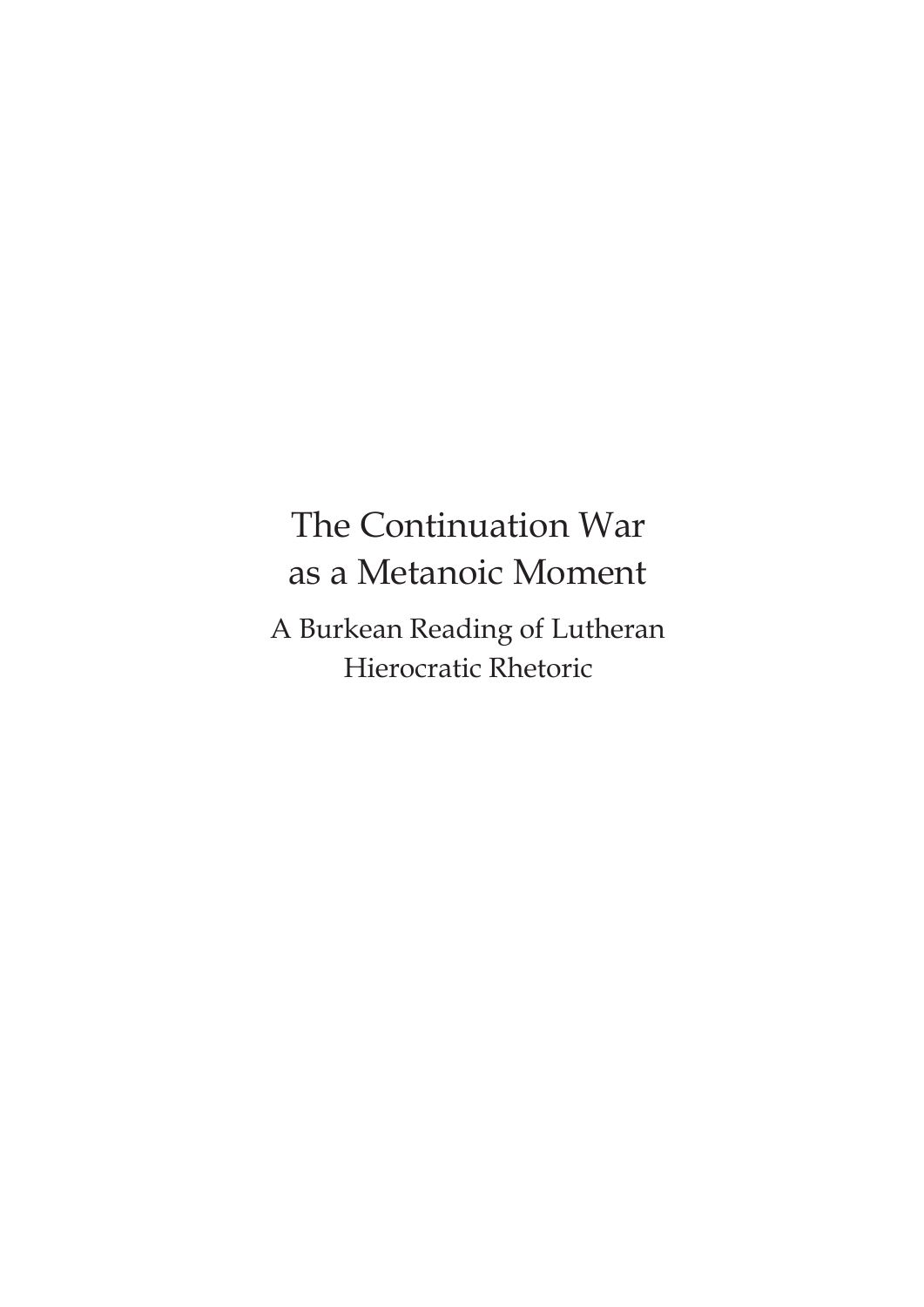JYVÄSKYLÄ STUDIES IN EDUCATION, PSYCHOLOGY AND SOCIAL RESEARCH 449

# Jouni Tilli

# The Continuation War as a Metanoic Moment

A Burkean Reading of Lutheran Hierocratic Rhetoric



JYVÄSKYLÄ 2012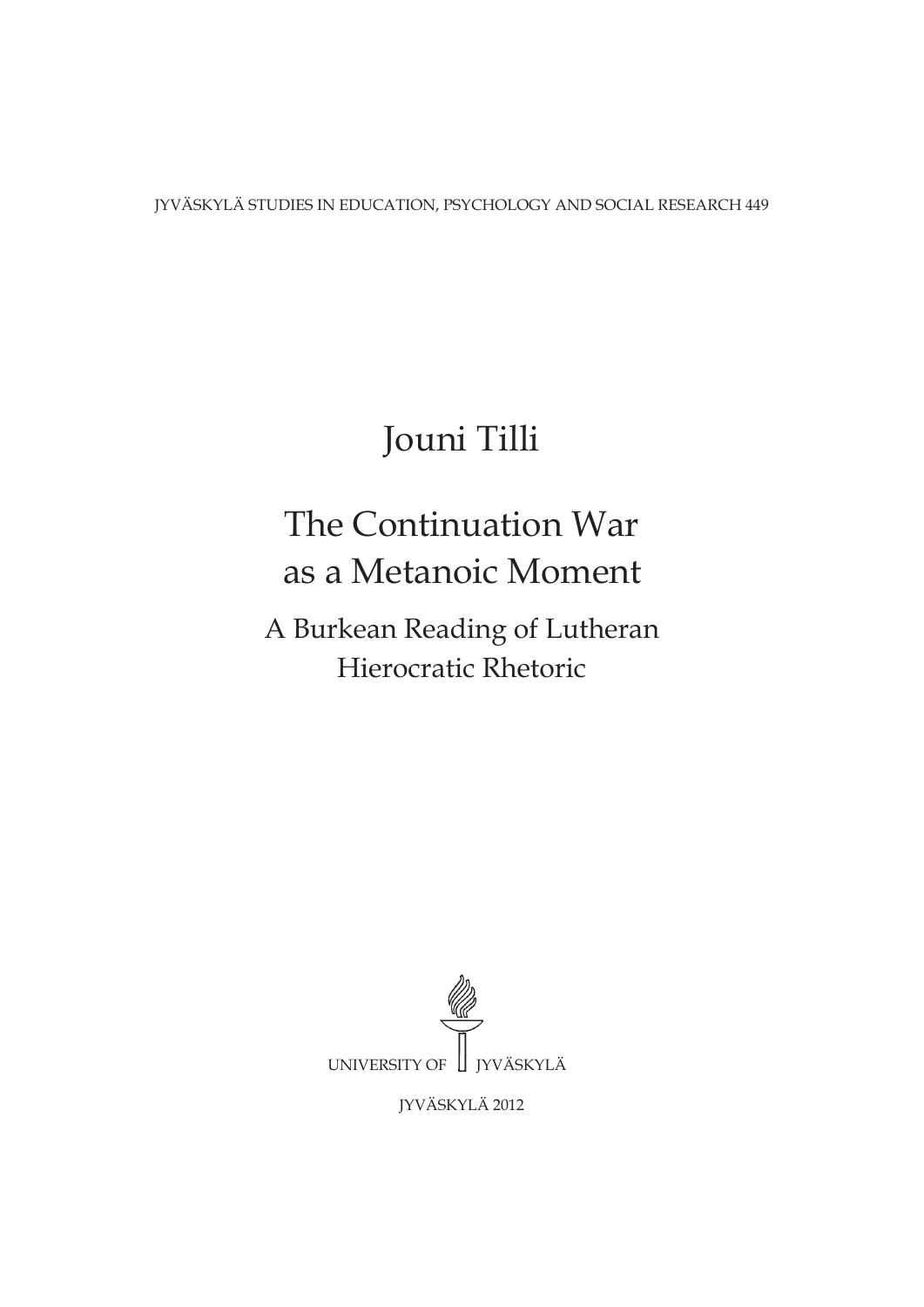Editors Jussi Kotkavirta Department of Social Sciences and Philosophy, University of Jyväskylä Pekka Olsbo, Harri Hirvi Publishing Unit, University Library of Jyväskylä

URN:ISBN:978-951-39-4864-1 ISBN 978-951-39-4864-1 (PDF)

ISBN 978-951-39-4863-4 (nid.) ISSN 0075-4625

Copyright © 2012, by University of Jyväskylä

Jyväskylä University Printing House, Jyväskylä 2012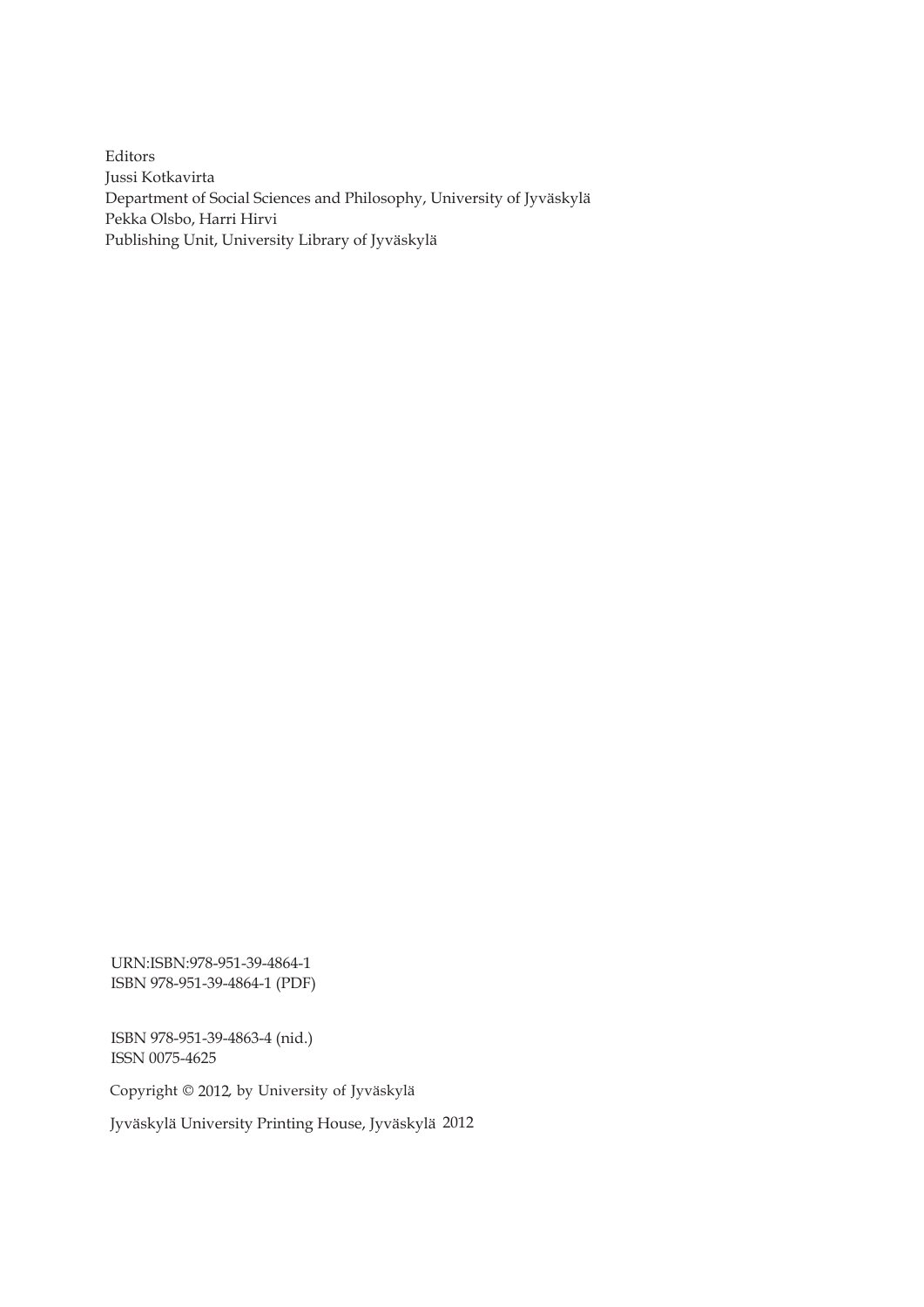### **ABSTRACT**

Tilli, Jouni

The Continuation War as a Metanoic Moment. A Burkean Reading of Lutheran Hierocratic Rhetoric Jyväskylä, University of Jyväskylä, 2012, 200 p. (Jyväskylä Studies in Education, Psychology and Social Research ISSN 0075-4625; 449) ISBN 978-951-39-4863-4 (nid.) ISBN 978-951-39-4864-1 (PDF) Summary Diss.

The study explores an aspect of the Continuation War 1941–1944 that has received surprisingly little attention, although the war in general is one of the most debated topics in the history of Finland. Accordingly, the research tackles the rhetorical problem of how Lutheran priests applied religious and biblical typologies in order to support the war effort of the Finnish state. My interpretation of priestly power consists of two steps. Firstly, the theological concept of metanoia is used to frame an explanation of how clergy purported to change minds in order to prepare the audience for action. Secondly, Kenneth Burke's theory of symbolic action is applied in rhetorical analysis of clerical texts.

As the research shows, the Continuation War was "emplotted" using an application of the biblical drama. More specifically, the clergy relied on six *typoi*: apocalypse, holy war & crusade, election & mission, jeremiad, the war within, obedience & mortification. Hence the substantial change from eschatological expectations, holy war and crusading to lamentations of individual and collective sinfulness could be carried out using a rhetorical structure that was familiar to all Finns. And most importantly, without questioning the authority of the church or the state, whilst the military-political situation changed dramatically.

The primary material consists of texts produced by bishops, chaplains and other priests. These texts include sermons, speeches, devotionals and newspaper articles. The method is textual analysis, manifested in the application of a reading strategy that examines the usage of biblical and religious imagery that were used in interpreting the Finnish situation.

Keywords: The Continuation War, Kenneth Burke, symbolic action, rhetoric, metanoia, clergy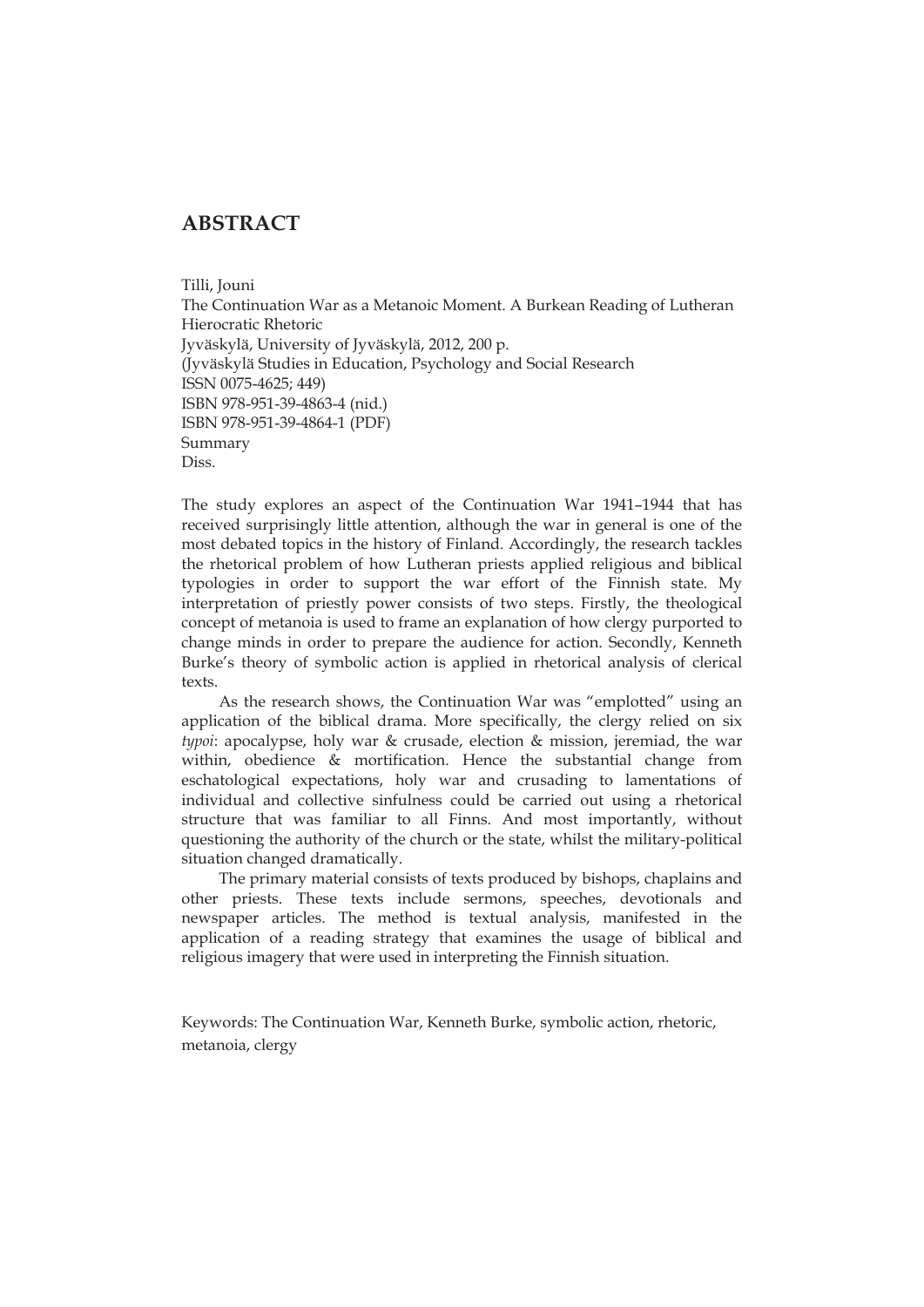| Author's address | Jouni Tilli<br>Department of Social Sciences and Philosophy<br>/ political science<br>P.O. Box 35, FI-40014<br>University of Jyväskylä                                                                                                                                                                                                         |
|------------------|------------------------------------------------------------------------------------------------------------------------------------------------------------------------------------------------------------------------------------------------------------------------------------------------------------------------------------------------|
| Supervisor       | Professor Mika Ojakangas<br>Department of Social Sciences and Philosophy<br>/ political science<br>P.O. Box 35, FI-40014<br>University of Jyväskylä                                                                                                                                                                                            |
| <b>Reviewers</b> | <b>Professor Clarke Rountree</b><br>Department of Communication Arts<br>The University of Alabama<br>342 Morton Hall<br>University of Alabama in Huntsville<br>Huntsville, AL 35899<br>The United States<br>University Lecturer Mika Luoma-aho<br>PhD, Department of Social Sciences<br>P.O. Box 122, 96101 Rovaniemi<br>University of Lapland |
| Opponent         | Professor Clarke Rountree                                                                                                                                                                                                                                                                                                                      |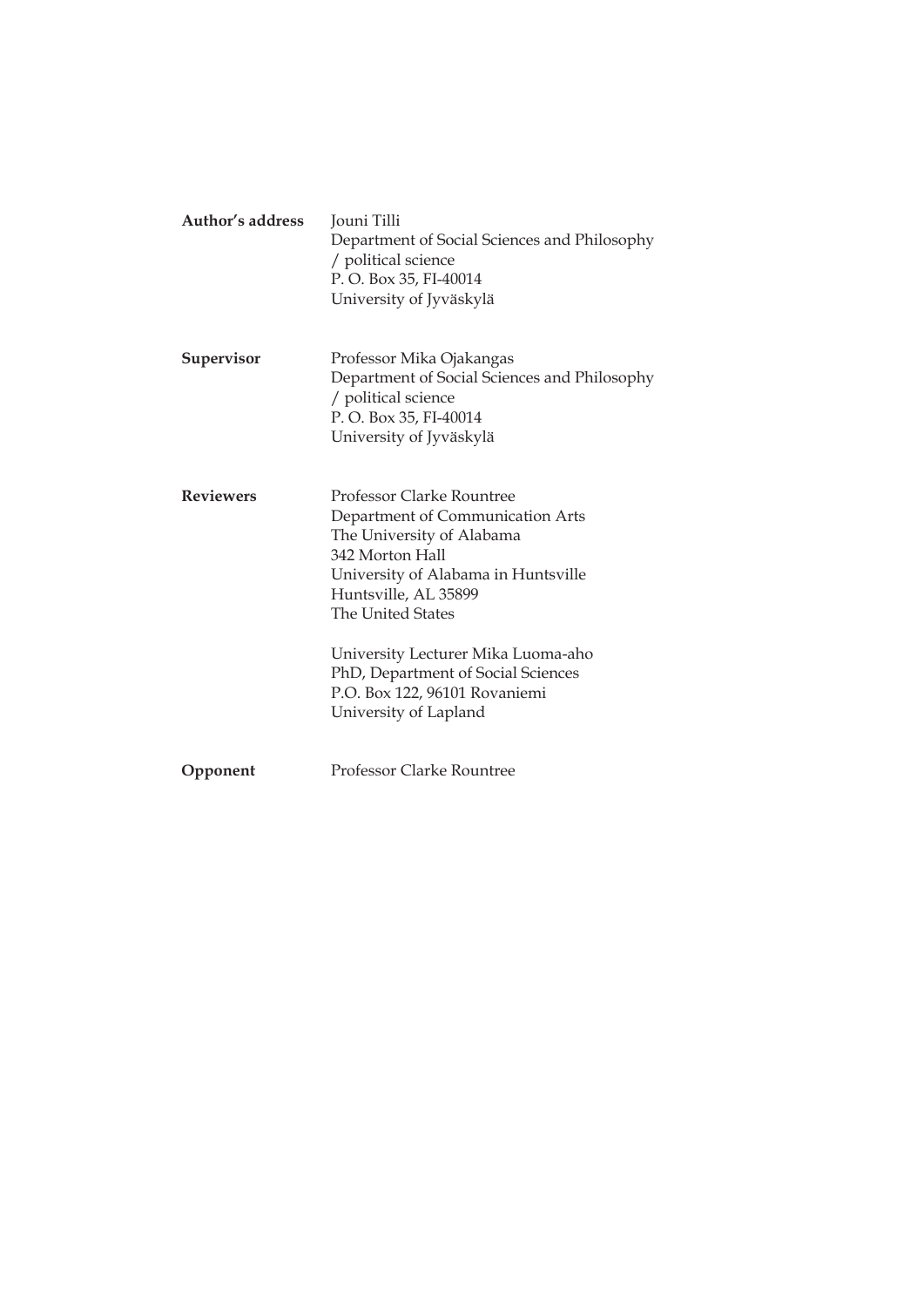#### **ACKNOWLEDGEMENTS**

First and foremost I wish to thank my supervisor Professor Mika Ojakangas for his support and insightful feedback on the manuscript. In addition, I want to thank Docent Tuija Parvikko whose expertise was invaluable especially at the early stages of the research.

 From the Department of Social Sciences I wish to thank my numerous colleagues with whom I have discussed the theme of my research as well as other academic and not-so-academic topics during the last 4 and a half years. In particular, I am grateful to Mikko Jakonen for his general perceptiveness and erudition and to my roommate Onni Pekonen for his companionship in the everyday struggle of a PhD student.

 MA Eleanor Underwood has proofread my English, not only the dissertation manuscript but also the several article manuscripts I have sent her. She has copyedited the texts and provided many useful comments in relation to both content and its linguistic expression, for which I am grateful. PhD Anna Björk has kindly assisted me with the German language.

In addition, I am thankful for Professor Clarke Rountree, PhD Mika Luoma-aho and PhD Edward C. Appel for their astute observations and suggestions. I am grateful also to Dean Jaakko Rantamäki of the Reisjärvi parish for our lively discussions and the material and intellectual support he has given me. Also, the staff at the National Archives Service of Finland has been of enormous help with their excellent and swift assistance.

For financial support I want to thank the University of Jyväskylä, The Ellen and Artturi Nyyssönen Foundation, The Finnish Cultural Foundation, the Eino Jutikkala Fund at The Finnish Academy of Science and Letters, and the Martti Haavio Fund. In addition, The Academy of Finland Centre of Excellence in Political Thought and Conceptual Change has provided financial assistance in academic travelling.

 Finally, I owe the warmest thanks to my wife Milla whose unwavering support I have been able to count on in those numerous times when writing this manuscript (and academic life in general) has caused anxiety. Thank you Milla, your love has been pivotal. I wish to thank also our daughter Sofia who has taught an impatient man a great deal of patience. To use a Burkean expression, it has been fascinating to observe how a human infant begins to transcend the natural towards the symbolic. I am extremely grateful also to my dear parents who have stood by me more firmly than I could have hoped for.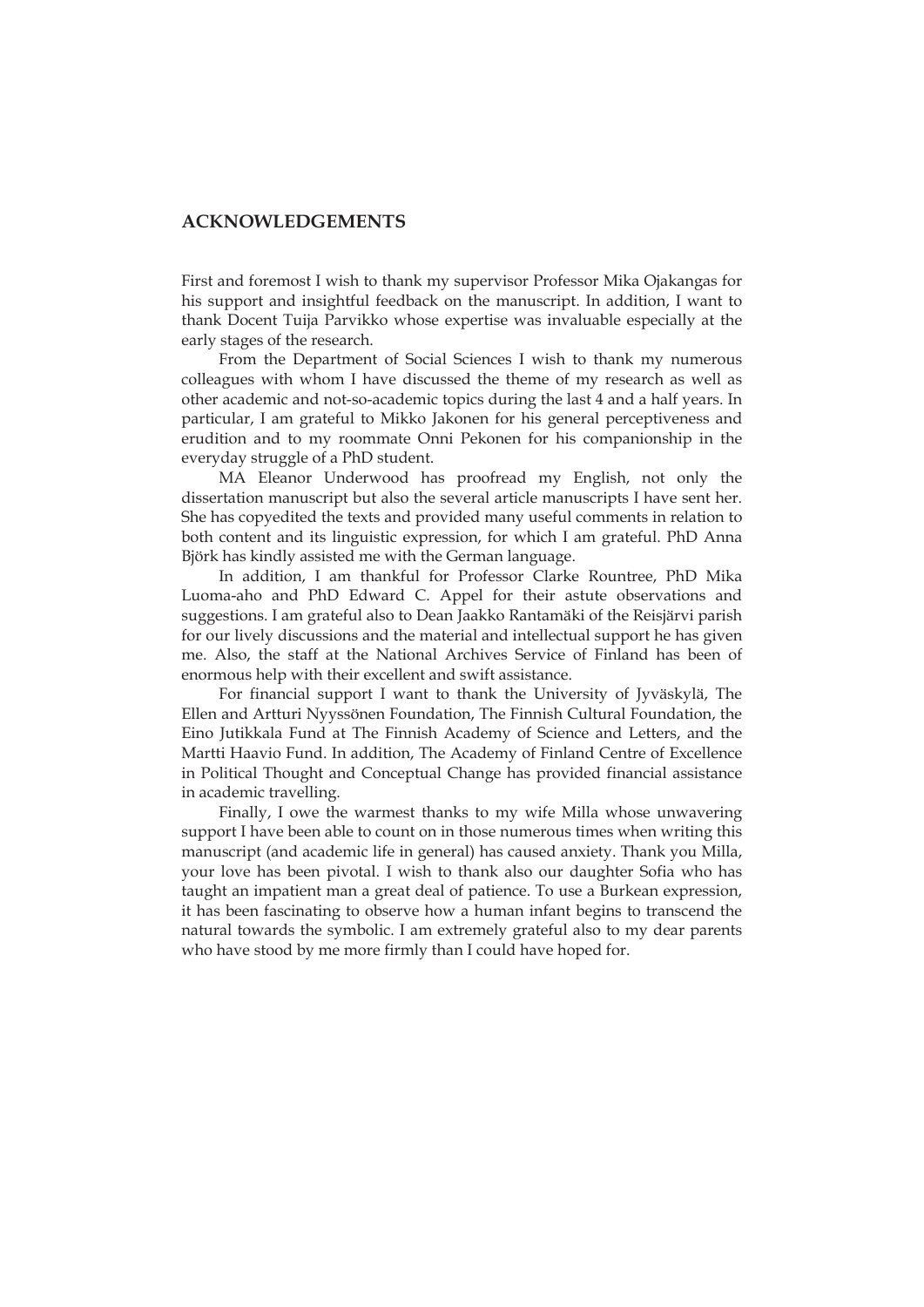## **CONTENTS**

ABSTRACT ACKNOWLEDGEMENTS **CONTENTS** 

| $\mathbf{1}$   |     |                                                                     |  |
|----------------|-----|---------------------------------------------------------------------|--|
|                | 1.1 |                                                                     |  |
|                | 1.2 |                                                                     |  |
| $\overline{2}$ |     | FALL AND REDEMPTION: LANGUAGE AS SYMBOLIC ACTION 16                 |  |
|                | 2.1 |                                                                     |  |
|                | 2.2 |                                                                     |  |
|                | 2.3 | Identification, order, and the rhetoric of theology19               |  |
| 3              |     |                                                                     |  |
|                | 3.1 |                                                                     |  |
|                | 3.2 |                                                                     |  |
|                | 3.3 | Dominant topoi, circumference and root terms31                      |  |
|                | 3.4 | Symbolic action in biblical terms: typological identification 35    |  |
| 4              |     |                                                                     |  |
|                | 4.1 | Guidance towards salvation - priestly power in Christianity 40      |  |
|                | 4.2 |                                                                     |  |
|                | 4.3 | Martin Luther's political theology, nationalism and Lutheran        |  |
|                |     |                                                                     |  |
|                | 4.4 |                                                                     |  |
| 5              |     | SETTING THE SCENE: VISIONS OF ESCHATOLOGY55                         |  |
|                | 5.1 | Invocation: the Continuation War as a holy war, a crusade 55        |  |
|                | 5.2 |                                                                     |  |
|                |     |                                                                     |  |
|                |     |                                                                     |  |
|                | 5.3 |                                                                     |  |
|                |     | 5.3.1 "I will put enmity between you" - hostility and devil-terms66 |  |
|                |     |                                                                     |  |
|                |     |                                                                     |  |
|                | 5.4 | Katechon and anomos, the temporized essence of the war81            |  |
| 6              |     |                                                                     |  |
|                | 6.1 |                                                                     |  |
|                |     |                                                                     |  |
|                |     |                                                                     |  |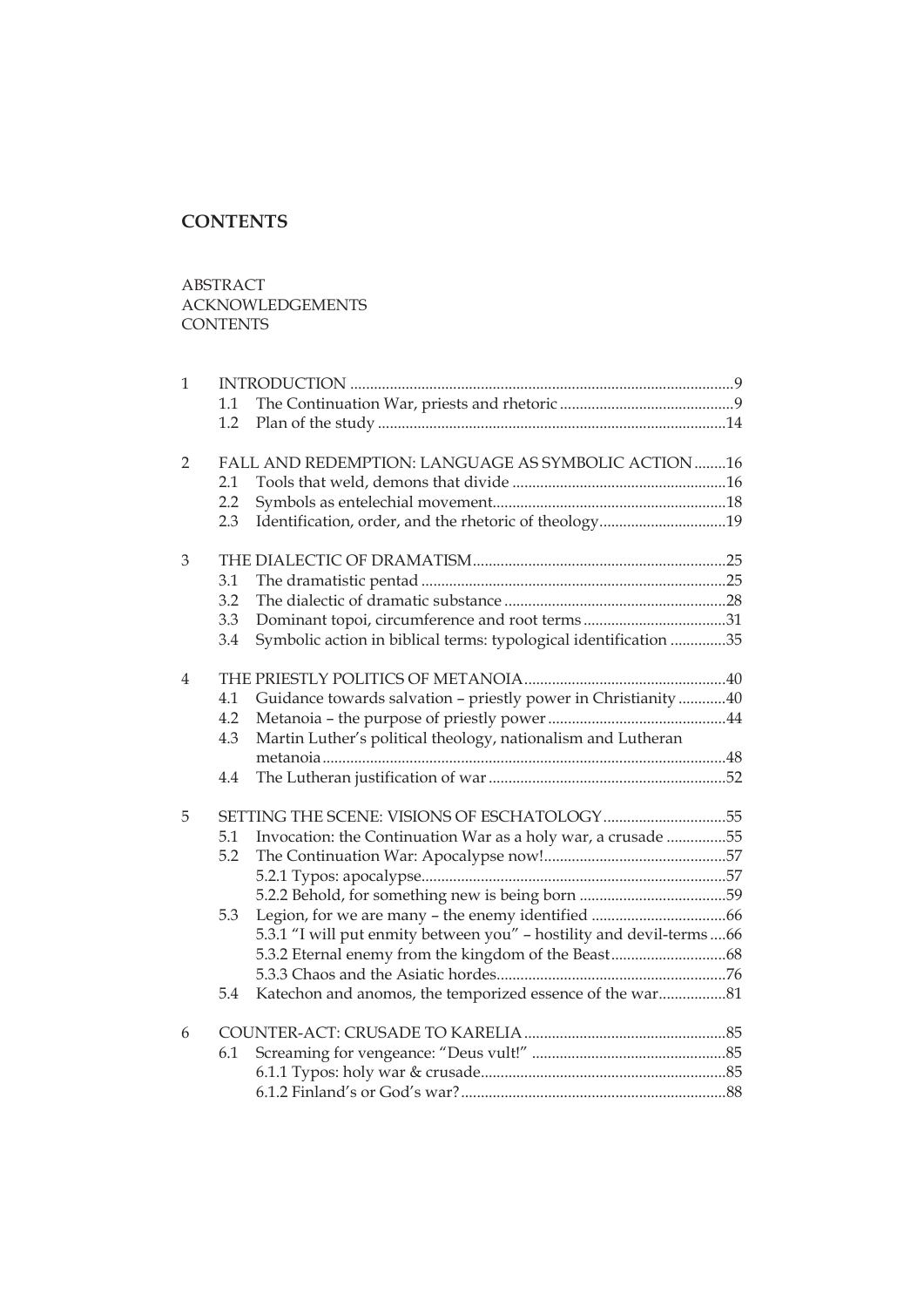|   |     | 6.1.3 An act of defence: a crusade for resurrecting Karelia 93<br>6.1.4 Put on the armour of God for the good fight of faith101 |  |
|---|-----|---------------------------------------------------------------------------------------------------------------------------------|--|
| 7 | 7.1 |                                                                                                                                 |  |
|   |     |                                                                                                                                 |  |
|   |     | 7.1.2 The historical mission to save Christian Europe 109                                                                       |  |
|   |     | 7.1.3 The national mission to create Greater Finland113                                                                         |  |
|   |     |                                                                                                                                 |  |
| 8 |     | THE TURN OF THE TIDE: AGENT CORRUPTED, AGENT                                                                                    |  |
|   |     |                                                                                                                                 |  |
|   | 8.1 |                                                                                                                                 |  |
|   |     |                                                                                                                                 |  |
|   |     | 8.1.2 Lamentations for the nation, of the nation121                                                                             |  |
|   | 8.2 |                                                                                                                                 |  |
|   |     |                                                                                                                                 |  |
|   |     | 8.2.2 The soldier as the defining scene of the war128                                                                           |  |
|   |     | 8.2.3 Cracks in the foundation: sinful soldiers and impious                                                                     |  |
|   |     |                                                                                                                                 |  |
|   | 8.3 |                                                                                                                                 |  |
|   |     |                                                                                                                                 |  |
|   |     | 8.3.2 Root out apostasy and carry out your duties! 139                                                                          |  |
|   |     |                                                                                                                                 |  |
|   |     | 8.3.4 Paying one's ultimate dues - rhetoric of mortification151                                                                 |  |
| 9 |     | THE CONTINUATION WAR AS A METANOIC MOMENT 161                                                                                   |  |
|   |     |                                                                                                                                 |  |
|   |     |                                                                                                                                 |  |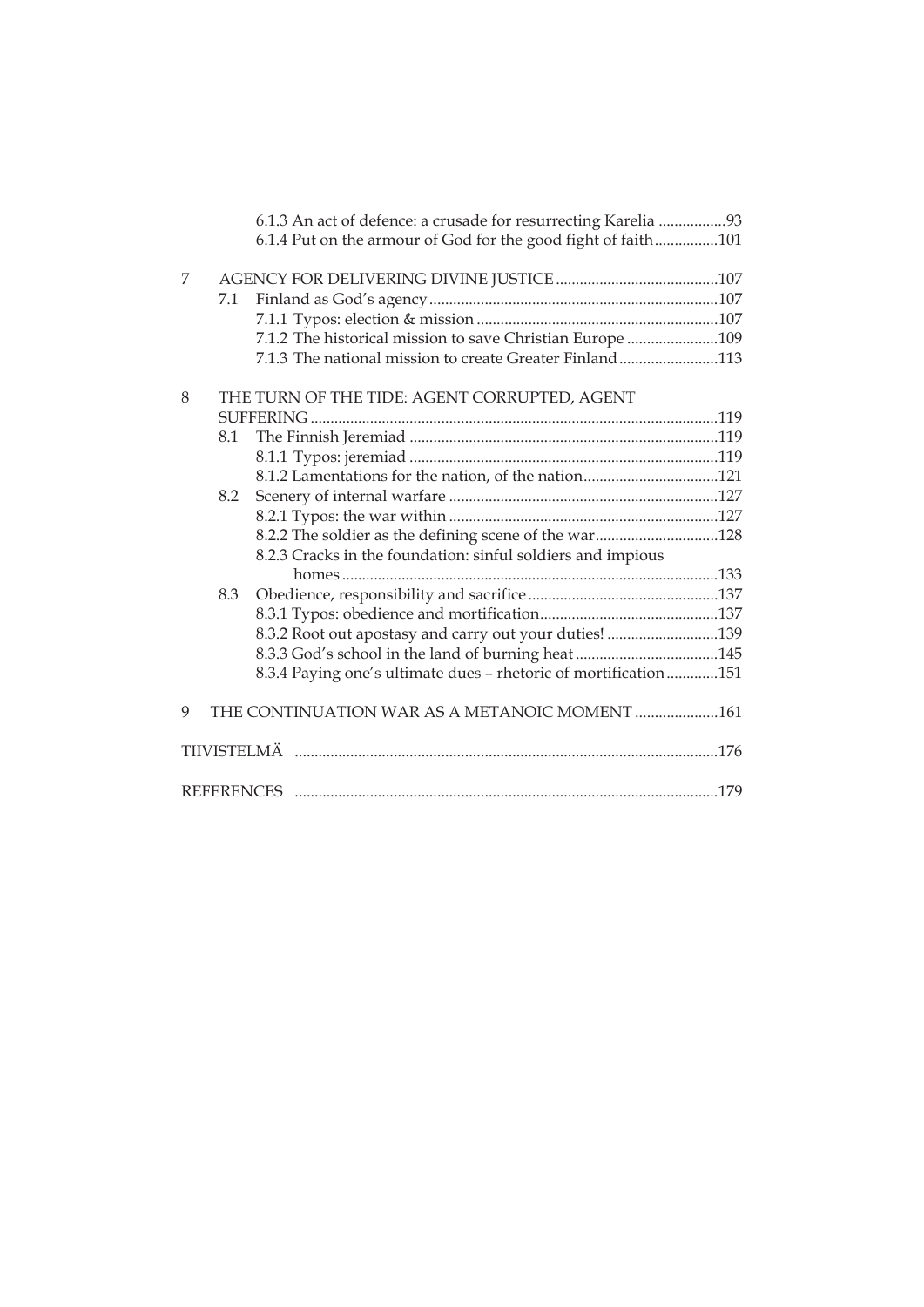## **1 INTRODUCTION**

<u>.</u>

### **1.1 The Continuation War, priests and rhetoric**

The nature of Finland's Continuation War<sup>1</sup> was dramatically defined at the beginning of July 1941 by Marshall C. G. E. Mannerheim in his famous Order of the Day:

I summon You to join me in a holy war against our nation's enemy. Deceased war heroes will rise from beneath summery mounds to join us today, when we firmly set out on a crusade alongside and as comrades-in-arms with the mighty German army to create a secure future for Finland. Brothers-in-arms! Follow me for this final time – now, when the people of Karelia will rise again and Finland's new morning is dawning. (Mannerheim 1970, 116.)

The war that had begun on 25th June was a holy war, a crusade. More than that, the war was seen in an eschatological light, particularly by Lutheran priests. It was the final battle for Finland's new morning. In this research I will examine the rhetoric used by the Finnish Lutheran clergy in the Continuation War.

World War II in the Finnish context is divided into three parts: the defensive Winter War (1939–40), the offensive Continuation War (1941– $44$ ) fought in alliance with Germany, and, after the Moscow Armistice, the Lapland War (1944–45) to oust the German troops from Finland. An offensive campaign embarked on quite closely in connection with the German Operation Barbarossa, the Continuation War is one of the most studied and discussed events of recent history in Finland. Whereas Finland was rather unprepared to fight the Winter War and had only defective equipment, the Continuation War testified to the improved status of the Finnish Army. Historiography has presented Finland in the Second World War in many terms – from being driftwood tossed to and fro by the stream of events to being a small country pragmatically directed by its political and military leaders. Only towards the end of the 20<sup>th</sup> century and at the beginning of the 21<sup>st</sup> century have academics begun to examine critically the neglected dimensions of the Continuation War. For example, the fact that Finland built concentration camps for certain ethnic groups and co-operated with the Gestapo and the SS in extraditing (or even eradicating) those groups has now been acknowledged as part of the Continuation War. (See for example Browning 2008; Worthen 2009; Holmila 2009; Silvennoinen 2009; Kinnunen & Kivimäki 2012.)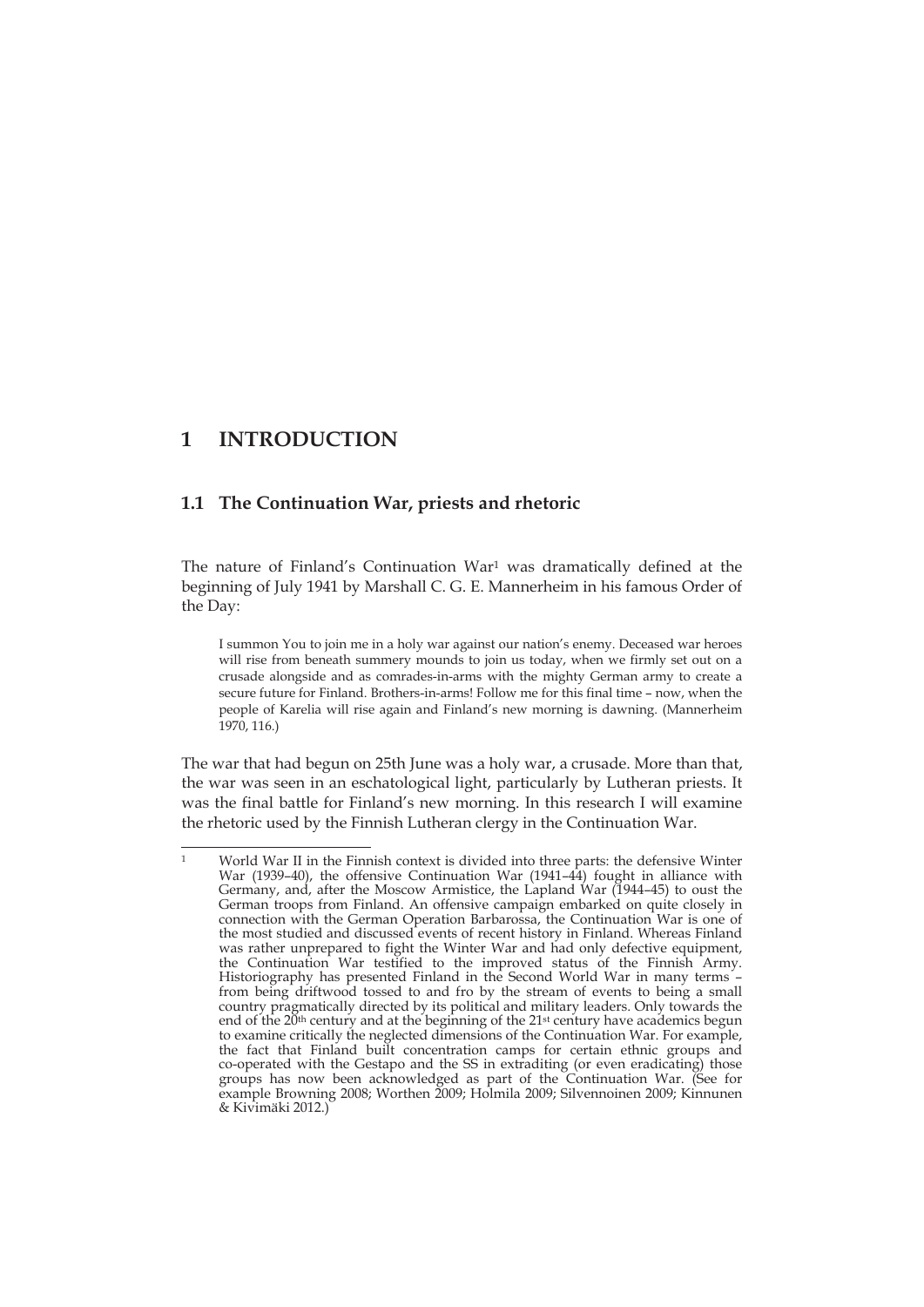The Lutheran clergy were in an important position when the war was legitimated to different audiences, for the priest had formal power deriving from the fact that, due to the peculiar relationship between the Finnish state and the Lutheran Church, he was *de jure* an official of the state as well as of the church. In addition, Christian and biblical imagery was recognized by virtually all of the population, thus offering a nomenclature of effective topoi. As for example organizational changes which I shall discuss later and state support for the work of the clergy testify, the clergy were conceived as playing a central role in interpreting the Continuation War in terms favorable to Finland.

The language of the Bible was familiar to all Finns, something in which they were schooled from childhood, and thus it was not only an indispensable repository of powerful symbolic meanings but also a cache that needed to be carefully guarded. As Harold Lasswell pointed out as early as the 1920s, in Christian countries precautions need to be taken to calm the doubts of those who may give the Bible an "inconvenient", i.e. deviating, interpretation. Thus it is expedient to circulate as widely as possible the arguments of those preachers and priests who are willing to explain how one can both follow Jesus and kill one's enemies – and there will always be enough theological leaders ready to undertake this (Lasswell 1971, 97).

In 1941 the church and the clergy embarked on the task conscientiously. A chaplain ruminated in his diary on the eve of war on June 25th 1941:

It may be difficult to convince the soldiers about the justification of this war – if the war comes. Why so? Because *we* [priests] should be convinced first. We know that the present turn of events seems to be of advantage to our country. But is it *right* – that is not easy to say. (Viro 1975, 34. Emphasis in original.)

The passage indicates that although the war that was about to begin could be considered acceptable and even advantageous politically, morally – which in this case meant theologically – this was not necessarily the case. More specifically, the issue is how the Continuation War between the states of Finland and the Soviet Union could be justified publicly in relation to a religion whose core message is not to kill, to turn the other cheek to – and even love – the enemy. How the clergy approached this question rhetorically constitutes the main research question of this research.

The Finnish clergy in the Continuation War is a topic that has been examined from perspectives that either take the rhetorical aspect as given or attempt to overlook it. The political dimension of the clergy is more often than not associated with the fact that the Lutheran Church was de facto the state church during the wartime, and thus the priest was "an official of the state" in addition to having his pastoral post. Owing to the concept that the state is the sphere of the political, the political activity of priests has been analysed in terms of their participation in parliamentary politics (for example Koskiaho 1966). Granted, this aspect of the politics of the Lutheran clergy is important, but it does not give sufficient attention to an element that constitutes in my opinion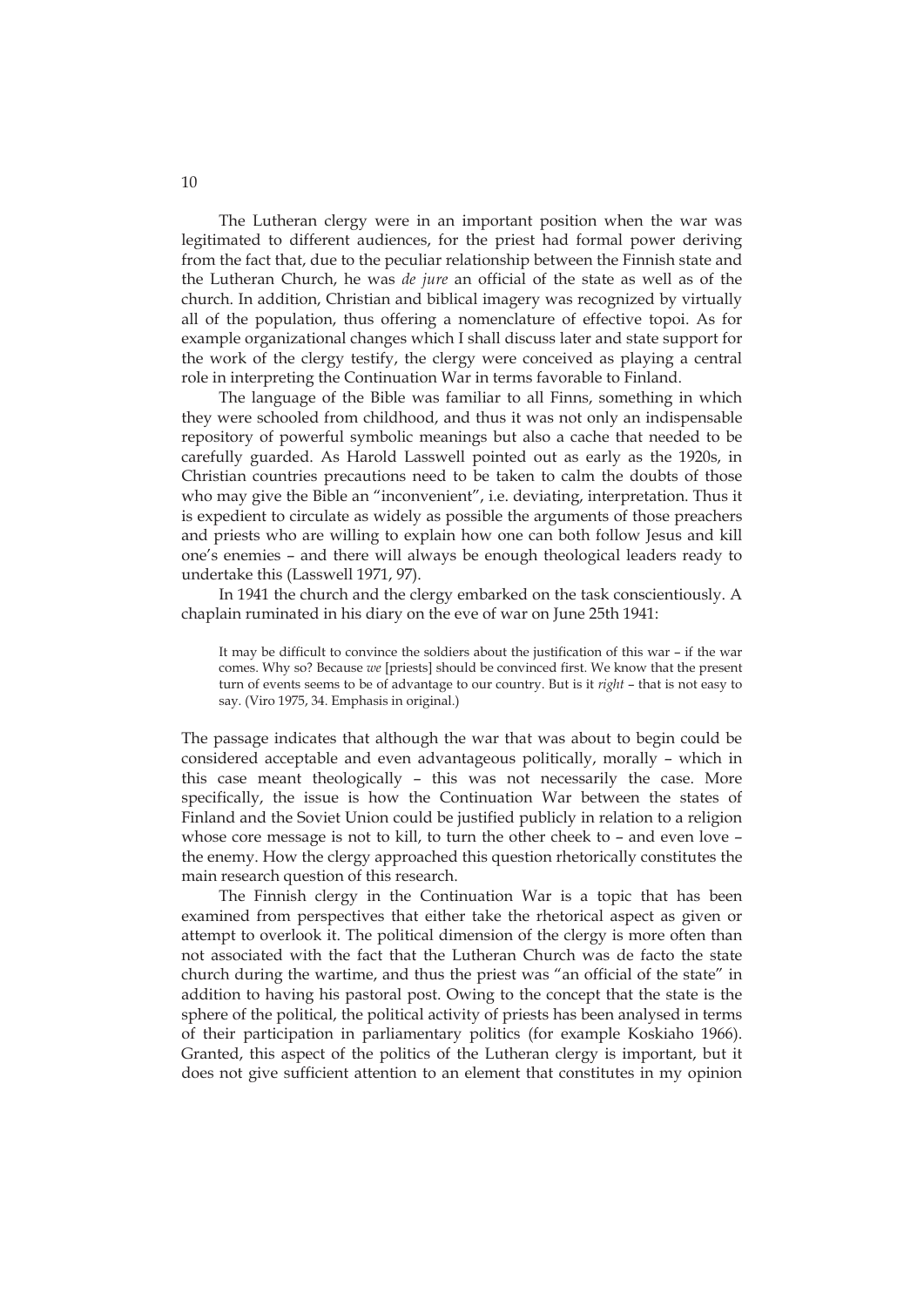the most significant dimension of clerical politics: the content of their proclamation.

Church historians, for their part, have examined the topic from an organizational perspective. Professor Eino Murtorinne, for example, studied the relationship of the Lutheran Church of Finland and the churches of Germany during the Winter War and the Continuation War (see Murtorinne 1975) as well as the impact National Socialism and its policies on church and religion had on cooperation with Nordic churches in the 1930s (see Murtorinne 1972). Murtorinne's perspective is church-historical, which means that although he takes political aspects into consideration in his seminal research, they are mainly associated with church and state as organizations. Similarly, a study by Hannu Ojalehto (1979) dealt with the development of the organizational position of the clergy and their experiences during the Winter War and the Continuation War.

The surface of clerical rhetoric has been scratched by media researchers Touko Perko and Esko Salminen. Salminen (1976) focuses on propaganda and information aimed at troops in action during the Continuation War, whereas Perko (1974) examines the work of propaganda officers at headquarters in relation to the home front. As far as clerical rhetoric is concerned, the emphasis in their studies is mainly on crusader and holy war rhetoric as themes in Finnish propaganda work, as well as the role of priests in propaganda divisions. Although they are informative pieces of research, they lack any systematic analysis of clerical rhetoric. In addition, more specific research has been conducted on various topics pertaining to the Lutheran hierocracy and the Continuation War. Timo Vuori (2011), for instance, examines in his recent dissertation the factors that gave rise to the office of Field Bishop in the years 1939–1944. Martti Hölsä (2006), in turn, analyses in his dissertation the establishment of primary education (which had a strong Finno-Christian emphasis) in the occupied East Karelia in 1941–1944.

A renowned Finnish professor of theology and bishop, Erkki Kansanaho (1991, 197–211), argues that political ideas about Greater Finland and annexing East Karelia were present during the Continuation War but that their role was relatively unimportant among the clergy. In a similar vein he claims that religious motives for the war, expressed in ideas such as Finland being a bulwark of Western civilization, or of a holy war and a crusade, were little more than poor propaganda imagery. Kansanaho emphasizes that such politico-religious rhetoric was exaggerated and that for example a "crusading mentality" was not common among Finnish soldiers or chaplains. The professor is adamant in his interpretation that "hooray-patriotism" and aggressive political ideas about the aims of the war were adopted by only a few enthusiasts.

There thus seems to be at least a modest discrepancy between the interpretations presented by existing research on the topic of the rhetoric of Lutheran priests. Whereas Perko and Salminen emphasize themes such as holy war and crusading, Erkki Kansanaho sees the role of clerical rhetoric as more or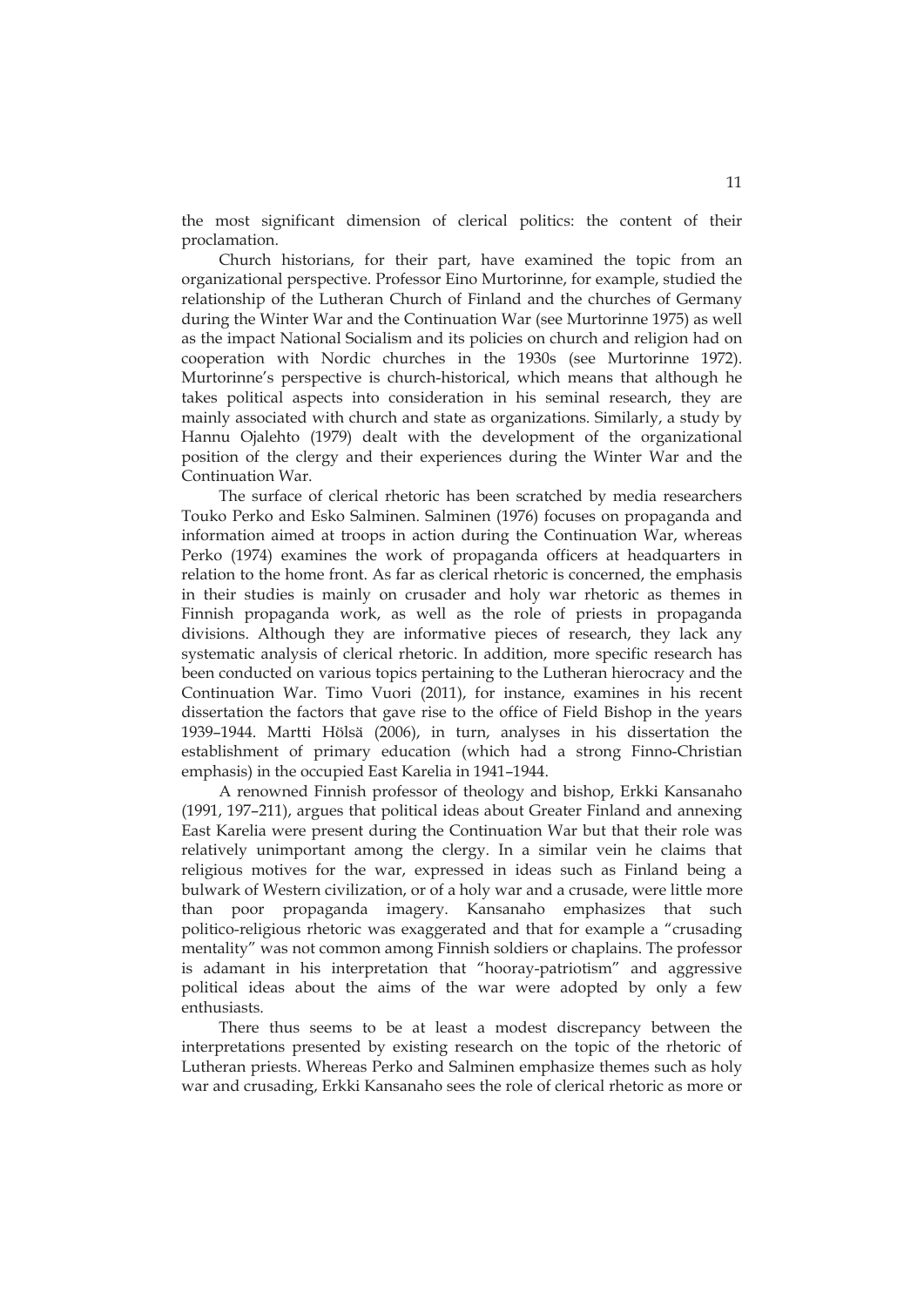less inconsequential. The differences are a symptom of a tendency to see the Lutheran clergy either almost solely as propagandists or as an apolitical group of men who "did what they had to do". The purpose of this research is to contribute to the above-mentioned debate and examine the clergy during the Continuation War from a perspective that focuses on their rhetoric.

Driven by the hope of reconquering with Hitler's Germany areas lost in the Winter War, in early 1941 the Ministry of Defense began a complete re-organization of the state information and propaganda system. (Salminen 1976, 37–38; Ojalehto 1979, 22.) Information and propaganda were concentrated under one department functioning under Army headquarters. The department was divided into 5 branches (Salminen 1976, 40–44) and it was in this department that military chaplains were deployed. Basically, the work of the clergy in the army was in three fields: 1) preaching, teaching and pastoral care, 2) propaganda and information, and 3) evacuation of the deceased, in which the chaplain was an important link between home and the front. There were approximately 500 chaplains in the army, almost 480 of them Lutheran. 280 were positioned among the fighting troops, and altogether 23 were killed in action. The military chaplainry was led by Field Bishop Johannes Björklund.2 (Salminen 1976, 56; Ojalehto 1979, 157; Kansanaho 1991, 165–173, 263.)

At the beginning of the war chaplains were obliged to embark on so-called secular information work. Besides the fact that they already felt burdened by the shortage of time and resources, not all chaplains were content with the inevitable mixing of the spiritual and the secular. As a result of the clergy's attitude, it was decided in February 1942 that chaplains did not have to conduct secular information work, which was thenceforth left solely to information officers. Chaplains were responsible from now on solely for preaching and pastoral care. However, it was emphasized that despite the qualitative difference in the nature of the two spheres, pastoral care and preaching also had a significant role in maintaining morale: the shared aim was to "educate soldiers into readiness to sacrifice, endurance and true brotherhood-of-arms". Thus the two branches of information work were to function in cooperation. (Salminen 1976, 57–59; Kansanaho 1991, 263, 296.)

The number of priests on the home front was twice the number of chaplains, i.e. approximately 1 000. Bishops excluded, most of them functioned within the so-called Home Troops organization (Kotijoukot), which was organized around the White Guard (Suojeluskunta) organization and included a special clerical unit that was responsible for monitoring morale on the home front. In addition, this unit was responsible for the publication of information

<u>.</u>

The position of the military clergy was debated within both the Church and the Defence Forces before 1939. At that stage, Church law did not yet recognize the office of the leading military priest, the Field Dean. There had been a motion in 1932 to introduce the office of a military bishop, but the bishops' synod blocked it. After the Winter War, arguments were made for strengthening the position of the military clergy. The creation of the office of Field Bishop was blocked in a Church law committee report issued just before the beginning of the Continuation War. The onset of that war, however, changed the course of events, as the President of the Republic appointed Field Dean Johannes Björklund as Field Bishop. (See Vuori 2011.)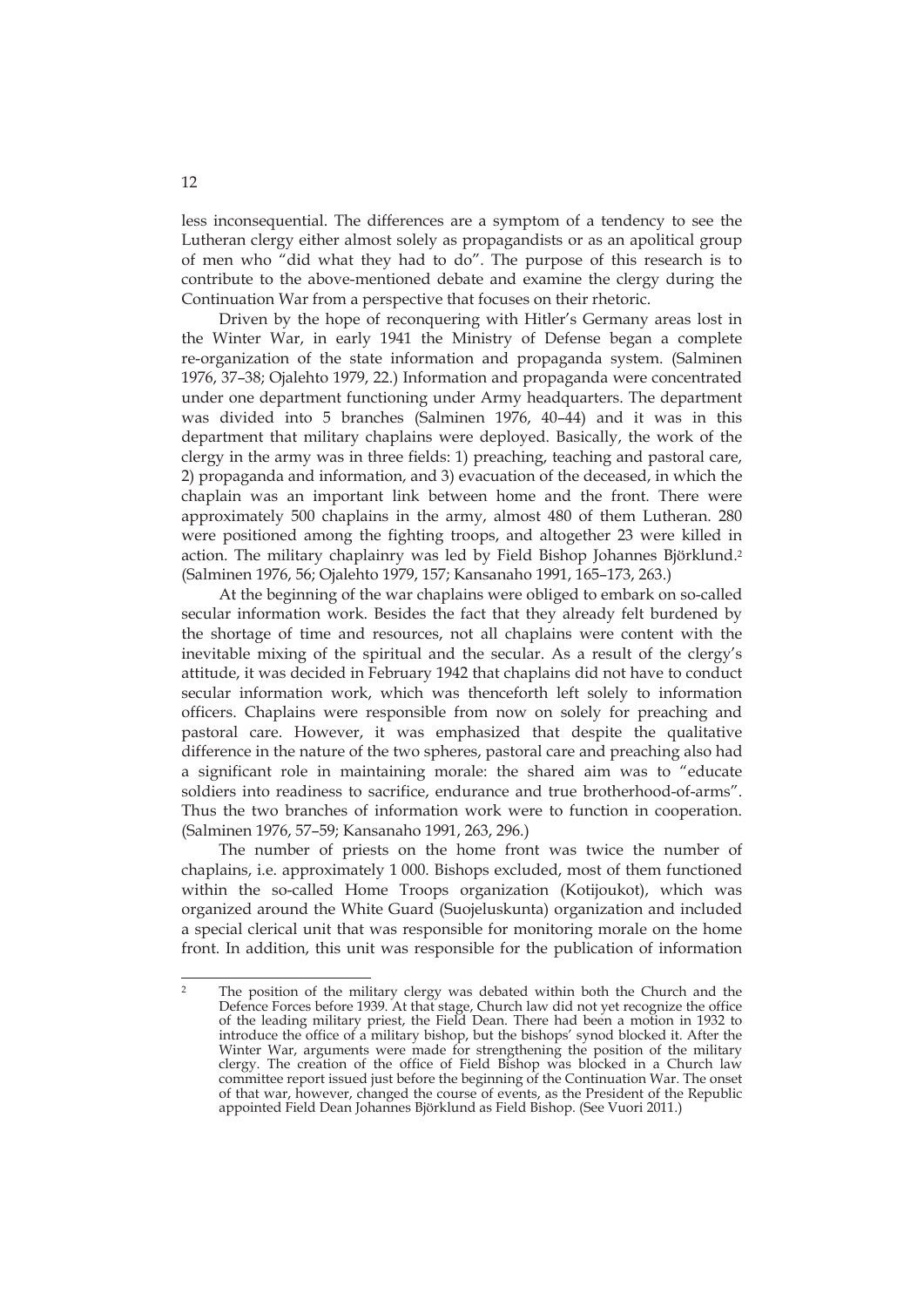and religious material as well as for radio programmes and pastoral work in educational facilities, hospitals and POW camps. (Kansanaho 1991, 160–162, 266–267.) Significantly, in addition to their responsibilities in the Home Troops organization, priests at home carried on with their ordinary ecclesiastical duties. In the practicalities of everyday life during the war the priest was the most visible representative of the state among those not on active duty.

The armada of priests acting within the spheres of the church and the state produced a considerable amount of textual material. The material analysed in this research includes newspapers and other publications as well as speeches at home and at the front. Newspaper material comes mainly from three newspapers: *Koti ja Kasarmi* defined itself as "the link between home and front", *Karjalan Viesti* was the largest newspaper published at the front with a circulation of 30 000 copies, and *Kotimaa* was the largest Christian newspaper in Finland. *Koti ja Kasarmi* was written and edited by a group of priests headed by the Field Bishop Johannes Björklund. Consequently, *Koti ja kasarmi* published numerous sermons, sermon-like speeches, and articles written by priests and chaplains. *Karjalan Viesti* was led and edited mainly by laymen. It did, however, turn to clerics for advice and assistance, and the newspaper regularly published writings, sermons and speeches by bishops, priests and chaplains. Finally, *Kotimaa* was the de facto mouthpiece of the Lutheran church and the most esteemed and widely read of the clerical newspapers.

In addition to newspapers, my material consists of speeches given at the front and in home parishes during the Continuation War. The speeches have been collected from personal archives stored in the Finnish national archive. The material also includes official booklets and publications for soldiers and civilians as well as official documents from the Field Bishops's office during the war. I have focused particularly on those rhetorical artifacts that describe the Continuation War and Finland's and the military's role in it. Basically the processing of the material consists of an analysis of the usage of biblical and religious imagery. Although the focus is mainly on direct biblical references and analogies used in the context of the Finnish war, I shall take into account more ambiguous biblical connections in which the connection to the Finnish situation is present implicitly, as well as common religious references, such as crusading.

The research applies Kenneth Burke's rhetorical theory of symbolic action and dramatism. Language as symbolic action draws on two functions: division and unification. Division, the negative introduced by language, enables categorization and ordering. Linguistic symbols, on the other hand, stem from shared meanings – hence the tendency towards unification. In addition, according to the Burkean interpretation, entelechy is inherent in all symbolic action as an attempt towards perfecting whatever is more or less implicitly present in the given set of symbols. Symbols thus generate "entelechial movement" that motivates a person to act in a certain way. Symbolic entelechy proceeds through identification: rhetorical identification aims at "consubstantialities" in more intensive and extensive unification and transcendence of division. Consequently, biblical and religious analogies are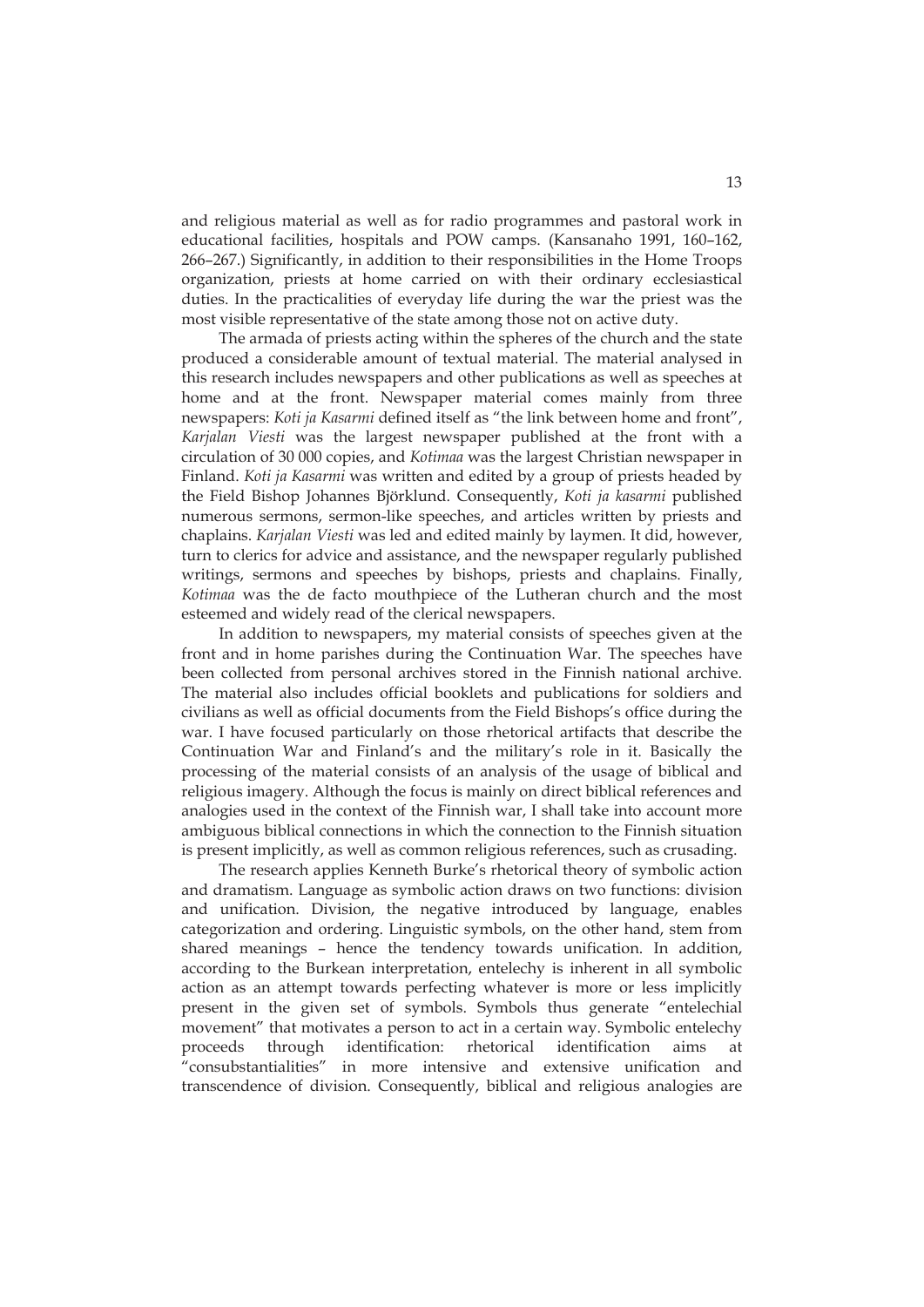analysed as points of identification that offer the audience entelechial models of how to reach perfection.

Drawing on a typological principle of interpretation, the analysis examines six biblical *typoi* (apocalypse, holy war & crusade, election & mission, jeremiad, the war within, obedience & mortification) that were used in different phases of the war. Typological identification is "charted" with the grammar offered by Kenneth Burke's dramatistic pentad. Dramatism holds that drama is at the same time both an epistemological category as well as a mode of action. That is to say, the dramatistic pentad (act, scene, agent, agency and purpose) is understood as a set of elements through which man comprehends the world as well as a prism through which symbolic action takes place. This means that also rhetoric must be analysed in terms of drama. The five pentadic elements, the grammar, entail three perspectives in terms of which the Continuation War was staged: first, the root terms structuring the given typological situation; second, the dominant pairs and their ratios, for it is Kenneth Burke's integral insight that there is implied a coherent "dramatistic ratio" between any two given terms; third, with horizontal and vertical change of circumference of the terms it is possible to transform the scope and importance of the situation described.

#### **1.2 Plan of the study**

The theoretical approach of the research is discussed in Chapters 2 and 3. Chapter 4 presents an interpretation of priestly power and its relationship to Lutheranism. I shall draw on Michel Foucault's examination of pastoral power as spiritual guidance to constitute an ideal-typical approach to the essential characteristics of priestly power in Christianity. Next, the concept of *metanoia* is presented as the purpose and aim of priestly power. *Metanoia* as transformation of the mind is conceived here as the notion on which the politics of Christian theology principally draws. Here I shall distinguish two types of priesthood: the Catholic and the Lutheran, which differ mainly in their emphasis on pastoral power. The political aspects of Lutheranism are then discussed in relation to *metanoia*. Finally, the justification of war is discussed in the context of Lutheranism.

The empirical analysis of clerical rhetoric begins in Chapter 5. Marshal Mannerheim's famous Order of the Day at the beginning of the war constitutes the prologue. The empirical analysis starts with a biblical *typos* that was applied at the beginning of the war: the apocalypse. The drama of the apocalypse is analysed in terms of scene, which is taken as the pentadic root term. The typology of apocalypse constructs the Continuation War in terms of an eschatological scene that proceeds deterministically towards the fulfilment of destiny and the creation of a new order. In addition, the antagonist in the eschatological drama is conceived in scenic terms as an eternal enemy and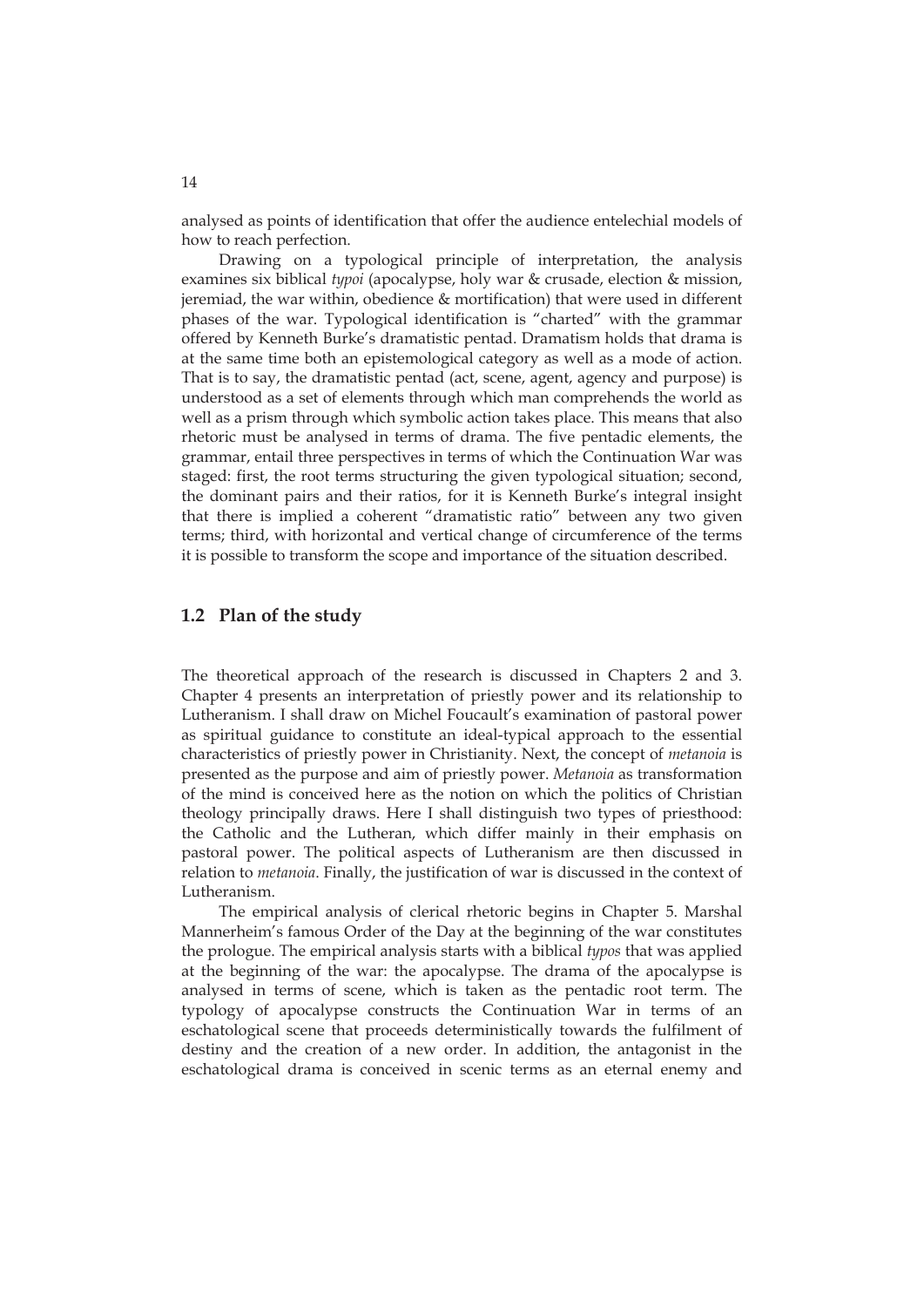Asiatic chaos. That is, the actual enemy is seen merely as an adjunct of a scenic force functioning "behind" him.

In Chapter 6 clerical rhetoric is interpreted in terms of crusading and holy war. The *typos* of crusade and holy war is based on three rhetorical moves. Firstly, priests argued resolutely that the Continuation War was a holy war and thus an act willed and led by God. Secondly, from Finland's perspective, the war was seen as a counter-act – here, act is the pentadic root term. The gist of the argument in this case is that the alleged acts of the enemy violated the divine order and thus constituted a scene that the Finnish counter-act of crusade needed to correct. Thirdly, as the dramatistic coherence in the act–agent (and scene–agent) ratio demands, Finnish soldiers were described as being soldiers of Christ, furthering the cause of the kingdom of God.

Chapter 7 focuses on how agency was applied as the dominant pentadic term. It is shown that the biblical "substance" for pentadic agency was derived from the *typos* of election and mission. The *typos* provided a way of seeing Finland as a divine agency with two specific missions: the world-historical one of saving Christian Europe and the national one of establishing Greater Finland. Chapter 8 discusses the transformation that took place in clerical rhetoric during the Continuation War. In practice this meant that when operations in Karelia were halted, the ruling dramatistic element changed from scene, act and agency to agent. In this way it was possible to explain the new situation in terms of the rhetoric of morality. That is to say, now the being and acts of the agent (either collective or individual) were brought under scrutiny.

Finally, in Chapter 9 I shall present a conclusion and discuss the significance and consequences of the notion that the Continuation War was interpreted in the clerical rhetoric analysed in this research as a metanoic moment. Clerical rhetoric and the role of the Lutheran hierocracy are examined in relation to *metanoia*. To be specific, the focus is on discussing how the concept of Lutheran metanoia in cooperation with priestly rhetoric in the Continuation War constituted a deliberate policy in which the metanoic transformation of the mind was interwoven into the events of the war. Brief glimpses at concrete events of war are used throughout the study to shed light on development of the operations of war. The examination of the scene of war is, however, not exhaustive. Rather, the focus is on decisive events that changed the situation at the front or were otherwise important.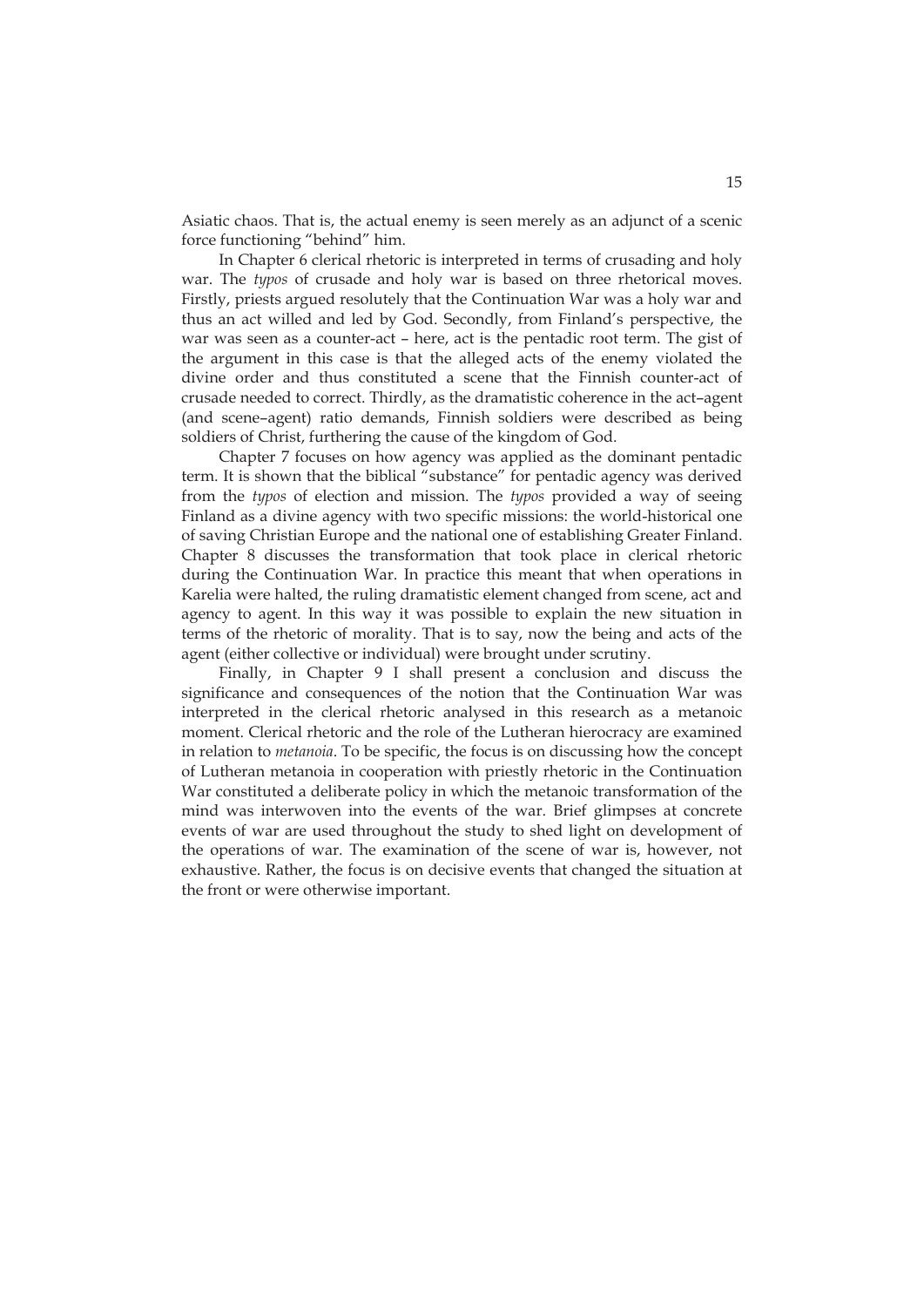## **2 FALL AND REDEMPTION: LANGUAGE AS SYMBOLIC ACTION**

#### **2.1 Tools that weld, demons that divide**

In Burkean theory symbolic action is based on four essential notions: the dialectic of merging & division, entelechy, identification, and transcendence. The interplay between unification and division constitutes the founding polarity of symbolicity in which human reality exists. Entelechy, in turn, refers to the principle of perfection inherent in symbolic action. Identification and transcendence are the goals at which all persuasion aims in symbolic action. An examination of these concepts constitutes the theoretical foundation of the research.3

According to Kenneth Burke (1969a, 403; 1970, 29), symbols stand at the nexus of two principles: merger and division. Basically, a symbol (lit. to throw together) is a concrete object that represents something abstract. Symbols are collective representations that embody a shared idea, sentiment or attitude (Burke 1989a, 269). A flag is an example of this meaning of symbol. It stands for the collective emotions that are attached to it and ceases to be merely a piece of cloth: it becomes a symbol of the collective. Thus, due to a certain amount of "surplus signification" that transcends nature as well as every particular situation and personal experience, symbolization is a process uncontrollable and unresolvable by an individual (Schütz 1973). This also means that symbols are a way of creating new significations by transcending existing meanings and routines, i.e. of creating the effect of individuals taking part in something more than individual existence amidst their daily toil and troubles.

Consequently, human reality as shared reality is of a symbolic character. That is, that which humans call reality exists only in culturally shared clusters

<sup>&</sup>lt;u>.</u> 3 Although the main protagonist is Kenneth Burke's theoretical approach to symbolic action, Burkean commentaries mainly by William Rueckert, Frank Lentricchia, Timothy Crucius, Edward C. Appel, Clarke Rountree, Stan A. Lindsay, Robert Wess and Gary C. Woodward constitute the supporting cast.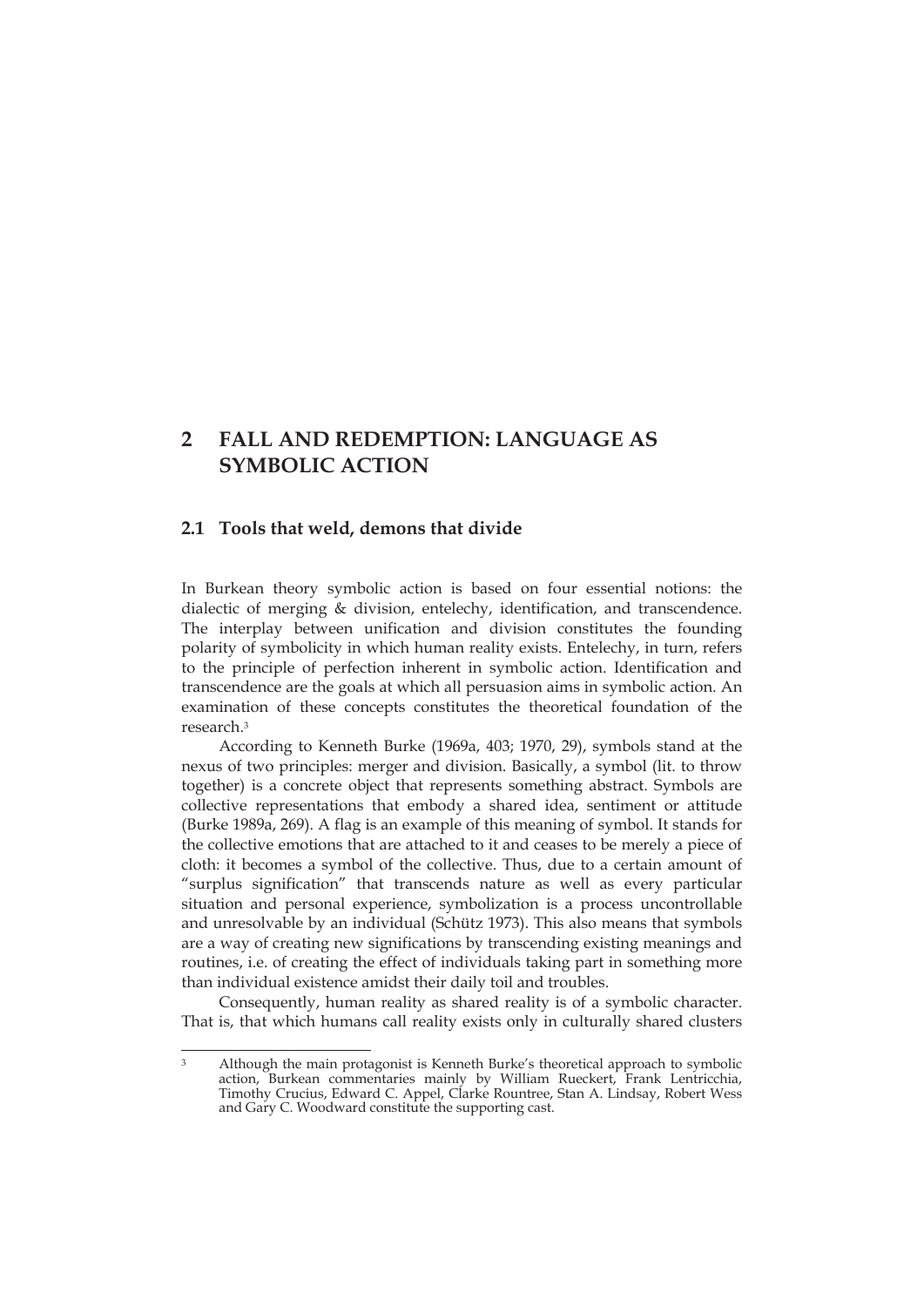of meaning (Heath 1986, 121–127). Via symbols humans name people, places, things, events and phenomena in order to bring the world under control and interact with other symbol-using creatures (see Burke 1978, 814–815). Hence, through symbols man brings into existence a reality that transcends the concreteness of any given situation or object (see Firth 1973). In this way arises the first rhetorical dimension of symbols. They are the primary means through which men cooperate: in the sense of shared meanings they embody a unifying principle, they are "tools that weld" (Lentricchia 1985, 24; see also Burke 1966, 440; 1989b, 53; 1957, 8–10). Hence symbols point towards unification of meaning, without which neither human reality nor action would be possible.

However, symbols also denote division. Initially, man becomes aware of his separation from other living creatures via language. The linguistic negative denotes man's symbolic fall from the state of pure, pre-linguistic being, the nonsymbolic motions of nature (see Burke 1978; Crable 2003).4 Furthermore, it creates the possibility of division and categorization. Language introduces the expression "is not" and the hortary "do not do that" and creates a dramatic horizon of differences, hierarchies and tensions. In other words, the negative is the demonic principle that introduces disruption and makes man essentially a renegade. On the other hand, positive freedom is possible only through negation of the negative, which renders it possible to say "no" (to an initial no). The negative entails the power to be moral, but by the same token immoral. (Burke 1989b, 64–65; 1969b, 25, 141; 1966, 419–436; 1970, 290–291; 1984a, 256–257.) In this way the negative is the fundamental principle of human action: "no" is transcendental in the sense that it is "empirically unexplainable" and thus disturbs the harmony of the order of existing things (Appel 1993a, 100–101; Burke 1970, 17–23).

It is Kenneth Burke's (1984a, 274–294; see also Rueckert 1982, 131–132) crucial insight that the negative creates also infinity and eternity, which entails a vision of and a motive for perfection. The negative enables transcendence of the existing and the possibility of always searching for an even better state – definitions for a thing can be manifold, but one can continue *forever* saying what a thing is *not* (Burke 1970, 19). However, we are doomed to struggle for and strive towards an unattainable goal, for where there are symbols, there will be imperfection – hence humans are "rotten with perfection" (Burke 1966, 19; Betz 1985, 30). In a word, perfection arises from the negative that by its own existence as "not enough" or "not there" makes it impossible to attain ultimate perfection or purity (Appel 1993b, 51–52). In Burkean rhetorical theory the search for symbolic perfection constitutes the groundwork for the concept of motive as purposeful movement.

 $\overline{A}$ 4 Burke (1969b, 139) describes the situation: "So, out of the sea came the womb, out of the womb came the child, out of the child came the enlightened division of labor, out of the division of labor came the hierarchy, and out of the hierarchy came the new goadings of social property. And out of this came the variety of attitudes: first, ideally, love, charity, the attempt of the divided beings to overcome division."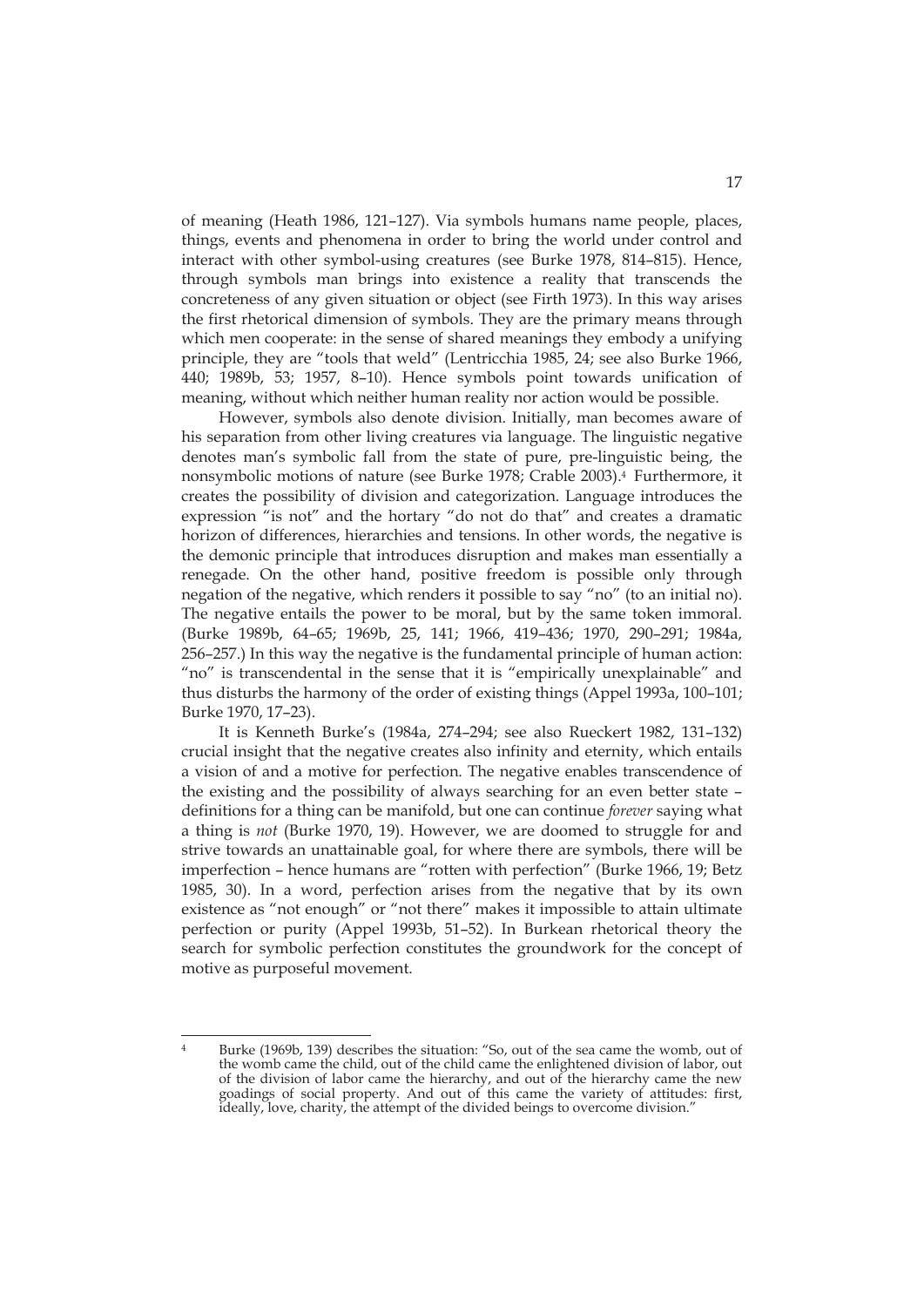#### **2.2 Symbols as entelechial movement**

In general, a situation derives its character from the entire framework of interpretation by which we assess it. Differences in our ways of comprehending a situation are expressed subjectively as differences in our assignment of motive. Motives are linguistic constructs used to make actions understandable: they tell how a person conceives his or her situation and acts according to it. (Burke 1984a, 10–16, 18, 25, 31–36, 150; Steffensmeier 2009, 221–223.) There is thus a connotational element in motives. As pointed out by Michael Overington (1977, 134; see also Burke 1970, 39), Burkean motive holds that such a relation in the linguistic structures of human mental processes is sufficient to influence people to translate symbolic relation into action by "making sense", i.e. providing justification for the given action. 5 In a word, motive is a configuration of the elements of action in a given case (Rountree 2001, 4).

However, Burkean motive refers to more than action arising from motives. It is a concept of purposeful movement that aims at perfection (see Burke 1984, 292–293; 1970, 246). Kenneth Burke adopts the concept of entelechy from Aristotle to illustrate how symbols induce action by "instantly jumping to conclusions". Aristotle postulated that each being aims at the perfection natural to its kind – that is, a being is marked by a possession of *telos* within.6 A biological organism, for example, possesses the full code of its full development in its DNA. Hence follows an inevitable kinesis, a continuous process of change, which stops only when the full development has been reached, as present for example in words for ripening (*andrusis*), aging (*geransis*) and leaping (*alsis).* (Burke 1966, 19–20; 1969a, 261–262; 1969b 141; Lindsay 1998, 36–37, 75–77.)

Kenneth Burke uses the Aristotelian concept as an analogy for what is potential in human symbol-use. According to Burke, akin to what happens in the physical-biological realm, symbols contain a terministic compulsion, based on the urge to perfection, to carry out the implications of the given set of symbols to the point where "the negative no more puts the existing into shame" (Burke 1970, 300; Betz 1985, 30). To exaggerate a little, symbols have "DNA": they possess internally the final form upon which they beckon us to act (see Lindsay 2006, 10). In a word, Burkean entelechy refers to the tendency of symbolic resources to strive for their perfect fulfilment (Burke 1972, 39; 1970, 246–247). In being "teleological", entelechy is here concerned with the ways in which language induces action in the humans who use it and the ways in which this language reveals their purpose, i.e. the concept of perfection, the goals of their actions (Lindsay 1998, 11; Appel 1993b, 57).7 Burkean entelechy states that

<u>.</u>

<sup>5</sup> As Robert Heath (1986, 132) has noted, motives make words action in contrast with the motions of nature.<br>
<sup>6</sup> "En" means "within", "tel" is short for "telos", "ech" means "to have" and the letter

<sup>&</sup>quot;y" denotes "process", thus entelechy means the process of development while having one's telos within oneself (Lindsay 2006, 8).<br>It is important to bear in mind that whereas Aristotelian entelechy is deterministic in

terms of biological development, in Burkean entelechy there is no a priori telos for perfection. Rather, although the logic of perfection is implicit in symbols, its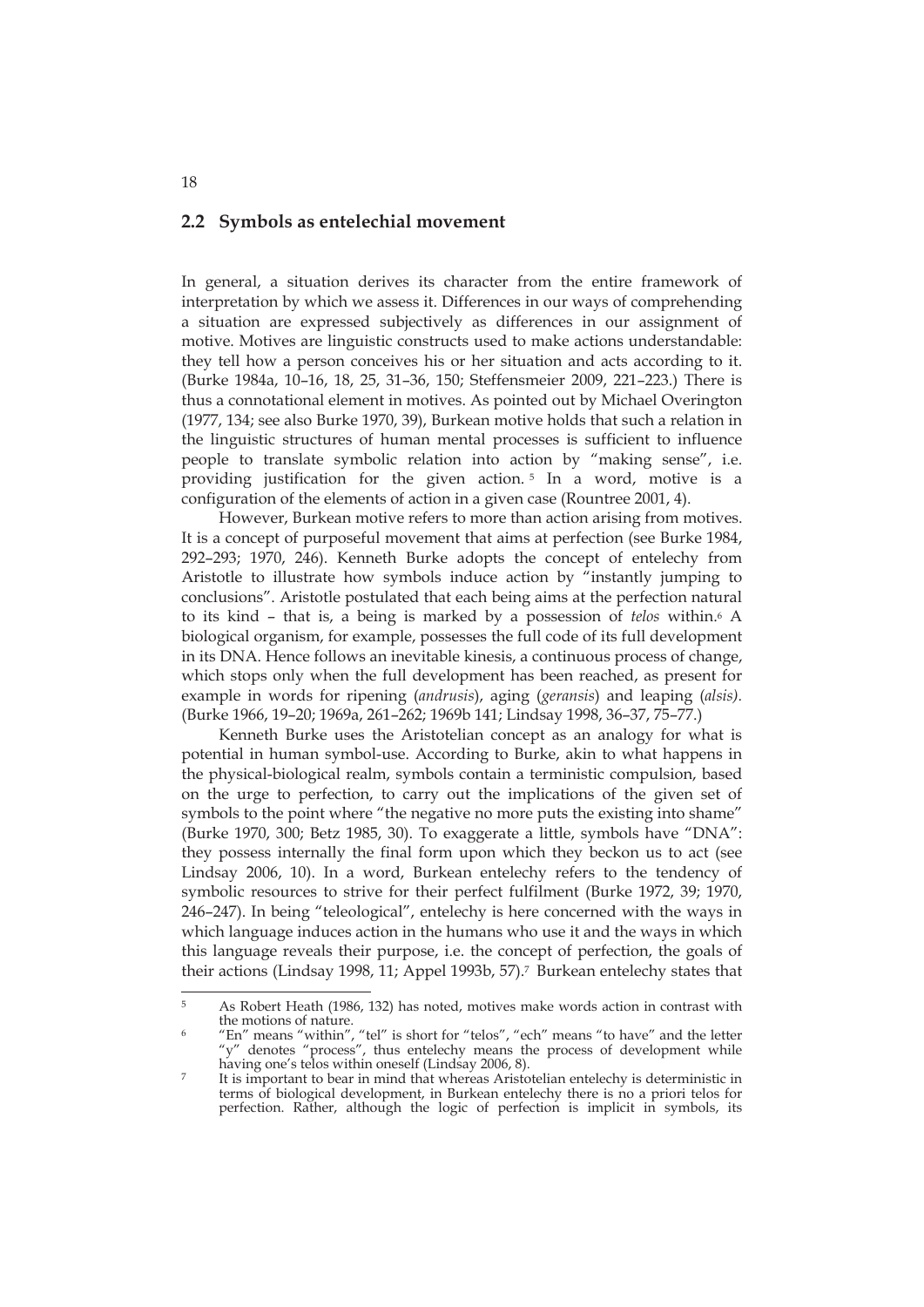as humans have a tendency to act in accordance with a purpose (or a telos), that which "moves" a person to act in a certain way is the logic of perfection implicit in the given set of symbols (Benoit 1996, 67; Lindsay 2001, 51).

In this sense all language use carries the seeds of "implicit rhetoric" that denote movement from potentiality to actuality. For instance, words such as "student", "man", "wife, "soldier", "football player", "dancer", "believer", "school", "church", "graveyard" or "parliament" contain in themselves certain dormant connotations and expectations of how one should be and act in relation to them. A footballer, for instance, endures strained muscles and fatigue in order to stretch and improve himself beyond his existing level. A definition of man as a rational animal, in turn, implies that the perfection of humankind is rationality. In a similar sense, seeing every single citizen as entrepreneurs of their own life reveals how one is expected to "perfect" one's being. In this sense, entelechy implies a form of (secularized) piety, i.e. a general sense of "what properly goes with what", i.e. of what practical action is to be taken in certain situations. (Burke 1969b, 14; 1984a, 74–76, 126; Blakesley 2002, 53–55, 139; Steffensmeier 2009, 223.) Thus, following Edward C. Appel (1993b, 52), symbolic action can be defined as consisting of symbols and purposeful movement towards perfection as defined by those symbols.

### **2.3 Identification, order, and the rhetoric of theology**

<u>.</u>

The negative and the principle of entelechial perfection lead to construction of order, i.e. systematic constellation of rights and wrongs that aim at creating a hierarchical sense of "what properly goes with what" (Burke 1984a, 73). However, the ideal of a given order is difficult to realize, for example because it simply is too perfect, we as humans are weak, or we become entangled in a net of demands of different, conflicting orders. Instead, striving towards perfection, in the sense of "orthodoxy" towards an order, results in "guilt".8 Burkean guilt ensues from "the symbolic fall"; it is not the result of any personal transgression or theological sin. Rather, it results from the failure to live up to standards imposed by the hierarchically ordered political, religious, social and economic structures, with their thousands of interwoven ideals, restrictions and commands, into which one is born (Rueckert 1982, 132). In other words, it is a profound "social dis-relationship" arising out of negation of the principles of

substantial content comes from the given "nomenclature" of symbols. Thus one should be deliberately impious in investigating new interpretations since certain clusters of terms spontaneously exclude others. He urges the practice of "exorcism by misnomer" by deliberately re- or misnaming things "by the name they are not".<br>(Burke 1984a, 49, 89-92, 113, 132-135.)

Burke (1970, 4) aptly summarizes the human condition: "Order leads to guilt – for who can keep the commandments!" That is, order needs to repress the tendencies to disorder, and if repression, then responsibility for imposing, accepting, or resisting the repression, from which follows guilt. Guilt, then, leads to the need for redemption. (Ibid. 314.)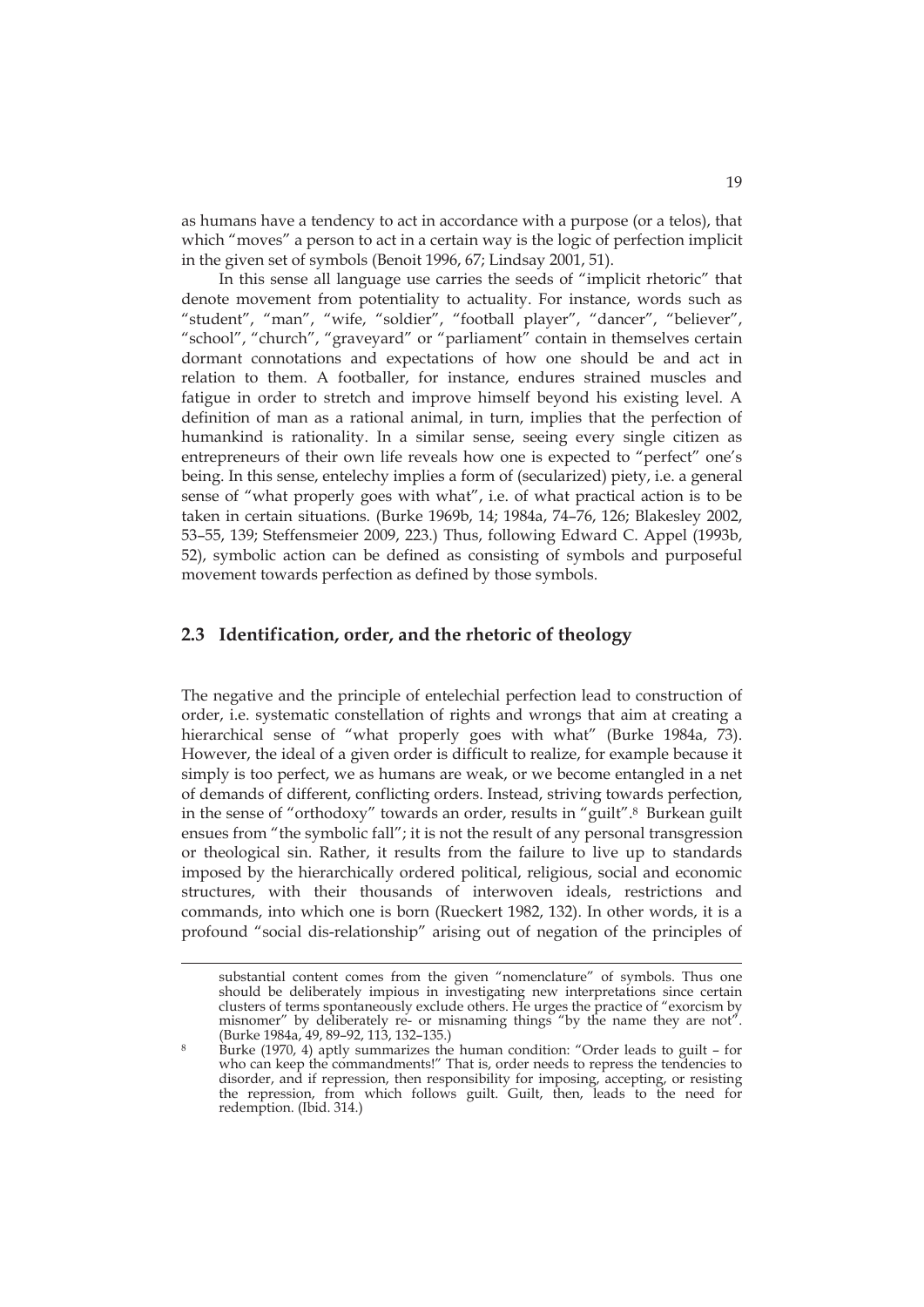the given order; guilt is the sin of disobedience and imperfection (Burke 1966, 15; 144; 1970, 112, 176–181; 223–231; Duncan 1962, 121).

It is identification as a promise of symbolic remedy that the Burkean notion of rhetoric as persuasion stems from (Burke 1969b, xiii–xiv, 20).9 The force of persuasion grows out of the need to redeem the state of fall (i.e. conflict, difference and division) – at least momentarily (ibid. 22, 333). Identification as a key concept of persuasion arises from the psychological fact that we are not simply "ourselves" but constructions shaped through interactions with others. Our sense of who we are is constructed and reflected via our relations to others. The other always appears in the self, and self-consciousness can be reached only through identification with the other (Woodward 2003, 12–13).10

Identification is possible only when consubstantiality occurs. Burke suggests that since a way of life is an acting-together in which men have common sensations, concepts, images, ideas and attitudes that make them consubstantial, identification is an inescapable element of human life. It is thus also a powerful rhetorical strategy since "you persuade a man only insofar as you can talk his language by speech, gesture, tonality, order, image, attitude, idea, identifying your ways with his" (Burke 1969b, 55). Thus the principle of consubstantiality constitutes the essence of Burkean rhetoric: the use of language as a means of inducing cooperation in beings that by nature respond to symbols in their search for perfection. (Burke 1969b, 20, 25, 41–42, 55, 271; 1969a, 21–22; 1959, 141, 328.) It is, then, the rhetor's task to create consubstantiality using whatever means available in a given rhetorical situation.<sup>11</sup>

<u>.</u>

<sup>9</sup> As Gregory Desilet (2006, 35) has aptly formulated, language performs two parts in the same drama: a heroic, redemptive role by facilitating cooperative motives via identification as well as a villainous, divisive role through division.

<sup>&</sup>lt;sup>10</sup> For this reason rhetoric must not be thought of in terms of one particular address or trope, but as a general body of identifications that owe their convincingness much more to repetition and dull daily reinforcement than to exceptional rhetorical skill (Burke 1969b, 26, 61–62).<br><sup>11</sup> There are four main ideal-typical ways by which the principles create

consubstantiality. The first one is the "obvious identification" through circumstances or qualities; secondly, consubstantiality via a common enemy; thirdly, through uniting words such as "we", "our" or "together"; fourthly, when an autonomous activity participates in a larger unit of action, as for example when the shepherd qua shepherd acts for the good of the sheep to protect them from harm, but he may also be identified with a project raising the sheep for market. (Burke 1969b, 27–28; 1972, 28–29.) Thus reduced to their simplest terms, identification occurs as dis/similarity, communality, terms that hide division, and identification of something as something (Woodward 2003, 26, 28). Kenneth Burke's essay *The Rhetoric of Hitler's "Battle"* (orig. in 1939) serves as an illustrative example of ways of identification. Firstly, through inborn dignity Hitler elevates Aryans above all others, while presenting other races as innately inferior. Secondly, through a projection device he averts the disliked idea of internal division. The nation is urged to collectively fight an external enemy instead of battling against an enemy within. Thirdly, the projection device of the scapegoat and the doctrine of inborn racial superiority provide a symbolic rebirth, a symbolic change of lineage for Hitler's followers. Hitler, in turn, as the group's prophet, becomes a symbol of movement towards a goal and transformation in relation to the contaminated blood of the Jews. Fourthly, through commercial rhetoric Hitler provides a non-economic interpretation for economic ills. Thus by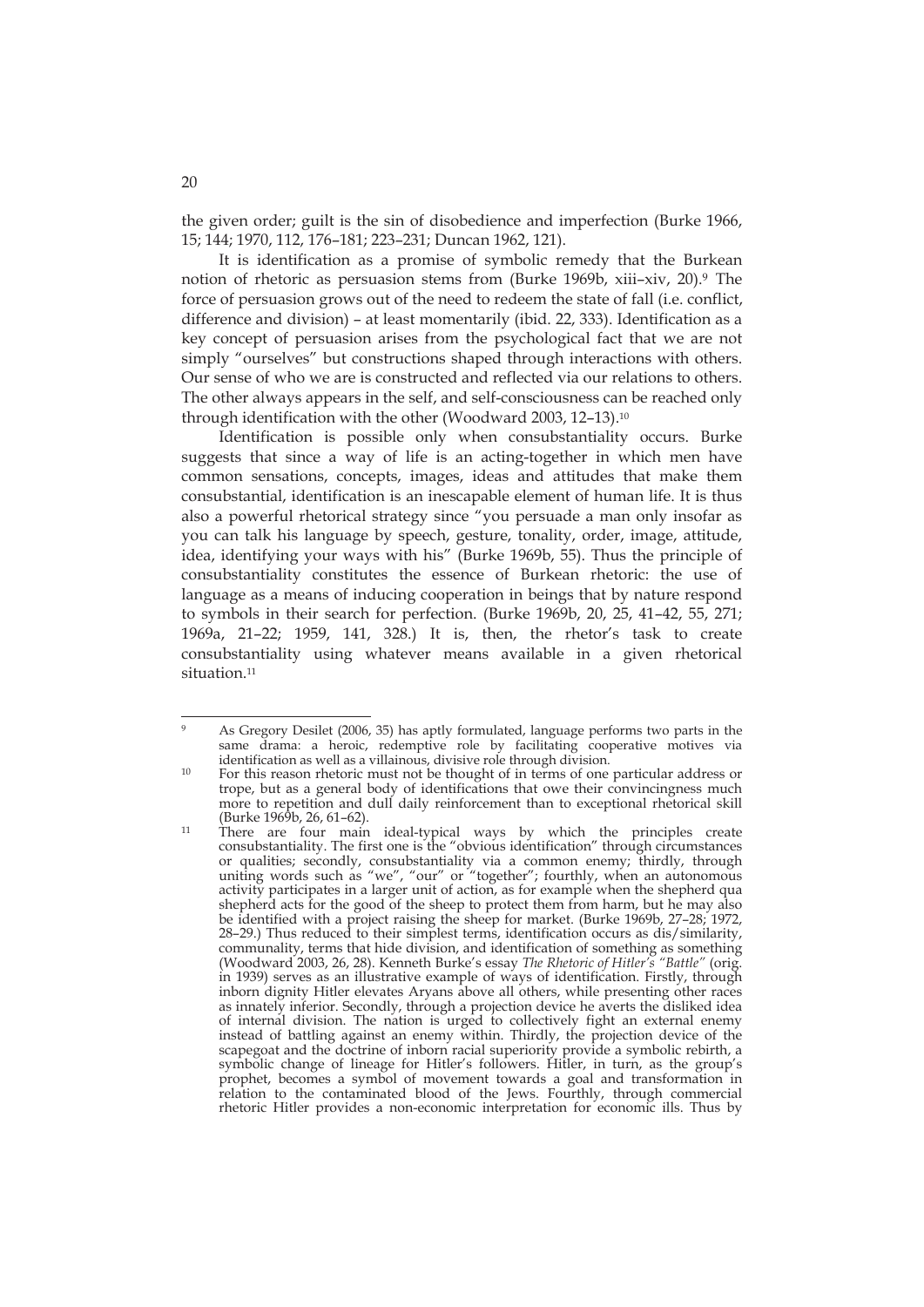When an individual identifies him or herself with a certain grouping or an idea, he/she is transcending his/her distinctness (Burke 1969b, 326). There are two aspects to transcendence as rhetoric. First, it allows opposite terms or perspectives to be seen from a point of view from which they cease to be opposites (Burke 1984b, 336): when discordant voices are put together, letting them act upon one another in co-operative competition, "you get a dialectic that, properly developed, can lead to views transcending the limitations of each" and surpassing the problematic element (Burke 1969b, 203; 2001, 71). For example, fascism and communism are distinct from (and opposed to) each other, but they can be combined under a more abstract term such as political ideology. Rhetorical transcendence thus aims beyond particularities toward "consubstantialities" that encompass both individual and group differences for the promise of larger unities, new perspectives, and interaction between opposing terms. (Burke 1969a, 405; Zappen 2009, 281; Woodward 2003, 41–42; Lindsay 2001, 152; Weiser 2008, 131.)

Second, Burkean transcendence is related to the entelechial movement inherent in symbols. Transcendence reaches its climax in communion with "the ultimate". Symbols show how perfection can be reached here and now – they are the high points of perfection that the given symbolic nomenclature beckons us to (Anderson 2002, 390). Via communion with the ultimate one becomes aware of how to transcend the gap between imperfection and perfection. Thus the purpose of this form of identification is to offer listeners a way towards symbolic perfection, via a telos propagated by the rhetor. As also Richard M. Weaver (1985, 82) summarizes, rhetoric seeks to perfect men by showing them better versions of themselves, links in the chain extending toward the ideal. It is worth noting that the substantial content of the potential perfection must be found in the reality of the audience, for otherwise the vision offered of a better future is unable to alleviate "guilt" and stimulate its removal (Betz 1985, 31–32).12

Burkean entelechy and identification provide an interesting way to read theology rhetorically. Kenneth Burke himself points out that underlying theological considerations pertaining to the "predicament of man" is the rhetorical situation:

The theologian's concerns with Eden and the 'fall' come close to the heart of the rhetorical problem. For, behind the theology, there is the perception of generic divisiveness which, being common to all men, is a universal fact about them, prior to any divisiveness caused by social classes. Here is the basis of rhetoric. (Burke 1969b, 146.)

<u>.</u>

attacking "Jew finance" "Aryan" finance could be left intact. (See Burke 1989b,

<sup>218–219.) 12</sup> The use of *topoi*, i.e. "commonplaces", is crucial in identification. *Topoi* as notions (ideas, sayings, maxims etc.) owned and shared by everybody within the given culture are elemental materials of persuasion. The road to consubstantiality is begun by taming the fear of separation via common knowledge before moving to ideas or conclusions that may be contentious. (Woodward 2003, 6–9.)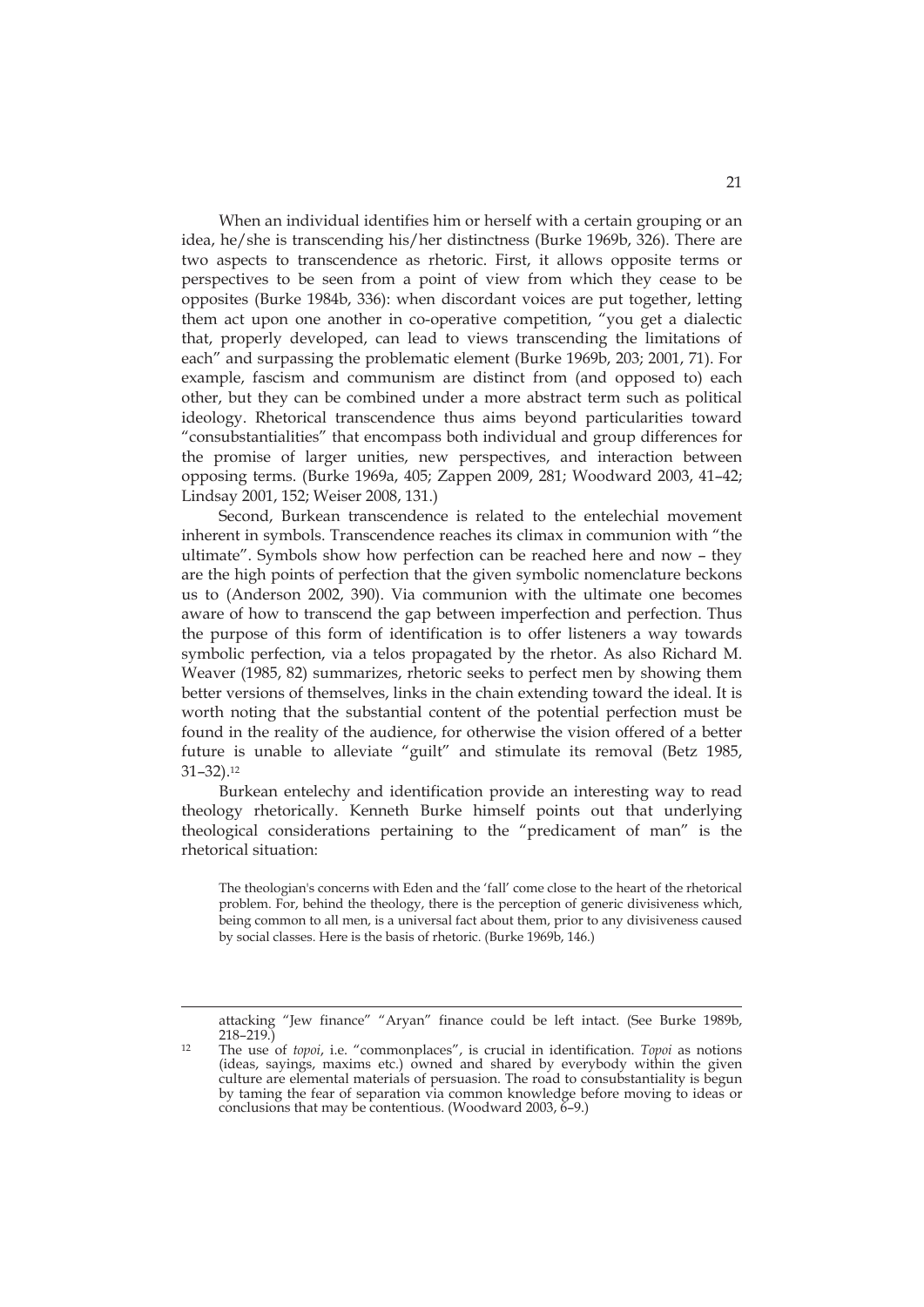In this way theology is in fact a rhetorical attempt to remedy the condition of division.13 Now, since it is Burke's conviction that the theological reflects the linguistic, words about words are analogous to what is said about God in theology. (Burke 1970, 1–36). Hence, being the most thoroughgoing, far-reaching terms in language, theological terms reveal the fundamental principles of language (Appel 2012, 72). The most important analogy is between the entelechial drive towards a title of titles, "a Lord of Lords" and God. Just as theologians have the Godhead, secular god-terms indicate the linguistic drive towards perfection. (Burke 1969b, 175–176, 189; 1970, 25–26, 174; 1984a, 292.)14 Similarly, just as the essence of language is the negative, theology reaches an ultimate in negative theology – both contain transcendence not graspable by natural positives (Burke 1970, 22).15 In this sense theology is a rhetorical form representing the linguistic principles of perfection and negation – or, theology is the entelechy of symbolic action.

Rhetorically, god-terms symbolize a variety of motives reduced to an absolute that does not need further legitimation and can demand the sacrifice of all other motives beneath it. (Burke 1969a, 105–111; 355–356; 394–398; 1969b, 333.) Today common, fashionable "god-terms" are money, progress, democracy and freedom. Each of them presents itself as a unifying principle that subsumes all other levels of identification and that, as the ultimate symbol, needs no further explanation or support. In addition to denoting the linguistic principle of perfection, an important rhetorical function of a god-term is that it represents extreme stability. Since a god-term is absolute and pure, it involves a principle of consistency and timelessness (Sheard 1993, 298–299; Durham 1980, 354–363; Burke 1969a, 54, 135). As with God in theology, god-terms claim to capture the timeless essence or the eternal principle affecting the given situation, although its symbolizations vary at different times.16 In this sense, as Burke (1969b,

 $13$ 13 Burke then draws on Samuel Taylor Coleridge's statement that the two great moments of Christian religion are original sin and redemption, division and unity. They form the basis of the Christian faith. In rhetorical analysis one can do no better "than to hover about this accurate and succinct theological formula" and to look for its secular equivalents, for the drama of man's fall and redemption is the most

powerful rhetorical form. (Burke 1984a, 283; Williamson 2002, 247; Bygrave 1993, 95.) 14 For example, as Jürgen Moltmann (1977, 36) has also noted, theological symbols are symbols of movement that call forth transformation of the historical situation in the light of the divine to which they point.

<sup>15</sup> Other analogies are the likeness between words about words and words about the Word; words are to non-verbal nature as spirit is to matter; time is to eternity as the particulars in the unfolding of a sentence are to the sentence's unitary meaning; the relation between the name and the thing it refers to resembles the relations of the

<sup>&</sup>lt;sup>16</sup> The persuasive power of god-terms to overcome "man's distrust in words" (Burke 1969a, 304; 1966, 302) is also discussed by Giorgio Agamben in relation to oaths. One of the central functions of language, an oath guarantees the truth and efficacy of language: it upholds correspondence between words and reality. Oaths relate human language to the paradigm of divine – i.e. perfect – language. The model of an oath is the Word of God, which is always true: whatever he says comes to pass. Evoking the name of God is thus an attempt to provide absolute certainty and responsibility for one's words. (Agamben 2011, 2–4; 20–21, 36–40, 50, 68–69.) The name of God is a purely linguistic operator without semantic content: it refers to the experience of language in which it is impossible to separate name and being, words and things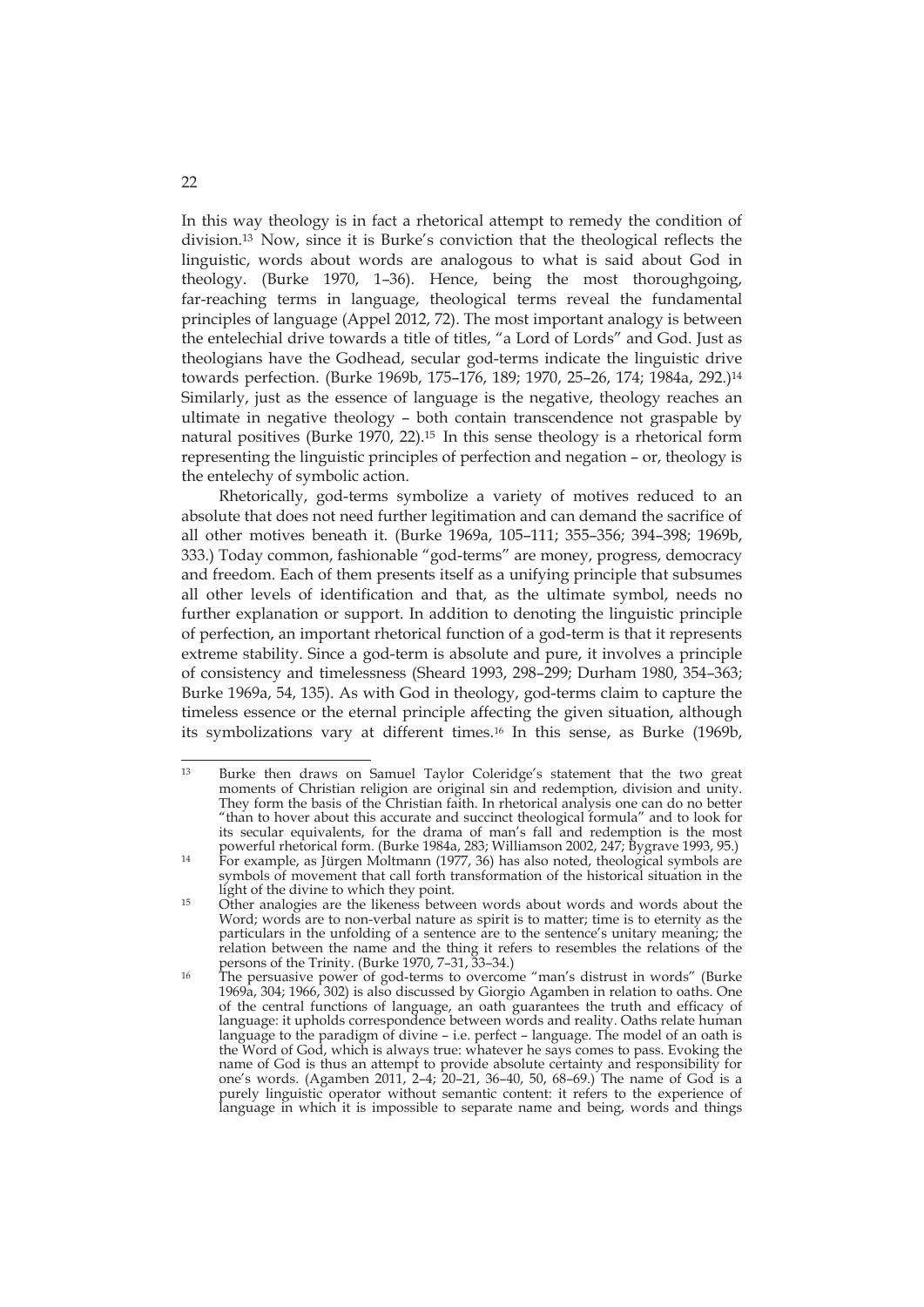101–144) stresses, god-terms tend to "mystify" contextual distinctions, conflicts and divisions for the sake of unity and consensus.

Burkean religious rhetoric can be illustrated further with the notion of order. As already mentioned, order stems from the negative. Once things and acts are labelled, named and categorized, a hierarchy is inevitable – and the more systematic the thought is, the more sophisticated is the order that will be developed. (Burke 1966, 15, 41; 1969b, 137–142; 1970, 40–41; Rueckert 1994, 42.) Such an order is not a descriptive statement but a series of ethical commandments that no one can abide by – the negative haunts us constantly. However, it also beckons us to negate the initial negation, resulting in ubiquitous guilt and a search for means of redemption. Thus the formula of Burkean symbolic drama is commandment, order, the negative, disobedience, guilt, the need for redemptive measures, and the restoration of order.

According to Kenneth Burke, the Bible includes in exceptionally clear narrative form the above-mentioned key linguistic principles. For example, the Mosaic Covenant and the Decalogue are examples par excellence of a symbolic order that demands obedience and promises unity against disorder with a sophisticated hierarchy of commandments. And the serpent, of course, symbolizes the introduction of the negative: with original sin man's nature as transgressor is established (Burke 1970, 195). Disobedience, in turn, results in guilt and the need for redemption. (Ibid. 171–222.) In the Old Testament atonement was reached through acts of physical sacrifice, whereas in the New Testament sacrifice is taken to its entelechial fruition: Christ symbolizes the perfect sacrifice to end the cycle of guilt (Burke 1970, 269, 314–315; Carter 1992, 11–12).

To take another example, divine love is a form of consubstantiality: in loving one's neighbour as oneself it is implied that any division between humans can be transcended via a third element, i.e. God. In this sense love is a rhetorical act (Burke 1970, 30; Carter 1992, 4). Considered from the perspective of Burkean persuasion, then, the rhetorical strategy of Christianity is "spiritualization" through which things disunited "in body" can be united "in spirit" with reference to an order that promises to end the dialectic of guilt and the need for sacrificial measures (Burke 1969b, 209; Zappen 2009, 294). Correspondingly, Christ as rhetorical god-term denotes a revelation of the ultimate truth, and sacraments (the Eucharist for example – one cannot get more consubstantial than sharing a body) and the Gospels offer the audience a moment of consubstantiality with the ultimate (Betz 1985, 33-34).<sup>17</sup>

Hence theology exemplifies with ideal-typical clarity what rhetoric is all about from the Burkean perspective: the use of persuasive devices of

<u>.</u>

<sup>(</sup>ibid. 52). Magic and religion are only subsequent developments of the linguistic dimension, and Christianity is its perfection as "a divinization of the Logos" (ibid. 66). Thus, god-terms refer to the power of language to unite words, things and human action. They include the implication that the propositions to which they are referring are absolutely true.

<sup>&</sup>lt;sup>17</sup> In addition, communion, as Kenneth Burke (1984b, 234) defines it, does not only establish interdependence through a common set of norms but also via an established set of deviations from those norms.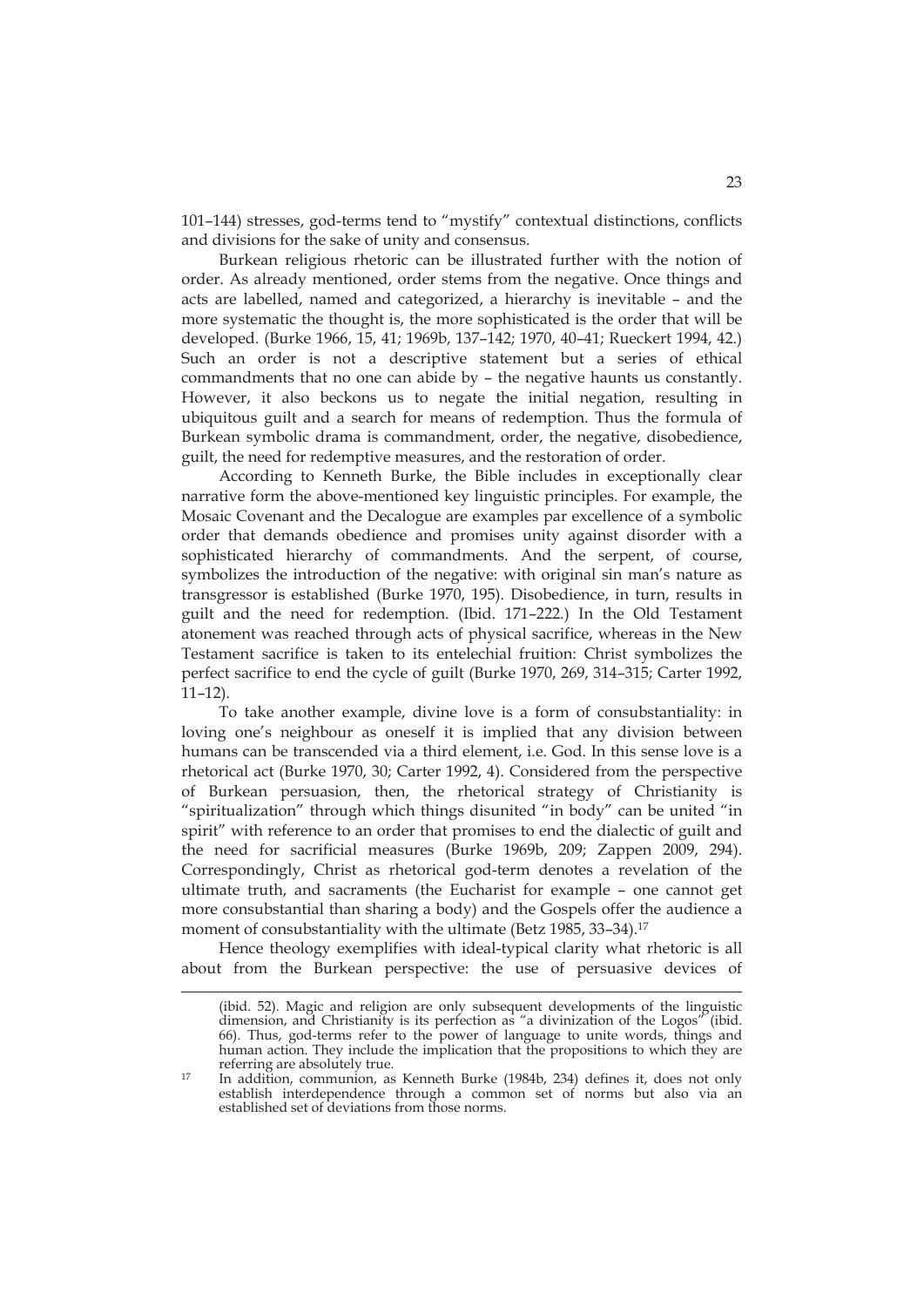identification in order to transcend division and move towards perfection. In this way in Burkean dramatism theology is a question of rhetoric (Appel 2012, 79). Religion is understood here as a peculiar form of symbolic action. Religious nomenclature represents the sacred as the ultimate point of reference, i.e. "god-terms", which aim to establish a powerful and all-embracing map of motives regarding man's existence in the cosmos and the world (Geertz 1973, 90; Tillich 1999, 41–56; 2001, 51–55). Here in this study I shall understand theology as a symbolic order based on the systematized use of symbols which aims to persuade by forming peculiar kinds of points of identification which induce men to act towards ultimate perfection as presented by those symbols. Next let us examine the "grammatical" form of the symbolic drama.

24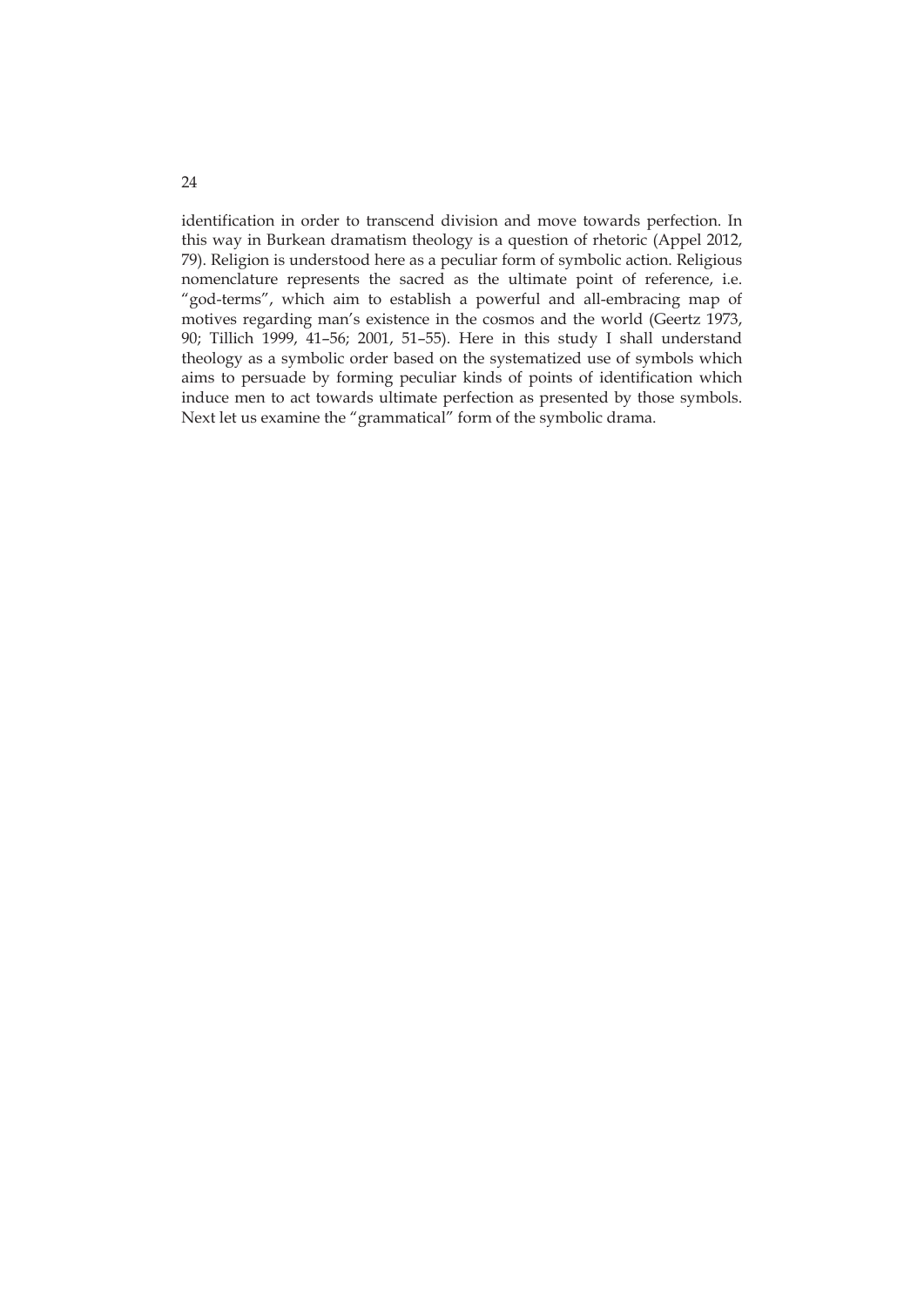### **3 THE DIALECTIC OF DRAMATISM**

The linguistic negative is what makes the human condition dramatic. Human action (in distinction to mere nonsymbolic motion) is purposeful and ethical: it involves choice, which attains its perfection in the distinction between thou shalt (yes) and thou shalt not (no) (Burke 1970, 41). That is, we are acting dramatically when we make choices in the various historical situations we encounter with respect or disrespect to various models of perfection and the symbolic orders they are derived from.

Thus drama is a suitable means to conceptualize symbolic action. We tend by nature to see and interpret social situations in terms of roles enacted and acts conducted in different scenes. We communicate with different audiences, envision images of the world and ourselves in it in relation to different temporal and spatial positions, use symbols to give meanings to the world; and we play and change roles to manage our identity accordingly, i.e. we enact different patterns of action in different situations, we use dramatic "masks", that is, we project a character to our performance before different audiences, and finally, the symbolic order we act in is made possible by "the scene", consisting of constant conflicts, re-negations, new problems, new descriptions and new solutions with various possible outcomes. (Combs 1980, 3–5; Edelman 1985, 16; Burke 1957, 310–311; Woodward 2003, 15–16.) These dimensions are conceptualized in the dramatistic pentad.

#### **3.1 The dramatistic pentad**

Symbols constitute a terministic screen through which humans gauge the historical situation and adopt a role in relation to it by moving the spotlight on some things and relations while leaving some others in shadow or completely outside "the screen" (Burke 1989b, 121; 1984a, 18, 29–34; 1966, 46–47; Blakesley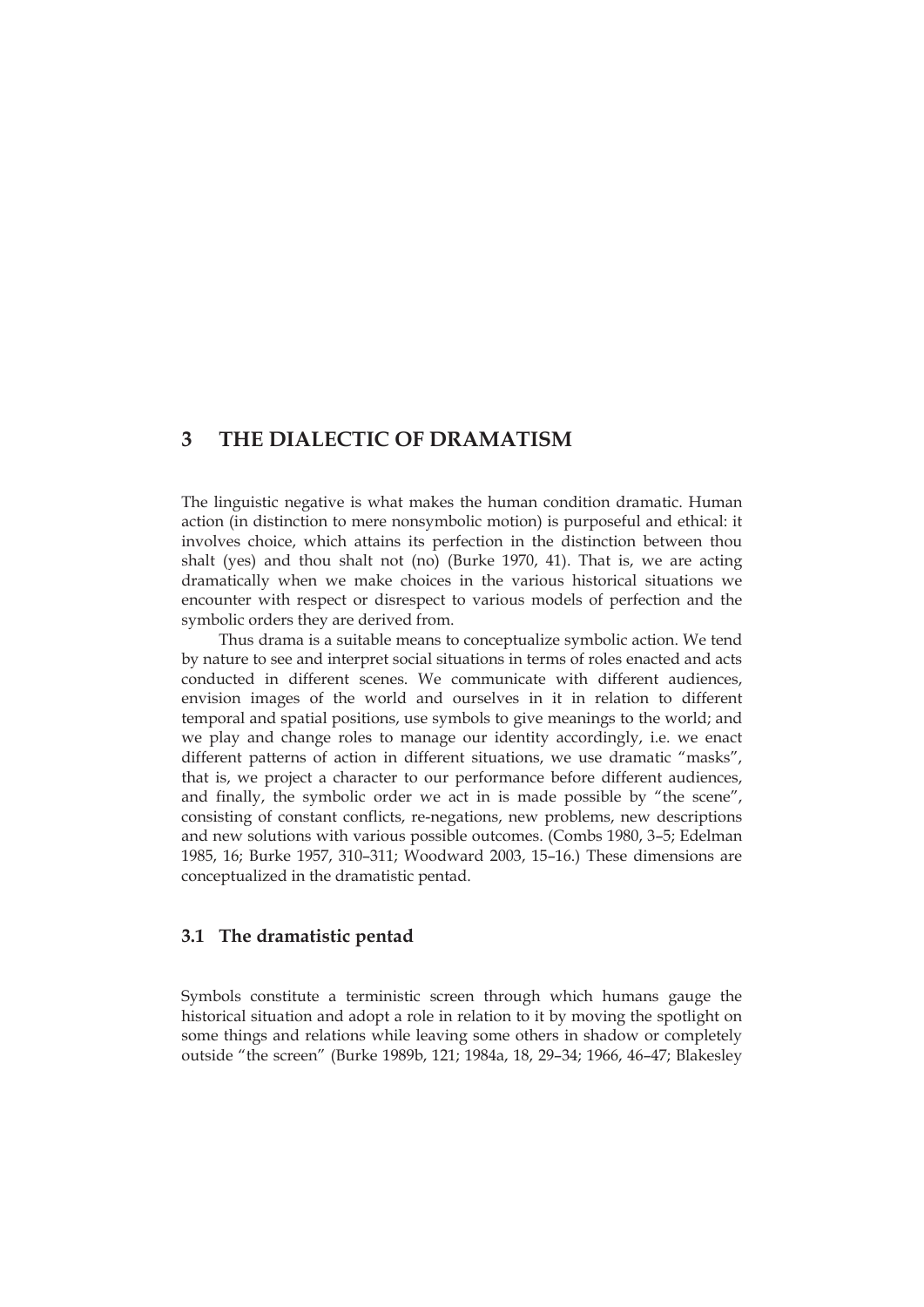2002, 95).18 Drawing on Burkean entelechy, a terministic screen also points towards certain conclusions since much that is taken as observations about "reality" may be but the "spinning out of possibilities" already implicit in a particular nomenclature of terms (Burke 1989b, 116).<sup>19</sup> Terministic screens may be examined using the dramatistic pentad because the dramatic form is embedded in the structure of the human mind – it is the basic form of thought in terms of which motives are attributed (Burke 1969a, xv–xvi; King 2009, 167).

In all statements about motives there is "some word that names the act (names what took place in thought or deed), and another that names the scene (the background of the act, the situation in which it occurred); also, you must indicate what person or kind of person (agent) performed the act, what means or instruments he used (agency), and the purpose" (Burke 1969a, x). For this reason, although there might be disagreement about a description of an act, the purposes motivating the act, the character of the person who did it or the kind of situation in which he acted, any complete statement about motives will offer some kind of answers to these five questions: What was done (act), When or where was it done (scene), who did it (agent), how was it done (agency), and why (purpose) (ibid; see also Burke 1957, 90).

The five terms are "transcendental" in that they are categories that pertain to discourses covering anything from metaphysics to gossip – for example news, movies, plays, stories and academic articles are endless variations of dramatic form (Wess 1996, 174; King 2009, 167). The pentad, then, functions "grammatically" as a method of charting the elements of the given rhetorical screen. However, the purpose is not to identify any "correct" relationships among terms but rather to examine the basic strategies that people use to identify and divide, to agree and disagree, to cooperate and compete (Overington 1977, 147; Lentricchia 1985, 69). Hence, the pentadic elements should be recognised as necessary forms of talk about experience: the concern is primarily with the analysis of linguistic reality – the reality of motives. (Burke 1969a, 313, 317.) That is, the pentadic terms help us to understand the rhetoric present in various situations, not the Truth about them (ibid 268).

To account for the relationship among the terms, Burke applies the concept of a ratio, which he defines as "a formula indicating a transition from one term to another" (Burke 1969a, xx). The dramatistic ratio holds that there should be a consistency between the terms. This consistency is proscribed by culture and custom, i.e. an accustomed way of seeing "what goes with what" (Burke 1957, 65). In a pair of terms the second one should accommodate itself to the rule of the first one, for example the agent–scene ratio places the agent in the primary position while giving scene an important secondary position. Ratio

 $18$ <sup>18</sup> This idea has been applied to rhetorical film theory in Blakesley 2007.

<sup>&</sup>lt;sup>19</sup> Burke (1989b, 118) uses the Augustinian phrase "Believe, that you may understand" to clarify the claim. The word "Believe" can be defined as "Pick some particular nomenclature, some one terministic screen". The latter part of the phrase, in turn, can be formulated as "That you may proceed to track down the kinds of observation implicit in the terminology you have chosen, whether your choice of terms was deliberate or spontaneous"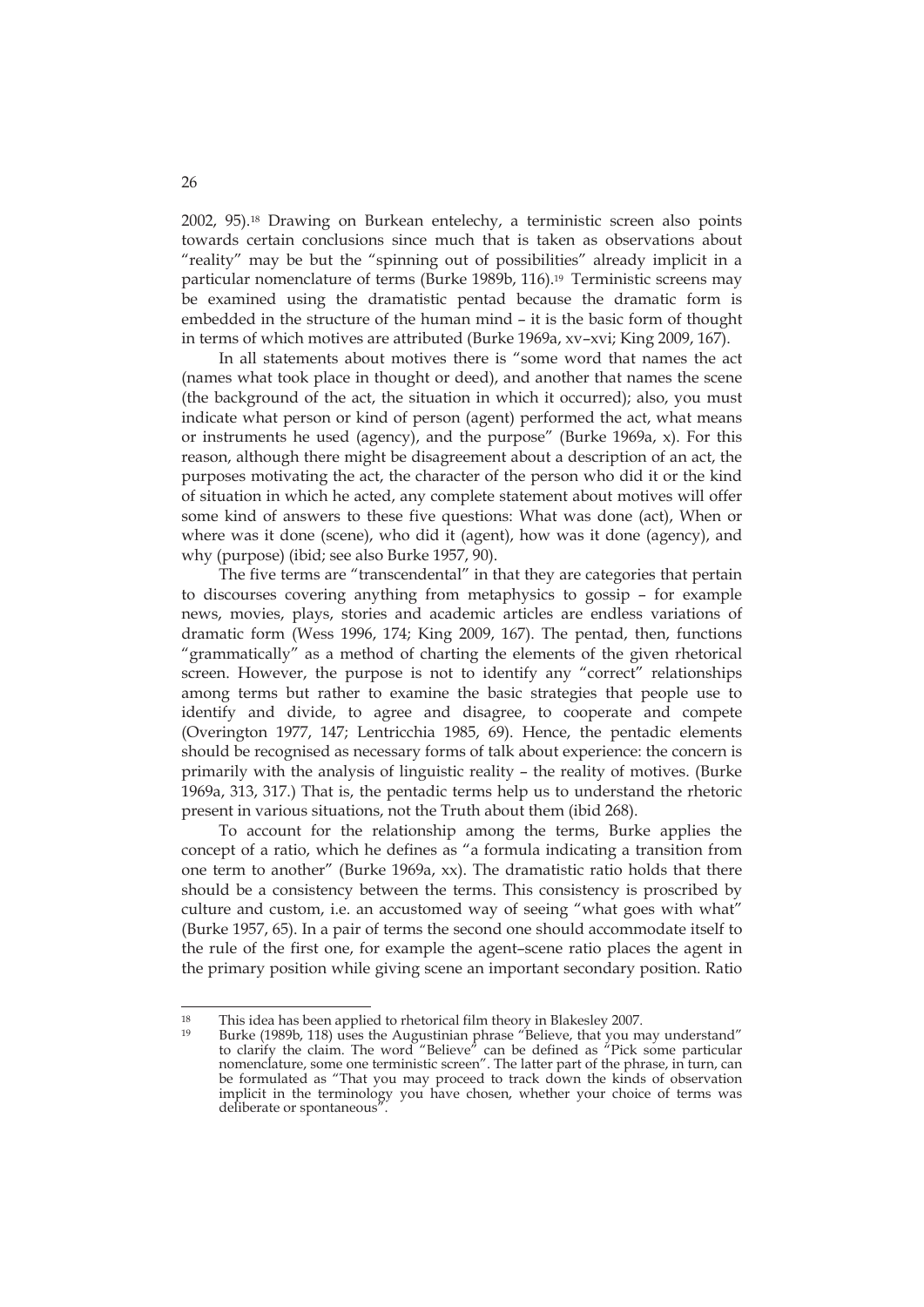thus emphasizes how certain ways of understanding are highlighted at the expense of other ways of understanding. (Knapp 1999, 589.) The logic of dramatic coherence can be extended to all ratios; for instance, certain kinds of acts and agents presuppose corresponding means and ends just as a certain kind of scene calls for certain actions. Thus there is implicit in the quality of a scene the quality of the action that is to take place within it and the character of the agents carrying out the action. From this it follows that the other terms of the pentad can be "drawn out" by identifying the initial term of motivation and that modifying one element affects the others. That is, each term of the pentadic ratio is different, but there is an important common element implicitly present in them (Burke 1989b, 136; Woodward 2003, 29–30).

In Burkean symbolic action, form is "the arousing and fulfilling of expectation" (Burke 1953, 124, 144; see also 1969b, 65–74). Hence in pentadic rhetoric the ratio itself is rhetorical. Each term in a ratio arouses an expectation in the other term of the ratio, and thus the terms in a ratio "determine" what the other term in the ratio will be like (Lindsay 2001, 52). Moreover, as the principle of entelechy suggests, the terms of each pair are related as potential to actual. For example, a scene–agent ratio would situate in the scene potentialities that are expected to be actualized in the agent (Burke 1969a, 43, 263). In this way the dramatistic ratio can be applied in two ways: firstly, in "forensic rhetorical style" deterministically in statements that a certain policy had to be adopted in a certain situation; secondly, in "deliberative rhetorical style" in hortary statements emphasizing that a certain course of action should be adopted in conformity with the situation (ibid. 13). All in all, possible combinations of the five pentadic terms yield 20 dramatistic topoi (ibid. 15, 262.)

Kenneth Burke subsequently added attitude in order to modify agency and agent (thus making the pentad into a hexad). Whereas agency designates strictly the means employed in an act, attitude refers to the manner in which an act was performed. Attitude, for example sympathy, diligence or loyalty, is delayed action in the sense that it needs to be matched by corresponding "physiological configuration" in order to be manifest. In this sense an act is action "growing out" of an attitude of the agent (Burke 1970, 188; 1957, 112). For this reason Burke calls attitude an incipient act, the first step towards an act, and "the attitudinal" the realm of the symbolic action par excellence. <sup>20</sup> Consequently, attitudes as "cues of behavior" designate the point of personal mediation between the realms of nonsymbolic motion and symbolic action by suggesting how an agent should "gauge the historical situation and adopt a role with relation to it". (Burke 1969a, 443–444; 1969b, 235–247; 1984b, 4–5, 393–394; see also Hawhee 2009, 106–124.)

Although freedom of action (of the audience) would be limited, as is the case in the topic of this research, the rhetorical element exists – as Kenneth Burke (1969b, 50) points out, in such situations the purpose of rhetoric is to affect attitude. Although the state can take physical coercive measures on

<sup>&</sup>lt;u>.</u> <sup>20</sup> Burke (1957, 9) has aptly defined a purely symbolic act (a poem, for example) as "the dancing of an attitude".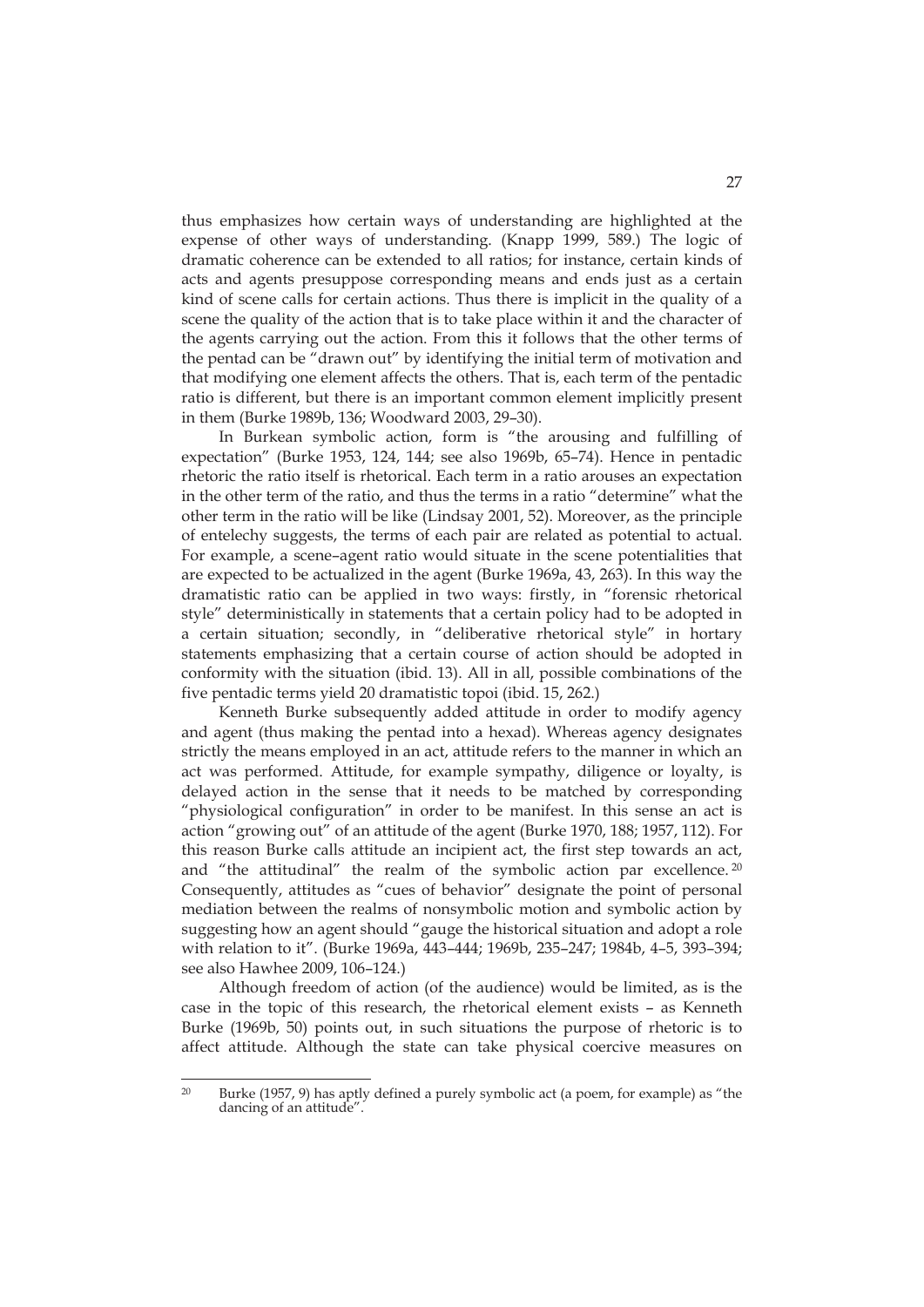conscripts (especially during a state of exception, a war), a more effective and permanent way to persuade them is to use rhetoric that creates an attitudinal frame (scene–attitude ratio) that stresses acceptance of the given situation and allegiance to the reigning symbols of authority, for example by attempting to bring about attitudes of humility, loyalty and repentance in order to avoid acts of rebellion (see Burke 1969b, 50; 1984b, 4–5, 19–21). As we shall observe especially in Chapter 8, emphasis on the agent was accompanied with this kind of attitudinal concerns.

### **3.2 The dialectic of dramatic substance**

The pentad is derived from the notion that substance is dialectically constructed. Identification implies division: for a thing to be something there must be something it is not (Zappen 2009, 285). This means that rhetorical consubstantiality is constructed out of oppositions – hence dialectical substance (Crucius 1986, 29). Ergo, in symbolic action there is a state of ambiguity and a constant struggle between division and identification since neither can ever be absolute: if men were not separated from one another, there would be no need for the rhetorician to proclaim their unity (Burke 1969b, 20–25; 128–129; 1959; see also Bygrave 1993, 44-45).<sup>21</sup>

Burke's elaboration on the paradox of substance reveals the peculiarity of the dialectic nature of substance. Burke's starting point is etymological:

First, we should note that there is, etymologically, a pun lurking behind the Latin roots. The word is often used to designate what some thing or agent intrinsically is, as per these meanings in Webster's 'the most important element in any existence; the characteristic and essential components of anything; the main part; essential import; purport.' Yet etymologically substance is a scenic word. Literally, a person's or a thing's sub-stance would be something that stands beneath or supports the person or thing. (Burke 1969a,  $21 - 22.$ 

Substance is something that stands beneath, the sub-stance. The substance of a thing is that upon which it is grounded. Though used to designate something within the thing, the word substance etymologically refers to something outside the thing. Thus, it becomes a question of how a word can refer to something intrinsic, and at the same time to something extrinsic. According to Burke, this

 $\overline{21}$ 21 As Timothy Crucius (1986, 28–30; see also Zappen 2009, 290–294) has noted, dialectic and rhetoric principles complement each other. Dialectic holds that any substance consists of at least two distinct entities: what a thing "is" and what it "is not". Rhetoric, in turn, complements dialectic and its multiple dramatistic perspectives by promoting identification and co-operation via a sense of oneness amid the diversity of conflicting interests and values. The interplay reaches its apex in war: war promotes a highly cooperative spirit via the sharing of common danger, sacrifice, companionship, the strong sense of being in a unifying enterprise. However, it espouses consubstantiality only for the purpose of killing other groups. (Burke 1957, 275.)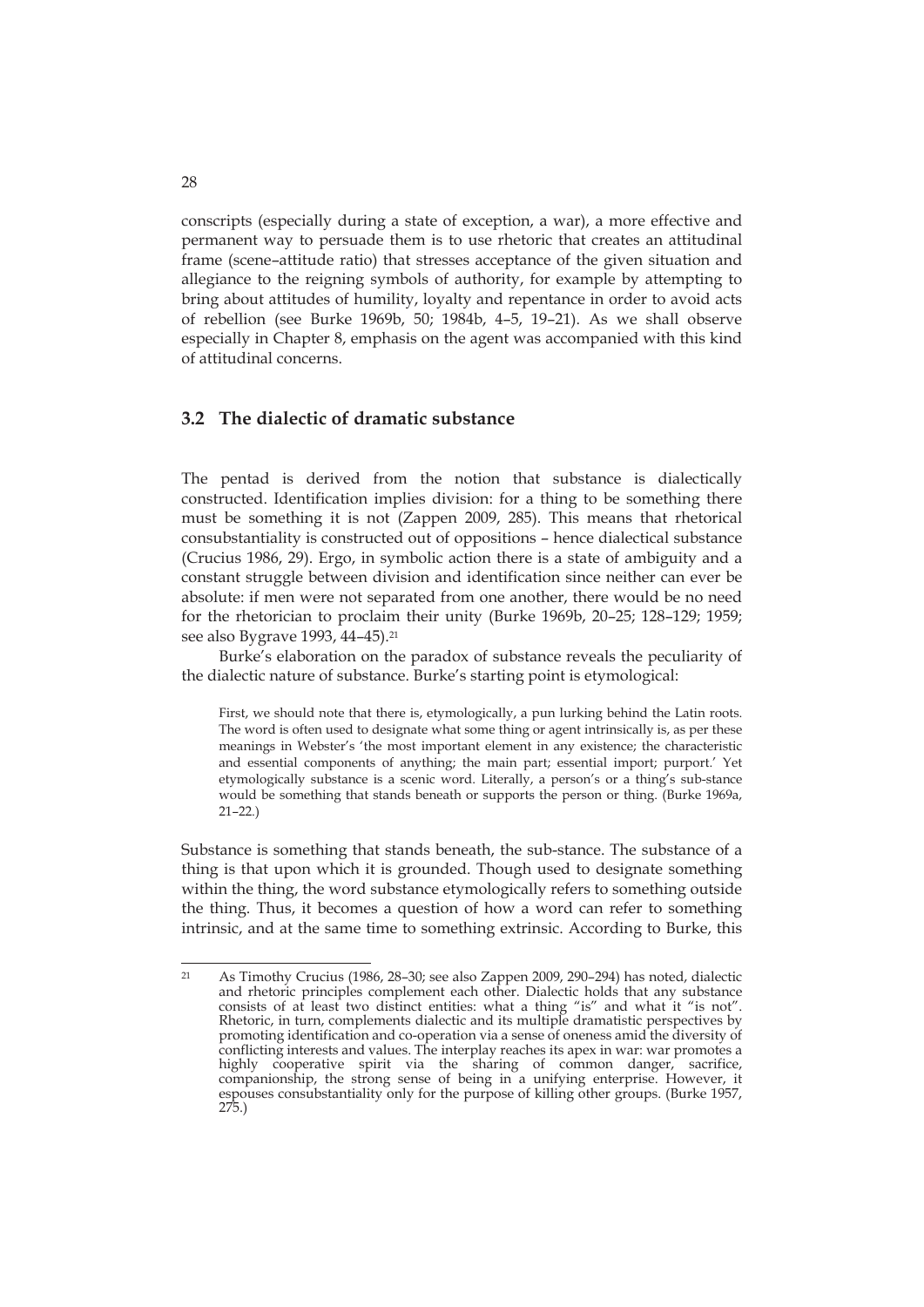#### is a "strategic moment" wherein "miracles of transformation can take place" because

the intrinsic and the extrinsic can change places: to tell what a thing is, it is placed in terms of something else. This idea of locating, or placing, is implicit in our very word for the definition itself: to define, or determine a thing, is to mark its boundaries, hence to use terms that possess, implicitly at least, contextual reference. We here take the pun seriously because we believe it to reveal an inevitable paradox of definition, antimony that must endow the concept of substance with unresolvable ambiguity. (Ibid., 23.)

In this way, by uncovering the contradiction whereby the term for what a thing essentially "is" names by way of what it essentially "is not", Kenneth Burke reveals the instability in the border between the inside and the outside, the object and its context. From this follows that there is in fact division inherent in all substance, and the division, in turn, means that substance must always incur an alien "other". Object and context are thus separate yet merged as "substance". (Desilet 2006, 117, 120.) This boundary dialectic inherent in divided substance is the key to understand the ambiguity of the Burkean pentadic realm.

It is possible to view the pentad as a kind of universe of substance constituted by the five terms. Certain formal interrelationships prevail among them, due to their role as attributes of a common substance. The pentadic terms are consubstantial, which in turn causes their transformability. That is, any one of the elements of the pentad can be viewed and interpreted from the perspective of any other (Sheard 1993, 304). The terms thus share a common dramatistic logic: there is no act without agent, no act without scene, and no act without purpose and agency (see Burke 2001, 39). This means that each term, when applied to a specific situation, effects a change in the nature or quality of the other terms. The relationship is illustrated by a liquid metaphor, according to which, distinctions arise out of a central moltenness where all is merged. The elements have been thrown from a liquid centre to the surface, where they have congealed. When any of the crusted distinctions is returned to its source, to the alchemic centre or "the logical ancestor", it may be remade, again becoming molten liquid, and enter into new combinations (Burke 1969a, xiii).

To use another metaphor, the pentad is a hand whose fingers are separate yet conjoined by the palm. A pentadic ratio, then, is like two fingers with which one can "pick up" and examine a situation. Or, in Burke's words, in this way the terms enable movement between them with an alchemic opportunity whereby one element can be set aside, conduct the appropriate passes, and take out another (ibid.). For example, technology that was once described mostly as agency has become an agent, with an agenda of accelerated technological change (King 2009, 173). In another instance, a movement from act to its scene denotes radical modification in the interpretation of the given situation because a scenic interpretation denotes a shift towards external compulsion, i.e. the elimination of option or choice, from an independent act (Crucius 1986, 28).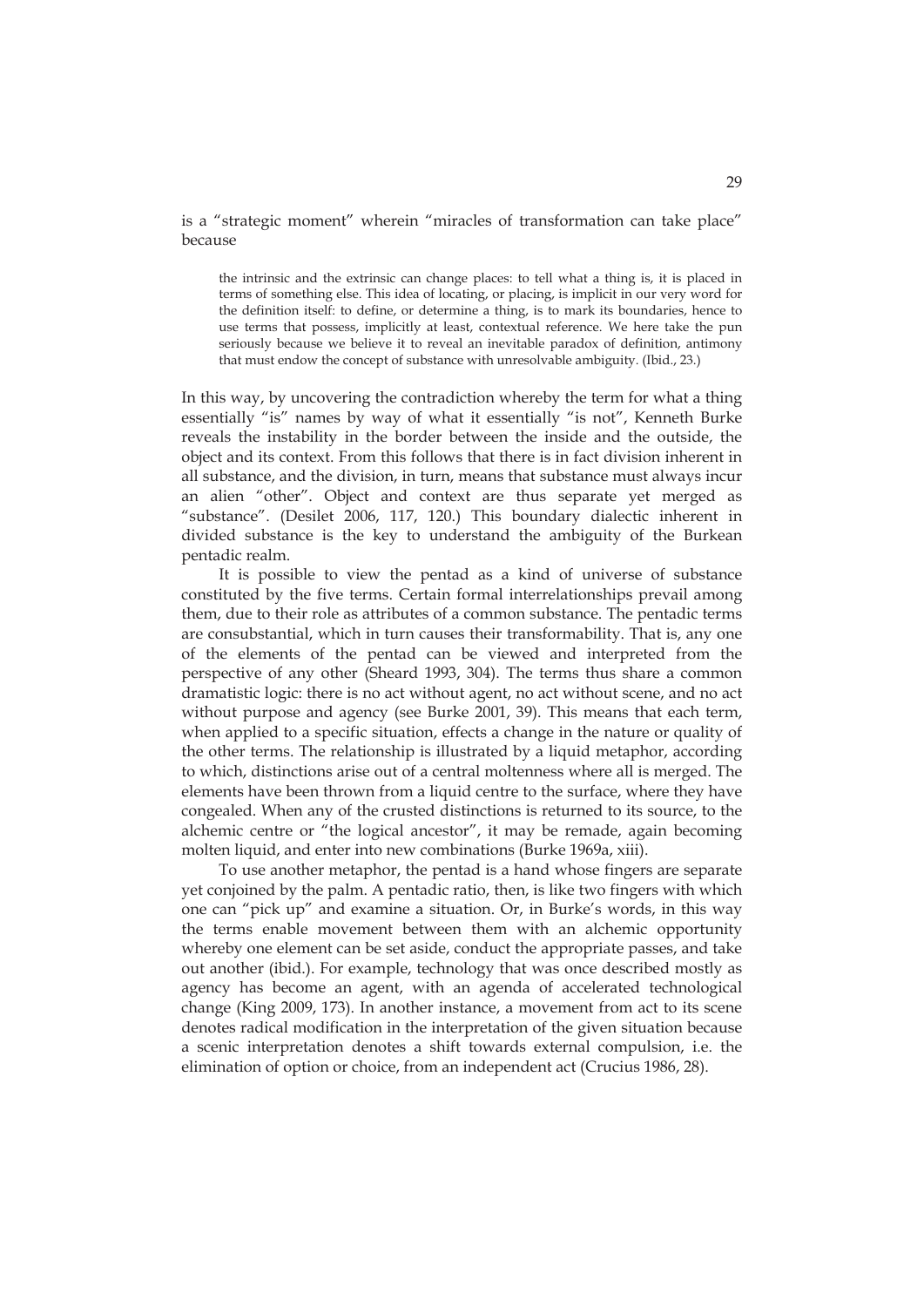There is thus inherent in the pentadic terms an infinite capacity for transformation. Agent, for example, might be divided into co-agents (friends) and counter-agents (enemies), and under the term agent may be placed personal properties that are of motivational value (the will, attitudes, fear, malice, intuition, goodness, the creative mind) as well as ideas and ideologies that are given the role of acting agent. Or again, an artist may consider the body to be a property of the agent, whereas materialistic medicine might treat it in scenic terms as objective material – and from the perspective of an athlete it could be classed as an agency for achieving a lucrative career and from that of a bodybuilder it could even be the purpose. From a theological point of view the human body is an "act" of the Creator, whereas in evolution it is a result of scenic development. Machines, in turn, are most often seen as instruments (agencies), but via technological development they constitute "the industrial scene". War may be treated as an agency, insofar as it is a means to an end, as a collective act (sub-divisible into many individual acts) or as a purpose (for a cult of war). For a soldier, war is a scene, a situation that motivates the nature of his training; and in mythologies war is an agent, or a super-agent, in the figure of the war god. (Burke 1969a, xiv; Appel 2012.)

Similarly, voting may be thought of as an act and the voter as an agent – and politicians often see votes and voters as medium or agency. On the other hand, they all constitute a scene of parliamentary politics, which in turn can itself be a means for a cunning businessman. At its extreme, insofar as a vote is cast without consideration of its consequences, it might be reduced to mere motion rather than action. In pentadic terms, a constitution is a body of acts done by agents with the purpose of serving as a motivational scene for further actions and creating new agents, i.e. experts. In this sense constitution is an agency (instrument) for the shaping of human relations. Proposed changes in the constitutions are acts aiming at altering what in ordinary situations constitutes the political scene. Also, money is not merely an agency, for it has a strong tendency to become adopted "scenically" as rationalizing grounds for action. (Burke 1969a, xii, xvi, xix–xx, 127–129, 262, 341; Knapp 1999, 589.)

Similarly, a dialectic transformation occurs through entelechial perfection: an agent can act in keeping with his nature as an agent (agent–act) and change the nature of the scene accordingly (act–scene), thereby establishing consubstantiality with himself and his world (agent–scene) (Burke 1969a, 19). The irony is, of course, that in such a situation the agent in perfect accordance with the scene has ceased to have the status of being an independent human agent and has become an extension of the given situation. In addition, the "universalization" of a personal element is by the same token a form of depersonalization (Burke 1969b, 262). On the other hand, an agent may also humanize an otherwise materialistic scene, for instance by sheer presence or in cases where a room becomes personalized with items of its owner.

As a result, the dramatistic terms are bound up with one another, constantly acting and reacting with each other. Although every selection of terms amounts to an attempt to locate an act's motivational substance, we must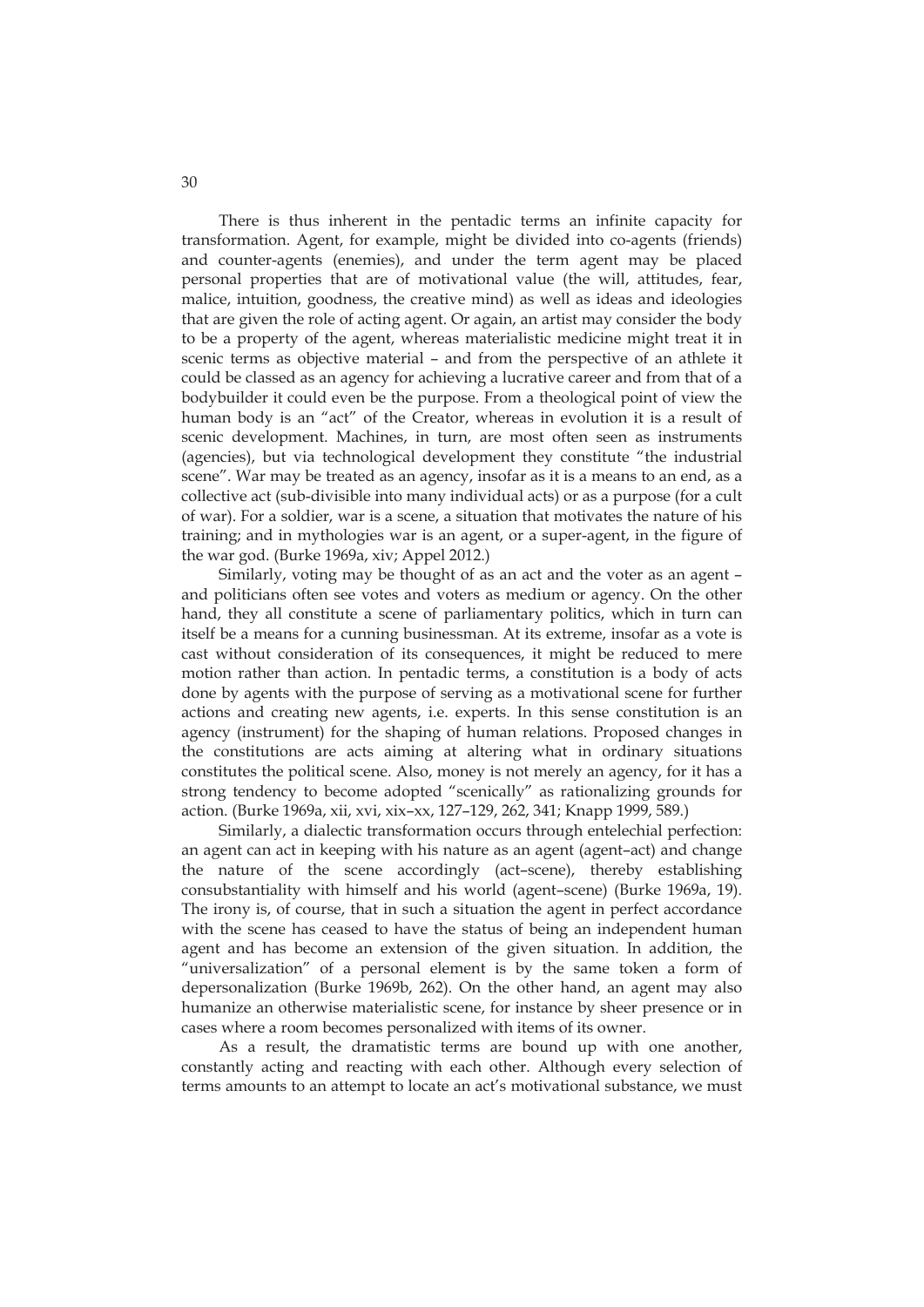at the same time rely on the other terms of the pentad since one cannot produce a development that uses all the terms at once. In this way each term provides a part of the context by which the other is defined. Hence, any grammatical explanation creates its own opposition, its own antagonist principles as something to be excluded, but also something that opens possibilities for other perspectives. The dialectical situation entails that irony is the perspective of pentadic perspectives: when two or more perspectives enter into dialogue with one another, a particular way of seeing becomes ironized because it is always called into question by another way of seeing. (Burke 1969a, 403, 503–517; Murray 2002, 29-31; Crucius 1986, 27-30.)<sup>22</sup>

Precisely for this reason the pentadic terms and their ratios provide a fruitful means for analysing symbolic action and its inherent transitions and ambiguities. As Kenneth Burke (1969a, xviii–xix) stresses, the purpose of the pentad (with the hexadic addendum) is not to dispose of uncertainties but to identify "the strategic spots" at which ambiguities among competing motives necessarily arise as well as to study and clarify the resources of ambiguity. To paraphrase Robert Wess (2001, 161, 164), the pentadic (or hexadic) truth refers to a realm of action constituted by conflicting discourses and voices, not to any definitive expression. 23 This is "the collective revelation" of the pentadic elements (Burke 1969a, 340).

### **3.3 Dominant topoi, circumference and root terms**

Of the pentadic topoi, scene–act and scene–agent are the two ratios that can be detected most easily and found most commonly (Burke 1969a, 11). The symbolic relation affecting these two ratios can be defined as "container and thing contained". That is, scene in the sense of background or setting contains the act as well as the agents. To meet the terms of dramatistic coherence, the nature of acts and agents should be consistent with the nature of the scene (ibid. 3). Thus the scene is the motivational locus of the act insofar as the act represents a scene–act ratio. For instance, an emergency situation is said to justify exceptional measures. (Burke 1970, 188.) As another example, in the world of business as well as in international politics and military operations, the

 $22$ As Burke points out, men seek vocabularies that are reflections of reality, but they must develop vocabularies that are selections of reality – and any selection is necessarily a deflection (Burke 1969a, 59).

<sup>23</sup> Parliamentary democracy is an example of the dialectic. Democracy is a scene for institutionalizing the dialectic process by setting up a political structure that gives full opportunity for the use of competition to a cooperative end (Burke 1957, 327–329). Parliament, in turn, as a "babel of voices" is a procedural extension of the democratic scene: in parliament there is "the wrangle of men representing interests lying on the bias across one another, sometimes opposing, sometimes vaguely divergent" (Burke 1989a, 217). The parliamentary babel is a common scene for voices to be set against one another in order to come to some yet-undetermined plan of action. Ironically, it functions as unifying safeguard to guarantee diversity and difference against proclamations of false unity. (Weiser 2008, 62, 83.)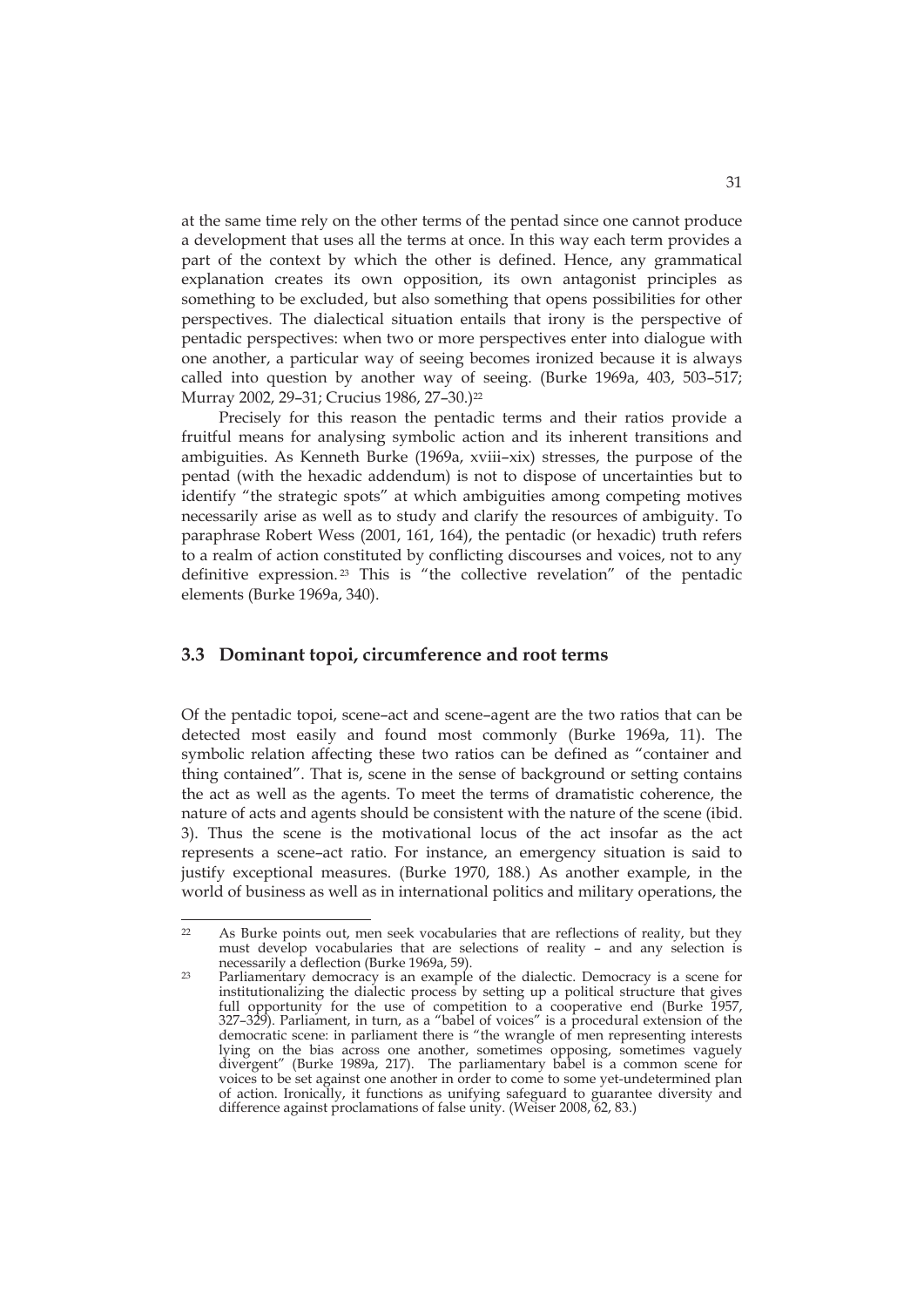situation (scene) determines tactics (act) (Burke 1969a, 12). Thus the quality of the action can be deduced from the quality of the setting (ibid. 7).

In the scene–agent ratio there is a synecdochic relation between the elements, i.e. the person can be said to "represent" the place. The logic of the scene–agent ratio implies that, for example, if the scene is supernatural in quality, the agent "contained" by this scene will partake of the same supernatural quality. Similarly, a brutalizing situation implies "brutalized characters" as its dramatistic counterpart. (Burke 1969a, 7–11, 507–509.) In the same way, justice can be treated as a property of personality (an attribute of a righteous agent) or as a property of the material situation (such as "economic conditions"), i.e. the scene in which justice is to be enacted (ibid. 13).

The dialectics of act, scene, and agent, is infinite. As a generating principle, scene is essentially static, and as essence agent also describes a static set of qualities. Scenic rhetoric tends to present situations in terms of essences, and agent is defined in part in relation to scene. On the other hand, act and scene tend to be opponents given the "actus" of the one and the "status" of the other (Burke 1969a, 41–43). For example, the animosity between two nations may defined not only by associating one with the bad and the other with the good, but also by their different generating principles: the "being" of the scenic evil and the "doing" of the active agent of good are fundamentally incompatible (Birdsell 1987, 272–275).

The scene–agent pair may be redefined in terms of act, which in this role functions as a polar term for them. For example, the rhetorical act of Jesus in the Sermon on the Mount was based on an agent–scene consistency (good agents result in good acts that transform evil scenes into good ones). Similarly, a despotic scene might be changed into a democratic scene (or to a violent scene!) by the act of the assassination of the despot. Rhetoric that constructs a problem in terms of faulty scenes provides a rationale for vesting authority in agents or acts that claim to have the ability to resolve the conflict. Hence a problem pertaining to moral evil, immorality or sin gives a priest a claim to authority (Burke 1969a, 19). On the other hand, it may be a wise rhetorical strategy to situate the motives of an act in scenic motivation rather than the agent when attention needs to be taken away from an individual's personal responsibility, or vice versa. Similarly, the campaign of a presidential candidate aiming to "unite the people" will probably tend to emphasize the qualities of the candidate himself and will downplay his political party as a scenic constraint.

Agency and act form another common ratio. Agency is the instrument by which the agent accomplishes an act. Agency, by itself, is incapable by definition of performing an act. Thus, agency is not responsible for an act, it is just the instrument by which the act is accomplished. That is to say, if a sword kills a man, the wielder of the sword, the agent, must take the responsibility. However, as the pentadic dialectic suggests, the relationship between agent and agency is not always clear-cut. There are ways in which an agent can be considered the agency. A man is given a gun which, in turn, leads him to consider murder as a solution to his problem. In this case the instrument (the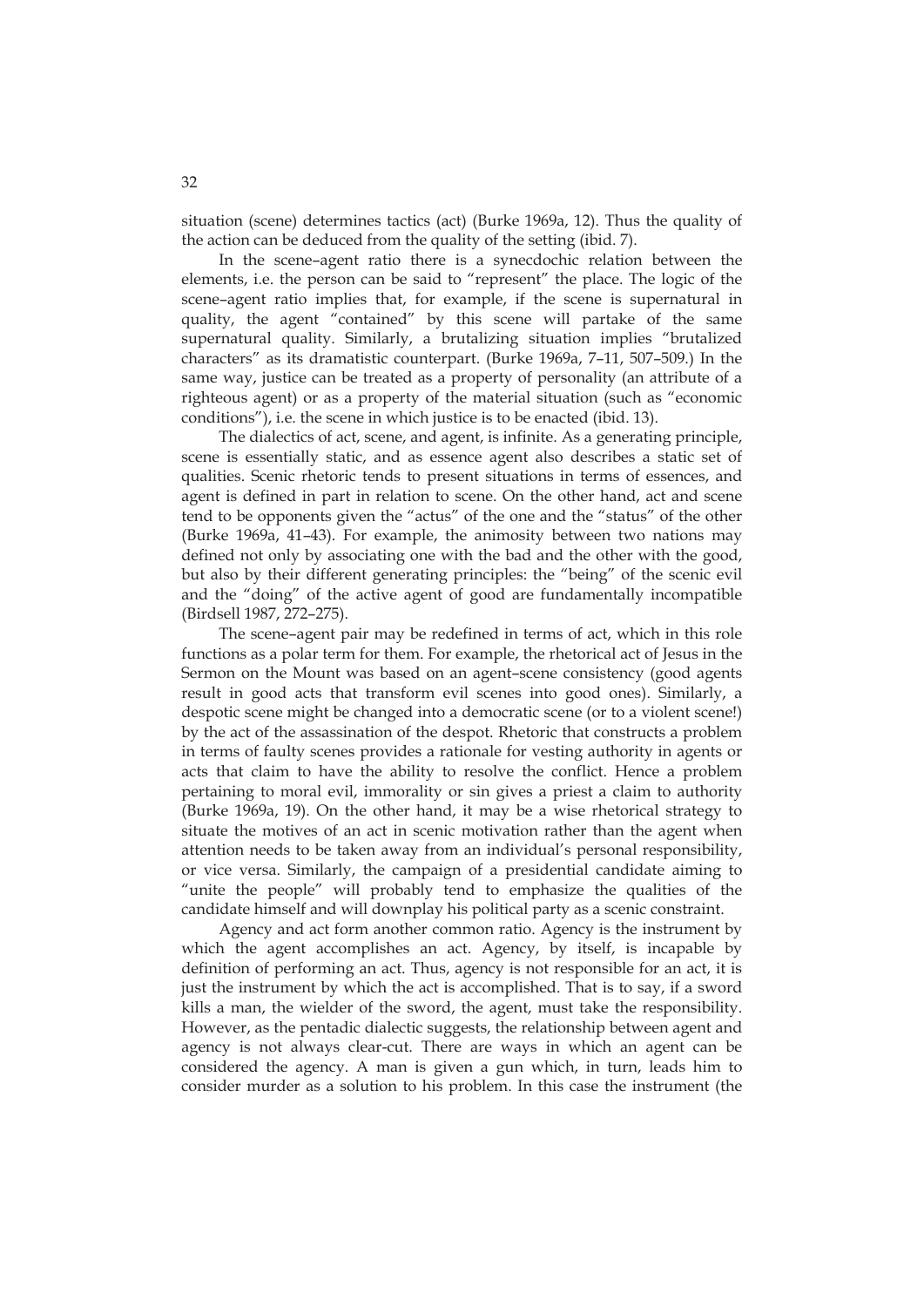gun) might be seen as motivating the agent to an act of violence. Thus the agent, in a sense, would be an agency of the agency. (Kirk 1962, 49–50.)

Scene, act and agency constitute a versatile triad. In a plea of temporary insanity with regard to an act of murder the issue might be said to revolve around the question of whether the crime could be considered to be an act, or whether the scenic aspects overwhelmed the act. It could be contended that there was no purposeful activity on the part of the defendant, but rather that the scene so aroused him that he was no longer responsible for his actions. This would be a contention that the defendant was no longer an agent, but an agency of the scene. By virtue of his not being an agent, he was incapable of performing an act (a purposeful activity) and, therefore, he could not bear the responsibility for the crime. In this analysis, the scene is "responsible" for the crime: a bad scene has a bad effect on the agent, which, in turn, authors bad acts.

In addition to horizontal topoi, the terms can be modified "vertically". For example, the choice of "circumference" for a scene, i.e. its seriousness or scope, affects the interpretation of the act and the agents. Any change of the scope in the terms of which an act is viewed implies a corresponding change in the view of the quality of the motivation of the act: it makes a lot of difference whether a quarrel is claimed to be a personal disagreement or to represent an apocalyptic battle, a skirmish between two belligerent criminal gangs or a family feud (Weiser 2008, 115). Similarly, an "ethical circumference" on an action provides a different terminology from its narrowed-down naturalistic equivalent, the latter with its scenic emphasis on motion propelled by natural processes. In this way one can move from particular, local situations or personal associations all the way to public and even "supra-historical" levels of motivation and explanation. Moreover, circumference functions as an epistemological backbone since one can make true and false statements only within the terms set by that circumference. (Burke 1989b, 136–137; 1969a, 77–96, 109–113, 355–356; Wess 1996, 150.)

Purpose is especially dependant on the circumference in which it is considered. For instance, a supernatural circumference tends to subsume all other elements unto itself in a way that treats human acts and purposes merely as extensions or reflections of divine master purposes. Hence an agent carrying out even drastic acts can claim to be a function of divine purpose (Burke 1969a, 278): the man who conceives of himself as an "instrument of God's will" or as being otherwise used by more powerful interests can perform acts free, at least according to his own view, from moral censure (Kirk 1962, 50).

Finally, the pentad can be applied when examining dominant terms that arise in different sections or phases of a text or discourse. In such a situation the focus is on which of the competing pentadic terms is primary (Wess 1996, 174). By isolating one term at a time one is able to use it as a synecdochic key to the whole item under study and to reveal the main rhetorical source of motivation within the textual matter. Such root terms reveal the element by which the substance of any given discourse is generated, with the other terms having a role in relation to this term, for example by being authorized by it (Lentricchia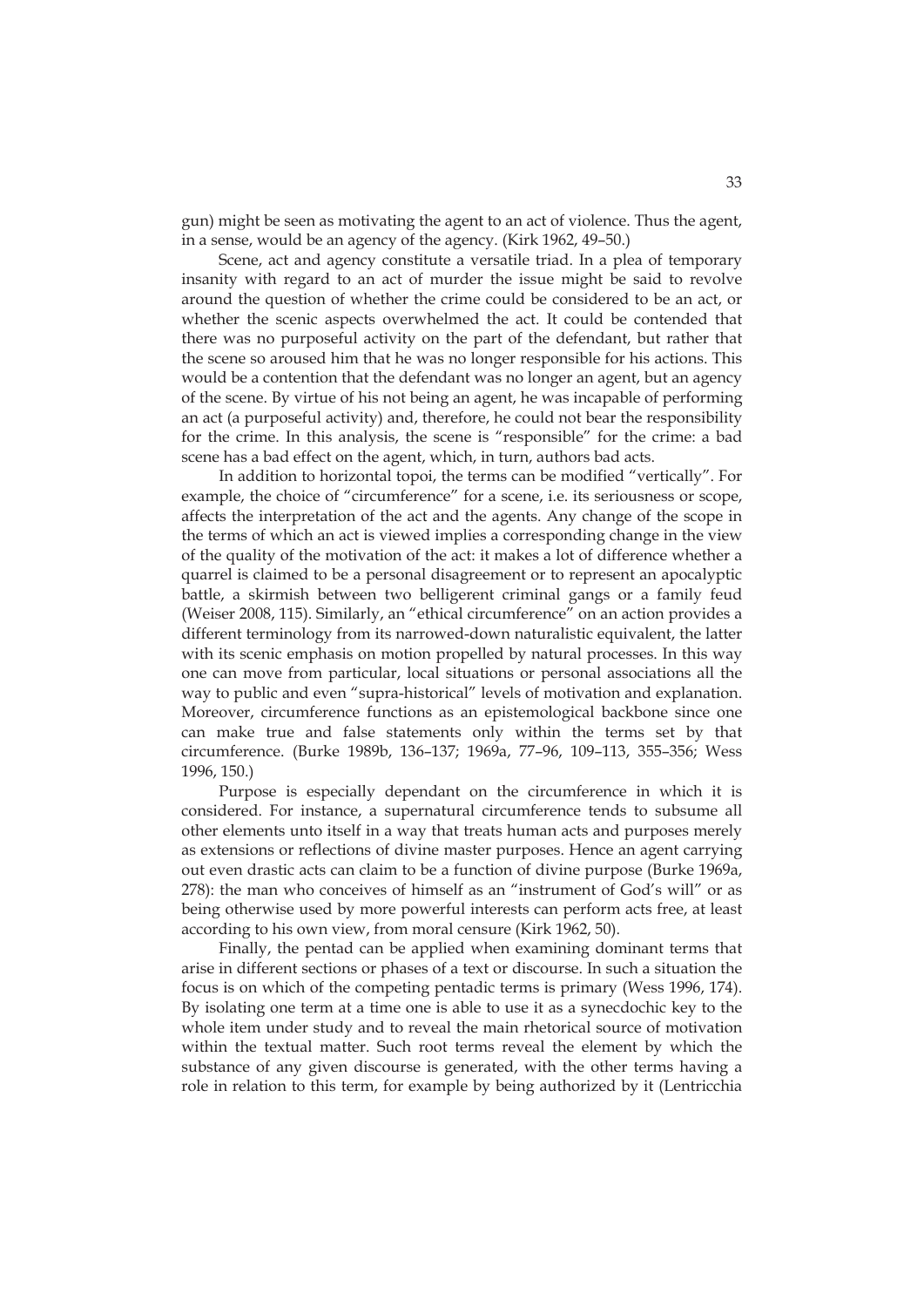1985, 72; Wess 1996, 149). Kenneth Burke himself discusses philosophy by identifying each term of the pentad with a different school: for scene the corresponding philosophic terminology is materialism, for agent idealism, for agency pragmatism, for purpose mysticism, and for act realism (Burke 1969a, 127–320).

For example, with scene as the root term, the situation dominates over the people encompassed within it (Birdsell 1987, 268, 270–271). Scenic rhetoric creates the perspective from which the audience will view the situation as coercive and act accordingly (King 2009, 169). As a matter of fact, there is a tendency in scenic rhetoric to blur the distinction between the agent and the scene, even to the point where acts of the agent are reduced to mere motion (see Desilet 2006, 118; Burke 2001, 40). In this way symbolic scenes construct powerful settings for events, policies, leaders, problems, and crises in order to legitimate actions. If the symbolic scene is successful, it powerfully grips the audience to such an extent that verification with concrete, historical factuality is only of secondary importance. (Edelman 1985, 96–98, 102; 1988, 103–106.)

Conversely, agent as the root term renders the scene less oppressive but makes the qualities of the agent decisive. For example, the dominant term of so-called neoliberal discourse is agent. The focus is on the individual as a capitalist subject, whose entrepreneurship emanates from within the individual psyche – with the corresponding demand that nothing should come in the way of this subject realizing his or her "true freedom" in the market. This, in turn, leads to the psychopathologization of political and economic issues. That is, instead of criticizing the ideological scene, the agent is criticised as the source of the possible deficiency or distress. Hence politico-economic structures and the hegemonic culture remain intact. In addition, it makes a great difference if for example domestic violence is examined in terms of violent acts or a person being violent by nature. Purpose in general is a term that draws on the human proneness to explain phenomena in terms of the aims of agents and acts (real or imagined). It is implicitly present in all other pentadic terms and hence must be drawn out of them because one cannot see a purpose in the way one can see agents, agencies, scenes and acts (see Rountree 2007, 394).

The rhetorical power of root terms resides in two facts. Firstly, drawing on the entelechial principle of symbolic action, one is expected to develop into full actuality the more or less implicit potential present in the given root term. In this sense the pentadic terms are principles applied in comprehending temporal situations in terms of what is and what should be (Burke 1969a, xvi). Secondly, root terms provide a symbolic means to provide motivational fixity (cf. Knapp 1999, 590). And also importantly, the Burkean version of guilt arises from any failure to perfect the pentadic element. For instance, to use a contemporary example, in a consumer society guilt is derived from the fact that one is never able to consume enough to "keep the economy humming", as it is commonly expressed in capitalist rhetoric that claims to have captured the motivational essence of the human condition.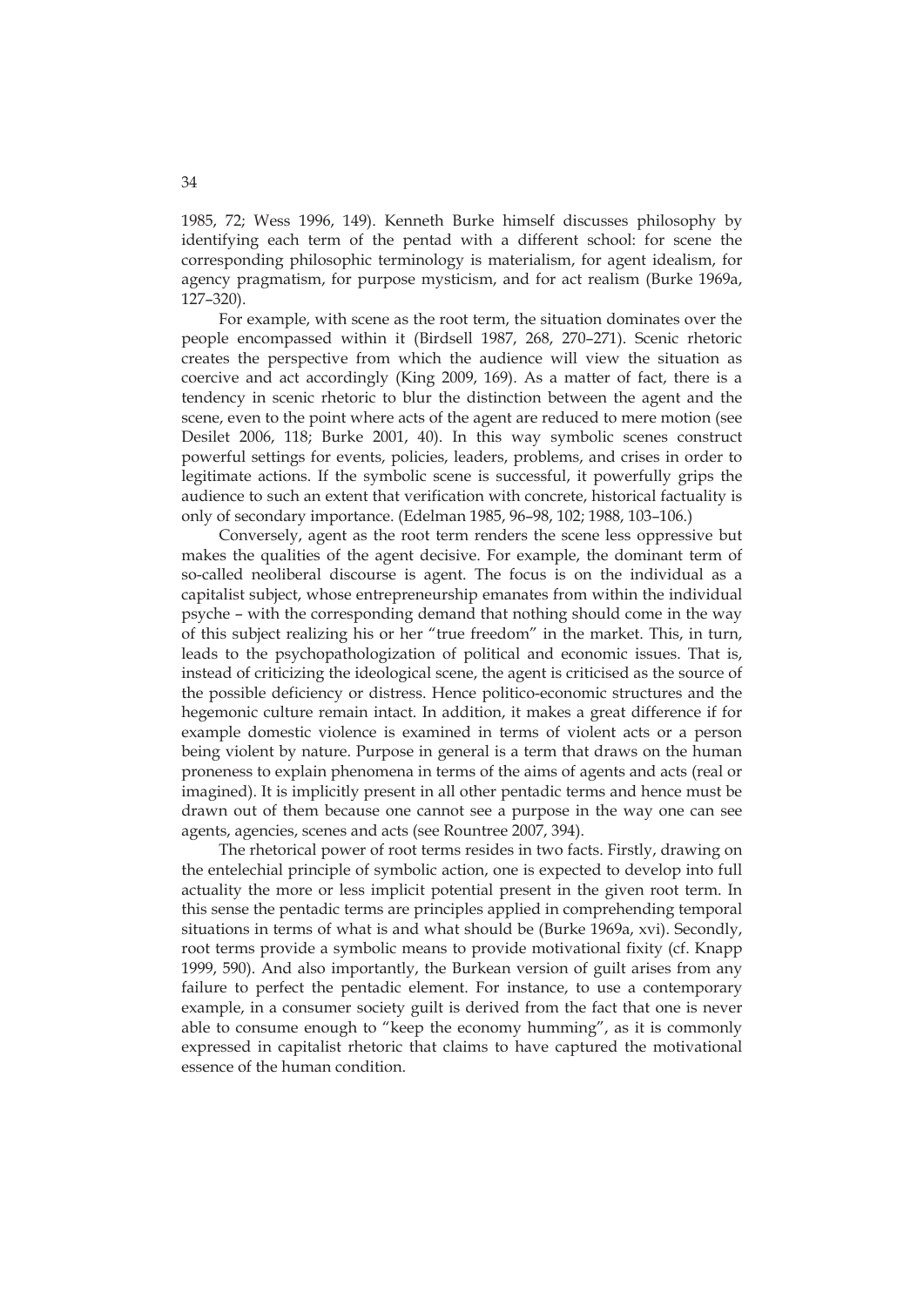The dramatistic pentad is applied in this research to examine how Finnish Lutheran priests drew on certain root terms, topoi and changes in circumference of the terms in order to construct a consistent explanation of what ultimately was at stake in the Continuation War. The pentad is applied as follows. Firstly, certain root terms will be picked out from a reading of the material. Secondly, the root terms and their underlying ratios will be analysed in terms of how they structured "grammatically" entelechial typologies of identification – the topic which I will now discuss in more detail.

#### **3.4 Symbolic action in biblical terms: typological identification**

Rhetoric in a Christian context is kerygmatic. Kerygmatic rhetoric not only proclaims the truth and aims to induce action but also tries to show how one should live a better and richer life. As Northrop Frye (1992, 116–118) stated, kerygma functions through identification. Its purpose is to revolutionize one's consciousness with models for action and ways of being with which one can identify. In this sense, kerygma is what Kenneth Burke calls "equipment for living", i.e. it names the essence of a typical situation and suggests a strategy for dealing with it (Burke 1957, 93, 253–262). However, as is the case with all rhetoric that relies heavily on symbols, kerygma depends on cultural recognition. That is, kerygma cannot be invented, but it relies on shared, acknowledged meanings. As a result, the force of kerygma depends on the strength of its authority: it seems that the message is using the messenger, not vice versa (Frye 1992, 116). The Bible, of course, is uniquely kerygmatic in Western culture.

The Bible is here understood in typological terms. The events in the Old Testament are "types" or pre-figurations of things that take place in the New Testament and what happens in the New Testament constitutes an "antitype", a realized form, of something overshadowed or prophesied in the Old Testament (Frye 1980, 79; Frye & Macpherson 2004, 36). This forms the logic of biblical typology: completion via dialectic of promise and fulfillment (Lampe 1956, 17). In this way a typological relation is an entelechial figure that signifies the transcending of "ordinary time" and its transformation into the metanoic time of revelation (Frye 1980, 80–83; Agamben 2005, 73–77). Typological rhetoric needs to be considered as eschatological rupture: through it the divine stretches out towards the ordinary. (Ricoeur 1995, 55–61; Frye 1992, 117–118.)

Biblical types and antitypes include scenes (Deliverance from Egypt - Deliverance from Sin, Old Covenant - New Covenant), agents (Moses - Christ, Adam - Christ) and acts (Sacrifice of Isaac - Death of Christ). Also circumference counts: the Old Testament is considered on the level of the society of Israel, and the New Testament on the level of the individual Jesus. Hence the society of Israel is the type whose antitype is the individual Jesus. The Gospel, in turn, can be interpreted as the antitype of Old Testament prophecy, and *metanoia* as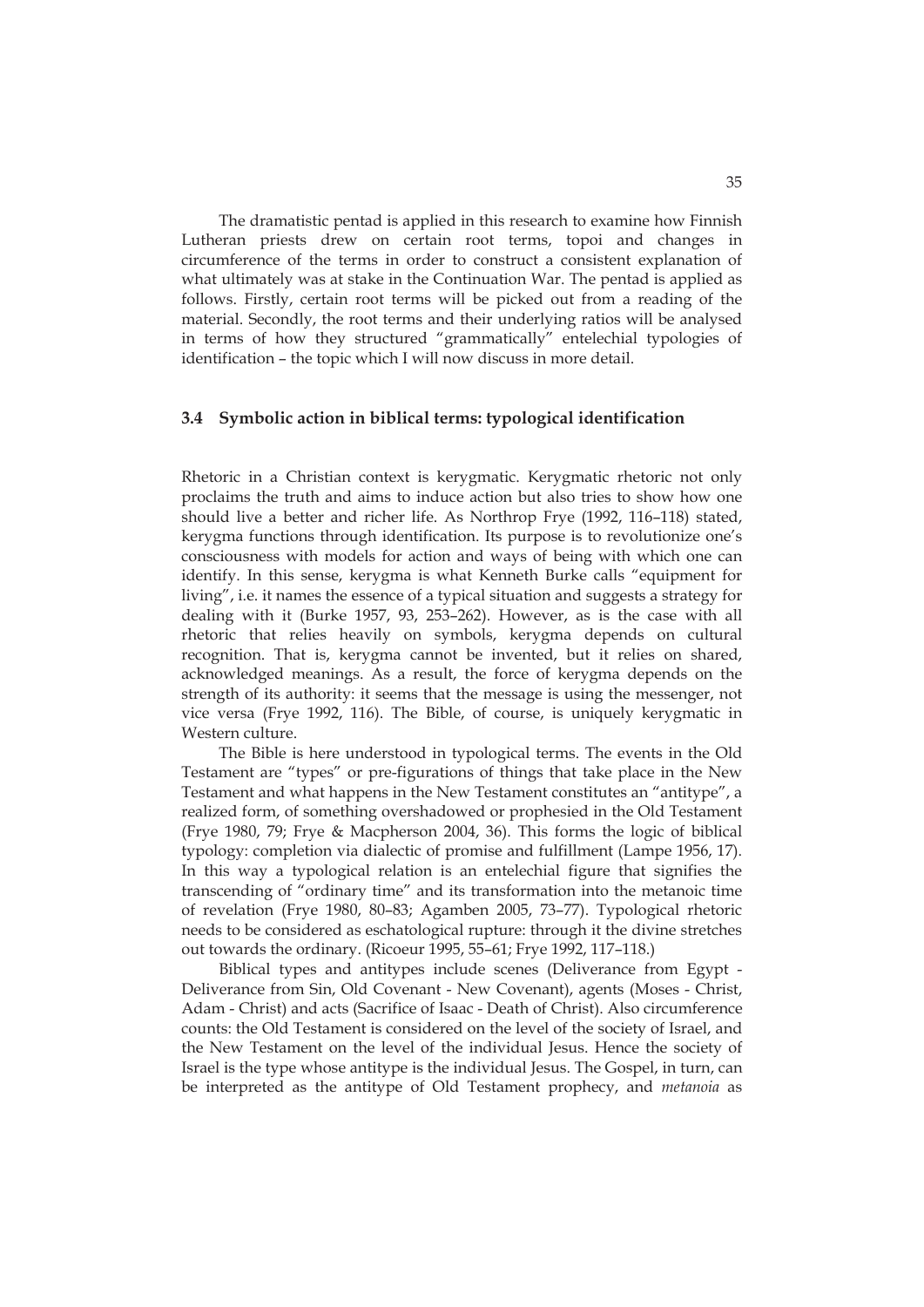"spiritual metamorphosis" denotes the enlarged vision of the dimensions of human life that this antitype demands. (Frye 1980, 86, 130). In addition, a peculiar characteristic of biblical type-scenes is that they describe crucial junctures in the lives of the key agents – such type-scenes for individuals are for example conception, birth, betrothal, war, death, and in a wider circumference creation, exodus, election, covenant, disobedience.24

Typological rhetoric draws on analogy. Analogy presents a resemblance or similitude of relationship. It is based on a resemblance of structures with the most general formulation as follows: A is to B as C is to D. A and B constitute the theme, and C and D the *phoros* that supports the argument. Usually the *phoros* is better known than the theme – and thus its function is to clarify the theme (either as a whole or its respective components). Thus it is possible to give an unknown theme a familiar structure and a conceptual setting. Also, it is necessary that the theme and the *phoros* belong to different spheres, for otherwise they could be subsumed under a common structure. Consequently, there does not need to be any pre-existing relationship between the terms. Rather, it is up to the rhetor's imagination to construct a relation between them. (Perelman & Olbrechts-Tyteca 1969, 371–380; Perelman 1982, 114–115.)

Analogy facilitates extension of thought and rhetorical redescription. Each *phoros* emphasizes different aspects of the theme and paves the way for a different development. For example, a battle described in terms of a game obscures the horrors of war, while seeing a nation as analogous to biblical Israel emphasizes the divine legitimation of its policies. Understanding the *phoros*, however, requires adequate knowledge not only of the place it occupies in a given culture, but also of earlier analogies in which the *phoros* or similar structures have been used. For instance, biblical analogies probably do not function persuasively in Hindu culture. This means that acceptance of an analogy is often equivalent to a judgment of the importance of the characteristics that the figure brings to the fore. (Perelman & Olbrechts-Tyteca 1969, 385–393; Perelman 1982, 118–120.)

As pointed out by Kenneth Burke, analogy is a sub-category of identification. In analogizing associations meaning is derived from moving a symbol from its common context to a more creative kind of reassignment, for example from magic to science, from religion to commerce and history, from

 $24$ The concept of typos, i.e. figure, pre-figuration or foreshadowing, is applied also by Paul when he recalls a series of episodes in Israel's history as a warning for Christians: "For I would not have you ignorant, brethren, that our fathers were all under the cloud, and all passed through the sea. And all in Moses were baptized, in the cloud, and in the sea: And did all eat the same spiritual food, And all drank the same spiritual drink; (and they drank of the spiritual rock that followed them, and the rock was Christ.) But with most of them God was not well pleased: for they were overthrown in the desert. Now these things were done in a figure [*typos*] of us, that we should not covet evil things as they also coveted. […] Neither do you murmur: as some of them murmured, and were destroyed by the destroyer. Now all these things happened to them in figure [*typicos*]: and they are written for our correction, upon whom the ends of the world are come." (1 Cor. 10:1–11.)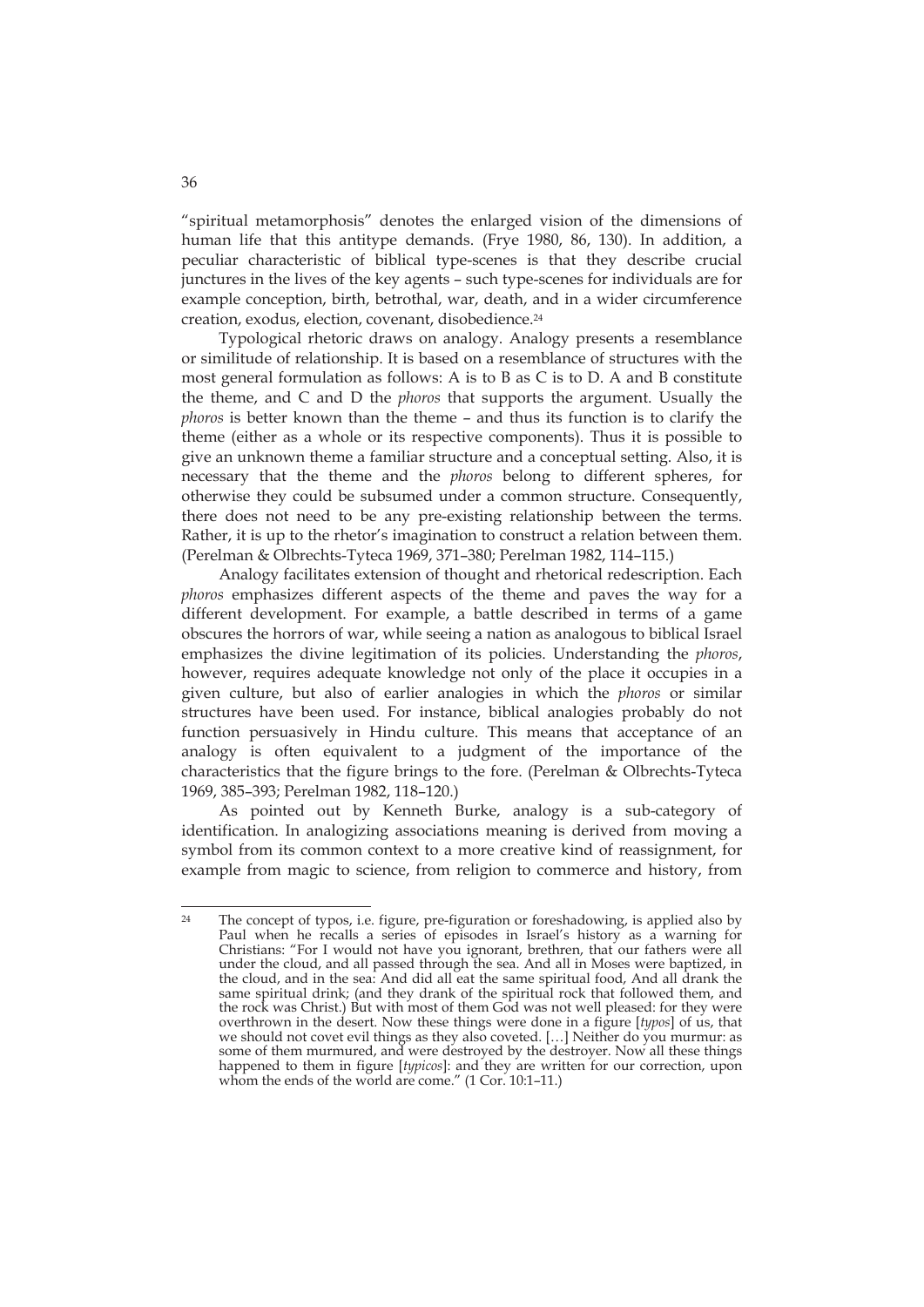business, religion or biology to politics. And as we are often "trained by the conditions living" to react more or less mechanically to symbols with a stabilized meaning, analogy implies that the given ratio of expected attitudes and actions should apply in the new scene as well. (Burke 1969b, 134–135; Woodward 2003, 29–30). The rhetorical force of analogical identification is based on the fact that a given event can be simplified when it is characterized from a particular perspective that is claimed to capture the essence of it, then it is applied in other scenes, acts and agents by analogical extension (Burke 1984a, 107–111).

Drawing on the *typos–antitypos* logic, in this research I shall use typological identification to analyse the Continuation War as a symbolic drama. Biblical "type-scenes" are seen as recurrent episodes based on a fixed pattern: they include scenes, agents, attitudes, acts, agencies and purposes that are expected to be performed according to a set order of motives. Such scenes are not, however, applied mechanically. (Alter 1981, 50–51, 56, 58–61.) By analogical extension typical situations are supple instruments of characterization of the present that give guidance on how the audience should act in it. The dramatistic logic of typological identification is that a biblical typology is used to identify a current historical situation with a biblical *typos*, of which the antitype is reached through actions proposed by the rhetor. In this way a current situation is made biblical and "the sheerly empirical events" of the time can be transcended (Burke 1970, 58). Typological identification thus identifies a given historical moment with a larger pattern of theological meaning and presents guidelines on how to "perfect" the situation (Alter 1981, 60; Collins 1984, 147).

Kenneth Burke's (1969a, 341–344) discussion of constitutions as inter-pentadic acts is instructive here. Words of a constitution that are agencies of decision for one act are transplanted into a new context, in which they are applied in relation to a different act, a scene and a purpose (Rountree 2001, 8). Thus, in addition to being an act in a given historical situation, a constitution is a set of motives that "propounds a theory of social action" that justifies subsequent actions in terms of continuity or change or both. The New Testament, for example, is a constitution that has both continuity and discontinuity in relation to the tradition from which it emerged (Burke 1969a, 343). When typological identification applies a biblical terminology of motives, there is more at stake than ordinary act–act transplantation through which biblical acts are made relevant to contemporary actions. It draws upon a sacred set of motives that suits as equipment for living in virtually any kind of situation: victories, defeats, preparation for battle, birth, death, grief etc. Needless to say, flexible consubstantiality with ideals of the ultimate authority of Christianity is a powerful rhetorical strategy.

As drama is always dialogical with the audience, it is vital that the audience comes to redefine their sense of themselves in the process of identification. Hence the need for what Gary C. Woodward (2003, 35, 49–50) defines as associative identification: engaging the audience in order to bring them "into the story and make them care about the unfolding drama". It is not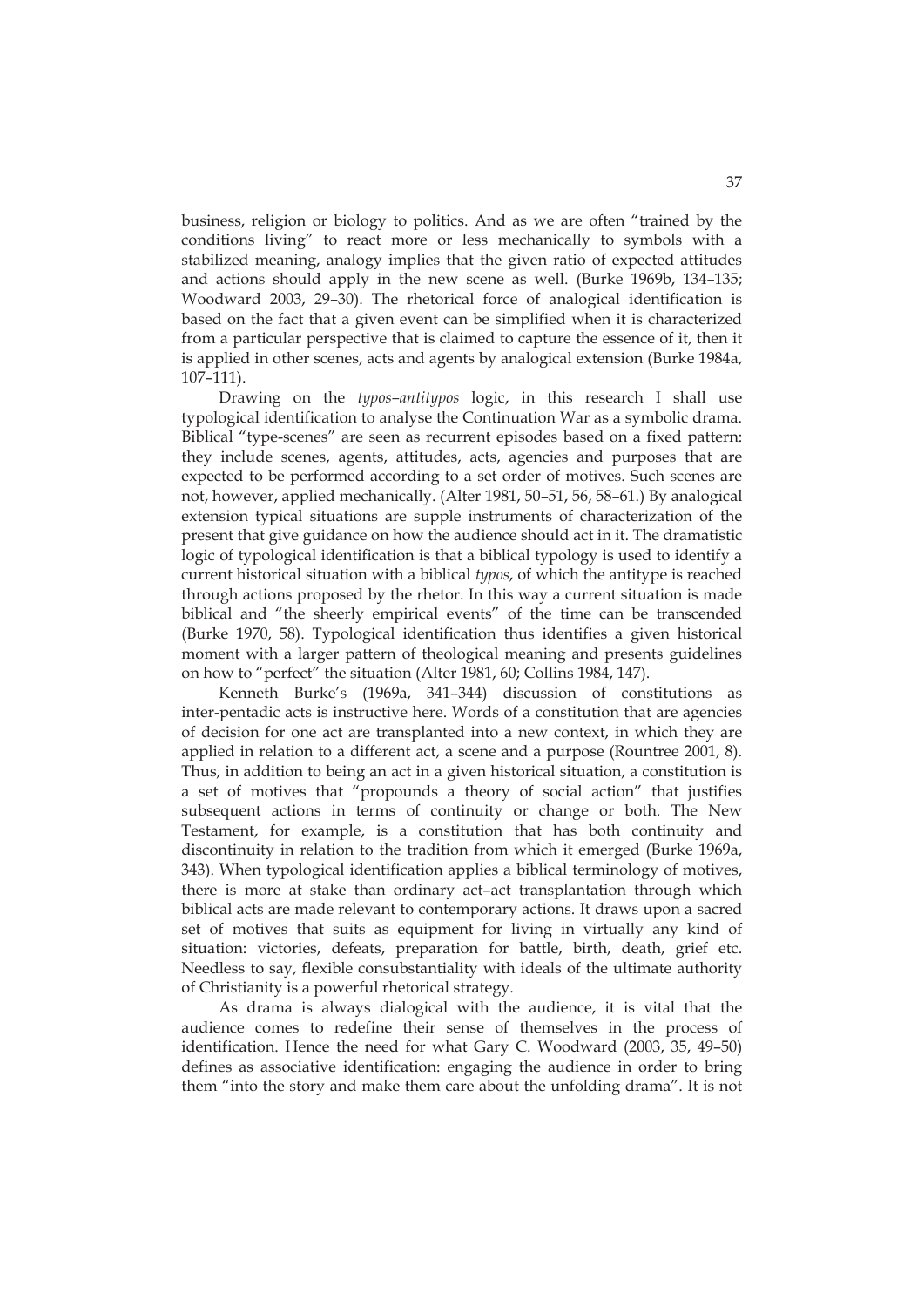enough that the situation is identified with typologies; the audience needs to identify themselves as agents who carry out acts consistent with the given scene. The audience thus needs to transcend their ordinary lives in order to conceive of themselves not only as spectators of the divine drama but also as agents of it. The audience must be given recognizable cues, not only about how the present circumstances can be seen as identical with the biblical antitype, but about how they themselves can enter into a role in the biblical drama. The effect of affective participation is twofold: since historical events are regarded less in terms of their intrinsic value than in terms of what they represent, such rhetoric makes demands upon the audience by forcing them to take a stand on God's historical intervention, and it also empowers them by placing them in a particular relationship to biblical promise (Madsen 1992, 45–46, 48, 57; Drane 1978, 195–196).

For instance, to use two war-time strands of thought as examples, the analogical structure would be that Mannerheim was to Finland as Moses was to Israel, or Finland against the Soviet Union was as David against Goliath. In the first analogy a well-known person (at least in Finland) is given new qualities when he is seen as a prophetic agent acting as a divinely elected leader who delivers his people from exile and establishes laws (or customs) for the nation. In the second analogy the phoros clarifies and structures a novel situation via a well-known biblical scene: through anthropomorphism Finland is seen as a divinely appointed, small, pure nation set against a giant that represents God's enemies. Moreover, the typology suggests that God will deliver Finland as he rescued Israel. In this way analogy provides new angles on a subject or throws light on an unknown situation – and, significantly, evaluates the situation.

Typological identification is an incitement to action that has persuasive appeal in three ways. First, typologies take the role of god-terms. Typological identification uses *typoi* as models for entelechial perfection of the given historical scene as well as of the agents acting in it. Thus the *typoi* function as summarizing perspectives in terms of which the essence of the whole situation can be grasped (see Burke 1970, 41). Second, they present the given situation in a consistent manner. Thus typological rhetoric gives order and simplicity to the "unclarified complexities" present in many of life's occurrences (Burke 1953, 154). That is, they eliminate irrelevancies and enable the audience to orient themselves in an unknown situation. Third, typological rhetoric confers a quasi-divine legitimacy upon human political action. In this sense, as Northrop Frye (1980, 80–81) underlined, typology is a mode of thought in which history moves towards its fulfillment; it is vital that the typological rhetor is able to explain such a telos in order to bring order and justification to the choices made.

All in all, typological identification is an entelechial rhetorical strategy par excellence. Standing at the nexus of recurrence and innovation, it does not merely repeat certain biblical type-scenes but shows how a recurring *typos*  adapts itself to the present, at the same time revealing certain "immutable" aspects. Moreover, they are dramatistic: by means of intimate interplay with the audience, typological identification creates a peculiar type of reality in which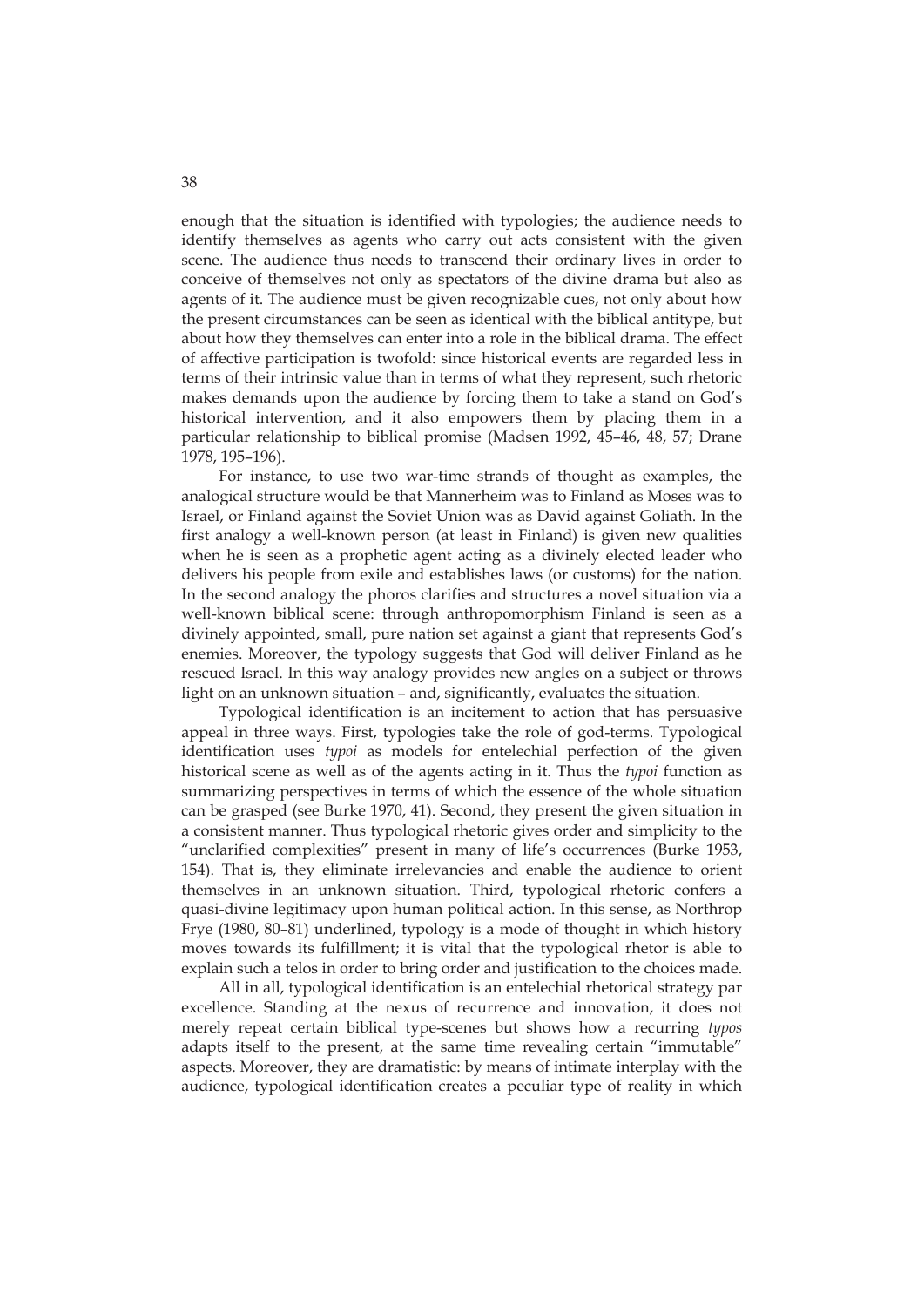there is a tension between the present and the ideal presented. It thus induces its audience to participate in the biblical drama and to envision the given situation via "terministic screens" adopted from the Bible. In this research biblical *typoi* are analysed as entelechial rhetorical figures, which are grammatically "framed" in pentadic (or hexadic) terms.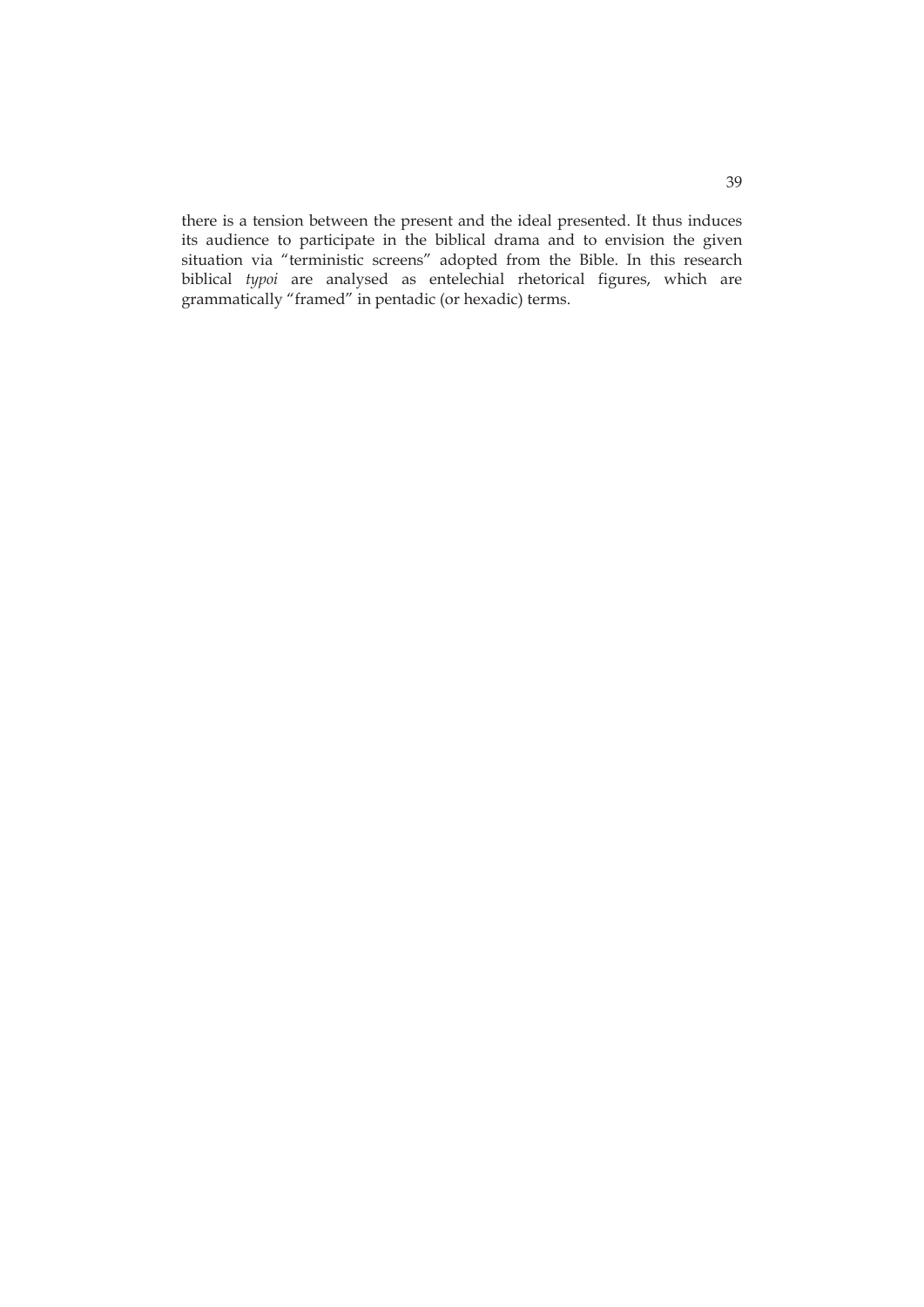# **4 THE PRIESTLY POLITICS OF METANOIA**

As an ideal-typical figure, the priest is an authority who enforces orthodoxy, piety and loyalty to the existing order (Burke 1984a, 179; Weber 1978, 227–232, 425, 439–442.) This takes place in two main ways. First, the priest is an agent who conducts religious rituals that strengthen the bond of unification among those who take part in them (Blenkinsopp 1995, 80–81). Second, the priest is a teacher of law. The priesthood has been responsible for the rationalization of religious concepts into a systematic religious ethic and for its instruction. A priest is a functionary of an organized religion and is responsible for making its doctrine routine and rational (Weber 1946, 350–352; 1978, 417, 430; Blenkinsopp 1995, 82). This ideal-typical definition, however, does not manage to capture the peculiar intensity of priestly power that stems from its role in the Burkean disobedience-guilt-redemption cycle.

## **4.1 Guidance towards salvation – priestly power in Christianity**

Michel Foucault's discussion of pastoral power as concerned with individual souls through permanent intervention in everyday conduct, as the "management of lives" (Foucault 2009, 154), is the key to the distinctive political character of the Christian priesthood. Foucault points out that due to its spiritualization, in Christianity pastorate became the art of conducting, directing, and guiding men (and women), and of monitoring and urging them on step by step, individually and collectively, throughout their lives (ibid. 165). As a result, the power of the priest is a form of power that differs from power exercised through pedagogy, law or persuasion: the power of care and guidance of the soul. In keeping with the figure of the shepherd, the priest is someone who takes care of his "flock" and guides them onwards along the path of salvation.25 (Foucault 1979, 230, 237–238).

 $25$ 25 See for example John 10: 1–21 in which Jesus depicts himself as the good shepherd who knows his sheep, whose sheep know him and who lays down his life for the sheep. Biblical references are from The New International Version.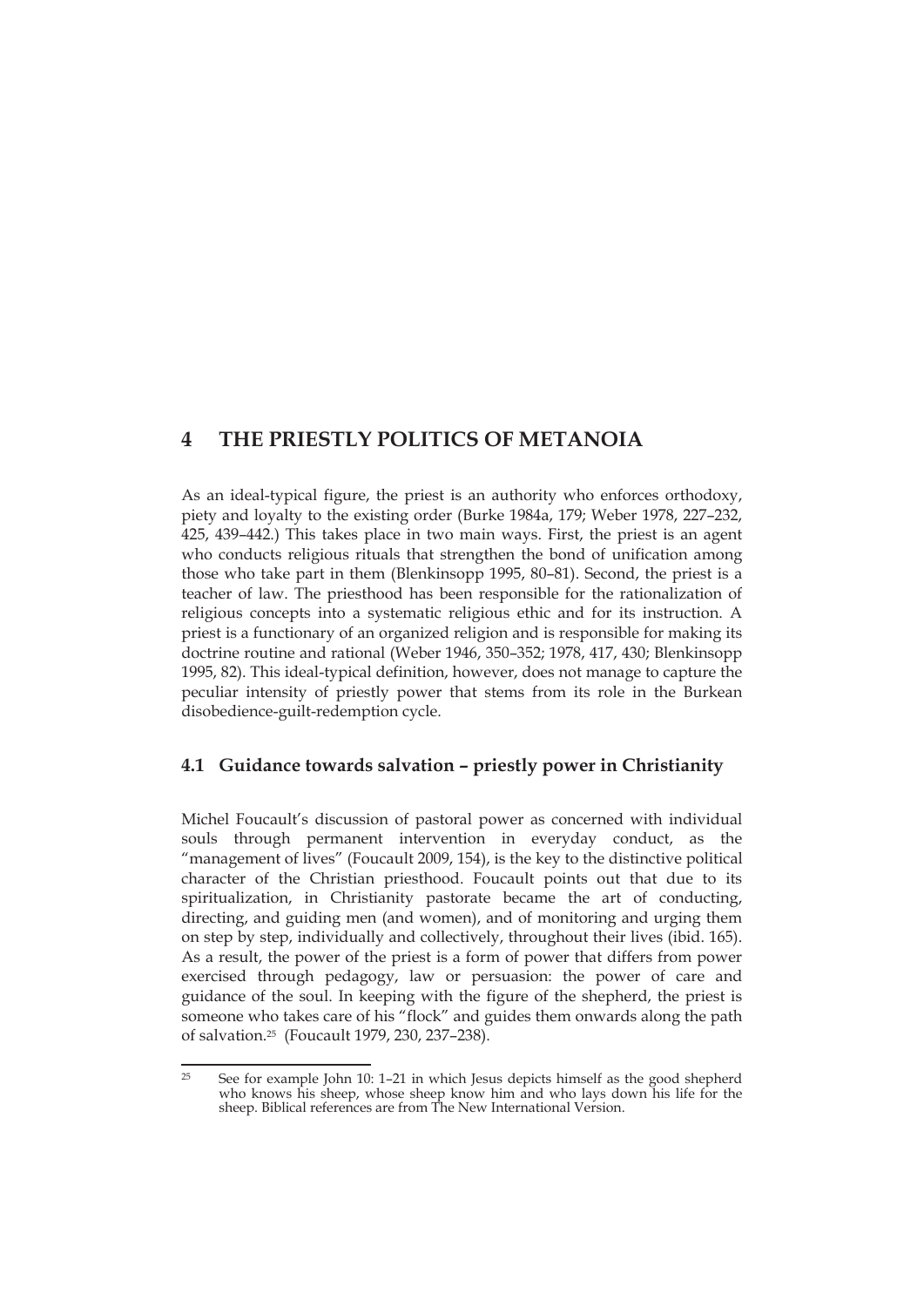How, then, does the priestly art of guidance function? The Christian priest and his "sheep" are bound together by extremely subtle relationships of responsibility. They have a common destiny, which results in mutual responsibility. Michel Foucault (2009, 168–169) stresses that the individual and the communal aspects are closely linked. The priest must ensure the salvation of everyone as a unity; no individual sheep must escape the shepherd's care. The paradoxical result of the need to save the whole flock is that the sacrifice of any individual one who could compromise the fate of the whole cannot be accepted. On the other hand, the salvation of a single sheep overrides all the shepherd's other responsibilities and pre-occupations. This, in turn, means that there is an intricate web of "reciprocalities" involved in priestly power: the priest is accountable for every act of each of his sheep at any time; whatever good or evil happens to his sheep must be considered as occurring (or being done) to himself; the priest must be ready to defend his sheep against not only temporal enemies, but also spiritual dangers, i.e. he must be willing to risk his soul for the souls of others; the priest must acknowledge his own imperfections and repent of them in order to keep himself in a state of humility for the sake of the flock (Foucault 2009, 169–173.)

From this follows individualization: each individual is personally submitted to the shepherd who needs to know the state not only of the whole flock but also of each individual sheep (Foucault 1979, 230, 237–238; 2009, 175). As a result, there develops a peculiar type of relationship between the pastor and the individual member of the flock: one of pure obedience and dependence. Thus power is not wielded over legal subjects but over individual human beings in a way which requires neither force nor persuasion to ensure obedience (Foucault 1982, 783). This means three things. Firstly, priestly power is based on a relationship in which the individual is submissive as an individual to the person who directs and guides. Secondly, the relationship of submission is not finalized. Rather, the purpose is to arrive at a state of obedience in which one's own will is continually renounced and merged with the will of God. Reciprocally, the responsibility of the priest is to be a permanent servant of his sheep. Thirdly, the priest has a teaching role in relation to his community. Salvation is conditional upon the acceptance of and belief in the scripturally revealed truth. Hence, the priest guides to salvation, prescribes the law, and teaches the truth. (Foucault 2009, 166–167, 174–180.)

Priestly teaching takes place in two essential forms: the priest preaches, and he (nowadays also she) functions as an exemplum. As such, the teaching does not concern itself merely with what one must know and do under general principles, but rather it is conducted as daily confrontation with one's conscience; the sheep is under constant supervision so that there will be no discontinuity in its total conduct. In other words, the priest must know everything there is to know about the conduct of the members of the flock. The priest does not merely teach the truth and its application in everyday life, but he/she must also direct the follower's conscience permanently in order to maintain obedience and ensure that nobody strays from the path indicated by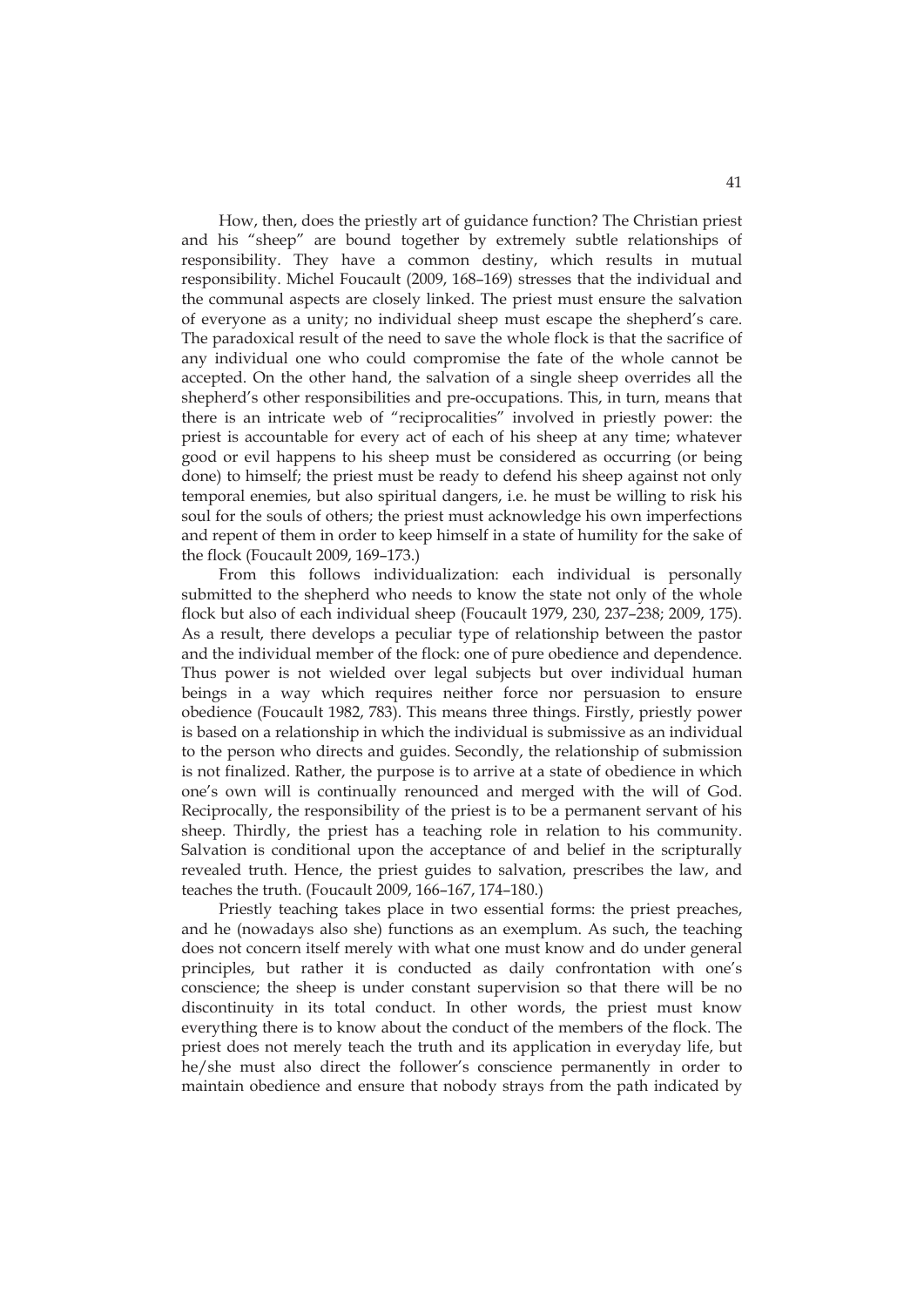the priest. (Foucault 2009, 180–183.) This takes place via a dual logic of self-examination and conscience-guidance. The former aims to develop critical and constant self-awareness of one's status in relation to salvation. The latter, on the other hand, constitutes a constant bind since being guided is a state, and one becomes fatally lost if one tries to escape it. (Foucault 1979, 238).

Priestly power aims at individual obedience which is gained by producing a truth in such a way that it is adopted as the "hidden, inner truth of the soul"; this in turn becomes the means through which the priest's power is exercised from outside via the ubiquitous interplay of merits and faults (Foucault 2009, 183–184).26 In the Burkean sense, the priest has an integral role in the given symbolic order. He preaches loyalty to its symbols of authority, or, as Burke formulates this function, the priest "devotes his efforts to maintaining the vestigial structure" (Burke 1984a, 179). As the metaphor implies, the requirements for maintaining order are matched by the demands on an individual conscience, and when the principle of such requirements is carried to its "purity", mortification results (ibid. 289). Hence the priest does not merely guide the individual towards absolution from guilt, i.e. "perfection", but also intensifies the feeling of guilt, the sense of a guilty conscience, which provides salvation (Burke 1970, 234). Priestly power thus oscillates between the individual and the symbolic order and between solace and control (Burke 1989b, 280).

To summarize, priestly power is a form of power that creates obedience via the production of truth. Priestly power cannot be exercised without knowledge of the inside of people's minds and examination of their souls. Only thus can a law of truth be imposed on the individual (Foucault 1982, 781, 783.) This takes place through the two main forms of priestly power: preaching and pastoral care. They differ widely in the strength of their practical influence on the conduct of life. Preaching – collective guidance – is at its most powerful in periods of excitation, i.e. when the ordinary conduct of "business as usual" is being disrupted by a collective crisis. In the treadmill of daily life its influence often declines, whereas in times of crisis the rhetorical force of preaching tends to intensify. Pastoral care – individual guidance – on the other hand, is the priest's main instrument of power in the everyday world. (Weber 1978, 464–467; Foucault 2009, 236–237.)

The pastorate has developed along two main lines in terms of church organization. On the one hand there is the Protestant type, which is disciplined but hierarchically flexible, and on the other hand there is the Catholic type, in which the pastorate is hierarchical and strictly under the control of the Church (Foucault 2009, 149). These two types of priesthood will be discussed next in an ideal-typical fashion.

The Catholic priesthood is essentially based on the sacrament of the Eucharist, and the power of forgiving sins, i.e. confession and counselling.

<u>.</u>

<sup>26</sup> This definition is very close to Max Weber's: priesthood enforces an order via psychic coercion by the bestowal or denial of religious benefits (1978, 54–56; 1946, 357; see also Murvar 1967, 69).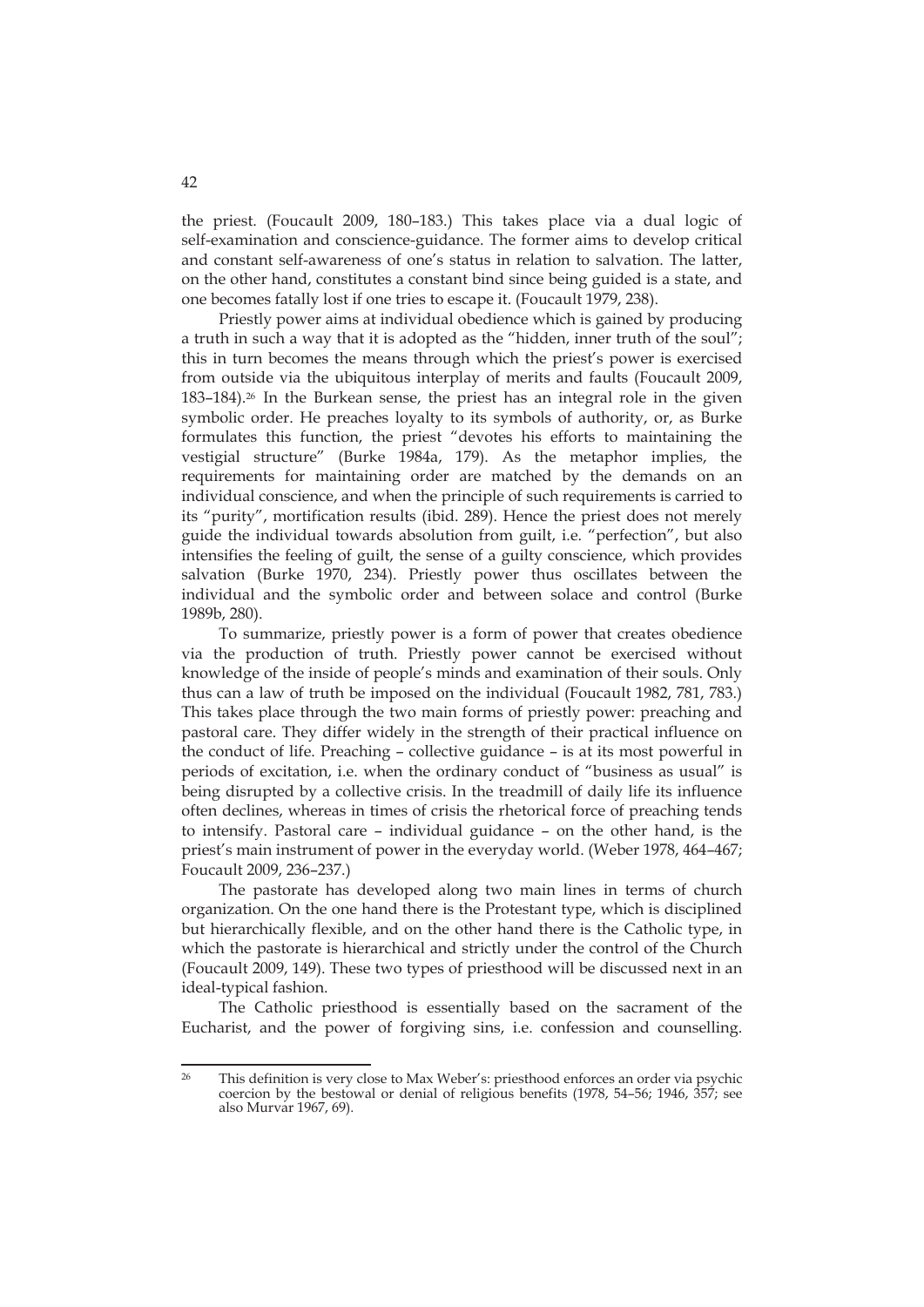According to the Council of Trent (23, I), priesthood means essentially consecrating and offering the body and blood of the Lord, as well as of forgiving and retaining sins. The power of the keys represents the spiritual authority and jurisdiction of the physical Church, which is echoed in the Kingdom of Heaven. 27 Catholic priests wield this power as intermediary between man and God. Without the priest, who holds the power of the keys, there could be no absolution from sins. From this follows the emphasis on the priest not only as a means of grace but as a judge: the priest appears as the representative of God, and his forgiveness is the forgiveness of God.

The Catholic priesthood is a holy order and a sacrament. At the top of the order is the pope, who is Vicarius Christi, Christ's substitute. The hierarchy below him is divided into three levels: bishops, priests and deacons. The crucial point is that in the Catholic church the priest acts in the name and person of Christ. This means that for instance in the penitential sacrament the priest wields power as "a companion of God" (Presbyterorum Ordinis, II: I, 5). Through the penitential sacrament the Catholic priest guides his flock intimately, gaining access to their public and secret sins so that they will not stray from the path of salvation.

In Lutheranism the priesthood is somewhat different. Instead of sacramental and confessional power, Lutheranism emphasizes teaching and preaching the Gospel. The Augsburg Confession (Chapter V) states that faith cannot be attained without the Word.28 For this purpose the ministry was instituted, to teach the Gospel and administer the sacraments. The term "ministry" (*Predigtamt*) is important here. The German word refers, firstly, to a divinely instituted office (see 2 Cor. 3: 7–9), not to a pastoral (public) office, let alone to the person who holds it, and secondly, via the suffix "amt", to a task. In this way it is emphasized that there is no indispensable human agent through whom salvation must be delivered. However, the Word must be preached, for faith is borne out of hearing the Gospel. The crucial point is that it is the Word, not the priest, that is God's instrument.29

The theological justification of the Lutheran rejection of the priesthood as a holy ordination and sacrament is found in Martin Luther's emphasis on the priesthood of all believers (see 1 Peter 2: 9). Denying the intermediary role of

 $27$ <sup>27</sup> According to the doctrine of the power of the keys, Jesus (Matthew 16:19) promised the keys to the Kingdom of Heaven to Peter: "I will give you the keys of the kingdom of heaven; whatever you bind on earth will be bound in heaven, and whatever you loose on earth will be loosed in heaven."

<sup>&</sup>lt;sup>28</sup> "That we may obtain this faith, the Ministry of Teaching the Gospel and administering the Sacraments was instituted. For through the Word and Sacraments, as through instruments, the Holy Ghost is given, who works faith; where and when it pleases God, in them that hear the Gospel, to wit, that God, not for our own merits, but for Christ's sake, justifies those who believe that they are received into grace for Christ's sake." 29 For example Philip Melanchthon writes in *Tractatus de Potestate et Primatu Papae* that

the *Predigtamt* is not bound to any place or person, as the Levitical office was bound in the Law. He emphasizes that the person does not add anything to the Word and office; it does not matter who preaches and teaches it if "there are hearts who believe it and hold themselves to it, to whom it is done as they hear and believe" (paragraphs 26–27).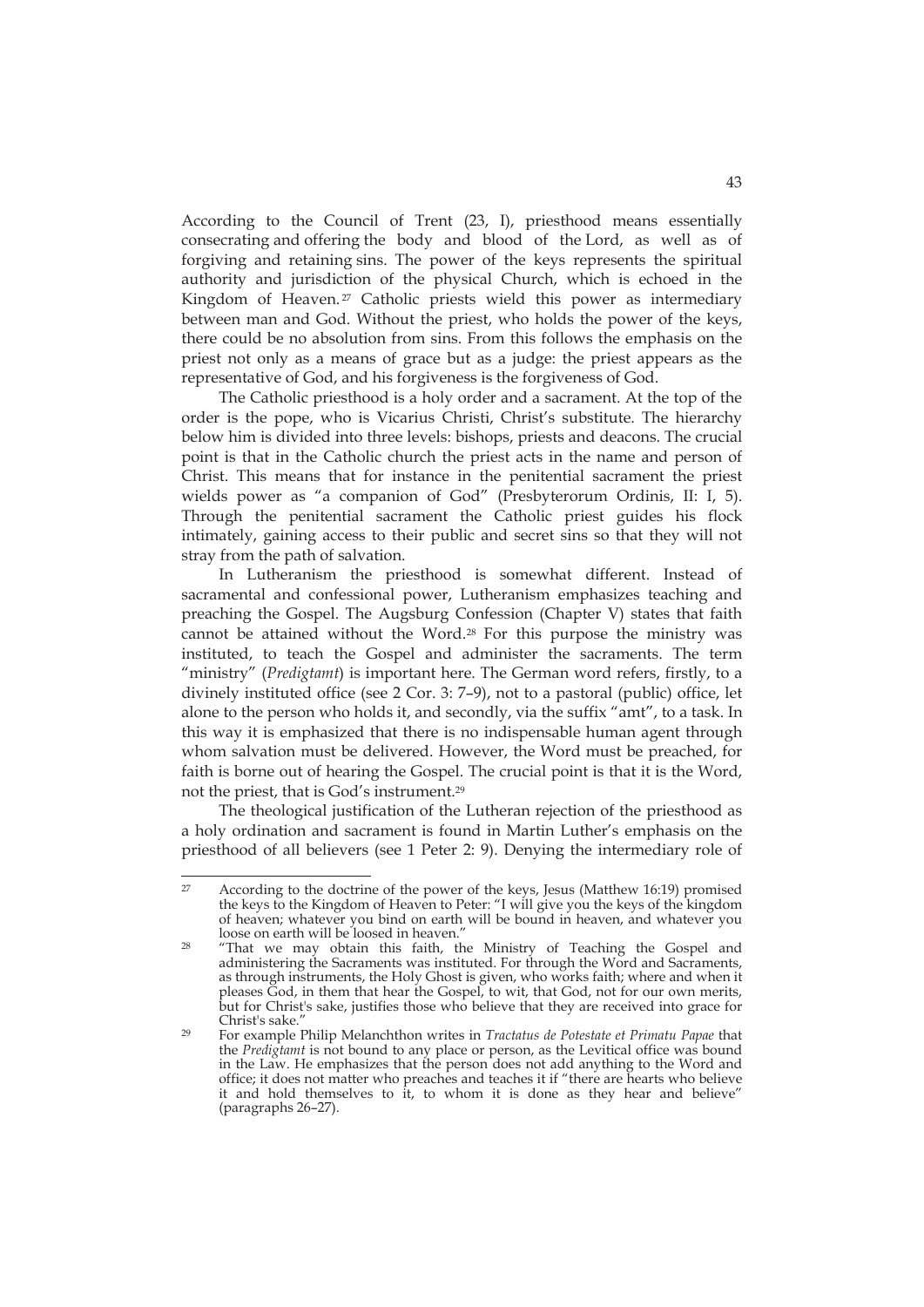the church and its priests as liturgical "living idols", Luther criticized the Catholic Church with its division of Christians into spiritual and temporal groups. Every Christian has the same power in relation to the Word and the sacraments. However, since the power of the keys has been entrusted to all believers, one cannot make use of this power except by the consent of the community (i.e. the church).30 Some members of the congregation are selected for the office of preaching, rendering the incumbent a servant (minister) of all the others, not holier than them. (Luther 1962, 340–350; see also Melancthon 1537, article 67)

The Lutheran priesthood of *Predigtamt* is not based, then, on holy ordination but on the act of preaching the Gospel. Ideal-typically, if the power of the keys in the Catholic priesthood is based on pastoral care, the Lutheran priesthood draws on the power of preaching. Consequently, in Lutheranism the sermon has accompanied (if not replaced) the Eucharist as the fundamental act of Christian service and worship, and the concept of priest connotes almost solely that of preacher (Weber 1978, 464). Next we will examine *metanoia* as an element that constitutes the goal of priestly power, and how metanoia is related to the two types of priesthood discussed above.

### **4.2 Metanoia – the purpose of priestly power**

In *Tanakh*, the Hebrew terms for what has been translated into *metanoia* and *metanoiete* in Septuagint are *teshuvah* (and the verb *shuv*) and *niham*. Literally *teshuvah* means "return": by atoning for one's sins the relationship with God and with other human beings can be restored. *Niham* means to regret, to be sorry, to feel pity. Whereas *niham* is often used in reference to God's disappointment with rebellious man (for example Genesis 6:6; 1 Samuel 15:11; Jonah 3:10), *teshuvah* refers to human transgressions against the will of God as well as to wrongdoings against other people. *Teshuvah* requires public performance (in rituals taking place mainly on Yom Kippur): verbal confession of one's sins and a promise not to commit the sin again (Lev. 5: 5; Num. 5: 7), sacrifice (Lev. 5: 1–20), and restitution in full (or in any way possible) in the case of offences against one's fellows (Lev. 5: 20–26; Num. 5: 7–9).

*Metanoia* thus pertains to the central element of any religious system, namely, to the question of how a community should react to an individual who has violated "the covenant". It takes into consideration not only the sins of the individual (i.e. their deviation from the will of the divinity) but also his or her crossing of the symbolic boundaries according to which the community defines itself. If the sinner is to be taken back into the given order, a ritual process of compensation will have to be enacted. (Stroumsa 1999, 168–169; Burke 1970, 174–176.) From a Burkean perspective, *metanoia* is an external way to redeem an

<sup>&</sup>lt;u>.</u> 30 See Augsburg Confession XIV: "no one should publicly teach in the Church or administer the Sacraments unless he be regularly called."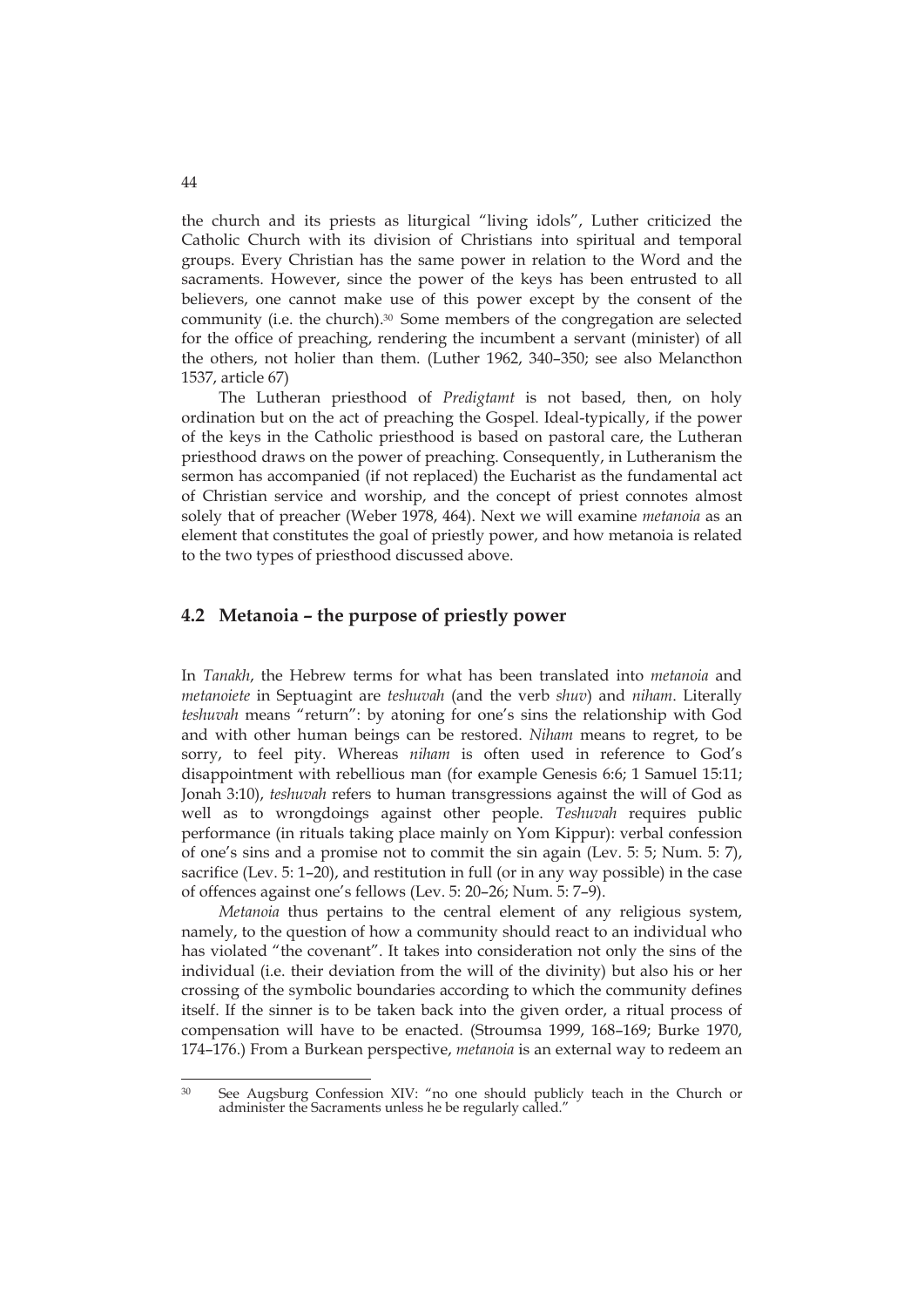individual who is guilty of disobedience to the given symbolic order: public expressions of purification symbolize the sinner's return to the community (ibid. 167, 169). Christianity, however, stresses the internal, the transformation of the mind, and the guidance and conduct of the individual soul towards a state in which such violations will not occur. Thus, instead of external behavior, common norms and differentiation from other peoples, the focus is on the individual mind, its sinfulness, disobedience and absolution of guilt.

The Christian version draws on the Greek conception of *metanoia.* Consisting of *nous* (mind) as the root and the prefix *meta* (afterwards), the Greek term literally refers to a state of mind after a new orientation has invaded the whole consciousness (Walden 1896, 7–8, 15). In this sense *metanoia* is a movement of the mind forwards; any backward gaze is only incidental. There are two main differences from the Hebrew concept. First, to the Greek the change of mind denoted by *metanoia* is a change either for the worse or for the better – as the concept is not of religious origin, the change signified by metanoia does not necessarily imply improvement (Stroumsa 1999, 170). Second, *metanoia* refers to operations of the mind – a change of perception – as distinct from the ethics of action in *teshuvah*. In this sense *metanoia* is first and foremost a noetic term (Plese 2006, 255–256). It manifests its transformative power from within, from a profound change of attitude (Weber 1978, 1117).

The New Testament usage of *metanoia* amalgamates the Greek concept with an ethical requirement resulting from the idea of improving (or restoring) one's attitudes permanently. The concept is used to cover both the radical change of mind and the actions that follow. *Metanoia* is understood as a new noetic faculty as well as an ethical compass (Walden 1896, 39–40, 46). A permanent metanoic change is required because the eschatological fulfilment of time is near: "The kingdom of God has come near. *Metanoiete* and believe the good news!" (Mark 1:15).

Saint Paul was the first Christian theologian who discussed *metanoia*  systematically as a way towards perfection (see Hebrews 6: 1, 6: 6, 12: 7; 2 Cor. 7: 9–10).31 To Paul it denoted movement from the realm of the law or of the flesh to the realm of the freedom or the spirit.32 Such a process towards completeness or perfection covers the whole life of a human being, from habits of body to mind, imagination and speech. Reforming the mind is a sine qua non for the whole process; only after that is one able to test and approve what is according to God's will (Romans 12: 1–2). The road to perfection begins with

 $31$ 31 Occurring 61 times (including the reflexive *metalomai*), it is worth noting that the New Testament includes four uses of metanoia: as a synonym for salvation (2 Peter 3: 9; 1 Tim. 2: 4), as a change of mind regarding sinful behavior (Luke 17: 3–4), as regarding self and Christ (Acts 2: 38; 2 Cor. 7: 8), and as a change of mind regarding

idols and God (Acts 17: 29–31).<br><sup>32</sup> In contrast to any secular law that institutes divisions (for example, Jews/non-Jews, Jews/Hellenes, Hellens/Romans and eventually us/them), Paul presents the flesh/spirit dichotomy that transcends all existing divisions (Romans 3:27–28). Laws are for those who "live according to the flesh" and have their minds set on its desires, in contrast to those who live in accordance with the spirit. (Romans 8:3–8; see also Matthew 5:17.)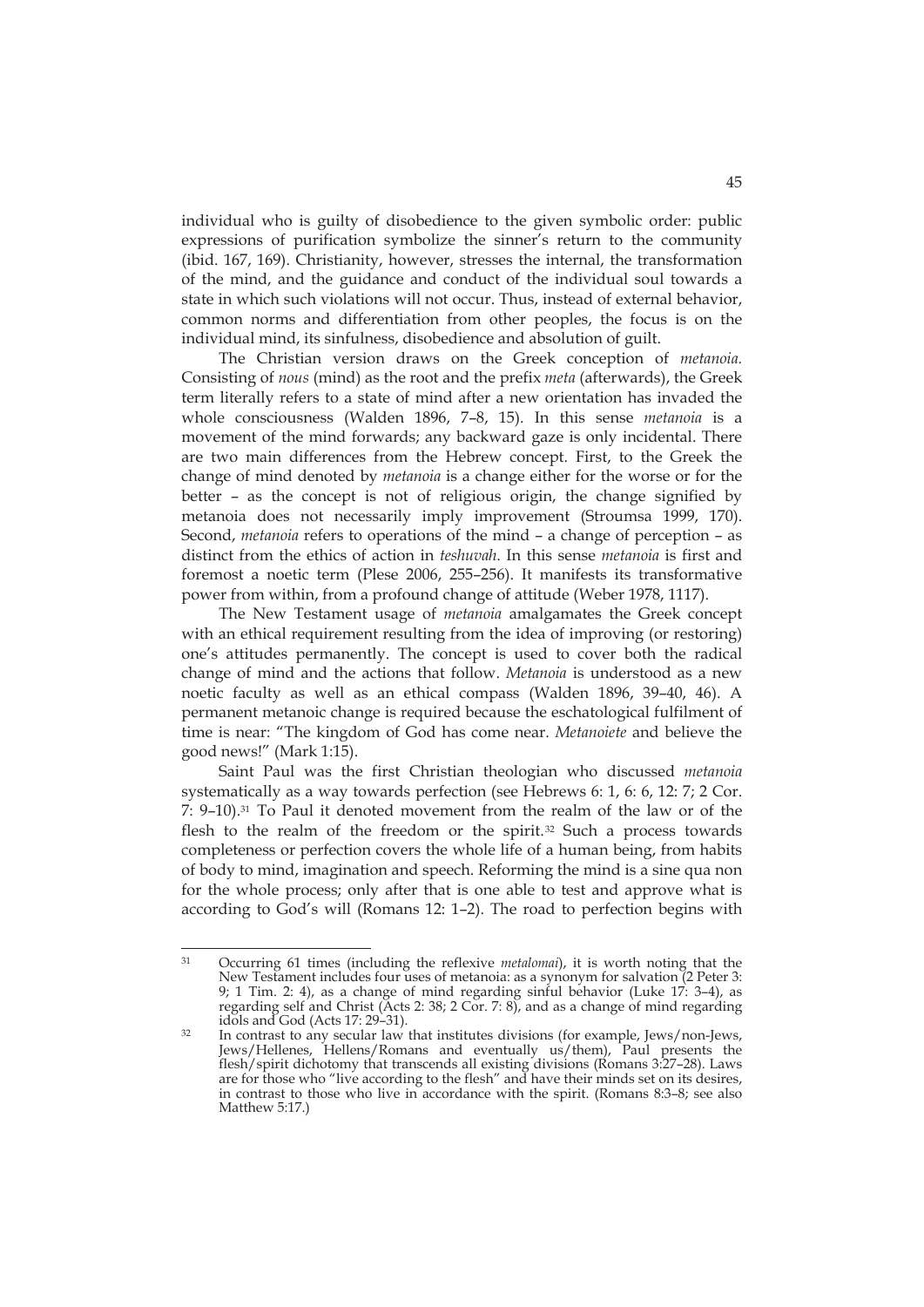the recognition that completeness can be found only in Christ, who is "the head of all principality and power" (2 Colossians 9–10). One must "put to death" bodily cravings such as fornication, impurity, lust, and covetousness because they imply idolatry and encourage disobedience. Secondly, one must get rid of such qualities as anger, malevolence, blasphemy, filthy language and lying. Thirdly, one must "put on" compassion, kindness, humility and forgiveness. Above all, one needs to take up love, the spiritual bond that ties everyone and everything together in perfect unity. (Col. 3: 5–14; Romans 13:10).

As has been pointed out in later research on the topic, *metanoia* also denotes an entelechy of time. However, the fulfilment of time that *metanoia*  refers to is radically different from what it ordinarily refers to. In it the eternal is made present by "putting on" the qualities that anticipate the Kingdom of God now (Wright 2010, 51, 58–59, 125). Thus *metanoia* transforms the present qualitatively into the messianic time between "already" and "not yet" (Agamben 2002, 6–8, 12). It is more than a kairotic rupture for "right time for action" (Lindroos 2006, 21), transitional time, paroxysm of guilt, or eschatological apathy; rather, it is the eschaton breaking into history and forcing a reinterpretation here and now in terms of "what lies beyond" (Moltmann 1977, 31, 39; Eddy 2003, 77). Hence *metanoia* reverses normal conceptions of time and space: "now" is not a fleeting moment that continually vanishes and "here" is not a hazy somewhere. Instead, the kingdom of God is present in each "now" and it is to be found within oneself. (Frye 1980, 130–131.) Each historical situation is seen as a "scene" in need of acts that realize the eschatological promise (see Bultmann 1957, 42–44; Moltmann 1977, 32–36).

*Metanoia* as a technique of priestly power purports to create not only a new spiritual existence but also a condition of obedience through a system of truth. Kenneth Burke's notion of the role that rhetoric has in relation to individual identity is useful in acknowledging *metanoia* as the priest's means to "call the sheep into the flock" (Foucault 2009, 153). According to Burke (1969b, 28, 38–39), rhetoric is present in situations in which "I is addressing its me". The individual striving to form him or herself in accordance with the norms and expectations of the community is concerned with the rhetoric of identification. For example, education from without is a process completed within. That is, if a person does not somehow act to tell him or herself (as his/her own audience) what "rhetoricians" have told him, the persuasion is not complete. As Burke (1969b, 39) stresses, only those voices from without are effective that can speak in the language of a voice within.

Thus metanoic transformation is part of a dialectical process in which the merging of external and internal elements results in the birth of a second nature in which the qualities of the scene become internal to the agent (Burke 1969a, 350–355). A scenic element (a necessity or truth from without) will be internalized so that it is identified as motivation within. In this way this motive becomes a spontaneous rationale, "a conduct within", an act through which the substantial freedom of the individual is retained – which means, as Burke points out, that with a certain attitude even slaves can be defined as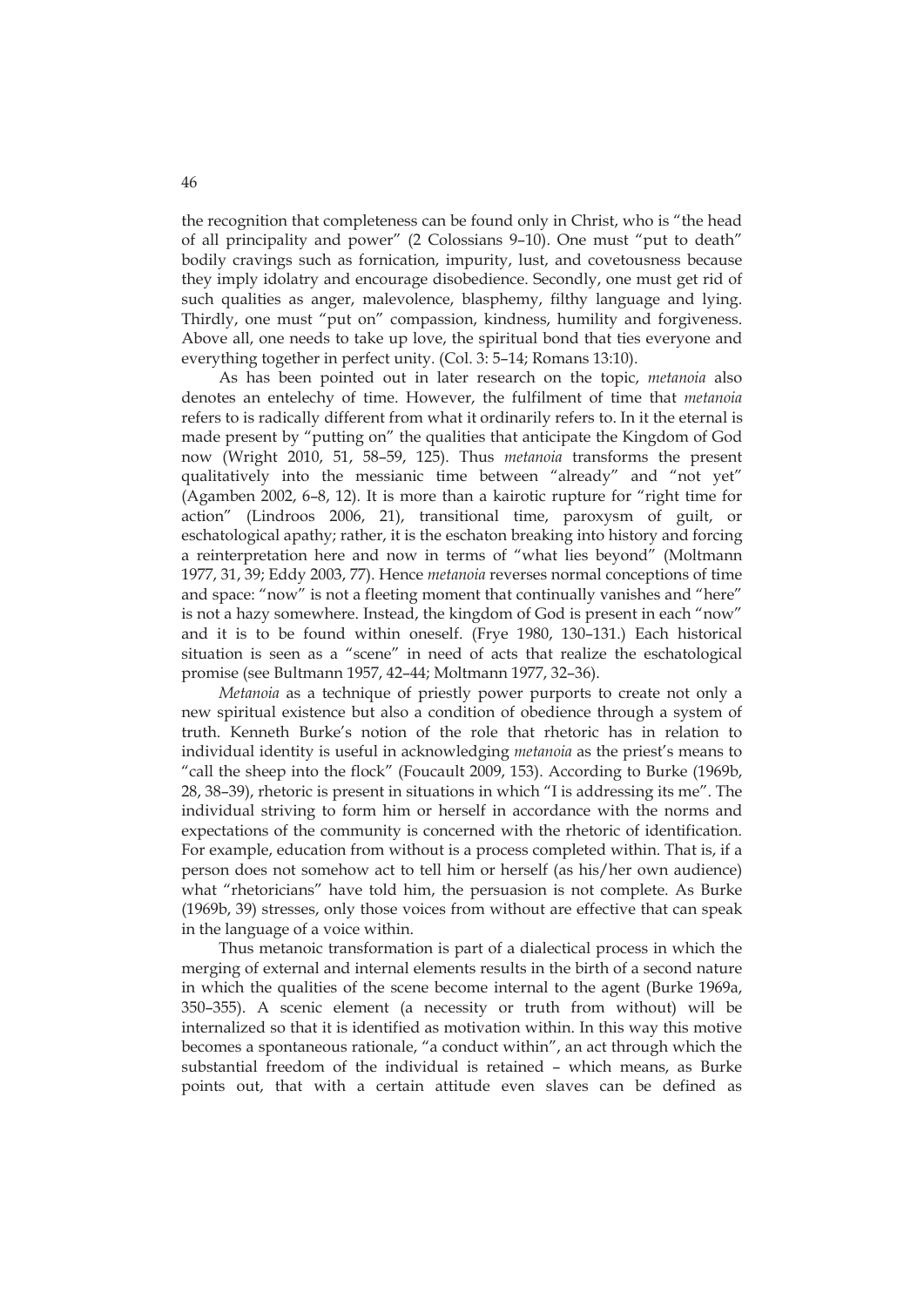"substantially free" (Burke 1969a, 52, 356). $33$  It is thus possible to constitute a system of obedience that proceeds from the teaching of a dogma to examination of the individual in terms of this dogmatic truth as it is incorporated in the depths of the soul and manifested in the individual's conduct (Foucault 2009, 212). Thus obedience becomes freedom.

Again, we have two distinct types of metanoia: the Protestant and the Catholic. The Catholic version, based on the Latin *poenitentia*, is an amalgamation of two terms. First, the noun *poena* means pain, punishment and penalty. In Roman usage the term *poena* came to be associated with a court of law and the language of judgment. *Poenitentia*, referring to the pain of one who suffered the penalty for his misdeeds, was not a legal term. Rather, it referred to the feeling of sorrow or regret which followed a mistake. Latin Christianity (in the Vulgate) combined the terms in a way that rendered *poenitentia* as a concept that denoted divine juridical ground. The result was that metanoia developed an increasingly legal aspect (Stroumsa 1999, 170, 175).34 The Catholic Church took the role of a divine court of law that dealt with the penitents praying for absolution, with her priests as functionaries of penance (Walden 1896, 24, 136–137). The Gospel was given a legal and "forensic" emphasis: man should be purged from sin by his own self-condemnation before a divine court (Stroumsa 1999, 167; Foucault 2009, 203).

According to the Catechism of the Catholic Church (II, 4), the sacrament of penance consists of three actions: repentance, confession to the priest, and the intention to make reparation and do works of penance in order to repair the harm caused by sin and to re-establish habits "befitting a disciple of Christ". In this way the penitent is reconciled with God and the Church, is remitted of sins and given "peace and serenity of conscience, spiritual consolation as well as an increase of spiritual strength for the Christian battle". According to canon law decreed in the 13th century by the Fourth Council of Lateran (canon 21), every Catholic Christian should receive the sacrament of penance and reconciliation at least once a year. In this way the sacrament of penance is an integral element in the power of pastoral care of the Catholic priest, and it is through it that the fallen will attain recovery (Council of Trent, XIV).35

In Lutheranism the concept has a different emphasis. Martin Luther stated in his Theses that the entire life of the believer should be one of repentance. The term is not, however, understood as referring to the sacrament of penance (of confession and satisfaction) administered by the clergy. Denouncing the

 $33$ Burke accordingly defines obedience as an act in which one says no the self from within, "conscientiously", not solely out of fear from policing without (Burke 1970, 223).

<sup>&</sup>lt;sup>34</sup> Tertullian, for example, uses legal rhetoric and writes that both carnal and spiritual sins are both equally subject to "divine investigation and judgment" as well as in need of corresponding, i.e. spiritual and corporal, expressions of repentance (On

<sup>&</sup>lt;sup>35</sup> *Presbyterorum Ordinis* (II, I: 5) states that "in the spirit of Christ the Shepherd, they [priests] must prompt their people to confess their sins with a contrite heart in the sacrament of Penance, so that, mindful of his words 'Repent for the kingdom of God is at hand' (Mt 4:17), they are drawn closer to the Lord more and more each day".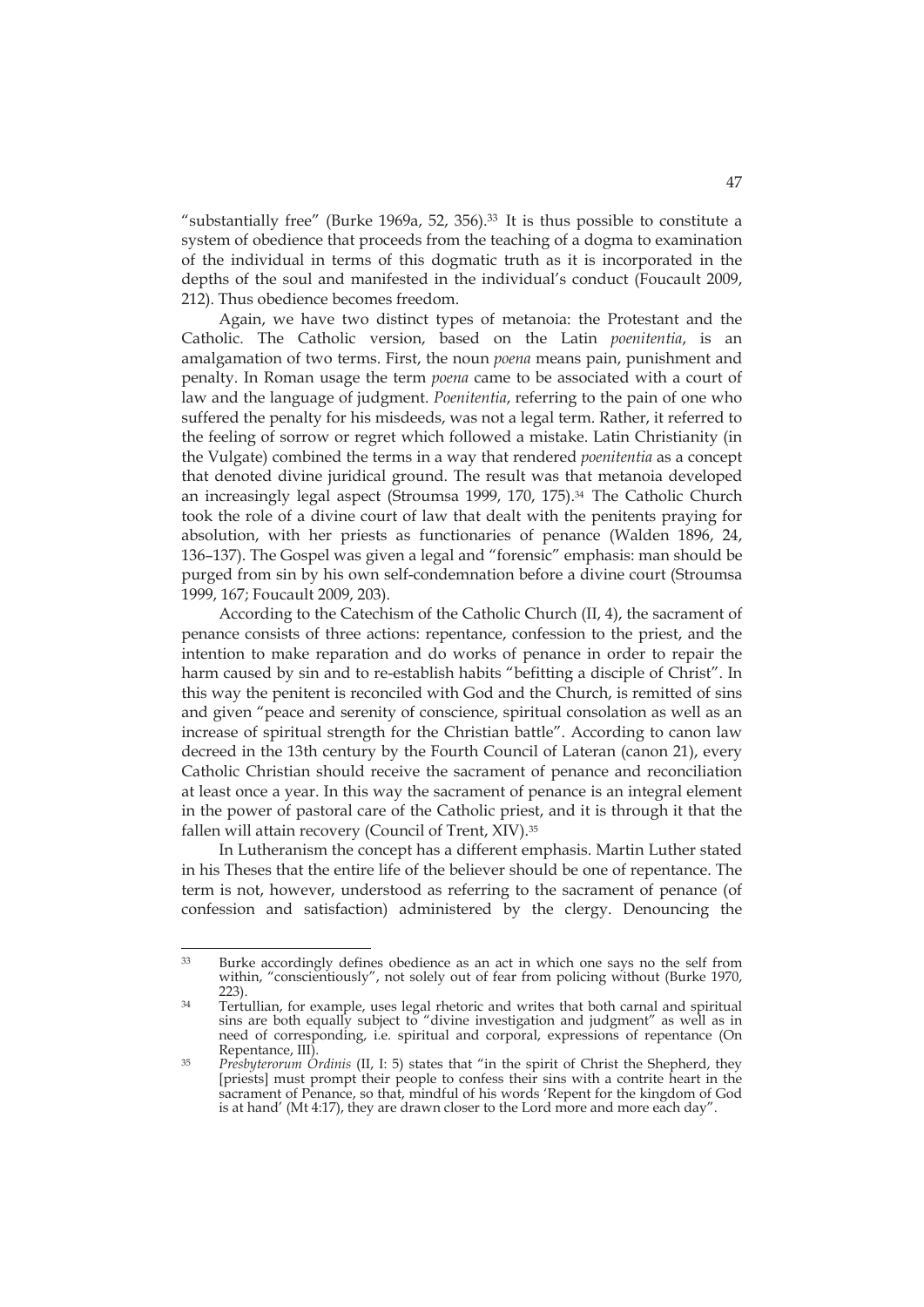Catholic sacrament as an empty shell that supports "the dictatorship of the Romanists", Luther emphasized that *metanoia* as an "improvement of mind" is an essential part of saving faith (Luther 1962, 314–324).36 For instance, following Philip Melanchton, Luther translates the term *metanoein* as "*sich bessern*" (Stroumsa 1999, 167). The crucial difference is in how one acquires such an awareness of one's sinfulness and what it requires. According to the Augsburg Confession, repentance consists of two parts:

One is contrition, that is, terrors smiting the conscience through the knowledge of sin; the other is faith, which is born of the Gospel, or of absolution, and believes that for Christ's sake, sins are forgiven, comforts the conscience, and delivers it from terrors. Then good works are bound to follow, which are the fruits of repentance. (Article XII.)

Whereas the Catholic version is based on confession and pastoral care, metanoia in Lutheranism is consistent with the role of the Lutheran priest as preacher. Acts of penance are unnecessary for salvation because man is justified by faith alone (*sola fide*), not by merits or works (article IV; Smalcald Articles, II, 1). Deeds, in turn, are the result of an ethical transformation, not its prerequisite.

Since faith "is born of the Gospel", i.e. the word of God, preaching is indispensable to the engendering of faith, and hence the preaching office constitutes the sign of the true church (Ngien 2003, 28, 43). Luther was adamant that God is speaking in preaching, and he is present primarily through the Word. Hence a sermon was not only an act of exhortation but a scene of battle for the souls of the people, an apocalyptic event and part of the continuing conflict between God and Satan (Meuser 2003, 137). Preaching in the Lutheran context, then, is not considered as mere human speech but also as God's speech to human beings – it is the minister's sword in cosmic warfare as well as God's revelation of the workings of the Holy Spirit (ibid. 42–43, 48). Consequently, *metanoia* in Lutheranism is rhetorical in character. It is the act of preaching that transforms the mind, not the priest or the confession.

## **4.3 Martin Luther's political theology, nationalism and Lutheran metanoia**

The peculiar nature of Lutheran metanoia also requires an examination of Martin Luther's thoughts about the political organization of the state, as well as about the rise of modern nationalism. In addition, before venturing on to the empirical analysis, we shall discuss Luther's conception of just war. Looking historically, it is possible to understand the close connection between the state

48

<sup>&</sup>lt;u>.</u> 36 On the other hand, he does not mean solely inner repentance; transformation of the mind is worthless unless it produces visible signs (See Luther's Letter to John von Staupitz, 65–70.)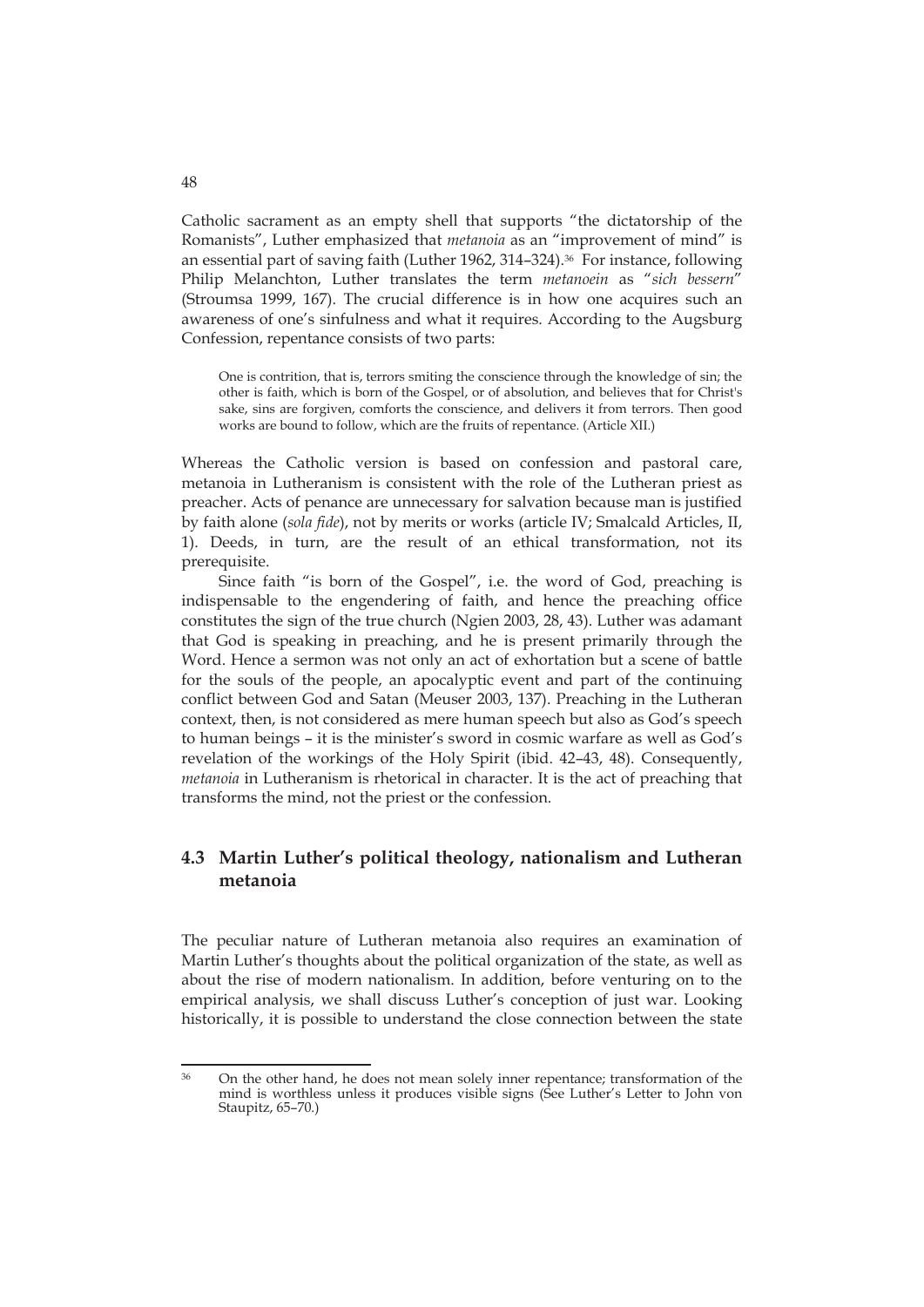and the church – and the peculiar politics of Lutheran metanoia, also in the Finnish context.

In Martin Luther's political theology, spiritual power and secular power must not be confounded. According to Luther, God rules the world in two ways: through law and spirit, the former being for the unchristian and the wicked, and the latter for pious Christians. By birth every human belongs to the kingdom of sin and unrighteousness. This kingdom is governed by the law because humans, by their very nature, cannot avoid committing sinful acts. The secular sword is God's way of ruling the world, and coercive measures are its legitimate instruments in keeping peace. Christians, on the other hand, belong to the kingdom of God, which is of a spiritual kind. In it Christ is the king, and in it God rules through Word and Spirit. True Christians do not need sword or law, but the world and the masses are unchristian, even if they are nominally Christian. The two kingdoms must be kept separate because faith is a matter of the soul, upon which only God can rule. Hence also the laws of the two kingdoms are for different purposes: one to produce piety through knowledge of sin and grace, and the other to guarantee external peace. (Luther 1962, 366–373.)

Although fundamentally different in character, the secular and spiritual kingdoms both were originally established by God, and there was no contradiction between their laws. The secular authority was not understood as extra-ecclesiastical power, but those wielding political power were members of the church, for the good of which each, in his position, had to act. Thus the task of upholding religious laws belonged to the secular authority as well. Also "the secular law and sword" were to be guided by Christian principles due to its divine authorization. Hence the political ruler, like any Christian, has a duty to act for the church in order to uphold the God-given order. On the other hand, as they are responsible for the souls of all Christians, it is legitimate for priests to be concerned with the political order of *respublica Christiana* as well. (Luther 1962, 365–402; Cargill Thompson 1984, 132–135; Skinner 1978, 12–19.)

The result of the rise of Protestantism was a form of political organization in which the state upheld Lutheran orthodoxy. With the advent of the modern state and the *cuius regio, eius religio* principle, the state was raised above the church. However, as a result of the above-mentioned conception of their consubstantial origins, this led to joint domination: the state began to provide the external means of maintaining the spiritual dominion (jurisdiction, the exaction of taxes, the annihilation of heretics) and to be involved in the appointment of clerical officers. The church, in return, gave its religious blessing upon the political organization by legitimating its authority and "domesticating" the subjects. (Weber 1978, 56, 1161, 1175–1176, 1207; Kelly 1984, 25–28.) Although the purpose was to build on the Pauline flesh/spirit division (see Luther 1962, 139 156) and to keep the temporal and spiritual regimes separate, the opposite took place. The result was a form of political culture in which traditional religion was politicized and state politics was sacralized (cf. Gentile 2006, xiv–xix).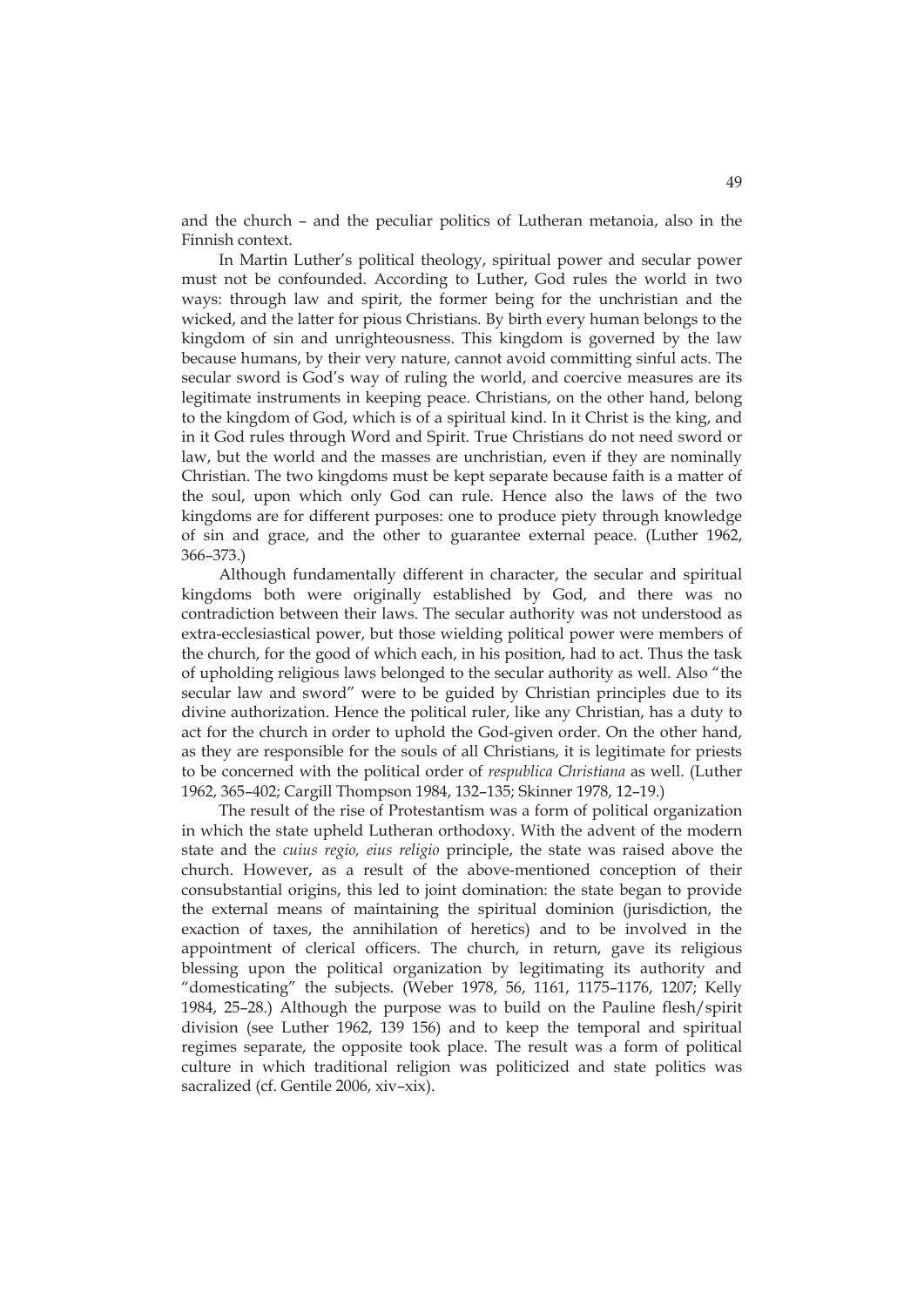This had particularly profound effects in the Nordic countries. Due to the reformation of 1527 by Gustav Vasa in the Kingdom of Sweden (to which the area of present day Finland belonged) a Lutheran orthodoxy was established: the king became the head of the church and the church's assets were brought under the control of the crown. As a consequence, the state was officially Lutheran, and the church was a state church, with a special role reserved for its clergy. As officials of the state church they had an important role in the promulgation of loyalty to the state. The hierocracy was closely supervised by the king and thus their preaching represented the official view of the crown (Ihalainen 2003, 38–39; 2005a; 2005c, 592).

As has been pointed out by, for example, Adrian Hastings (1997, 191–193) and Anthony D. Smith (1999a; 2003), the teachings of the clergy in the vernacular languages (based on the *sola scriptura* principle) enhanced the political consciousness of subjects as a distinctive "people." The birth of the state church hence laid the foundation for the rise of modern nationalism in two ways. On the one hand, it stimulated the urge to identify the Old Testament predilection for the chosen people and the New Testament predilection for one church to one's own people and church (Hastings 1997, 196). On the other hand, by presenting the nation as a sacred communion of the people, religion provided nationalist politics with an indispensable source of legitimation (Smith 2003, 26–32; Gentile 2006, 29–31, also Safran 2008). Thus it is somewhat easy to agree with Anthony D. Smith's (1999b) claim that modern nationalism drew significantly on pre-existing ethno-religious myths and symbols.

This was also the case in Finland; and since all major teachings and writings had to be translated into Finnish if the maximum possible number of people were going to encounter them, it was Lutheran clergymen who swiftly spread models of political thought throughout the province of Finland. It was thus relatively easy for the Finnish 19th century nationalist movement to build on the foundations laid by the church's teachings of collective consciousness. Even as a part of the Russian empire, autonomous Finland retained quite a few of the elements of national self-understanding constructed during Swedish times and used them as an argument for independent nationhood (Ihalainen 2005b, 82–90; 2007, 43).37 Later on, as I have illustrated elsewhere (Tilli 2009), since Finnish nationalism relied on religious conceptions of the political community and the convergence of a Lutheran identity with national identity, the national community was still conceived in theological terms in the twentieth century as well (see also Ihalainen 2005a).

<sup>37</sup>  $37$  In 1869 (when Finland was a part of the Russian Empire) the state and the Lutheran Church were separated and the church was given its own legislative body, the general synod. Finland became an independent state in 1917. After the Civil War of 1918, the church and the new state (despite being officially non-confessional) were still intimately connected; confessional teaching, for example, remained an important part of the developing state school system and the church retained its right to collect church tax with the state income taxation. The Law of Religious Liberty enacted in 1923 allowed citizens to establish non-Christian denominations and not to belong to any religious community or church. However, such acts were still strictly controlled by law.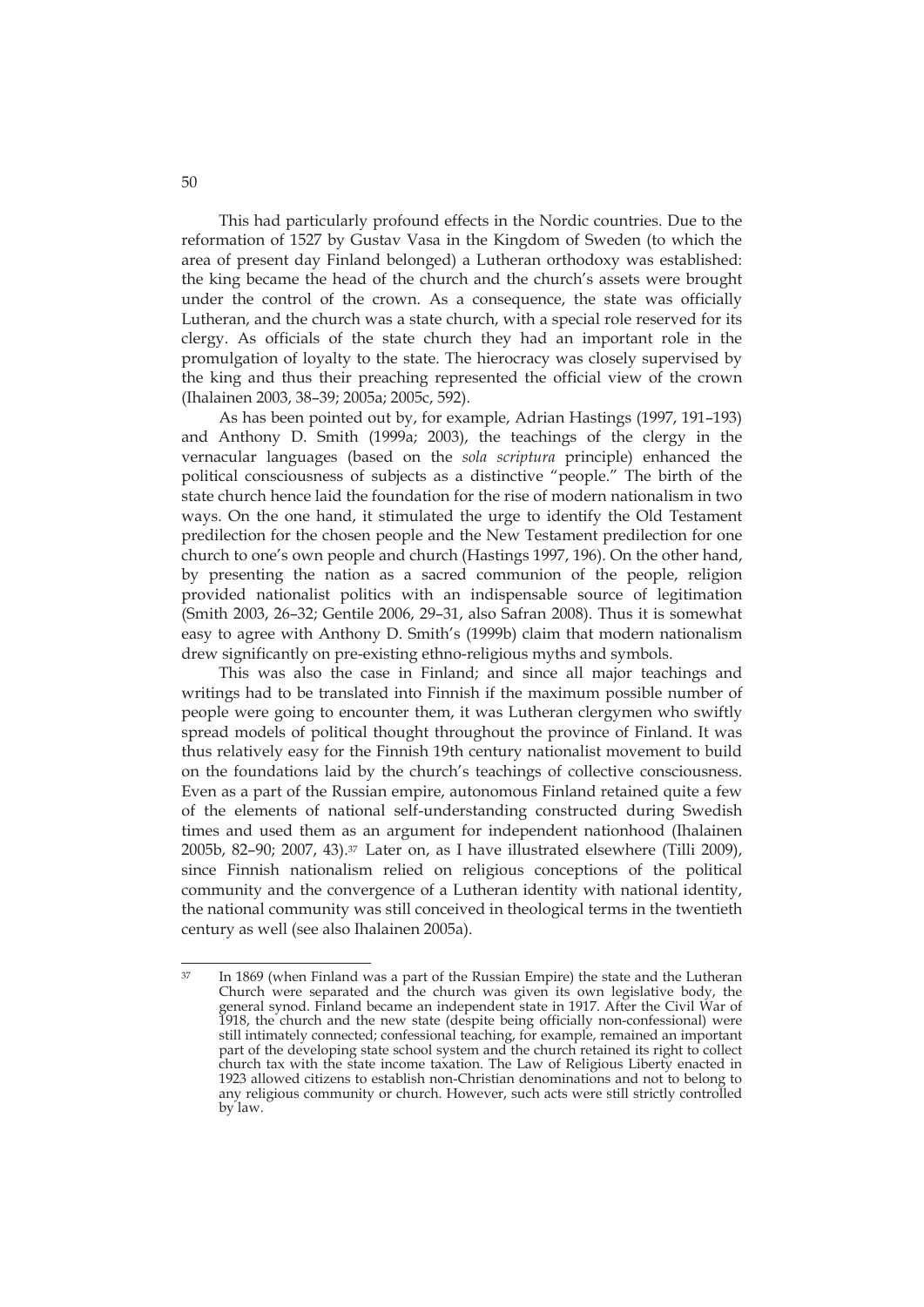In the consubstantiality of the spiritual and the secular, I believe that we can detect that a transformation in the metanoic conduct of the soul was carried out by the priest. In addition to differences in the roles of confession and preaching between Catholic and Lutheran priests, there arose a difference in the level of political involvement: whereas metanoic practices in the Catholic Church developed towards a universal Catholic community, in Lutheranism the conduct of one's soul under priestly guidance encouraged loyalty and obedience to the state and the nation. Thus *metanoia* began to produce religious subjects obedient to the political order – with a technique of pastoral power thus far related to the sphere of organized religion. This meant that production of the identity of "the sheep" demanded comprehensive examination of each one's conscience, not only in terms of religious obedience and disobedience, but in a way that identified the inner truth of the soul with the ideology of the nation state.

In practice this meant that the goal is a spiritual transformation within the boundaries of the state, since it is claimed that the existing political order was established by God. Lutheran metanoia does not oppose earthly polities and their laws with a counter-polity of the Spirit and a counter-sovereignty of Christ (Davis & Riches 2005, 27–32). That is, its politicality does not mean calling into question the existing political orders. Rather, Lutheran metanoia presents the nation state as the divinely set order, to which individual salvation is subjected. Thus political loyalty becomes embraced as a dearly held part of personal identity, and for example biblical analogies are transformed into ideologies that justify the state. Piety is thus an inseparable element of national consciousness: at the same time it legitimized nationalistic thinking and emphasized familiar religious themes and symbols, while also harnessing them into the service of the nation (Mosse 1990, 35).

This has led to two results. First, the eschatological mode of being into which one is transformed is intimately linked to the achievement of the purposes and policies of the nation state. The individual citizen is connected to the divine presence of the nation, with the expectation of completing the national "not yet": fulfilling the national(istic) demands brings the kingdom of God onto earth. In this way the entelechial perfection of one's being is reached by "putting on" nationalistic ideology. Second, political obedience becomes a matter of duty. If obedience to the political authorities is built on religious fidelity, the bond is extremely close (Smart 1985, 18–26). One result is a secular discourse that preaches the duty to act, suffer and sacrifice oneself for the people and the fatherland. Not only must the state be obeyed, but this obedience must be pious and voluntary. For instance, through this way of thinking a martyr is not a person who disobeys and gives themself up in the name of faith, but a person who believes in the fatherland and the nation and sacrifices him or herself for them.

In this way it is possible to create deep bonds, not only among those constituting the religious community, but also towards the political order – be it to support a precarious new one or to lend force to the existing order in the face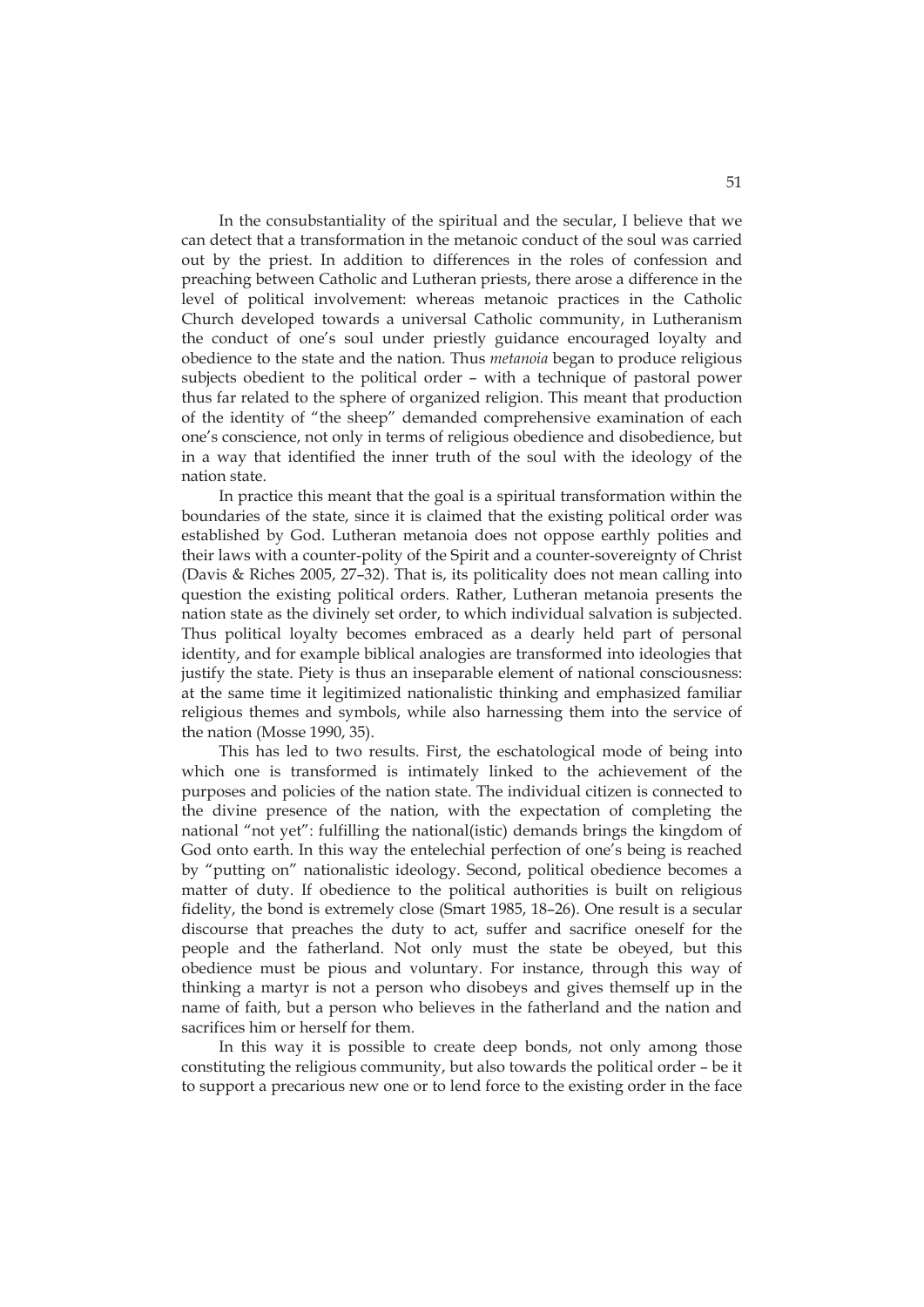of disturbances. Since the legitimacy of power is tested most severely during periods of distress, Lutheran metanoia is invaluable when the existing order needs to be protected against disintegration (see Burke 1957, 276–277; Weber 1978, 1129–1130). In particular, during times of collective crisis Lutheran metanoia is an efficient means of emphasizing that the existing authorities will be able to guarantee survival. However, at least for the majority, resorting to (collective) violence against other human beings needs careful legitimation. In wars certain measures must inevitably also be taken "against" the citizenry. On the other hand, self-sacrifice also needs to be legitimated. The maxims "thou shalt not kill" and "love thy enemy" need to be given a suitable interpretation.

### **4.4 The Lutheran justification of war**

The doctrine of two realms also guided Martin Luther's attitude to warfare.38 Although a Christian is a citizen of the kingdom of God, he should submit "most willingly" to the rule of the sword, for the secular authority is instituted by God. This idea forms the background for Martin Luther's stand on whether Christians can be soldiers. Although no Christians shall "wield the sword" for themselves and for their own cause, for other people, in order to hinder wickedness and defend godliness, they can and ought to use the sword. Now, as war is a worldly matter, it belongs to the sphere of secular government. But since the state and its laws and authority exist to serve God, wielding the sword must also be a divine service, for there must be those who restrain evil by maintaining the laws and protecting the people.39 It is acceptable for a Christian to engage in just wars, to serve as a soldier or as a member of the police – as a citizen of the state and an obedient subject.40 (Luther 1962, 374 –382.)

However, obedience to the secular prince is not absolute. The authority of secular rulers extends only to earthly matters; not to people's souls.

<sup>&</sup>lt;u>.</u> 38 Luther elaborates Augustine's position that a war is just if it is waged to avenge injuries and punish evildoers; if it is fought with the intention of furthering Christian love; if the war is undertaken by a legitimate sovereign (instead of a private citizen); and if it is the absolute last resort. (De Civitate Dei, I:  $26$ , XIX: 7; Contra Faustum, XXII, 75.) In addition, aggressive warfare unrelated to any actual prior attack may also be just if God wills it (Kangas 2007, 55–56). Consequently, in Augustinian thought, moral order is more important than formal legalism. The rightful intention is more important than the normative hostile act.<br><sup>39</sup> Hence the need to pray for the temporal government: "For though we have received

of God all good things in abundance, we are not able to retain any of them or use them in security and happiness, if He did not give us a permanent and peaceful government. For where there are dissension, strife, and war, there the daily bread is already taken away, or at least checked." (Large Catechism, the Lord's Prayer, paragraph 74.)<br><sup>40</sup> Luther draws an analogy between a soldier and a good surgeon, who in order to save

a person must amputate a hand, foot, eye or ear. From the point of view of the amputated organ, the surgeon appears cruel and merciless, but from the perspective of the body as a whole the surgeon is "a fine and a true man" doing "a good and Christian work". From the point of view of the whole, the soldier's office is based on Christian love.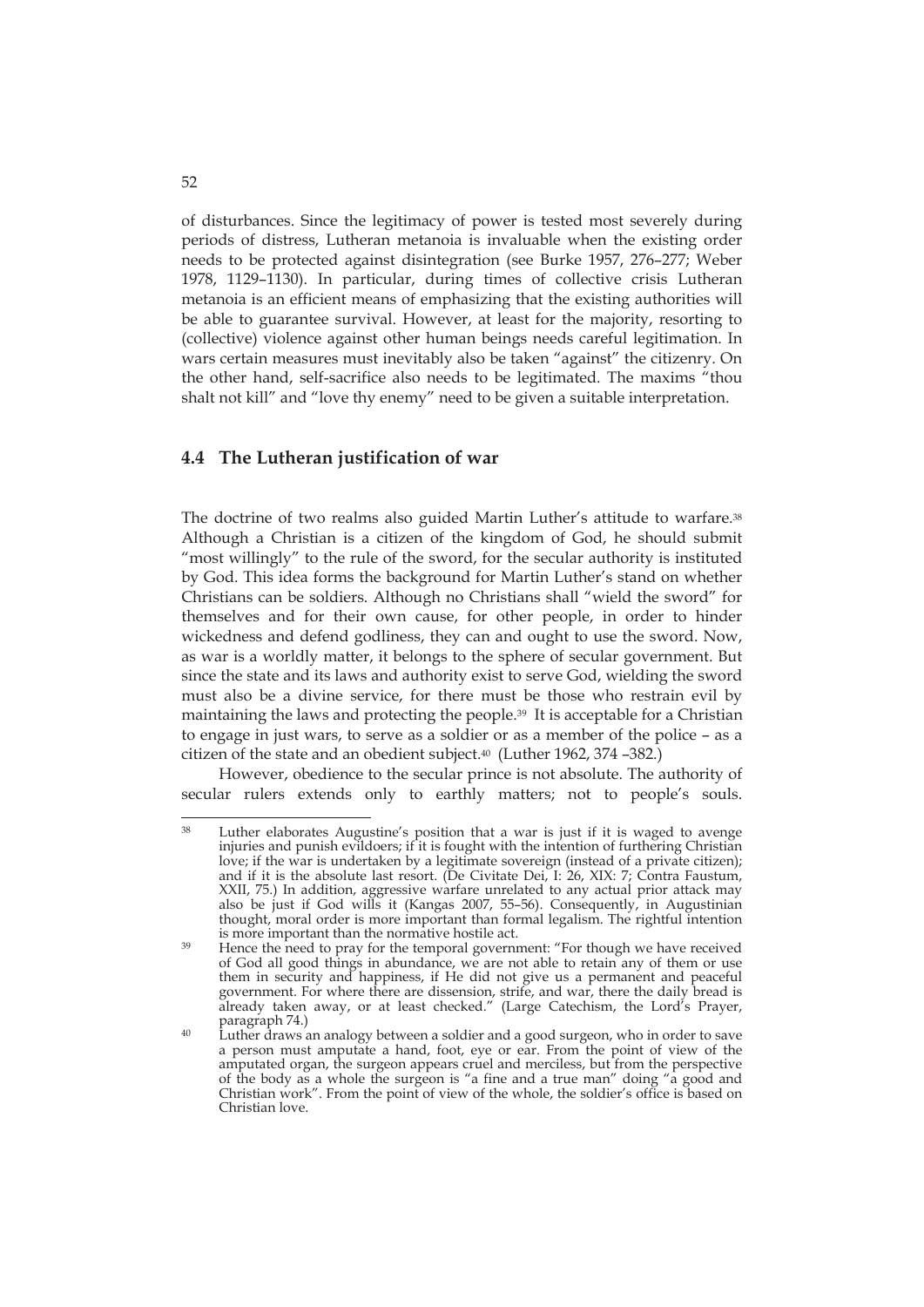Consequently, commands that are contrary to God's word or which involve disobedience to God must not be obeyed. (Cargill Thompson 1984, 97–111.) A soldier can legitimately refuse to fight in an unjust war. As rulers are often corrupt, foolish or wicked, the subject should with all possible care attempt to find out whether a war in which he is called to fight is just or not. And "if a prince desired to go to war, and his cause was clearly unrighteous; we should neither follow nor help such a prince, because God had commanded us not to kill our neighbour or do him wrong" (Luther 2009, 101). What, then, is a just war according to Luther?

In *Ob Kriegsleute auch in seligem Stande sein können* (in 1526) Luther distinguishes three types of war: war between equals, war waged by an inferior against his superior, and war against inferiors. Firstly, by 'equal' is here meant parties neither of whom is formally the subject of the other – which are, in practice, independent political organizations, i.e. states. War against equals is justified only as a defensive act. War must be a last resort after determined attempts have been made to settle the issue by legal procedure, discussion or agreement; and it must be a response to a prior attack, that is, when the other party compels the one to fight in protection and self-defense. Hence pre-emptive attacks, territorial conquests or wars for economic gain are unacceptable. Secondly, warring against one's superiors is not justified. As rebellion is sin, so is taking arms against the secular authorities. This principle extends to all levels of society – at no level is violence as a form of political protest acceptable. Thirdly, rulers are justified in taking arms against their subjects in case of rebellion. Thus coercive measures against citizenry who disturb the peace are allowed. (See also Cargill Thompson 1984, 114–115.)

Martin Luther rejects all kinds of religious wars. The rejection is derived from the doctrine of two realms. War belongs to the temporal realm and may be justified on certain temporal criteria, but it has no place in the spiritual realm, in which one must rely on spiritual weapons alone. Force in religious matters is a sin, for it confuses the two realms. Hence war can never be holy or for religion. (Luther 1962, 383–392; Cargill Thompson 1984, 116; Cunningham & Grell 2000, 142, 149–150.) Luther nevertheless accepts that "true religion" may be defended by force, if need be (see Cargill Thompson 1984, 117-118).<sup>41</sup>

In *Vom Kriege wider die Türken* (1529) Luther discusses the concept of crusade in particular. Fighting in the name of Christ is against Christ's teaching because Christians shall not resist evil, fight, quarrel or take revenge. Thus waging war as Christians is "the greatest of all sins". Also the church should not strive or fight with the sword. Luther sees a crusading pope as the Antichrist, worse than a blasphemous earthly kingdom, since the pope is not a

 $\overline{41}$ 41 This was also the view held by most of the Finnish clergy. Bishop Ilmari Salomies claimed that it was a great error to think that Christ would have opposed military organization. Although as a private individual a Christian cannot resort to violence, a military career carrying out public duties in the service of the secular authority is perfectly acceptable. In relation to the Continuation War, the bishop strengthened the sense of duty by declaring that the fight pertained not only to political freedom but also to "all that was valuable and sacred". (Salomies 1943, 4.)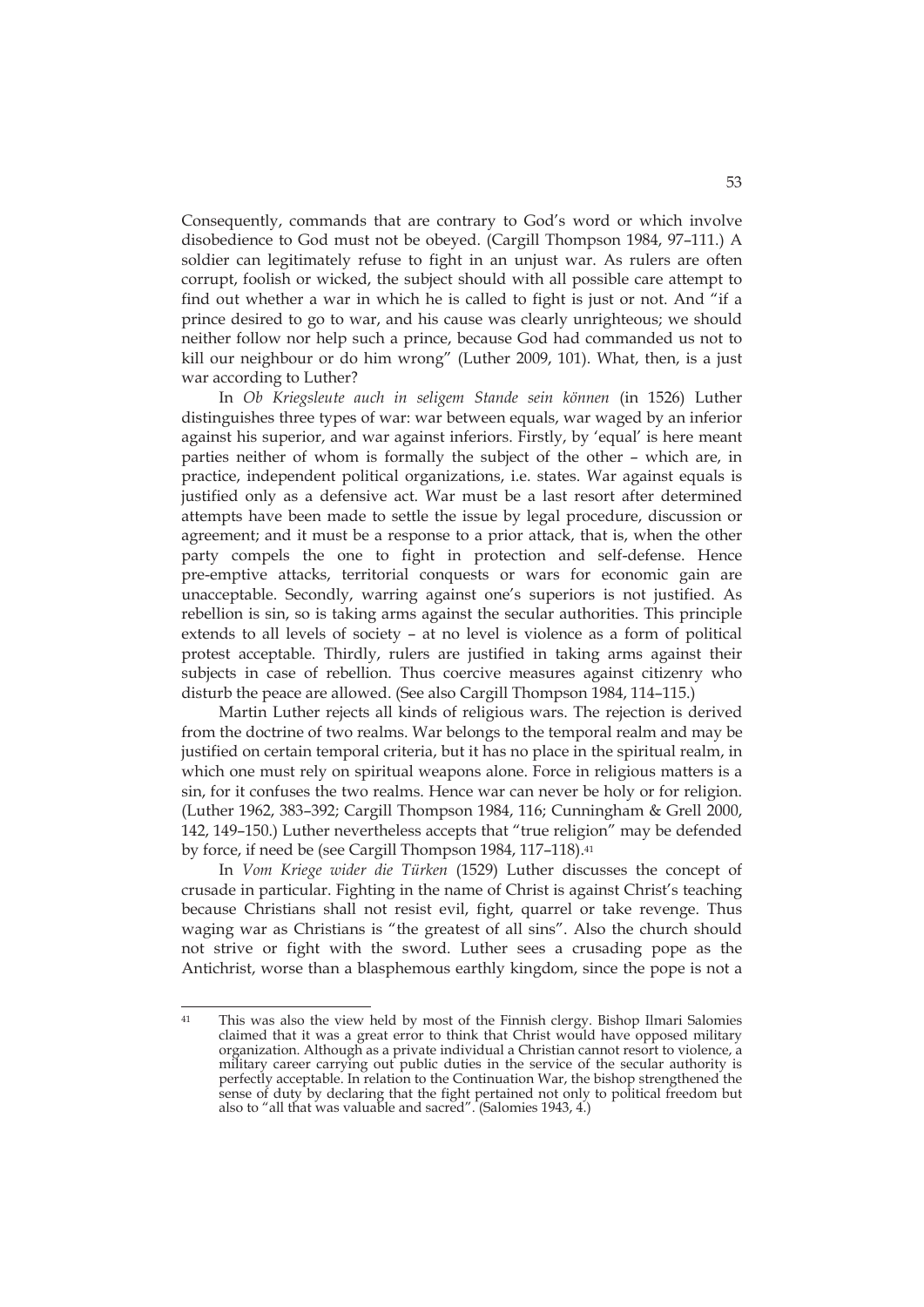legitimate authority to wage an earthly war. Consequently, secular rulers should not wage wars on account of the false belief or evil life of the enemy, but because of "the murder and destruction which he does", that is, they fight in order to protect the earthly life of their citizens. War is thus always purely political, temporal skirmishing, and the Lutheran theory of just warfare does not recognize the concepts of holy war and crusade, or consider just and proper any wars sponsored by the church (or God) for religious causes.

However, despite Martin Luther's renunciation of religious warfare, concepts of holy war and crusading remained alive in Lutheranism as it developed. As we shall soon observe, the topos was one of the central rhetorical themes of the Finnish clergy during the Continuation War.

54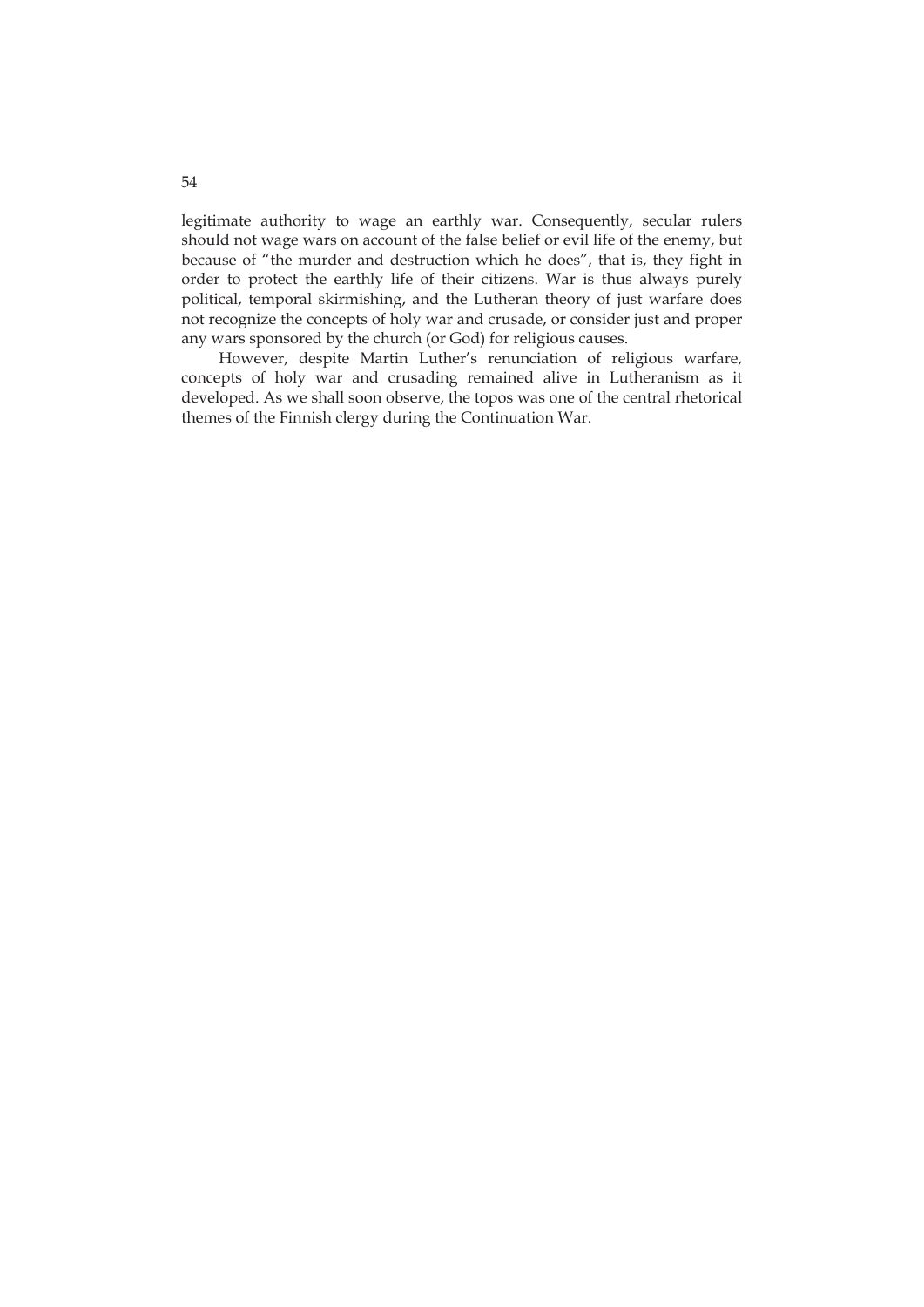# **5 SETTING THE SCENE: VISIONS OF ESCHATOLOGY**

The rhetoric employed by Lutheran priests will be analysed using the dramatistic pentad. The analysis proceeds on two levels. Firstly, biblical and religious analogies form the substance that is examined as typological rhetoric, and secondly, the pentad is applied in order to map the grammar of motivation that structured the typologies used by the priests. The analysis begins with scene, as it was applied as the root term that structured the Continuation War as eschatological battle.

### **5.1 Invocation: the Continuation War as a holy war, a crusade**

Finland's situation in the Continuation War was more complicated than it had been in the Winter War of 1939–40. After a short period of indecision Finland had joined Germany's Operation Barbarossa to attack the Soviet Union specifically in order to rectify the 1940 Moscow Peace Treaty, which had concluded the previous war and was widely seen in Finland as a disgrace. The Continuation War began officially on 25th June, 1941 with air raids by the Soviet Union. Before that, however, the Finnish army had been mobilised in line with the Barbarossa plan, of which Finland and the German troops positioned in northern Finland were an important part. Hence, although open warfare was started by the Soviet Union, Fenno-German troops were in an offensive position. Soviet air raids offered the Finnish government a reason for claiming that the country had become the target of an assault. It was easy to gain parliament's approval to begin military operations against the eastern neighbour. (See Leskinen & Juutilainen 2005.)

Marshall C. G. E. Mannerheim provided a persuasive explanation of the situation in his famous Order of the Day. The messianic Order of the Day in the Continuation War was published five days after war broke out. As it proved to be a text with far-reaching consequences, I shall quote it here in its entirety: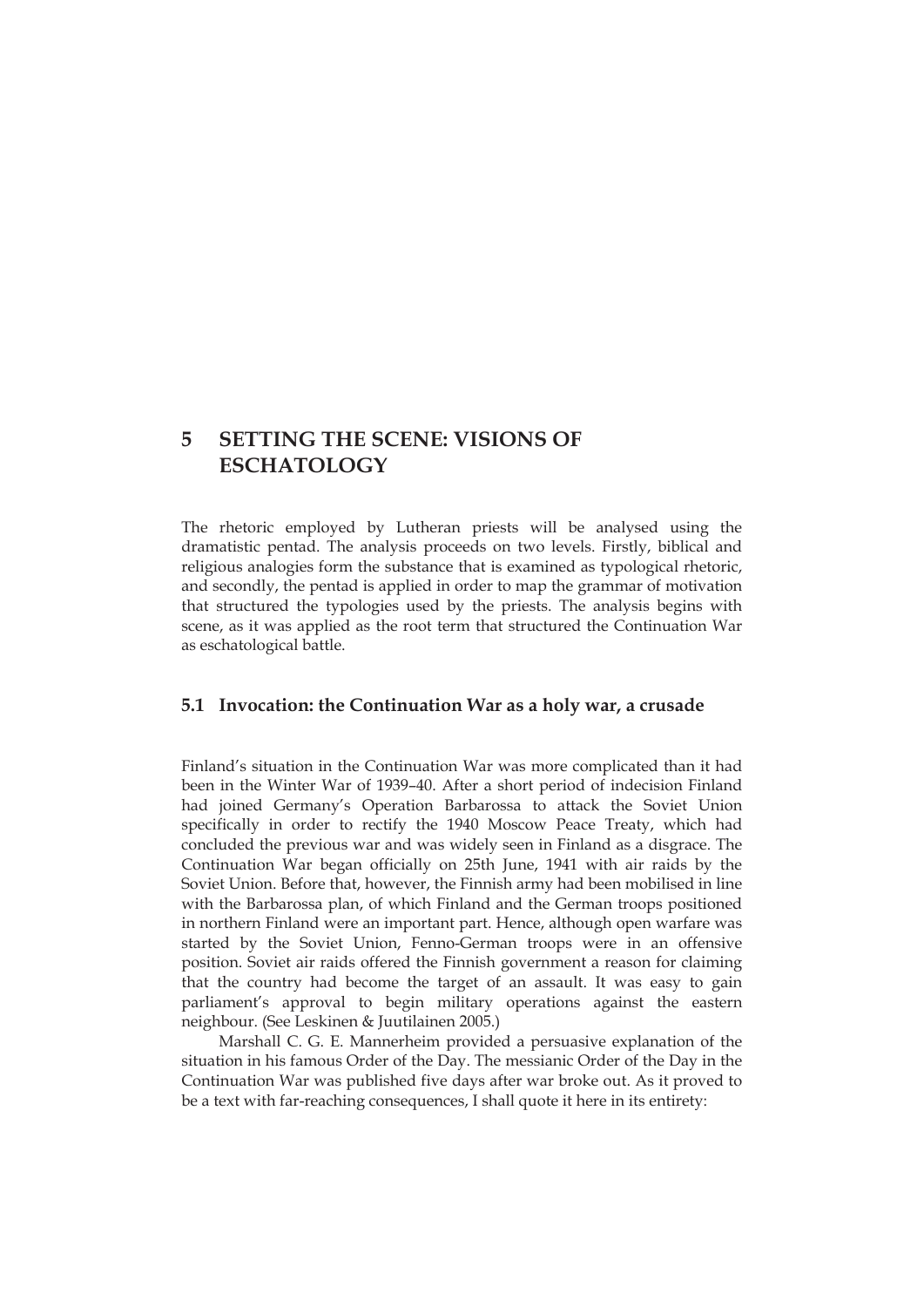Our honourable Winter War ended in bitter peace. – In spite of peace our nation has been the target of preposterous threats and continuous blackmail by our enemy, which, together with criminal agitation in order to crush our unanimity, has proved that the enemy did not mean the peace to last. – This peace was only an interim one, and now it has ended.

You know the enemy. You know its incessant endeavours to destroy our homes, religion and Fatherland, and to slave our people. This same enemy, this same threat is at our borders now. Without cause it has arrogantly attacked our peaceful people and dropped bombs around the country. The future of the fatherland demands new deeds from You.

I summon You to join me in a holy war against our nation's enemy. Deceased war heroes will rise from beneath summery mounds to join us today, when we firmly set out on a crusade alongside and as comrades-in-arms with the mighty German army to create a secure future for Finland. Brothers-in-arms! Follow me for this final time – now, when the people of Karelia will rise again and Finland's new morning is dawning. (Mannerheim 1970, 116).

This powerful invocation succinctly conveyed the nature of the war that was to be fought. The enemy was well known. It was Finland's eternal enemy and it demanded counter-measures that were of a religious nature: a holy war, a crusade.42 In addition, as the allusion to the Book of Ezekiel and the apocalyptic vision imply, the war was not only a holy war but also an eschatological battle for permanent redemption of the nation. Thus the dramatic scene was set.

During the summer and autumn of 1941 the Finnish army advanced swiftly. The offensive in Ladoga Karelia started on 4th July, and by 16th July it had already reached the shore of Lake Ladoga and cut the defending Soviet army in two, making difficult the Soviet Union's defence of the area. An offensive in the region of the Karelian Isthmus started two weeks later, on 31st July. Finnish troops reached the shores of Lake Ladoga on August 9th, surrounding most of three defending Soviet divisions on the north-western shore of the lake. On 31st August, the offensive was halted on a straight line just over the former border.

The Finnish offensive in East Karelia started in early July. In early September, the northern branch of the attack reached Rukajärvi village and the offensive was halted there. In the southern area Finnish troops cut the Kirov railroad on 7th September and crossed the Svir Lake eight days later. Advance troops reached the shores of Lake Onega on 24th September and the town of Petrozavodsk was captured on 1st October. On 6th November, the city of Karhumäki was captured. In early December the area around Karhumäki and Povenets were captured and the army moved on to the defence. Meanwhile the conduct of the war in northern Finland was not going so well; there the campaign was under German command, but it failed to reach its objective, which was to seize control over the Murmansk Railway. Nevertheless, Finland had quickly conquered East Karelia and advanced across the pre-Winter War

 $42$ 42 Thus Mannerheim repeated Adolph Hitler who had not only used King Frederick Barbarossa (1122–1190), who had embarked on the Third Crusade, as the code name for the attack against the Soviet Union but also called the war a crusade against Bolshevism in his first radio speech (Vuori 2011, 161).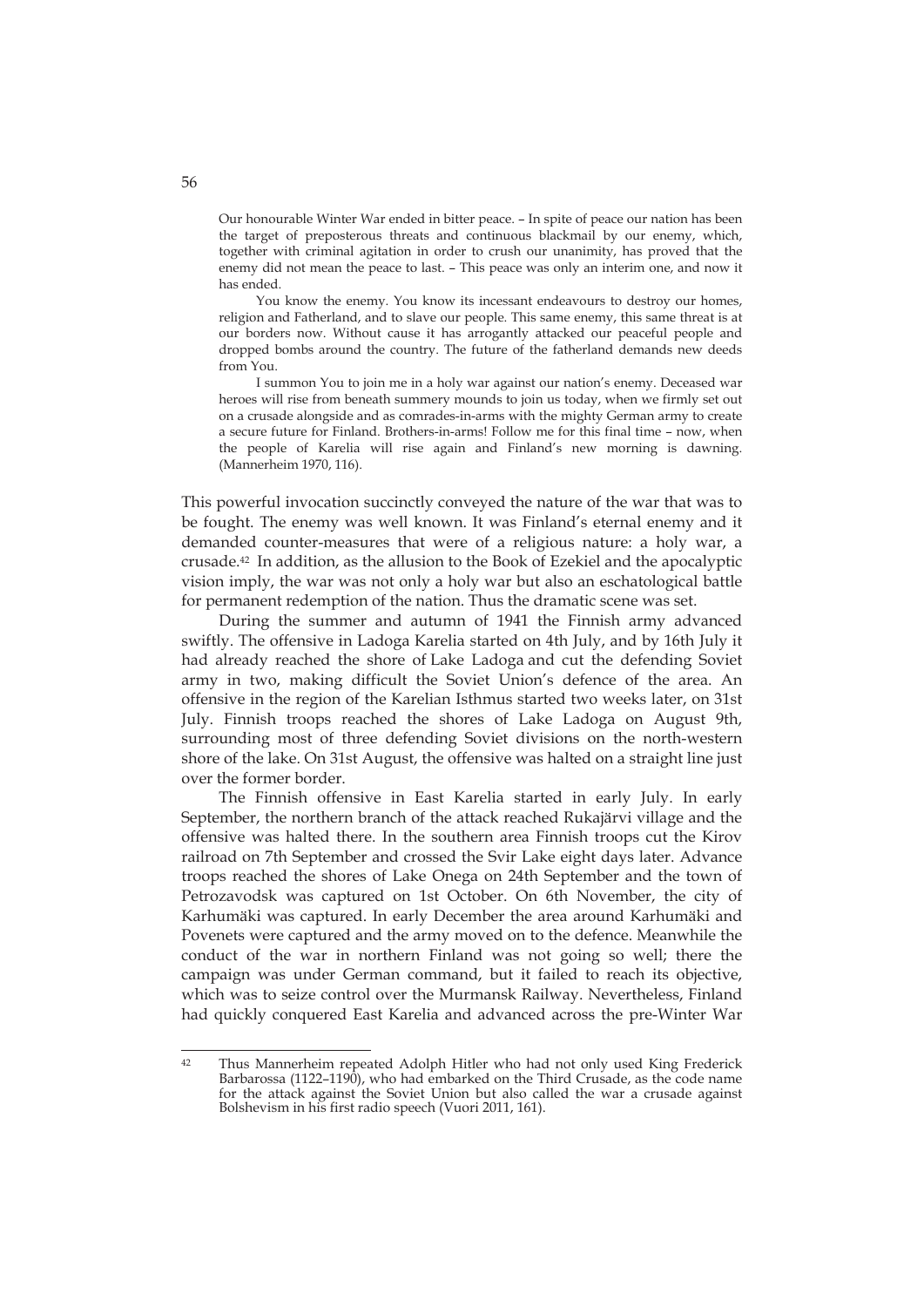border to areas that had never before been parts of Finland. At the end of 1941 Finland occupied a bigger area than ever before in its history. (See Leskinen & Juutilainen 2005.)

### **5.2 The Continuation War: Apocalypse now!**

#### **5.2.1 Typos: apocalypse**

Conflict is the essence of drama. Without it there simply is no story since nothing is happening. And looked at the other way around, it is from conflict that the script of a drama achieves its momentum, its driving force. In a word, the narrative begins to unfold through dramatic tension. Dramatic alignment is the starting-point of Burkean analysis of rhetoric (Burke 1957, 58). We shall begin our journey to examine clerical rhetoric with the initial situation at the beginning of the war, when the situation and the forces affecting it were being rhetorically defined for the first time after the action at the front had begun. As the military operations were successful, the start of the war was filled with excitement in clerical circles: something radically new was being born, something that would change the whole historical situation of Europe. Accordingly, in the majority of texts reviewed the beginning of the war was interpreted in terms of apocalyptic visions.

Apocalypse (lit. "lifting of a veil") as biblical *typos* can be seen in two dimensions. On the one hand, the lifting of the veil refers to the disclosure of an eternal truth hidden from the majority of mankind in an era dominated by falsehood and misconceptions (Collins 1998, 4–5). The divine revelation concerns three areas: cosmology, history and eschatology. The first one is the creation of the entire cosmos with its heavenly bodies and its cosmic forces. There is purpose and order behind the cosmos, which will be revealed as the divine will unfolds (Moltmann 1977, 133–134). Secondly, apocalyptic vision holds that the transcendent divinity is deeply involved in the history of His people as well as in the history of all of humankind. Historical events are identified with cosmic events – the first replicate the latter. (Bultmann 1957; Russell 1992, 82–95.) Thirdly, the apocalyptic envisions how the present, corrupt world will come to an end and will be superseded by another, better order:

Then I saw 'a new heaven and a new earth, 'for the first heaven and the first earth had passed away, and there was no longer any sea. I saw the Holy City, the new Jerusalem, coming down out of heaven from God, prepared as a bride beautifully dressed for her husband. And I heard a loud voice from the throne saying, 'Look! God's dwelling place is now among the people, and he will dwell with them. They will be His people, and God Himself will be with them and be their God. 'He will wipe every tear from their eyes. There will be no more death' or mourning or crying or pain, for the old order of things has passed away. (Revelation 21: 1–4.)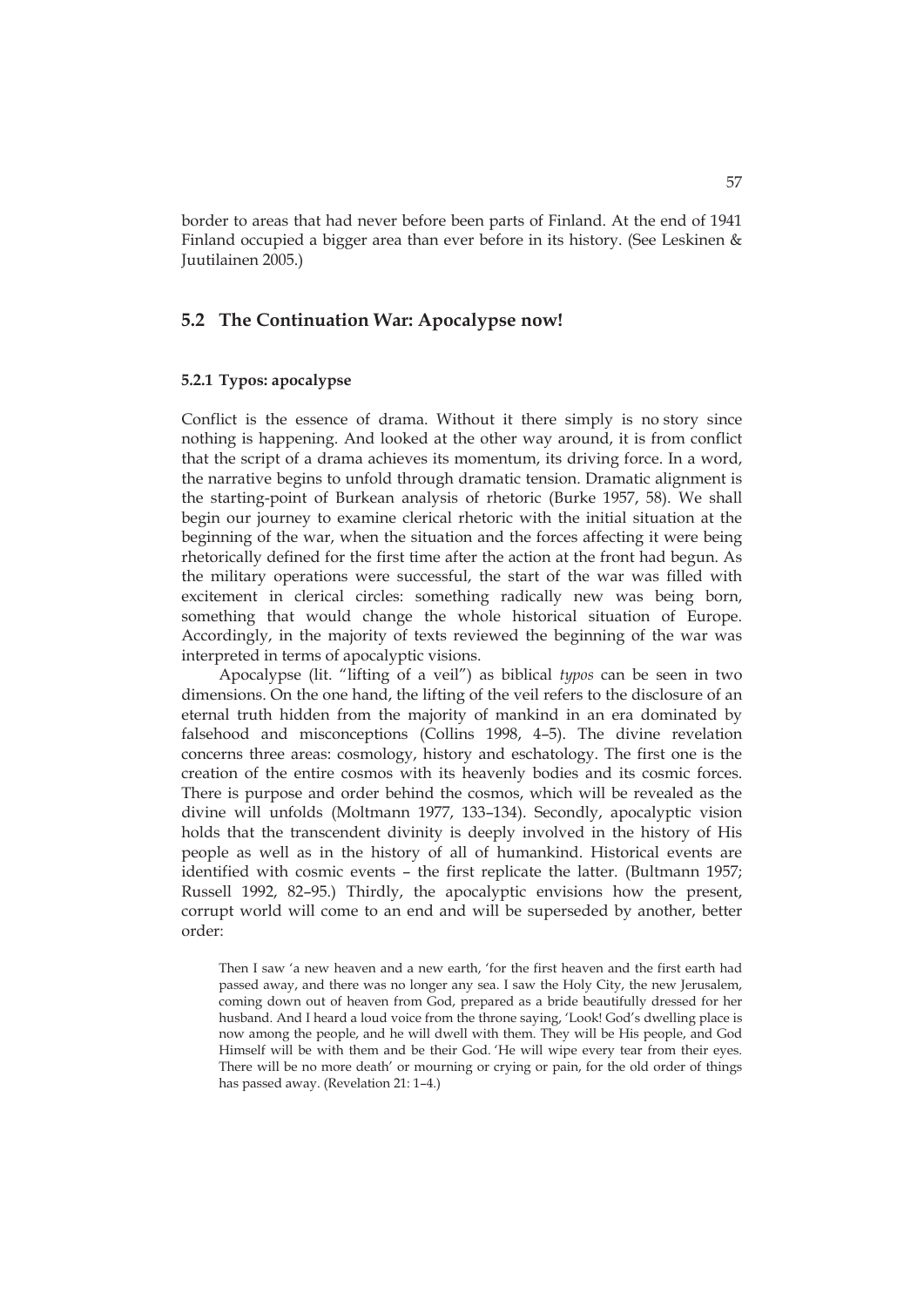However, as the *eschaton* approaches, there will be a time of unprecedented woe as the powers of evil make their last attempt:

When the thousand years are over, Satan will be released from his prison and will go out to deceive the nations in the four corners of the earth – Gog and Magog – and to gather them for battle. In number they are like the sand on the seashore. They marched across the breadth of the earth and surrounded the camp of God's people, the city he loves. (Revelation 21: 7–9.)

Hence the historical tension between good and evil will escalate before "the new heaven and earth" manifest themselves. Deliverance, however, is certain to come for the righteous, for heavenly fire will devour Satan and his minions. They will be thrown "into the lake of burning sulfur" where they will be tormented for ever and ever (Revelation 10).

The culmination of this development is related to the second aspect of the apocalyptic disclosure, namely the dualistic character of the truths that are revealed. Since the historical reflects the cosmic, the primary cause of evil of the present age is to be found in the cosmic battle between divine and satanic powers (Russell 1992, 105–115). Temporal tension is drawn on the contrast between "the present age of evil" and "the age to come", i.e. the new order in which this dualism ceases to exist. In addition, certain sacred spaces or areas are of crucial importance to the purposes of history. The importance of such places is revealed through the temporal aspect, i.e. when the end of the present age and the birth of the new order approach. These are the locations in which the events that precede the birth of the new order will take place. In practice apocalyptic rhetoric espouses two notions about the *eschaton*: either time's end or rupture. Although both imply a certain fulfilment of time, the former tends to conceive *eschaton* in terms of a *telos* of history whereas the latter interprets *eschaton* as a permanent qualitative rupture (see for example Ostovich 2007, 51, 53, 64–66).

Apocalyptic discourse usually arises in times of crisis, persecution or war (see Russell 1992, xix–xxi). Its rhetorical force derives from the fact that apocalyptic rhetoric promises symbolic control over meaninglessness by naming the present time and its ordeals in relation to the great plan of history. It restores control by giving a better understanding of difficulties and evils that had seemed beyond any control. The audience is provided with a means to read present problems as signs of impending doom for "the wicked", after which there will be a new order that will not fail or turn out to be incomprehensible. (Brummett 1984, 89–90; O'Leary 1993, 407.) This is achieved via a set of familiar typologies that allow the rhetor and the audience to see historical events in terms of the dramatic plot of the Book of Revelation: the revelation of truth through the defeat of the powers of evil and falsehood; the plight of the community of believers undergoing suffering and persecution; as well as the inevitable triumph (O'Leary 1993, 387). In this way, the ordeals of the present can be described as the culmination of the purposes of divine will (Brummett 1984, 88).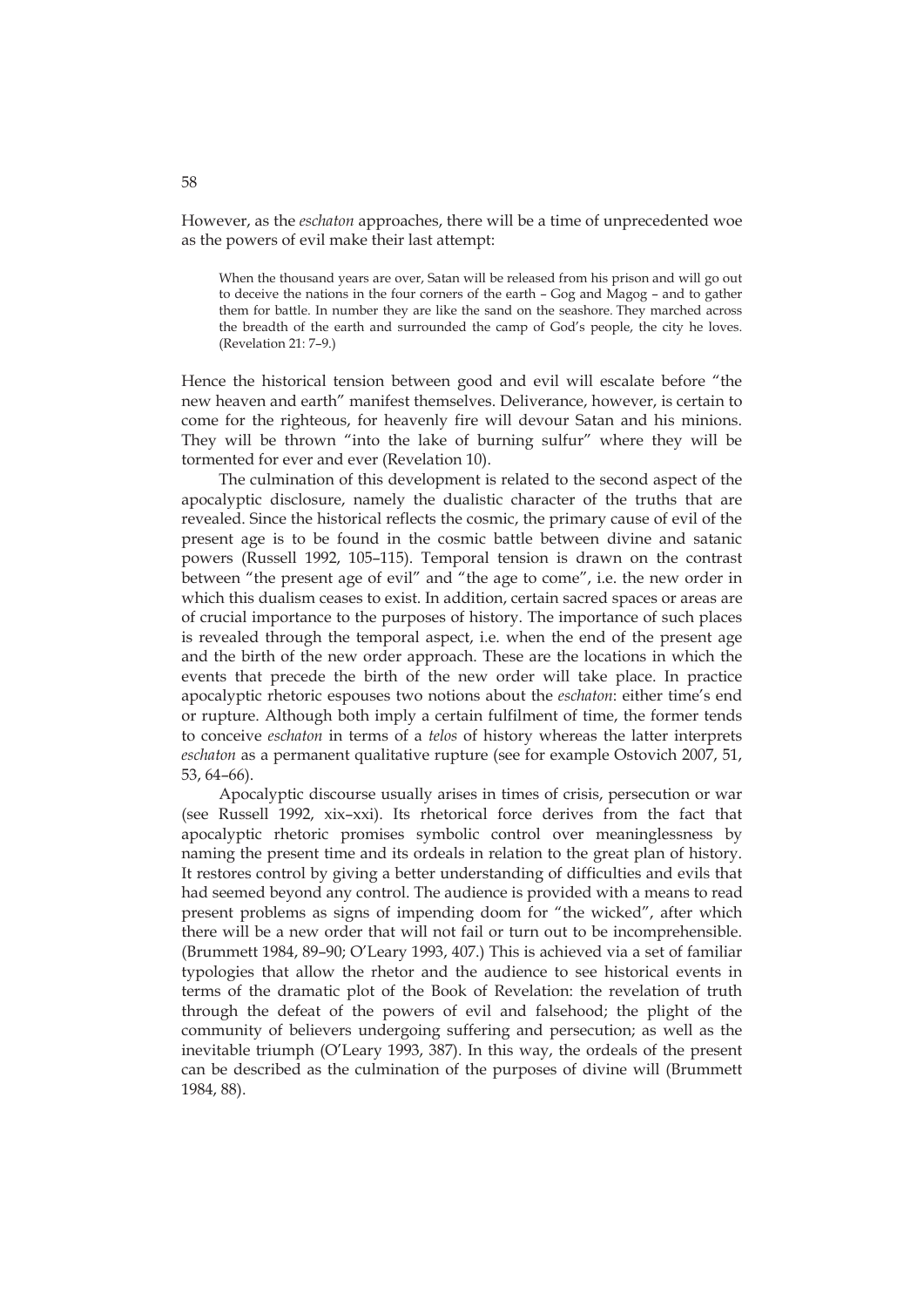Apocalyptic typology is constructed on three rhetorical pentadic elements. Firstly, the given historical event is seen in scenic terms as an event of cosmological or world-historical scope, which will, after the divine judgment, transform the remaining world or humankind into something drastically better. From this follows a deterministic view of history, in which the sequence of worldly events is related to the supra-historical "scene". Secondly, the eschatological scene is the "container" that determines the identity of both the agents and their actions. The animosity and Satanic qualities of the enemy – the antagonist – and the godliness of 'us' – the protagonist – are stressed. It is taken for granted that 'we' represent the good, and with careful description of the inhuman qualities of the enemy its inevitable destruction under the wheel of history can be justified. The result being – and this is the third element – that the apocalyptic scene promises to bring an end to distress and agony, once and for all.

#### **5.2.2 Behold, for something new is being born**

In this Section I will analyse the apocalyptic rhetoric used in the early phases of the Continuation War. There were two strands of apocalyptic rhetoric at the beginning of the war, both of them used mainly by high theologians. Firstly, there was a strand that emphasized the Continuation War as an eschatological scene that would bring forth a better future. Here the pentadic scene functioned as the root term. Secondly, there was a strand that focused on the enemy. Here the root term was agent, or counter-agent. However, the adaptation the scene–agent ratio was based on state qualities of the scene, and thus the counter-agent had characteristics that contributed to the inevitable "scenic" character of the war. That is, also in the second strand of apocalyptic rhetoric the antagonist of the drama was examined through the pentadic scene as an extension of its qualities.

The dioceses of the Finnish Lutheran Church each held a clerical synod at the beginning of the Continuation War, on 21st and 22nd August 1941. In addition to discussion of doctrinal, administrative and economic issues, one of the main themes of the meetings was the present military and political situation and how to respond to it. As a clerical synod is a forum of debate summoned and chaired by the bishop of the diocese and attended almost without exception by at least one priest from every parish within the diocese, a synod provides a comprehensive range of the clerical rhetoric employed in the initial phases of the war. This is especially the case with the opening speeches and sermons delivered by the bishops; it is indeed one purpose of a synod to give those who attend guidance on how to preach about contemporary events and phenomena. The regional clerical synods were followed by the General Synod on 22nd September 1941, which as "the parliament of the church" is the highest decision-making body of the church. Consequently, themes introduced at the synods formed the most visible content of subsequent clerical rhetoric.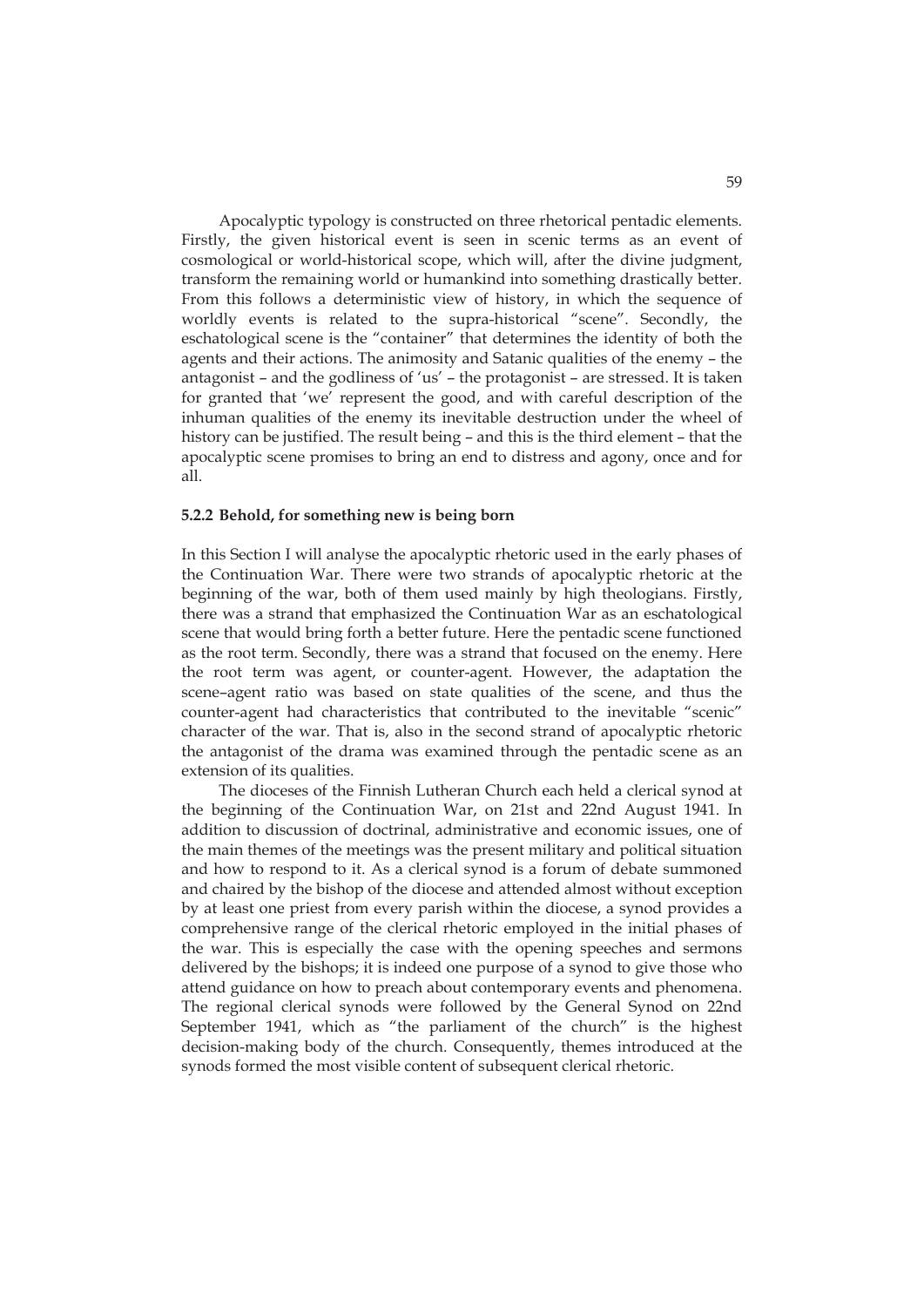According to a statement published by the General Synod and signed by Archbishop Erkki Kaila<sup>43</sup>, distributed to be read in churches and published in newspapers, this was a historic moment, when God's righteous judgment was taking place. God's verdicts were falling upon all nations that had forsaken Him and forgotten His commands. The General Synod emphasized that God's disciplining hand was also working upon the people of Finland. It was He who had let the most treacherous, most bestial and most Antichristian of all powers start a war against the people of Finland, "who had wanted nothing more than to peacefully cultivate the dear fatherland given by God". However, suffering did not signal abandonment: national unity, the mighty ally [Germany] and success in the present war were unquestionable signs that God had not abandoned Finland. Hence the synod could conclude with an apocalyptic vision:

As we now see how God is removing the old, we should remember that something new is being born. Now many things of the old are being eradicated and will never return. The new state of all nations is still hidden from us. But we strongly hope that the God who has thus far wonderfully helped and guided us will give us new tasks as a nation among other nations. (Kaila 1941a. All translations mine.)

Thus, something new was being born, although what it was was not fully known. The answer, however, was provided in further clerical argumentation. The eschatological moment was to bring about national and international unity, and it was in this light that the ordeals of the war were to be understood. In the Burkean sense, then, the Continuation War represented a perfect symbolic act: disunited individuals and nations are brought into harmony through the eschatological scene that transcends whatever national division they may have. It was, in word, a unifying enterprise and a cleansing by fire at the widest possible scope (see Burke 1957, 275).

Explaining the international unity that was about to be born, the Bishop of Tampere, Aleksi Lehtonen<sup>44</sup>, declared at a clerical synod that the war was an eschatological moment in which all Christian peoples would unite. He claimed that the war was world-historical because it signalled the end of the bolshevist tyranny of the East that threatened Western civilization and the Christian faith.45 However, drawing on apocalyptic imagery from the Gospel according to St Matthew, Lehtonen stressed that temporary suffering was necessary in this battle, for "the Great Vinedresser" needed to purge bad branches from the family of nations in order to get a better crop. (Lehtonen 1941c, 3.) For

 $43$ Erkki Kaila (1867-1944) was an assistant professor and an MP for the National Coalition Party before becoming Archbishop in 1935. He was a prolific writer and

outspoken proponent of democracy. 44 Aleksi Lehtonen (1891–1951) was a professor of practical theology, a bishop and after Erkki Kaila's death in 1945 he was Archbishop. Lehtonen's interests included

 $45$  In order to celebrate the successful co-operation with Germany, Lehtonen's article was also published in German. In it he repeated that "Es beginnt ein christlicher Kreuzzug im Osten, an welchen die Teilahme aller christlicher Völker doch wohl zu erwarten ware".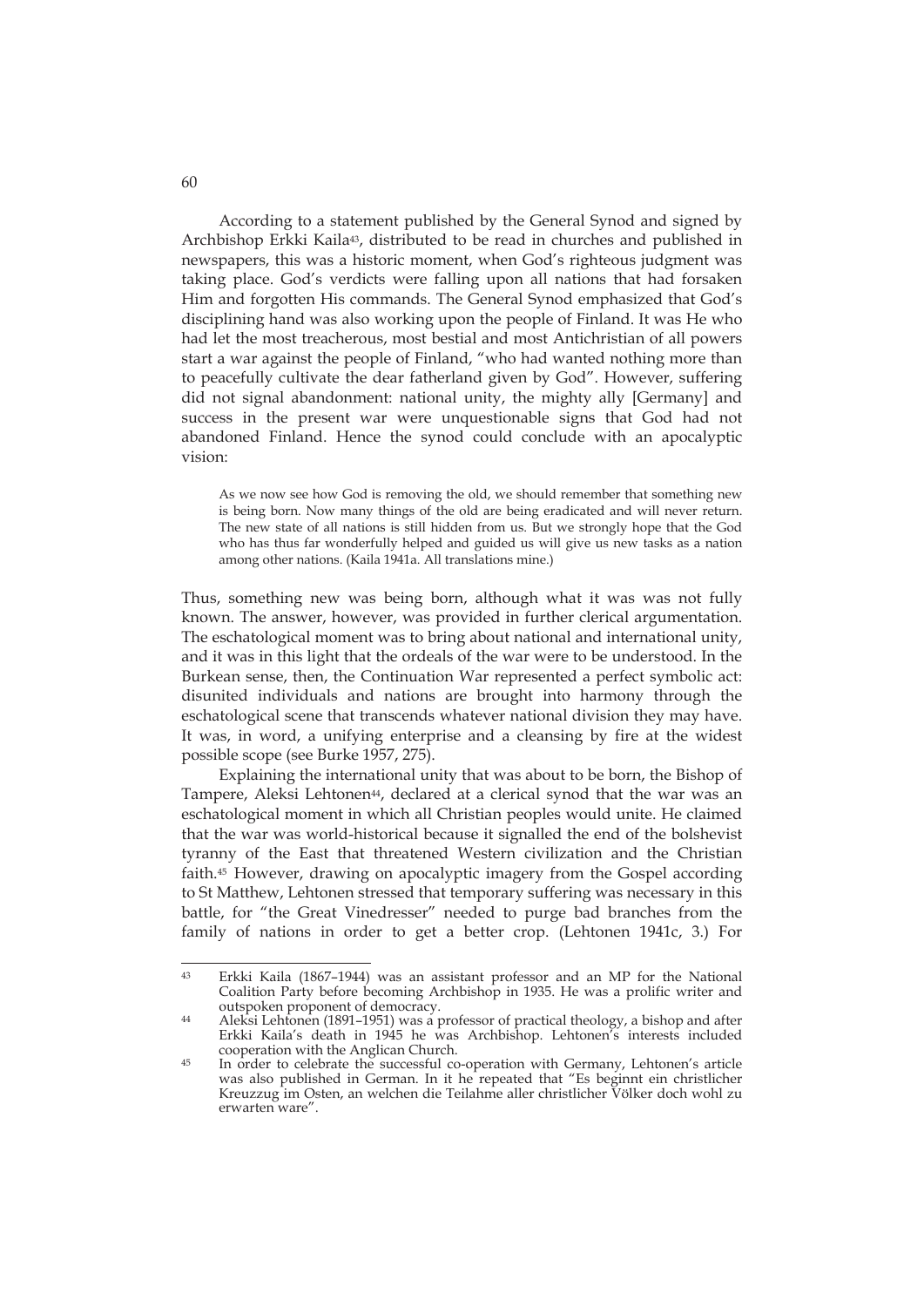Lehtonen, then, the time prophesied by Jesus in Matthew 2146 had come: the owner of the vineyard had arrived and the wicked who had not tended God's vineyard properly and had thus made it bear bad fruit would receive their reward – just as would those who had been God's true stewards. In a similar vein, Professor Osmo Tiililä<sup>47</sup> referred to "the battle cries that were shouted all over Europe against Bolshevism" in order to emphasize the unificatory character of the war (Tiililä 1941a, 145).

Also other passages from St Matthew's Gospel were used to interpret the international situation. In the so-called synoptic apocalypse Jesus describes the times that would precede the end times. It was claimed that now was the time prophesied by Christ himself:

Nation will rise against nation, and kingdom against kingdom. There will be famines and earthquakes in various places. All these are the beginning of birth pains. Then you will be handed over to be persecuted and put to death, and you will be hated by all nations because of me. At that time many will turn away from the faith and will betray and hate each other, and many false prophets will appear and deceive many people. (Matthew 24:7–11.)

Archbishop Kaila (1941b) and Bishop Juho Mannermaa48 (1941a) both used a passage from Matthew at clerical synod(s), declaring that evil had grown; that there were false prophets, a division between pagan and antichristian spirit, and an increase in all that purports to make man happy without Christ, such as Nietzsche, Richard Wagner's music, and Bolshevism; that there was deception not only in religion but also in the economy, as well as lawlessness and selfishness, persecutions, great wars among peoples, and natural signs, such as famine and earthquakes. However, there was also a counterforce arising. That was a revival in Christianity, endurance and hope; a revival of the Christian spirit, and growth in the sacrificial spirit and fear of God. The clash between these forces was explained further with the Parable of the Weeds (13:24–29). The world had been infected by "poisonous weeds". Now the time had ripened, and these weeds would be burned and the wheat would be "put in Christ's barn" (Kaila 1941b).

On the Finnish radio Kaila stated that the words of the Apocalypse of John (6:4) had taken place: a fiery red horse had come out, and its rider had been given a power to take peace from the earth and to make people kill each other. However, Kaila pointed out that power was given to the rider, but without God's approval the forces of darkness could not do anything. Consequently,

 $\frac{46}{3}$ 46 In the parable of the wicked vinedressers (Matthew 21: 33–46) God as the owner of the vineyard punishes those who have misused the privileges he has bestowed on

them. 47 Osmo Tiililä (1904–1972) was a professor of dogmatic theology. He was a charismatic orator and a conservative who opposed the secularizing tendencies then prevailing in the church, to the extent that he resigned from the Lutheran Church of Finland in

<sup>1962. 48</sup> Juho Mannermaa (1871–1943) was a scholar focusing on the original languages of the Bible. Before becoming Bishop of Oulu, he was an MP for the Finnish Party and its successor the National Coalition Party.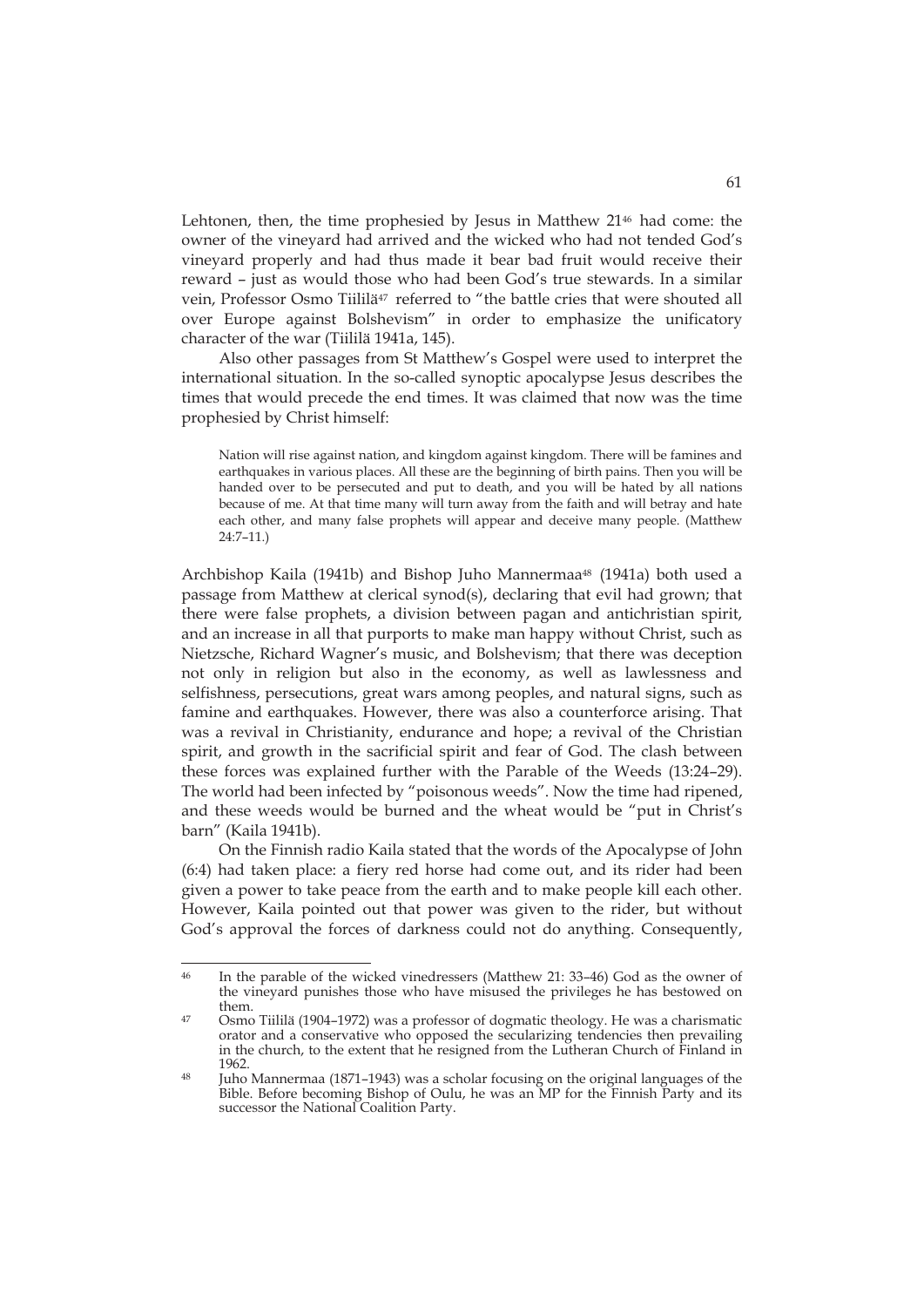also the mayhem of war was one of God's ways to guide His people. (Kaila 1942a; see also 1941g, 1.) The situation was ready for the emergence of a new world in which there would be no room for the powers of darkness: there would be no war, no sin or destruction, but only rejoicing heard from "the huts of the righteous" (Kaila 1941c). A similar theme was used by the Bishop of Vyborg, Yrjö Loimaranta49 (1941a, 1). He said that the war was a battle for Christianity and, as such, a battle to let "the heavenly light" shine, not only on the future of the fatherland but on all Christian nations. Loimaranta predicted that this Christian unification would progress and intensify as the fighting troops advanced eastwards.

Archpriest Yrjö Wallinmaa<sup>50</sup> used the Book of Revelation, especially Rev. 21:551, to explain the quality of the new things created in war. War, according to Wallinmaa, was a moment when the old was destroyed. It was, however, not merely destruction but also the creation of something new, for every time something great is born, something old is bound to be eradicated. Wallinmaa thought that given the extent of the destruction, which surpassed all previous destruction, something unprecedented must be coming into existence. He then wondered what the new Europe and the new living places that had been predicted for its peoples would be like. In relation to Finland's situation, Wallinmaa made an analogy with the early Christians:

The early Christians did not withdraw from the world but reminded the pagans through their own example that one must lay aside the old being that was prone to follow treacherous instincts and create a new body and mind in righteousness and holiness of Christ. Such people would be persecuted, just as the early Christians were. (Wallinmaa 1942a.)

The beliefs of the Finns, just like those of the early Christians, were in stark contrast to the paganism that surrounded them. Consequently, reminding his audience about the immanent eschatological hope of the early Christians, Wallinmaa claimed that something truly new and universal would be born from the ashes of the present war. However, if men sought to realise this new creation through human powers alone, it would inevitably lead back to what had been "old and evil" (ibid.).

Thus the war that seemed to be covering every continent fitted particularly well into the biblical description: it was a time when nation had risen against nation, and had been preceded by growing evil, and tension between good and evil. In addition, the formation of the Axis front against the Soviet Union seemed to show that these nations would be hated because of Christ. All this could be seen as the birth pains before the second coming and the creation of a new world order.

 $49$ Yrjö Loimaranta (1874–1942), before his bishophood, was the chairman of the Finnish<br>Seamen's Mission and Minister of Education.

 $50$  Yrjö Wallinmaa (1892–1943) followed Mannermaa as Bishop of Oulu, but was killed after only three months in a partisan attack in northern Finland.

<sup>&</sup>lt;sup>51</sup> "He who was seated on the throne said, "I am making everything new!" Then he said, "Write this down, for these words are trustworthy and true.""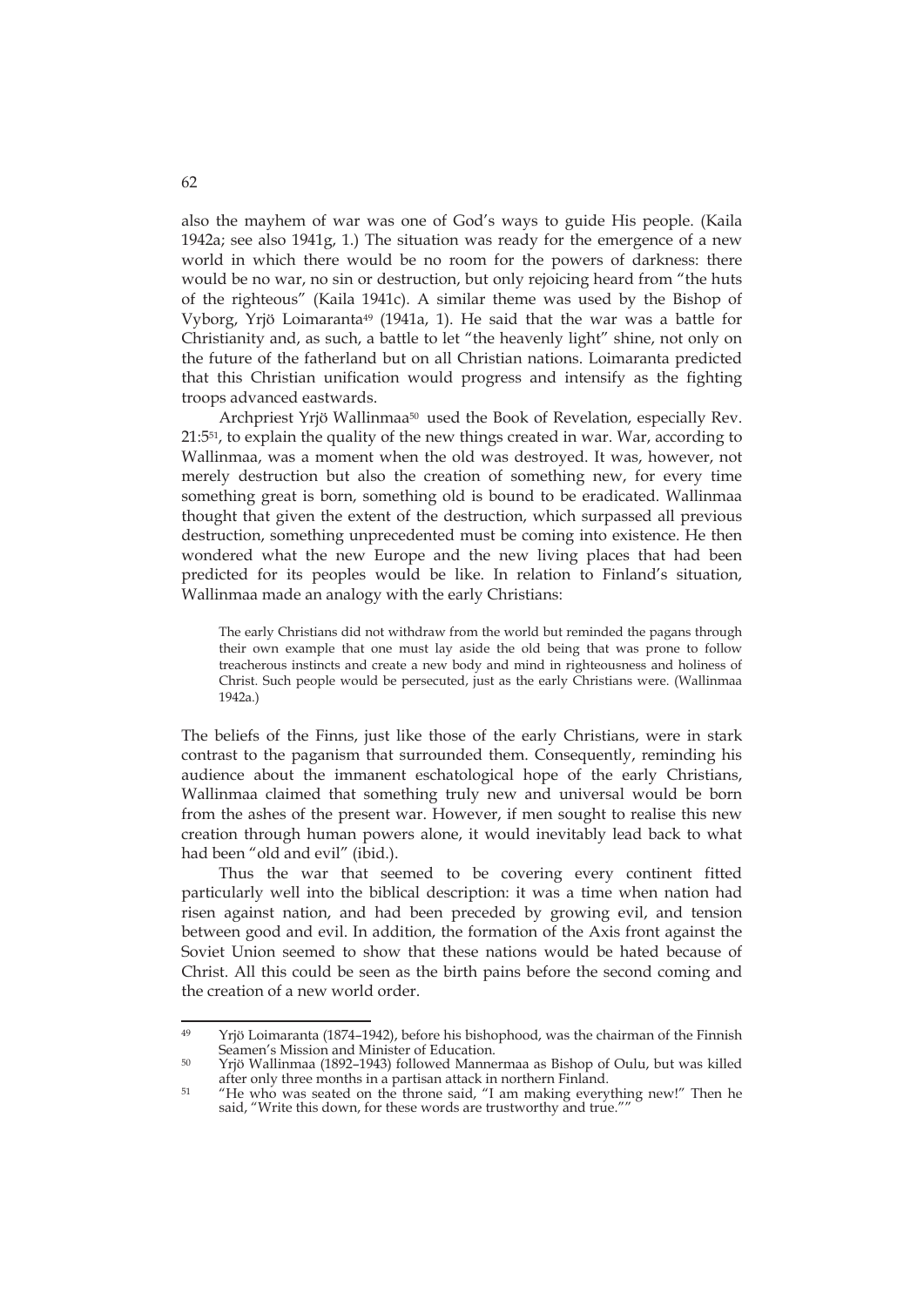The eschatological scene was also considered in terms of a narrower circumference. For example, Archbishop Kaila claimed that new things would be continually born, although the Christian world had too eagerly accepted the phrase, *nihil sub sole novum*, there is nothing new under the sun. However, God's spirit continued to render new both individuals and peoples. Yet this happened slowly because in the sphere of creation there were forces of darkness that continually hindered God's work. Consequently, at a national level, for Kaila the Continuation War was the culmination of a process begun in the Winter War: God's punishment was producing not only destruction but new beings in Christ, beings that would transcend political, social and linguistic antagonisms. According to Kaila, it was due to God's providence that the political quarrels that had taken place in Finland before the Winter War had not escalated into mortal internal battles, as had so often happened in history. (Kaila 1941c.)

The demand for an eschatological mind-set was supported also in *Suomen Lähetyssanomia*. The official missionary journal of the Finnish Lutheran Church drew on Isaiah (43:19) and pointed out that although the war was still going on, all the signs showed what "God had had in His mind": the persecutor would fall, the houses of God would be purified and peoples under the yoke of darkness would receive the light of the Gospel. For this to happen did, however, require that the nation should not look back to the sinful past but should continue God's work on the creation of the new. Now, when "the deceiving curtain" was lifted, people were exhorted to take upon themselves the spiritual mode that the eschatological moment demanded. (Rajalinna 1941, 205–206; Vaalas 1941, 181.)

The eschatological moment from the national perspective came to a climax in an analogy between Finland and biblical Israel. Nationalism in general draws a considerable amount of its passion and intensity from a belief in national selection and mission, which in turn derive from religious myths of the divine selection of a people – the result being a political ideology that resembles religious faith (Smith 1999a). Since Finnish nationalism relied on religious conceptions of the political community, analogies with biblical Israel could be found in several fields of culture in the late 19th and early 20th centuries. Hence biblical typology was a powerful resource to draw on in clerical rhetoric: it gave structure and familiarity to the events of the war, which seemed to occur at a quite unforeseen pace.

Professor Aarre Lauha<sup>52</sup> drew an analogy between the war and Old Testament eschatology. Lauha's dissertation *Zaphon. Der Norden und die Nordvölker im alten Testament* (1943) was on the subject of biblical prophesies relating to the Northern Aryan people. His main conclusion was that the Bible

<sup>52</sup> 52 Aarre Lauha (1907–1988) was a specialist on the Old Testament and Bishop of Helsinki from 1964 to 1972. He had been a student at the Luther Academy of Germany, which was closely associated with Nazi politics; its curriculum focused on undermining Judaic emphasis in the Bible. Consequently, alumni of the Luther Academy often gave their blessing to Nazism by accepting (or applauding) its church policies.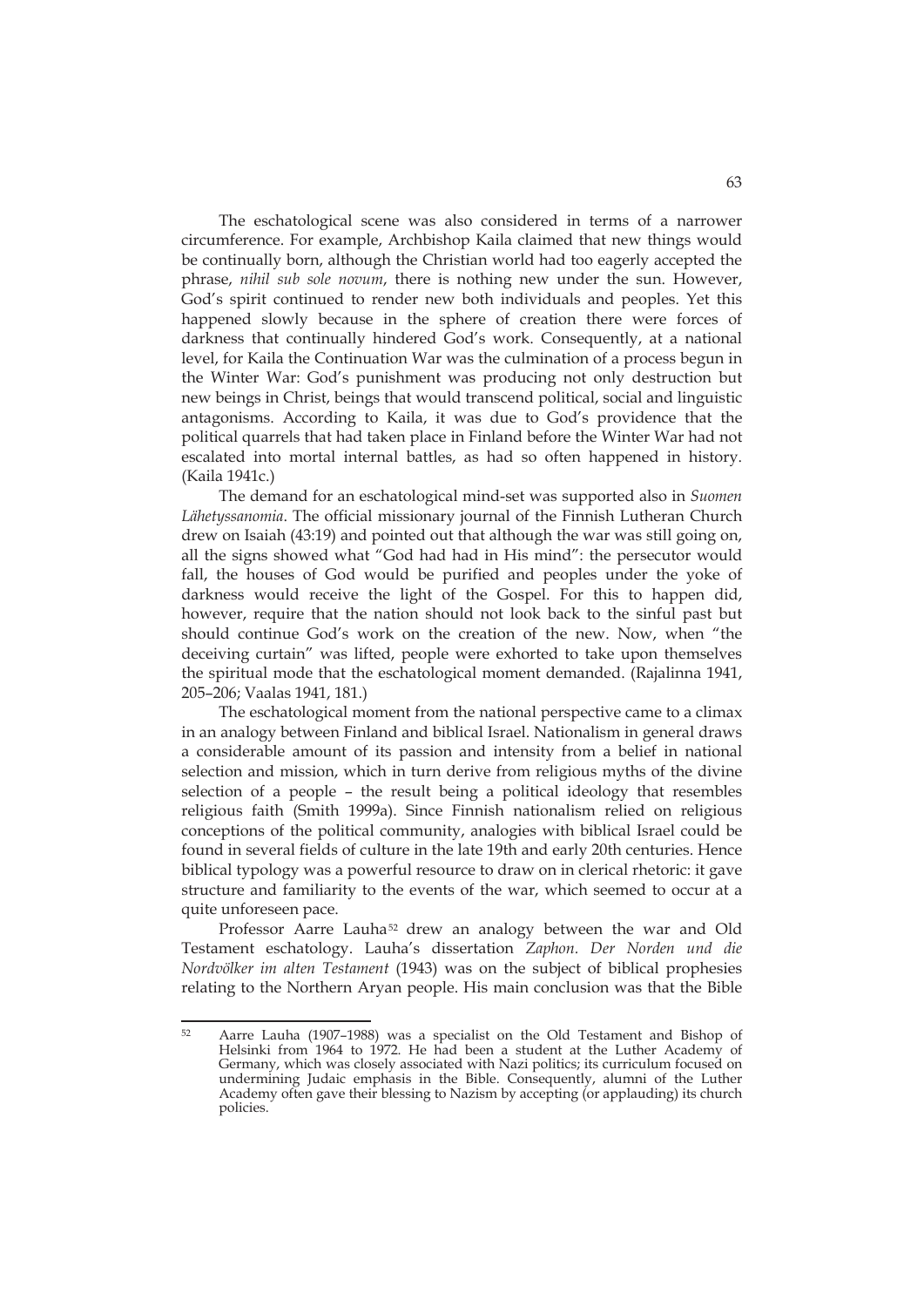in fact included a prophecy according to which the north was the geopolitical scene from which not only the great, divine power, but also its antithesis would emerge:

Judgment for the future will emerge from the distant edge of the world, from the unknown North, where earth and heaven meet. God himself will appear from there; from there he will also call upon the forces with which His judgment will be executed. These forces, seen through terrific imaginaries, represent, from the human point of view, the forces of devastation, but in fact will only realize God's great plans. These reflections close the circle around the imaginaries of the divine North and the ominous North, originally separated from each other. In the end, there is no dualism between God and the Powers of Evil, since these both stem from God and will be defeated by him, they stand under His command, and are thus not independent demonic powers. (Lauha 1943a, 88.)

According to Lauha's interpretation, the north was the spatial manifestation of the *eschaton*. The north was both a sacred place in which God dwells as well as a site in which eschatological battles would take place when a new historical era began. The expectation that northern peoples would have a leading role in the last days was interesting precisely because it exemplified, according to Lauha, a movement from empirical history to "apocalyptic over-history": in Old Testament apocalyptic writing the north is a mythical, cosmic place that signifies a break from earthly history; in its visions about the end of history the powers that would carry out God's will come from the north (Lauha 1943b, 88–95). Thus Lauha's implication was that the north as a centre of the world constituted the spatial locus of the transformation into the coming aeon, and Finland had a specific role as "the northern Israel".

Professor of theology Antti Filemon Puukko<sup>53</sup> (1941, 349-366) discussed God's government and its relation to world history at a clerical synod in Vyborg in August 1941. His argument was that God would use the enemies of His people to punish His chosen people. These enemies, for example pagans and the godless, were themselves doomed, for every regime that arose against God's rule would be destroyed without mercy. However, their task was to act as historical intermediaries in the divine judgment that would face each individual and every nation. This was an example of how each historical era reflects cosmic tension and experiences God's power over history. According to Puukko, this cosmic battle between earthly powers and God's government would last throughout history, but finally the power of evil would be crushed and Satan and his minions would be driven into the fiery lake (see Rev. 20). Only then would messianic peace come, not before.

Puukko then used Assur's attack against Jerusalem (2 Kings 19:32; 2 Chron. 32:20; 1 Macc. 7:41) and the angel of death passing through and killing every soldier in the camp of the great army that had laid siege to Jerusalem as a metaphor for what would happen in the last days. Significantly, this was a key

<sup>53</sup> 53 Having studied in Germany under Rudolf Kittel, A. F. Puukko (1875–1954) was a renowned professor of Old Testament exegetics and the author of famous Das Deuteronomium (1909–1910).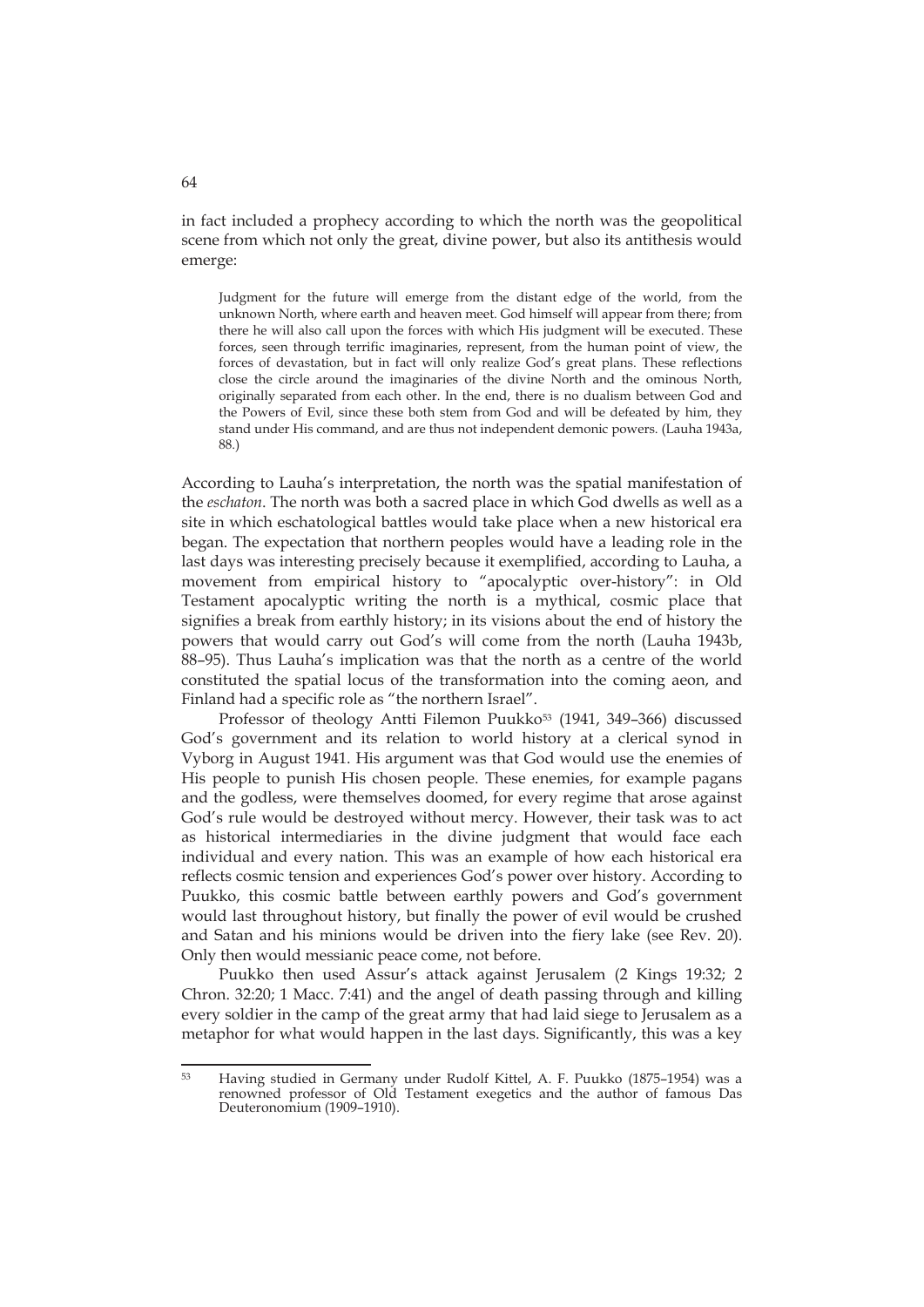to the interpretation of the Finnish situation: God was burning down the old, slaying His enemies, and bringing victory to Christians. Thus, as Puukko declared, Finns who were fighting for home, God and fatherland could have unshakeable conviction that "God's judgment in the history of the world" was taking place before their eyes – this was the goal of history (Puukko 1941, 361, 363.) Hence the war was given a scenic interpretation: it was a phase in God's great eschatological battle, with Finland playing the role of biblical Israel as the intermediary of the new creation (see also Jokipii 1941d, 6).

\*\*\*

High theologians thus saw the Continuation War in scenic terms. The war was an eschatological moment on two levels: it unified Christian nations and forged new nations into being that allegedly transcended any national and international discordance. As a dramatistic strategy, the expansion or contraction of the scene stems from the fact that one can define human nature and human actions in much wider terms than the particularities of the immediate circumstances would permit, and vice versa (Burke 1969a, 77, 84, 113). The war was, in the words of Kenneth Burke (1984b, 336; 1969a, 203), a scene that allowed conflicting perspectives to be seen from a point of view from which they ceased to be opposites.

Selection of the circumference of a scene is an important rhetorical act, with the definition or interpretation of the other terms of the pentad taking shape accordingly. In addition, circumference points to the limits of what is necessary or possible by setting the limits to what is within reach of human action (Burke 1969a, 84). With eschatology the circumference of the scene transcended the sphere of human action, and the war was therefore a manifestation of predetermined divine purposes. In this way the argumentation with scene as the root term "depoliticized" the situation effectively. And as we shall later observe, the eschatological scene as a root term functioned in precisely this way.

Interestingly, in the context of the Continuation War the eschatological circumference was applied mainly by high theologians. They took the role of apocalyptic seers who interpret long periods of history *sub specie aeternitatis*, i.e. from the standpoint of eternity, and thus are able to see a purpose and a goal in all the tumultuous historical events. The apocalyptic commentator is able to present history as a unity, made up of predetermined periods or phases, and declare its ultimate meaning in terms of God's purposes. (Russell 1992, 82–95.) From such a perspective it was appropriate to prophesy the imminent destruction of Bolshevism, and later the Day of Judgment and the beginning of the creation of something new.

Now, as the dramatistic logic implies, agents functioning within "the ultimate scene" are regarded as constrained by scenic elements. In other words, if the scene was eschatological, the implication was that there were peculiar types of antagonist forces embedded in it, with growing tension between them.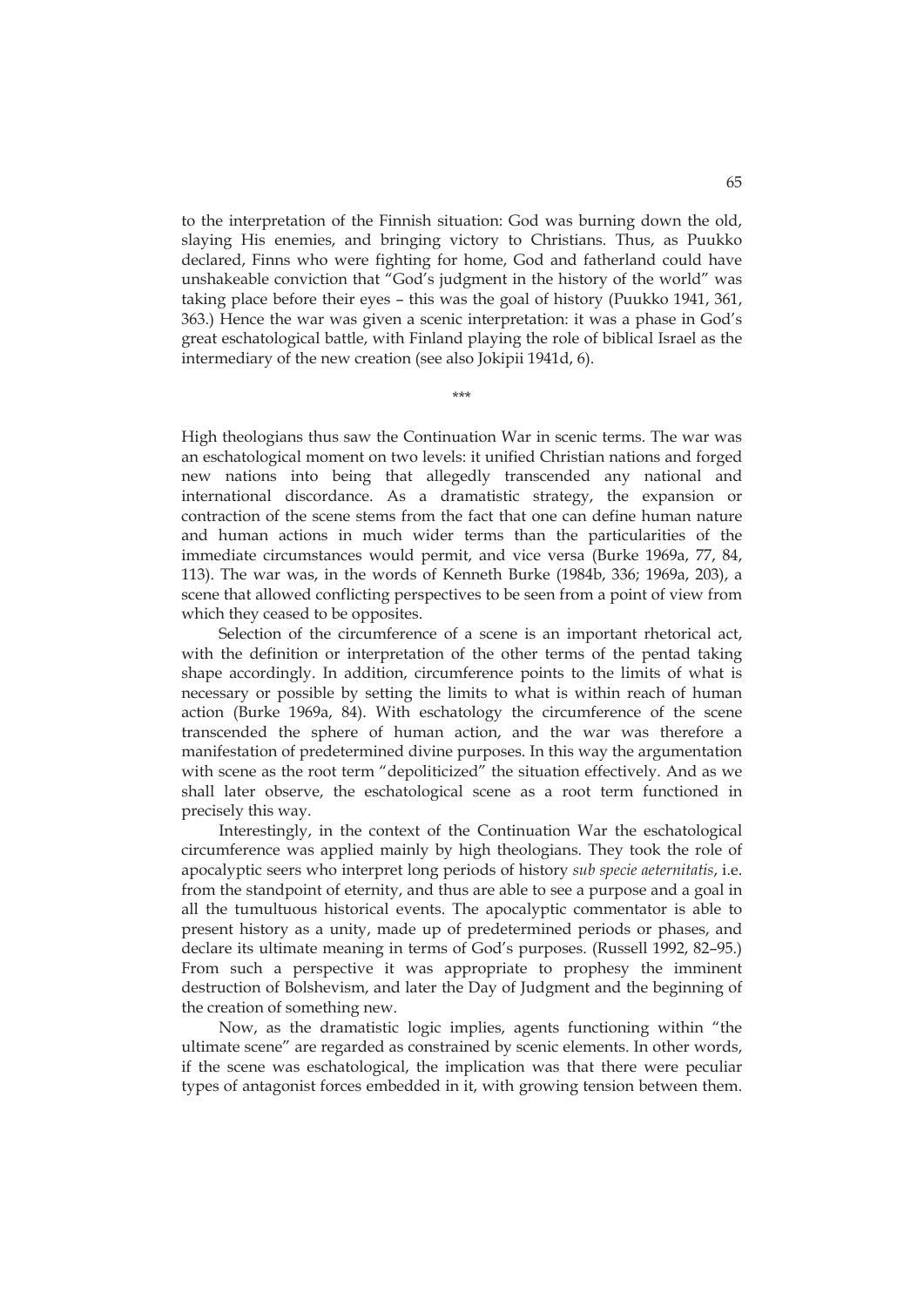As the Bishop of Kuopio, Eino Sormunen<sup>54</sup>, predicted at a clerical synod:

At these times our faith has been tested as we have seen the growth of the power of evil in the world. With weak eyes we have tried to detect traces of righteous God in these events. One of the most important theological perspectives at the moment is dramatic dualism, in which the events of the world are seen as a struggle between two antithetical powers, namely God and Satan. This is a battle that will escalate as we approach the last days. Have we not seen that God's judgment occasionally matures quickly? The present struggle with swords will be followed by a struggle between worldviews, in which the church must represent the voice of consciense bound to God, against all tempting sirens. (Sormunen 1941a.)

Let us now examine how this dramatic dualism was described as part of the eschatological scene, since apocalyptic discourse as an inherently dualistic form of rhetoric is incomplete without it.

#### **5.3 Legion, for we are many – the enemy identified**

#### **5.3.1 "I will put enmity between you" – hostility and devil-terms**

In addition to identifying the political agent itself, naming "them" is an important symbolic act since it builds up a sense of unity by defining the groups and qualities from which "we" must be differentiated. In this way the naming of "us" and "them" is a condition of the capacity to act politically because "we" are always energized and aided by the dialectical pressure of "the common enemy" (Koselleck 2004, 155–161; Crucius 1986, 29.) For example, despite its claim to universality, an integral part of Christianity is the diabolic other. Satan and his counter-kingdom, taking various historical forms, energizes Christian theology (and rhetoric).

As has been stressed by Carl Schmitt<sup>55</sup>, religion - especially a monotheistic one – functions effectively as a political means of justifying war. By claiming to transcend the limits of the ordinary in terms of its dualistic metaphysical structure, it at the same time degrades the enemy into a moral category that makes it a monster that must not only be defeated but also utterly destroyed. In this way wars waged in the name of humanity or God have an intensely political dimension that deny the enemy the quality of being human. (Schmitt 1976, 36, 54, 79.) Thus any church is political as soon as it exhorts a member to

66

<sup>54</sup> Bishop of Kuopio Eino Sormunen (1893-1972) was a professor of dogmatic theology before becoming bishop in 1939. He is the author of nearly 100 books that deal with topics varying from the liturgy to the socio-political and cultural role of religion and the church.<br>
55 Carl Schmitt's famous contention is that identifying the enemy is the sine qua non for

the political. The specific distinction to which political actions and motives can be reduced is that between friend and enemy. And conversely, every concrete antagonism – for example religious, ethical or economic – becomes a political one when it is capable of the friend-enemy grouping.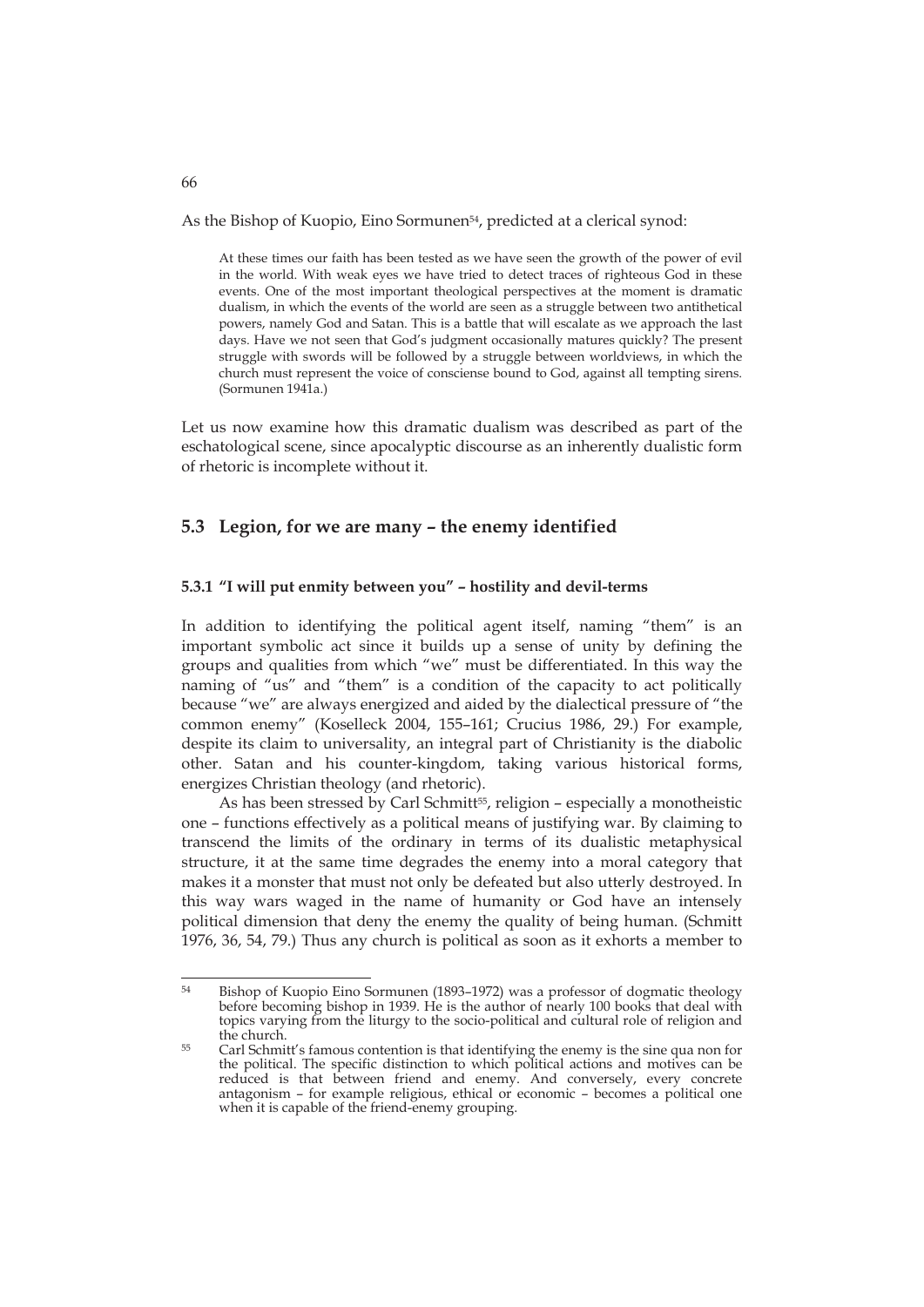die not only for the salvation of their soul but also for the religious community as an earthly power (ibid., 26–29, 33–34, 37, 48–49).56 Holy wars or crusades are real and profound decisions about the enemy as well as about oneself (Meier 1998, 58, 61).

Apocalyptic rhetoric pictures the world in bipolar terms as dramatic conflict between good and evil, God and Satan. It constructs a clear division, creating a set of easily comprehended scenes and strongly drawn figures, the ultimate antagonist and protagonist. The eschatological confrontation between Christ and Antichrist is the moment in which one must enter into a decisive relation of either unification or separation. (Meier 1998, 6; Brummett 1984, 90.) In such a pattern God operates through certain nations, chosen peoples, called to fight the battles of the Lord, while other nations are either friends, or enemies of the worst kind. In this way the world is categorized into wholly good and wholly evil, the enemy is claimed to originate from the realm of absolute evil – and hence no compromise or coexistence is possible with those that stand in the way of the restoring of God's kingdom. (Tuveson 1980, 50–51, 139; O'Leary 1993, 388; Räisänen 2009, 159–163.)

Naming the enemy is a dramatistic strategy that entails using "devil-terms". These are words used to unify and convince the audience through the dual process of unifying 'us' and dissociating us from the diabolical enemy. Devil-terms are the counterpart of god-terms. Drawing on the cultural repository of symbolic meanings, they are rhetorical absolutes carrying a strong automatic significance. Devil-terms draw on what the audience in question considers an absolute evil. Such terms are used in describing the negative other, and in framing what the audience should be against. In contrast to the logic of god-terms, they lie at the bottom of a hierarchy and carry an unfavourable connotation, repulsion. Thus devil-terms do not merely convey an argument, but they present an orientation in which the argument "makes sense" by feeling naturally loathsome. (Burke 1957, 165, 179, 187; Weaver 1995, 221–222). In this sense, naming the enemy in devil-terms is an effective way to control a difficult or bad situation by reaching the essence of it (Burke 1984b, 236).<sup>57</sup>

Identifying the enemy as the Antichrist guarantees 'our' identity and posits 'us' within the context of the fundamental conflict. In addition, separation of one's own community from the ultimate enemy increases the sense of wrath and bitterness against the enemy. The enemy is integral to symbolic redemption: the more demonic the enemy is, the more certainly its destruction will purify any guilt resulting from whatever was done before the conflict and in the conflict as well. Hence defining the enemy in ultimate terms points out how destructive it is and is in fact a step towards "salvation".

<sup>56</sup> 56 Schmitt is determined that a total identification that penetrates the innermost core of men can be found only in the realm of the theological. Friend and enemy are decided by the truth of revelation, with the obedience of faith as raison d'être. Hence the enemy is found from unfaith, godlessness. (Meier 1998, 66–71.)<br>
Someth Burke's (1989b, 211–231) analysis of Adolph Hitler's rhetoric is the example

par excellence of persuasive use as well ethical consequences of unification by a "fictitious devil-function".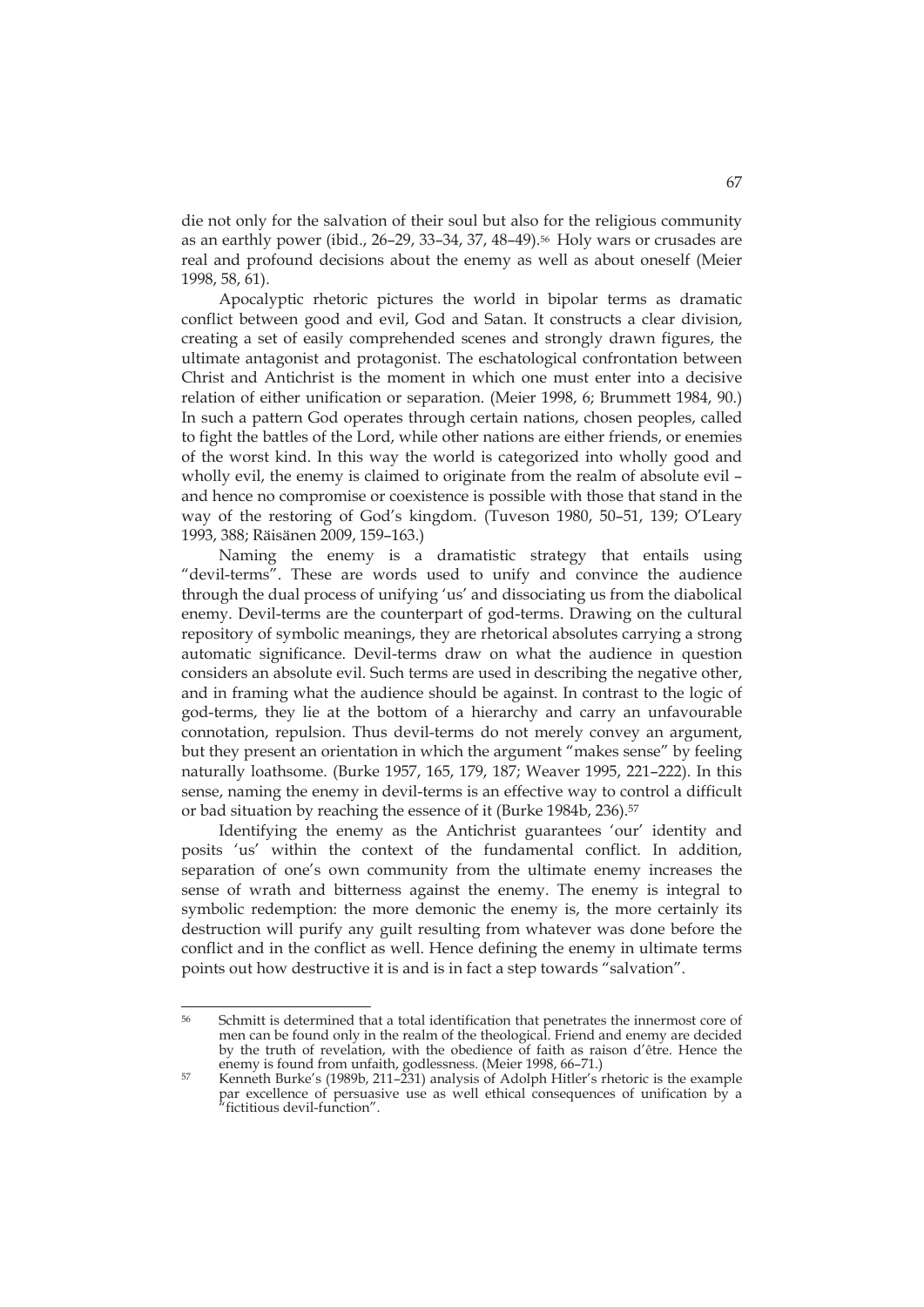It needs to be emphasized that devil-terms differ from god-terms in that they create unity in a roundabout way by naming explicitly the thing from which there is an urgent need to be separate. As such, devil-terms do not symbolize just any separation. In dramatism they exemplify the dialectics of killing. As Kenneth Burke (1969b, 260–266) puts it, the perfection of the principle of negation (and hence division) for the sake of perfecting a god-term is killing: killing means perfection. Devil-terms point to the malign identifications inherent in symbolic order, for in every order there are "secret" or implied inducements to "the kill", i.e. the removal of objects that hinder one from reaching the god-terms on which the given order is constructed (see Rueckert 1994, 75–76.) In this way devil-terms are names given to something that needs to be ousted or destroyed before perfect unity can be reached. It is now time to discuss the devil-terms arising from the eschatological scene.

#### **5.3.2 Eternal enemy from the kingdom of the Beast**

In the first strand of clerical rhetoric relating to the enemy the antagonist of the eschatological scene was described as combining the notions of eternality and the kingdom of the Beast. Russia was claimed to be the eternal enemy of Finland, and the fact that this enmity is eternal was based on the idea that it had been seized by the spiritual forces of the Antichrist. The Soviet Union, in turn, was seen as the culmination of a long historical process of evil gathering across Finland's eastern border. Now the monster had spawned: the kingdom of the Beast. Thus, as a chaplain proclaimed by referring to the Book of Revelation (12:7), the war was a part of the war that had broken out in heaven and in which the Archangel Michael and his angels were fighting against the dragon and his minions. (Kalpa 1942a, 3; 1942b, 2.)

According to Archbishop Kaila, Finland's tradition as a Christian people guaranteed that Finns knew intimately the dualistic nature of history:

The Bible depicts the life of mankind in dramatic terms: it is filled with tension as evil has perpetrated the created world and attempts to poison and destroy everything. God is fighting against this dark and evil power, and the battle culminates in moments when it seems that evil will win, but eventually the forces of good miraculously prevail. In this battle every nation and every individual has to decide their sides. It is the Bible that has shown the people of Finland this dramatic tension inherent in worldly life. (Kaila 1942b,  $1-2.$ )

The Continuation War was, then, the final phase of the tension between good and evil. Since every nation and individual had to decide which side they were on, it was of the utmost importance that the true nature of the enemy was fully known.

The devil-term was explicated carefully. To begin with, Russians were not seen as essentially demonic, although their backwardness had made them vulnerable to the antichristian ideology of Bolshevism. This was, however, something that allegedly only the Finns knew. As for example Bishop Eino Sormunen stressed, by being in a state of war with Russia for a total of 100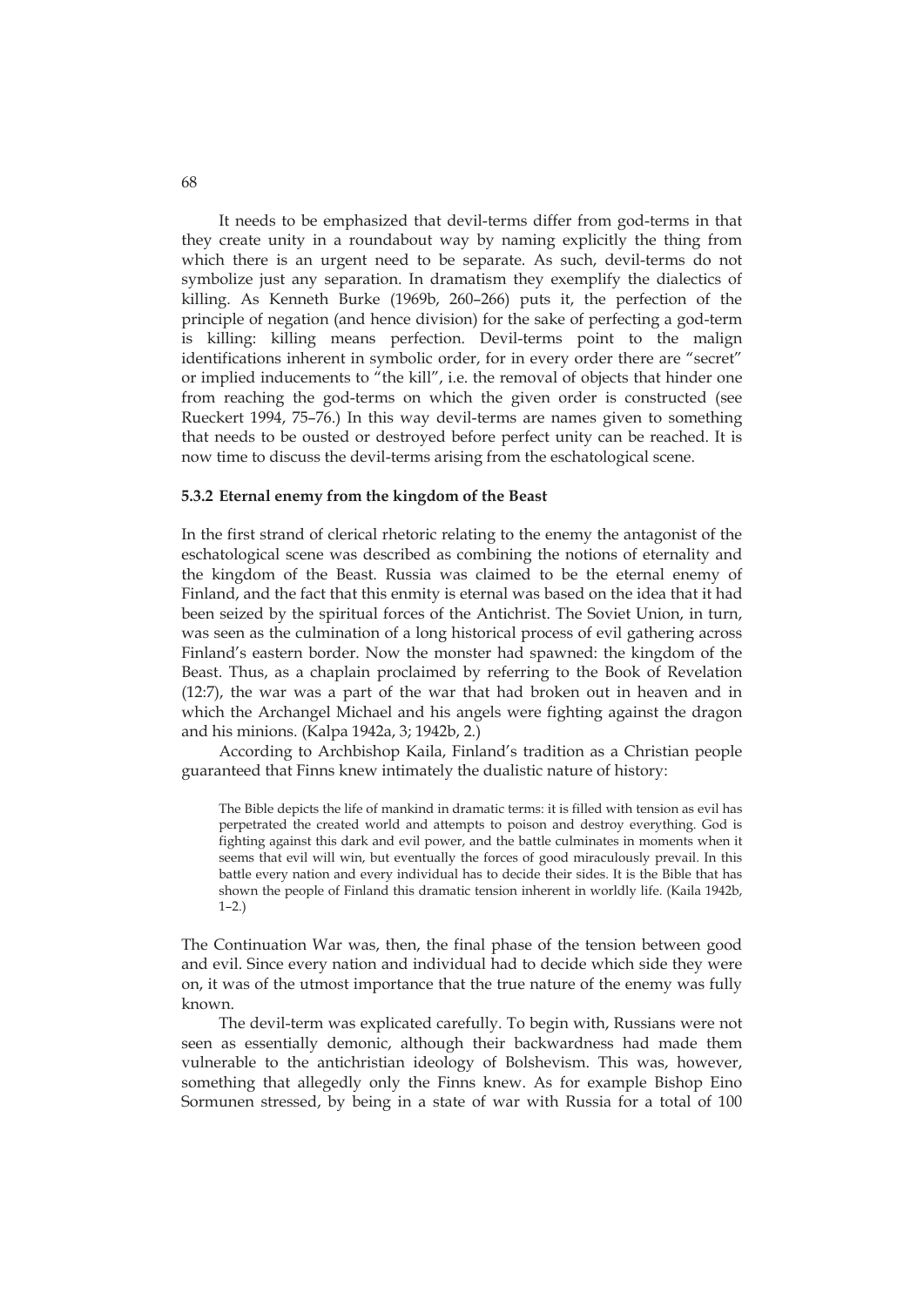during the last 700 years, Finland knew that although governments and political systems in their eastern neighbour had changed, its character and spirit had not. Thus "the Russian soul" made them incompatible with Western civilization, for various reasons. Firstly, a Russian was totally untrustworthy, and he would be willing to betray even his best friend, no matter what situation one should happen to be in. Secondly, "Russianness" was based on sadism, i.e. the enjoyment of suffering and causing it in others. Thirdly, the Russian soul lacked the creativity and will to make living better; on the contrary, the Russian wanted only to rob, enjoy and destroy. Fourthly, and most importantly, Russia lacked the state-building ability that in turn guaranteed human beings their highest freedom. For these reasons, godless Bolshevism had been able to rise. (Sormunen 1941a; Alanen 1941a, 3.)

The worst thing about the ideology was that it had damaged "the Russian character", which had always easily adapted itself to external circumstances. Because the "Russian eastern mind" showed a religious respect towards power, and even more so towards tyranny, Russians had been tied with bonds forged from a slavish fear and worship of their despotic leaders. The result was that Bolshevism had stupefied the minds and hearts of Russians and had nurtured "mass creatures" without any personality, capable only of ephemerally reflecting external influences. It was claimed that the almost 25-year Bolshevist tutelage had had a dreadful impact on the soul of the Russian people. It had transformed a backward but benign people into insensitive, heartless and cruel materialistic monsters who lacked "any finer characteristics of man". All this testified to the power of Bolshevism to eradicate all positive qualities with attractive falsehoods and to make human beings "living robots or primitive creatures that yearn to be ruled brutally". (Alanen 1941b, 2; 1942a, 4; Pakkala 1943, 3; Alanen 1944a.)

By these means the state of ordinary Russians was compared to those living in the servitude of sin – a despicable situation in which one does not even see that one is living in servitude (Kytömäki 1942, 2–3). Drawing on the Christian precept that the one wielding a sword must hate the sin, not the sinner, the archbishop reminded Finns that they should therefore pray for the enemy as individuals (Kaila 1941a; see Johnson 1997, 110).

Bishop and chaplain Yrjö J. E. Alanen<sup>58</sup> pointed out that the actual "seeds of poison" were in fact not from Russia. Playing ironically with the concept of culture, he said that Bolshevism had been "a harvest of curses resulting from a sowing of curses": the injustice and mendacity of the World War had made a breeding ground for "a godless power of lie, violence and destruction". Although this harvest had matured and yielded its crop in Russia, its seeds were from Europe. Hence, although Russia with its allegedly backward political culture, social and religious stagnation and low level of civilization had been a fruitful soil for "the seeds of poison", the main reason for the problem lay

<sup>&</sup>lt;u>.</u> 58 Yrjö J. E. Alanen (1890–1960) was a professor of systematic theology, later of theological ethics and philosophy of religion.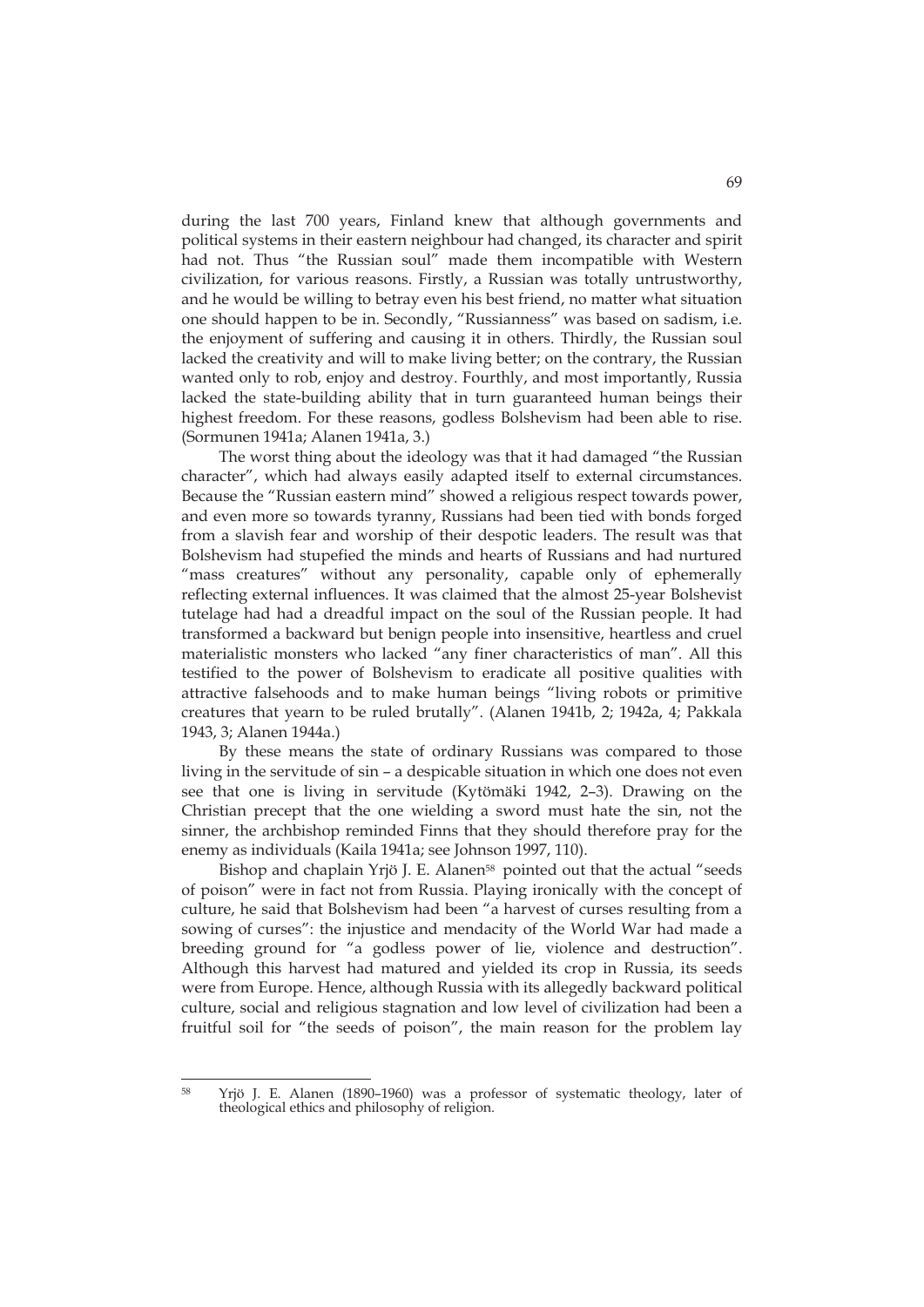elsewhere. The people of Europe should not deny their responsibility but they should remember that one always reaps as one has sown.59 (Alanen 1941b, 2.)

This ideology was given scenic treatment in terms of biblical essences. It was explicitly declared that the ideology resembled, more than any other political power in the history of the world, the prophecies made in Revelations about the Antichristian kingdom of the Beast. And precisely this justified calling the enemy eternal: Bolshevism was the clearest manifestation of spiritual evil that the history of the world had known (Alanen 1941c, 5). It had transformed the Soviet Union into "a gigantic kingdom that has used all its political power and organization to systematically attack and rape its enemies in its war against Christ and Christianity" and poisoned ordinary Russians by enveloping them in "godlessness and new paganism". Finland, then, had had no choice: she had been forced to rise with weapons against the oppressor for the holiest of values. Hence the war was not actually against a particular state but against "the biblical false power" (Vikatmaa 1942, 3) which had taken over the Soviet Union:

The contours of the Antichrist have been glowing behind the faces of Stalin, Molotov & co. The Apocalypse of John discusses the bloody regime that persecuted Christians, i.e. Rome, as a place in which the throne of Satan is. The kingdom of Rome collapsed, but Christ continued to rule. The throne of Satan has also been located in Moscow – the nest of blasphemy. There the leaders of Bolshevism have been drunk with joy when they have crucified Christ again, stamped His blood under their feet and persecuted Christians in a way that renders the persecutions of Diocletian trivial. (Mustonen 1941, 2–3.)

The spread of "the clearest example of the Antichrist in human history" (Mannermaa 1941b) would have meant the beginning of a new era of persecution, during which "the Christians would have felt the scars from the Russian whip on their bodies" and "the number of martyrs appointed by the Lord would have been fulfilled and the throne of Satan publicly built among us".60 Christendom in particular would have been turned into "a kingdom of darkness like the present Russia, a kingdom in which people have eternal weeping and gnashing of teeth" (Matthew 8:12). In addition, it was claimed that Bolshevism had destroyed Eastern Karelia; far from turning it into a paradise, it had become "a place like hell": pleasure and satisfying one's desires had been made into national ideals, ideals controlled by the Beast. (Rinne 1941a, 1; Mustonen, 1941, 2–3; Pakkala 1941a, 1; Suominen, Rudolf 1942, 1; Alanen 1941d, 4.) To support the argument that it was satanically deceptive, Yrjö Alanen pointed out that contrary to its own claims, Bolshevism was not a true workers' movement because the conditions of working people were appalling; the ideology was nothing more than a diabolical façade behind which was the urge to destroy the Christian faith (Alanen 1941e, 2).

<sup>59</sup> "Do not be deceived: God cannot be mocked. A man reaps what he sows." (Gal. 6:7.) The quotation refers to Rev. 6: 11 according to which God's judgment on earth will not come "until the number of their [martyrs'] fellow servants and their brethren who were to be killed even as they had been, would be completed also."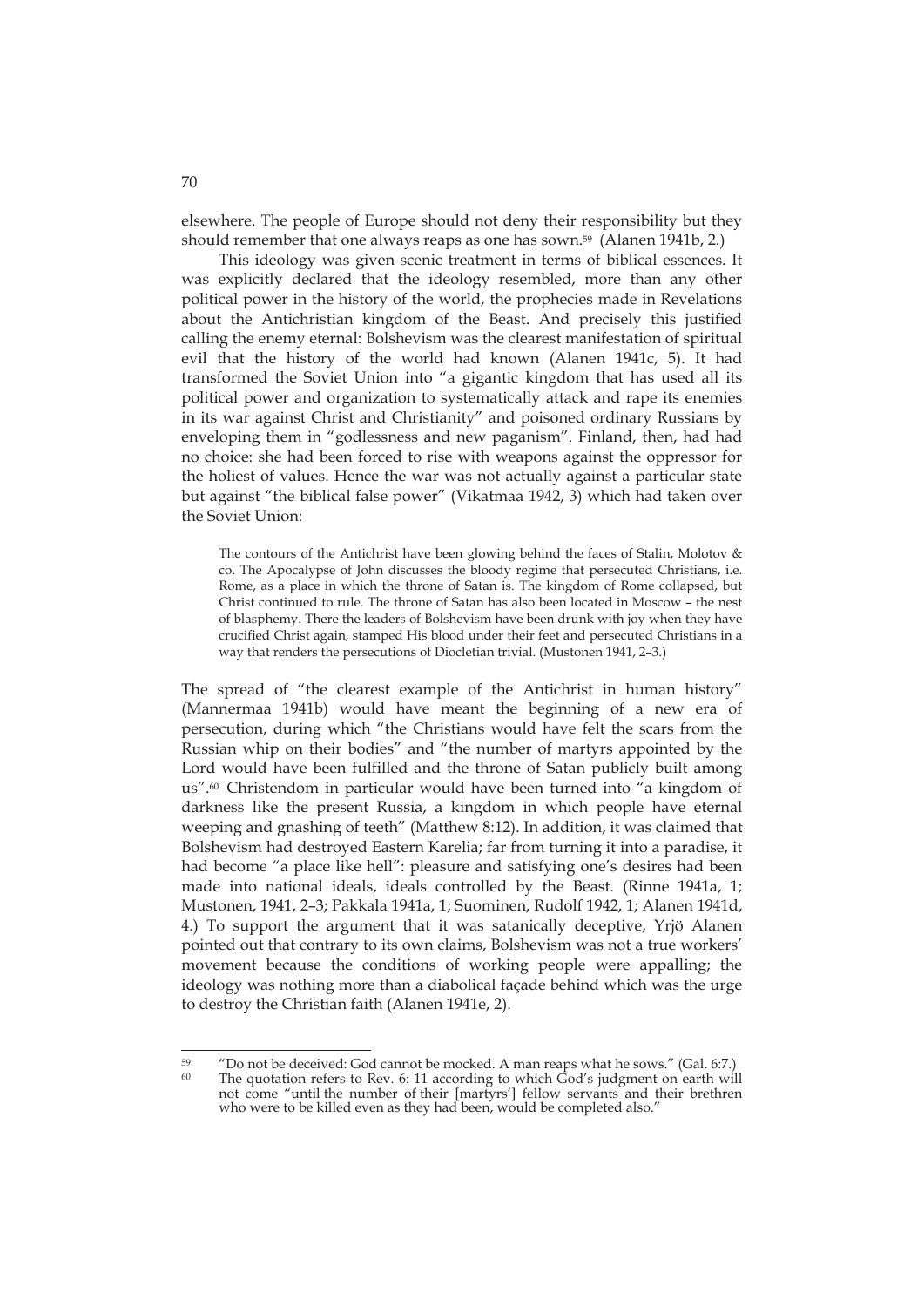Finland's history was identified with the spread of Christianity: it was claimed that when Christianity had come to Finland with crusades to the region in the 13th century, Finland was introduced into the Christian order. However, this had also revealed Finland's "eternal enemy": it was claimed that the purpose of the Satanic east had always been to enslave the countries of the west, and for this reason Finland had been a target of destructive raids from "the eastern persecutor" for over 700 years. (Sormunen 1941b, 1; Voutilainen 1942, 2.) However, with Bolshevism that "20 years ago had begun to loom as a horrific land of red haze" this threat had reached its apex:

There appeared a regime that resembled the prophecies of Revelations about the kingdom of the Beast more than any other phenomenon during the history of the world. [...] In addition to crude materialism, at the moment in Soviet Russia man has truly replaced God – and not just any man but a blasphemous, obscene and violent man has replaced the righteous and holy God. (Alanen 1941a, 3.)

Bolshevism thus was the beast that blasphemes God, denies His power and attempts to rise above him. It was the beast "with tantalizing gaze and poisonous breath" (Pinomaa 1941b, 1). However, Finland had survived for almost 800 years and would prevail now. (Mannermaa 1941b; Heimosoturi 1941, 5.) In the light of Finland's history, the war was more than correcting the wrongs that had taken place in the Winter War: the war meant a universal transformation, as a part of which Finland would be set free from "the nightmare that had haunted her throughout her 800-year-old history". Thus Finland's eternal nightmare would end because the moment of doom for "the bloody enemy of mankind and Christ" and "the eternal Pester" had come. (Pinomaa 1941a; 1942; Tiivola 1941a, 1; 1941c, 1–2.)

Scenic interpretation of the enemy was supported with signs of its imminent destruction. Although the Soviet Union had started a war against Finland, "who had wanted nothing more than to peacefully cultivate the fatherland given by God," and although that war had caused significant suffering, national unity, the mighty ally [Germany] and success in the present war were unquestionable signs that God had not abandoned Finland (Kaila 1941c). Consequently, the fact that the Finnish flag was flying all around Karelia was a sign that "God had begun to strike down the legions of hell" (Kalpa 1941c, 6; 1941a, 2). It was therefore certain that the time had come when "the lion of Judea, Jesus Christ, would strike down the enemies of His flock with the two-bladed sword coming from his mouth, and He would bring the terrible fate of Goliath to those who have blasphemed against the Lord's holies". (Pelkonen 1942, 8.)

The seemingly inevitable fall of the Soviet Union was also interpreted with an analogy with the giant statue with feet of clay in the Book of Daniel (2:31–35) (Hiidenheimo 1941, 2). It was seen as inevitable that the giant would be "smashed to pieces by divine judgment":

As Jesus said about the destiny of the house built on sand: "The rain came down, the streams rose, and the winds blew and beat against that house, and it fell with a great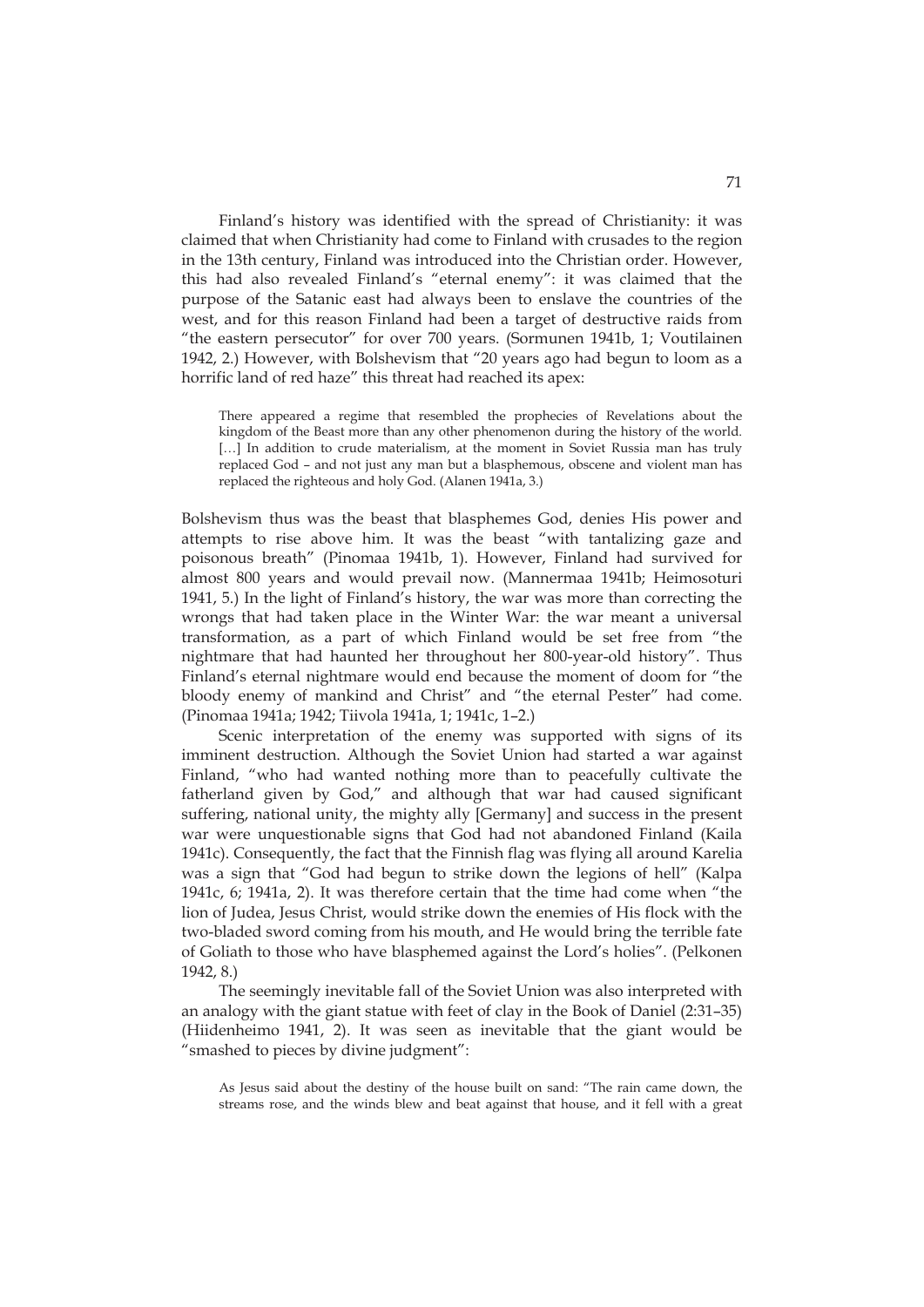crash" (Matthew 7: 27). God was put out of order. A huge attempt to build a tower of Babel was made. Life was lived without God. But now everything collapses, the giant of the east will be crushed. (Hiidenheimo, M. 1941, 2; Aarnio 1942, 2.)

As had been prophesied, the dragon and his minions would be slain once and for all. So Finns did not need to doubt the outcome of the war: they were invited to see now how God as a righteous judge exacts His payment from those who had tried to undermine God's order. (Kalpa 1942c, 2; Laurila, Vilho O. J. 1941, 2–3.)

The political leaders of the Bolsheviks were correspondingly dressed in rhetorical clothing. As protagonists of the scene of eschatological evil, they were defined as "a group of robbers" and "red devils" that had "terrorized the country and its citizens with the most brutal and bloody government there can be". These "red devils" were responsible for the fact that the pleasant qualities in the nature of the Russians – such as friendliness and spiritual vitality – had been replaced by Bolshevik brutality and inhumanity. The leaders were responsible for the fact that ordinary people were "like innocent children walking in the darkness". Also, a fitting point of comparison for the Bolshevik political leadership was found in "primitive cannibal tribes", "the Philistines", or "the uncircumcised", that is, everything that blasphemes God. (Pakkala, E. W. 1942, 1; Alanen 1941f, 2; Alanen 1942b, 2; Y. M. K 1942, 3; Heimosoturi 1941, 7.)

Lenin and Stalin in particular were the "false gods of the Soviet regime". As symbols of godlessness, evil and lewdness they were the ones who were leading Gog, the northern enemy, a people who join Satan's attack against God's people in the last days (Lauha 1943b, 95-97; Alanen 1941g, 5).<sup>61</sup> They were compared to Genghis Khan, Timur Lenk and Ivan the Terrible as having made for themselves a permanent place in the history of the world as despots and "oppressors of peoples and God's enemies". It was pointed out that due to Lenin's and Stalin's "extremely despotic mind", socialism and communism had been merely the means of fulfilling their own desire for power. Bolshevism was a mockery of what communism had originally meant. On the personal level it was alleged that conscience, morality and human ideals had not been an obstacle to either leader; they were defined as men whose sins cried out to Heaven for vengeance.<sup>62</sup> It was stressed that the enthusiasm to commit murder, the hatred of humans and the lust for power of both Lenin and Stalin was directed first and foremost against Christianity. Stalin, a former clerical seminarian, was called a modern Judas Iscariot "who had betrayed his master and savior tenfold" (Mustonen 1941, 3). Thus it would be "a great day for all humanity when Stalin's actions would end completely and the despotic regime

<u>.</u>

<sup>61</sup> In the Bible Gog and Magog are eschatological enemies of God. In Ezekiel (38: 2–3) Gog denotes enemies of God and Jeremiah (6: 1; 10: 22). Gog and Magog refer to certain northern places of evil from where the enemies of God will come. In Revelations (20: 7–9), on the other hand, Gog and Magog symbolize the nations that,

deceived by Satan, gather together against Christ and his followers in the last times.<br><sup>62</sup> In Catholic doctrine (Catechism of the Catholic Church, 3: I, I, 8, V: 1867, 3: II, II, 5, I: 2268) certain sins are defined as ones that cry out to Heaven: murder (Gen. 4: 1–16), sodomy (Gen. 19:5), oppression (Ex. 22: 20–23) and defraud (Deut. 24: 14–15).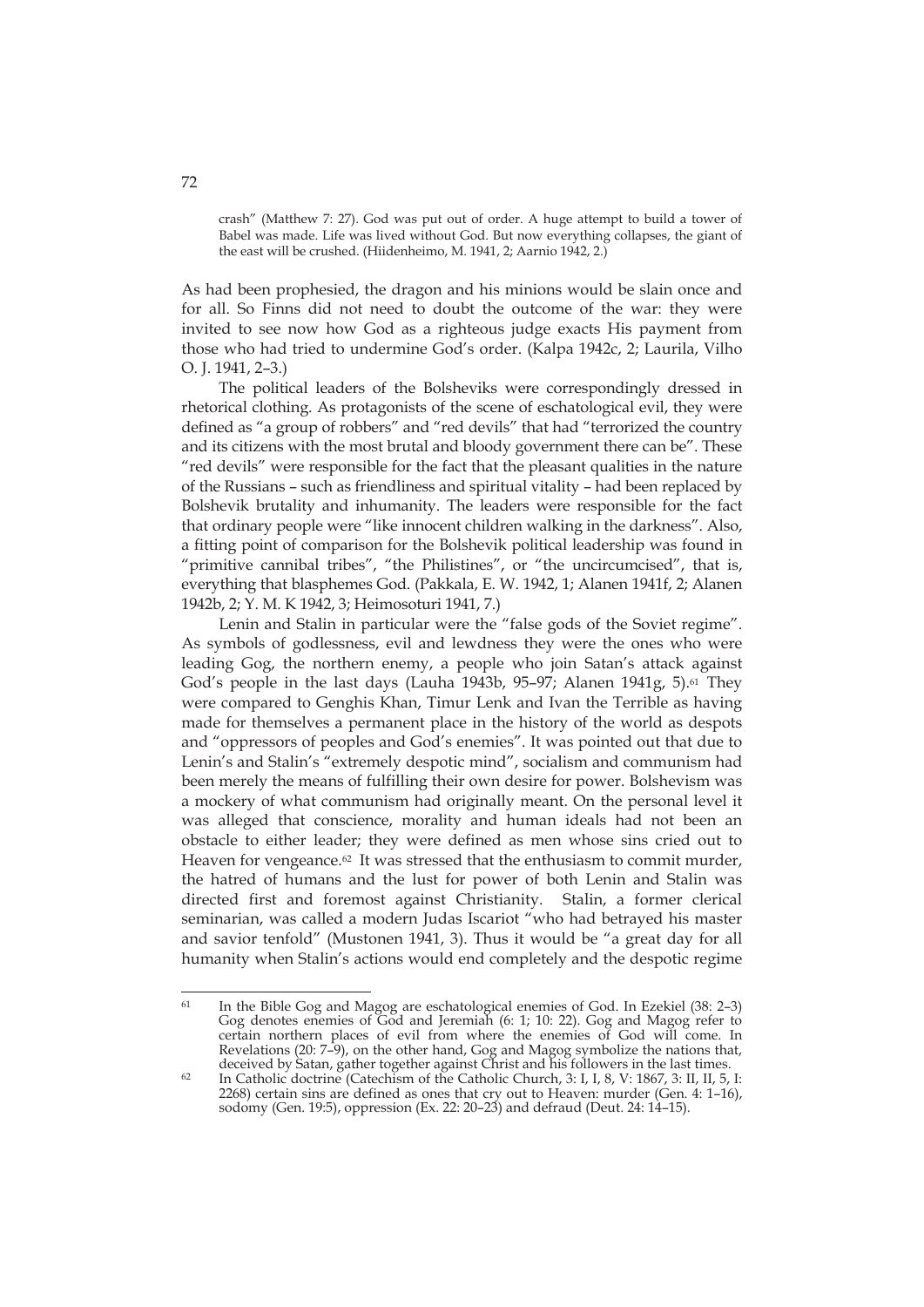established by Lenin would be destroyed". All in all, Lenin and Stalin were proof of where abandoning God and worshipping man would inevitably lead. (Alanen 1941f, 3; Suominen Rudolf 1942, 1–2; Tiivola 1941a, 1.)

Finland's Evangelic-Lutheran Church joined enthusiastically in the battle. The war, Bishop Aleksi Lehtonen thought, was fuelled by bestial rage in order to destroy all faith in a higher spiritual reality. The Union of the Godless and the actions of the Bolsheviks in Karelia were a proof of this. (Lehtonen 1941a, 8–13.) Thus the church had not only the right but the privilege of taking part in "opening the door for Gospel in this battle against Bolshevism". (Alanen 1941a, 3.) However, it was emphasized that the task of the church was to ensure that "the scars caused by the war" would not result in national hatred after the war, because this would be against the spirit of Christianity; the war was not against the ordinary soldiers and people of Russia, who were blinded by their Bolshevik leaders. (Alanen 1944b, 2, 4; 1944c, 2.)

Finland's aggressive attack deep into Soviet territory did not pass unnoticed by the Allied forces. After severely criticising Finland, England broke off diplomatic relations with Finland at the beginning of August 1941, and warned that it would declare war in September unless Finland halted its operations. England did declare war, but this happened only in December, after Finland had signed the Antikomintern pact with the Axis powers. This political manoeuvering was also reflected in clerical rhetoric.

The statement by the Archbishop of Canterbury in the autumn of 1941 in which he wished success to the Soviet Union and "to the brave Russian armies" and stated that England must be prepared to provide any help the Soviets might need, caused concern and anger in Finnish clerical circles. To the leaders of the Finnish church, the alliance between the Soviet Union and England testified to the seductive force of the Antichrist. Archbishop Erkki Kaila wondered how far the Church of England had gone and asked rhetorically what there could be in common between Christ and Belial: surely the godless principles of Bolshevism should make it impossible for a church to make such statements – a church that in the Winter War had prayed for Finland in the battle against godless Bolshevism. Kaila was "sad over the fact that the Church of England had slid thus far into abandoning the Gospel and Christian faith". (Kaila 1941d, 1.)

According to Archbishop Kaila, Finland's position had not changed, since the war was against the same enemy as in the Winter War and now, too, Finland had been forced to fight. Kaila (1941e) pointed out that Finland had not only been the target of Soviet attacks but the war had also a religious justification. Since the people of Finland were just as deeply Lutheran as the enemy was godless, the nature of the war was religious, and only one stance was possible. However, the main implication of the Canterbury statement was that political matters should take precedence over religious and moral issues: in order to achieve victory over Germany, England was willing to make a pact even with a godless power. He declared that one could not think of a more striking contradiction than pretending to be fighting for Christ but at the same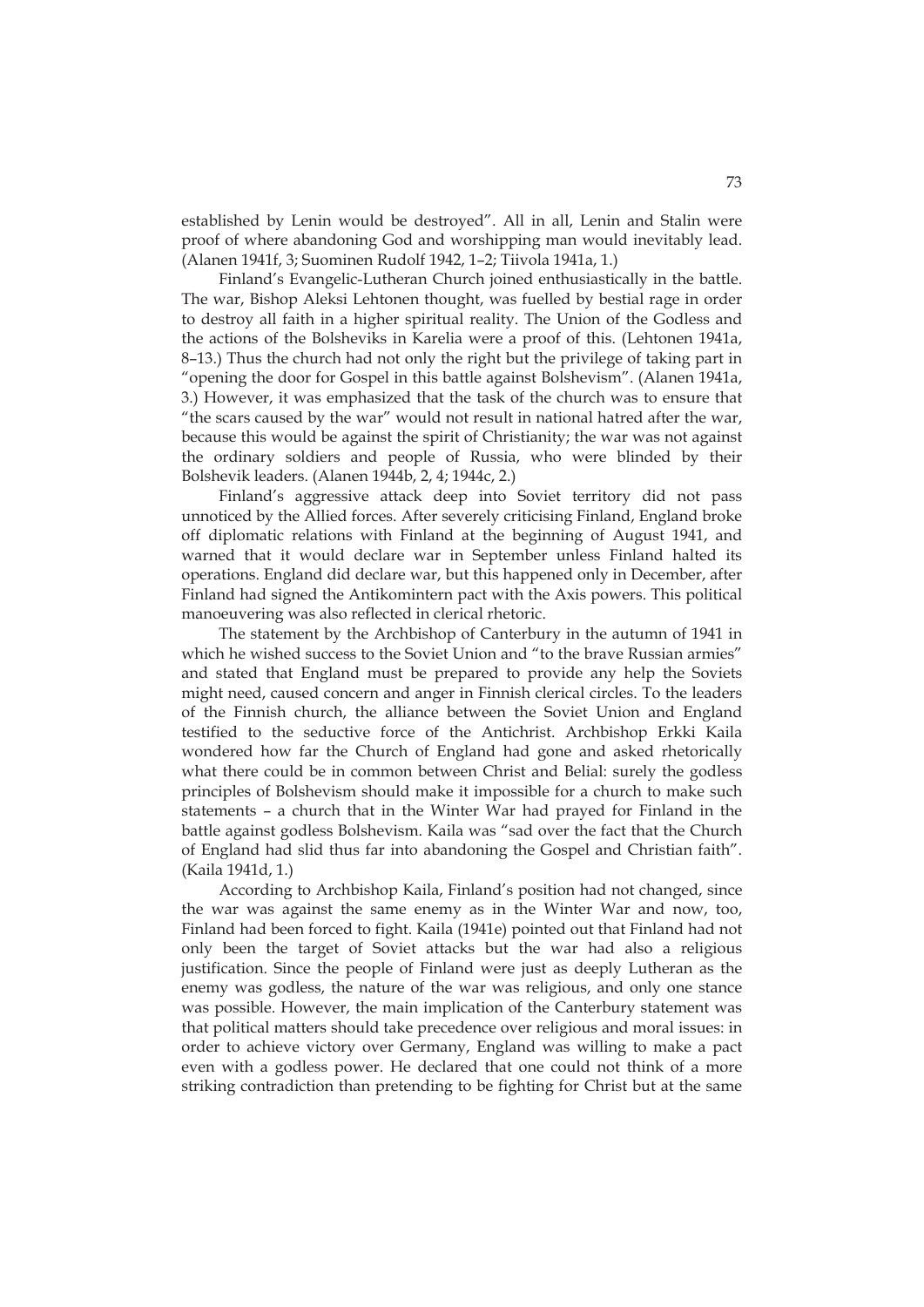time making a pact with the Antichrist. The only explanation was found to be that for the Archbishop of Canterbury the fate of Christian civilization in Europe was of no importance; the only fact that mattered was that England should win. Thus the mask of England had come off: it was typical of English politicians, the treacherousness of Albion, that it had presented itself as a defender of noble ideas but exchanged them for its own advantage without batting an eyelid. By joining politicians who attempt to "explain black as white", the Archbishop of Canterbury had allowed statecraft to prevail over conscience. (Kaila 1941f, 3–4; see also Korpijaakko 1944, 17–18.)

Similarly, Lauri Pohjanpää, a poet and a doctor of theology, commented that Finland's defensive war against the spirits of evil was not restricted to the frontier against the obvious enemy. According to him, for example Sweden and Great Britain had been overwhelmed by malevolence and lies, for they did not understand that Finland was guarding the borders of Christian civilization:

We are accustomed to lies and deprecations from Moscow. We are fighting against those destructive powers that want to destroy the foundations of our lives. The horrible reality is that we are standing at the outermost frontier of Christian civilization, protecting it against the spirit of hatred, destruction and denial, the power of Antichrist. (Pohjanpää 1941a, 2.)

Thus, as it was loudly emphasised, the frontier between Christianity and the kingdom of evil ran between Finland and the Soviet Union, despite what "the war propaganda of some countries claimed". (Kaila 1941d, 1; Editorial 1941a, 2.)

Bishop Eino Sormunen said outright that for over 20 years Finland had been wondering about "the weakness and blindness of Western countries", that they had left Finland alone to fight against the east and were waiting for their own destruction, and even that they were actually courting the power that aimed to destroy them. (Sormunen 1941a). Even more outspoken towards England was Bishop Juho Mannermaa, who warned that England and its "unnatural union" with the Bolsheviks would lead to certain destruction. As England's real policies were based on fear of defeat and lack of courage, said Mannermaa, it was no wonder that their vision had become blurred and people had become confused amidst the various competing forces. He therefore prophesied that both godless Bolshevism and "restless liberal democracy without any order" had both met their doom, for they were both incarnations of the Antichrist. (Mannermaa 1941b.)

An interesting point of comparison in relation to devil-terms is with the English clergy. At that point England was the only democratic country that had declared war on another democratic country. Most Anglican clergymen, including Archbishop William Temple, did not want religious terms used in describing the Second World War, precisely because of the overtly aggressive connotations that for example crusading has had since the Middle Ages. Similarly, although it was claimed to be a war for Christian civilization, WWII was not seen as a war for the Church or Christianity – using force for Christ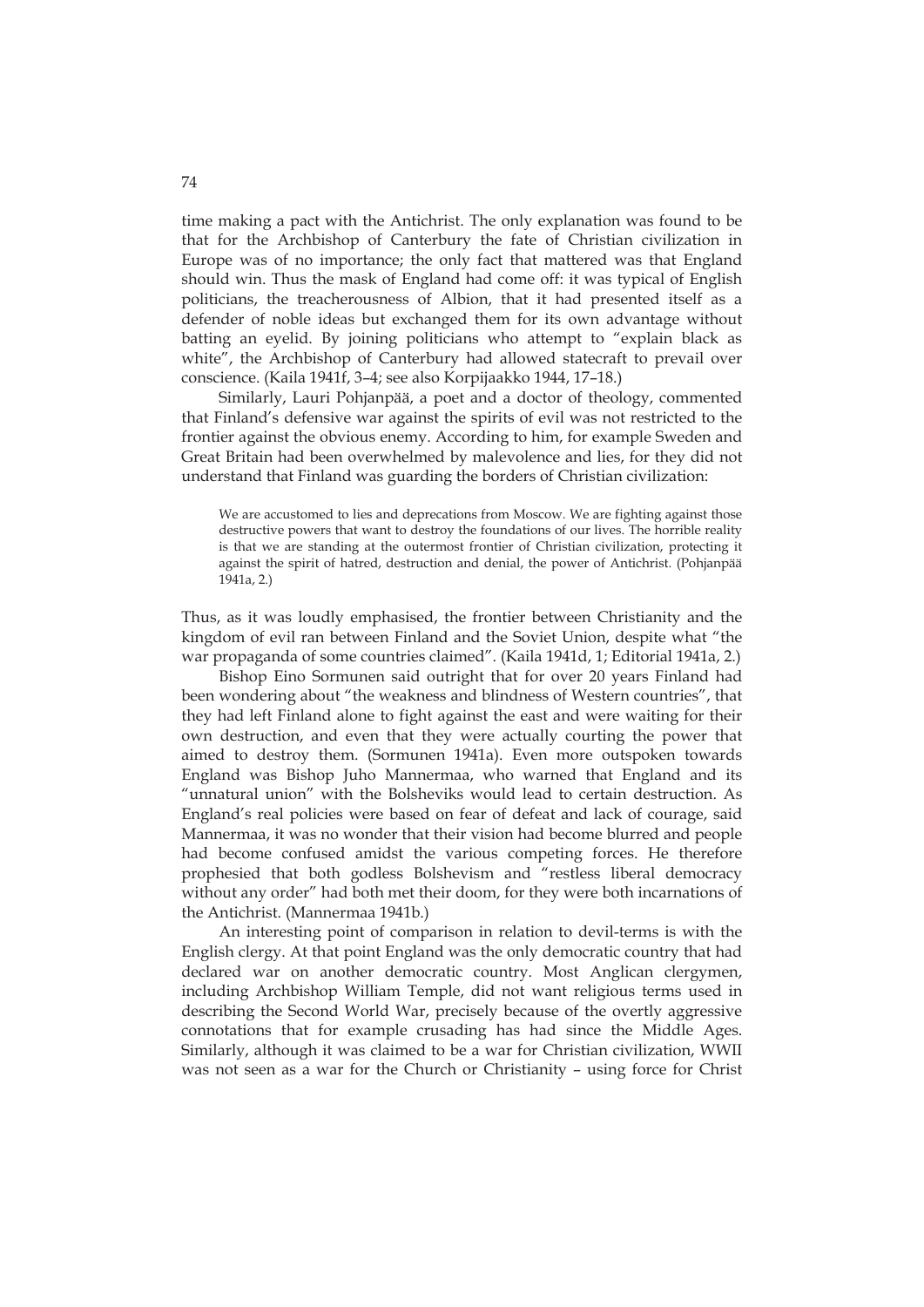would be a betrayal of the Gospel. Hence the war against Nazi Germany was not presented as a holy war. (Hoover 1999, 36, 98.)

Since the devil-term "atheism" could not be applied to Nazism as easily as it could to Bolshevism, Nazism was considered by English clergy to be a false religion rather than overt godlessness. It was declared that Nazism had all the elements of religion, i.e. personal faith, gods and devils, worship, scriptures, the elect and the damned, good and evil, heaven and hell, and a saviour, but they were manifest as a "diabolical religion". Nazism was also considered to be a form of paganism due to its belief that its Absolute was to be found within (German) race and blood. The ideology was, however, anti-Christian; not only was it pagan, but it had also turned its back on Christianity and replaced it with idolatry: worship of the state, the nation, the race, and the leader. In addition, Anglican clerical discourse emphasized racism, since it constituted an obvious contradiction to Christian equality and universalism. Also the alleged moral relativism of Nazism – that is, the repudiation of Christian standards – was considered to be a "sin against the Holy Ghost". All in all, Nazism and its kingdom of a thousand years were seen by English clergy as a false religion. (Ibid. 53–70, 73.) In this way Nazism was presented in nearly exactly the same terms as the Finnish clergy used in relation to Bolshevism.

In this sense it is interesting that the Finnish clergy saw Finland's "comradeship" with Germany as natural: Germany was fighting against the anti-Christian power that had also threatened to destroy Finland's political independence as well her national existence. It was even stated that Germany was an ally given by God's merciful providence, an ally without which Finland would have been doomed (Editorial 1942a, 2). Thus, despite some criticism, Finland's position as a Christian nation on the frontier against Bolshevism was natural in every way. They accused the United States and Great Britain, among others, of acting only selfishly, for their own political and economic ends, which meant that they could not understand that Finland had no choice but to take part in "the historical bloodshed". Luckily, it was asserted, God himself certainly understood Finland's position better than anyone else. (Alanen 1944a; 1944d, 2.)

As a response to the Archbishop of Canterbury, Bishop Aleksi Lehtonen presented three arguments about the war in releases to the international press. Firstly, the line between the Western world and Bolshevik Russia was deep and decisive, for Soviet Russia had been trying with "demonical rage and cruelty" to destroy all religion and belief in a higher spiritual reality, and above all the Christian church. Thus the war was a defensive struggle against the Bolshevik onslaught against Christianity. Secondly, the enemy was demonic: it was a battle against the chief enemy of all nations and the main obstacle to their peace, i.e. Bolshevism, whose satanic hate had turned first against the churches, knowing that in destroying first that which is holiest to nations the nations themselves can surely be destroyed. Lehtonen claimed that the fate of the church in Karelia and the movement towards godlessness testified to the demonic nature of the enemy. Thirdly, he reproached the Church of England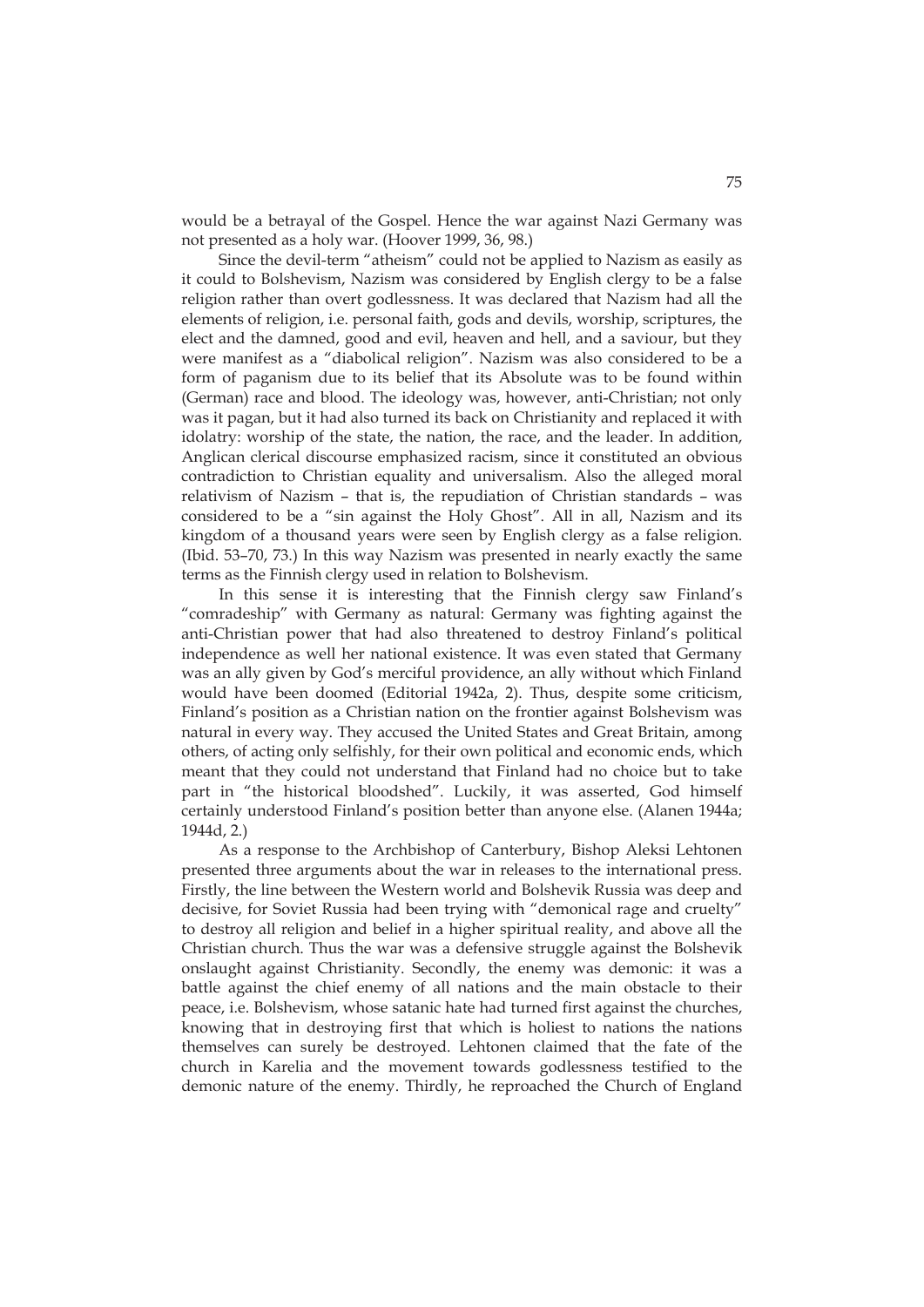for being so blinded by a "war psychosis" that it could not recognize the danger. He was, however, sure that "someday the spirit of Truth will open the eyes of all Christendom and it will perceive what has happened and was about to happen". (Lehtonen 1941b, 2; 1941d; 1941e; 1941f.)

\*\*\*

In this way Bolshevism was treated as the ultimate devil-term on two levels. First, its origins were in the spiritual power of the Antichrist, and thus the ideology could be associated with all the historical ills Finland had ever experienced. The ideology was essentialized and "eternalized": Satan was presented as the real source of the Soviet Union's power, through Bolshevism. The ideology was a mockery of the holy spirit of Christianity. Second, drawing on a dehumanizing transformation of the scene–agent ratio that sees agents as scenes, Bolshevism had contaminated ordinary Russians for ever (see Rountree 2001, 21). According to this condescending view, Bolshevism had turned the backwardness of Russians into pure evil, with the implication that Finland's enemy across the border did not consist of individual persons but "scenic containers" that had been filled with demonic powers. These factors together meant that it was more than justified for the church to be involved in the war effort: it was right to take part in slaying the main enemy of Christianity.

As a result, the enemy did not need to be conceived as something or someone with whom a settlement could be arrived at in the near or distant future since it was not a body ever capable of such an action. The Soviet Union and Russia – as it was seen through Bolshevism – was contaminated by the Antichrist in a way that made them utterly incompatible with human values. Instead, the enemy could be treated as the incarnation of evil that had the right to exist only as something that would necessarily be destroyed as the eschatological scene developed. It was the giant with feet of clay that would be smashed to pieces, as had been prophesied in the Bible. On the other hand, in addition to being the perfection of evil, Bolshevism was considered also in primordial terms, i.e. in terms of origins, which is the theme we shall discuss next.

#### **5.3.3 Chaos and the Asiatic hordes**

The second prominent rhetorical strategy of defining the devil-term was based on the idea of the enemy as a chaotic force that was threatening to destroy the Finno-Christian order. Whereas in the previous line of thought the antagonist of the scene was constructed on Bolshevism as the pinnacle of evil, the antichristian power, here the enemy represented the primordial forces of chaos. This chaos was defined as anarchic Asianness, in clear contrast to European order. The tension between cosmos/order and chaos/disorder is a common pattern in religious thought. In spatial terms, cosmos is the familiar, inhabited territory and chaos is the unknown and indeterminate space that surrounds it. The former is "our world"; everything outside it is foreign, lacking order or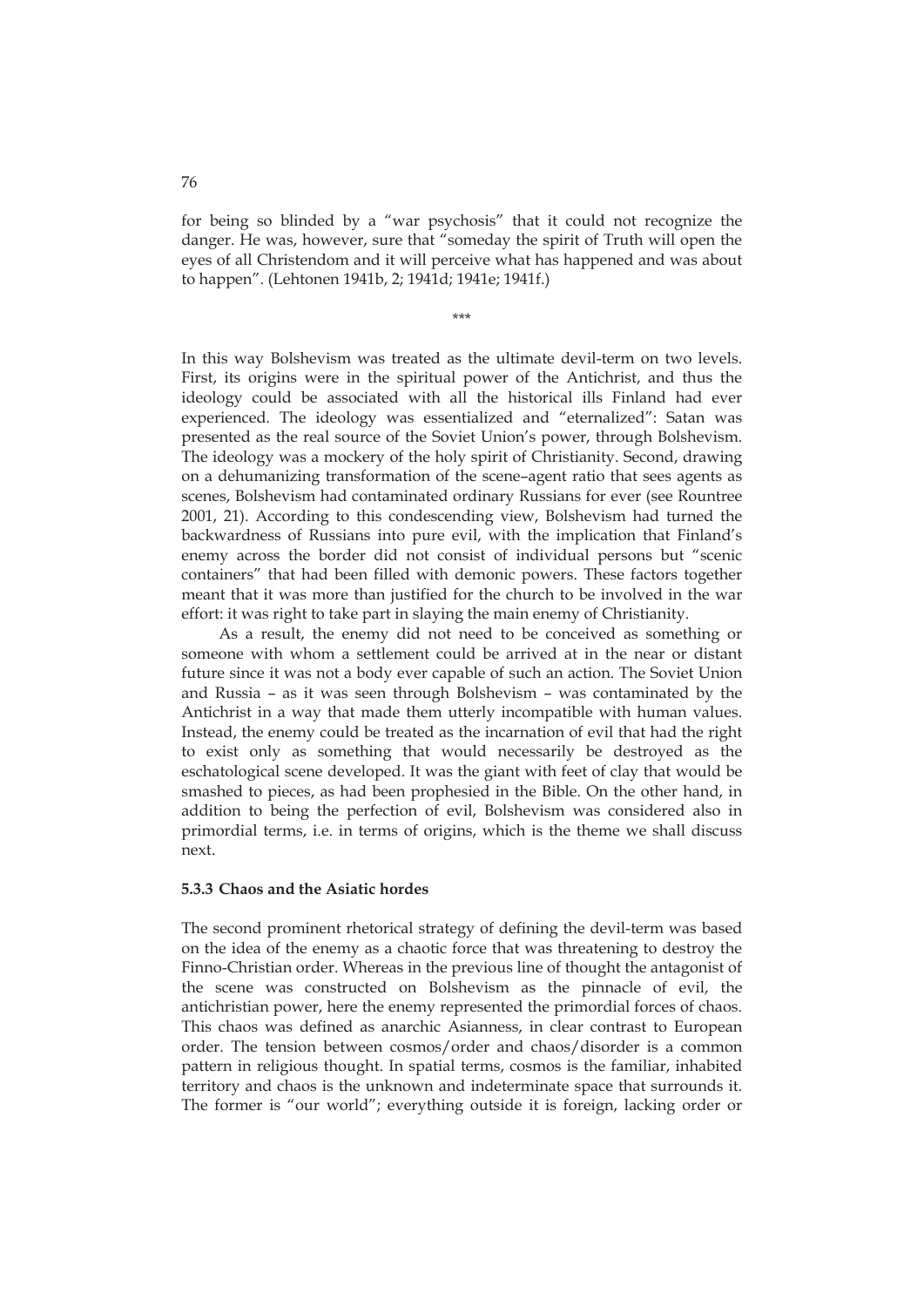structure, peopled by ghosts, demons, foreigners (Eliade 1961, 29). In logical terms cosmos is a mode of existence to which the sacred has given structure. The sacred makes orientation possible. It is the foundation of the world in that it fixes its limits and establishes its order. Chaos, on the other hand, is in a liquefied and larval mode of existence. (Ibid. 30.)

Tension is present in the drama of creation. Order is divine and chaos is evil. The origin of evil is coextensive with the origin of things; it is the "chaos" with which the creative act of God struggles.<sup>63</sup> Hence salvation is identical with creation itself: the act that founds the world is at the same time a liberating act – it puts things where they should be. (Ricoeur 1969, 172, 177–179.) However, any attack from without threatens to turn cosmos into chaos. Hence the enemy can be identified with the chaotic powers that God has vanquished in the creative act and continues to defeat every time order is established. The forces of chaos are incarnated in the enemy. The enemy can be identified as the primordial forces conquered by gods at the beginning of time. Thus any victory symbolizes the paradigmatic victory of order over chaos. In this light, war is necessary violence since it establishes order; it is a repetition of the initial creation that contains and limits the evil. (Ricoeur 1969, 197–198; Eliade 1961, 47–48.)

Finland's eastern border was claimed to be the liminal zone between cosmos and chaos:

The border between east and west, between chaos and order attempted to push itself to the Western border of Finland already 700 years ago. The people of Finland have had to spend most of their physical and spiritual power securing the eastern border of Western civilization. This battle has reached its climax now when the godless government of Russia has centred there all the enormous resources of the country in order to roll its hordes across the border to wreak havoc in Europe. […] Our existence, our freedom based on legality and our legal order must not drown in eastern primitivism, lies and spiritual sickness. […] We know full well that without Christian teaching about the will of God, good and evil, right and wrong, the lives of our people and our homes would drown in chaos. (Sormunen 1941c, 2.)

The quotation above from a piece written by Bishop Eino Sormunen illustrates the two main rhetorical strategies of enemy construction used in the cosmos–chaos antithetical pair. The first argument was that the enemy that Finland was facing was in a chaotic state, a state of primitive, unpredictable disarray. The second one was that as such it constantly threatened to dissolve, to sweep away Finnish order, which was based on Christianity. The argument was that the enemy was in the opposite state of being that – unless it was struck down – would "drown us in a bloody surge of war, sin and sensuality". (Simojoki 1942a, 2; 1942b, 2–3; 1942c, 2.) Hence the dehumanizing transformation of the scene–agent ratio that sees agents as scenes was applied here as well. The enemy was turned from human agents into an un-human

 $63$ Cf. the biblical account of Genesis 1, according to which at the beginning earth was formless and empty, covered with water and darkness. The first acts of creation were to separate light from darkness and land from water.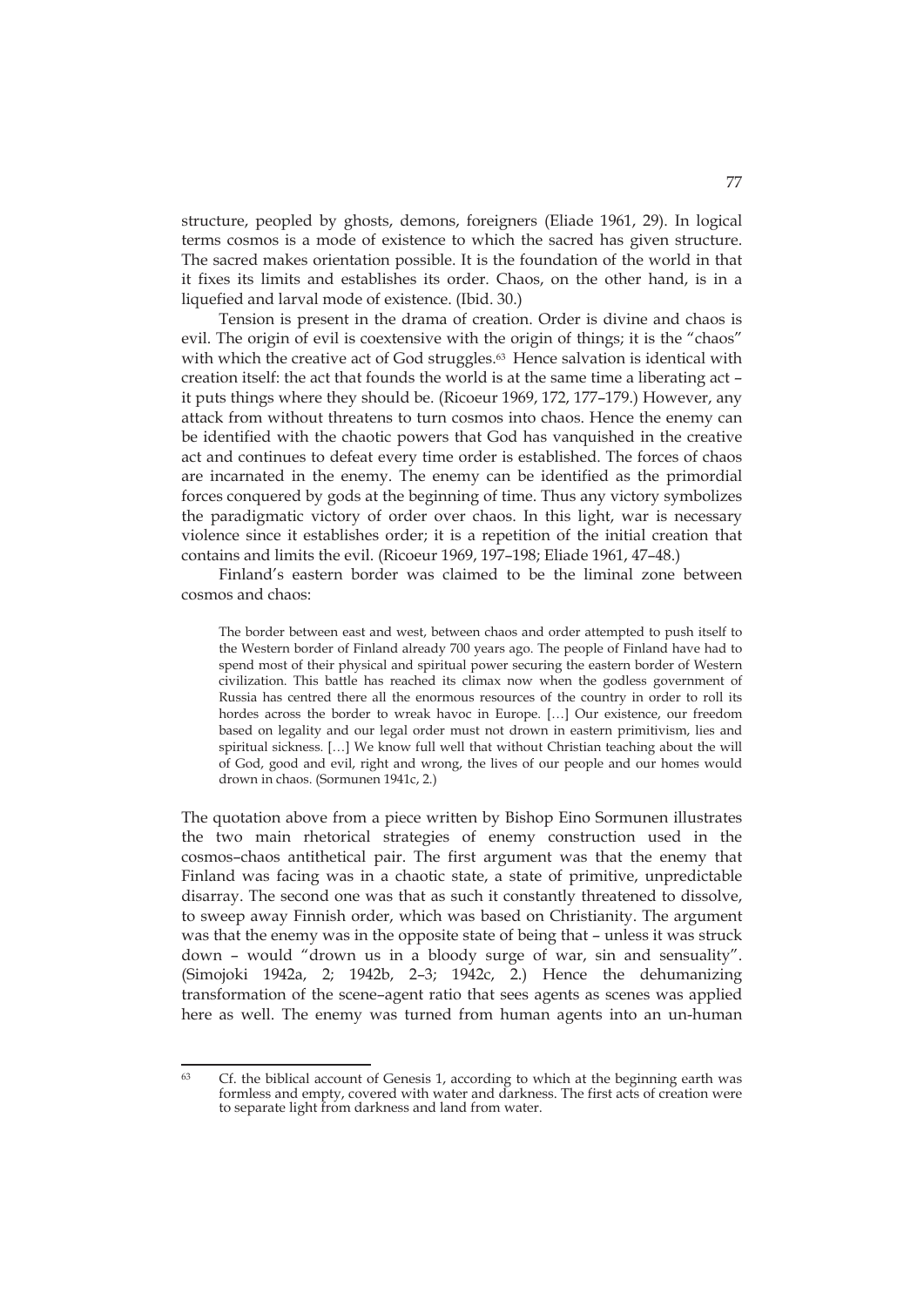scene by describing them as a predatory multitude that was about to pillage and plunder Europe.

As mentioned, in contrast with the hordelike state of the enemy, it was pointed out that it was Christianity (via the crusades) that had unified "warring Finnic tribes" into one people in the 13th century.<sup>64</sup> Christianity had civilized the Finnish people, and due to its effects "the mind of the nation" had developed into the particular power exemplified by Finland's achievements in various spheres of life. Thus it was Christian faith and Western political order – the European spirit – that one had to thank for the fact that Finland had developed "into a free and vital nation" and not drowned like "a primeval tribe". If the Soviet Union prevailed, it was presented as a certain fact that Finnish order would be replaced by a primitive state of nature, a state without history. Finland would become "a fort from which chaos and poison would spread to Europe". Thus, it was pointed out, no Christian law could oblige Finland to put down her weapons when "the robbing mobs of the East" demanded that the country cede parts of her territory, thus rendering the rest of the country vulnerable to future pillages. (Sormunen 1941b, 1; Tiivola 1941a, 1; Editorial 1944a, 2; Kalpa 1942d, 2–3; Lehtonen 1942a.)

Asia was the key term that symbolized the chaos that began on the eastern border of Finland. Drawing on the familiar rhetorical strategy of dehumanizing the enemy in scenic terms, a chaplain stated:

Our eastern border is like a beach washed by a great ocean. Beyond the border boils the merciless greed and hatred towards us of Asiatic barbarism, which very often, during virtually every generation, has flooded across the border and tried to drown our people. (Alitalo 1943.)

In this way the Asiatic enemy was seen in terms of liquidness: it constituted a scene that boiled and flooded, and thus was about to expand uncontrollably. The enemy resembled a force of nature, a phenomenon that is out of human control. In general, in Western discourse "Asia" is a rhetorical category that is everything that the West is not. It is the negative other, representing a way of being that tends towards backwardness, primitivism and barbarism. (Todorova 1997, esp. 117 – 139.) In a word, Asia is the hostile "other" that denotes emptiness, loss and disaster and as such is constantly threatening to contaminate the pure being of the West (Said 2003, 56; Todorova 1997, 123). Also, Asia and the east are seen in temporal terms as significantly lagging behind Western civilization, which is the apex of human achievement (Todorova 1997, 130). This legitimates a missionary attitude to the region, as towards areas in an undeveloped state.

Drawing on this so-called yellow peril topos (see Ancheta 1997, 76), the Soviet Union was defined as "Asiatic", meaning here disorganization and primitiveness. The Soviet Union was the Asiatic neighbour, the eastern threat

 $64$ Between 1155 and 1293 the kings of Sweden made three crusades to the area now known as Finland. As a result, Christianity was introduced into Finland and Finland was incorporated into the Kingdom of Sweden.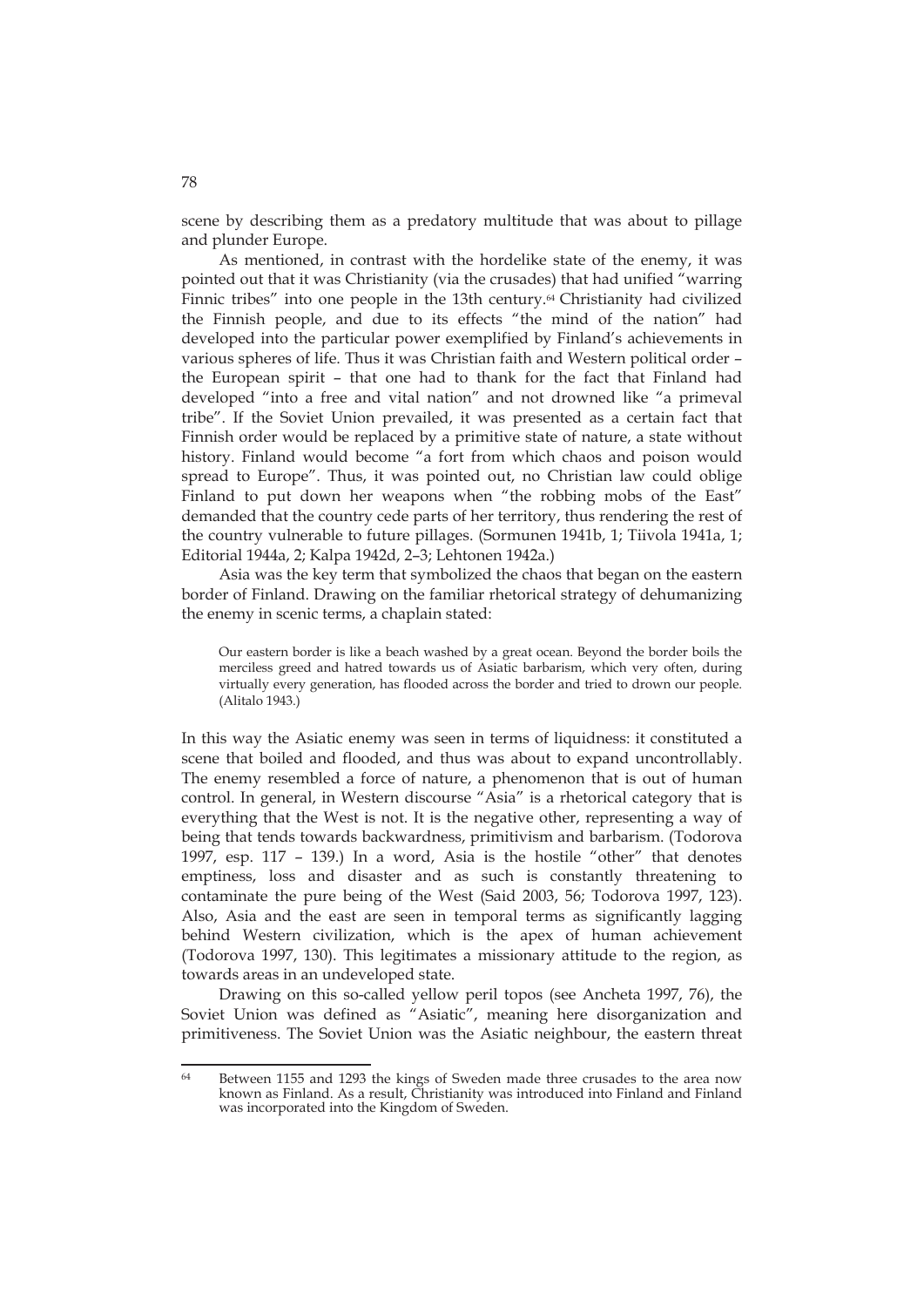that consisted of hordes that would not only enslave the Finnish people, but overwhelm Finland and drown her under "animalism, chaos, fire and blood". Lacking any kind of cultural or political order, Finland's enemy was in primordial state, and thus "the bloody waves of war" started by "the surge from the east" could move aimlessly from Soviet territory towards the west. (Tiivola, Rolf 1941a, 1; Sormunen 1941b, 1; Simojoki 1942c, 2.; Alanen 1944b, 2, 4; Utriainen 1942, 2; Lehtonen 1941a, 8–13; Editorial 1944b, 1.)

It was alleged that there was no trace of humanity and civilization in the "barbarism from the east". Ordinary soldiers were described as "ignorant, spiritually blinded hordes" who were said to be fighting with "animalistic rage" and Soviet POWs were alleged to practise cannibalism – all evidence of the perceived barbarism of the enemy. It was said that the Bolsheviks were "crueller than the darkest pagans of Africa" and incapable of human feelings towards their own comrades. However, the development that had begun in the purges in which "the Soviet jackals" were executing each other was interpreted as a sign of the imminent doom in which "the barbarians of the east would drown in their own mindlessness". The war was the final, desperate onslaught of the Asiatic masses against Western civilization, freedom and order. (Kalpa 1941d, 3; Alanen 1944c, 2; Vauramo 1941, 2.)

Emphasis on Asiatic and chaotic barbarism supported the dialectical transformation of agent into scene, which – as has been pointed out – is a dehumanizing rhetorical strategy that takes attention away from individual action and qualities and highlights mass behaviour. Resembling the scenic treatment of "the eternal enemy", here too scenic forces were pulling the strings behind the human agents. As an allegedly typical Asian way to govern, Bolshevism was the force energizing the wavering "brown mass" of the Soviet Union. The ideology was conceived in biological terms. Highly contagious, Bolshevism was not only the most dreadful experiment in history and a manifestation of the Antichrist, but also "a poisonous abscess in the organism of European peoples", a "plague nest". The ideology had contaminated everything with which it had been in contact: it has "poured the poison of selfishness, hatred and sensuality on every soul within its reach". The situation was especially alarming since areas of Karelia were "infected by the plague of communism and the spirit of lying" (Sinnemäki 1941a, 3). The war was an act of purification of the European body organs: it was described as a surgeon's scalpel that would cut "the suffocating tentacles of Bolshevism from reaching Europe and Africa". (Alanen 1942a, 4; 1944c, 2; Virolainen 1942a, 3; Simojoki 1942c, 2; Hohti 1941, 2; Kinos 1941, 1; Aurola 1941, 3; Heljas 1941, 2.)

\*\*\*

The application of the idea of "Asiatic barbarism" in WWII was adopted from the German army. As Omer Bartov (1992, 8, 128–135; see also Gentile 2006, 32) has pointed out, German rhetoric relied on the construction of an ideological and racial abyss that separated Europe from Russia. The gist of the argument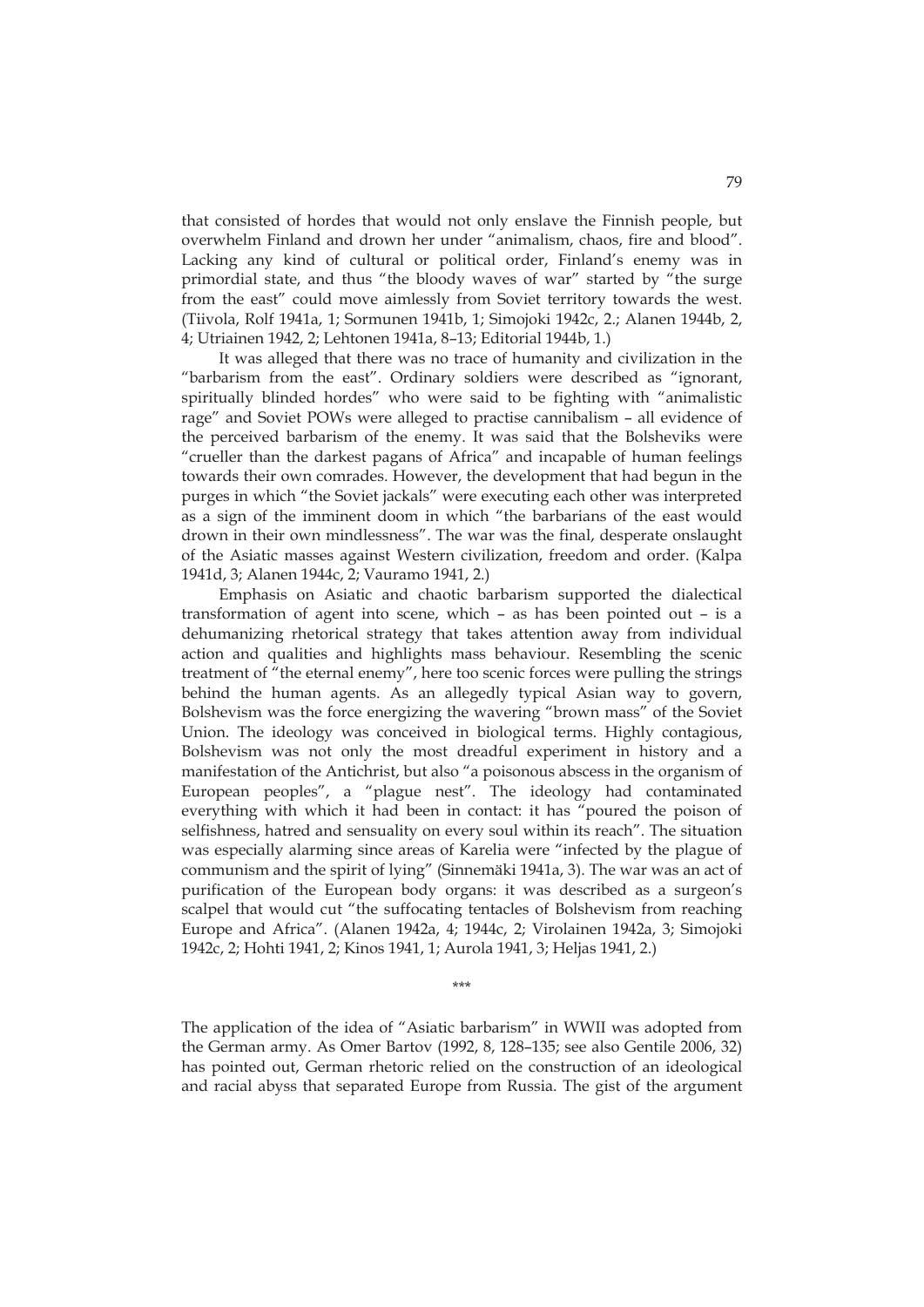was that the attack against the Soviet Union was merely a preventive measure, intended to thwart the approaching invasion of barbarism which aimed at devouring Europe and destroying its culture. The acts of the Wehrmacht on the eastern front were legitimated as acts to counterbalance the barbarism of the Soviet army. This, of course, conveniently shifted responsibility for the murderous Nazi policies in the East to their victims. Only by annihilating the racially inferior and morally depraved enemy could Germany save European, and especially German, culture from the rule of "Asiatic sub-humans", which was deemed unnatural and contrary to the proper path of history as progress, not degeneration.

Asiatic barbarism was a useful rhetorical topos in the Finnish context. In the 19th century and early 20th centuries the construction of Finnish national identity and the legitimation of an autonomous state that the Finnish people "deserved" was repeatedly based on the claim that 'Finnishness' was a distinctive category, not related to Asianness or Russianness but clearly part of the Christian West. The Finns were keen to point out that they were a distinct East Baltic or even Germanic race, not Mongolians or Asians, as was alleged in 19th century racial theories. One example of such a theory was that put forward by Arthur de Gobineau in his *Essai sur l'inégalité des races humaines*. It was largely romanticized fiction, but it had an immense impact on the categorizing of different races. Gobineau considered Finns to be members of the "yellow race", which, he said, was weak, unintelligent and tended to do practical work. (see Kemiläinen 1998). To counter this line of argument, attempts were made to show that Finns were anything but Asians, Mongolians or Russians; they were definitely part of the European cultural and political order.

In this context it was convenient to define Bolshevism as an Asian means of ruling a primitive mass that lacked the ability to form a nation state, i.e. to exist in history. Echoing nationalistic overtones of the era, Bolshevism was seen as an Eastern way of political thinking, one that could not distinguish between peoples and nations or appreciate the state they each deserved. In contrast, Christianity had given Finland her Western order, structure and freedom. As chaos is contagious, Finland as the outpost of Western civilization was in constant danger from the east. Hence the Soviet Union should be pushed back as far as possible to the east. However, in contrast to German war rhetoric, Judaism was not a prominent theme in Finland. Whereas in German rhetoric behind the flood of the red mobs sneered "the distorted face of the Jew" (Bartov 1992, 135) as the source of evil power, in Finnish clerical rhetoric Bolshevism and godlessness were the dynamo energizing the chaotic hordes of East. In this sense Finnish rhetoric relied more heavily on the old topos of Christianity, according to which the chaos of the east was due to its religious otherness, a kind of antithetical disfiguration of the Christian faith (see Said 2003, 59–61).

The overall scenic treatment of the enemy was carried out with an argument that worked on three levels. First, biblical Antichristian imagery of the rise of evil towards the eschatological moment as well as barbaric, chaotic Asianness could be used as familiar rhetorical costumes in order to explicate the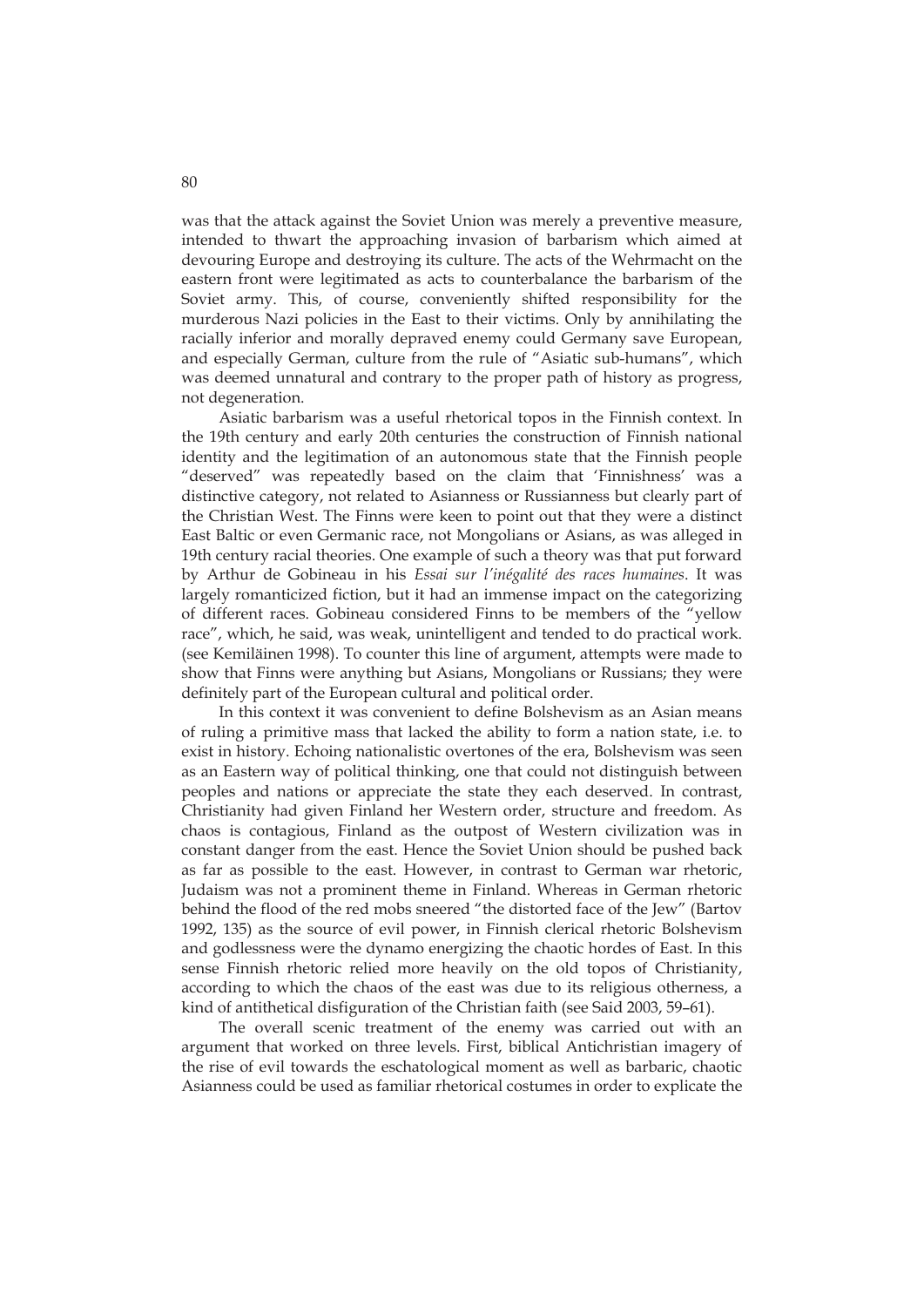situation to the Finnish audience. Second, the Continuation War was a repetition of the primordial act as well as a battle against the epitomy of evil. Hence the scope of events was as wide as it could be. Third, Bolshevism as a political ideology was the spiritual force that evil had taken in this particular situation. It was both demonic and chaotic. The result was that actual human beings could be merged, or subsumed, into a monolithic whole, a scene on which a cosmic play was acted.

Interestingly then, as has been shown, the ideology was at the same time not just a historical occurrence of evil but its perfected form and a primordial malevolent force. However, although at different ends of the temporal continuum of evil, the two rhetorical identifications of the enemy were consubstantial in that they were understood as emanating from a single spiritual source. The identifications both supported the argument of the enemy of God: the former held that the enemy was the one that God would destroy at the end of time, whereas the latter claimed that the enemy was the one God had conquered at the beginning of time. Consequently, Bolshevism was the ultimate devil-term of the clerical eschatological scene. In order to finalize the argument I shall now discuss how the two rhetorical lines are related to the drama of the eschatological scene in Christian theology and how the nature of the war was essentialized using the dramatistic figure called the temporization of essence.

### **5.4 Katechon and anomos, the temporized essence of the war**

As has been pointed out for example by Murray Edelman (1988), a particularly important function of rhetorical scene is to compel attention and encourage compliance by promising to end a common anxiety. The tension between what is and what ought to be is reflected in apocalyptic rhetoric in the sharp contradiction between good and evil. As the complexity of reality is simplified by this dualistic framework, all living beings are given a place in the structure. (Collins 1984, 141, 150, 152, 160) The apocalyptic scene – as the culmination of history – aims to relieve the profound tension of mankind once and for all by envisioning an end to the dualism of good and evil through the victory of the former (see O'Leary 1993, 407).

The Christian application of cosmos and chaos are the eschatological concepts of *katechon* and *anomos*. The Bible describes the Antichrist, *anomos*, as the beast that will "come out of the Abyss and go to its destruction" (Revelation 17:8). The Antichrist is, however, of crucial importance, since without him the prophecies will not be fulfilled (John 17:12). That is, the coming of the Antichrist is the precondition for the promised redemption which will follow the eschatological battle. The coming of *anomos* will be in accordance with Satan's works in the world, i.e. deceitful displays of power and wonder in order to separate the wheat from the chaff, the saved from the unsaved. Those who believe his lies and "delight in wickedness" will be condemned. In this way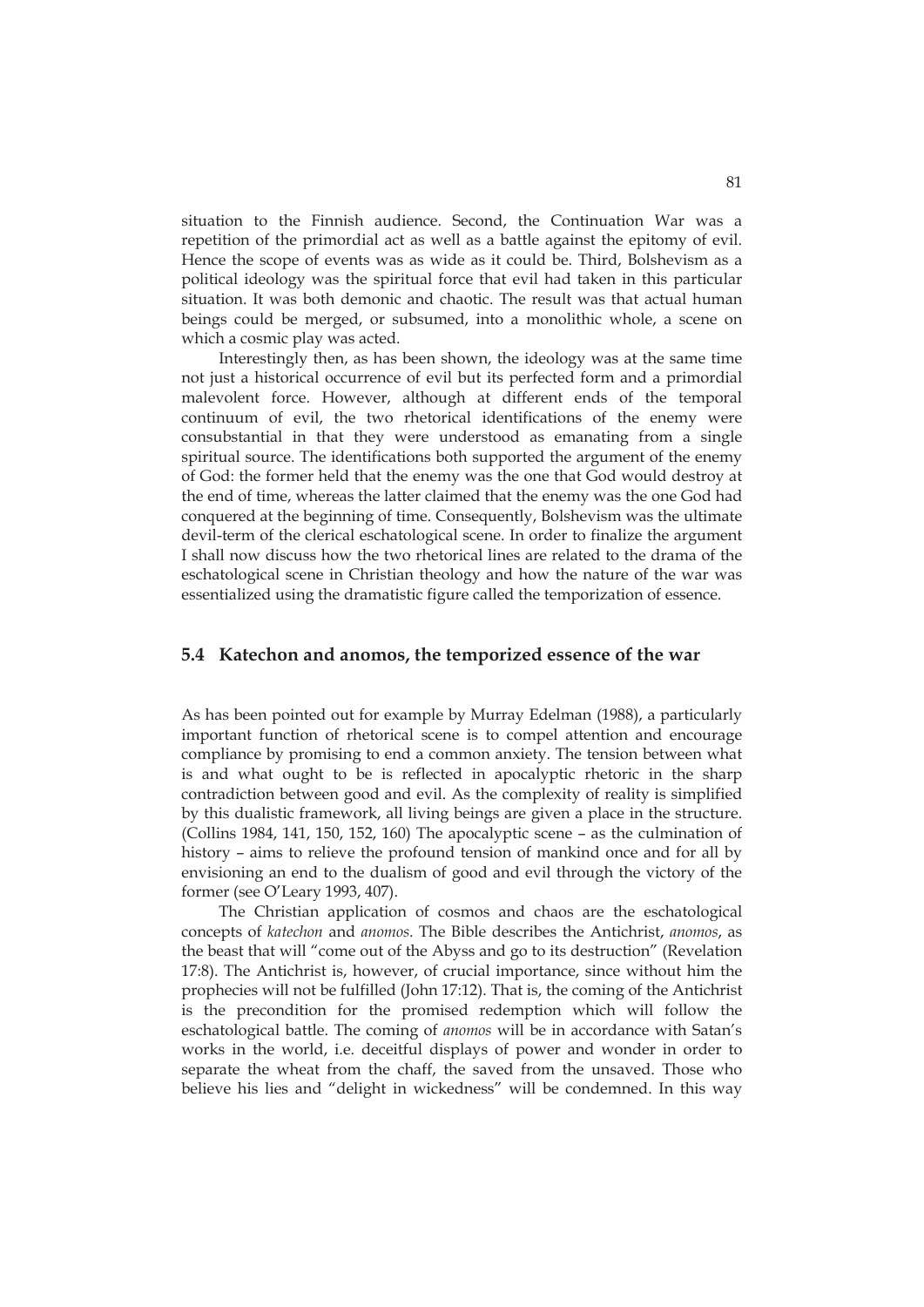wars and other turmoil are read as definitive signs of the last days, in which each and every human being must decide whether to be faithful to God or succumb to Satan's lies and threats. However, the Antichrist is not revealed until "the one who now holds him back" (*katechon*)<sup>65</sup> is taken out of the way. (2) Thess. 2: 6–12.)

*Katechon* is recognizable to man since it is actively holding back the lawlessness that is at work in the world. When *katechon* is removed, Christians will surely also recognize the epitome of lawlessness, the Antichrist, based on their knowledge of the lesser evils of today. That is, the arrival of the Antichrist will not come as a surprise, because it will be preceded by the rise of antichristian "adjuncts". According to Paul, there are three stages in the evolution of evil: the rise of iniquity, the great apostasy as signs of antichristian powers, and finally the entrance of the man of sin, the Antichrist. The day of the Lord will not come until rebellion occurs and "the lawless one", the one doomed to destruction, is revealed. The Son of Perdition will oppose and exalt himself over everything "that is called God or is worshipped" and will set himself up in God's temple proclaiming himself to be God. (2 Thess. 2:1–5.) Only after the third stage is reached, the kingdom of the Antichrist, will Armageddon come about.

The Christian era is a long interim between two simultaneities, i.e. the coming of the Lord at the time of Augustus and the second coming of the Lord in the last days. This in-between state is not, however, a single continuum but is filled with the constant emergence and disappearance of politico-moral powers that will hold back the victory of evil and chaos by providing the world with the order it requires. In the interim God is using a historical agent to "restrain" the forces of chaos represented by the "lawless one". Thus Christianity reiterates the above-mentioned theological point: God contained chaos in the Creation, but that chaos is breaking forth continuously during "the interim era". The *katechon*, in turn, is appointed by God to restrain the forces of chaos at work in the world and provide political stability and order. (Schmitt 2003, 59–62, Ostovich 2007, 64; Meier 1998, 161; see also Best 1972.)

The grand meaning of the Continuation War can only be fully grasped when the rhetoric of devil-terms is examined from this perspective. The typology of apocalypse implied that the Continuation War meant a removal of the *katechon* so that the powers of the Antichrist could be revealed to their full extent before their final destruction in the fields and forests of East Karelia. The war was the battle between the armies of God and the Antichrist that would precede *parousia*. *Anomos* in all its power had now in fact been revealed – it was found in Bolshevism. The ideology symbolized the biblical notion of a chaotic foreign power establishing an abominal idolatrous presence that would present itself as a counterfeit kingdom, and was thus a signal for God and His people to respond (see Longman & Reid 1995, 176).

In the Finnish eschatological perspective, then, the evils of the present moment as well as those of the nation's history were pyramided into a structure

<u>.</u>

<sup>&</sup>lt;sup>65</sup> In the original text Paul refers to the katechon both as a thing and a person.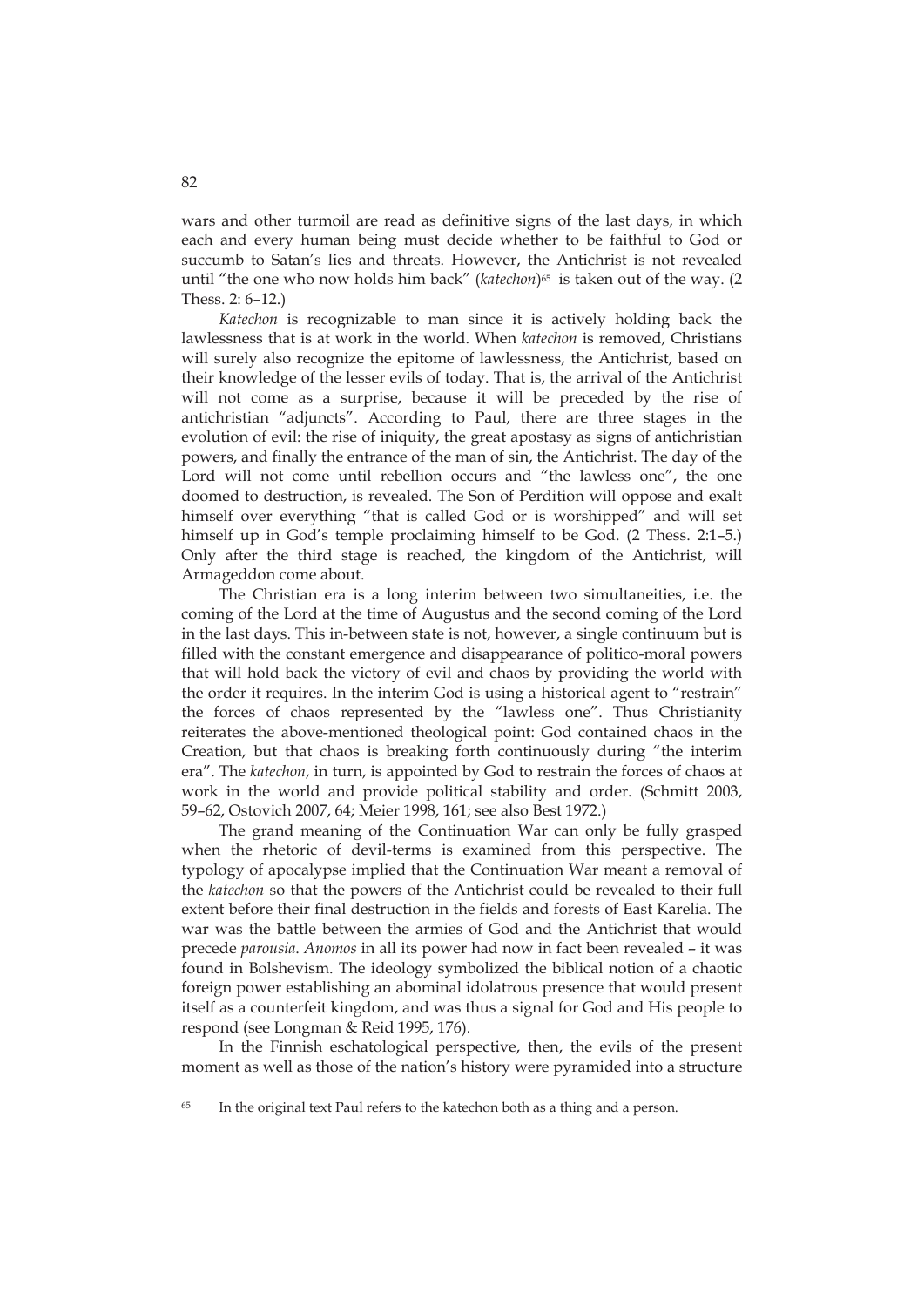of rising iniquity and apostasy taken as cumulative evidence of the impending and ultimate historical crisis. (See O'Leary 1993, 408–409.) Every (national) struggle and war before the present one had been merely stages in anticipation of the final battle against evil. And the declared godlessness of Bolshevism seemed to signal the great apostasy that would precede the eschatological battle. The Finns were the chosen people to whom the demonic character of Bolshevism was revealed: as several bishops argued, Finland's history for over 700 hundred years had resulted in Finns being the people who knew whence the Antichrist would emerge. The Bolshevik Revolution had begun the countdown to the final act. Thus Finland had a special role in the scene since intimate knowledge of "the lesser evils" had prepared the nation for the final phase of history. In this sense, as the theologians again claimed, it was no surprise that some other countries (mainly England) had been taken in by "the deceitful displays" of Bolshevism.

In the eschatological scene two important dramatistic strategies were employed. The first one is defined by Kenneth Burke (1969a, 430; 1989b, 308; see also Lindsay 1998, 9–10) as the temporizing of essence. In it the logically prior can be expressed in temporal terms in a way that allows "translating back and forth between logical and temporal vocabularies" (Burke 1969a, 430). Thus the temporizing of essence is an entelechial figure in which one constructs a temporal sequence between the premises and conclusions of an argument, and hence the fruition of an idea lies dormant already in its premise, or at the starting point of the given account. In other words, one can move from logic to narrative and dramatize ahistorical ideas into a narrative, and then project these "atemporal insights" both backwards and forwards along the narrative (Carter 1997, 346–351).

For example, the temporizing of essence makes it possible to convert the doctrine of original sin from "historical" terms (of a mythical event) to essentialist terms, resulting in "essential sin" and the definition of man's essence as sinner (or transgressor) (Burke 1969a, 433). In addition to working in terms of origin, temporizing also functions in terms of culmination or "fruition". The character of a person, for instance, may be stated in terms of endings: instead of calling a man criminal by nature one can state that "he will end on the gallows" (Burke 1969b, 13).<sup>66</sup> In either case, the rhetorical force of the temporizing essence is that it allows one to build a dramatistic bridge over whatever gap there might be between the realm of timeless ideas and the transient realm of human action. As Burke (1969a, 433) states, since drama necessarily takes the form of a story, the approach to essence is conveyed in temporal, or "storial" terms.

Applied to the eschatological scene of clerical rhetoric, both the history of Finland and the war could be examined as essences constituting a dual narrative movement. First, since Bolshevism was claimed to be the entelechial

<sup>&</sup>lt;u>.</u> 66 Obviously, Kenneth Burke's theory that theological terms represent in the clearest form the nature of language is also an example of the principle of the temporized essence.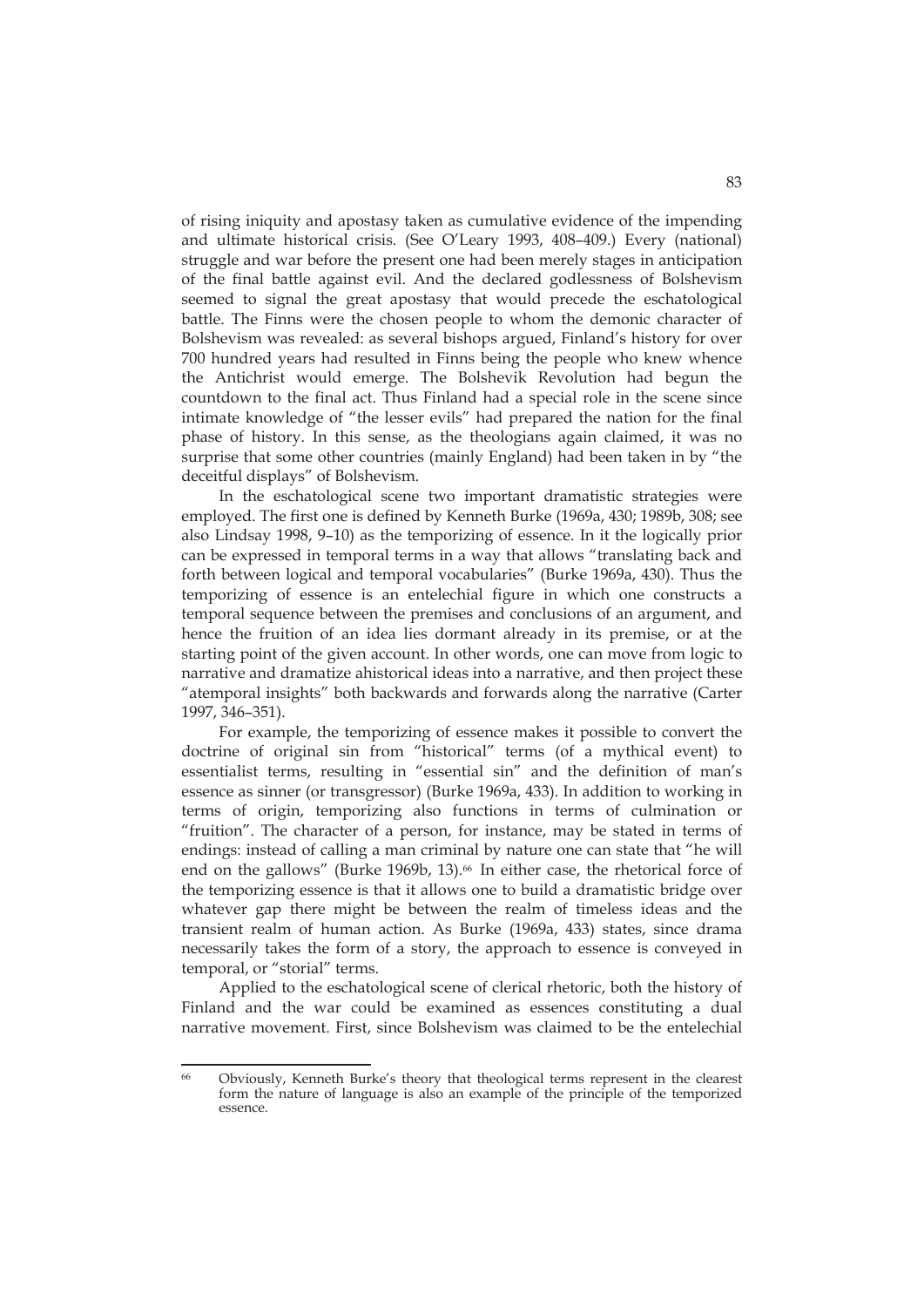perfection of (biblical) wickedness, the Antichrist, any historical predicament of Finland could be claimed to have been the result of the developing evil across the border. Second, since Bolshevism was alleged to be a force of chaos, the origins of the situation could be traced back to the primordial mythical struggle between chaos and cosmos. And according to the temporized essence, anything done by Russia or the Soviet Union could be seen as caused by the spiritual forces of evil, emanating either from the end of history or the beginning of history. Thus both the enemy and the nature of the war were essentialized in two ways. In this light it was possible to claim that Finns were not suffering because of their own actions but because evil was at work. As Kenneth Burke (1989b, 213) points out, after essentialization all proof against the enemy is henceforth automatic. Finally, since declaring a history's end is a proclamation of its essence, the Continuation War was the culmination of history (see Burke 1969b, 13, 17; 1989b, 309). As we shall later observe, the eschatological evil with a temporized essence turned out to have important consequences for other pentadic root terms as well.

The second narrative movement related to the temporization of essence is based on the dialectic of entelechy and killing. The war as an over-historical scene could be seen as superior to and thus "neutral" to all other motives (see Burke 1969b, 11). The result was that the Continuation War was seen in scenic terms as an apocalyptic battlefield that transcended all factionalism that might have led to scruples about the aims of the war. In entelechial terms the eschatological war was fruition, an ending. However, as C. Allen Carter (1997, 349) has pointed out, occasionally the projection toward a finish turns out to be a cyclical return to the start. Thus the war dialectically meant also a beginning. From this followed, in turn, that war could be treated as "a special case of peace" in the sense that it was an inevitable step towards ultimate peace (Burke 1969b, 20). In other words, since killing or destroying something is the same as identifying and changing it and dying is in a sense the perfection of a motive, the dramatistic step from the perfection of evil to the perfection of peace is indeed a short one – it needs merely an act of killing.

However, scenic treatment of the war in terms of eschatology and its suitably temporized essence made possible a dialectical twist as a result of which the Continuation War could be seen as a counter-act instead of an act. And counter-act as it was constructed in clerical rhetoric is the root term that will be discussed in the next chapter.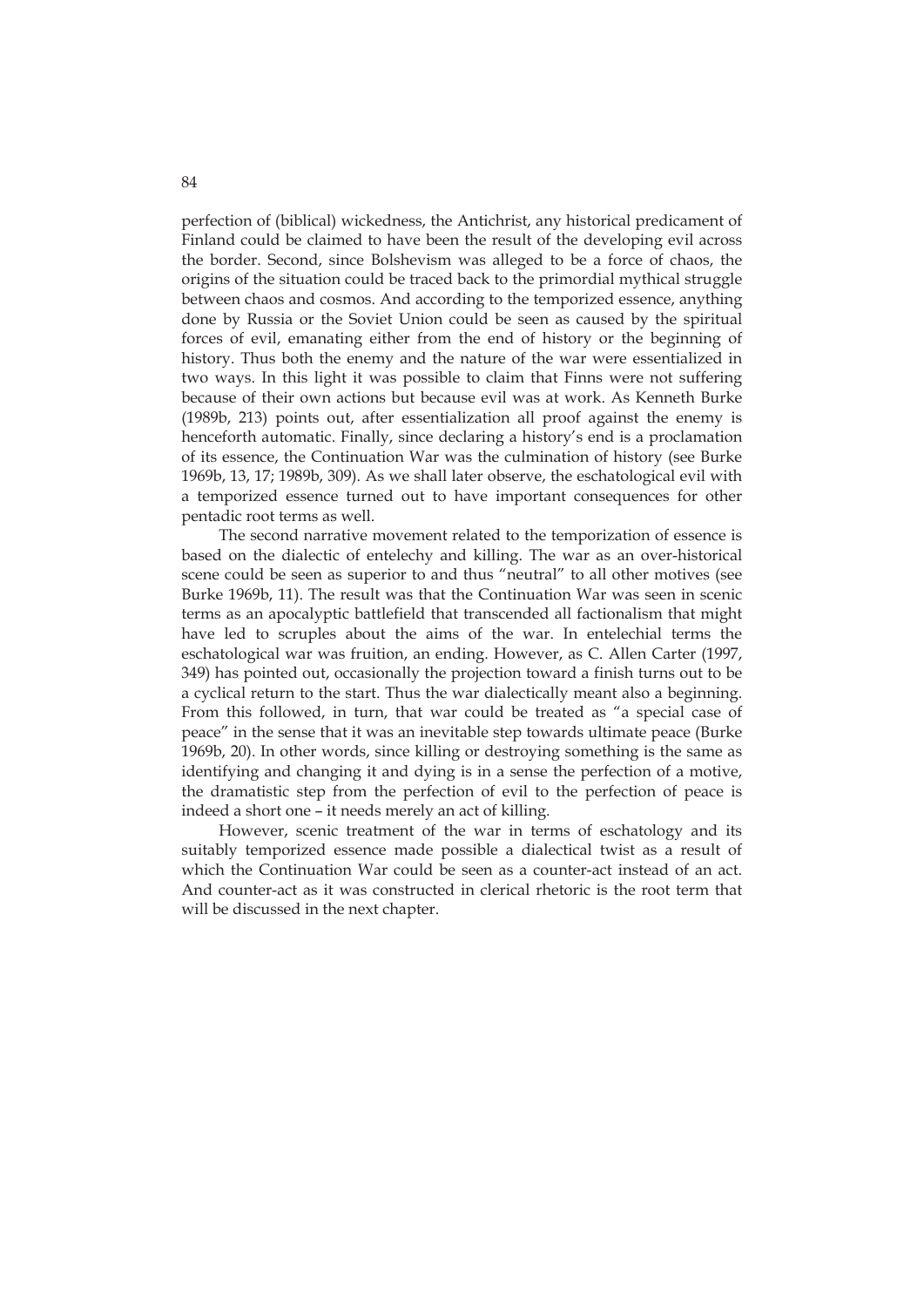# **6 COUNTER-ACT: CRUSADE TO KARELIA**

## **6.1 Screaming for vengeance: "Deus vult!"**

The holy war & crusading typology was developed by means of three rhetorical strategies. Firstly, the war was described as God's war. Secondly, the war was a crusade, and as such a defensive act. Thirdly, drawing on the act–agent ratio, the crusading rhetoric was connected to moulding the individual identity of each soldier so that they would be dramatistically coherent with the act. Importantly, the *typos* was related to the temporized essence of the eschatological scene in such a way that the origins or purposes of the Continuation War as retribution could be derived from it. That is to say, the war was not considered to be a purposeful act of human agents but a counter-act, a reaction to original acts by the enemy.

#### **6.1.1 Typos: holy war & crusade**

A holy war is a special case of a just war. In general, holy war is waged for (and with) God (Kangas 2007, 56). Holy war draws on a biblical image in which God appears as a powerful soldier who asserts His power against the evils of the world (Ryken, Wilhoit & Longman 1998, 210). In the Old Testament (Deuteronomy 28), Yahweh is presented as Israel's commander-in-chief, Lord Sabaoth, the God of the armies of Israel, who protects the chosen people (Johnson 1997, 37). In the Old Testament account, holy war is a cultic act that begins with a blast of the trumpet as the call to arms. When the army is gathered together in camp it is called the people of God. From this moment on the army stands under sacral regulations pertaining to for example sexual behaviour and food: men (and their weapons) are consecrated because the whole army needs to be ritually pure because God is present among them (see Deuteronomy 23:14). (von Rad 1991, 41–51; Longman & Reid 1995, 40.) As is implicit in commander symbolism, in cases of disobedience the divine warrior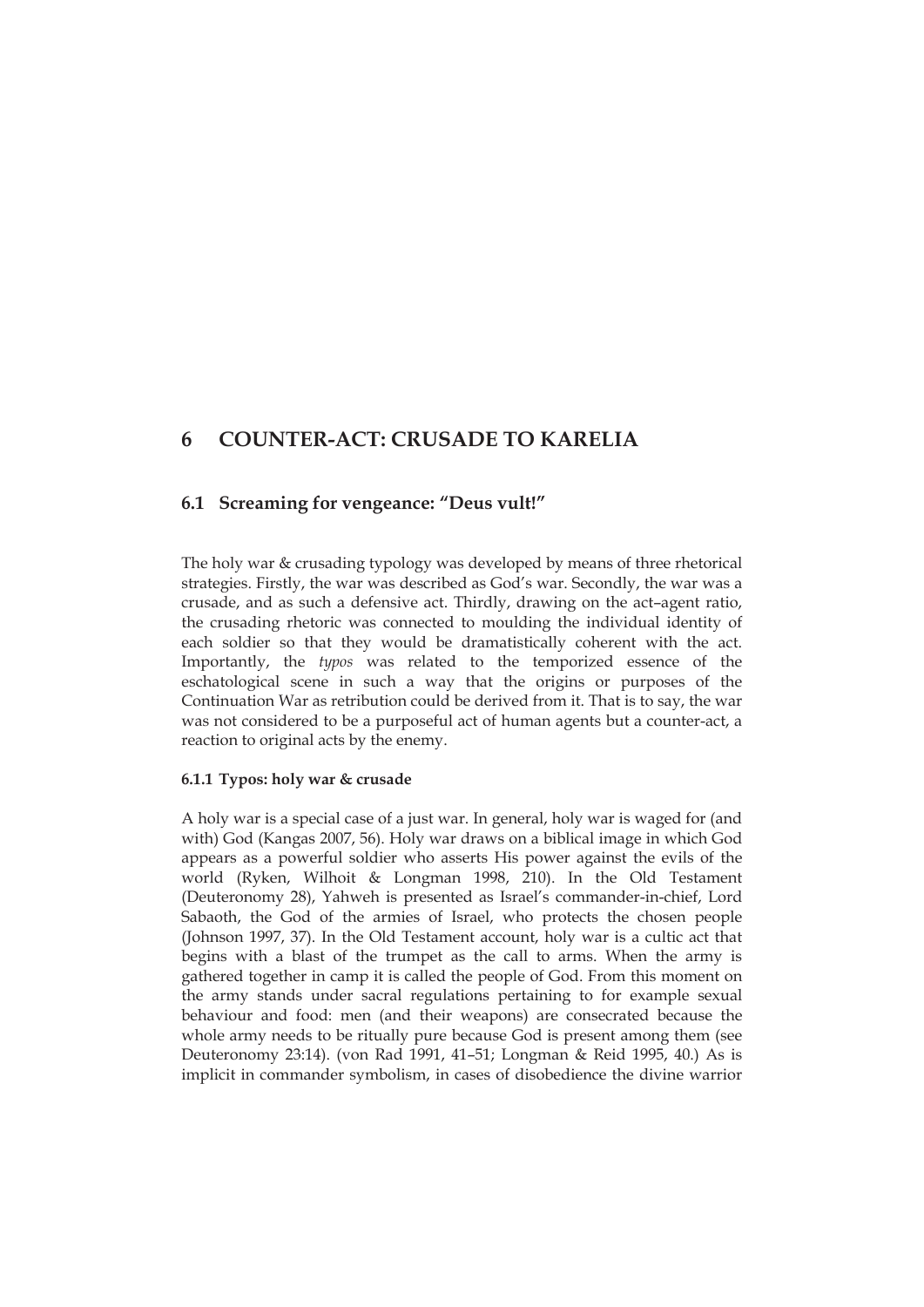will turn against Israel and will punish them. (Longman & Reid 1995, 102; Ryken, Wilhoit & Longman 1998, 213).

Holy war has certain distinct characteristics. First of all, it is never initiated by the people themselves, but always by God. It is a war fought at God's command. Second, holy war is fought by God himself. That is, it is believed that God is actively involved in the battle. Hence certainty of victory is an integral feature of holy war (von Rad 1991, 41–51; Longman & Reid 1995, 40.) Third, the divine will is revealed through the covenant mediator, who then informs the people. Holy war is fought on God's behalf by His duly authorized representative. It is not insignificant who declares a holy war: it needs to be a proper religious authority. Fourth, the soldiers going into battle need to understand their role as holy fighters in God's army. Soldiers of a holy war are to be pure in relation to cultic acts (such as respect for key symbols), morally upright, and holy in the sense of pious towards the one true God.<sup>67</sup> (Longman & Reid 1995, 33, 41–46, 57–61; Johnson 1997, 37–39.)

Originally biblical holy wars were waged in order to protect the physical existence of the community as well as its religion (Johnson 1997, 38). However, the post-exodus holy war institution had two dimensions. The first was the demand for the inheritance of the Holy Land by the chosen people and the second was the banishment of idolatry from sacred places. Since its divine mission makes the war defensive, the mission is to re-conquer the Promised Land and restore the cult of the righteous God; failure to do this may anger God and change the direction of divinely ordained destruction. (von Rad 1991, 118–121; Kangas 2007, 58.)

The New Testament, in turn, draws on the Old Testament typology and continues the divine war(rior) theme, although the scene of war shifts from the flesh and blood enemies of God's people to the malevolent spiritual powers. The idea of holy war is present in Christ's battle against the demonic powers of the world (Mark 3: 22–27; Matthew 12: 24–29). The idea of believers as holy warriors waging a spiritual war against "principalities and powers of the world" – *militia Christi* – is developed especially in Pauline rhetoric as a spiritual extension of holy war. As explained in Ephesians (6: 12–17) and 1 Thessalonians (5:8), a metanoic transformation turns the believers into soldiers of Christ engaged in divine warfare. Like any disciplined soldiers they must be self-controlled and obedient (Longman & Reid 1995, 165–171.)

Crusading, in turn, is an extension of holy war; it adds certain spiritual dimensions to it. In the first place, a crusade is no act of temporal warfare but a spiritual mission enjoined on the faithful by God. It is also an act of unification: the summoning to crusade means that Christians should stop slaying each other and unite against a common enemy in order to rescue the holy land and the churches that are under threat. In this sense a crusade is an all-Christian answer to God's call. In addition to its temporal benefits, those who die in such a battle

<sup>67</sup> In this way the role of spiritual guidance is stressed in holy war: priesthood is responsible for confronting the rulers and the people when they have departed from the way of the lord.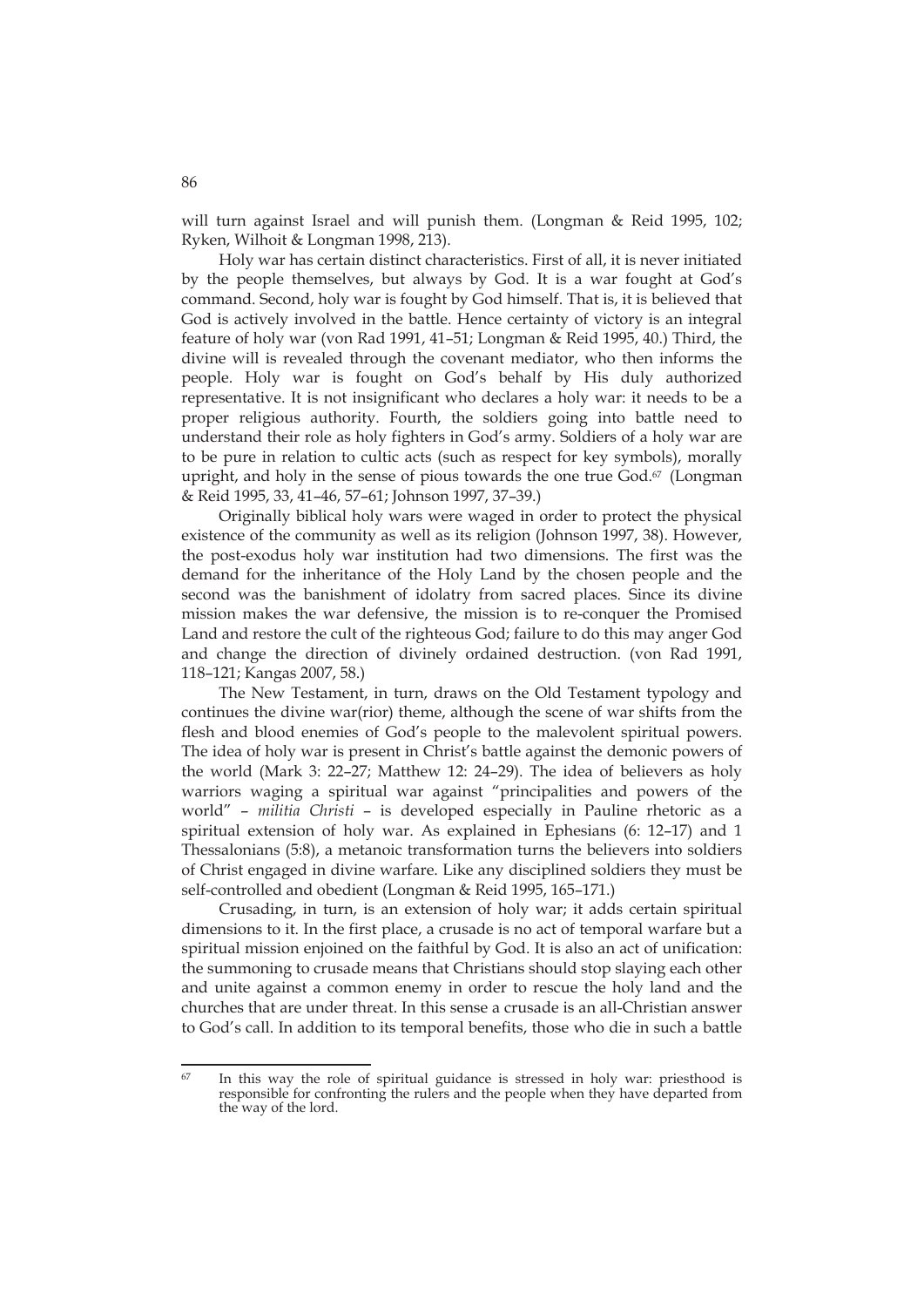will be promised remission of sins and the status of a martyr – after all, the war has been authorized by the Vicar of Christ. Thirdly, each member of the expedition must wear the sign of the Cross as a symbol of dedication. Thus, not only obedience is expected but also Christ-like sacrifice to the causes of the war. Finally, a crusade is under the command of the church, and thus it needs spiritual leaders. (Runciman 1951, 108–109; Tyerman 2004, 28–32; Johnson 1997, 33–34.)

The intention of a crusade is to correct the divine order disrupted by invaders, so it is warfare free of sin. Fighting is not a tragic necessity but a Christian virtue, re-conquering the Promised Land and bringing back the cult of the righteous God. War thus becomes a sign of piety, and the moral and political justification for it derives from carrying out a divine mission. As a war against the spiritual and temporal enemies of Christendom, a crusade is a geopolitical act of liberation. For this reason, crusading (going into battle in the interests of the church) makes offensive warfare permissible, even desirable. All in all, the concept of crusade thus gives violence a peculiar theological dimension: wielding a sword is now a legitimate act of penance and a means towards individual salvation. (Runciman 1951, 84; Riley-Smith 2005, 2–11; Kangas 2007, 55–67.)

Also, the crusades introduced a change in the emphasis of the Pauline topos of the soldiers of Christ. The notion of *ecclesia militans*, the fighting church, sees Christians in earthly life metaphorically as a community of soldiers who are struggling against sin. The famous passage from the Epistle to the Ephesians emphasizes the spiritual dimension of the struggle:

Put on the full armour of God, so that you can take your stand against the devil's schemes. For our struggle is not against flesh and blood, but against the rulers, against the authorities, against the powers of this dark world and against the spiritual forces of evil in the heavenly realms. (Ephesians 6: 11–12.)

After the affirmation of the spiritual nature of the fight, Paul gives an image of a soldier of Christ and the equipment he needs to fight "the good fight of faith" to which he has been called (1 Tim. 6):

Stand firm then, with the belt of truth buckled around your waist, with the breastplate of righteousness in place, and with your feet fitted with the readiness that comes from the gospel of peace. In addition to all this, take up the shield of faith, with which you can extinguish all the flaming arrows of the evil one. Take the helmet of salvation and the sword of the Spirit, which is the word of God. (Ephesians 6: 13–17.)

During the crusades the soldier of Christ *typos* had two major significations. First, *the miles Christi* topos was employed in order to identify earthly warfare and its soldiers with the spiritual battle against "the forces of evil". Second, warriors fighting for the secular fatherland came to be seen on equal terms with the Christian martyr who had sacrificed himself for the Kingdom of Heaven. A crusader who battled against the infidels for the Holy Land in the service of Christ received the crown of martyrdom in the life hereafter. And when the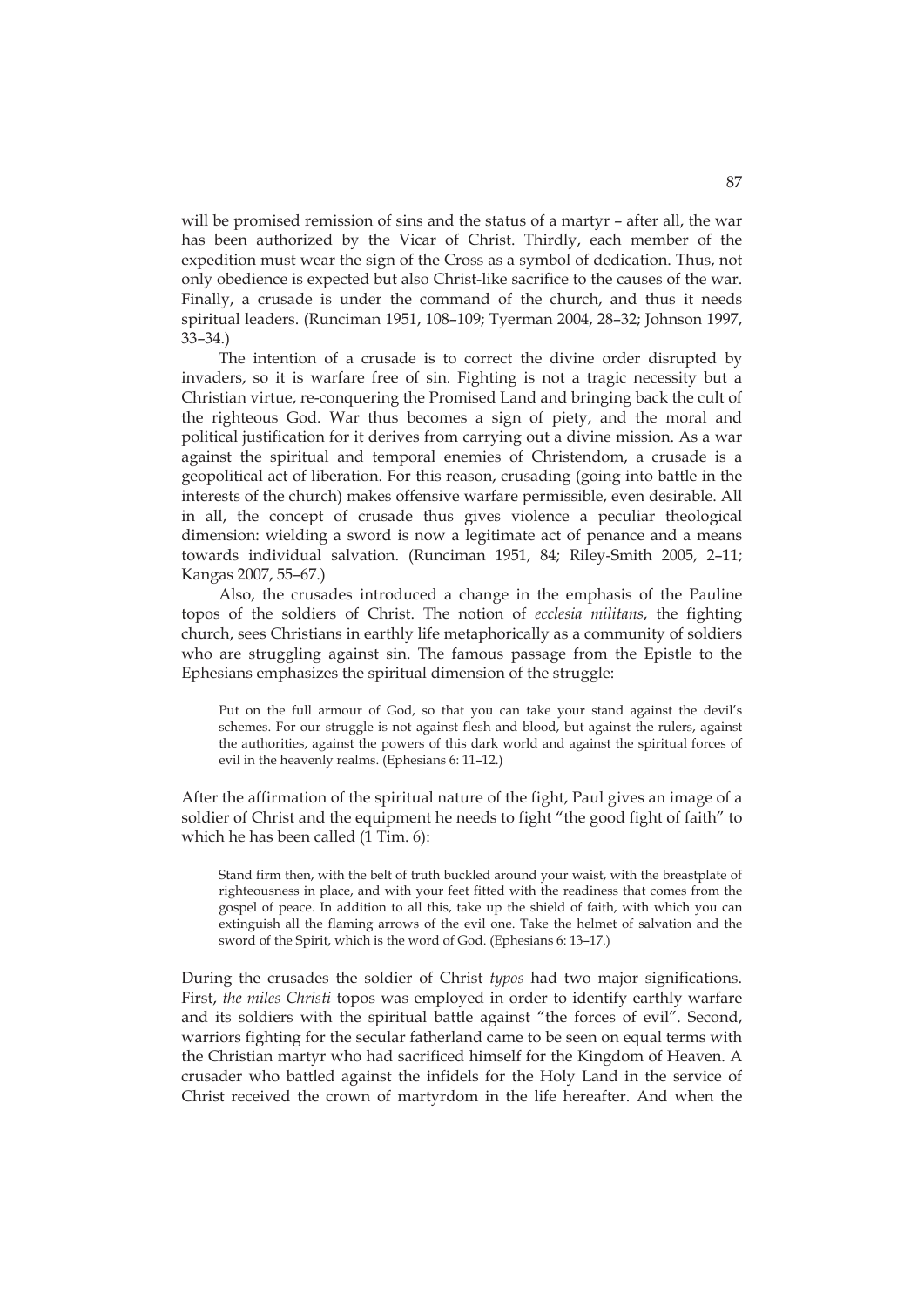good of the Holy Land became the same as the good of the secular patria, the crown of martyrdom descended on those who had sacrificed themselves pro patria. The fatherland given quasi-religious founding, and death on the battlefield for the state, equalled the self-sacrifice of martyrs who had sacrificed themselves for God. (Kantorowicz 1997, 234–256.)

In this way the concept of Christ's soldier was gradually reinterpreted to fit the identity of the new secular-Christian warrior. It functioned as an ultimate object of identification for every soldier: a noble and courageous man of arms who would stoutly defend in worldly warfare, not only the earthly fatherland, but the church, Christianity, and the Kingdom of God. Thus it combined in a single concept a militant yet religiously sanctified way of life in which the state was given an emotional charge similar to that of the *corpus mysticum* of the church. In practice this meant that the church officially blessed religious violence as a form of action that would bring religious benefits.

In addition to the general religious sanctification of offensive war, there are two peculiar factors that contribute to the crusading *typos* as counter-act. Firstly, as a form of holy war, crusading holds the territories about to be invaded as originally given by divine grant. Secondly, crusading can be used to emphasize the right to wage war and conquer territories in defence of Christianity. The rhetoric of crusading implies that even an offensive war to conquer foreign territories is ultimately an act of defence. The sacred homeland and the divine mandate to gain possession of it are based on divine ordination which, in turn, precedes all temporal demands over the given territory. Thus even offensive warfare is carried out in order to correct the divine order: a crusade is an act of liberation, not an attack on foreign territories, even if those territories had no "organic" connection to the so-called main land. In this way a crusade is a counter-act that purports to correct the damaged scene – a scene brought into existence by the enemy.

#### **6.1.2 Finland's or God's war?**

In clerical rhetoric the Continuation War was identified almost unanimously as a holy war. It was first and foremost a holy war to which Finns had been called by God (Häyrinen 1942, 2). Drawing on the holy war and crusading tradition examined above, the *typos* was supported by three arguments: the holy war was against God's enemies, there was an unshakeable certainty of victory, and Finland had been prepared for the war by God.

Chaplain Topi Vapalahti's account of the nature of the war is a suitable overall starting point before we examine each of the three arguments in more detail. Vapalahti (1941) applied the biblical notion of holy war and the spiritual guidance it called for in a talk he gave on the radio at the opening ceremony of the Aunus<sup>68</sup> division of the Finnish Broadcasting Company. He quoted a famous holy war passage of Deuteronomy in order to explain the situation:

<sup>68</sup> Aunus is a city in East Karelia. The city was occupied by Finns from 1941 to 1944.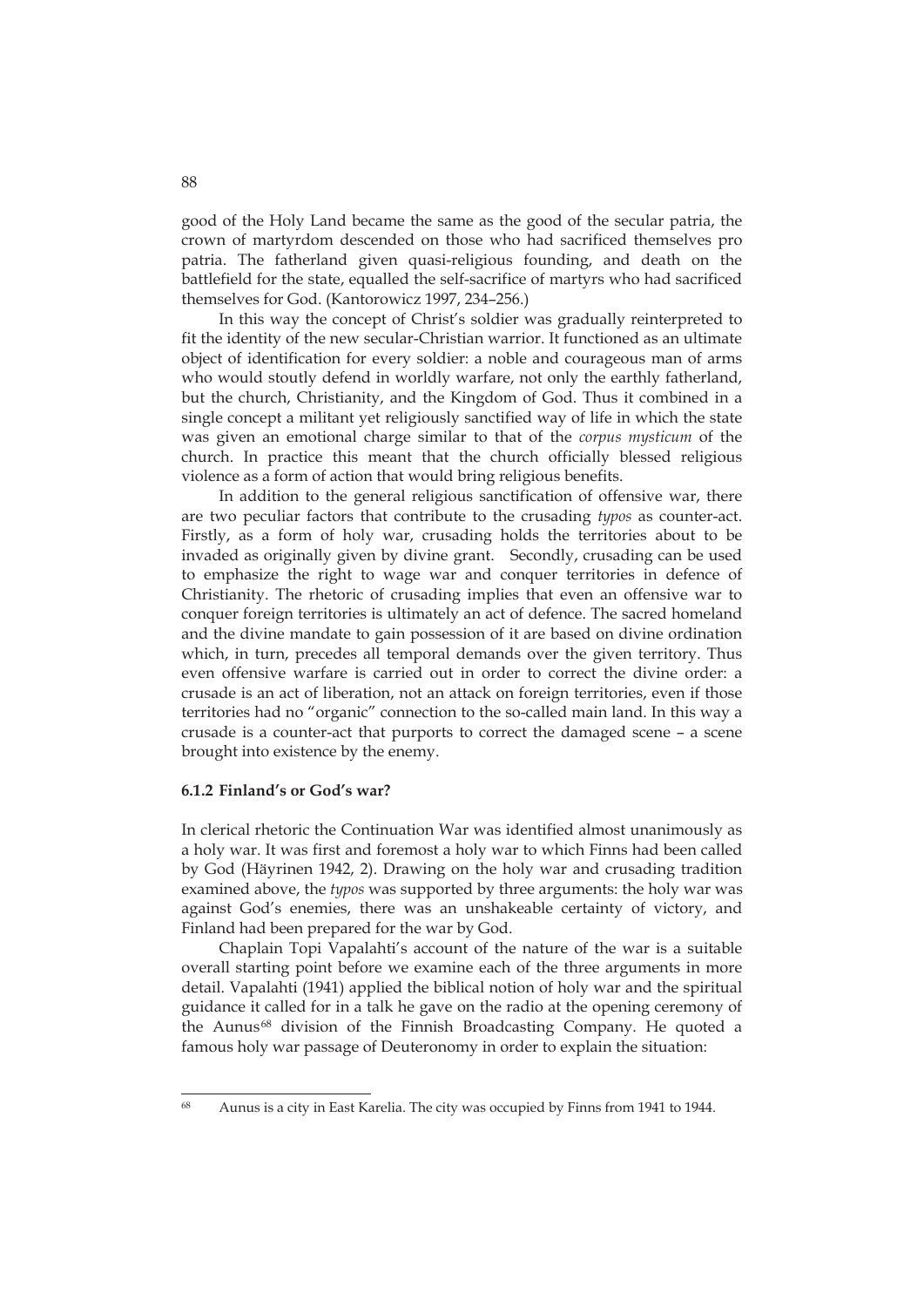When you go to war against your enemies and see horses and chariots and an army greater than yours, do not be afraid of them, because the Lord your God, who brought you up out of Egypt, will be with you. When you are about to go into battle, the priest shall come forward and address the army. He shall say: "Hear, Israel: Today you are going into battle against your enemies. Do not be fainthearted or afraid; do not panic or be terrified by them. For the Lord your God is the one who goes with you to fight for you against your enemies to give you victory." (Deut. 20:1–4.)

The chaplain saw that this opening ceremony – just as many other ceremonies and services in the Finnish army – was following the old Israelite law of holy war in which a priest speaks to the soldiers before they embark on a battle in which God will fight alongside them. In Vapalahti's view, the biblical passage and the principles of warfare contained in it could be applied without any doubt directly to the Finnish situation. In addition, and perhaps even more importantly, for him the importance of the role of the priests in the war proved that Finland naturally understood that the Continuation War was a holy one. The deuteronomical emphasis on the role of priests is revealing. As Gerhard von Rad (1991, 118–126) has pointed out, in biblical tradition a priestly declaration of war was a practice that surfaced at a point when holy war was being transformed from a defensive cultic act to an offensive religious war against the enemies of Yahweh. Encouragement and spiritual guidance were needed when attacking often overwhelming enemies.

As has been mentioned, the Continuation War could be seen as a holy war for three main reasons. Firstly, drawing on the eschatological scene, it was claimed that it was being waged against God's enemies. According to Bishop Juho Mannermaa, the war was God's war precisely because the main frontier was between God and the Antichrist. Thus Finland's position was clear: the war was a holy war to be fought with God's power and His weapons. (Mannermaa 1941b.) Olavi Lähteenmäki<sup>69</sup> (1941) declared that the war was indeed being waged in the name of God because not only were Finland's fate and the country's borders at stake; more than that, the war would decide whether Christianity or godlessness would prevail. In this sense the war was a holy war, and Finland was furthering the cause of the Kingdom of God. More precisely, it was God himself acting in the time defined as world-historical: God was the warrior that brought about judgment and would give Finland victory by striking down the troops of hell with "His powerful fist". Hence Finland's motto was "Immanuel – God is with us" (Puukko 1941, 365). (Björklund 1941a, 1; 1941b, 1; Kojo 1942, 2; Kalpa 1941a, 2; Hohti 1941, 2; Voutilainen 1942, 2.)

Bishop Mannermaa explained the sacredness of the war by examining and analysing the concept of sacred. For him it meant something set apart from the profanity and uncleanliness of ordinary life, something devoted to God. In this sense Finland's war was also sacred: it was not a war of revenge, not a war of robbery, not a war the people had been forced to take part in by their leaders, not an offensive war, but a war of God's. Thus, as God guides all nations,

<sup>&</sup>lt;u>.</u> 69 An active member of the Academic Karelia Society, chaplain Olavi Lähteenmäki (1909–2006) was later a professor, and an MP for the National Coalition Party from 1958 to 1975.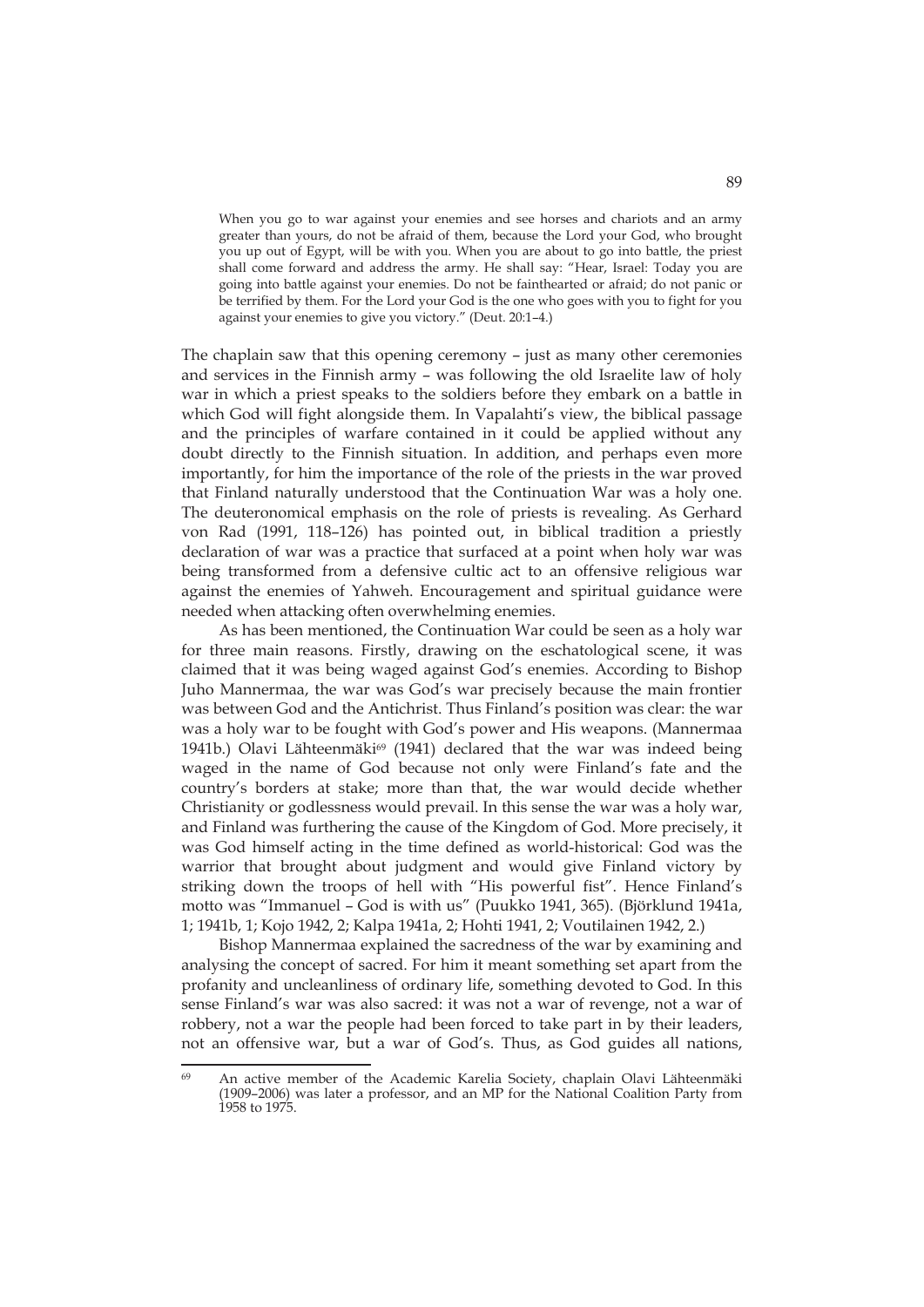Finland had been put into a special situation in which she had to wage this war in order for her people to remain pious. There were two main reasons for this holy war: if Finland had not defended herself against "the unlawful attack" by the Soviet Union, she would have committed carnal as well as a spiritual suicide. (Mannermaa 1943.)

Secondly, as the war was God's war, there was an unshakeable certainty of victory and faith in Finland's cause. The holiness of the war guaranteed the inevitable result:

The fact that St. Petersburg is burning night and day before its final destruction reveals how the God of vengeance has accompanied our boys in the trip to Karelia. (Pakkala 1941b, 4.)

Thus, as the Bible prophesied, since Finland's battle was a holy war with divine presence, in which were set against each other good and evil, God and Devil, light and darkness, Finns did not have to concern themselves about the outcome of the war: God was Finland's fortress and he would strike down the legions of hell (Kalpa 1942a, 3; 1942e, 3). As such, it was a moment similar to the days of Daniel: God's invisible hand would crush to pieces a power that had seemed gigantic and invincible (Jokipii 1941, 4). Biblical prophecy provided further support: although "the sea of peoples foams, when antichristian powers threaten, when apostasy is rising also in Christendom and also high leaders of the church succumb", the final victory belonged to God. (Kuusisto 1941, 1–2.) Thus, although the battle was going on, Finland was under God's special protection and the end result was clear: Europe would be saved and the enemy of God defeated (Heimosoturi 1941b, 7; H.E. 1941, 2–3.)

In contrast to the situation in Finland, whose inner power the war had strengthened, the war was seen as the final struggle of "the Godless giant of the east" – resembling the death throes of Babylon and Rome. It seemed that the regime of "the beasts of the east" would not last more than a couple of months, and then the persecuted people of Finland would enjoy true peace. Again biblical imagery provided the grounds for feebleness of the enemy. It was claimed that since the enemy was the enemy of God and God was fighting for Finland, the enemy would "melt in fear" (Joshua 2: 24) and would be "thrown into confusion" (Exodus 23: 27) before Finland's troops. The events of the war testified to the fact that the biblical account was true in relation to the Continuation War, for otherwise it would not have been as successful as it had been. Consequently, the emerging view was to be examined with "a trembling and excited heart". (Tiililä 1941b, 142–143; Hakamies 1942, 2; Aarnio 1941, 2–3; Lehto 1941, 2; Risti-veli 1941, 2.)

Thirdly, Finland had been prepared for the war by God. Applying the idea of the temporized essence of the war, it was claimed that all the hardships Finland had suffered during her "national history" had been preparations for one task only: the present holy war. In this way Finland's history up to this time had been a test that God had prepared for the nation. Finland being persecuted by Russia throughout so many centuries had been for this one purpose. Finland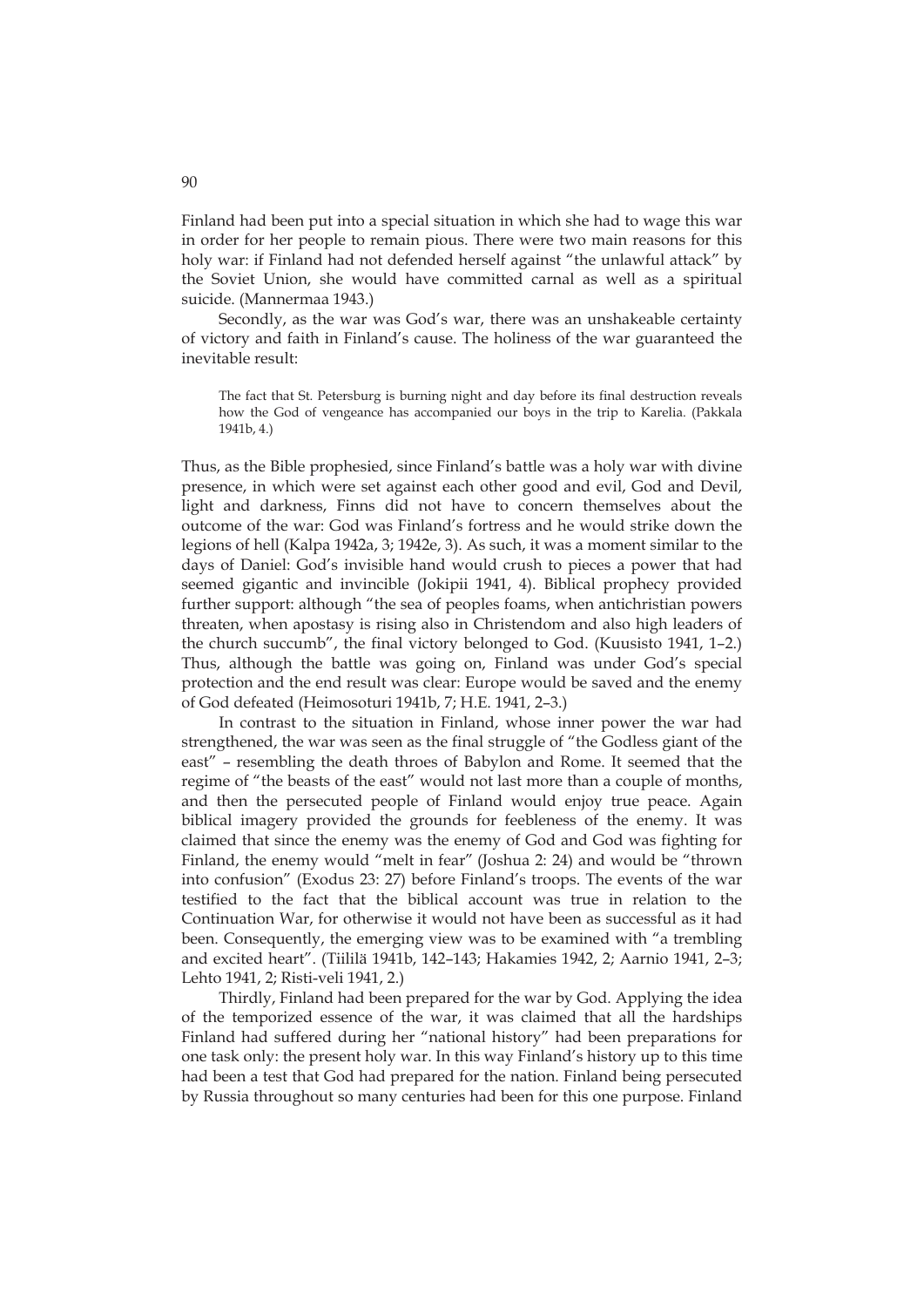had never wanted any war, but Providence had allowed the evil to attack the country for reasons that were beginning to be revealed to their full extent. The Winter War had been a trial by fire to forge Finland into a united nation to be ready for the holy war. However, the present war was a turning point that would transform the history of Finland. It was the high point of Finland's history: the people of Finland were witnessing the "brightness of a dawn unforeseen in the nation's history". (Tiililä 1941, 142–143; Lehto 1941, 2–3; Lähteenmäki 1941; Ahtola A. 1941, 2.) Similarly Archbishop Erkki Kaila pointed out that Finland's position had not changed throughout her history: Finland was at war against the same enemy as in the Winter War and every war before it, and just as before, this time too Finland had been forced to fight. (Kaila 1941d, 1; Editorial 1941a, 2; Pohjanpää 1941a, 2.)

In this way it was claimed in several accounts that Finland's situation resembled the historical salvation of biblical Israel. Both had been prepared by God to wage His wars, and the events that were described in the Book of Exodus were analogous to the history of Finland: a dangerous journey of the chosen and oppressed people from the yoke of a great empire through the wilderness to the Promised Land, which God has given them in return for keeping their part of the covenant. Just as Israel could not have survived its journey without divine guidance, so too Finland. And Finland's history until the present moment had been God's way of preparing the nation for war – exactly as the Israelites had been prepared. (Aarnio 1941, 2–3; Lehto 1941, 2.)

To use a more detailed analogy, Bishop Juho Mannermaa identified the situation of Finland with that of King Asa of the Old Testament:

Then Asa called to the Lord his God and said, "Lord, there is no one like you to help the powerless against the mighty. Help us, Lord our God, for we rely on you, and in your name we have come against this vast army. Lord, you are our God; do not let mere mortals prevail against you. (2 Chronicles 14:11.)

According to Mannermaa, the prayer of the king of Judea was also the prayer of Finland because the situation was the same as it was in biblical times: the weak against the strong, and God as their only protector. Moreover, the participants in the war were the same as in biblical times: God versus man, for the enemy had blasphemed God, denied His power and attempted to rise above Him. Thus Mannermaa emphasized that Finland truly was waging such a war for God, and it was He who had prepared Finland to bear His name and who had therefore blessed Finland's weapons. (Mannermaa 1941b.)

The notion of a holy war was not, however, shared by everyone. Bishop Yrjö J. E. Alanen criticized the widely-used definition. According to Alanen, it was wrong to call the war a holy war or a religious war. War could not be religious because the Christian faith and Christian truth would not be furthered with weapons, cannons or war planes; neither the soldier's sword nor the executioner's axe can prove a faith true or false. However, among the values that Finland was fighting for was "the freedom to exercise and teach the religion inherited from our fathers". In this sense, according to Alanen, the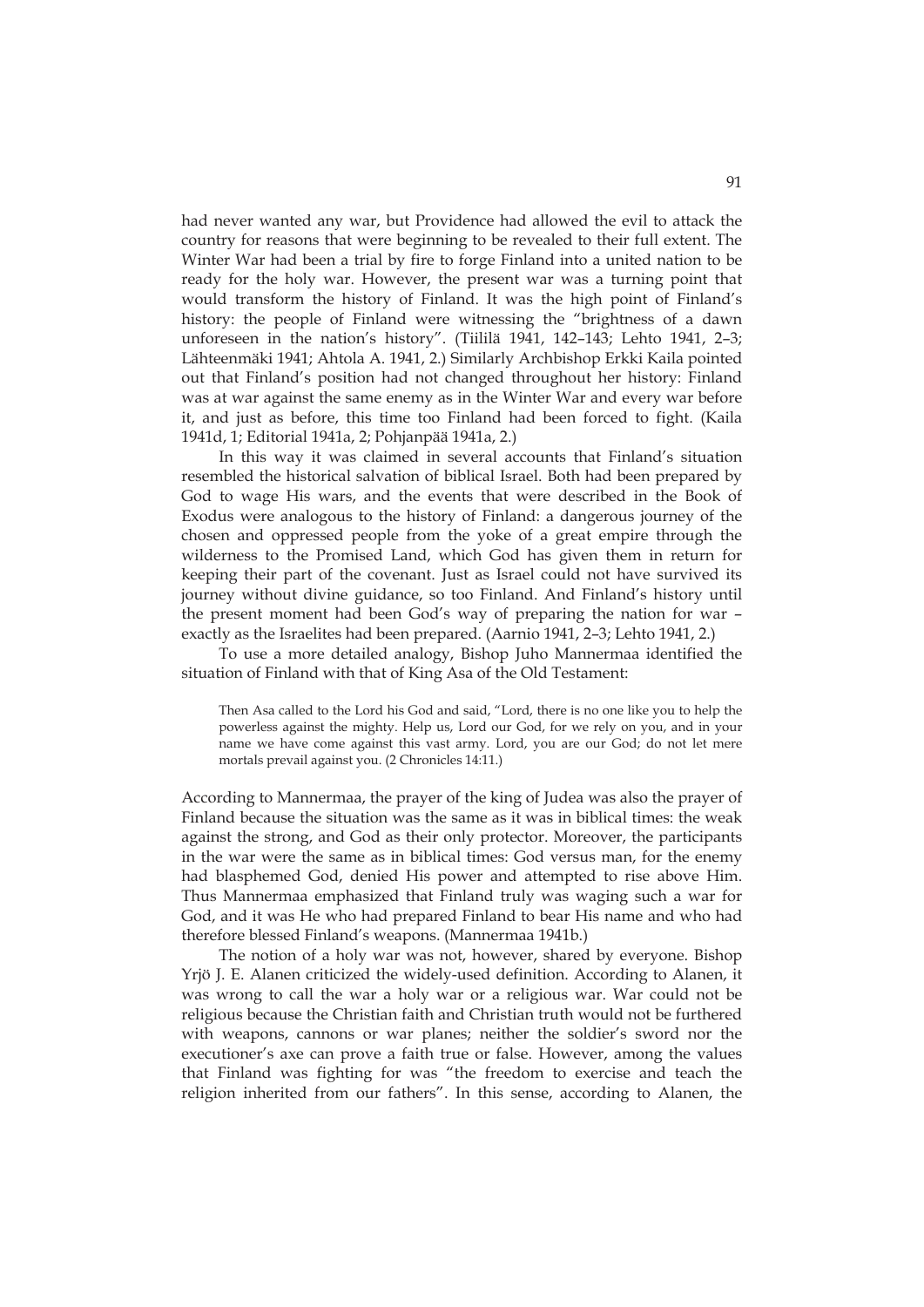Christian religion had become even dearer to Finns during the war time. Nevertheless, this did not mean that the war could be defined as a religious war or a war of faith. It was a war for Finnish values and the Finnish way of life, which included religious freedom, among many other freedoms such as freedom of speech and freedom of thought, because a society built on "real truths" does not need to suppress the expression of diverse opinions. (Alanen 1941h.)

Thus Alanen followed Martin Luther and rejected religion as a casus belli: faith is a purely spiritual matter and therefore must not be imposed by force. War, or physical coercion, has no place in the spiritual realm, in which one must rely on spiritual weapons alone. The bishop was, however, a lonely exception to the norm that the Continuation War was truly and righteously a holy war. Interestingly, however, Alanen too accepted the church's blessing for the war because the war was definitely a defensive one.

Although various "national churches" had erroneously given their blessing to wars of conquest and subjugation, Alanen claimed that churches had also been an important source of support for peoples who had fought for their freedom and their sacred values. He said that one should not put too much emphasis on Jesus's famous words to Peter that "all who draw the sword will die by the sword" (Matthew 26:52) because many passages in the Bible proved that Christians could be soldiers. As Martin Luther had proclaimed, a Christian could serve as a soldier in order to defend his country against "brutal violence". Accordingly, Alanen stressed, when the Lutheran Church of Finland supported the present war, it was doing nothing un-Christian since the war was one that Finland had been forced to fight. Thus the church had no reason to criticize the present war. (Alanen 1944b, 2–4.)

Based on the finding that there was only one exception among the armada of priests, representatives of the church, examined in the research to the norm that spiritually grounded violence was acceptable, it may be stated that the Finnish Lutheran Church – as a religious institution – was pro-war. Hence the temporal realm and the spiritual realm Martin Luther had labored to keep separated were in fact confused. However, the significant ethical and political decision was based on discretion. As we have seen already and shall observe in more detail below, priests explicated meticulously that the Continuation War was a defensive one from beginning to end. This indicates that they were at least to some extent taking into consideration the theological restrictions to justification of warfare present in Christian and Lutheran tradition: without careful defensive articulation religious sanctification of warfare would have been much more difficult.

\*\*\*

Seeing the Continuation War as a holy war supported a scenic interpretation of the war. This had two consequences. Firstly, considering the war to be a holy war meant continuing to present it in terms set out by the eschatological scene: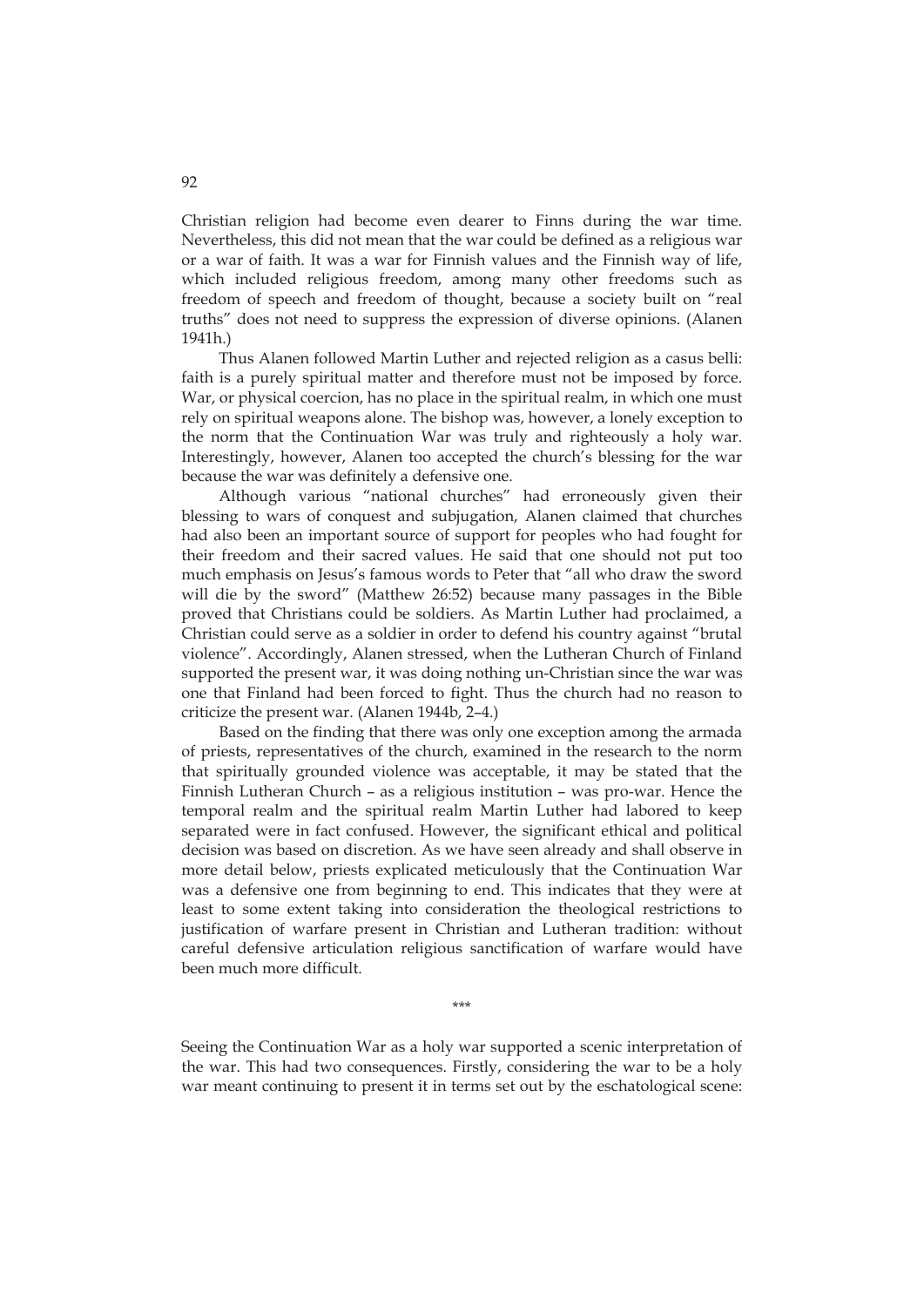it was of spiritual origin and concerned spiritual matters. The holy war functioned as the scene for the Finnish army, and it was the holiness of the war that made demands on the Finnish Army. Secondly, and most importantly, the scenic emphasis of the holy war as the context meant that the acting agent, in fact, was God himself, not Finns and the Finnish army. The Continuation War was, in a word, an act of God. Now we are ready to examine the crusading typology, which was used as a geopolitical extension of holy war as well as a dialectical strategy to present an act of offensive warfare as a counter-act.

#### **6.1.3 An act of defence: a crusade for resurrecting Karelia**

Developing further the holy war idea, the crusading *typos* depicted the Continuation War as an answer to God's call. Thus Finland was not engaged in an ordinary act of war: as the intention of a crusade is to correct the divine order, the invasion of Karelia was presented as an act of defence, a counter-act. The offensive in Karelia meant re-conquering the Promised Land and bringing back the true faith. In this sense, the Continuation War as a crusade was a geopolitical act of liberation with a strong theological basis.

The creation of a sacred space defines a symbolic territory for 'us' in opposition to the claims of 'them'. Thus demarcating sacred spaces is an important element of identification. (See Koster 2003.) When East Karelia was described as an area that had been contaminated, it meant a severe crisis. Since people and the land are consubstantial, the desecration of 'our land' also affects the status of the people. The integrity of the borders of the land (and thus of the body politic) needs to be protected in the same way that the laws of ritual cleanliness and the dietary laws guaranteed the integrity of the physical body.70 (Blenkinsopp 1995, 81, 99–100, 110–114.) A territory can be made again into a part of our order only by consecrating it. The raising of the Cross is equivalent to consecrating the land and creating a new birth (Eliade 1961, 32).

A Senior Chaplain, Rolf Tiivola, reminded his listeners about how Urban II had exhorted his audience to embark on a crusade against the enemies of Christianity who were desecrating the Holy Land. He then referred to Mannerheim's Order of the Day and concluded that the present struggle against the East had taken on the character of a crusade. Tiivola used the biblical motive of archetypical fratricide as the justification for the crusade: Finland's neighbour, the Soviet Union, had committed sins comparable to the slaying of Abel by Cain.<sup>71</sup> Thus he was able to portray Finland as an innocent victim and claim with an intertextual reference that "the evils done by the Soviet leaders screamed for vengeance as far up as the Heavens" (Rev. 18:15). Finns should therefore cry out like the crusaders in the 11th century that "God

 $\overline{70}$ For example Leviticus 18:24–25 states that even the land cannot "ingest" idolatry: "Do not defile yourselves in any of these ways, because this is how the nations that I am going to drive out before you became defiled. Even the land was defiled; so I punished it for its sin, and the land vomited out its inhabitants."

 $71$  See Genesis 4:1–10. Cain of the biblical story is a symbol of jealousy and wickedness.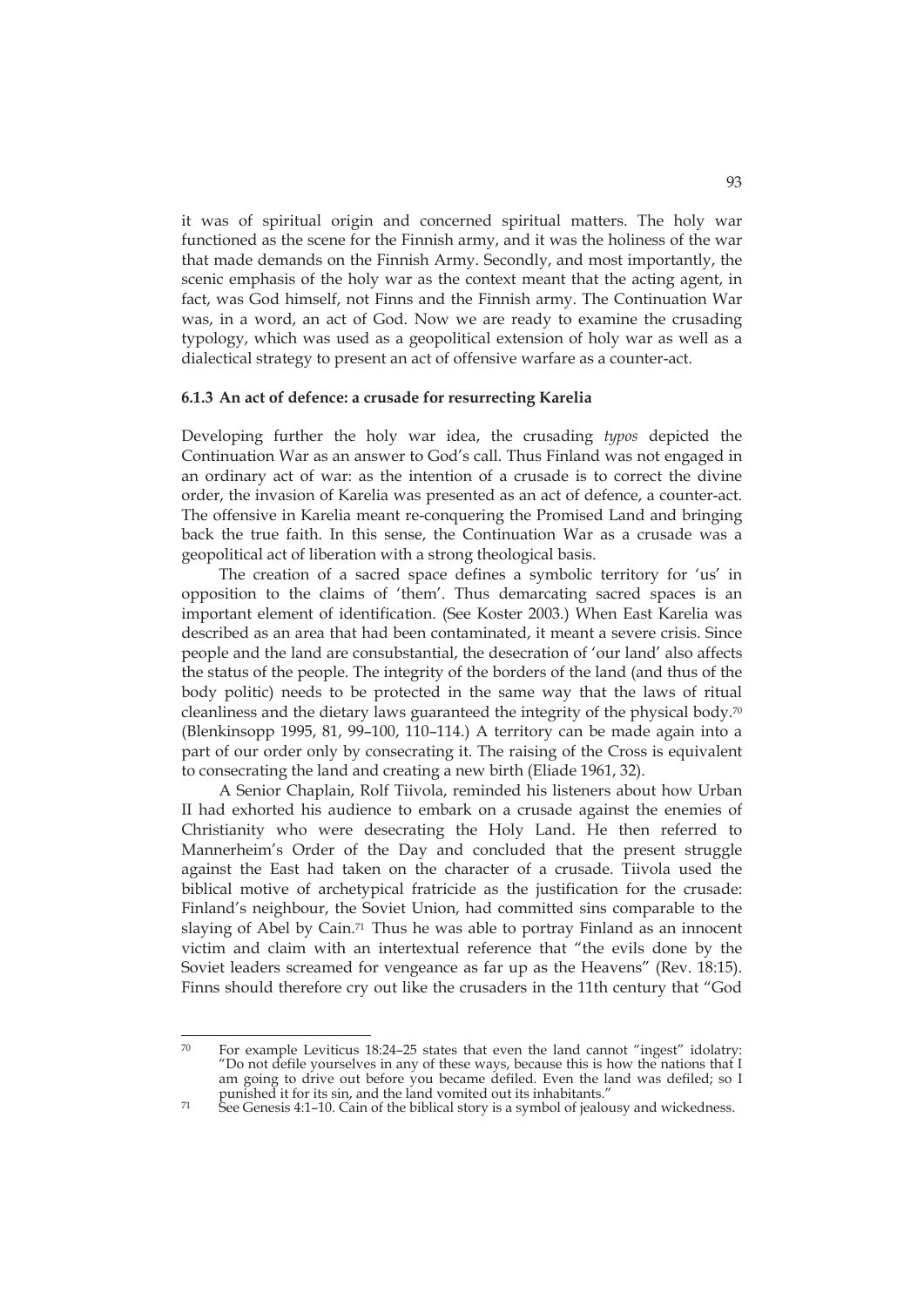wills! God wills to make Finland great and liberate Karelia from the nightmare that has plagued Finland". (Tiivola 1941, 1; see also Lehtonen 1942a.)

When the Finnish army conquered Karelian territory in the Continuation War it did not merely seize the land. It also created, or expanded, the ritual space of the Finnish national identity – with the Lutheran Church playing no insignificant role in the operation. That is, the army symbolically transformed the physically occupied territory with certain 'Finnish' rituals to make it 'our' sacred space. As the Field Bishop Johannes Björklund wrote at the beginning of the war:

The cause of the Defence Forces of Finland is that of the Fatherland and religion. The land stolen from us, the land sanctified by the sweat and blood of our forefathers, has been liberated by the Defence Forces and freedom to worship God has been returned. Moving our borders to their natural place is necessary and right, in relation to the Fatherland and in relation to religion. […] The military chaplainry has an honourable role in this. […] In addition to restoration of violated churches, other buildings have been turned into temporary churches to which both soldiers and civilians have been invited to serve God. Similarly, the Eucharist has been delivered wherever it has been possible. (Björklund 1942a, 17–18.)

In relation to the crusading *typos* and understanding the war as a counter-act, there are two important and widely-used notions in the rhetoric of the quotation. First, the land of East Karelia belonged originally to Finland for religious and natural reasons. As another chaplain explained in a sermon:

Our new, wonderful promised land is opening before my eyes. This new Fatherland is a part of the most Finnish Finland. God speaks to us as He spoke to Israel: "To your offspring I will give this land. I am the Lord, and I will bring you out from under the yoke of the slavery. I will free you from being slaves, and I will redeem you with an outstretched arm and with mighty acts of judgment" (Genesis 12:7; Exodus 6:6). (Koukkari 1941, 1, 3.)

East Karelia was the essence of Finland and a land promised by God. This view is exemplified by Lennart Pinomaa<sup>72</sup>, a Lutheran scholar, who quoted a passage from the Book of Exodus73 and declared that the time had come when God would keep his promise. The war was a moment of dreams being fulfilled. It was "a wonderful time of the Finnic tribe – so wonderful that its importance could hardly be fathomed at all". (Pinomaa 1941a; 1942.) To quote another example, Hannes Anttila compared the Finnish situation with a passage from Deuteronomy in which Moses addresses Israel after the Israelites had crossed the Jordan. According to Anttila, Finland was in a similar situation: Finland was crossing a metaphorical Jordan to seize the land that God would give them

94

 $72$ Lennart Pinomaa (1901–1996) was a Luther scholar, and a professor of theology from 1948 to 1968.<br><sup>73</sup> God declared through Moses that "you yourselves have seen what I did to Egypt,

and how I carried you on eagles' wings and brought you to myself. Now if you obey me fully and keep my covenant, then out of all nations you will be my treasured possession. Although the whole earth is mine, you will be for me a kingdom of priests and a holy nation." (Exodus 19: 3–6.)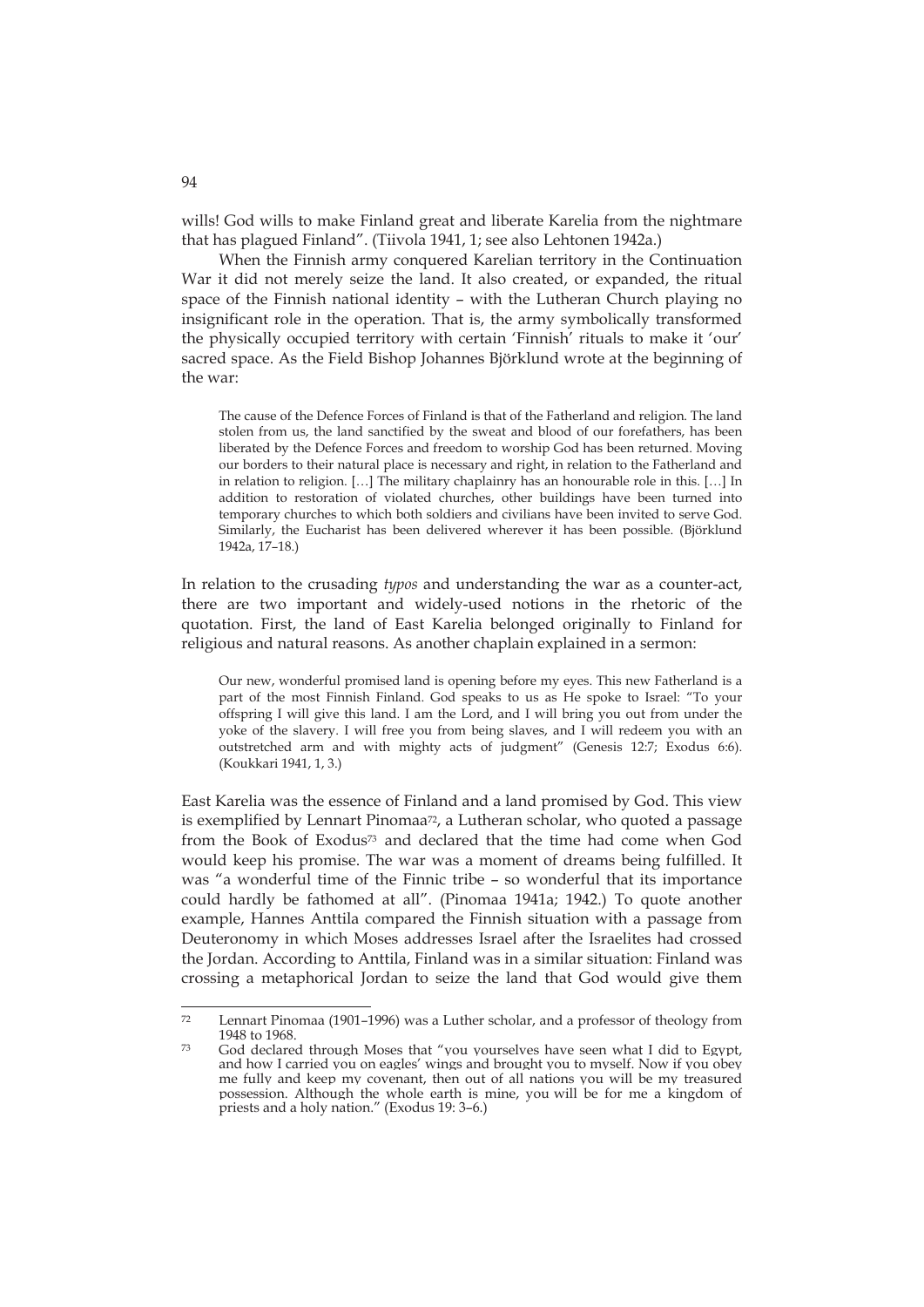(Anttila 1941, 167). Hence Finns resembled the Israelites who after years of wandering in the wilderness were finally in the Promised Land.

A memorandum sent by the government of the United States to the Finnish government to persuade Finland to cease its military operations in East Karelia was also examined in the crusading light. It was claimed that the memorandum hurt the deepest feelings of the Finnish soldier because Finland was waging a holy war. Withdrawal from East Karelia could not be done, for it was more than a strategically important piece of land:

Should we now give up this holy war and crusade? For us Karelia is more than strategic places for the army or for industry. For us Karelia is a holy land inherited from our fathers. It is a land saturated and sanctified by suffering. In a word, it is a land decreed to us by God. Every millimeter of it has been dearly redeemed by blood and sanctified by prayers. […] We cannot withdraw when God is at work – for if we did, we could not say that we are waging a holy war. Our Finnish soldiers will proceed in East Karelia according to plans and will advance over more and more areas of the holy Karelia, the ancient living space of the Finnic tribe. (Korhonen 1941, 2–3.)

The response to the memorandum gave the idea of holy war geopolitical dimensions. Karelia was a holy land decreed by God and sanctified by blood, and Finland could be certain that the road appointed to her was the road willed by God. Thus withdrawal would equal apostasy: it would mean straying from the divine path and neglecting the moment God had prepared for the nation. (See also Kaukovaara 1942a, 3; Anttila 1941b, 163.)

Second, the other important notion suggested by the crusading *typos*, was that the land needed to be restored to the true faith from a state of strangeness. The idea was reflected by a chaplain at the beginning of the war:

"Stay in this land for a while, and I will be with you and will bless you."(Genesis 26:2.) This word suits particularly well the soldiers in Karelia. It may seem that we are in a strange land although this land is the ancient area of the Finnic tribe, saturated with work and suffering. No wonder, for our tribal kindred have been under a foreign aegis that has aimed to destroy everything authentically Finnish and transformed it into something strange. (Salomaa 1941, 2–3.)

The Continuation War meant a crusade to rescue "the most sacred" from infidels (Pakkala 1941b, 4.) More specifically, according to Bishop Juho Mannermaa (1941b), the purpose of the war was that the Cross would defeat the godless and cleanse East Karelia. Bishop Aleksi Lehtonen elaborated the argument further and proclaimed that Finland and "her God-provided ally" [Germany] had every right to re-conquer these areas and finish the Christianizing task that "had been begun in the 13th century crusades". With such examples from their leaders, it was natural that the chaplainry had a central role in the consecration and transformation of East Karelia back into "our land". (Lehtonen 1941a, 8–13.)

Argument about sacredness of the land was supported by merging nature and history. Finland's history and the promised land of Karelia became bound together in a reciprocal process of the historicization of nature and the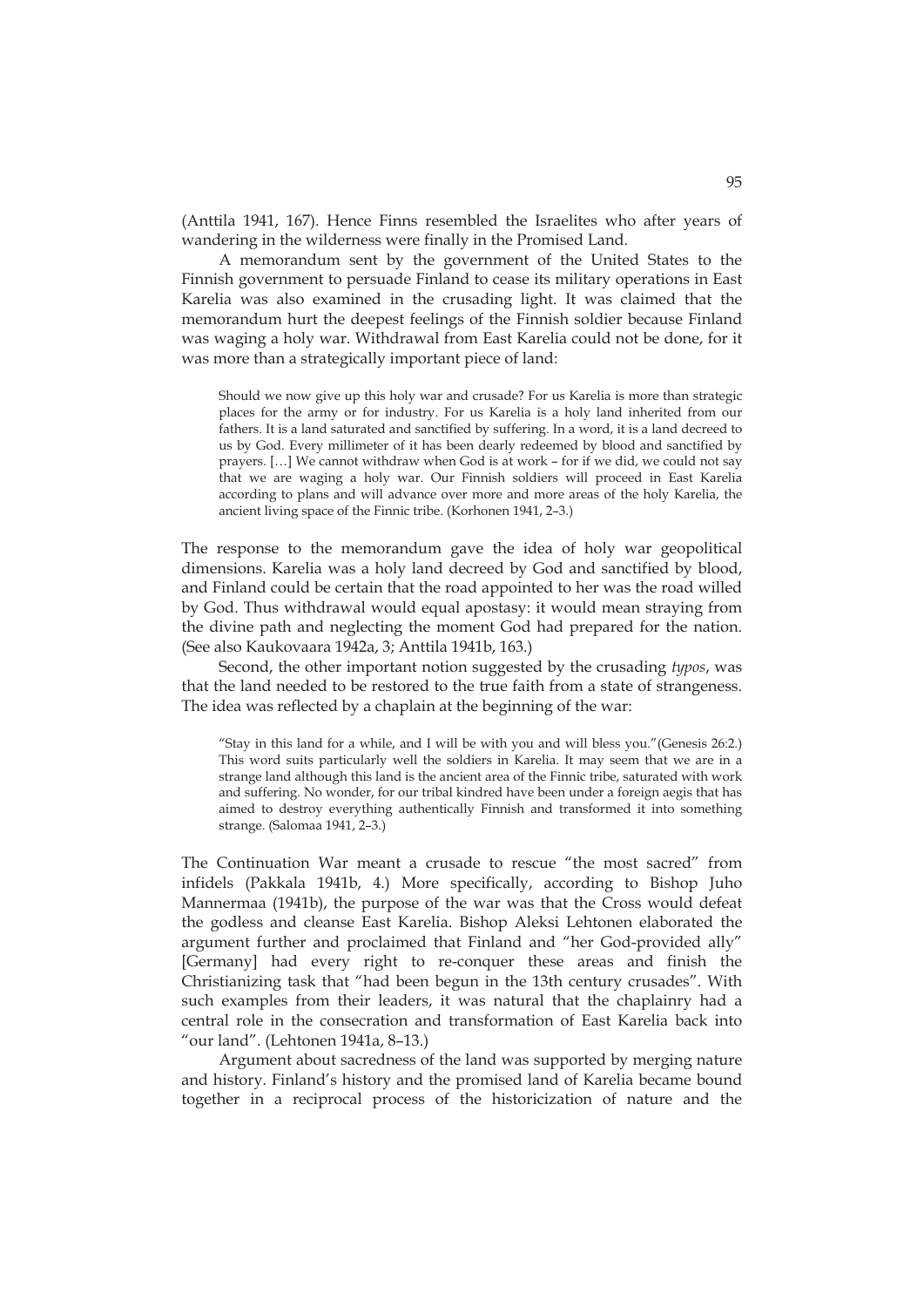naturalization of history. The land was considered part of Finland's history and Finland's history, in turn, was seen as an extension of the land and its natural resources (Smith 2003, 135–136). The dual process was explicated in biblical terms. The Dean of the Home Guard, Hannes Anttila, described Karelia as the Garden of Eden of Finland. He declared that re-conquering Karelia meant the construction of a national Eden as depicted in the Book of Ezekiel:

This is what the Sovereign Lord says: "On the day I cleanse you from all your sins, I will resettle your towns, and the ruins will be rebuilt. The desolate land will be cultivated instead of lying desolate in the sight of all who pass through it. They will say, 'This land that was laid waste has become like the garden of Eden; the cities that were lying in ruins, desolate and destroyed, are now fortified and inhabited.'" (Ezekiel 36:33–35.)

Karelia was for Finland "the desolate land" depicted in the biblical passage that would now become Finland's Garden of Eden: now that the Finnish army had seized Karelia, her "barren fields would wave as gold and muddy waters would run as sparkling rivers" (Anttila 1941a, 1). Anttila considered Karelia to be the natural domain of Finnish holiness: it was its life-enhancing and nurturing power that guaranteed the life of the nation.

In addition, the peculiarities embedded in the notion of Promised Land shaped the nation's history. The history of Finland was seen as analogous to that of Israel in the wilderness: this was a dangerous journey of chosen and oppressed people from the yoke of a great empire through the wilds to the Promised Land, which God has given them in return for keeping their part of the covenant. Drawing on the Book of Nehemiah (29: 11), it was asserted that God knew "all the wrongs Finland had suffered" throughout her history and certainly had plans for Finland. The prophecy was now becoming true as all "the lost territories" of Karelia were going to be returned to Finland, and peace and security would be guaranteed for the whole nation (Heikkala 1941, 3).

At the same time, as Finland returned to the holy land, the Karelian population would be freed from servitude (Hiidenheimo 1941, 2; Salonen 1941, 2.) It was declared that national victories would pave the way for Christ's victory among the people of Finland as well as among "the liberated Karelians". Thus it was important that the geopolitical question should be solved so that the peoples of East Karelia could be "lifted towards a better and a greater life as a Finnish people and a Christian people". (Rinne 1941b, 4; 1941a, 1; R. K. 1942, 3.) The result of the crusade would be the destruction of "the eternal enemy" and the end of the exodus of the Finnish tribe. The war was a blessing for Finland, because it was an answer to the prayers of Finnish and Karelian Christians. (Hakala E. 1941, 201–203; Kalpa 1942f, 5.) According to Bishop Aleksi Lehtonen's letter to chaplains, the liberation of Karelia and the destruction of Bolshevism were precisely the reasons why the war was indeed a holy war (Lehtonen 1941g).

Once again, a fitting analogy was found from Exodus, in which the Lord went ahead of the Israelites in a pillar of cloud to guide them on their way and by night in a pillar of fire to give them light (Exodus 13:21):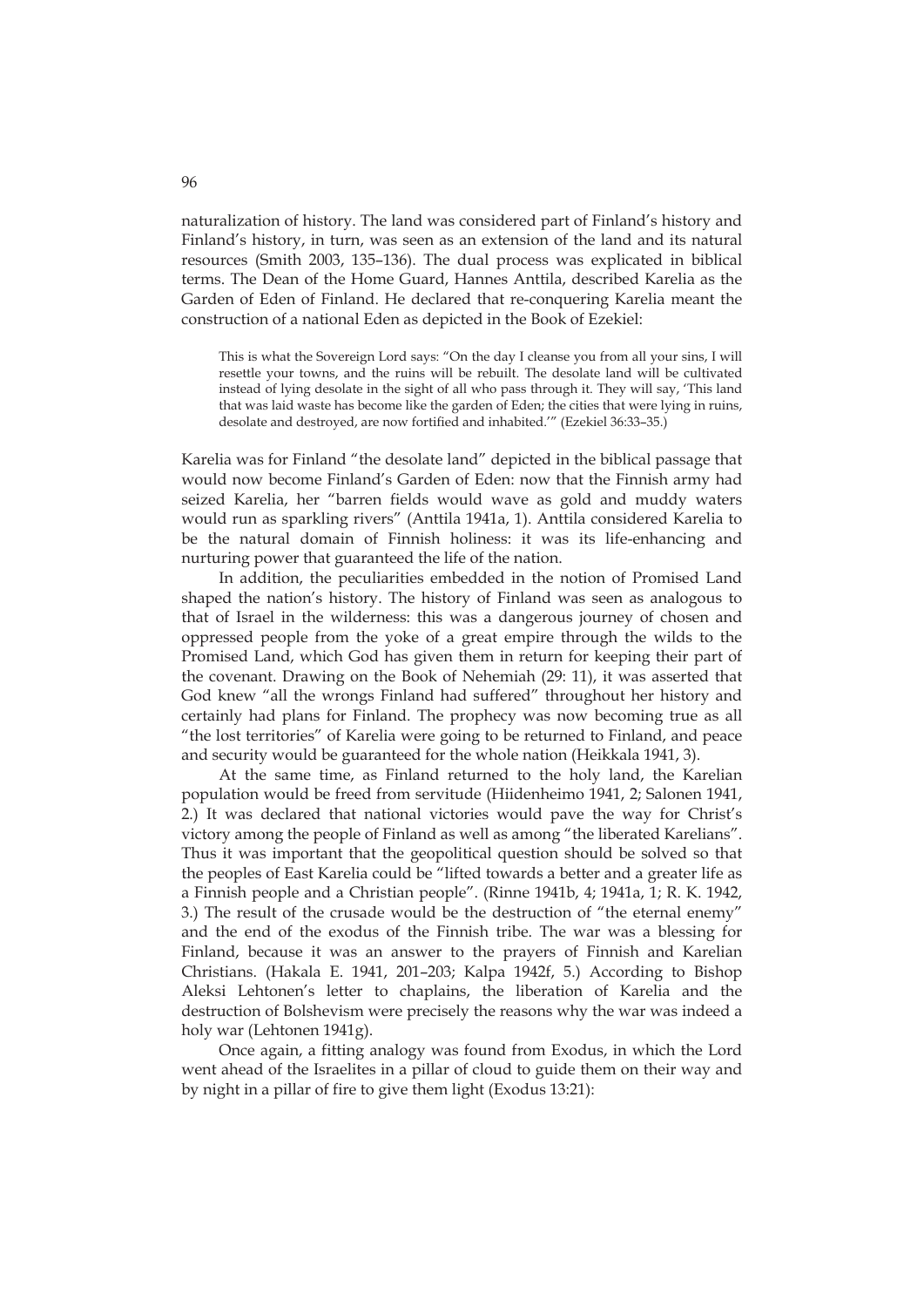This is the time of visitation for the Finnish people, for maybe the countless prayers and sighs sent throughout the centuries have now been heard, and thus the Lord is guiding us towards the final victory. […] Now the God of grace shall lead the people He has redeemed to His holy abode. The victorious sign of the cross shall guide Finland day and night towards the Promised Land. (Sovijärvi 1941, 2–3.)

Thus return to the holy land, to the land that was God's "holy abode", was the aim of the Finnish crusade. The crusade was a symbol of the political salvation of the Finnish nation, which – according to this typology – was going to be decided on geopolitical grounds. The Finns had not waited for God's help in vain, and Marshall Mannerheim's call to follow him on a crusade had not been without justification: Finland's success was showing that he had not placed his trust in the God that protects Finland's crusade for nothing. (Vauramo 1942, 3; Sovijärvi, 1941, 2–3.)

The plea in the famous Order of the Day to follow Mannerheim "for the final time" on the crusade was identified with Jesus's often used phrase "follow me".74 Only thus would it be possible to take part in the crusade through which Karelia would be redeemed and a new morning would dawn for Finland. (Kuusi 1941, 1; Muroma 1941, 2; Vauramo 1941; Tiivola 1941a, 1.) Hannes Anttila could proclaim that "the hearts of the people of Finland" would intuitively follow Mannerheim's call to a crusade against the east (Anttila 1941a, 1; Björklund 1941a, 1; 1941b, 1.) It was clerically accepted that Mannerheim was rhetorically identifying himself with a bishop or the pope, religious authorities who in the history of Christianity have had the right to summon a crusade. In a word, priests accepted Mannerheim's identification of himself as an authorized representative of God. In a way, theological recognition of a summons to a crusade issued by a soldier is the apex of Lutheran obedience to a secular authority.

In the Old Testament account a number of symbols, such as the ark, a burning bush, or a blazing torch, are tangible representations of God's presence as divine warrior; in the Crusades the Cross was such a symbol (von Rad 1991, 41–51; Longman & Reid 1995, 40). In the case now under discussion, the Finnish flag was the cross that the crusaders of the Continuation War carried, it was the biblical pillar of fire that threw its light on the way to the Promised Land. As Tuomas Tepora (2008, 162) has shown, seeing Finland as a geographical body symbolized by the flag was an essential part of Finnish culture during the early 20th century. The flag was used to integrate the population and areas of (real or imagined) Finland into a nationalistic unit. The national flag consecrated and made a boundary for the sacred ground. Strengthening not only the physical boundaries of the nation but the mental ones as well simplified the situation and made the image more powerful. Thus also the symbolic boundaries created by the flag were important: there was a stark contrast between areas consecrated by the flag and "the land of the Beast" in the east (Lehtonen 1941a, 8–13).

The flag of Finland was, then, the cross that purified the holy land and

<sup>74</sup> 74 See for example John 8:12, 21:19; Luke 9:57–59, 14:25; 1 Cor. 11:1.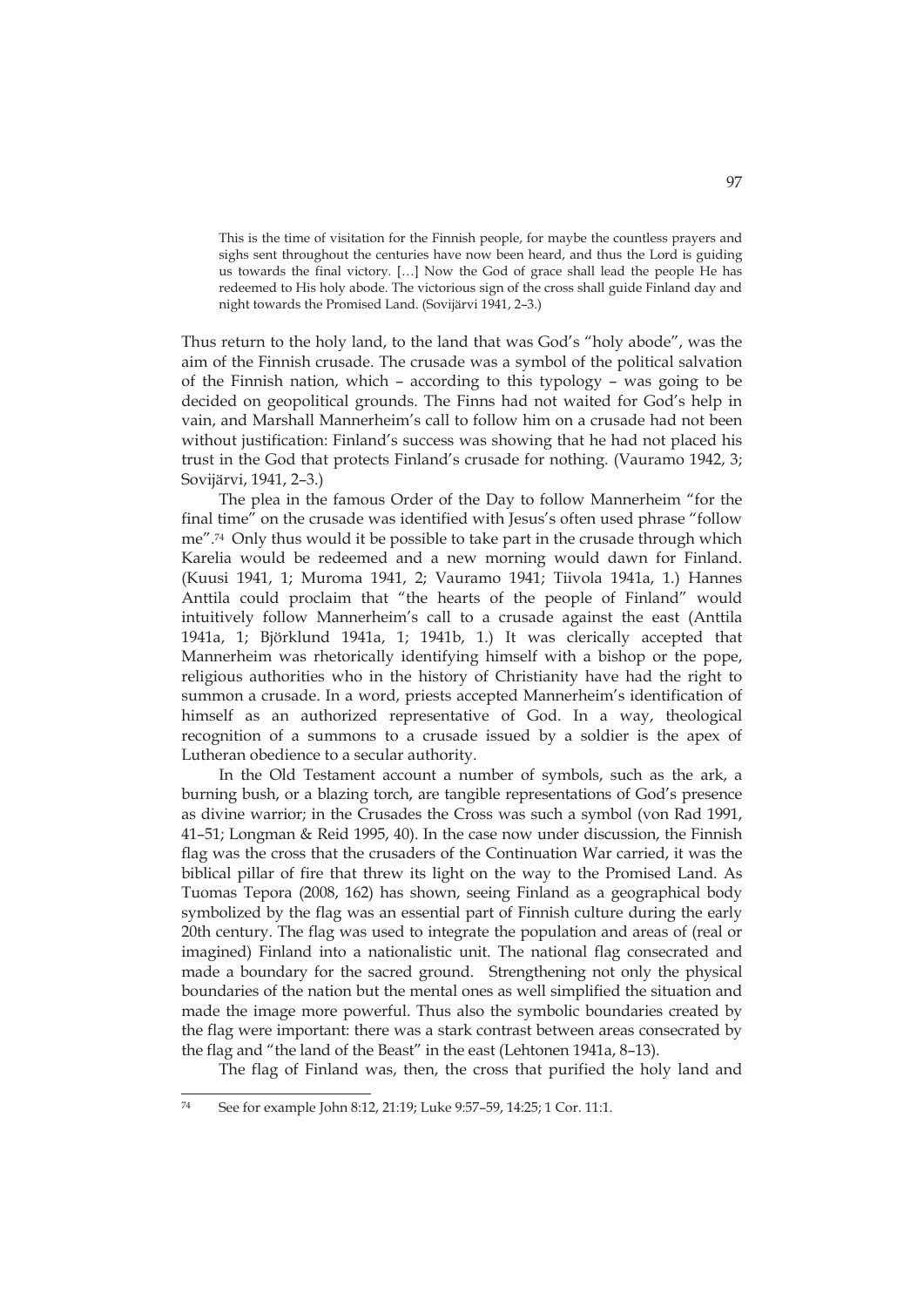consecrated it once again as belonging to Finland. The flag symbolized two things. First, it resembled the Cross in the sense that both denote a unifying power and endurance (Oksanen 1943, 3). Second, due to its unifying power, it symbolized Finland's victory and "the promise of victory represented by the cross" (Laiho 1941, 2–3; Kalpa 1943a). As such, it represented the power of Christianity in the cities that had been re-conquered in Karelia. (Närhi 1941.) Referring to the Northern crusades, Bishop Aleksi Lehtonen preached that the cross on the flag brought to mind Finland being rescued by Christianity from disappearing or drowning into "forgotten history like a primitive tribe". Hence it was a particularly fitting symbol for the Finnish army since the sign of the Cross was a sign of victory and freedom, under which Finnish soldiers had always been fighting. (Kalpa 1942b, 2–3; Lehtonen 1942a). In the words of the chaplain Jyrki Järnefelt, to the men of Finland it was not important whether they lived or died, but what was important was that the Finnish flag should flutter freely – for in this way the "streams of Jesus's blessing" could spill onto the nation (Järnefelt 1943, 3).

We see here, then, that because it had been under the aegis of diabolical and barbaric Bolshevism, the Lutheranization of the Karelian population was a significant element in the crusading typology. The Lutheran Church of Finland had two main tasks in Karelia. Firstly, it had to encourage a patriotic spirit among the people of Karelia, for Karelia was Lord Sabaoth's gift in the holy crusade. Secondly, the church was responsible for exporting "the Evangelical-Lutheran spirit" to Karelia. When these two tasks were accomplished, Finland's crusade would be complete and it would have followed the purposes of the God of history. (Pakkala 1941b, 5; Mannermaa 1941b.) When the Finnish army advanced into East Karelia, Lutheran chaplains began to hold ecclesiastical services for civilians in the invaded territories. This, as could have been expected, resulted in friction between Greek Orthodox and Lutheran chaplains.

The role Lutheranism was to play in redeeming the holy land of Karelia was not, however, uncomplicated. There were two approaches to the question. First, since force could not be applied in matters of faith, the Lutheran Church and the Greek Orthodox Church of Finland<sup>75</sup> needed to work together in East Karelia, because especially those people in the area who had grown up before Bolshevism were mostly Greek Orthodox. This was understood and supported by most of the high theologians, including Archbishop Erkki Kaila, Field Bishop Johannes Björklund and the Bishop of Kuopio, Erkki Sormunen. The other approach had to do with Lutheran religious nationalism: the Greek Orthodox Church could not "redeem" the Karelian population in the same way as the Lutheran church could since it lacked not only the resources but most

 $75$ The Greek Orthodox Church of Finland had (and still has) a position recognized by law. The Greek Orthodox diocese was established in 1892, when Finland was still part of Russia. Since the independence of Finland in 1917, although autonomous and a part of the ecclesiastical jurisdiction of Constantinople, it has been acknowledged as the other state church (nowadays the "people's church") of Finland.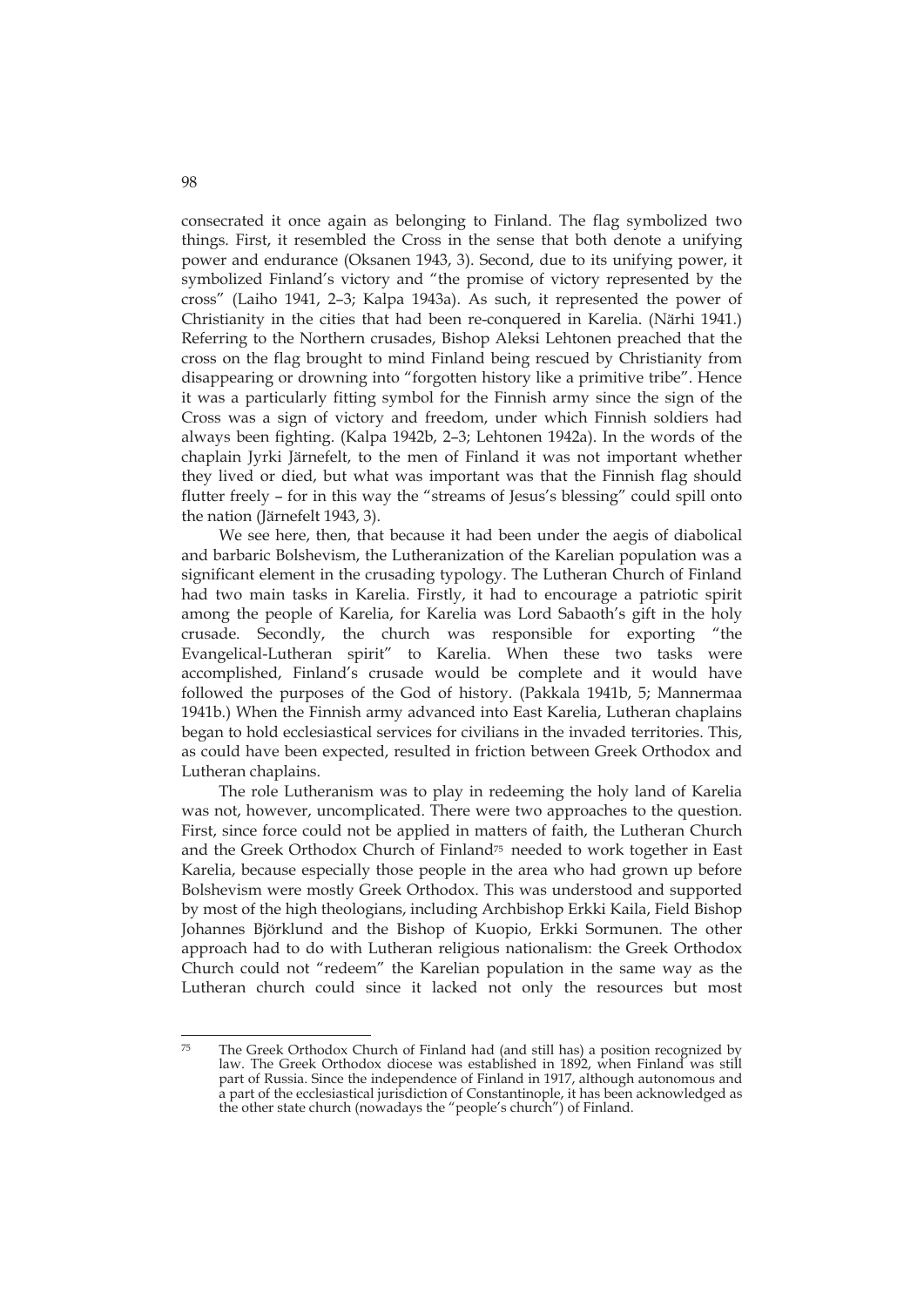importantly the proper national fervor. <sup>76</sup> Thus this viewpoint merged Lutheranism and Finnishness into a form of theologico-political orthodoxy and claimed that Lutheran priests and chaplains needed to be given a free hand among the population of East Karelia because Finland's historical situation demanded this. This point of view was supported by for example Kalervo Kurkiala, an army chaplain and an MP, and Professor Paavo Virkkunen<sup>77</sup>. (Murtorinne 2002, 201–203; Vuori 2011, 212–223.)

During the autumn of 1941 the situation in East Karelia became tenser, with each denomination filing complaints about the other. One strategy that was often used was to request that a chaplain or priest should be transferred away from East Karelia due to his (over)enthusiasm in baptizing civilians. In the end the high theological viewpoint won, and proponents of the one that emphasized Lutheran nationalism came in for some heavy criticism. Kalervo Kurkiala, for example, was relieved of his position in the army, although he subsequently continued his career as battalion chaplain of the Finnish SS Battalion Viking. (Murtorinne 2002, 201–204.) Nevertheless, the status of East Karelia as a holy land and the need to re-consecrate it was not questioned. Rather, the issue revolved around the role each church would have in the crusade, i.e. which agents could act in the holy scene.78

Archbishop Herman of the Greek Orthodox Church shared the nationalistic viewpoint and declared in July 1941 that God had blessed the Finnish people in the holy war under its God-given leader, Marshal Mannerheim, and the moment was near when the Karelia stolen from us would be liberated (Herman 1941, 2.) The policy of the Greek Orthodox clergy was to emphasize commitment to Finnish nationalistic ideology. The rhetorical strategy was familiar: the Soviet Union was described as "hell on earth", the war as an apocalyptic event and holy crusade against the "Bolshevik monster" (Mihailov 1941a, 6; 1941b, 5). In addition, to counter any doubts, it was also pointed out that Finnishness was not tied to religion or language but to "spirit and blood". In fact, it was asserted, a Greek Orthodox would be severely

<sup>&</sup>lt;u>.</u> 76 Major and chaplain Hannes Anttila, for example, stated in an infamous clerical meeting at Svir in August 1941 that the work of the Greek Catholic Church would never join the East Karelian population to the Finnish people and nation, and thus the Lutheran Church needed to be actively involved in the task. (Virkkunen 1941.)

the Lutheran Church needed to be actively involved in the task. (Virkkunen 1941.) 77 Paavo Virkkunen (1874–1959), a professor of theology, MP, former minister and chairman of parliament, was one of the reasons why the image of the Finnish Lutheran clergy in the early decades of the 20<sup>th</sup> century was that of "a priest in a helmet". He was a conservative right wing politician who more often than not merged theological and political viewpoints. Although theologically somewhat more liberal than his colleagues, Virkkunen's activities during the Continuation War included cooperation with Nazi Germany's Luther Academy and enthusiastic attempts to further the Lutheranization of East Karelia. (See Murtorinne 2005,

<sup>199–204.) 78</sup> *Kotimaa* attempted to soothe the situation by drawing on crusade as an act of unification: co-operation was implicit in the concept of crusade. Its purpose was to plant and cherish Christianity, not denominational discord. Thus it was important that spiritual care should be organized by the joint forces of the Lutheran and Orthodox Churches of Finland. There could be no clear demarcation between the spheres of the churches, and thus it was better that they should act together in Christianizing Karelia. (Editorial 1941b, 2.)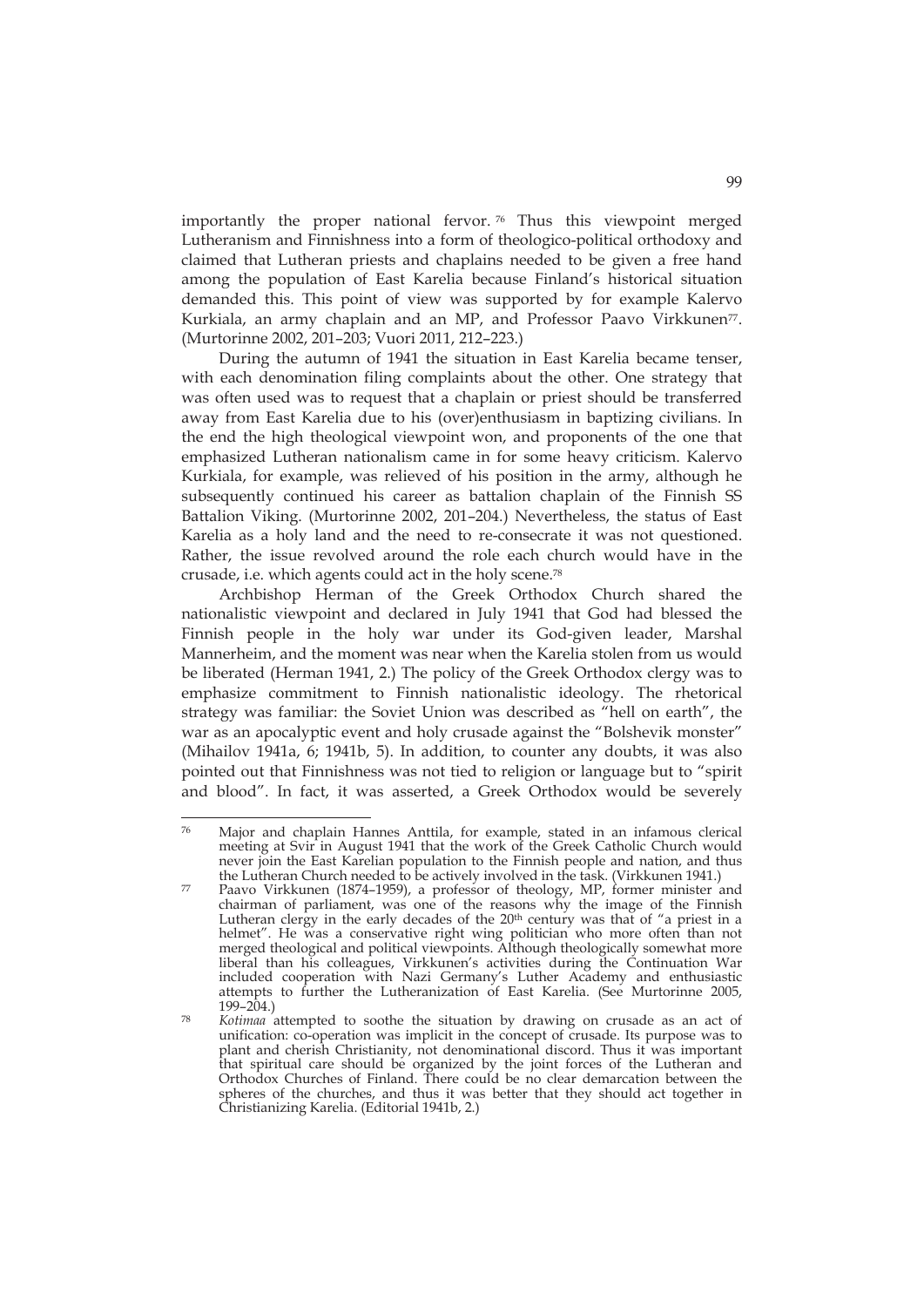insulted if he or she were said to be anything other than a Finn: it was the cause of the Finnic tribe that united all Finns. (Ryttyläinen 1941, 8.)

Finally, the crusade was seen also in a wider circumference as an act of unification. According to this interpretation, God had summoned all the peoples of Europe to a holy crusade – and Finland had a justified and natural place on this shared frontier. (Hakala E. 1941, 201–203; Kalpa 1942f, 5.) Bishop Aleksi Lehtonen claimed that "a Christian crusade" was taking place in the East and that all Christian peoples were eager to join this battle (Lehtonen 1941c, 3.) Lennart Heljas, an MP (Centre Party) and a priest, in turn, stated that the war was continuation to the crusades that had been carried out nearly a thousand years ago, and just as then, it was precisely the moral character of the "enormous crusade" that was why European nations had joined the campaign to strike back at Bolshevism. Hence Finland, as a European nation, was obliged to take part in the crusade. (Heljas 1941, 2.) For Bishop Eino Sormunen the crusade was the culmination of tensions that had arisen after WWI: the course of history after the first world war had led to this crusade, in which Finland was playing her "natural and glorious part". (Sormunen 1941a; see also Kalpa 1942b, 2–3.) Field Bishop Björklund (1942b) was convinced that this aspect of the crusade was worth emphasizing to the fighting troops. He wrote in some confidential guidelines issued to the chaplainry that it was an integral part of their work to explain to soldiers that Finland's war was connected to the all-European crusade against Bolshevism.

\*\*\*

The dominant pentadic element was counter-act, for the war was justified on the grounds that the enemy had seized Finland's sacred areas, and this constituted a situation that needed to be corrected. As Murray Edelman (1985, 100–101) stressed, an important function of symbolic settings is to legitimize acts for those who might oppose them on the basis of inappropriate motivation. For this purpose it is useful to move backwards in temporal terms to trace the origins of the scene. That is, as for example Clarke Rountree (2007, 169) has noted, when legitimating acts that might be expected to be criticised as inappropriate, it is useful to move attention away from the particular act and towards other acts that can be claimed to have created a scene in which the acts currently being defended can be presented as reluctantly forced upon the actors or necessary. And obviously, if the logic of temporized essence is applied, the malevolent acts constituting the present scene can be traced back to times immemorial, contributing more to the weight of the argument the more "original" or "eternal" those acts can be claimed to be.

In this way the act of crusade was deemed legitimate according to the given scene–act interpretation. Interestingly, however, Bolshevism constituted a spiritual scene that demanded geopolitical counter-acts. In other words, drawing on the eschatological scene typology presented in the previous chapter, the malevolent "eternal being" of the diabolical enemy had created a scene of evil that the Finno-Christian invasion of East Karelia was to put right.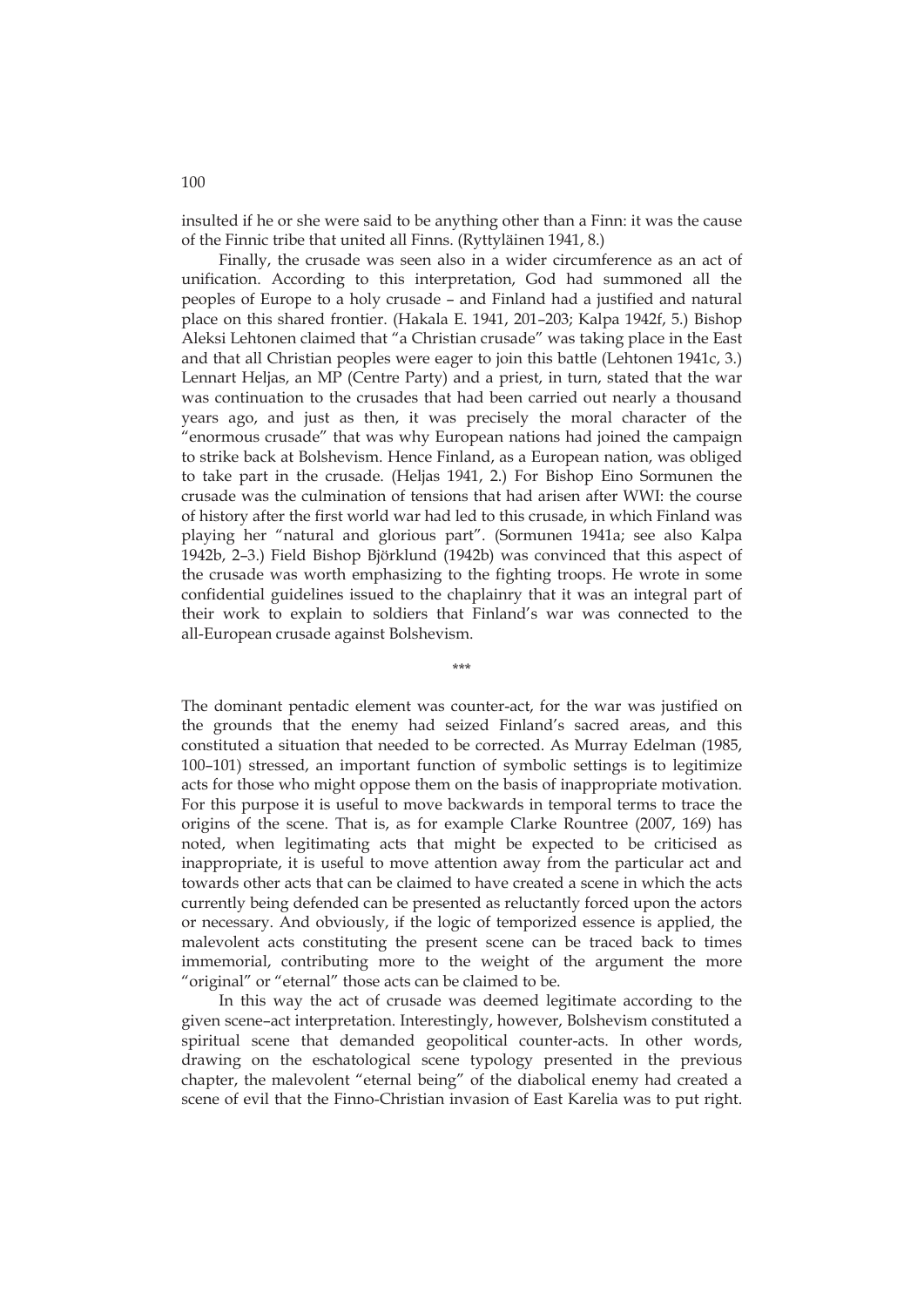In the Finnish case, the Promised Land that had been captured and desecrated by the enemy demanded that the rupture in the divine order be made good. Importantly, in this way the invasion of Soviet territories could be defined as an act of liberation willed and initiated by God himself. This also had the advantage of distracting attention from the fact that Finland was invading foreign territory.

#### **6.1.4 Put on the armour of God for the good fight of faith**

Since an act calls for a certain kind of agent, there is a peculiar quality in the act–agent ratio that tends to transform the act into a scene. In such cases the act ceases to be merely an act but takes on scenic qualities that "overwhelm" other pentadic elements. Now, the dramatistic logic of the scene–agent ratio implies that if the scene is supernatural in quality, the agent "in" the scene will be of the same quality. In other words, the contents of a divine container will synecdochically share its divinity (Burke 1969a, 8). In this way scenic interpretation of the war was supported by transforming holy war and crusade from act to a rhetorical scene that called for a certain kind of agents. As Kenneth Burke (1966, 383–386) stresses, the drama of combat is "perfected" when the protagonist and the antagonist are of equal status and power. Because the agents must be qualitatively of a kind with the scene of divine warfare and the eternal enemy, Finnish soldiers needed to be cast into appropriate roles.79 Finnish soldiers were therefore defined as soldiers of Christ and crusaders – and presented more or less explicitly with an appropriate set of the demands that such agents were supposed to fulfil. In this section we will examine the rhetorical outfits in which the agents of the crusading scene were clad.

The argument was that as the great time of the fatherland was at hand, each and every soldier was "a crusader warrior, a soldier whose flag is marked by the cross" (Kalpa 1941e, 3). Thus Field Bishop Björklund could proclaim:

May God bless you crusader soldiers as you spread the Gospel of love and create a greater future for the Finnic tribe. […] The reward for the crusaders is glorious already in this life, for they have made it possible for children and future generations to worship freely the one, true God. (Björklund 1941c, 3.)

The fact that Finland's long and difficult trek through the wilderness was over and that there was a better future and permanent peace on the horizon was symbolized in the role that Finnish soldiers were given in the present war: Finnish troops were crusaders, there to strike down the evil spirits of darkness

 $70$ It is worth noting that the rhetorical constructions of the protagonist and the antagonist of the eschatological scene illustrate the ambiguous nature of the sacred. The Latin *sacer* denotes both good, pure spiritual powers as well as evil and impure powers, bringers of disorder and instigators of sacrilege. (Durkheim 2008, 409–412; Agamben 1998, 49–51.) Hence, as Kenneth Burke (1957, 46–47) suggests, the sacred refers to an untouchable force whose power can be channelized properly or dangerously, not only to the positive aspect of the concept. Grammatically, then, the legions of the anti-Christ and the crusading soldiers of Christ both had a sacred role in the scene of the eschatological drama.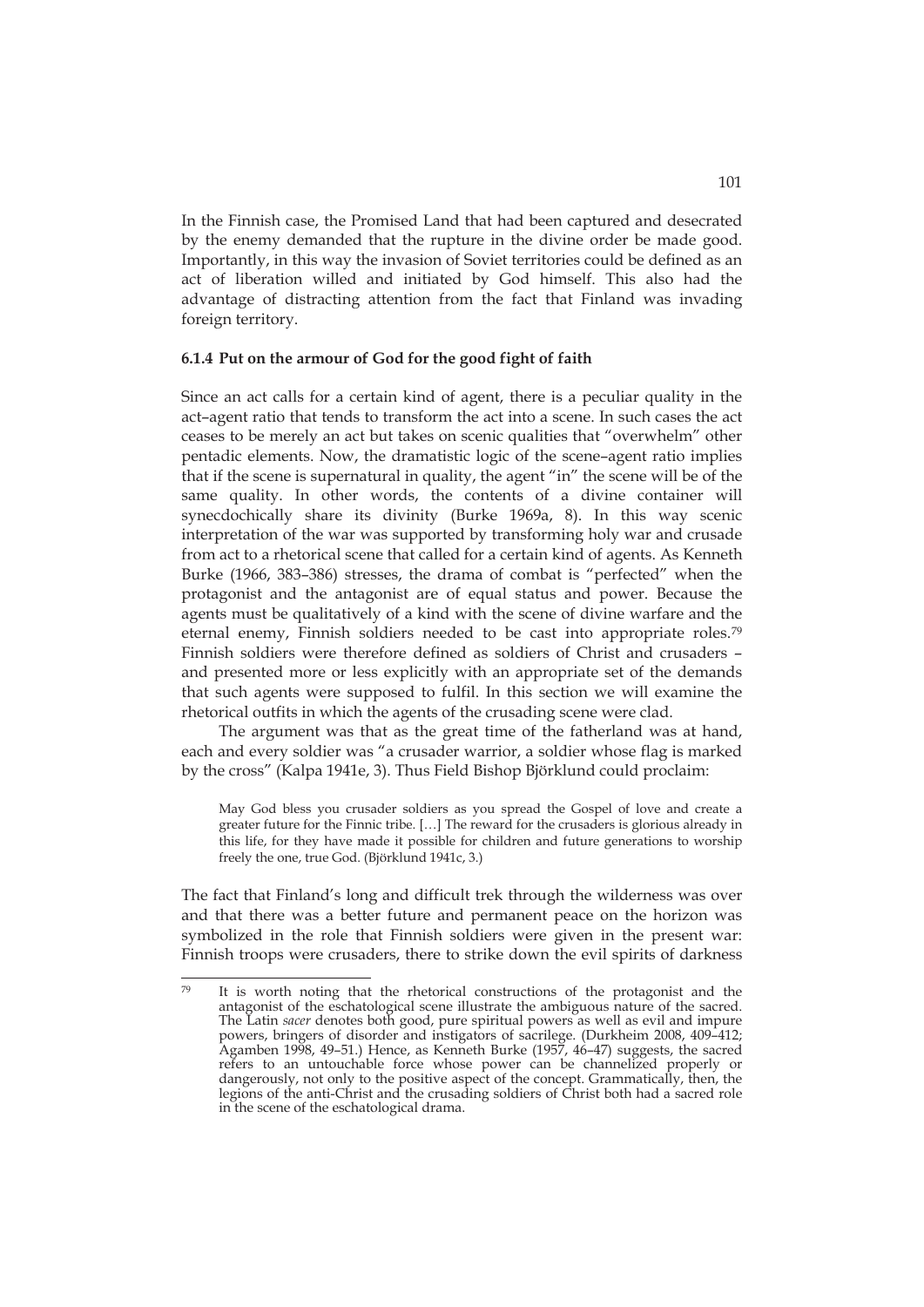and to promote the message of the Gospel. It was emphasized that the nature of Finland's war as a crusade against "the arch nemesis of Christianity" demanded that it should be waged also with spiritual weapons. The task of Finnish Christians was to join the fighting army of Christ, since only in this way could the hidden connections of seemingly chaotic events be discerned and seen as part of God's plan for salvation. The role of the Field Bishop and the chaplainry were seen as central, since spiritual warfare was mainly their responsibility. (Repo 1941, 2; Nikolainen 1941a, 3; 1941b, 3).

"Dressing" the crusading soldiers was an integral part of apocalyptic dualism, and thus there were two possible uniforms for Finnish soldiers. For example, the chaplain Voitto Viro (1974, 43) warned that Finns could be either soldiers of Christ or of the Tempter. There was no third way. Viro preached to his battalion, asking:

Brothers! Many consider us to be crusaders who are fighting for God's cause against His enemies. Do you feel that you are a crusader? What does it mean to be a crusader? It means being a soldier of Christ. We know what it means to be a soldier: obedience and serving. The "military service" of a Christian recognizes no age limits, it starts from childhood and lasts throughout life. Friends, have you signed up for this service? (ibid.)

Soldiers signing up for the service were offered a clear model for the metanoic transformation. The initial step was to understand that "the present time" demanded that one woke up from sleep and recognized that the day of the Lord was near. Thus the battle was a spiritual one: the soldier was called to "fight the good fight of faith" (1 Tim. 6:12). Then soldiers were exhorted to put on the armour of God (Eph. 6:11) and to cover himself with Christ (Gal. 3:27). Another commonly used topos was the armour of light. Drawing on Romans (13:11–12), it was declared that the day was almost there, so Finnish soldiers needed to put aside the deeds of darkness and "put on" the armour of light. (Merimaa 1942, 2–3; Vihervaara 1943, 2; Vaalas 1941, 180–181.) Olavi Päivänsalo<sup>80</sup> emphasized that the passages were applicable to Finnish soldiers who had "resolutely taken arms against the Prince of Darkness and his forces in order to prevent them from invading Finnish territories". The weapons of light of the Finnish soldier were the New Testament, the Eucharist, the Book of Hymns, and most importantly, Jesus Christ. (Päivänsalo O. 1941, 10.)

Secondly, the armour of God and clothing oneself in Christ were identified with the uniform of the Finnish army. It was claimed that wearing the Finnish uniform was an honour and made heavy demands, for it had been worn by "fathers who have liberated Finland from servitude". However, Finns also had another garment that they had received as small children when they were baptized: divine armour. Hence Finnish soldiers had two uniforms that needed to be put to full use in this war. This could be done by the single act of putting on the uniform of the Finnish army, because being a Finnish soldier symbolized

102

<sup>80</sup> 80 Olavi Päivänsalo was a prominent political figure in post-WWII Finland. He was one of the founders of the Finnish Christian Democratic Party (then The Christian Union of Finland) and its chairman in the late 1950s and early 1960s.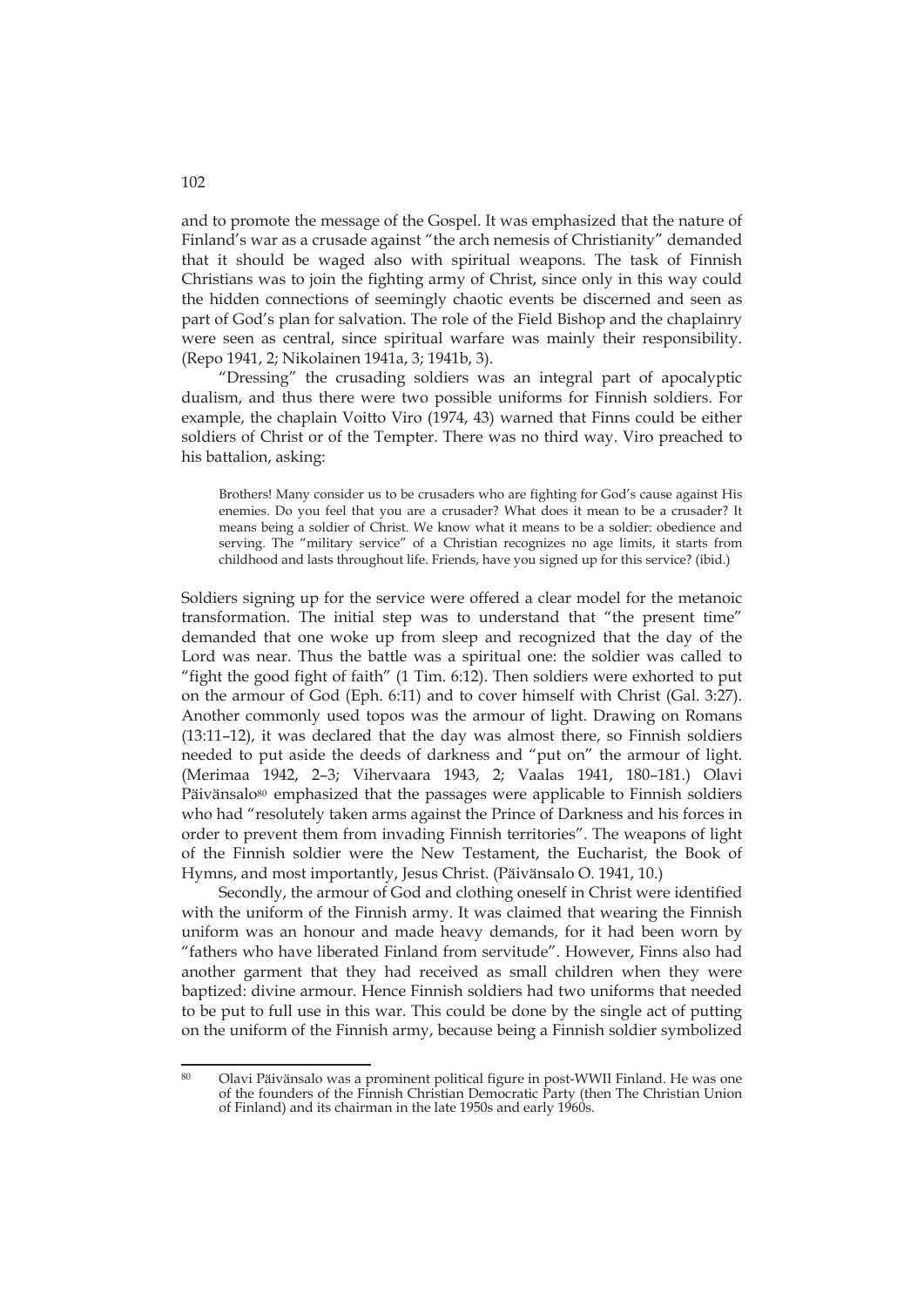putting "on the full armour of God" in order to take "a stand against the devil's schemes" (Eph. 6:11). That is to say, since the enemy was essentially a representation of the spiritual force of evil, the two uniforms merged into one garment of clothing would ensure persistence. (Merimaa 1942, 2–3; Vihervaara 1943, 2; Vaalas 1941, 180–181.)

It was explicitly stated by for example chaplain Aimo Nikolainen<sup>81</sup> that the good fight of faith was to be the symbol of the Finnish soldier because a soldier who is faithful and obedient to Christ furthers best the aims of the fatherland (Nikolainen 1941, 3). Since throughout history "the nationally great things that took place were always propelled by faith" (Kalpa 1942g, 8), in addition to the cause of the fatherland, Finnish soldiers shared another aim: they were fighting for God. For this reason Finnish soldiers were "the executioners of God's will and brothers of Christ". (Snellman 1941, 3; Sinnemäki 1941b, 2; Nurmi 1942, 2; Nevanko 1942, 3). Conversely, the struggle for the fatherland and for the kingdom of God had been plagued by opponents who had lost their faith or who did not understand what kind of commitment and strength the war required. It was only soldiers who had "become Christ's own" who could spread the spirit that Finland's holy war demanded. (Antila 1942, 7–8; Malmivaara 1942, 120–121; H. E. 1941, 2–3; Pakkala 1941b, 5.) This was the new Finnish soldier (Wallinmaa 1942a).

The white horse of the apocalypse (Rev.  $6:2$ )<sup>82</sup> was also used to summon up the illuminating identity of the soldier. The white horseman, "a conqueror bent on conquest", is often identified as Christ himself, with the white horse representing the successful spread of the Gospel. Soldiers in the army of Finland, they were told, had been given many illustrative examples of the power of truth and purity represented by the white horse and its rider, the most recent one being the "present phase of Finland's war of liberation". Thus Finland – with its army led by the white horseman – was definitely on the side of the victor, and the day of triumph would arrive soon. (Roivas 1942, 2.) The implication of this was that Finnish soldiers of light were the heavenly infantry, with Mannerheim, the commander of the army, identified as the rider of the white horse who was leading them. Similarly, Paavo Virkkunen declared that only by following Christ could Finnish soldiers achieve the heroic attitude that the war required. He exhorted them: "All the Christians of Finland near and far, home and away and at the front, forward in the name of God!" (Virkkunen 1941, 6; see also Jokipii 1941b, 2.)

In this way the religious-political identity of the Finnish soldier was constructed by identifying new testament rhetoric with the purposes of the fatherland, exemplified explicitly in a quotation from the words of the chaplain Väinö Hyvönen:

 $\overline{81}$ 81 Aimo T. Nikolainen (1912–1995) was a professor of exegetics from 1945 to 1972 and a bishop from 1972 to 1982. He was one of the most visible theologians after the war, and one of his main achievements was to lead a committee that organized translation

 $82$  "I looked, and there before me was a white horse! Its rider held a bow, and he was given a crown, and he rode out as a conqueror bent on conquest."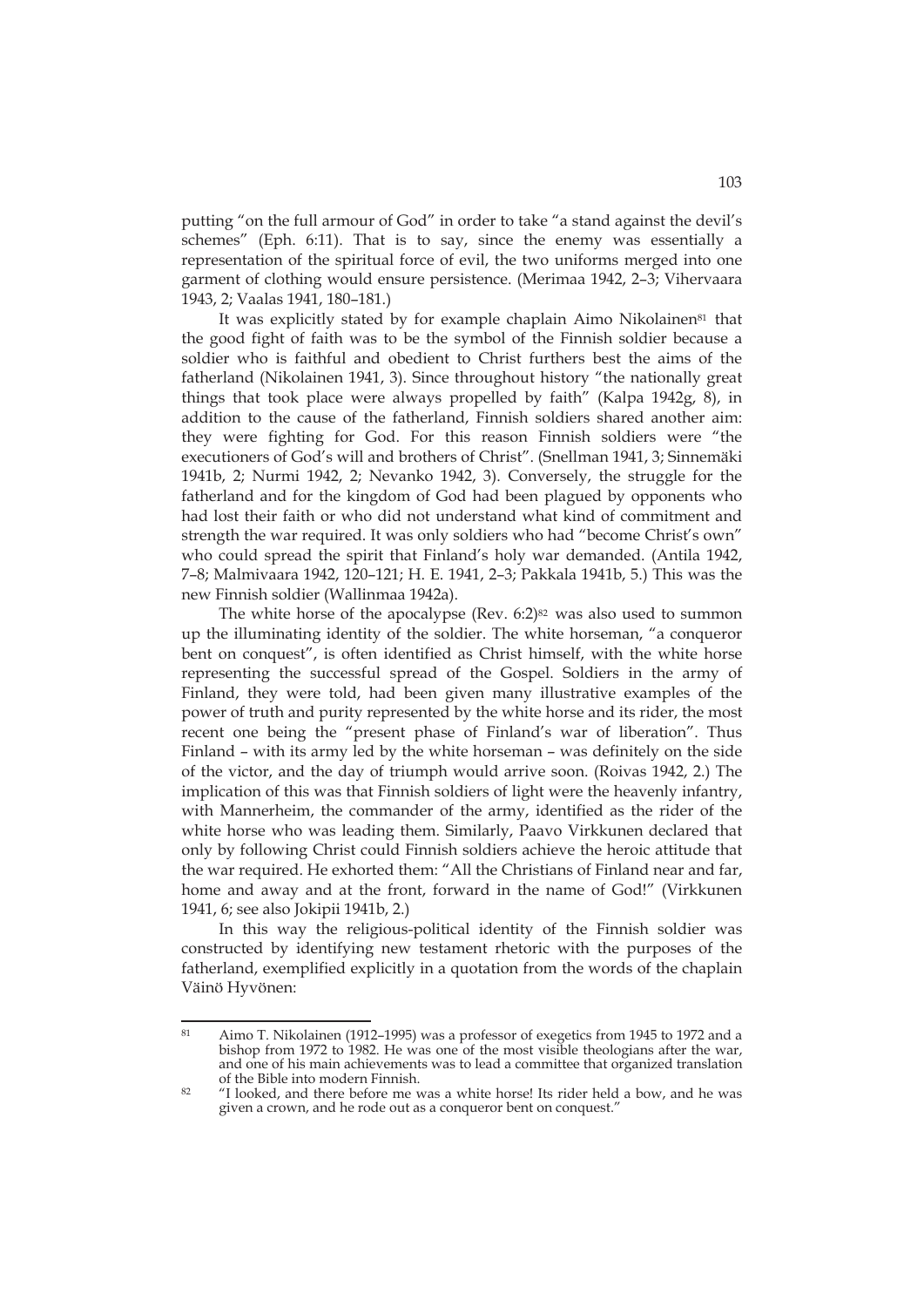The persecutor has sneaked into the fields of Finland countless times, bringing nothing but destruction and death. This fight is a costly obligation. A people like ours – who have fought numerous times in unanimity for its life – should understand the meaning of the holiest of battles. We have been called to fight for eternal life. What is our relation to this battle? Have we gathered under the cross of Christ? Have we put on the armour of God? Both battles require similar strength, in both eternal life is at stake, both battles are holy, in both battles soldiers of Christ shall prevail. Thus there can be only one aim: fight the good fight of faith. (Hyvönen 1941a, 4.)

Finland's case was identified as analogous with the spiritual fight of a Christian. A Christian fights for eternal life just as the Finnish soldier fights for his fatherland. Every Finnish soldier was "fighting the good fight" against the kingdom of evil. It was emphasized that every soldier was a soldier of faith, whatever his official position in the Finnish army was. Hence every soldier in the army was equally important in "the united frontier of the holy". For example a chaplain called K. R. Salo developed the theme further by referring to a famous passage from the Gospel according to St Mark (1:15), according to which "the time has come" and "the kingdom of God has come near". He said that profound repentance and spiritual transformation was essential for the soldiers of God: otherwise the Commander who was now inspecting His troops "would turn His gaze away". (Honkala 1941, 2–3; Salo K. R. 1941, 2–3; Anonymous 1942a, 3; Tiitinen 1942a, 2–3.)

In addition, the new identity of the Finnish holy war soldier required unshakeable courage. The soldiers were not to be frightened in any way by the enemy, for courage was a sign to the enemy that it would be destroyed, but that Finns would be saved by God (Philippians 1:28). "The victorious nature of the war" and the dawn of a new morning required a noble mind and faithful heart. Those embarked on a holy war as soldiers of Christ against Satan himself were not to be frightened by the enemy under any circumstances, but there were to trust absolutely their leaders and the purity of Finland's cause. The soldiers were encouraged to identify with God's words to Joshua: "Have I not commanded you? Be strong and courageous. Do not be afraid; do not be discouraged, for the Lord your God will be with you wherever you go" (1 Joshua 1:9).This was also the source of Finland's power, and there was no reason to be afraid. (Risti-veli 1941, 2; V. S. 1941, 2; Haapasalo 1941, 2–3; Nevanko 1941, 2–3; also Hohti 1941, 2; Rintamäki 1941, 2; Ahtola 1942, 1.)

The identity of the Finnish soldier was also connected to the task of spreading Christianity in East Karelia. At stake was not only Finland but the freedom of the Karelian people. This was the reason why Finland had marched across the border: to liberate her kindred people. Especially in this role Finnish soldiers, living and deceased, were envoys of Christ. (Salo 1941, 2; Alitalo 1942a, 4.) Chaplain Jussi Sinnemäki, an active member of the Lapua Movement and the Patriotic People's Movement<sup>83</sup> in the 1930s, examined the role of signallers

<sup>83</sup> The Lapua Movement was a radical rightwing nationalist and anticommunist movement in Finland. It was banned after a failed coup d'état in 1932. Its policies were continued by the Patriotic People's Movement (IKL, Isänmaallinen Kansanliike in Finnish). The movement was banned as fascist after the armistice in 1944. In its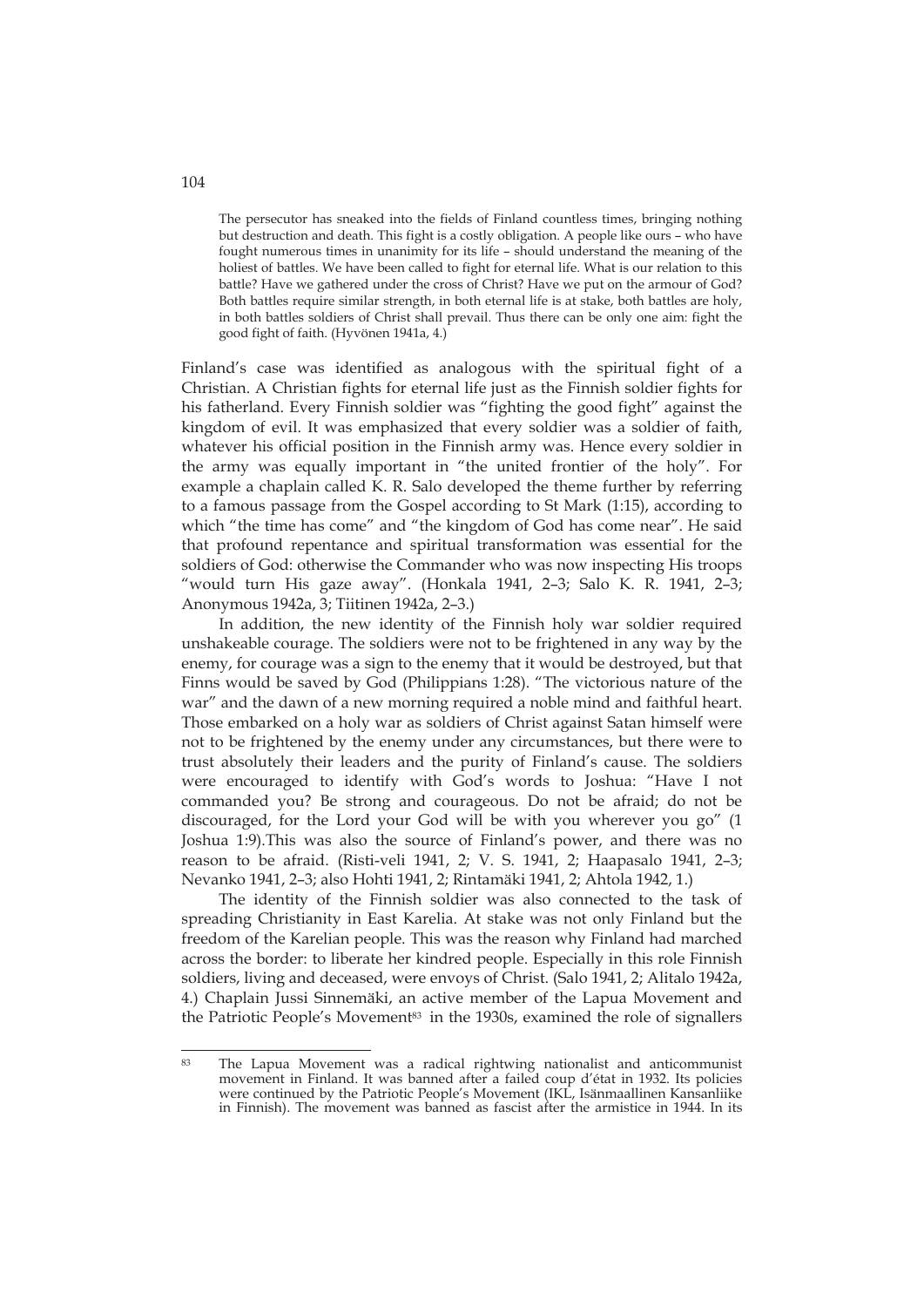in the Finnish army in relation to this theme. He claimed that they had had a crucial role in the crusades. In Finland's crusade each and every soldier was a signaller: their task was to spread the message about something purer and more truthful to East Karelia. (Sinnemäki 1941a, 3.) Thus the Finnish soldier truly had a "cultural mission" in Karelia and as such he was a messenger of civilization and a crusader (Editorial 1943a, 2–3).

\*\*\*

The armour of God *typos* drew on the scene–agent ratio to construct an identity for the audience. With the dialectical transformation of the holy war and crusading from counter-acts to scene, the Finnish army was transformed into a community of holy warriors in battle against the devil and his principalities, fighting to spread the Gospel. The exhortation to make spiritual battle was associated with the actual warfare by linking the holiness of the war to the identity of individual soldiers, with the uniform of the Finnish army symbolizing the dual vocation of the soldier. The theological basis of this rhetorical strategy was in the Protestant *sola fide* doctrine according to which one reaches salvation by faith alone.

In relation to the eschatological scene, putting on the armour of God for the good fight of faith transformed the warring agent and presented him with equipment that was equal to the magnitude of the battle. As has been pointed out, *metanoia* constitutes a shift in perception of the nature of the situation. Thus, by putting on the armour of God one enters a new state of being, that of messianic time: the parenesis is that each individual see himself from a new perspective in relation to the eschatological moment and the tasks it demands. In these terms, the Finnish soldier was encouraged to identify himself with the biblical messianic warrior: he was carrying the day of the Lord into the realm of darkness as a part of divine warfare. As Tom Yoder Neufeld (1997, 150–156) pointed out, the armour of God implies completeness. The group of soldiers is clothed and armed with divine virtues, attributes, and covenant dynamics that render it capable of fighting the final battle of God with him. Thus the *typos* indicates a model of entelechial perfection for the Finnish soldier. Hence the divine armour serves to assure the soldier of his safety in the strongest possible terms when fighting the battle at hand (ibid. 76, 83–84, 132–145).

Lutheran priests applied what Kenneth Burke (1969a, 41–43) has defined at the center of dialectical motivation, namely the terms state (*status*) and act (*actus*), in order to emphasize the importance of God's war as a scene. *Status* refers "scenically" to state of mind, condition, or knowledge, whereas *actus* both to actualization of potentiality of the *status* side and to action in general in distinction to "being". As has been shown, the clerical argument was that the new status of the Finnish soldier would lead to corresponding acts. More specifically, there was an interesting *actus–status–actus* trajectory: (the good

<u>.</u>

heyday the Patriotic People's Movement had 14 MPs (of 200) in the Finnish Parliament, a third of them Lutheran priests.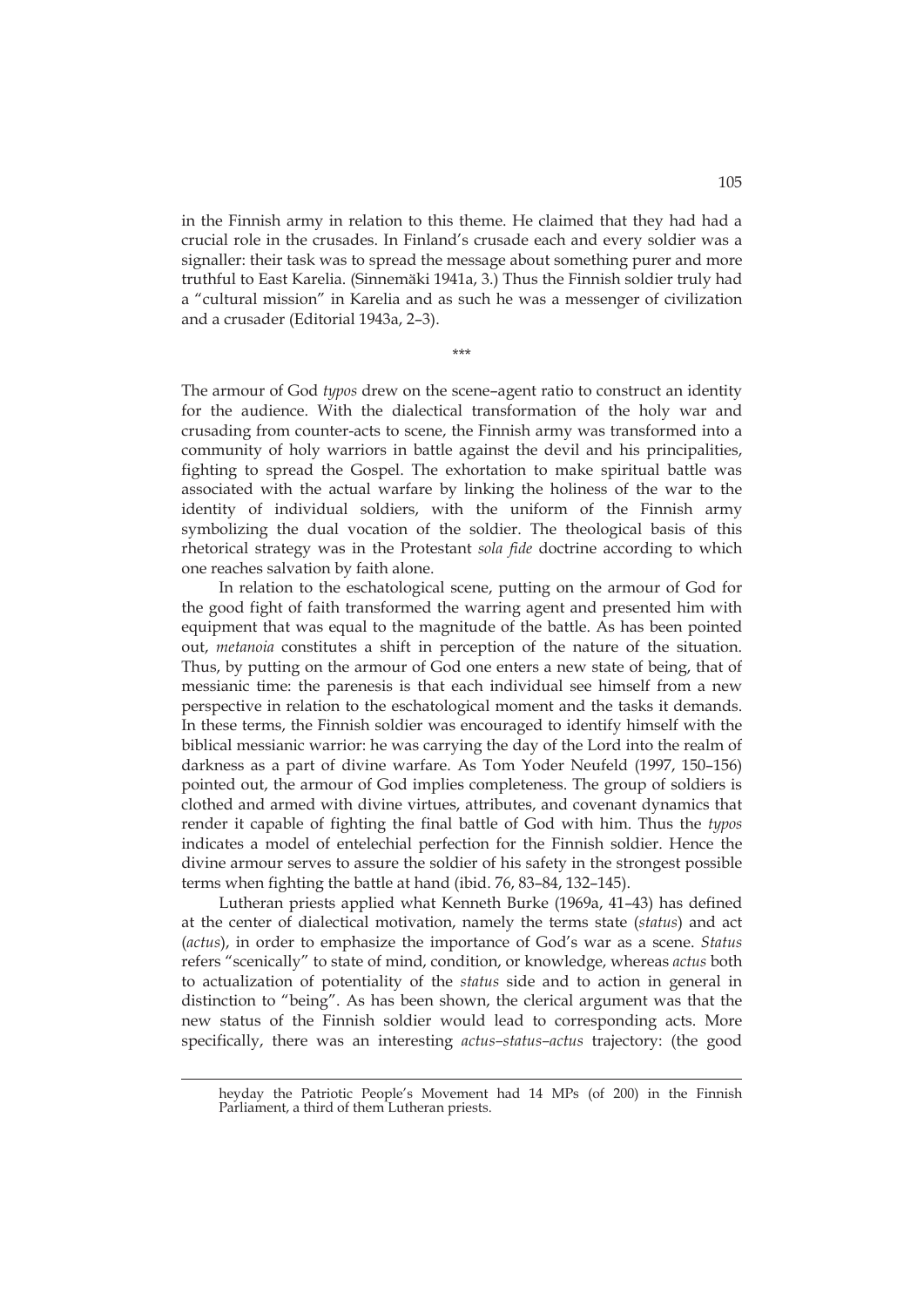fight of) faith was an act that would lead to a state of being that would in turn be actualized in deeds that furthered the cause of the fatherland and met the demands of God's war. Hence we can detect an overall dialectical movement from an act–scene ratio via a scene–agent ratio to an *actus–status–actus* tradeoff, in which the initial act, God's war, was transformed into a scene and implanted in the agent whose new scenic identity (as well as the acts that were alleged to follow) would be equal with the divine scene.

To summarize, with the three dimension of the holy war *typos* examined here the war could be conceived as a holy counter-act in relation to five themes (see Johnson 1997, 45). First, the Continuation War was a war ordained by God against His enemies. Second, since the war was divinely authorized, Finns could be certain of victory. Third, all the ordeals that Finland had been through in its history were interpreted as a prelude to what was now taking place in the Continuation War. Fourth, with the crusading *typos* the war could be presented as a Christianizing counter-measure to correct an infringement upon the divine (geopolitical) order. Fifth and last, those waging the war, Finns, were "set apart" from their neighbours, the rest of the world, and especially from the enemy, as religiously and morally pure eschatological warriors.

Rhetorically this was carried out with alterations of the ratios of pentadic scene, act and agent. The notion of holy war functions as "God's act", which, due to its supernatural circumference, in turn is transformed into the scene for the human agent. Crusade, for its part, redefines a de facto hostile act as a defensive act, a counter-act, so to speak. The symbolic soldier uniform of the follower of Christ, in turn, makes it possible to present the agents as consubstantial with both the scene and the counter-act. In addition, the "earthly uniform" of the soldier is identified with the divine armour described in the Bible – they are both worn by soldiers fighting against the evil that threatens to overwhelm the faithful and are thus furthering the cause of the Kingdom of God. In other words, the war was not only divinely willed, but Finland's war was identified with the Christians' fight for their faith, and the cause of the fatherland was identified with defending and extending the kingdom of God. The overall result of these rhetorical moves was that, again, any notion that Finland and the Finnish army had an active role in this war was effectively phased out.

However, in addition to symbolizing a special status and maintaining a scenic interpretation of the situation in a roundabout way, the summons to put on the armour of God symbolizes how exceptional were the tasks that the country and its soldiers were called on to do, without which the divine virtuosity of the agent could not be demonstrated. Such demands, in turn, tend to transform the agent into a divine agency, since any claim to supernatural circumference, such as divine warfare, tends to define the situation deterministically in scenic terms in a way that relegates human action to mere agency. This is the *typos* that will be discussed next.

106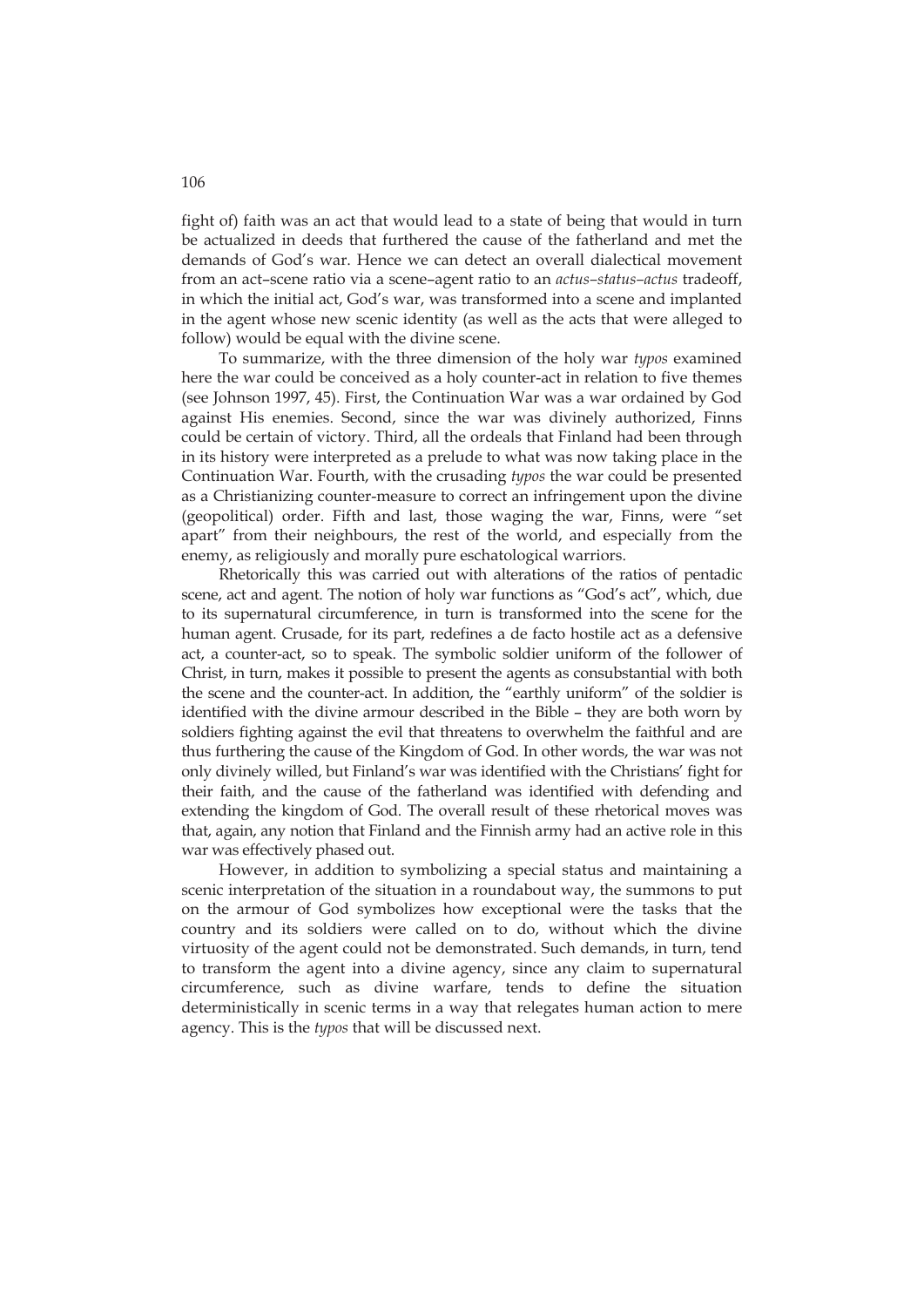# **7 AGENCY FOR DELIVERING DIVINE JUSTICE**

# **7.1 Finland as God's agency**

The typology of Finland as God's agency was developed in two ways, each one twofold. On the one hand, the biblical *typos* applied here drew on the two notions of divine election and of certain missions that this election entailed. On the other hand, using the pentadic agency as the root term, Finland was claimed to be on a double divine mission: a historical mission to save Christian Europe and, with a narrower circumference, a national one to create Greater Finland.

## **7.1.1 Typos: election & mission**

Being God's instrument and the closely-related divine mission are derived from the Old Testament idea of divine election and its spiritualized version, the Great Commission. To begin with, as the text in Genesis (esp. chapters 9, 12 and 17) and Exodus (chapter 19) narrates, God chooses a community (or certain individuals) to fulfil His designs for the world.84 It is God who chooses and the people respond. God's choice is expressed by a promise to the elected people, usually in the form of land, prosperity and power. Of course, the special and exalted role of the people depends on how well they follow divine precepts: a significant part of the covenant is to be adherents of "the true faith" and to observe certain moral, ritual and legal codes. Obedience to the sacred law then results in God revealing himself through signs and miracles witnessed by the community as a whole. Disobedience, in contrast, will lead to curses and abandonment. (Smith 1992, 441; 2003, 48–54.) It is important to note that in this version the emphasis is on how the community itself fulfils its duty to act as a divinely elected people. That is, the holy community is seen as an exemplum to the rest of the world.

<sup>&</sup>lt;u>.</u> 84 For example Exodus 19:5 "Now therefore, if you will obey my voice indeed, and keep my covenant, then you shall be a peculiar treasure unto me above all people".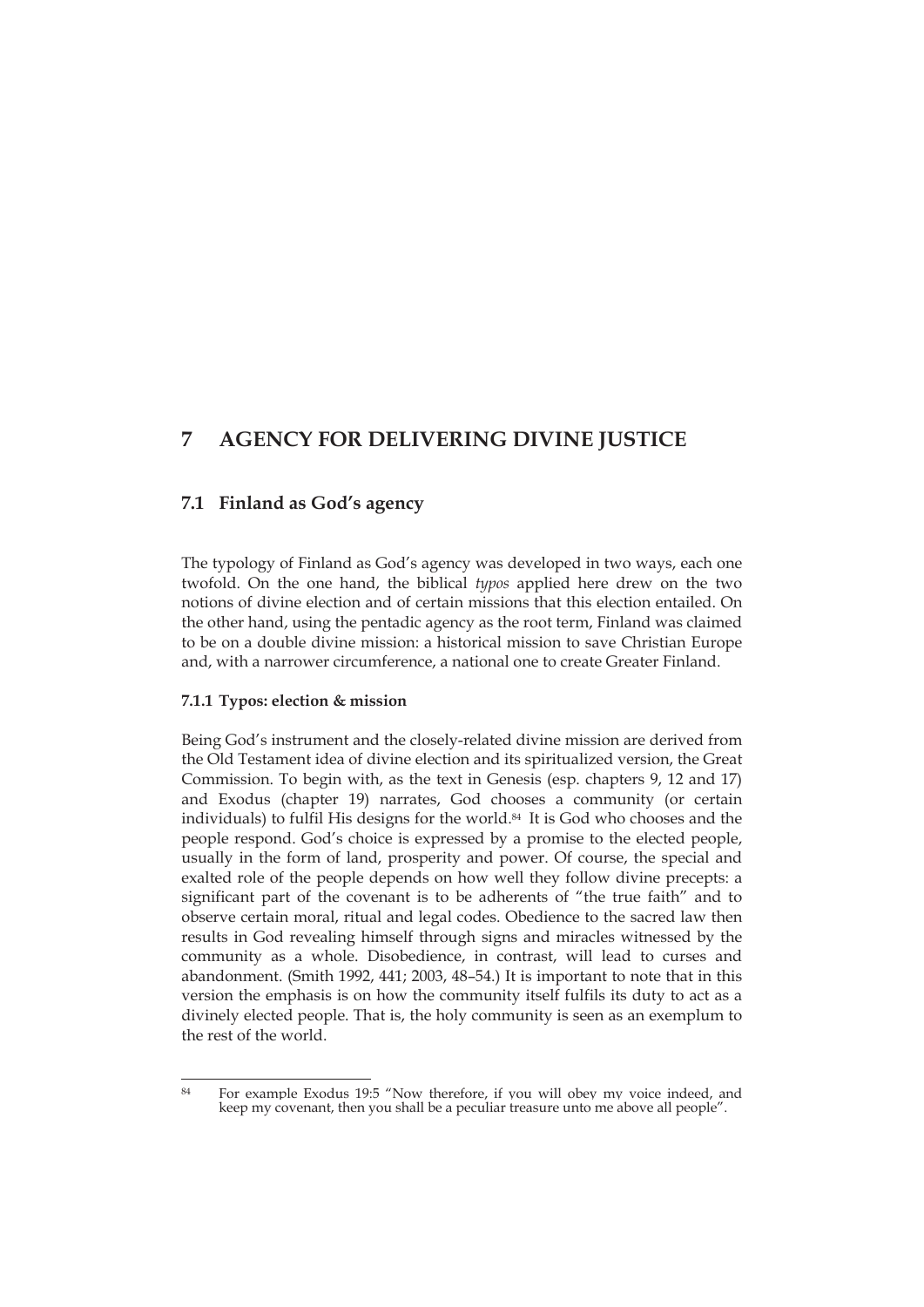In addition to the covenantal type, there is a more aggressive form of the divine election. In this version, the people (and their leaders) are entrusted with a task or a mission on behalf of the deity. As instruments of God, the people are seen to be executing His will and in this way hastening on the day of salvation. Very often the aims in this scenario are related to more universal purposes than that of one particular people. That is, the chosen people bring about universal salvation by carrying out its divine mission, and thus the salvation of all hinges on the conduct of the chosen few. (Smith 2003, 49, 51; Cauthen 2004, 20–23.) This means that trying to be holy is not enough. Rather, the community is obliged to follow a certain line of action in order to fulfil the divine will.

Christian universalization and spiritualization resulted in widening the redemption of the chosen people into a doctrine of universal salvation. The redeemer of the world that is prophesied to come from the chosen people has now entered the stage. That is to say, in Christianity the Judaic idea of the elected people waiting for their future messiah is transformed into a belief in Jesus as the Son of God and the Messiah who will save the whole created world. The idea is embodied in the Great Commission given by Christ to his disciples:

Then Jesus came to them and said, "all authority in heaven and on earth has been given to me. Therefore go and make disciples of all nations, baptizing them in the name of the Father and of the Son and of the Holy Spirit, and teaching them to obey everything I have commanded you. And surely I am with you always, to the very end of the age." (Matthew 28:18–20, see also Mark 13:10.)

The Commission order makes obedience to the true faith explicitly into expansive action. This politicizes the typology of election and mission on two levels: firstly, in that preaching the Gospel is a divine mission of a rhetorical character; and secondly, since "all authority in heaven and on earth" belongs to Christ, missionary action takes precedence over all earthly demands or orders. For this reason the faithful must be on their guard, for they "will be handed over to the local councils and flogged in the synagogues" for their obedience to Christ (Mark 13:9.) Although controversy and tribulation are bound to follow, the Commission is not to be taken lightly, for the baptized will be saved and unbelievers will be condemned (Mark 16:16).

However, as has been emphasized by for example Anthony D. Smith (2003, 95–130; see also Smith 1999a; Hutchison & Lehmann 1994), the idea of a universal Christian regime has often been transformed into missionary election, in which a single political community takes on the role of bringing about universal salvation. For example, in modern nationalism several nationalist leaders have proclaimed their task to be to transform the world on the basis of their own true faith and the sacred task that has been entrusted to them. The result is not only a heightened sense of national identity but an unyielding conviction that the world needs change, to be brought about by persuasion or force – or both.

A peculiar dramatistic ambivalence is present in the *typos* of election and mission. The historical or national mission that the people are endowed with

108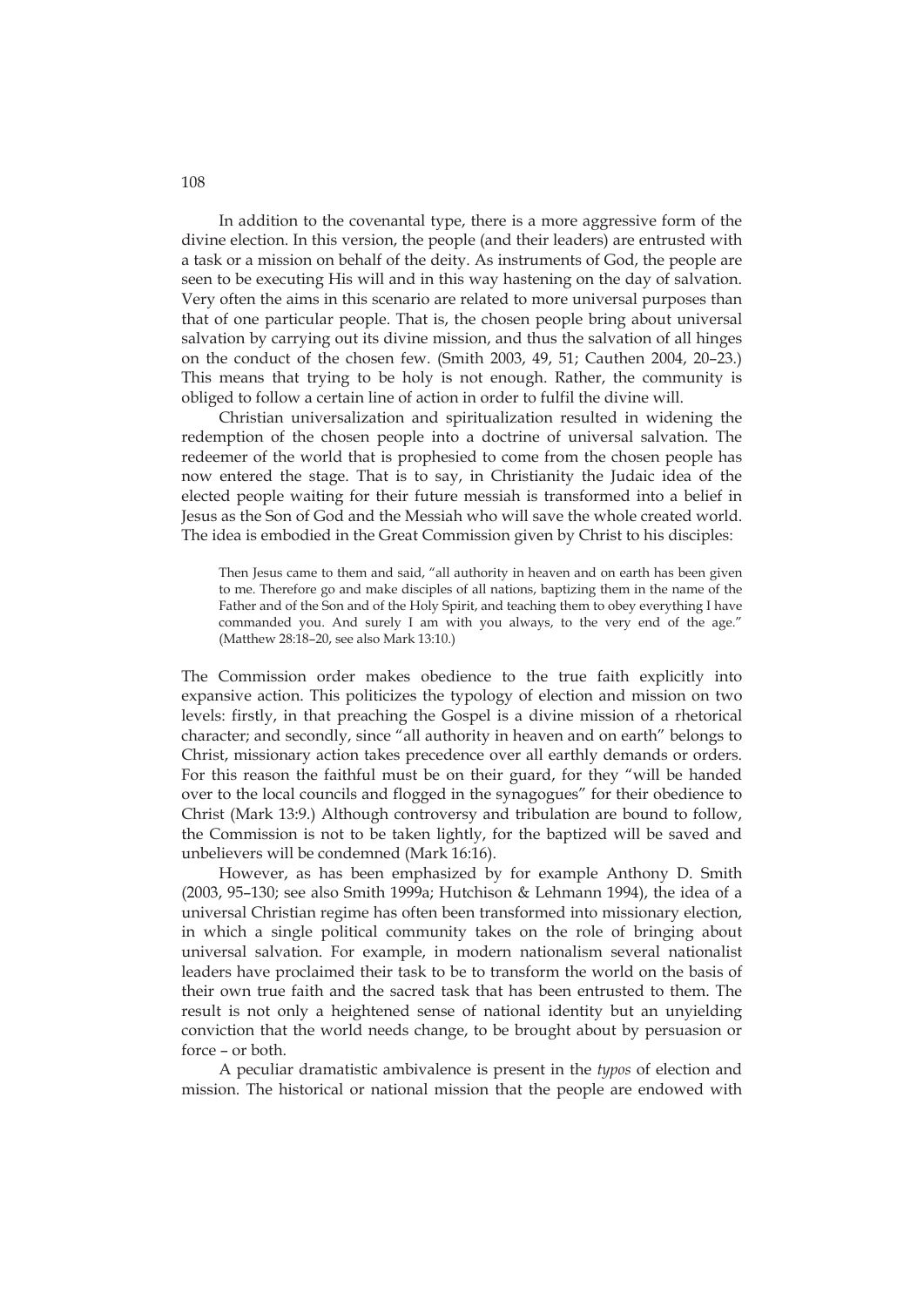stems from the divine election, which is – as has been mentioned – one-sided in the sense that it is the deity that chooses and the people that obey. It is God's "perfect action", i.e. unmotivated by anything outside Him, that makes the human elect as agencies (Burke 1969a, 68–69; Rountree 1994, 39). In this way, what may seem to be a purposive human agent with a mission is in fact a divine agency, and thus not capable of acting on its own. The result is vacillation between missionary action and being an instrument used by greater powers. Next we shall discuss the two missions that Finland as divine agency was claimed to have been fulfilling.

#### **7.1.2 The historical mission to save Christian Europe**

Rhetoric that used agency as the root term denoted a change of emphasis in the conception of the war as a holy war. The notion that the Continuation War was Lord Sabaoth's war against His enemies was supported by a claim that Finland had a historical mission given by God. For example Dean E. W. Pakkala proclaimed that "we Finns have the possibility of being the instrument of the Lord Sabaoth and the Lord of history" (Pakkala 1941b, 4). The focus thus was now on missionary thinking according to which the community believes itself to be divinely anointed to preserve and promote not only the true faith, but with cultural and political aims that are identified with a religious aim (Cauthen 2004, 22). As we shall observe, drawing on the so-called bulwark myth, the argument was that Finland had been elected as the northern guard of Christianity (see Kolstø 2005).

Bishop Aleksi Lehtonen proclaimed that "the praying and bleeding people of Finland" had been called to the battle from above. God's mighty help had followed the defence forces of Finland: "Karelia was free, the cross had replaced the red sign of the beast, and prayer and thankfulness have been heard again from many desecrated churches". However, Lehtonen emphasized that the battle was still going on, and that it had to be fought till the end. The crucial thing for the war was that Europe and the western nations would stand or fall depending on whether or not they opened their doors to Christ and whether or not the Gospel would be shut out of the new Europe that was about to emerge. (Lehtonen 1942a.) Finland's world-historical mission was connected to this threat: Finland was the bulwark that guaranteed that the former option would prevail. God's mission to the Christian people of Finland was to pave the way for a better future for all Christendom (Mannermaa 1942b, 2). Hence the Bishop emphasized that Finland's war was unique in the history of the world, and this made one's "heart pound with excitement" (Lehtonen 1941a, 12).

It was Finland's privilege to play the leading role. When the war was seen from such a world historical perspective, "one's heart throbbed joyously in the midst of all suffering – it was wonderful to think that the Lord had entrusted our nation with such a great task". It was only by accomplishing such historic tasks that peoples achieved a position and a future in the long development of mankind. Hence Bishop Lehtonen exhorted Finns to rejoice that the nation did not have to merely stand by in the great, decisive battle of the time. He also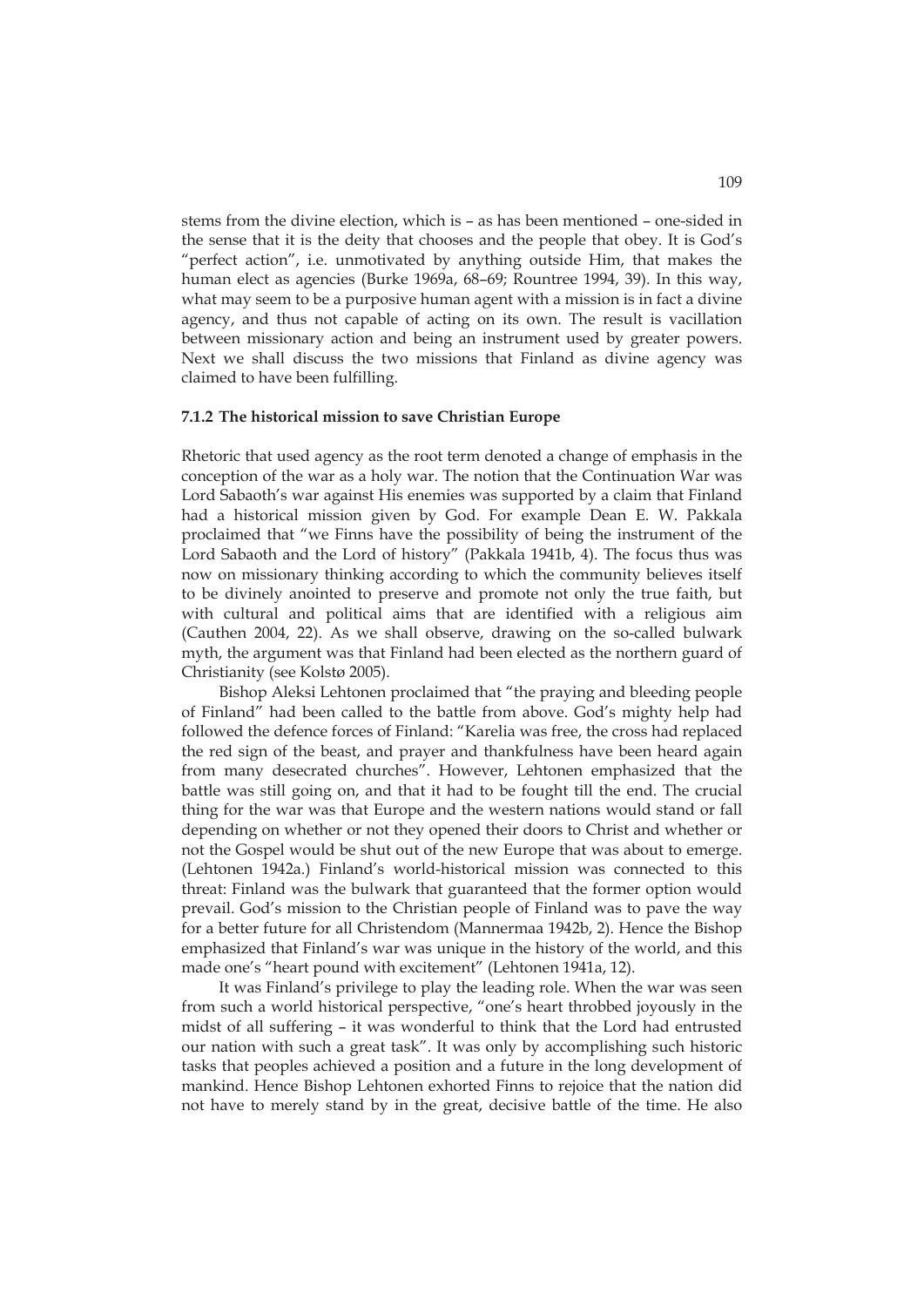criticized "certain circles" that had not yet realized the true scope of the battle. It was certain that "facts will speak for themselves in time, and Finland's battle will be seen in its historical significance". (Lehtonen 1941a, 12; 1941b, 2; Lehtonen 1942b.)

The whole eastern front was seen to constitute a single scene of the same mission. For example, Major Kalervo Kurkiala, the chaplain of the SS Freiwilligen-Bataillon Nordost, i.e. a battalion of Finnish volunteers in Waffen SS fighting in Ukraine, declared that the Finnish SS Battalion was serving a "twofold patriotic mission" in the German army. He considered the volunteers to be part of the same divine mission that the Finnish Army was carrying out in East Karelia. Hence, according to him, it was acceptable to wage war as a part of the Wehrmacht because the eastern front was part of the same holy war against Bolshevism, being fought in order to create "a new order for Europe". (Kurkiala 1942, 1–2.)

Finland was depicted as the northern guard of Christian civilization.85 As the last days approached, Finland's mission was to stand as the guardian of Western civilization and Christian tradition against the destructive ideologies of the east in a defining battle not only for Finland, but for the future of the whole of Europe (Kinos 1941, 1; Loimaranta Y. 1941a, 1; Puhakainen 1942, 3). For example, Eino Kalpa foresaw that the day was dawning and the night was going away, and great tasks awaited Finland in the land that had been given to her due to her role as the "Northern protector of the Western Christian way of life and its juridical order". (Kalpa 1941a, 2; see also Kaila 1941g, 1.) Similarly, Professor Ilmari Salomies<sup>86</sup> (1941b, 8) emphasized that throughout its history Finland had occupied the northern guard post in the "eternal battle of west against east" because Finns had always known so profoundly about "the threat of the east". Fulfilling this task also guaranteed that Finland would receive her prize. Carrying out this true vocation of the nation also guaranteed that Finland would gain "a glorious position" among the nations of the world. This historic mission would show that Finland had earned her freedom. (Päivänsalo P. 1942, 4; Alanen 1941i, 4–5.)

Since the nature and development of every war in history had been predicted in the Bible, Finland had to trust that she was once again under divine protection while carrying out the mission. Prophecies about Nineveh and Nahum were the keys to the situation. According to Hannes Anttila, Finnish soldiers were "the feet that brought good news" (Nahum 1:15) to all of Europe. A suitable analogy was found from the prophecies of Nahum:

Now God's judgment is being fulfilled, and you – brothers in arms – are His instruments. Our war is God's war against Godlessness. It is not a war of vengeance but a war of peace waged for a just peace. As Nahum prophesied about Nineveh, no more will the wicked invade you, for they will be completely destroyed, the same is happening now to

<sup>85</sup> The idea of bulwark of Christianity originates from the  $16<sup>th</sup>$  century when Pope Leo X stated that Croatia was the *Antemurale Christianitatis* in wars against the Ottoman Empire.<br><sup>86</sup> Ilmari Salomies (1893–1973) was a professor of church history and Bishop of Vyborg

and Mikkeli from 1943 to 1951 until his election as Archbishop.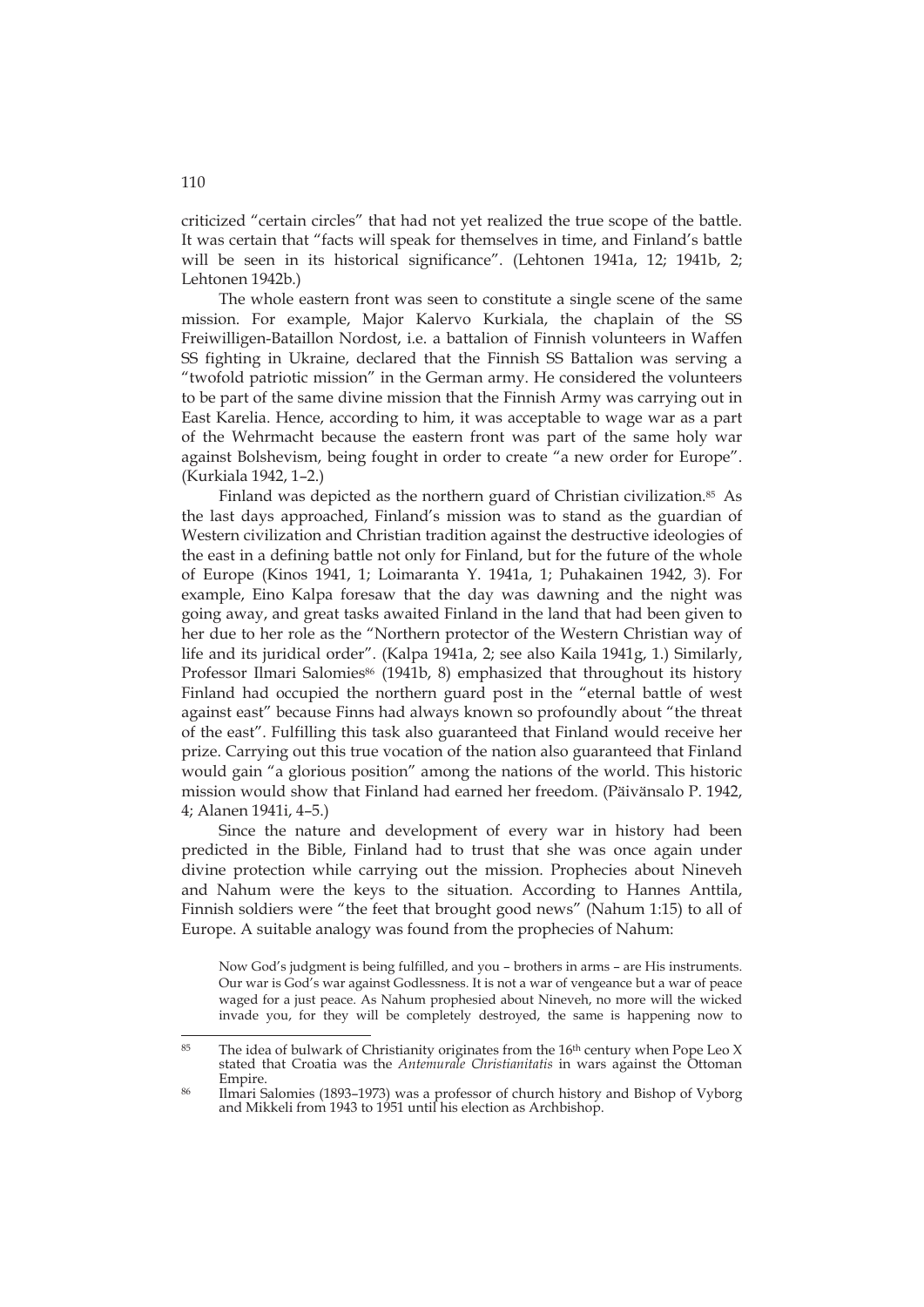Bolshevism. It will have no descendants to bear its name and its grave will be prepared (Nahum 1:14–15). (Anttila 1941b, 147.)

The Finnish soldier was the instrument of God and he had the task of "proclaiming peace to everyone" by waging a "war of peace". The Soviet Union, in turn, was identified with biblical Nineveh. Although it was immense in wealth and power, the Lord decided to destroy the proud capital of Assyria completely and utterly so that it would have no descendants to bear its name. Nineveh thus became a symbol of a great power which God eventually declared himself to be against (Nahum 2: 13). (Anttila 1941b, 146–148; see also Sinko 1942, 3.)<sup>87</sup> In addition, Finland needed only to observe how a prophecy once given of Tyre, who had "built herself a tower, heaped up silver like the dust, and gold like the mire of the streets", was taking place again as the Lord would cast the Soviet Union out and "destroy her power in the sea and have her devoured by fire" (Zechariah 9:3–4). It was stressed that the Finnish soldier had the hands that would strike the prideful and evil, but he should remember that His hand was God's weapon: it was God that had come down upon Finland's enemies with His hand like "the breaking forth of water" (1 Chronicles 14: 11). (Anttila 1941b, 154–156.)

Again, the history of Finland was seen as preparation for the divine agency. Put there by God, Finland was a border zone between east and west, and Finland's hardships during its national history were seen as training for the task at hand (Lehto, V. 1941, 2–3; Mannermaa 1942b, 2). Chaplain Armas Antila (1944a, 1) saw that Finland's history had been filled with "magnificent signs of grace as a story about a people developing and ripening the task appointed for it". According to him, all historiography had to recognize that Finland had been carried by God's righteousness and grace like a people that had been selected. Not only Finland's political and national history, but first and foremost the history of the Kingdom of God among Finns was "like a great sermon about a chosen people". Thus Antila could claim that during its many hardships Finland had developed into a heroic people, and it was rarely that people had been used as God's instruments as many times as had fallen to the lot of the Finns.

Finland's development for the task was narrated with a gradual widening of the scope of the mission. Finland's Civil War of 1918 and the Winter War were interpreted as preludes to this final showdown. First, as a chaplain declared, it was God's obvious providence that in "the first war of independence" ensured that Finland survived and maintained her independence despite the internal strife. It was also emphasised that the internal strife was caused by the same eternal enemy: the Finnish Civil War was "an everlasting crime of Russian Bolsheviks in the pages of history" (Tiivola

<sup>87</sup> This was another rhetorical theme in which Finnish sermons and other clerical texts bore close resemblance to sermons by German Protestant theologians during WWI and WWII. For example, in addition to being a divine elected nation waging a holy war, a prominent notion was that Germany was a divine instrument in God's punishment of the wicked and ungodly (Scholder 1988, 6).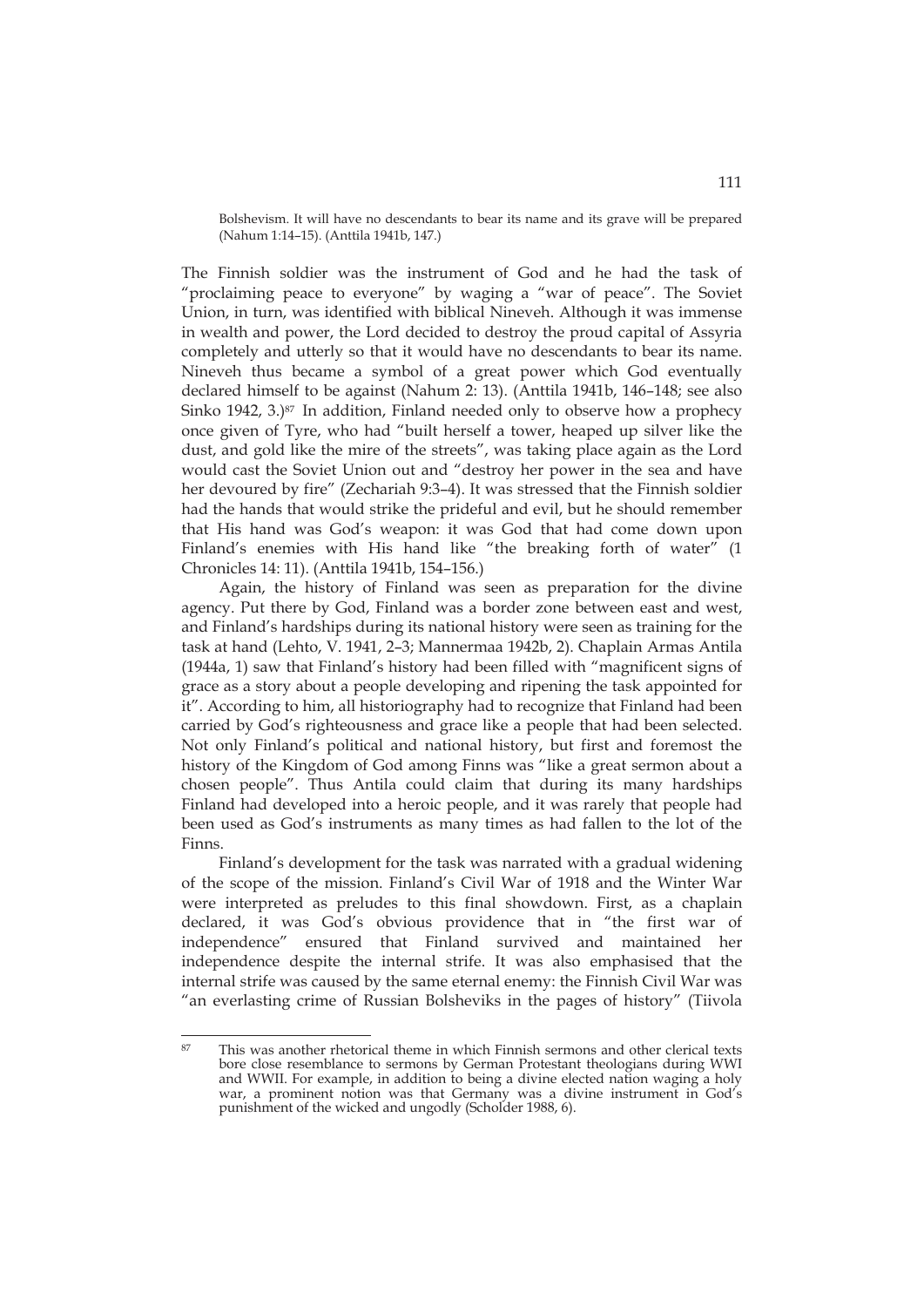1941c, 1–2). Next, in the Winter War, which was declared to be "the second phase of our war of independence", Finland had experienced the same miracle again. The difference was, however, that in the Winter War the threat was solely from outside: God again wonderfully saved the nation from "being crushed by the stones of the giant", the result being a united nation. Finally, the same divine help was aiding Finland "in the third phase of the war of independence", but now it was time for Finland to complete her earlier training by embarking on the mission to rescue European Christian civilization. (Paunu 1942, 1; Aarnio 1942, 2; Pyy 1942a.)

It was thus emphasized that the present war was not just another instance in which God wanted to use "men of Finland" as His instruments in a holy war: as history was at a turning point, this time Finnish "soldiers of faith from all times" were fighting beside today's Finns in the enormous historic struggle that the nation had been called to. (Kalpa 1943b; Pyy 1942b.) This being the case, Kalpa claimed, if any people wanted to get ready for their divine mission, they must listen carefully to what the Lord was demanding of Finland. So it was not mistaken national pride to listen to what God expected from His people, for the undeniable fact was that "the voice of God declared that Finland had been given one more mission": the historic mission of liberation. Conversely, Finland's defeat would mean the defeat not only of small nations, but of righteousness in the world. (Kalpa 1942a, 3; Puhakainen 1942, 3.)

Taking a more far-reaching historical view, Ilmari Salomies compared Finland with other small nations that had allegedly been in a similar position. Finland was not merely an outpost of Western civilization; with her "eternal heroic battle" she had done a deed for the west that could be equalled only by the acts of the Hellenes of Ancient Greece (Salomies 1941b, 10). Interestingly, Finland was in this way connected to what was claimed to be a line of small nations fighting for the whole world:

It seems that at different times during history a nation – a small nation – is given the task of fighting for what is right and true. In the old times this was a task given to the Greeks, in the Middle Ages to the people of Switzerland, at the beginning of modernity to the Dutch people and now this calling has been given to the Finns. (Editorial 1944s, 2.)

Finland was another torchbearer in a long line of special nations or peoples that will bring about universal salvation. According to the argument, this was because of Finland's intimate knowledge of her eastern neighbour as well as the well-known high Christian morality of the people. Thus, according to Bishop Juho Mannermaa (1942c, 38–39), when the people of Finland were living their finest hour, it was encouraging to see how looking back to the past one could see how coherently divine providence had bound together disparate and even contradictory events. God had designed a historical path for Finland that no statesmanship could ever have designed (Antila 1944b, 4), and the trajectory of this history had now reached its high point: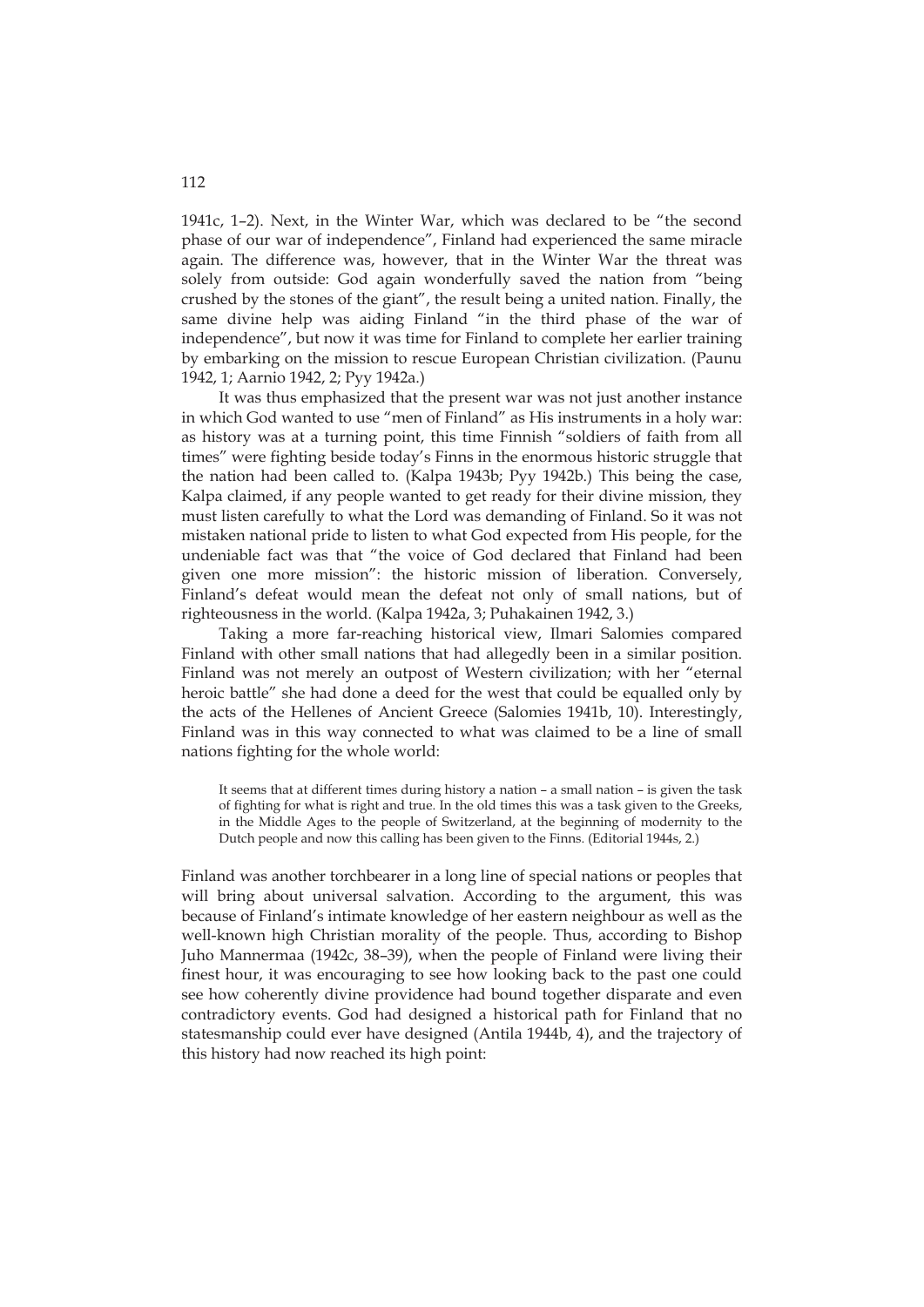Finnish soldiers have the privilege to be God's weapons in the world-historical battle in which Bolshevik godlessness will meet its doom and in which God will deliver justice to those who have suffered. […] God speaks to us. Let us all listen to His speech. A new morning shall dawn and the day of victory approaches. Amen. (Kalpa 1943b.)

\*\*\*

In this way Finland was demarcated from the surrounding nations: she was to defend the Christian order of Europe against Bolshevism. The scope of the mission was historical because Finland was seen as the gate to Europe – if Finland would fall, then the invasion of Bolshevism and the barbarous east would inevitably take place. However, although being endowed with a mission (which would ordinarily imply capability to act as an agent), Finland was in fact conceived as an agency that God "the super-agent" was using in His actions. This, on the other hand, contributed significantly to Finland's specialty. Seeing Finland as a scenic part of the religion aligned the nation closely with Christianity, which in turn solidified identification of the fatherland with the kingdom of God.

## **7.1.3 The national mission to create Greater Finland**

In addition to the world-historical dimension, the circumference of the dramatistic element of agency was identified with that of the nation. In other words, while drawing on elements from both types of electionary and missionary rhetoric, the typology of divine agency as a whole was also developed in relation to nationalist thinking. In practice this meant that Finnish soldiers were described as being instruments of God with the task of putting Karelia where it was claimed it originally belonged. The argument was that moving the borders of Finland to their "natural" place was not only right but necessary – from the perspective of both religion and the fatherland (Björklund 1942, 15). To put it simply, identifying the divine will with the aims of nationalist politics was the way to travel along the road of God: "to realize what our forefathers had dreamt about, a unified nation" (Hyvönen 1941c, 4).

This was also a *typos* on which official instructions issued about preaching were based. It was said that all Finnish soldiers shared certain qualities such as honesty, humility and content with little. Although the Finnish soldier loved peace, he knew innately what his eternal enemy was. Thus he was ready to sacrifice himself. However, the most significant defect in the Finnish soldier was a certain lack of patriotic perspective. This shortcoming was due to the historical fact that Finland had not been able to develop its own national characteristics under the yoke of foreign powers. As a result, home and family were the primary fields of action for the Finnish soldier, and so, it was claimed, the Finnish soldier could not always understand what protecting the fatherland demanded in terms of "tribal connection" and "living space of the people". Chaplains were expected to explain to the soldiers that after the enemy had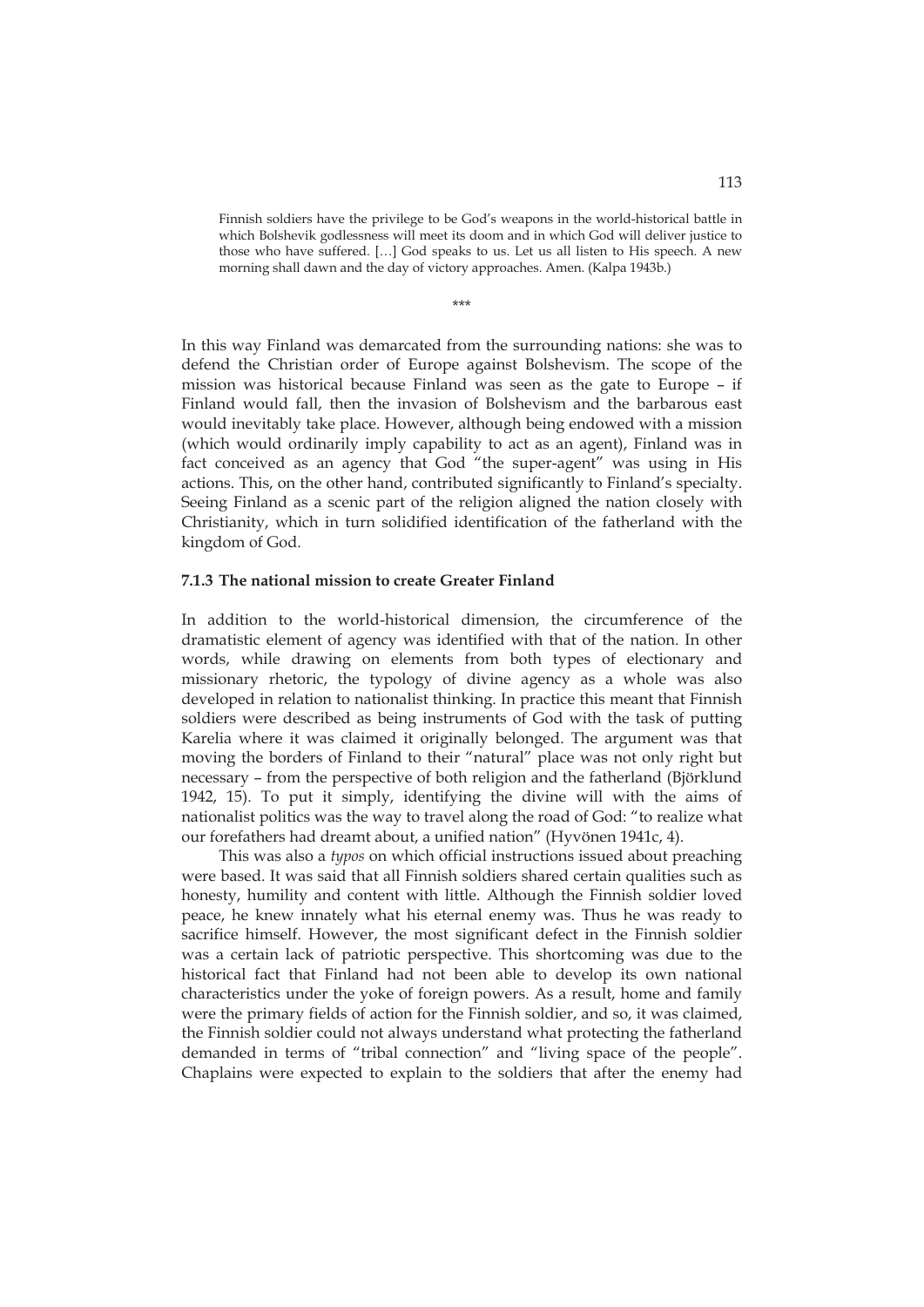attacked the fatherland, also "long and tenuous offensive operations were acts of defensive warfare". (Muukkonen 1943, 7–10.)

The guidelines for chaplains then proposed two rhetorical steps that could be used to achieve the desired ends. Firstly, with historical examples it was asserted that from the moment that he attacked the enemy who had invaded the fatherland, the Finnish soldier was God's weapon and a bearer of God-given authority (Muukkonen 1943, 7, 74–76). Secondly, since the Finnish soldier expected truthfulness also from sermons, both in terms of theology and patriotism, it would be ineffective to preach with "melodramatic descriptions of Finland's battle as holy war" , because the definition would appeal to only very few men. Rather, it was more truthful to explain carefully that God was also using Finnish soldiers as His weapons in life in this world, and in this sense the war was a sacred war to protect both faith and freedom of conscience (Muukkonen 1943, 29).

In a nationalistic circumference, agency as the root term referred to the ideology of Greater Finland. Greater Finland was a nationalist idea born after 1917. Drawing on European models of one homogenous ethno-linguistic nation within one state, it referred to an area in which all Finnic peoples would create a so-called natural living space (and a political unit) by incorporating the Kola Peninsula, East Karelia and possibly even northern Ingria into contemporary Finland. One particular group that embraced the Greater Finland ideology was the Academic Karelia Society. The AKS bore a close resemblance to all-European post-WWI right-wing radicalism, with fascist overtones that criticized democracy for neglecting national advantage. The AKS considered itself a harbinger of Greater Finland and a defender of the cause of the Finnic tribe and the Finnish language. East Karelia in particular was seen as a region that belonged to Finland.88 (Eskelinen 2004, 48–67; see also Nygård 1978). The other aspect of the organisation was fierce "Russky hatred", according to which Russians were both of lower racial status than Finns and Finland's sworn enemy (Karemaa 1998).

As a significant number of its members were priests, the nationalistic AKS ideology was permeated with Lutheranism. Consequently, the idea of Greater Finland was raised to an object of semi-religious devotion.<sup>89</sup> Although the heyday of the idea had been in the 1910s and 1920s, the idea experienced a revival during the Continuation War. Explicitly expressed or implicitly used Greater Finland ideology legitimated the "natural defence borderline" that it was alleged would resolve Finland's "question of the east", which had been left unresolved in the aftermath of Finland's independence in 1917. This

<sup>88</sup> The most comprehensive examination of Greater Finland in terms of ideology and practice can be found in Ohto Manninen's (1980) *Suur-Suomen ääriviivat* and Antti Laine's (1982*) Suur-Suomen kahdet kasvot*. For discussion in English see Browning

<sup>&</sup>lt;sup>89</sup> It is worth emphasizing that the AKS was by far the most influential movement in inter-war Finland. Several of its members also mentioned in this research were at the time or later became part of the country's cultural and political elite, such as A. F. Puukko, Eino Kalpa, Hannes Anttila, Armas Antila, Jussi Tenkku, Olavi Lähteenmäki, Jussi Kuoppala and Jussi Sinnemäki.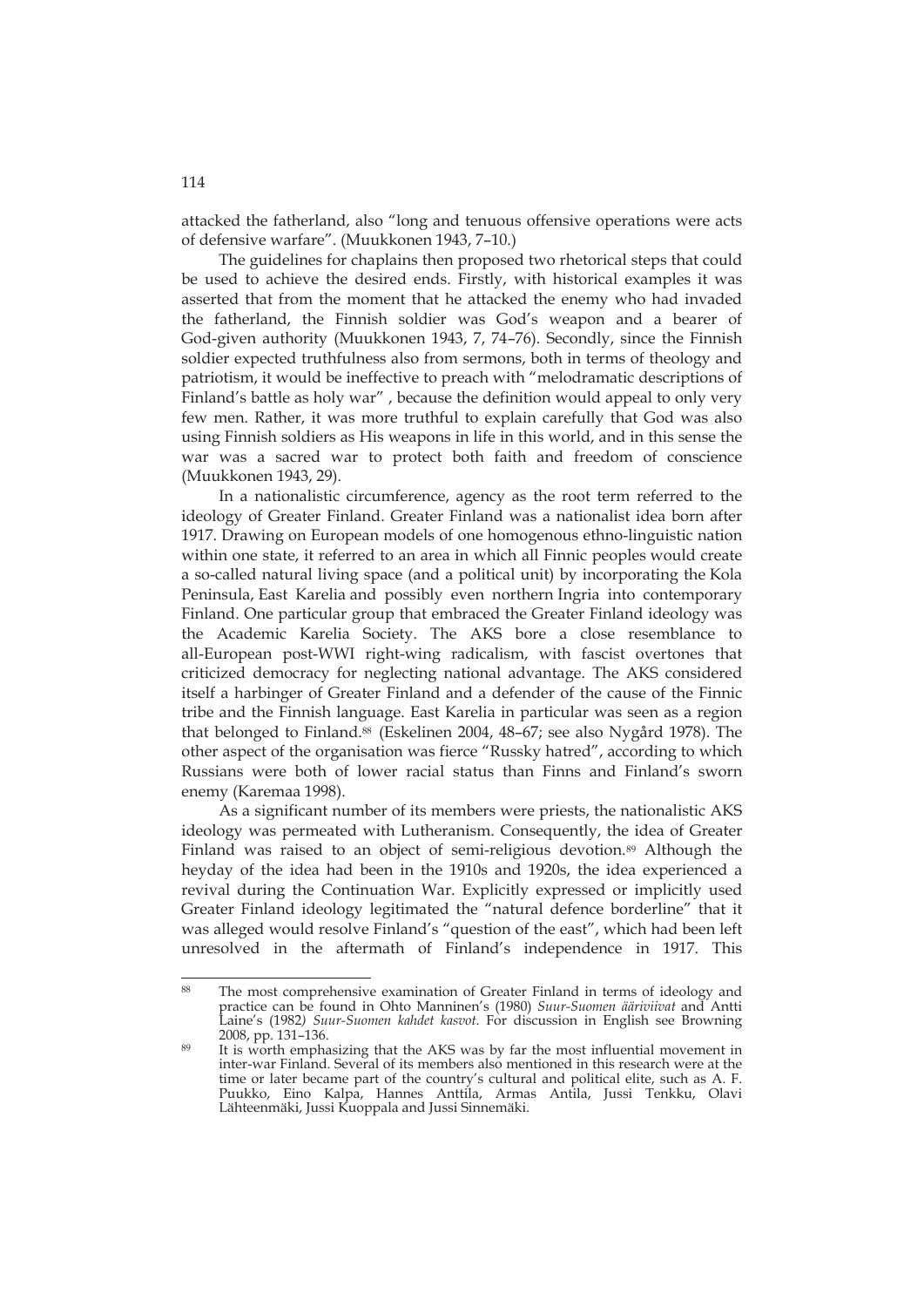formulation was subsequently used in military orders, presidential speeches and other official and unofficial statements about the geopolitical aims of the war. The most outstanding example of Greater Finland propaganda was Professor Jalmari Jaakkola's *Die Ostfrage Finnlands* (1941), written at president Risto Ryti's request and published in German, Finnish and English.

In clerical rhetoric the creation of Greater Finland was presented as the perfection of the Finnish nation. Greater Finland was the enormous national mission that the Finnish soldier had been called to accomplish as the will of God. Greater Finland symbolized "the dream about great, undivided Finland" coming true. It was the resurrection of Karelia and the new dawn for the whole, complete Finland, in which the Finnic tribes would be united into one nation state. As chaplain Eino Kalpa proclaimed, Finland had experienced a national Good Friday: the Continuation War signified the coming back to life of a nation that was deemed to be sliced and lifeless. Karelia was thus the place in which the Finnish tribe would fulfil its historical calling. Naturally, Greater Finland had to be cherished and passed on to future generations. Those "living in the luckiest era of our history" had to teach their children to understand the price paid for redeeming the fatherland and the significance of faith and trust in Providence and in the future of Greater Finland. (Kalpa 1941d, 3; 1942u, 8; 1943d; Ahtinen 1941, 2; Anttila 1941b, 176.)

Greater Finland was the dream of centuries that was coming true now, at the high point of Finnish history (Kurvinen 1941, 3). It was God's gift to His obedient people (Alanen 1941j, 4). For example, this is how Senior Chaplain Rolf Tiivola proved that "perfect Finland" was now being realized:

The Holy Book clearly proclaims that God has marked out the appointed times in history and the boundaries of the lands of each nation. Thus it is God's will that a people that has not achieved the boundaries and rights it deserves shall attempt to reach this goal set by God himself. […] The tribe of Karelia will be liberated and connected to Finland, and most importantly, Finland will receive a new, natural eastern border, a border that is militarily and politically vital to us. The army of Finland is God's instrument in carrying out God's will and creating this "perfect Finland", Greater Finland, which is the greatest act of Finnish history. (Tiivola 1941b, 1.)

In other words, the eastern border was claimed to be "the border of centuries" to which Finnish destiny was bound. The eastern border was now being moved to places that only "insane fantasies" had thus far dared to imagine (Ervamaa 1942, 5–6). Eino Kalpa preached at an evening prayer hour that it was divine providence that the Gospel was resounding on the shores of Svir, in the forests of Karelia and in the villages of "severely tortured" Ingria. According to Kalpa, the resurrection of these areas was the way God did His deeds in history. (Kalpa 1943b.) Similarly, chaplain Jussi Kuoppala saw it that the God of history was carrying out His judgments in an understandable way. According to Kuoppala, even those who a couple of months ago were working for Greater Finland supported only by stubborn faith were now amazed: God had stepped out of His hiding place to guide the cause of the Finnish nation. Greater Finland and dreams of uniting the Finnic tribes to Finland were coming true. (Kuoppala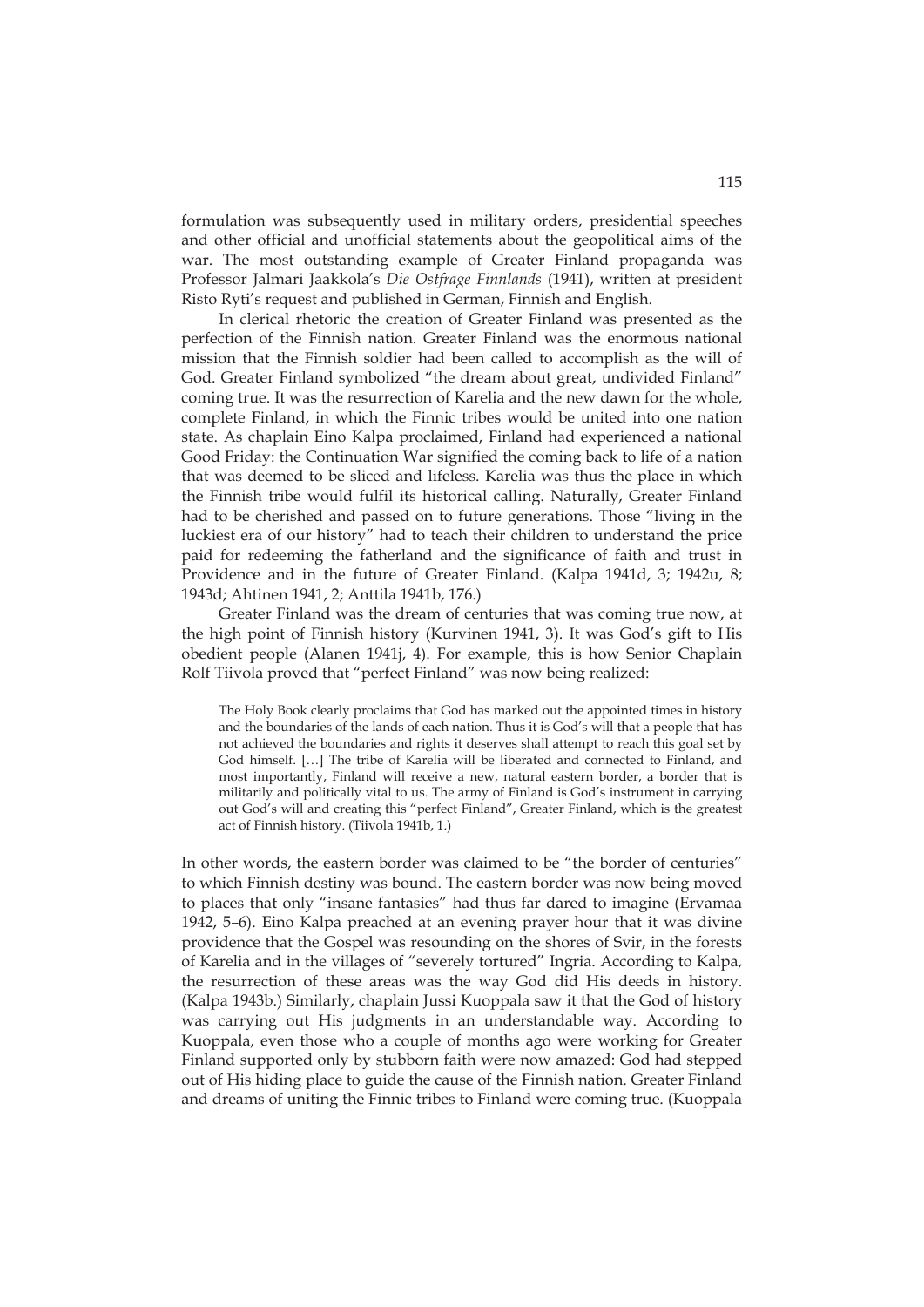1941, 165–166; 1942, 6–7; P. S. 1941, 2–3; T. L. 1942, 2; Rinne 1941a, 1; Erkamo 1942, 2–3.)

The biblical passage in which the Lord sets the boundaries and appointed times for each people was often used as a justification for the Greater Finland idea.90 For example, in the autumn of 1941 Professor Ilmari Salomies (1941, 4) exulted that Finns were about to step into "a new, wonderful land that God had decreed to us already at the beginning of time". That is, the new border of Greater Finland was what God had marked out for Finland already in Creation. Finland's appointed time had come: now she could create "the borders she deserved". (Kortelainen 1941, 2; Kinos 1941, 1.) It was also claimed that moving the borders God had decreed had been a great offence to him, so the new border established by the Finnish army merely restored the proper situation (Alitalo 1943). In the words of Topi Vapalahti (1941, 2–3), the prophecy that God would "take you out of the nations and gather you from all the countries and bring you back into your own land" (Ezekiel 36:24) had truly been fulfilled.

Passages from the Book of Joshua were considered by many chaplains to be suitable for describing the situation – the book is, after all, essentially the story of Israel's conquest of the Promised Land. Chaplain Eino Kalpa pointed out that the Lord had driven out great and powerful nations before Finland in order to fulfil His promise and drive away "the snares and traps" from the land decreed by him (Joshua 23: 9–13) (Kalpa 1943a). It was emphasized that the Lord would give the land only through battle. Thus Finns had to have endurance and courage. They must remember the Lord's words to Joshua: "Have I not commanded you? Be strong and courageous. Do not be afraid; do not be discouraged, for the Lord your God will be with you wherever you go" (1 Joshua 1:9). There was no reason to be afraid, for God would guide Finland. (Haapasalo 1941, 2–3.)

The parable of the workers in the vineyard in the Gospel according to St Matthew was used to compare East Karelia to the Kingdom of God. The parable stresses unmerited grace and points out that God's favour cannot be earned. The gist of the parable is that, with the vineyard representing the Kingdom of Heaven, anyone who accepts the invitation to work in the vineyard no matter how late in the day will receive an equal reward with those who have been faithful for the longest period of time. Accordingly, it was proclaimed that God had expanded Finland's area in His vineyard. Karelia was opening to Finns and to Christianity. Thus every Finn needed to accept the invitation to work in this vineyard, for as the biblical parable stated, God would reward every worker plentifully. (Saarilahti K. A. 1941, 229.)

As the parable of the vineyards suggested, Greater Finland also included a spiritual dimension. The geopolitical aspect was not enough, because Finland had already accomplished only parts of the mission God had given. The people of Karelia must be able to feel the national connection with the united Finnic

116

 $\overline{a}$ Acts 17:26 states "From one man he made all the nations, that they should inhabit the whole earth; and he marked out their appointed times in history and the boundaries of their lands." (See Exodus 23:31; Numbers 34:2; Deuteronomy 32:8.)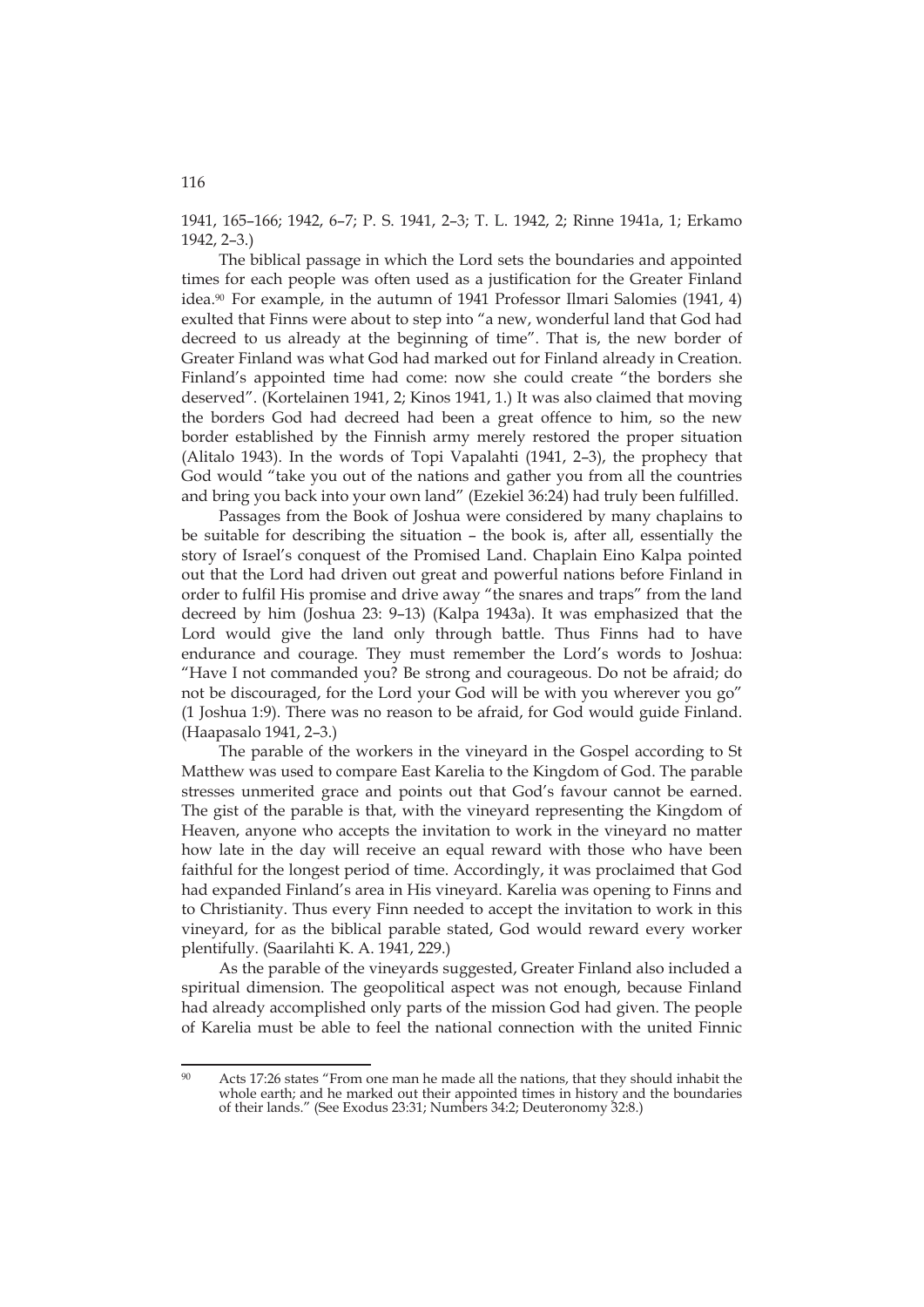tribe. The military-religious esprit de corps that had prevailed among Finnish troops was to be taken as the spiritual foundation for the new post-war nation. Finland should be careful not to ally with any of the survivors of God's wrath, for then divine providence would be withdrawn and the nation would perish. The new Finland was to be defined not only by nationally, geographically, economically and militarily more appropriate borders, but also by a spiritual rebirth. (Laiho 1941, 2–3; Kalpa 1943b; Pyy 1942a.) Hence Greater Finland should also be a spiritually new Finland (Hakala E. 1941, 201–203).

It was also claimed that victories, dangerously, could easily create "a feeling of false self-confidence that results in trusting only in our power and denying the role of God". When God was granting an expanded living space to the Finnish people at the same time as a part of the Finnic tribe was being connected to the national body politic, there was reason to rejoice. But it was pointed out that precisely for this reason it was easy not to see the hand of the God of History in all this. Exactly for this reason Greater Finland had to have proper moral and religious principles, for otherwise "the gift from God" would turn out to be standing on legs of clay. In this new national situation one need not be afraid of the enemy. Rather, the gravest threat was a godless Greater Finland. (Editorial 1942a, 2; Alanen 1941j, 4–5; Alanen 1942c, 2; Alanen 1942d, 2; Alanen 1942e, 2; Alaja 1943, 5).

The hopeful atmosphere of national fulfillment as well as the spiritual demands such a fulfillment entailed were captured in a chaplain's sermon at an Independence Day parade in the town of Svir in East Karelia:

Today we can see with our own eyes that we have not been disappointed by the Lord. Our prayers have been heard, they have been fulfilled. Is it not more than we hoped for that the flag of our fatherland that recently was shattered is now guarding also this town? Finland's lion is approaching all those places to which it belongs. Is it not fulfillment that the land saturated by suffering and blood and the land that has drunk our blood is finally ours? It is fulfillment that we have had the possibility of bringing freedom to the enslaved people of Karelia. But we are all responsible that we shall have not only Greater Finland, but Greater Finland that is not Godless, for it would bring upon herself God's wrath and doom. (Närhi 1941.)

The root term constructed here in terms of missionary election with both a historic task and a national task relies on a peculiar dialectic between the elements of purpose–agency ratio. In general, of the pentadic terms purpose is most susceptible to dissolution (Burke 1969a, 289). However, when divine purpose enters the scene, it dominates the situation and makes everything there is agencies for this ultimate purpose. It is rhetorically important that in the dramatistic setting based on divine purpose, human agency is a divine instrument fulfilling aims beyond this world. That is, a secular agent becomes a function of divine purpose – in fact a mere agency (ibid. 278). This kind of agency, in turn, readily sees scenic materials – for instance territory – as means which it adapts to its purposes (see ibid. 287). Consequently, the implication

\*\*\*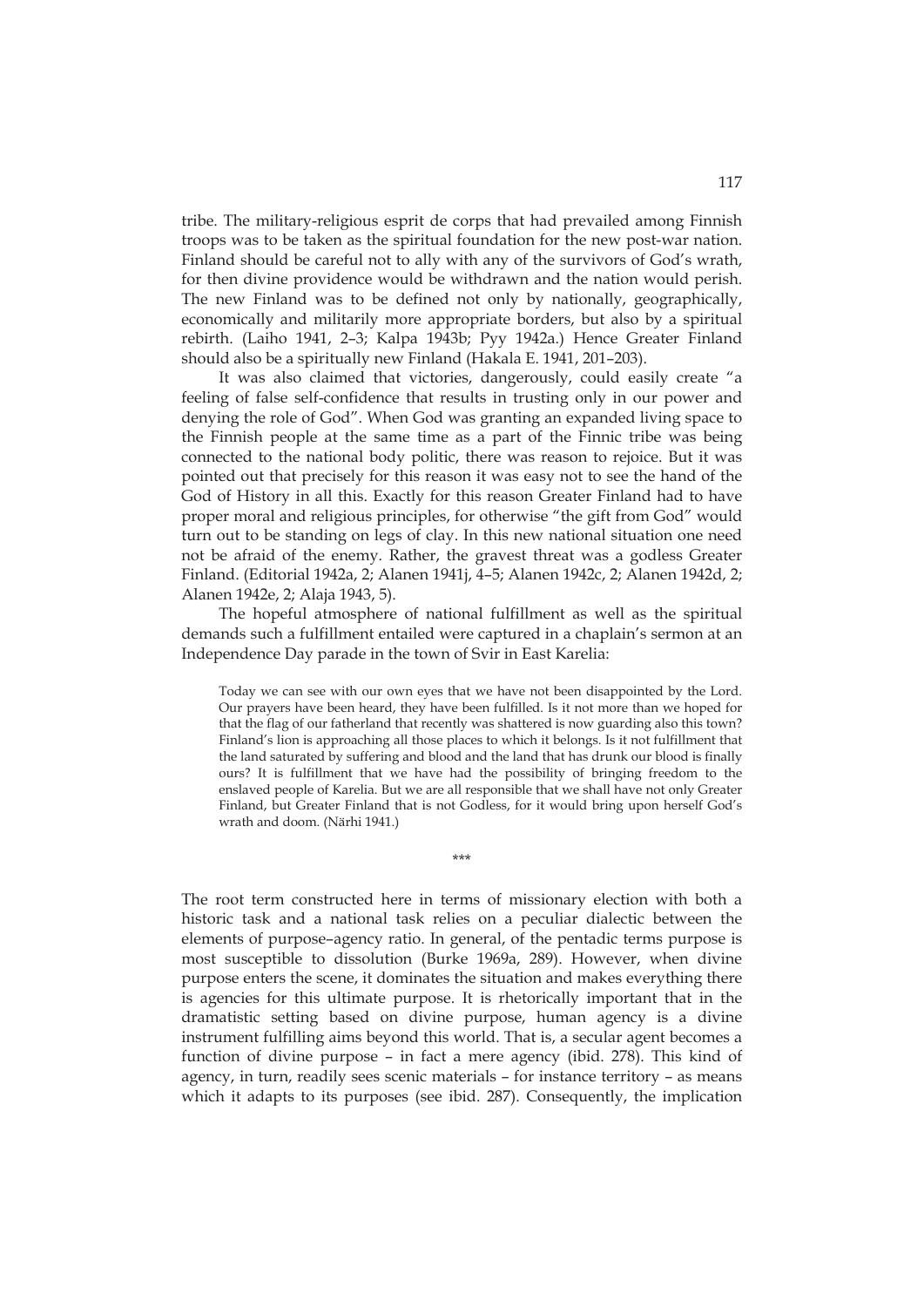was that, since agency implies purpose, the commonplace that God's purposes are unknown to man (see Psalms 77: 19; Isaiah 55: 8–9) did not apply to Finland.

Ironically, then, the acts of a human agent could be rhetorically described as "determined motions" of a divine agency. And accordingly, it is the mere being of this divine agency that legitimates its "motions", i.e. the movement towards entelechial perfection as it was explicated in terms of rescuing European Christian civilization and creating Greater Finland. In this way the political character of Finland's actions was concealed behind the rhetoric of a divinely elected agency which emphasized the country's obligation to carry out a predetermined plan. Importantly, when Greater Finland was used in association with the holy war and crusading typology, a nationalistic ideal could be endowed with powerful Christian legitimation, in which an expansive aim was described not only as a divine mission but as a counter-act. In practice this meant that Greater Finland was seen as the realization of the bulwark against Bolshevism: it was the concrete defensive wall against the enemy of Christianity.

In this sense agency as the root term was the logical culmination – an entelechy so to speak – of the rhetoric that aimed to distract attention from the fact that Finland took the offensive or the initiative in this war. And as long as the being of the agency, i.e. the status of the elect, remained in accordance with the divine covenant, divine purposes – in whatever circumference – continued to be fulfilled through it. However, this was, as we shall next observe, not always going to be the case.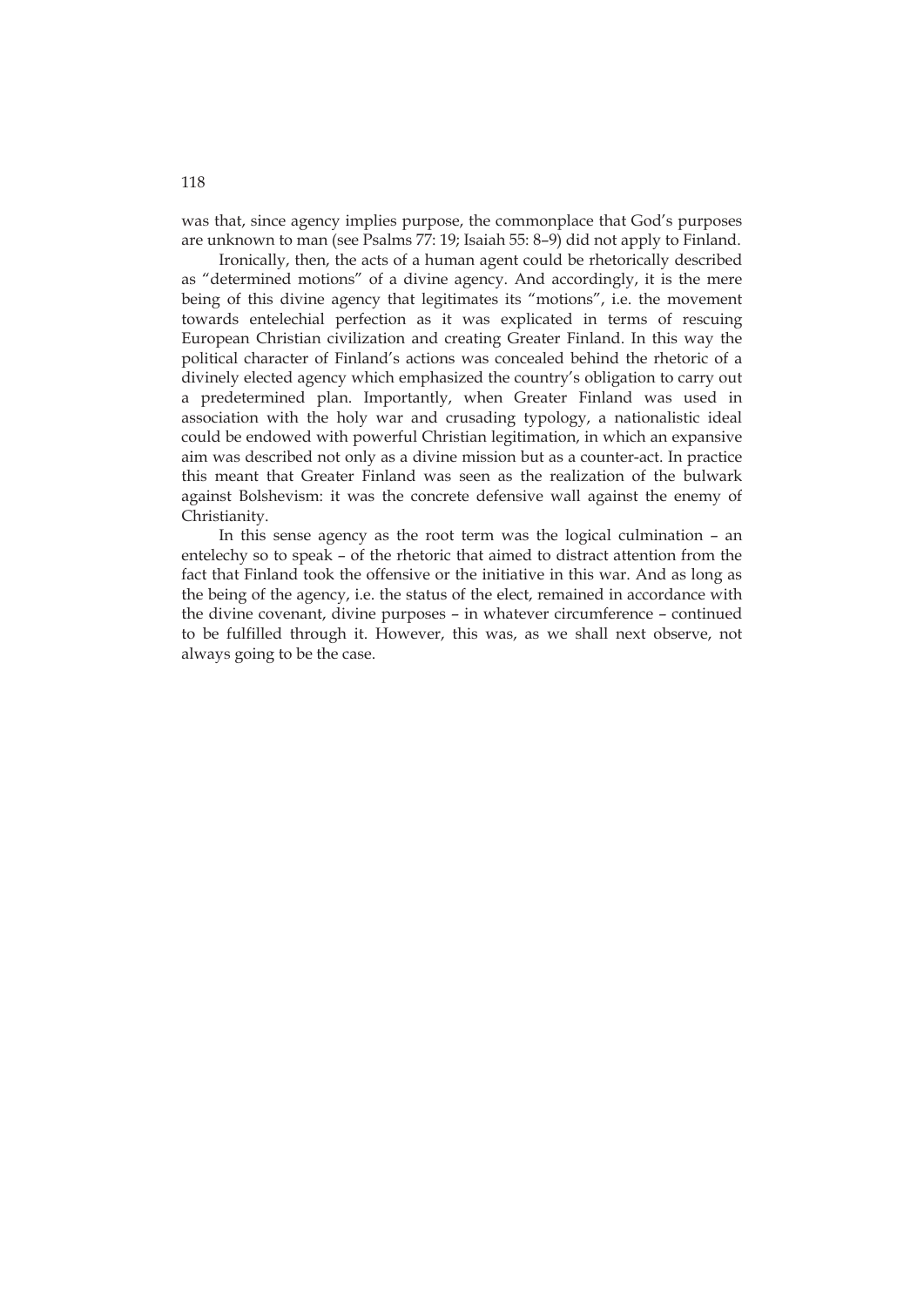# **8 THE TURN OF THE TIDE: AGENT CORRUPTED, AGENT SUFFERING**

As the war went on, another biblical typology was taken up and used in clerical rhetoric. The Old Testament idea of jeremiad was used to express doubt and disappointment, since it was gradually becoming clear that the eschatological scene would not develop as had been predicted in terms of apocalyptic, holy war and crusading, nor would the idea of Greater Finland be realized (at least with any stability). The pentadic root term on which jeremiadic typology was constructed was the agent who was failing to reach her entelechy. Supporting the fact that all pentadic terms imply one another, a significant change was that, besides the movement from hope to tragedy, the agent as the root term turned the focus from scenic emphasis to the being (and acts) of the agent. Without changing the root term from agency to agent it would have been impossible to focus on such lamentations because it is implied in dramatistic logic that agency cannot "act" on its own. The agent, however, can be held responsible for its actions. Agent was applied in terms of national and individual circumference.

## **8.1 The Finnish Jeremiad**

#### **8.1.1 Typos: jeremiad**

The Mosaic version of the divine covenant with the chosen people is conditional. The covenant is directed towards obedience to the sacred law and creation of a pure moral community. In this sense it is important to note that whereas an apocalyptic view sees the course of history as predetermined and therefore inevitable, jeremiadic rhetoric includes a moment of choice, for it exhorts the audience to see themselves as chosen people confronted with an urgent warning that without change, serious consequences will follow (Brummett 1984, 85). The energizing element in the covenantal *typos* is derived from the fact that the election is dependent on performance, the continuing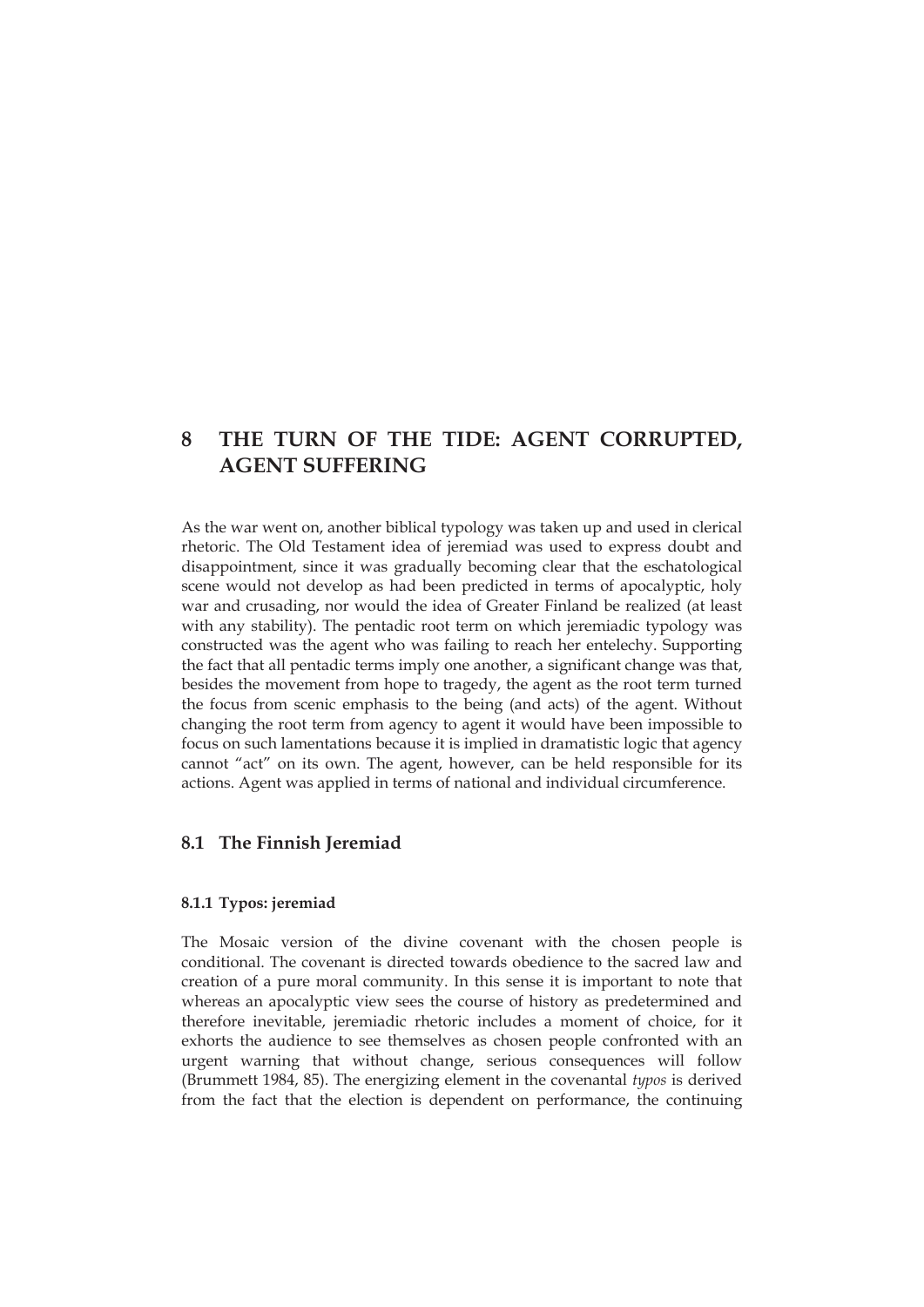execution by the community of God's laws. In addition, the covenant is made for the community as a whole, intergenerationally. Thus collective observance and obedience to his commandments unites the people in temporal terms.

It is on the breaking of the covenant that jeremiadic lamentation focuses. A jeremiad is a rhetorical mode of denunciation of a society for its wickedness, accompanied with a prophesy of its downfall due to its apparent failure to obey the sacred law (Smith 2003, 50). The concept is derived from the biblical prophet Jeremiah, who prophesied the coming downfall of the Kingdom of Judah. Jeremiah attributed the calamities of Israel to its abandonment of the covenant with Yahweh and its return to pagan idolatry. He gloomily denounced Israel for its religious and moral iniquities, and called on the people to repent and reform in order that God might restore them to His favour:

This is what the Lord says to the people of Judah and Jerusalem: Plough up the hard ground of your hearts! Do not waste your good seed among thorns. O people of Judah and Jerusalem, surrender your pride and power. Change your hearts before the Lord or my anger will burn like an unquenchable fire because of all your sins. (Jeremiah 4: 3–4.)

There are basically three steps: scriptural mandate, human covenant-breaking and divine affliction or outright doom. First the biblical or religious ideal that functions as the communal or national norm is explained. Next, the failures of the community to adhere to that norm and the disasters that have or will result have to be set forth in detail. Finally, the speaker offers a prophetic vision of what is to come if the people repent and reform.<sup>91</sup> (Murphy 1990, 402-403; Bercovitch 1978, 16.) In this sense a biblical jeremiad is a call for repentance. In Burkean terms, jeremiad is a *typos* that relies heavily on guilt. It is the rhetorical vehicle for restoring the obedience of the audience by pointing out their misdeeds. As Jeremiah proclaims, the faithless need but acknowledge their guilt, and the Lord will not "frown on" them any more (Jeremiah 3: 12–13). It is thus the orator's task to point out how the divine covenant has been broken (and the price to be paid for this) and show the way to redemption.

The jeremiad is first and foremost a vehicle to unify and shape a community; its applications in socio-political criticism are severely limited. This is due to the fact that instead of questioning, the jeremiad exhorts listeners to adhere to traditional values even more rigorously than before. Hence, the jeremiad preaches a change to the status quo and a return, because it is traditional values that are to fulfil the prophecies of the past, or the covenant. That is, although there is a crisis at the present, the given and accepted value system is not the problem, rather, it is the solution. (Bercovitch 1978, 71, 179; Johnson 1990, 402, 404, 407.) Hence the crisis always has a spiritual solution: the community needs only to renew its conception of itself in relation to obedience

120

 $Q_1$ There are two versions of the jeremiad genre. The traditional version serves to confirm hierarchy and fixed positions in a settled society. In other words, the traditional jeremiad unleashes a torrent of guilt upon its audience by depicting a static society condemned to fall perpetually from its mythic roots. The reformist version of the jeremiad adds a dimension of progress, i.e. the hope of public improvement. (Bercovitch 1978, 16.)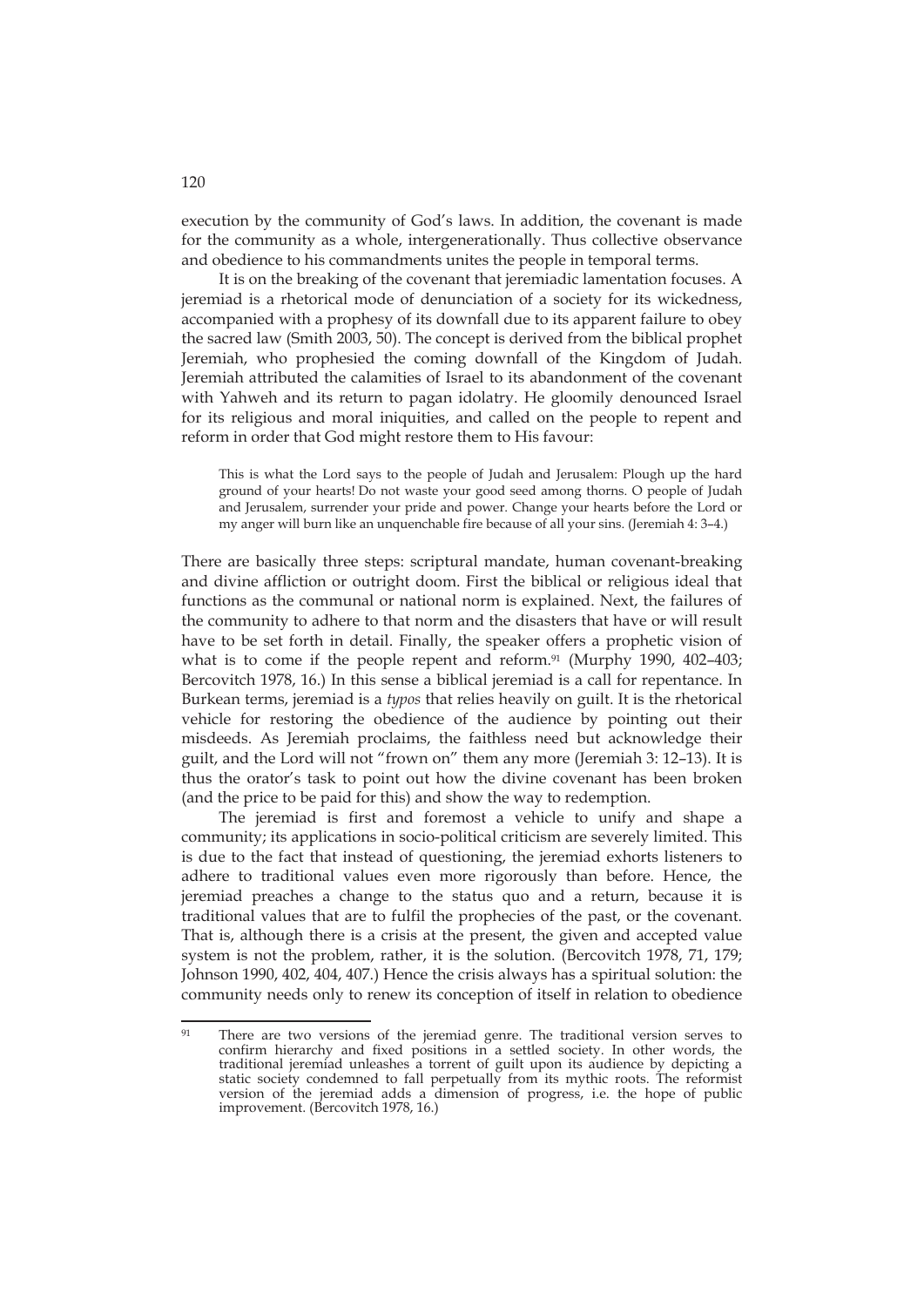to the ideals of the past. The jeremiad thus offers moral solutions to problems of the day without threatening the socio-political structure (Johnson 1990, 411). In this sense the jeremiad is a rhetorical genre of "controlled progress" that purports to enhance unity and cohesion through affirmation of the given order (Bercovitch 1978, 134, 137).

It is important to note the relationship between the individual and the community in jeremiadic typology. Here salvation concerns the welfare of the people, and thus the responsibility of the individual coincides with the responsibility of the whole people. In other words, the realisation of the promise of history is conditional on obedience (Bultmann 1957, 30–31). The jeremiad thus plays with pentadic ratios and circumference. It moves from the scene to the agent and vice versa. The reason for the scenic malaise of the present is always found in the moral actions of the agent, either individual or collective, and the best – and often the only possible – solution is individual rebirth which will lead to a national revival (Johnson 1990, 407, 409). Thus the jeremiad tends to blur individual and communal pursuits. This means that the jeremiad is effective when an audience recognizes the tension between the public ideal and their individual efforts – and then seeks to purify themselves in order to improve the whole community.

#### **8.1.2 Lamentations for the nation, of the nation**

At the beginning of 1942 the front was stabilized and a period of trench warfare began. For the next two and a half years the front did not move significantly. The Soviet Union made four major assaults but these were all repelled. In general, this period meant a return to reality for Finland since the monotony of trench warfare, war fatigue and disease as a result of the various shortages started to manifest themselves as falling morale. There were, however, some politically important events. During the period of trench warfare Finland refused to take part in the siege of Leningrad with the German troops. The siege was deemed too risky both militarily and politically. Politically and symbolically important events were Hitler's visit to Finland to congratulate Mannerheim on his 75th birthday on June 4th 1942 and Mannerheim's visit to Germany in the autumn of 1942. Significantly, after Mannerheim's visit to Germany Finland started to distance herself from Germany's war aims. Another event that caused an outcry was Finland's decision to hand over eight Jewish refugees to the Gestapo in November 1942. (See Leskinen & Juutilainen 2005.)

The rhetorical typology used to explain the new situation was found in a combination of the ideas of biblical holy war and divine election with the jeremiad. As the eschatological scene seemed to have come to a halt and the flags of the crusaders had stopped waving, it seemed that Finland had not been able to fulfil its part of the divine pact. At this point the crusade and the holy war were not directed solely against the external enemy, but also internally to the nation. Sexual decadence, alcohol and drugs, for example, were seen as being instruments of the same demonic power as Bolshevism was based on: the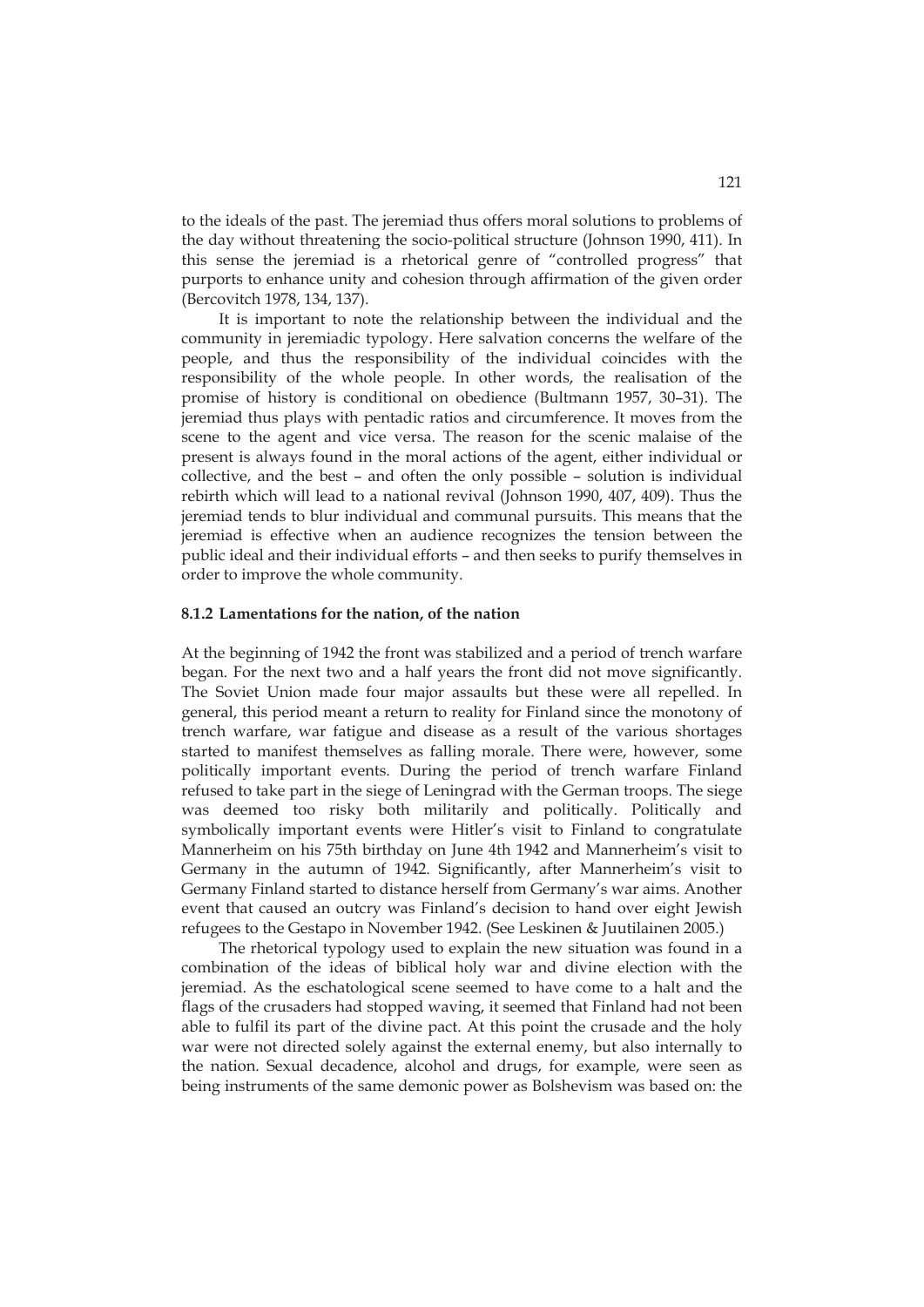power that drew nations and individuals away from God – hence the impetus for lamentations.

National-level sins were identified as alcohol and "wild amusements". Bishop Aleksi Lehtonen used the figure of John the Baptist in his call to repentance.92 Just as John the Baptist had been a victim of evil powers that acted through intoxicating substances, the Finnish people had succumbed to the same powers of darkness. It was through them that the enemy was establishing beachheads in the lives of nations and thus leading them to perdition. According to Lehtonen, lust had led young Finns to sexual depravity that exceeded all moral limits. In addition, alcohol had lured young men and women to carelessness and that was endangering the existence of the whole nation. The road to hell was always covered with enchanting but poisonous flowers, Lehtonen warned. He then lamented that the people that had "ousted the plague of Bolshevism with the certainty of crusaders" from their borders had given themselves up to such sin and depravity. Since "sin and the powers of darkness" had not been eradicated from within, Lehtonen declared that the nation now also had an internal holy war and crusade to carry out. (Lehtonen 1942a; also Mannermaa 1943.)

Bishop Eino Sormunen claimed that Deuteronomy, with its recapitulation of Israel's disobedience, the subsequent wandering in the wilderness and the destruction of the generation that had disobeyed God's commandment, offered a fitting analogy for Finland's situation.<sup>93</sup> The biblical text includes an extended version of the Decalogue, extensive laws, admonitions, and injunctions to the Israelites about how they ought to behave in the promised land. In his sermon Moses urges obedience to divine ordinances and warns the Israelites of the danger of forsaking the God of their ancestors. He then renews the covenant between God and the Israelites, which is conditional upon the people remaining loyal to Yahweh. Priests are then ordered to take responsibility for upholding the new Mosaic Law. The general dialectic in Deuteronomy is thus based on acknowledging the position of the chosen people among the peoples of earth but lamenting its immaturity and rebelliousness.

According to the bishop too, Finland's national existence was threatened not only by the violence, wickedness and godlessness of the external enemy but also by internal dangers, that is, a loss of faith and the loss of moral power. The people of Finland had always endured external threats and internal anxieties by relying on their faith. Now Finland was faced with a choice between life and death: all could be saved, but all could also be lost. In accordance with the biblical analogy, "the people's church" and its priests were entrusted with the task of maintaining the spiritual heritage of the nation. Only preaching about

 $Q<sub>2</sub>$ John the Baptist is an archetypical victim of intoxication and promiscuity: the intoxicated king, who had unlawfully taken his brother's wife Herodias, promised her daughter Salome the head of John the Baptist as a reward for a dance. (See Mark

<sup>6: 14–29.)&</sup>lt;br>Sormunen quoted Deuteronomy 30:19: "This day I call the heavens and the earth as witnesses against you that I have set before you life and death, blessings and curses. Now choose life, so that you and your children may live."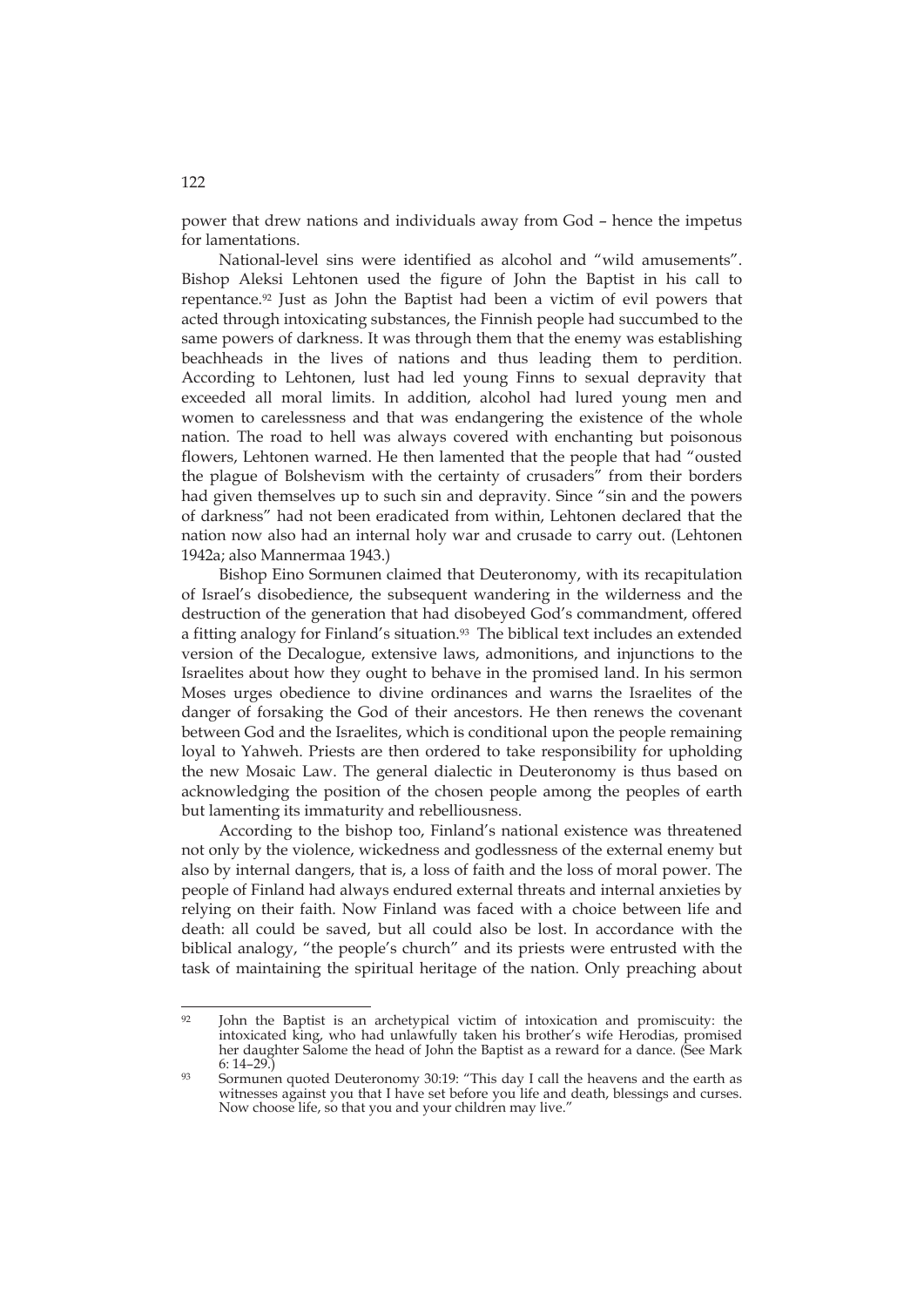sin and grace would uphold the distinction between good and evil and prevent people from feeling free to commit sin. The church's task was to show that the life of small nations did not depend on cunning power politics, but on the fact that "the God of our fathers" was with them. (Sormunen 1943.) Here, as in many other speeches and sermons, the defining question was what kind of nation Finland would be: one that is permanently God's instrument, or one that will necessarily be cast on one side after it has played its part. Aarre Lauha (1943a, 95–97) was one of those who warned that the war could signify either the release of divine wrath or an opportunity for the chosen people of the Armageddon to emerge.

Also Bishop Yrjö Wallinmaa drew an analogy between Finland and biblical Israel. Wallinmaa used a passage from Exodus to interpret the situation. He said that God had carried the Israelites as on eagles' wings, but since the covenant had been broken, he had crushed them and set them below all other nations.94 As a result the people that were meant to be His treasured possession and a kingdom of priests and a holy nation were wandering without a fatherland around the earth, often even hated and scorned by other peoples. Wallinmaa then declared that Finland had also been carried on eagles' wings: that God had helped and rescued Finland from a great danger was "a fact that did not need explication". (Wallinmaa 1942b.)

However, the bishop went on to say that in the life and deeds of the nation there were no signs that people were adhering to the covenant. Finland was inevitably at a crossroads. According to Wallinmaa, there was a lot of evidence that Finland had broken the covenant. Although the external threat had not been completely eradicated, the border was safe. So it was all the more grievous that the great offensive of sin had been so successful. Drunkenness, immorality and violations of the sanctity of marriage and the home were eating away at "the defensive force of the nation". Thus it was the urgent task of the church to preach this word, and the task of the people to repent and "become again a kingdom of priests and a holy nation" (Exodus 19: 3–6). (Ibid.)

Lennart Pinomaa epitomized the growing pessimism. He argued that how the war had developed had most certainly not been due to a twist of fate or to world-political contingencies. On the contrary, it was God who had allowed events to proceed as they had done "as punishment of our sins". Pinomaa declared that Finland had forgotten God because she had become too self-confident; turning her back on Him in the belief that the nation would be successful without God was a grievous error that would not go unpunished. Pinomaa then compared the sinful state of Finland with biblical Chorazin and Bethasaida, that had rejected Jesus's work. As a result, the villages were cursed

 $QA$ "Then Moses went up to God, and the Lord called to him from the mountain and said, 'This is what you are to say to the descendants of Jacob and what you are to tell the people of Israel: 'You yourselves have seen what I did to Egypt, and how I carried you on eagles' wings and brought you to myself. Now if you obey me fully and keep my covenant, then out of all nations you will be my treasured possession. Although the whole earth is mine, you will be for me a kingdom of priests and a holy nation.' These are the words you are to speak to the Israelites.'" (Exodus 19:3–6.)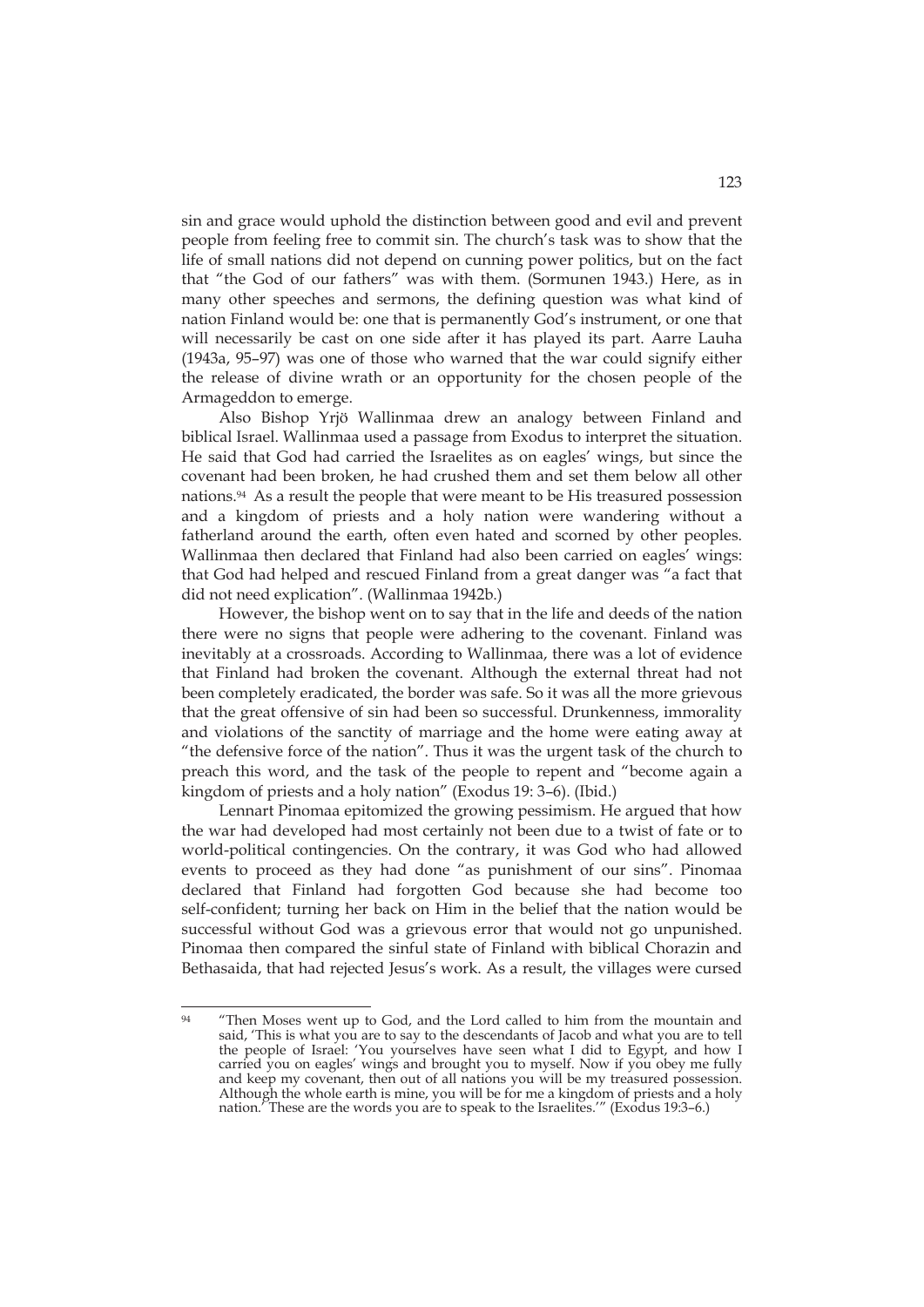(Matthew 11: 20–24). The professor stressed that Finland had had her chance to receive "the rain of divine mercy", but just like Israel, it had let it pass. Thus, as this rain would never fall twice on the same spot, it would be right to shout, "Woe to you, London! Woe to you, Berlin! Woe to you, Helsinki! It would be more bearable for Sodom and Gomorrah on the Day of Judgment than for you." (Pinomaa 1944a; 1944b.)

The war was, on the other hand, considered to be a moment of purification. It was pointed out that God would surely punish sinful peoples and nations but the punishment did not necessarily mean destruction; it was rather a justified but stern indication that it was time to repent. For example, Professor Osmo Tiililä saw the war as "God's whip", a horrible punishment but also a form of fatherly discipline. He taught that this wrath could be appeased only by letting Christ renew the heart. The fact that God was "forcefully pounding European culture" was a sign that this culture was not happy and thus not capable of enduring. This was a sign that we should better our ways in order to avoid complete destruction. (Tiililä 1942a, 3; Tiililä 1942b, 1; Tiililä 1944, 3.) Professor Eelis Gulin95 declared that "the great shepherd of nation"s was not tired of bearing Finland, although the people had forsaken him many times in the past. Gulin even saw the war itself as a blessing, for it seemed that God truly loved a people that He punished so severely. However, it was time to repent so that God would not have to punish Finland any more. (Gulin 1942, 1.)

The great potter figure of the Book of Jeremiah was used to point out that,the Finnic tribe had been just like Israel, "like clay in the hand of the potter" in God's hand (Jeremiah 18:6). Even the most difficult hardships of the past had been the Great Potter's means of moulding Finland according to His will. However, there was one condition for the future: that every Finn should let the Great Potter mould "the inner person" into new beings in Christ – otherwise godlessness, sin and depravity would surely crush the whole people to pieces. (Vuorela O. 1942a, 2–3.) Thus the war was a moment of *metanoia* for Finland:

In this war time is hidden a divine purpose that concerns individual men and women as well as nations. […] The purpose is to transform our minds. […] But there is a great danger that we may let the moment of change for permanent internal transformation pass in exchange for emptiness. (Wichmann 1943, 2.)

A prominent priest, Urho Muroma (1943, 1), referred to a passage from the Gospel according to St Luke, in which Jesus rebukes Jerusalem in jeremiadic fashion, saying that it has closed its eyes to what brings peace and failed to recognize Christ, and therefore its enemies will encircle and hem the people in on every side of the city. The enemy will "dash you to the ground, you and the children within your walls. They will not leave one stone on another, because you did not recognize the time of God's coming to you" (Luke 19:41–44). Finland was compared to Jerusalem with a change of emphasis to the effect that

<u>.</u>

<sup>95</sup> Eelis Gulin (1893–1975) was a professor of New Testament exegetics and Bishop of Tampere, after Aleksi Lehtonen, from 1945 to 1966.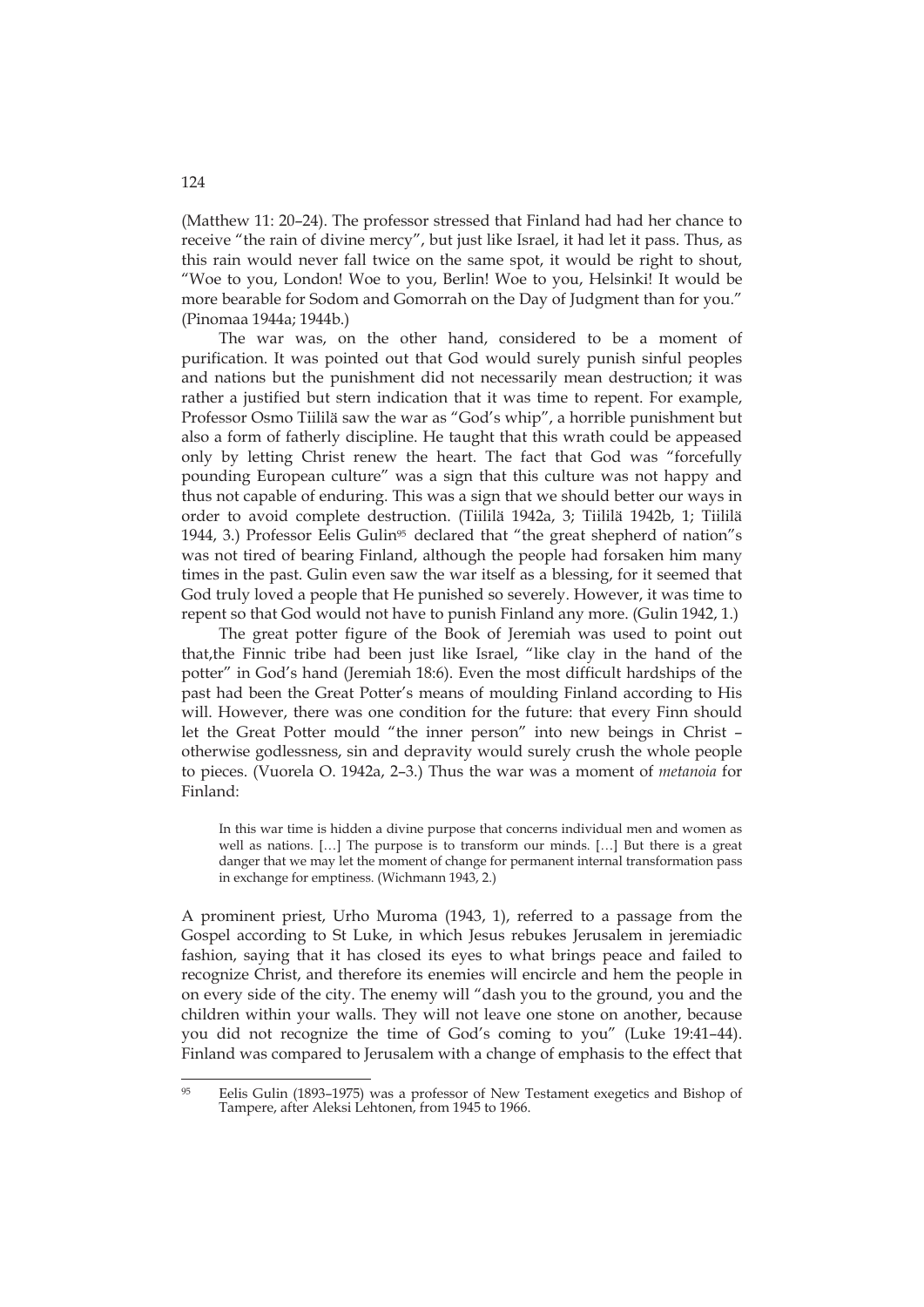whereas Jerusalem had closed its eyes to the truth, Finland could still recognize the time of God.

Chaplain Veikko Suutarinen set out two conditions for the future of the nation: firstly, that Finnish people should stand firm against sin, Satan and Russia, and secondly, that they would follow a path of truth during times of peace and times of war. Another chaplain took the theme further, saying that Finland's greatest transgression was not social or political, but rather, the most formidable sin was that the nation was not united in religion. This was especially serious from the point of view of the war, because the battle was not Finland's, but God's (2 Chronicles 20:15). Hence Finland's lack of unity on the religious front was jeopardizing the successful outcome of the war. (Suutarinen 1943, 2; Mattila 1943, 3.) Consequently, Finns had two options: either better their ways or be cut off like the dead branches of a tree. (Kalpa 1942b, 2–3; Lauha 1942, 2; Kaukovaara 1942b, 2–3.)

The Bishop of the Swedish speaking parishes, Max von Bonsdorff<sup>96</sup>, had an interesting variation on the use of jeremiadic rhetoric. Using a more optimistic rhetoric than his colleagues, von Bonsdorff added the element of hope. There was still lamentation for the present situation, but to his demand for repentance and improvement he added confidence in the future. For example, the bishop declared that Finland as a nation was being called upon to combine the inner and the outer struggle for the Christian faith; however, instead of reproaching the nation for sinfulness, the bishop was confident that Finland with its inner strength would successfully meet the challenges of "this battle of faith", both in times of war and in times of peace.

Von Bonsdorff compared Christianity with the "Nordic love of freedom". He identified the two concepts and said that one was not possible without the other, since the seeds of political freedom are sown in "the faith of the fathers", and without Christian faith the nation could not be truly free. According to von Bonsdorff, the Christian call to be free (Gal. 5:13) was realized in the freedom of an independent state. He therefore concluded that the war had been and continued to be a test especially for the youth of the nation. He was, however, certain that if people would continue to show love and solidarity as "a great Christian family", the nation would pass the test. (von Bonsdorff 1943; 1944.) Max von Bonsdorff remained, however, an exception that validated the dominant rhetorical *typos* of jeremiad.

\*\*\*

In dramatistic terms, the war conceived via the jeremiadic typology was based on agent as the root term. The circumference of the drama was narrowed down from being an eschatological battle towards a nation engaged in a kind of Jacob's wrestling. As rhetoric that draws on the pentadic agent leads easily to

<u>.</u>

Max von Bonsdorff (1882–1967) was Bishop of Porvoo from 1923 to 1954. He was a diplomatic man and sought to improve dialogue and understanding between the Finnish and Swedish speaking population in Finland.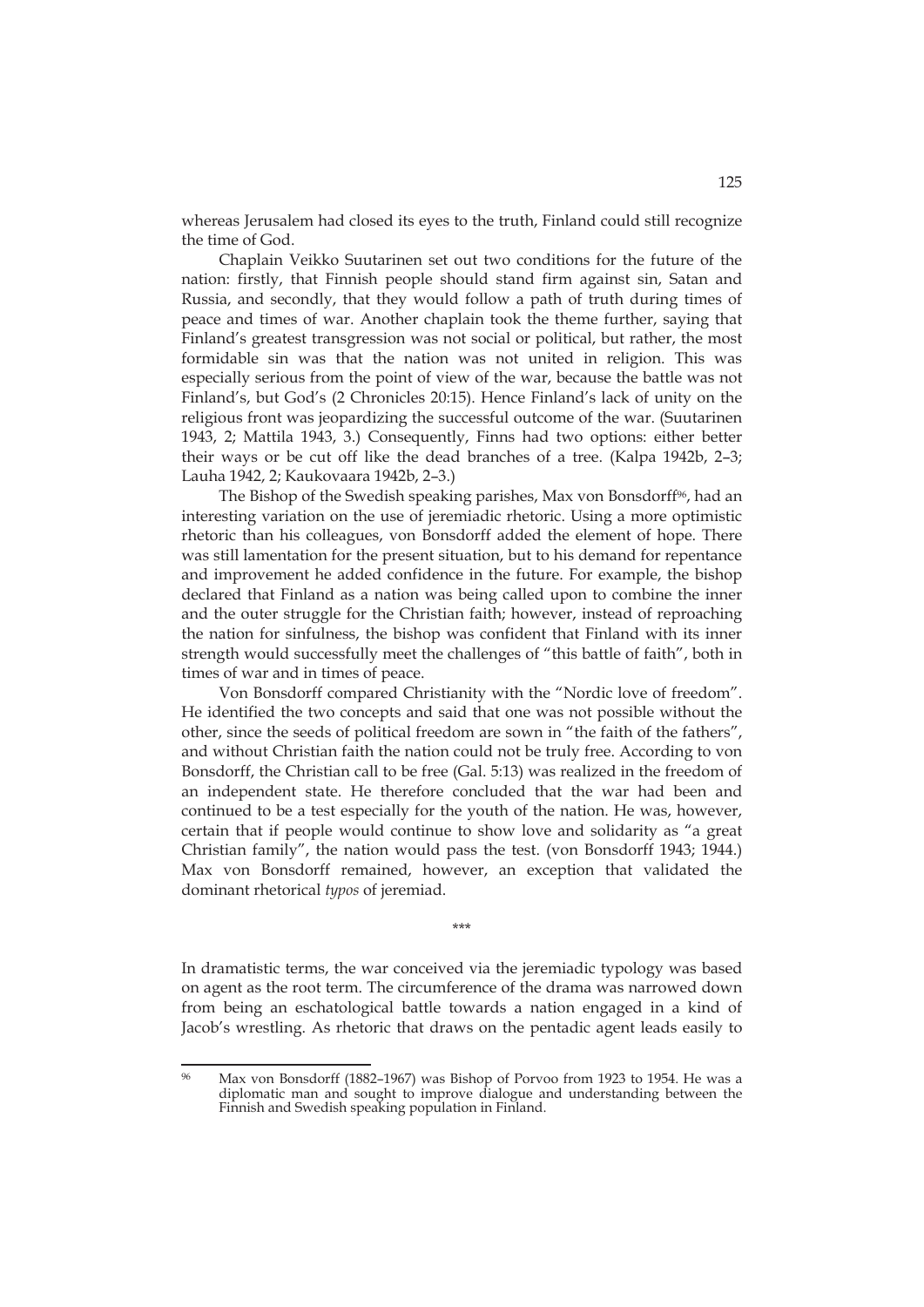individual and collective psychologization and moralization, the true battle lay within the people themselves. The war was not primarily a struggle with an alien oppressor or with adverse circumstances. Rather, the actually decisive battle was being waged within Finland. The war had a special ethical impulse that was due to its nature as a holy war: the survival of the nation depended on a politics of collective responsibility, which, in turn, was derived from the biblical demand for "cleanliness" made on a chosen people. Thus nation as the agent creates a bond of obedience among its constitutive members: each individual adds up to the collective agent (see Knapp 1999, 594).

The jeremiad introduced guilt as a forceful factor in clerical rhetoric. The nation was seen as a morally corrupt agent that had been unable to fulfil its part to be "holy like God and a kingdom of priests". Thus the agent had transformed the eschatological scene into a scene of guilt. In this way a change of the circumference of the dramatistic scene and the accompanying jeremiadic topos were used to express the doubt that had inevitably risen due to the prolongation of the war: in contrast to the eschatological prophecies and prognoses made during the early months of the Continuation War, the sinfulness of the whole nation and its transgression of the divine covenant was reflected in Finland's success (or lack of it) in the war. This meant that the certainty that one's community was facing suffering because the powers of evil were at work had to be abandoned. Attention was deflected away from scenic considerations of possible military-political flaws towards alleged shortcomings in individual or collective morality. Significantly, although the operations of war were at a standstill, the norm that the nation needed to return to consisted of the original eschatological vision, soldiers of Christ on a crusade and Finland as God's agency with two missions.

As I have already mentioned, by transforming the circumference it is possible to bring under scrutiny either individuals or the whole community, which eventually tend to merge into one moral entity. Thus the jeremiad involves dialectical movement between collective and individual agents. To start with, particular stress on the moral consistency of the nation as a united whole was said to be the decisive factor in the war: the nation was understood as an agent that could alter the outcome of the war. This, however, introduced a dialectical transformation within the jeremiad. Finland as a collective was engaged in a battle against "the powers of evil" whose externalization the Soviet Union was proclaimed to be. These spiritual powers had also contaminated "the soul of the nation", making the agent itself a scene of the same battle as at the front. In other words, drawing on the agent–scene ratio, the agent could be examined in scenic terms as a battleground of spiritual forces. By narrowing down the circumference, the agent was transformed from the nation to the individual. Thus also a Pauline *typos* of the war within accompanied jeremiadic rhetoric. This leads us to an examination now of how the individual soldier was conceived as the scene of the decisive battle.

126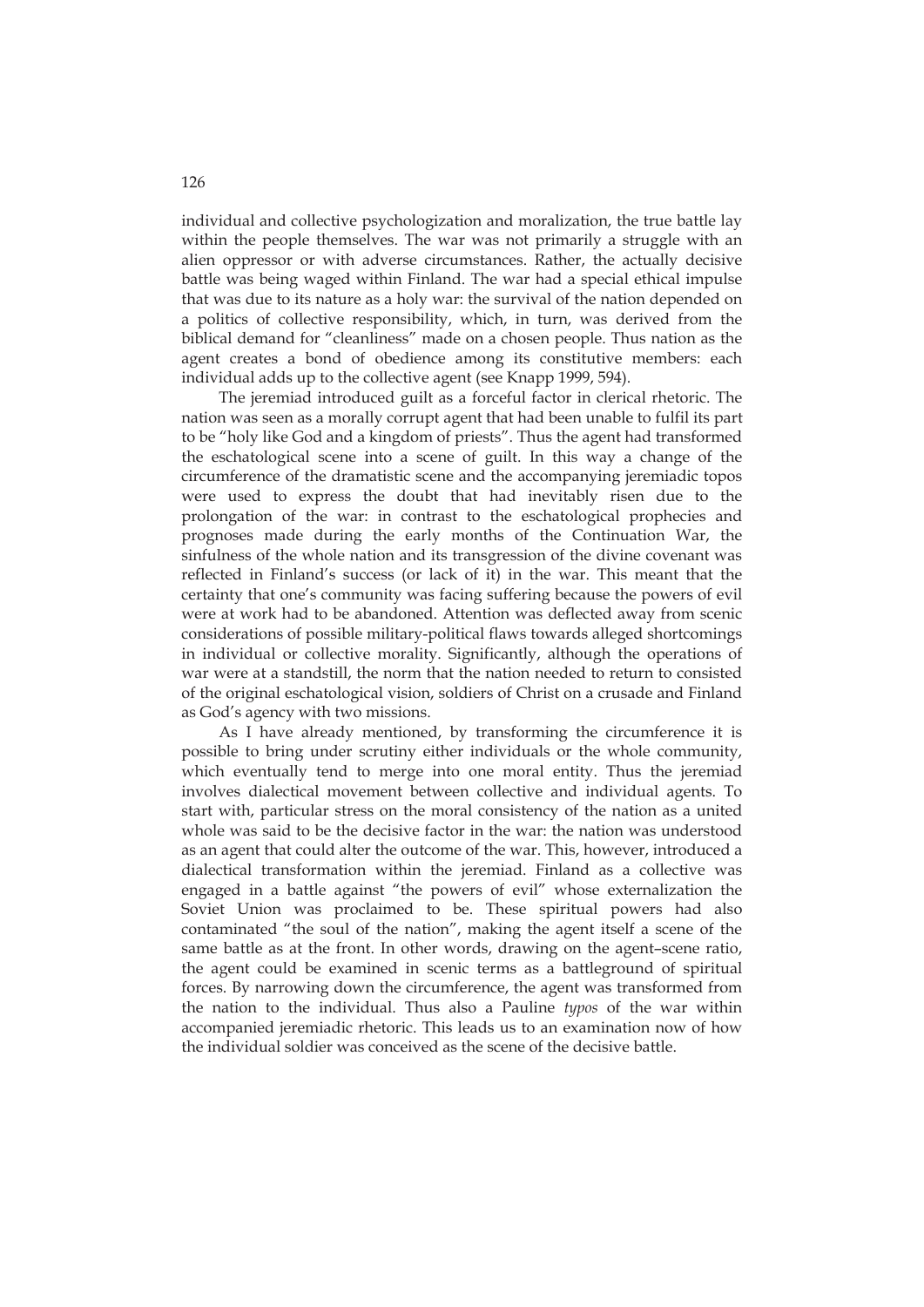## **8.2 Scenery of internal warfare**

### **8.2.1 Typos: the war within**

As I have said, using the jeremiadic *typos*, testifying to the dramatistic ambiguity, the initial scene–act and scene–agent ratios were in fact reversed: the moral corruptness of the nation threatened to transform the eschatological scene into uncertainty and suffering. In addition to reproaching the nation as a collective agent through the jeremiad, clerics also turned their attention to individual soldiers as agents. The rhetorical strategy of what I have called the war within *typos* was based on an application of the agent–scene ratio, in which the external scene and the internality of the agent were merged and the individual soldier was considered a scene for the antagonist forces of the conflict. In this way the circumference of the agent was narrowed down from the nation to the individual whose internal struggles would decide the outcome of the war.

The *typos* is constructed on elements from Pauline theology. In addition to the soldier of Christ *typos*, the flesh and spirit dichotomy constitutes one of the defining antithetical typologies of New Testament warfare. The *typos* draws on the platonizing dualism present in Pauline theology (for example 2 Cor. 4:18). The individual, like the world, is seen to consist of material and spiritual components in correspondence with each other. In this morphology a human being consists of an outer physical shell and an inner spiritual soul which represents his or her true and transcendental essence. The body is not rejected altogether, for it is the necessary housing of the spirit during the earthly sojourn. (Boyarin 1997, 59–62.) However, the body represents "the flesh" (i.e. law and division) and is where the origin of sin lies, whereas "the spirit" (hope and unity) represents life organized in reference to God and His purposes (ibid. 68–69). Thus the agent is a scene in which the soul is constantly in conflict with (bodily) temptations.

From this it follows that life according to the flesh and life according to the spirit are in constant conflict with each other. Paul explains for example in the Epistle to the Galatians that

So I say, walk by the Spirit, and you will not gratify the desires of the flesh. For the flesh desires what is contrary to the Spirit, and the Spirit what is contrary to the flesh. They are in conflict with each other, so that you are not to do whatever you want. But if you are led by the Spirit, you are not under the law. The acts of the flesh are obvious: sexual immorality, impurity and debauchery; idolatry and witchcraft; hatred, discord, jealousy, fits of rage, selfish ambition, dissensions, factions and envy; drunkenness, orgies, and the like. I warn you, as I did before, that those who live like this will not inherit the kingdom of God. But the fruit of the Spirit is love, joy, peace, forbearance, kindness, goodness, faithfulness, gentleness and self-control. Against such things there is no law. (Gal. 5:16–22.)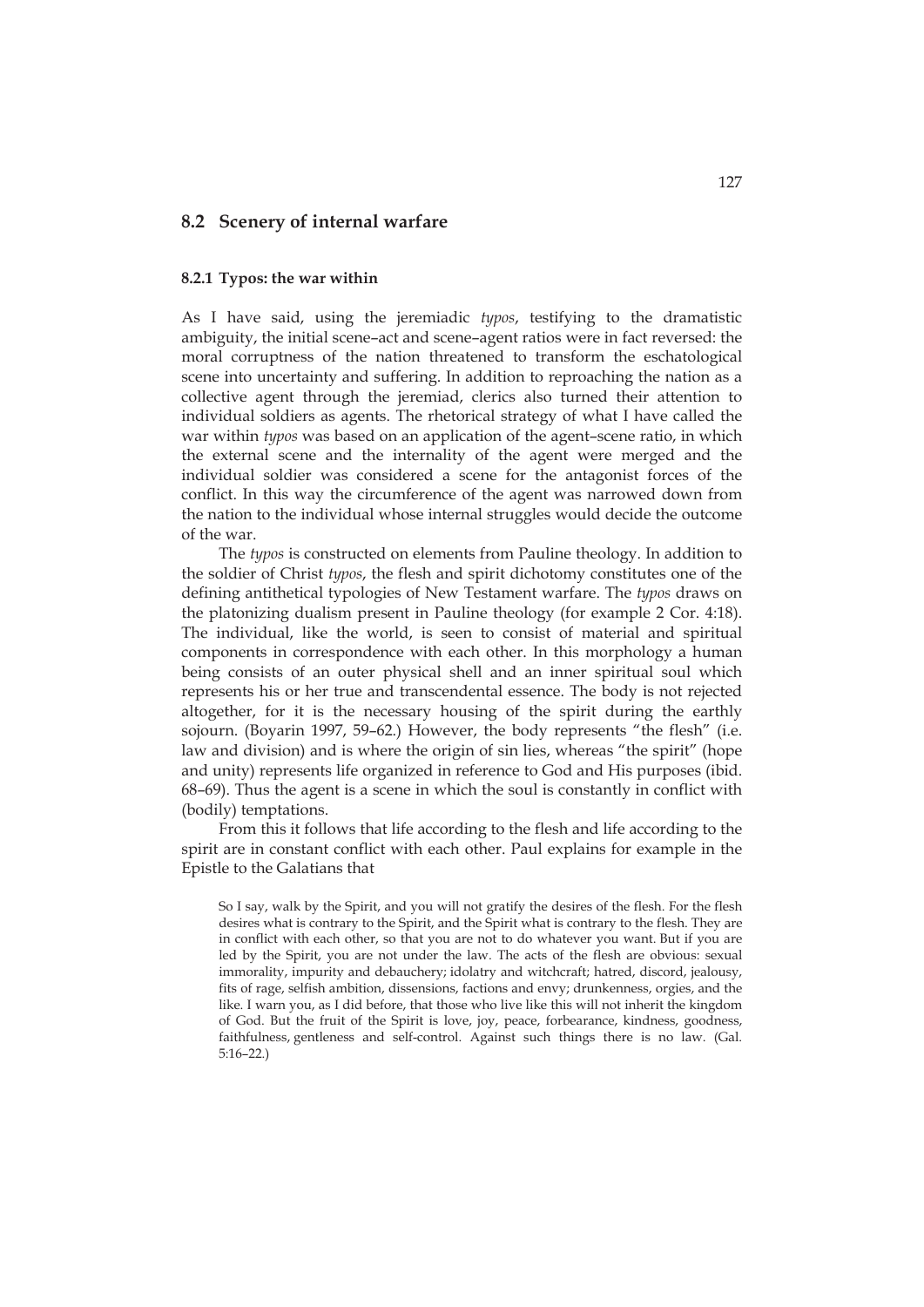Hence the circumference of the defining scene is that of the individual agent, since he or she is the theatre of war of the most decisive battle: the most intense fighting can be found in the human heart between the flesh and the spirit because the enemy of the soul, Satan, is actively tempting believers to sin, i.e. to fulfil their "fleshly desires" by immersing themselves in the "works of the flesh" (i.e. sexual sins, idolatry and sins pertaining to inter-human relations), in contrast to the Lord, who wants believers to imbibe the "fruit of the Spirit" (Gal. 5:22–23). Thus those giving in to the flesh will meet the inevitable fate of the physical body - decay and destruction – whereas those living by the spirit will have eternal salvation.

The *typos* is based on the idea that all earthly struggles are adjuncts of an internal struggle. The dichotomy thus claims to capture the timeless essence of human struggle against whatever obstacles we may encounter during our earthly sojourn. That is to say, the source of each obstacle that arises can be traced to the above-mentioned antagonism taking place within the individual him or herself. Focusing on the internal struggle of the agent exemplifies perfectly the dimension of rhetoric in which "I is addressing its me" for moral reasons. In Burkean theory this is defined as rhetoric addressing the individual soul. (Burke 1969b, 28, 37, 38–39). The purpose is to construct a mode of self-conduct or "self-guidance" in which the symbolic relation of the external and the internal scenes is understood and what is presented as an external necessity becomes internal liberty – as Burke puts it, those voices from without are the most effective that can speak in the language of the voice within.

Consequently, the rhetorical applicability of the *typos* is derived from two notions. In the first place, the Pauline "acts of the flesh" are mainly symbolic acts that can be identified with virtually whatever the rhetor sees fit in the given situation for the given audience. Dissension and selfish ambition, for example, can be identified with anything that questions the established order and the path to salvation it urges to travel. Secondly, according to the *typos* it is first and foremost the individual whose conscience and morality are brought under ethical scrutiny. In other words, the external situation is not criticised or blamed, but guidance is given about the spiritual qualities of the individual. For example, economic disasters can be attributed to greedy or otherwise immoral individuals rather than to the ideological or the systemic scene.

## **8.2.2 The soldier as the defining scene of the war**

In contrast to the soldier of Christ *typos* which relied on certainty of the purity of the agent, the typos of the war within introduced a rupture "within" the agent, i.e. a battle that was called a "border struggle" (Loimaranta Y. 1942, 1). Thus, as will be shown, the frontier between God and the Devil did not conform simply to the frontier between the Finnish and Soviet armies; on the contrary, "thousands of temptations to sin and depravity were lurking everywhere" (Lehtinen 1941, 2–3).

It was emphasized that the two fronts had biblical roots: the one between earthly kingdoms and the one within each person. The former was a war of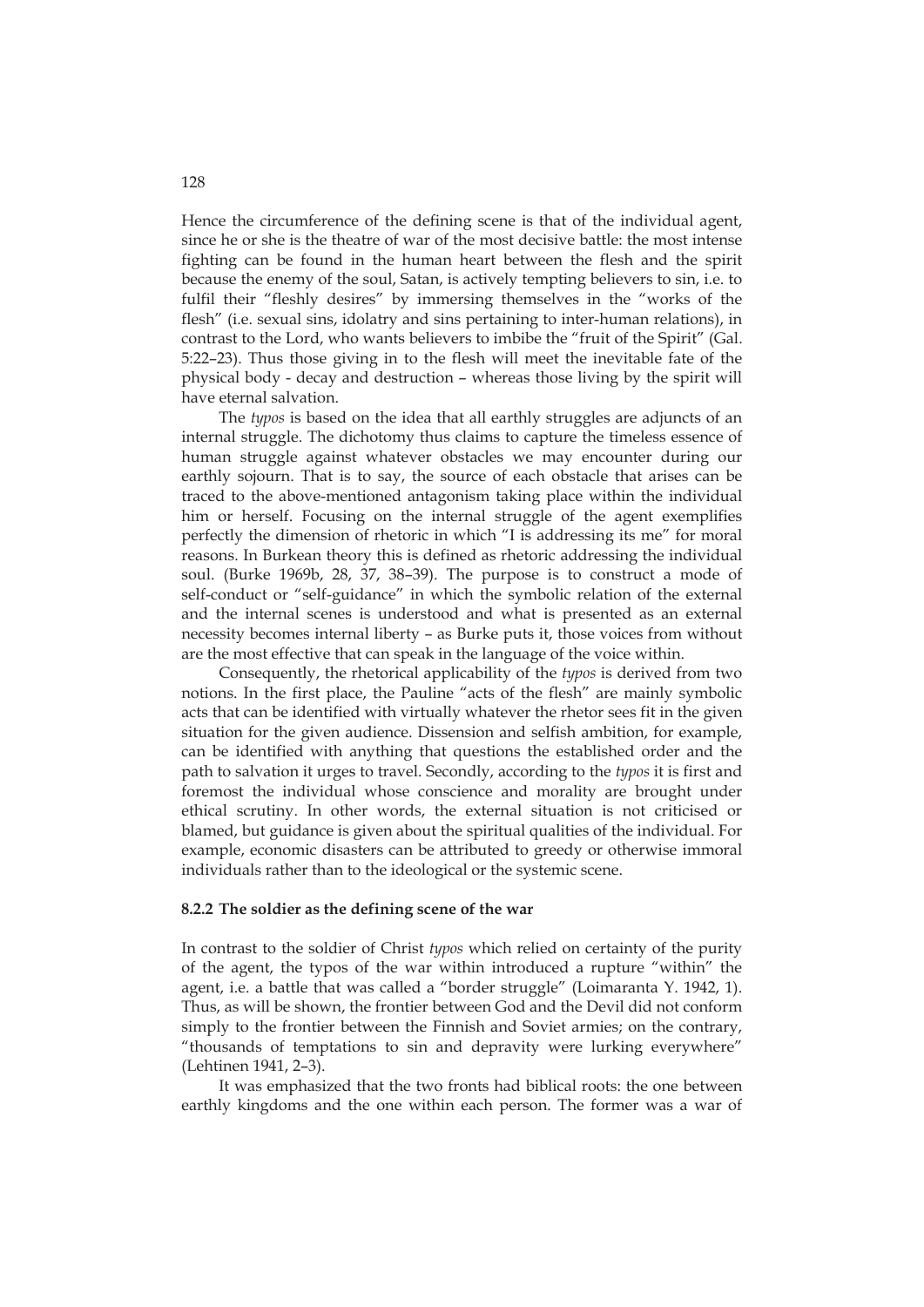God, to which the biblical battles testify but which constantly takes place on earth as kingdoms of darkness fight against God. The latter was the battle waged within the individual, the war of sin. The internal war and the external war were analogous, for they were essentially fought against the same enemy. Just like the earthly kingdoms, every soul was fought over by two rulers, Christ and Satan, to establish either the Kingdom of God or the kingdom of darkness. In this battlefield the troops of God confronted the troops of Satan. This meant that man's work in this world was war, for this was the condition decreed by God. Finnish soldiers should therefore remember that since the essence of man was to fight, neither internal nor external war could be strange to him. (Sihvonen 1943, 8; Anonymous 1941, 2; Rissanen 1941, 2; Pyysalo 1941, 2; Sinnemäki 1941b, 2.)

Such a position was put forward by the chaplain Jussi Tenkku $97$  (1942, 2–3), for example. The aims of the war, he said, were derived from a Christian's position as a citizen of two kingdoms. Firstly, as citizens of their earthly fatherland Finnish soldiers were in action fighting for a better future for the nation. Secondly, each individual's citizenship and their action in relation to the heavenly kingdom would ultimately also decide the fate of their fatherland on earth. (See also Gulin 1943, 1.) Thus, as several chaplains stressed, the frontier between God and Satan was at two levels: in East Karelia against Bolshevism, and in every soul. The battle front in East Karelia showed that Satan had moved there in order to tempt people and destroy civilization. A similar view opened up in each soul as a battlefield between faith and sin. Each soldier must fight as fiercely against the "dragon that raged within" as they fought against Bolshevism. (Linnansaari 1942, 2–3; Pinomaa 1941, 2; Lampola 1942, 6; Siitonen 1943, 1; Korpijaakko 1944, 9, 20–24, 30–31).

The argument was based on a chain of reasoning. It was claimed that every Christian was in a state of constant struggle against "the East and the powers of Darkness" (Jalkanen 1943, 2), but purity and morality would guarantee divine help, without which the nation would perish. Hence each soldier's obedience to Christian precepts was seen as the defining factor of the war. That constituted "that which restrains" (2 Thess. 2:6) Satanic chaos from being revealed in the fullness of their apostasy and evil. If this restraint was removed from within each individual, Finland too would see a public resurgence of the Antichrist: abandoning Christian morality would mean that "the ruler of this world" (John 12:31; 14:30; 16:11) had seduced "the soldiers of righteous, holy crusade" to go over to his side in mutiny against God. Hence, drawing on the *actus-status-actus* tradeoff examined earlier, it was warned that Finnish soldiers should restrain themselves from having anything to do with alcohol, sexual promiscuity or pride, because "the true calling of a soldier receives its power from an inner strength that explodes as heroic deeds in war"

 $Q7$ Professor of philosophy from the 1960s to the 1980s, Jussi Tenkku (1917–2005) is an interesting figure. Initially overwhelmed by nationalist enthusiasm and Greater Finland ideology, after the Continuation War he went through a spiritual crisis, re-evaluated his whole religious stance and decided that he could no longer be a priest.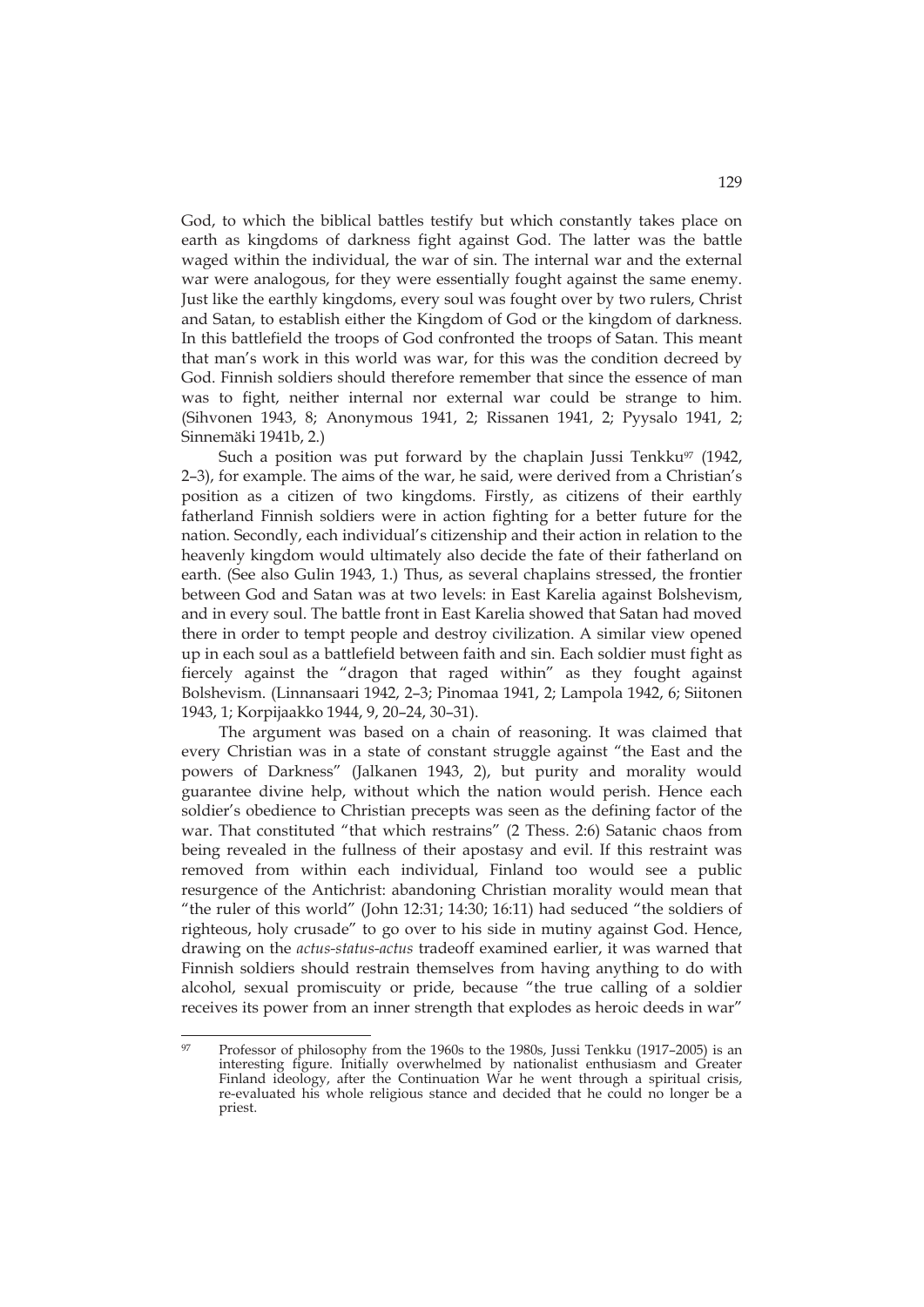– but only after a victory in the internal struggle of each soldier, the true holy war. (Mannermaa 1942a, 2; Pakkala 1941a, 1; Sormunen 1941c, 2; Jokipii 1941b, 2; Ranta 1942a, 2–3; 1942b, 3; Mattila 1942, 3.)

The Soviet Union was an example of what happened when the internal battle was lost: God's revenge had come down upon the Russians who had lost the inner struggle. The reasons for God's wrath must be carefully considered, because any people – also the Finns – might call this divine wrath down upon themselves in the future. The reason for the anguish of Russia was alleged to be that the Russians had abandoned Christian moral values. However, it would be fatal to "scream one's lungs out" about the sins of Bolshevism while at the same time forgetting one's own offences against God. Consequently, repentance was more than urgent, for Christ the Warlord was the only hope when surrounded by the powers of death – otherwise all of Finland would face the same judgment as Bolshevism. (Laurila 1941, 2–3; Sormunen 1941c, 2.)

The earthly enemy was only a means used by the powers of evil. The nature of the enemy as diabolical agency, on the other hand, made it twice as deadly. In addition to its earthly weapons that threatened one's physical existence, its surprise assaults on "the battlefield of the heart", if successful, would result in loss of love for "the worldly fatherland" as well as for "the eternal Fatherland" (Voutilainen 1942, 2). Soldiers in particular were under threat because they had to face constantly this double danger – and there were already numerous warning examples of the moral irresponsibility of Finnish soldiers. (Kuusisto 1941, 2; Lehtola 1941, 2). It was not possible to make an interim peace with sin, for every even momentary agreement with sin meant war against God, which meant, not only certain destruction – as the fate of the Soviet Union testified – but also war against one's own true nature. (Kalpa 1942c, 2–3; Karhumäki 1942, 2–3; Pahikainen 1942, 2–3; Simola 1942, 2–3; Niininen 1942, 2.)

The seeming stability of trench warfare was seen as treacherous because it interfered with one's ethical compass. In several accounts, the summer of 1941 was seen as a time of blessing, a time that had made the situation clear, since Finns had been able to put on the uniform of a soldier of Christ. However, in the eternal struggle confidence and serenity meant a false peace and meant that one was on the wrong side of the front, for the battle required a total fight on two fronts. The fact that operations at the fighting front had stopped showed that the Finnish soldier had not been entirely successful in staying awake at his post. Interestingly, Jesus was described as "the great war leader" who was constantly inspecting guards at their posts and waking them up with his call to put on "the full armour of God", without which "the devil's schemes" could not be resisted (Eph. 6:11). Hence, although the war might be stuck in the trenches, one had to stand strong "with the shield of faith", with which one could "extinguish all the flaming arrows of the evil one" at one's guard post (Eph. 6:10–17). (Porthan 1942, 2–3; Jalkanen 1943, 2–3.) However, in numerous sermons and speeches it was argued that the problem now was that Finnish soldiers did not fully understand the seriousness of the situation. Alcohol and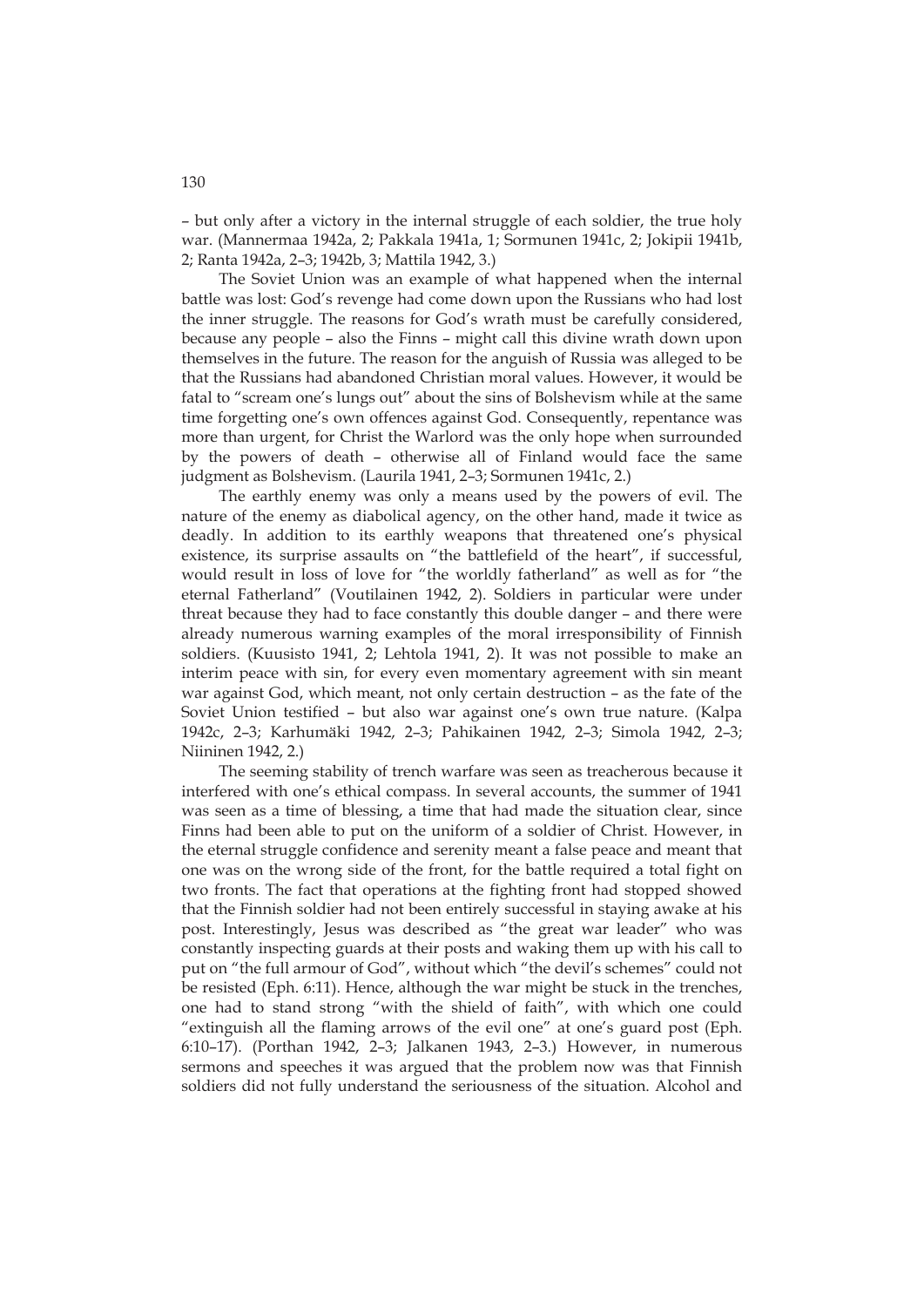other sins caused the soldier to "sleep" at his post past the crucial moment when decisive lines were being drawn, and he thereby let the enemy infiltrate the nation.98 (Kalpa 1942h, 3; see also Hovikoski 1941, 2; Kaukovaara 1941b, 2.)

Senior Chaplain Rolf Tiivola explained the halt to the advance of the Finno-German troops during the winter of 1942–1943 by describing it as a creative hiatus before "the great crusade against Bolshevism" continued and brought judgment to the Soviet Union. Significantly, Tiivola said that now, when the war against "the external arch-nemesis" was temporarily halted, it was time to focus on the war against internal enemies. (Tiivola 1942a, 1.) This fateful moment of the fatherland required soldiers who would pause and examine their "selfish lives critically" and come to realize that the war was first and foremost "the good fight of the faith" (1 Tim. 6:12) at a personal level. (Kalpa 1942i, 2–3; Pietilä 1943, 2; Mikkonen 1941, 2; Gulin 1941, 1.) As a chaplain declared at the front:

It has been said that we are drawing lines. This is true. The kingdom of Satan is in the east. That is easy to state – it is evident. But it is hard to admit that the realm of Satan is here in the west also. It is within every soldier. We must draw the line within our conscience and proceed on the right side. This is why God sets a time of visitation. This is what ultimately will decide our fate. (Närhi 1941b.)

The parable of the storm and shipwreck (in Acts 27) was used as an analogy for the Finnish situation in this period of trench warfare. In the parable Paul and his companions get into a storm and eventually their ship is wrecked. However, an angel appears to Paul and assures him that the party will be saved and that they should not be afraid – only the ship will be destroyed. They even have to throw some of their food away in order to lighten the ship, but eventually all the men are saved. The story shows the importance of trust in God even amidst the storms of life. Earthly belongings are presented as a curse: though coveted as a blessing, the time may come when they will be a burden; not only too heavy to be carried safely, but heavy enough to sink the owner.

The parable thus suggests that the external situation is not decisive in matters of salvation, and the shipwreck of goods should be distinguished from a shipwreck of faith. Finland was depicted as being in a storm similar to the biblical one. Finns were exhorted to remember the words of an angel to Paul during the raging storm: "Do not be afraid" (Acts 27:23–24). (Kaukovaara 1942a, 2–3.) They were advised to "be careful, keep calm and do not be afraid" amidst the raging battle, for, after all, as long as Finnish soldiers remained soldiers of Christ, no earthly shipwreck would harm them. Although the Devil was waging an intense war, scaring them and lying to them in order to disturb their trust in God, Finns should not forget that victory depended on keeping aboard the ship of faith and trusting in God (Salmenkivi 1942, 2–3).

King Asa of Judah's purge of idolatry (2 Chronicles 14; 16) was used as another biblical analogy. The acts of King Asa are a biblical example of the

<sup>&</sup>lt;u>.</u> 98 "So then, let us not be like others, who are asleep, but let us be awake and sober" (1 Thess. 5:6).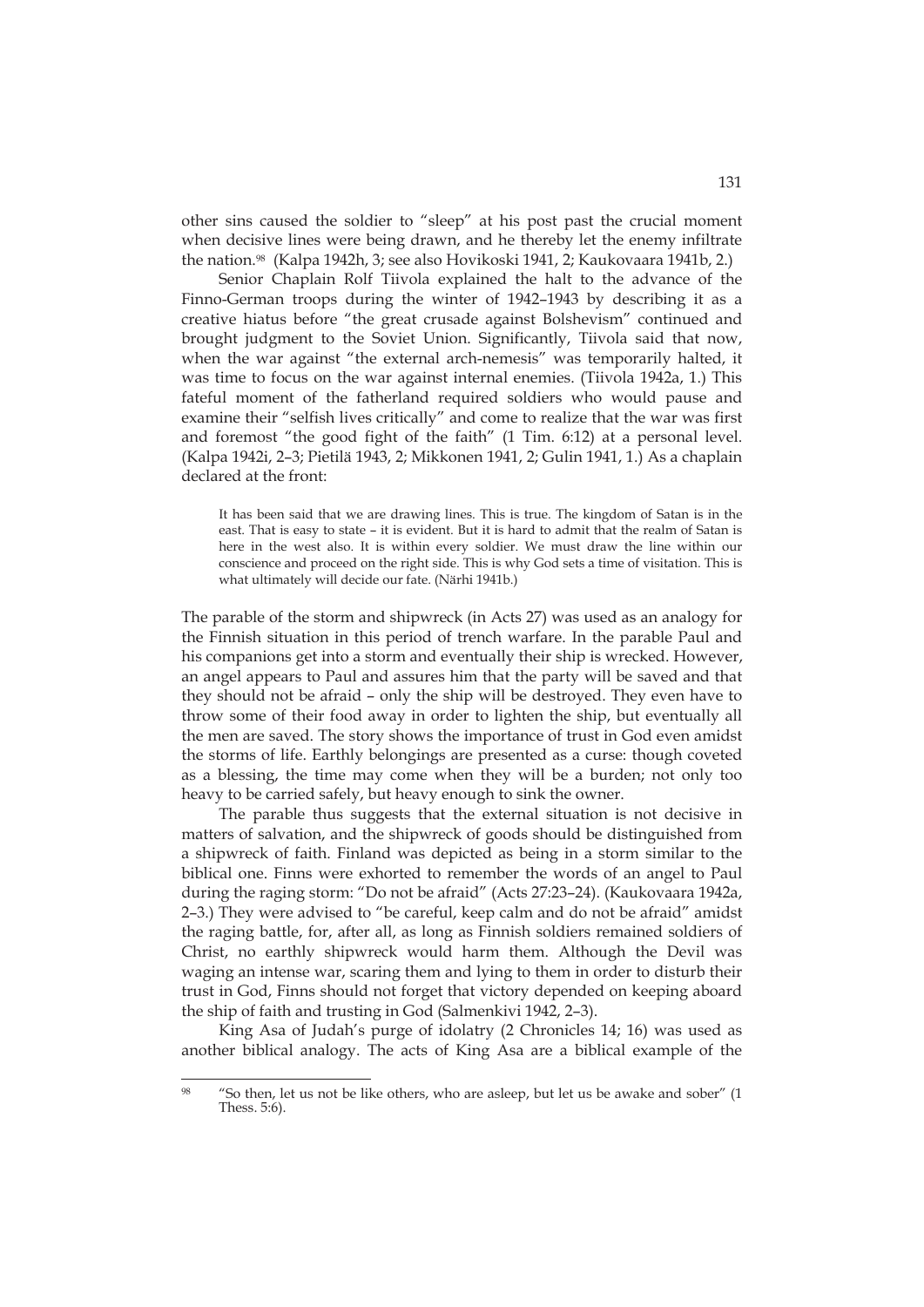internal purification of a nation. Asa is considered to be perhaps the godliest and most devoted king of Judah. Asa set himself to destroy the idolatry into which the whole nation had been betrayed by its former ruler, and to restore the worship of and obedience to Yahweh. The pious king purged his kingdom internally: "He removed the foreign altars and the high places, smashed the sacred stones and cut down the Asherah poles. He commanded Judah to seek the Lord, the God of their ancestors, and to obey His laws and commands" (2 Chronicles 14: 3–4). As a result, the kingdom was "at peace under him" (ibid. 5). The biblical account stresses that in return God delivered Judah from the external enemy: the powerful armies of the king of Ethiopia were destroyed. Asa's internal purge is an example of how piousness and loyalty to the divine will result in military success, under any circumstances.

For chaplain Kaarlo Pelkonen (1942, 8) the example of Asa would determine whether Finland's weapons would be blessed or whether it would face "the dreadful fate of Goliath". If Finland would not accept God's call to personal repentance, the blessing reserved for Finland would be transformed into a curse. He declared that the creation of "a frontier of Christ's soldiers ready to serve" was essential if the war was to be continued successfully. The decision was whether to obey God's law or accept Satan's company – and then inevitably the judgment of God. As was stated on several other occasions too, each soldier should approach the question via a series of decisions: the company of sinners or of the righteous? Liquor or sobriety? Fornication or purity? Pride or humility? Worldliness or prayer? (Huhtinen 1942, 4; Launis 1942a, 3; Karhumäki 1942, 3.) In this way, in the words of Yrjö J. E. Alanen, it would be decided whether the war was a curse or a blessing (Alanen 1942b, 2).

\*\*\*

The above discussion has shown how the war within *typos* was based on a set of identifications. The argument narrowed the circumference of the war scene to the individual soldier, at the same time identifying the war at the firing front with "the battle within" each individual person. The typos then identified the internal and external workings of Satan. Sexual sins, alcoholism, jealousy and violence were identified as being consubstantial with the evil force that also the military enemy represented, i.e. immorality, impurity, debauchery and idolatry. As a result, the individual agent was depicted in scenic terms as the crucial battleground in which the outcome of the war would be decided. The individual was also reminded that he was committed to certain actions by his true essence as a Christian soldier. Thus the scene, due to its decisive role, presented forceful demands on the agent. In this way the war within typology was based on a peculiar application of the scene–agent ratio: the individual was at the same time a crucial scene of the war as well as the object of certain demands.

As often in relation to allegedly "autonomous" activities or spheres, this symbolic framework becomes identified with other symbols and values as well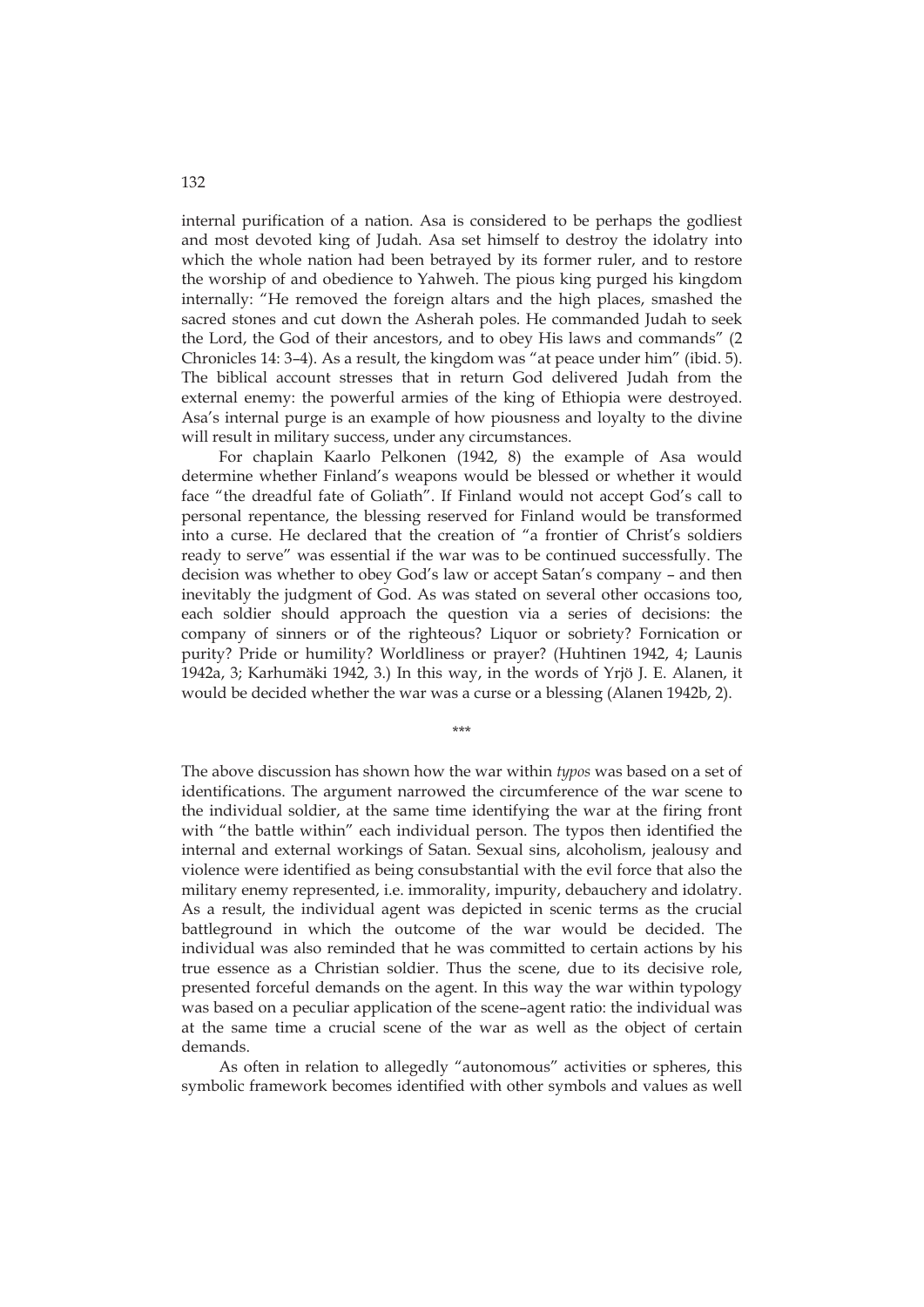(Burke 1969b, 27–28). Consequently, here the result is that the individual was exhorted to align his and her personal allegiance with certain symbols identified by the rhetor as Christian. Christian morality, in turn, was identified with what was good for the fatherland. In this way the *typos* exemplifies an application of the dialectical transformation of *metanoia* in the Lutheran context: the implication was that the military aims identified with Christian ideals would be "put on" through the act of symbolic rebirth of the individual. Hence no external law would be needed: the Finno-Christian spirit would suffice.

In a sense, it was logical that, with agent as the root term, there gradually entered a stronger emphasis than before on the hexadic term attitude: attitudes of the agent toward for example moral character of the war, authorities and suffering were deemed a defining factor. Hence the *typos* also includes a movement away from the scene–agent ratio to the agent–act ratio and the attitude–act ratio. In this case the act of "the scenic agent" was a refusal to have anything to do with actual sins (alcohol, promiscuity) or attitudinal sins (pride, smugness). However, whereas there was an element of certainty in the soldier of Christ topos, here the status of the Finnish soldier was not stable. This fact is reflected in the next element of the war within *typos*.

#### **8.2.3 Cracks in the foundation: sinful soldiers and impious homes**

As it began to be clear that the Soviet Union would not be totally defeated by the Axis, the emphasis in the war within *typos* was transformed into an examination of how the agents, that is, both Finnish soldiers and the people at home, had been corrupted and how this had contaminated the whole scene of the drama. The argument was that the prolongation of the war had been caused by the soldiers and people at home who had begun to falter in their internal struggle. Here the transformation in rhetoric was based on an essential element in symbolic action, namely the potentiality-actuality pair, in which a scenic (or in this case attitudinal) potentiality becomes transformed into certain acts (Burke 1969a, 43, 88–89, 242–243). However, at this time potentiality was actualized into ethically "wrong" acts. In other words, what had been a potential threat to the existential liminality of the soul of the soldier had now become an actuality in deeds that had turned the war into a curse.

An accusation commonly made was that Finns, because of their pride, were guilty of betraying Christ. Drawing on the rhetorical force of the ultimate god-term of Christian rhetoric, it was claimed that what was meant to be the turning point in Finland's history was in fact showing that "God's grace had been spent in vain and that Christ had died in vain". Now not only the sins of the Bolsheviks but also the sins of Finns "cried up till the Heavens". (Leskinen 1942, 2–3; Klami 1942, 2.) Victories gained by the army had led to overwhelming pride. A chaplain bewailed the fact that although the war was a holy war against "the bestiality of Bolshevism", the sins of each and every Finn were incriminating in the eyes of the Lord. Powerful rhetorical imagery was used to rebuke Finns and make it clear to them that they were "pressing a new crown of thorns on Christ's head". (Häyrinen 1942, 2; Pietilä Eino 1942, 2–3.)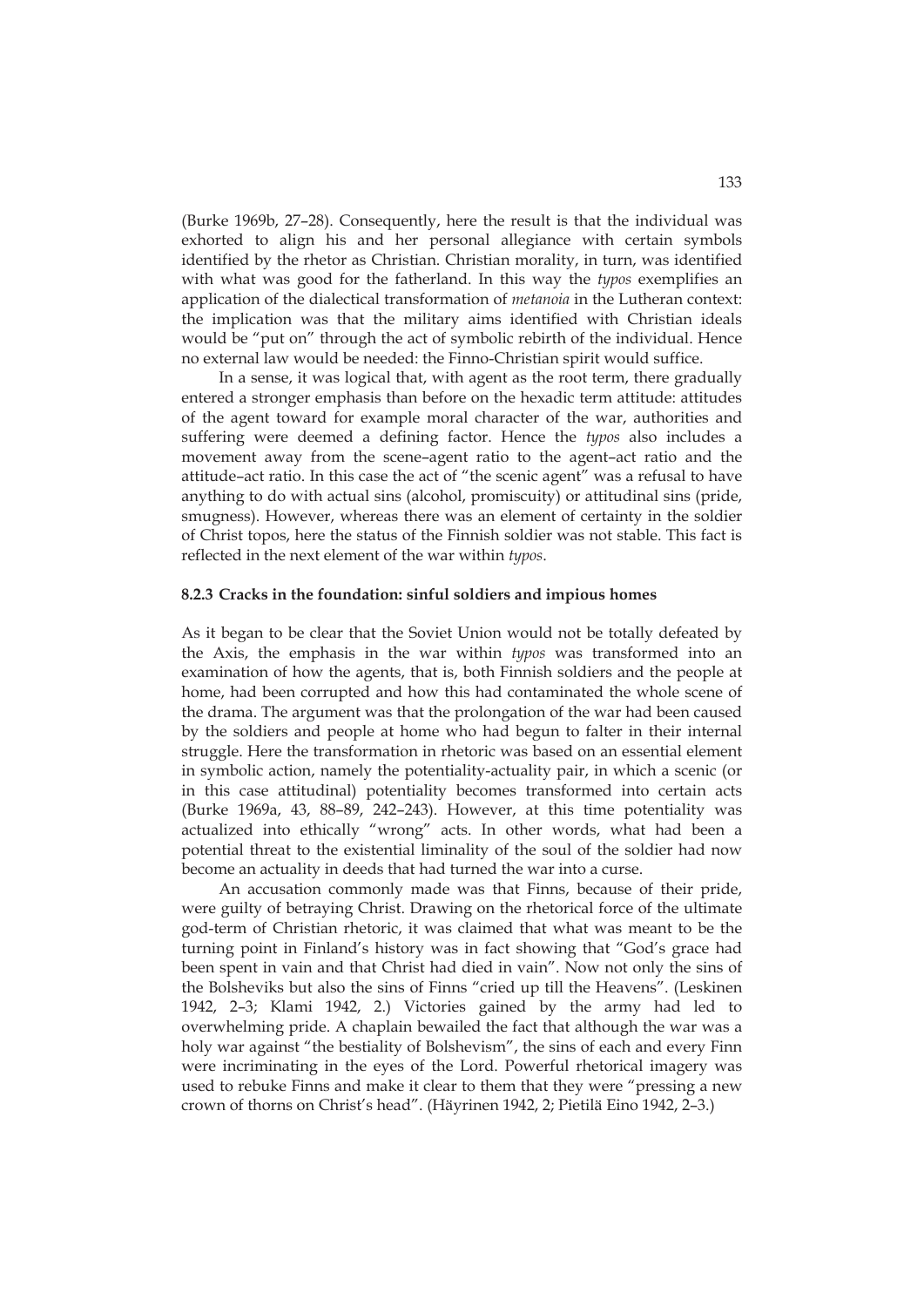In the rhetoric examined in the previous section any agreement with the enemy was deemed unnatural. Now, however, as a chaplain, M. Häkkinen pointed out regretfully, "the armour of God" worn by every Finnish soldier was beginning to show significant cracks. (Häkkinen 1943, 3.) This was symbolized by a contradiction: the use of alcohol, stealing and profanities were signs of "the pact that Finnish soldiers had made with the devil", although officially the nation was at war against an army propelled by the same satanic, godless power.99 (Pietilä Hannu 1942a, 2; Pietilä Eino 1942, 2; Anonymous 1942b, 2; Kula 1942, 2–3; Juvonen 1943.) Because of their inclination "to sin and rebel without any pricks of conscience", it was warned, Finland was "dancing its way to doom". (Sinko 1943, 2–3; U. R. 1943, 2; Torma 1943, 3; Räty 1943, 2; K. S. A. 1943, 2–3.) According to the senior chaplain Rolf Tiivola, the breakdown of the internal frontier had resulted in selfishness, disobedience to the authorities and unwillingness to sacrifice themselves on the military front (Tiivola 1942b, 1).

Chaplain Kyösti Kauppinen, an active member of the People's Patriotic Movement, compared Finland with the biblical Israel presented in the Book(s) of Samuel. As the Bible showed, God's plan of salvation has its specific times, times of historical ruptures. Kauppinen said that just as the First Book of Samuel presents Israel as being defeated by the Philistines but eventually being victorious with God's help, the war Finland was waging with God's help was in order to liberate most of the areas inhabited by Finnic peoples. The chaplain took the role of the Prophet Samuel, who warned the Israelites of hubris after a successful campaign against the Philistines. He declared that "thus far the Lord has helped us" (1 Sam. 7:12) but warned that the coming year would require Finland as a nation and Finns as individuals to denounce "their false gods and cleanse their sins" – only then would God continue to fight for Finland. (Kauppinen 1942, 3.)

In chaplain Iivari Leskinen's apocalyptic vision, the fate of Finland was not as certain as in the eschatological prophecies presented at the beginning of the Continuation War. Leskinen threatened that the times when the Lord would "give to each person according to what they have done" (Revelation 22:12) were at hand. Finns must seek the Lord and "call on him while he is near" (Isaiah 55:6). Leskinen warned that the gates to Heaven were still open and the call still rang in the air, but soon – maybe sooner than Finns expected – the gates would be closed. Then outside would be "the dogs, those who practise magic arts, the sexually immoral, the murderers, the idolaters and everyone who loves and practices falsehood" (Rev. 22:15). (Leskinen 1942, 2–3.) This required urgent attention since, as another chaplain claimed, "sin in the crusader army was

 $QQ$ For example, a chaplain pointed out in his report to the Field Bishop about the morality of his division at the beginning of trench warfare that although alcohol was strictly banned "the desire to drink was not completely lacking", among both men and officers. He then regretfully mentioned that even a battalion commander had been under the influence of alcohol at the front line, and consequently he had been killed by the enemy. The chaplain pondered that this, in addition to "cursing and frivolous jokes", would probably cause serious problems in the future. He concluded with a laconic remark that it certainly seemed that "we had been closer to God in the Winter War than in the present one". (Virolainen 1941.)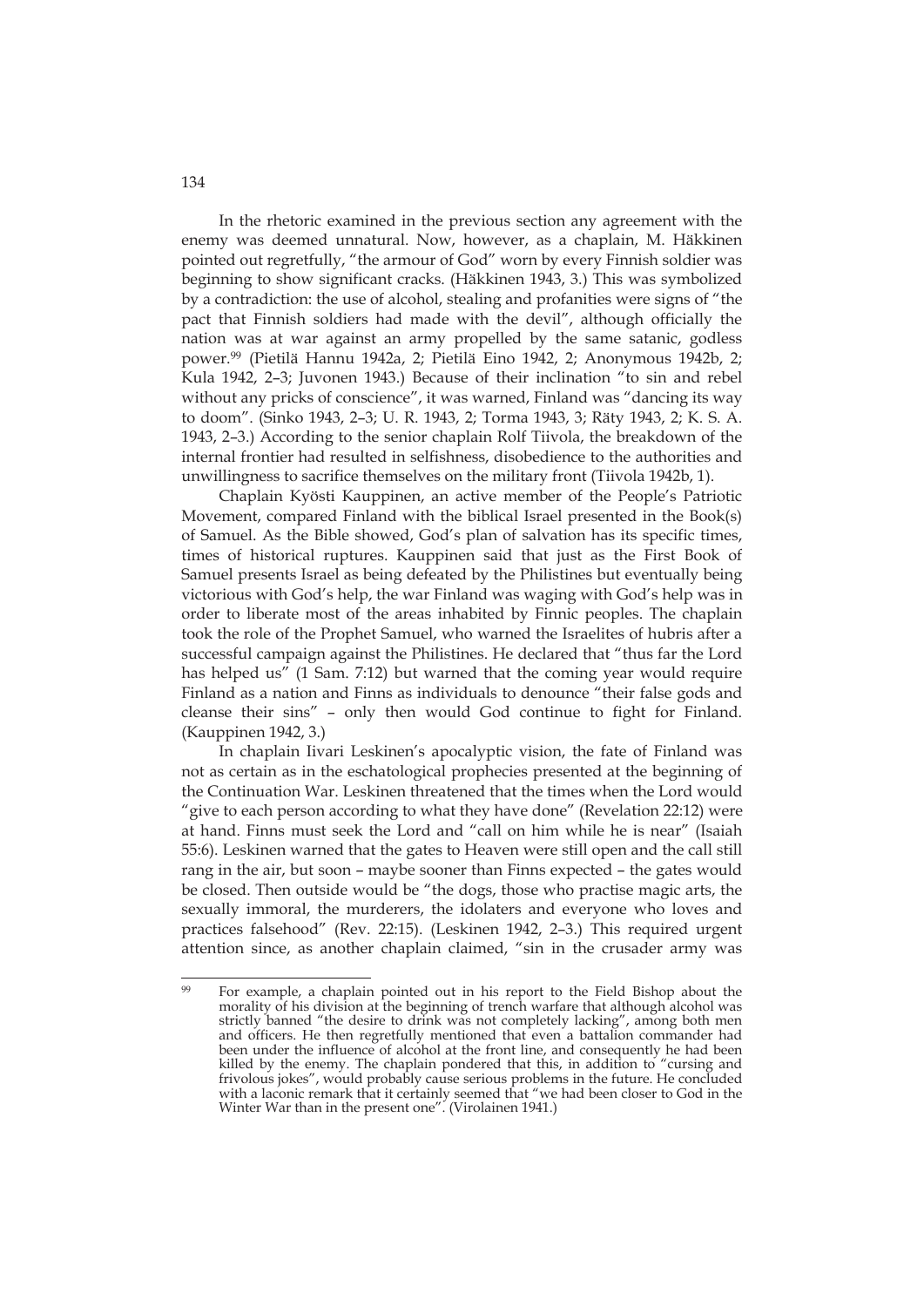severe and widespread". Finnish crusaders were not to consider themselves an exception, even if they had been entrusted with the divine task of defending Christian civilization. (Virolainen 1942a, 3.)

Reminding the audience about the possibility that a holy war can in fact be reversed, it was stated in a similar vein that Finnish soldiers should not allow themselves to believe that God's holy wrath would be directed only against Bolshevism. Finland had not been selected because of her goodness and righteousness; God could select even a godless, sinful people as His instrument. God had decreed that "the interest of the great Germany required defending small Finland and destroying its arch nemesis". However, there was a danger near: it was probable that "the majority of our people will be made over proud by the victory and will forget God, taking all the honour to themselves only". (Suominen Rudolf 1942, 1–2.) The priests regretted that the internal front had not been as solid as the external frontier, and warned that because of this failure God seemed to be withdrawing His protection from Finland. (Hälvä 1942, 2–3; Finskas 1942, 3; Pakkala 1943, 3; Lauha M. N. 1942, 2.)

Finnish soldiers were not the only ones who had been enticed and led astray by the devil. Those who had remained behind on the home front were accused of sinfulness of a similar kind. In this case, however, the situation was even worse because, as it was pointed out, the army could not survive without support from home. For example Lauri Pohjanpää, a priest, poet and doctor of theology, declared that the demands of a crusade covered also the home front: "the fighting crusader army" could not keep going, he said, without the spiritual support of the home front. Pohjanpää used a biblical example from the Book of Joshua. The Book of Joshua includes instructions about holy land and the conduct of a holy war to cleanse the territory of the Israelites of infidels. However, an initial defeat when trying to conquer the city of Ai was caused by the existence of just one sinner among the Israelites. Pohjanpää warned that just a single sinful individual or deed could jeopardize Finland's crusade – surely no one wanted to be the cause of the collapse of a victorious frontier? (Pohjanpää 1942, 1.) In addition, homes that organized gatherings for dancing and socializing were defined as "nests of evil" that induced men and women, boys and girls to sin (Jokipii 1944, 2).

The women at home were given special attention. For example the Bishop of Tampere, Aleksi Lehtonen, preached in a meeting of clerics that all news about the home front was received and examined with the utmost care at the fighting front. The news that some wives were "succumbing to the hands of other men" had had appalling effects on the morale of the fighting troops. Such information aroused bitterness and hatred, which, according to the bishop, was quickly reflected in what went on at the fighting front. (Lehtonen 1942b.) Similarly, according to Bishop Juho Mannermaa (1943), especially girls were open to "promiscuous adventures". He contended that the church was of particular importance in questions of sexual morality. He also pointed out that the Lutheran Church had always valued highly the task of the state to uphold the political order and to protect and educate its citizens to have ideals that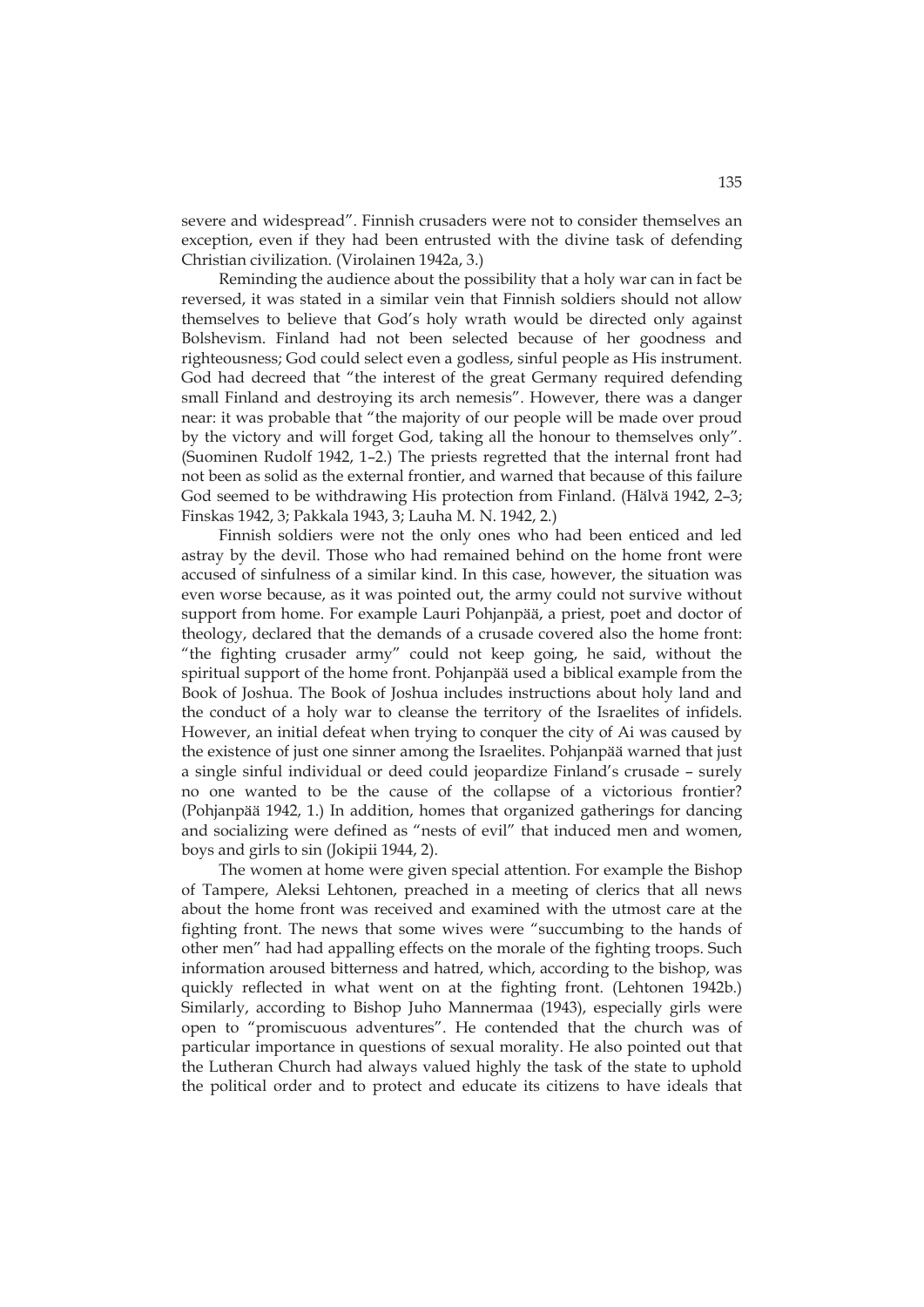would ensure decency in both family life and national life even in times of serious crises. (Editorial 1942b, 2; 1942c, 2.)

In addition, the nation was told that hubris and immorality were the most grievous sins also for those on the home front. For instance, an editorial in *Kotimaa* (1942, 2) warned that the victories of the army could easily lead to troubling attitudes of smugness and self-importance, which would result in overconfidence in human power. It surely was a reason to rejoice that the God of history had offered Finland "an expanded living space" and at the same time was making another group of the Finnish peoples into part of the Finnish body politic. But this was also a call to repent, since if the looming Greater Finland was not built on proper religious and moral foundations, it would be a giant on clay feet. Repentance was something Finns had "proudly refrained from doing", and so there was a clear and present danger that also Finland's fate would be to be thrown "into the darkness, where there will be weeping and gnashing of teeth" (Matt 8:12) with "all the proud and disobedient children of the 20th century" (Hirvelä 1943, 2–3; Snellman 1943b, 3).

As the analysis above indicates, the main reason for disappointment in the war was found in soldiers who had faltered in their internal struggle against sin. When the focus was on the individual agent, it was claimed that the armour of God was no longer in mint condition. The reason for the cracking armour was the pact the Finnish soldier had allegedly made with the devil; he had opened the door to alcohol, sexual immorality and hubris. When the circumference of the accused agent was widened to the home front, it was women who were made the object for condemnation: their loose sexual behaviour was making it very difficult for the eschatological prophecies to be realized.

\*\*\*

The agent tempted by the devil as the root term reveals also how there can be detected a level of consubstantiality between the protagonist and the antagonist in a dramatic conflict. Discussing the concept of dramatic irony, Kenneth Burke (1969a, 514) notes that "true irony" is based on a sense of kinship with the enemy – the enemy is needed not merely as an outsider but as contained within. Accordingly, with the sinful agent we encounter the ambiguous nature of dramatic substance: since the boundary between the scene and the agent is not intact, the enemy is not only outside but the war rages also within. Hence dramatic irony makes it possible to change the perspective and focus on qualities and motives within, which in turn implies that the malign element needed to be purified (via sacrifice) is internal to the agent (Desilet 2006, 34–37, 53).

Given the alleged sinfulness of Finnish men and women, it was considered appropriate to declare that the holy war was in fact reversed. As a result, "godless Bolshevism" could become God's instrument in punishing disobedient Finns. The immoral attitudes and acts of the agent could in this way transform the Finnish role of divine agency into an object against which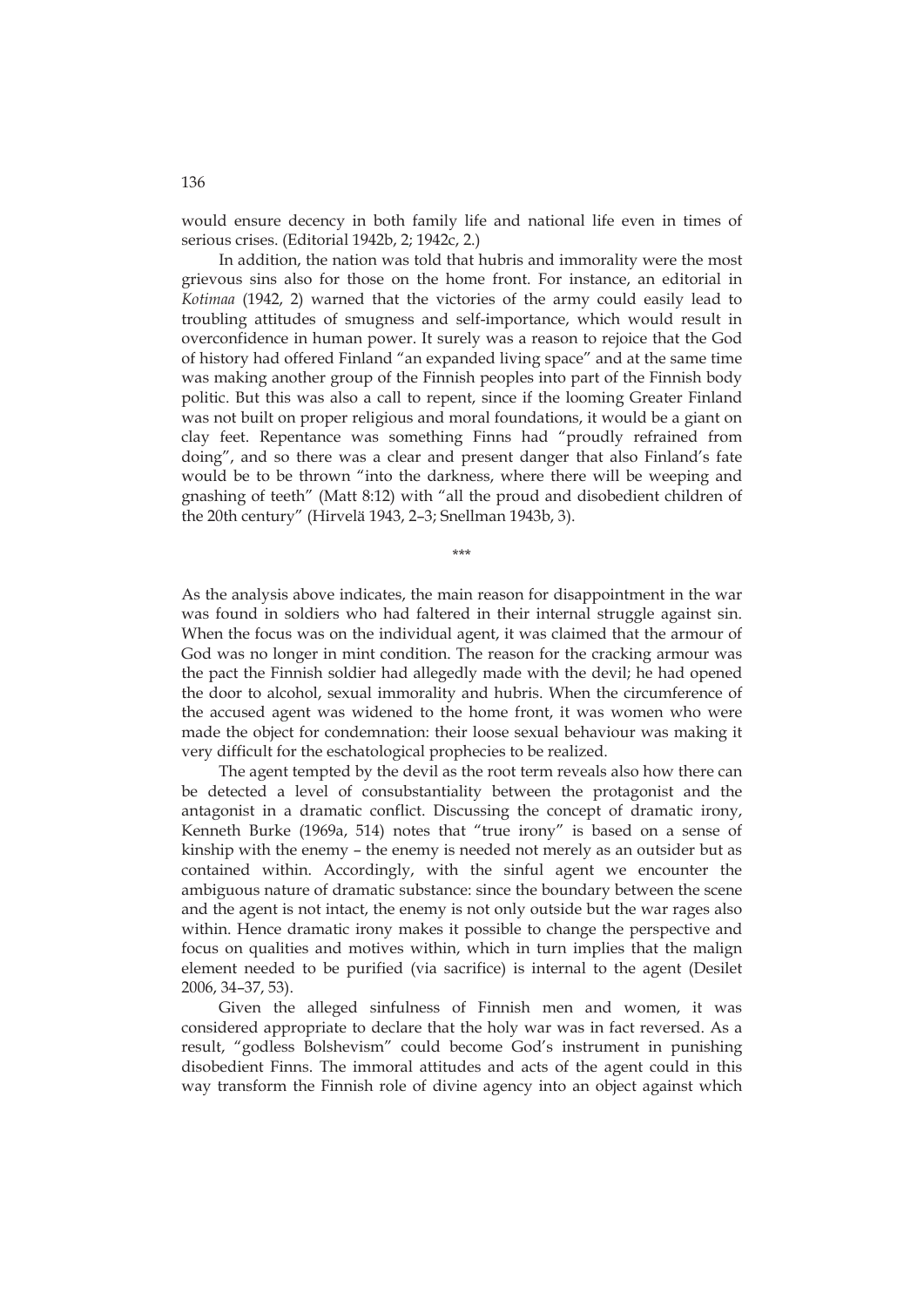the enemy as a divine agency could be used. It is also certainly ironic that the scene that in earlier phases of the war was the most important element in the motivational configuration of the war was now discounted more or less completely as a factor leading to unwanted conduct. By narrowing down the circumference the brutal nature of war could be ignored as a source of motivation and focus instead on the individual. As the war progressed, however, by applying the agent–scene ratio, the scene was brought into play again as an element that laid growing demands upon the agent.

## **8.3 Obedience, responsibility and sacrifice**

The end of 1943 and the beginning of 1944 witnessed yet another rhetorical transformation. Although the agent persisted as the root term, the argument proceeded from war against sin to an emphasis on obedience and the obligation to carry out decisions made by the political and military leadership. By supplementing it with the scene–attitude ratio, the agent as the root term was accompanied with scenic emphasis that urged to create an attitude of trust and loyalty towards the authorities whose decisions would redeem the corrupted scene, with the corresponding implication that disloyalty would be "satanic".

## **8.3.1 Typos: obedience and mortification**

The rhetoric here draws mainly on what I shall call the biblical typology of obedience. In its Judaic form the emphasis is on the nation or the people as a whole, whereas the Christian version is based on a threefold hierarchical structure found in the Gospels and Pauline theology. The starting point is that the Lordship of Christ is the highest source of authority, to which all must answer (Matthew 28:18). However, this authority is delegated to three other main levels. First of all comes the family, in which children must obey their parents and the wife must obey her husband, the head of the family, who in turn must submit to Christ (Eph. 5:22–25, 6:10; 1 Tim. 2:12.) Secondly, the state, in which Christians must cooperate with those in authority and obey the laws of the land, insofar as these are within the limits of God's laws (1 Peter 2:13–14). And finally, the church, in which Christians must submit to the rule of Christ exercised through the Spirit (Rom. 8:14), the Word (2 Tim. 3:16) and the Church leadership (Matt. 18:17–20; Hebrews 13:17).

In addition, the topos emphasizes that just as God is the source of all authority, so Satan is the ultimate devil-term and author of all rebellion – for an insurrection against God was precisely the reason why Lucifer, a former archangel, was cast out of Heaven (Isaiah 14:12–15). Rebellion is the very spirit of Satan's attitude (Eph. 2:2), and such an attitude must not be allowed to dominate Christians and taint their attitude towards all authority: for whoever resists authority resists the ordinance of God. Consequently, disobedience is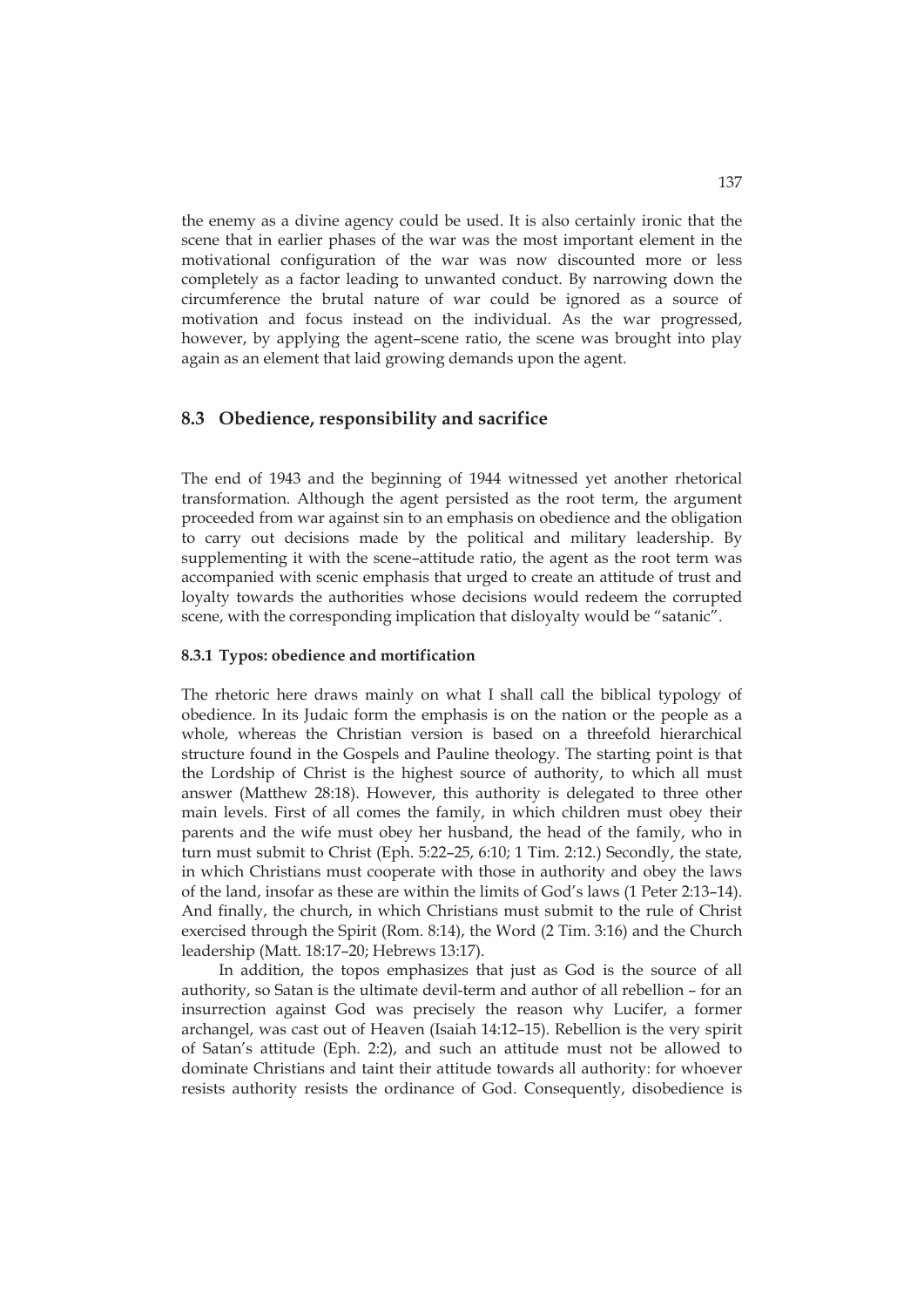depicted as a vice that will bring divine judgment to the whole community. (Rom. 13:2). The typology differs in emphasis from jeremiadic rhetoric, which laments the nation for its sinful behaviour in general; respecting authority especially "with joy" is now the focal issue (Hebrews 13: 17). The obedience *typos* accentuates the importance of submission and duty within all three spheres of life. For instance Martin Luther, as has been pointed out, drew on the Pauline conception of the divine origin of authority in constructing his doctrine of the two regimes.

Finally, the *typos* of obedience also includes a demand for the ultimate sacrifice, that is, one's life. Sacrifice soothes the wrath of God that has come about as a result of disobedience; in general, obedience is better than sacrifice, but in case of disobedience expiatory measures are needed. (Gorringe 1996, 36–45). In Christian theology Christ's suffering and death on the cross is the atonement for the sins of humankind. Drawing on Old Testament imagery, Jesus is the *antitypos* for the *typos* of the sacrificial goat present in Mosaic Law. That is, Christ the Lamb is the perfected (i.e. spiritualized) version of the animal sacrifice of the Old Testament (Leviticus 4: 32–35; Deut. 16; 1 Peter 1:19). Hence Christ dialectically becomes a victor through being a willing victim. From the perspective of symbolic action, one must strive to attain perfection by following the example of Jesus.

*Imitatio Christi* is a powerful entelechial strategy, its apex reached in willing self-sacrifice.<sup>100</sup> In the Burkean rhetorical theory of symbolic action, self-sacrifice is identified as mortification. It is integral to the idea of redemptive sacrifice associated with the idea of order (Burke 1970, 208). Disobedience – "the symbolic fall" – causes guilt that needs to be purified. The two principal means of purification are mortification and victimage. In the former nothing outside of the person involved needs to be polluted or destroyed in order for the purification to take place, whereas the latter involves some other person, place or thing as the chosen vessel to which the guilt is transferred. In other words, to make others suffer for our "sins" is victimage and to make ourselves suffer for our own "sins" is mortification. That is, while victimage absolves guilt homicidally by slaying the scapegoat, mortification absolves guilt "suicidally" by means of self-punishment and self-denial. The end result of both is redemption, the cathartic moment in which the "guilt" is alleviated and order restored. (Burke 1966, 435, 478; 1969a, 406; 1970, 190, 223, 248; Rueckert 1982, 131, 147.)

Mortification is the ultimate act of obedience, the physical culmination of the attitude of loyalty, so to speak. It is the disciplining of oneself systematically to say no to disorder and yes to the given symbolic order. Importantly, in order to be effective it needs to be derived from within. The mortified must, with one

138

 $100$ Burke notes that there are four ideal-types of victim. Firstly, there is the victim chosen for being the most blameless, i.e. the Christ principle of victimage. Secondly, there is the victim chosen for being the most blamable (the villainy principle). Thirdly, there is the victim as the result of a tragic flaw, and fourthly, there are the so-called supernumary victims, that is, those expendable for the good of the whole. (Burke 1959, 361.)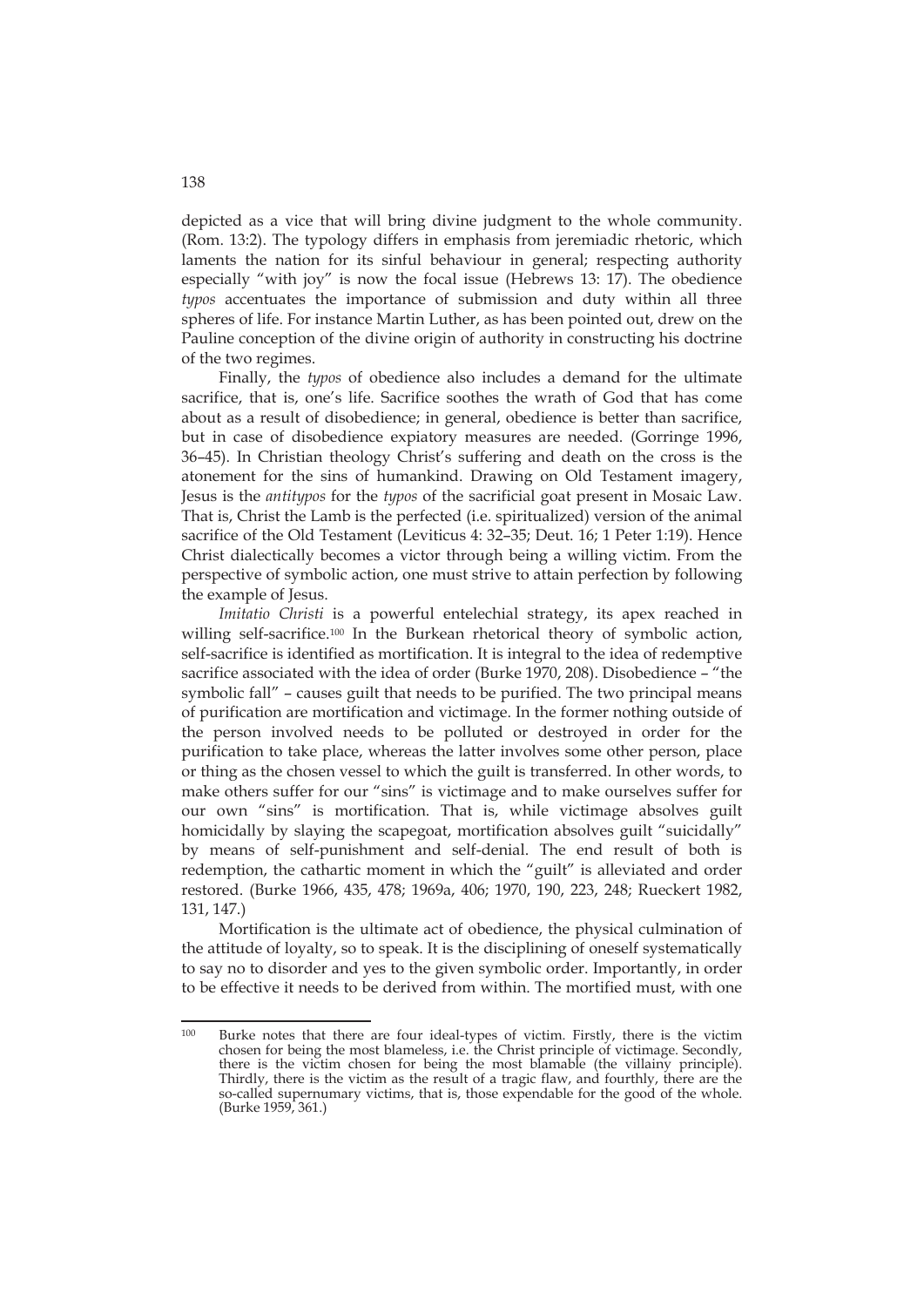aspect of himself, be saying no to another aspect of himself. (Burke 1970, 190.) Thus mortification is also the most extreme form of self-control: it is conscience-laden repression in response to conditions in the socio-political order (ibid. 208). The means of mortification can vary from the deliberate, disciplinary "symbolic slaying" of any motive that one considers difficult to control and disorderly, via penance and abstinence to painful severities afflicted on the body (ibid. 135, 190, 210–211).

In relation to the war within *typos* and its movement between scene, agent and act, mortification is a logical outcome: here the agent understood in scenic terms is urged to act upon himself in order to respond to the demands of the internal scene. Martyrdom, in turn, is the fulfilment of the act of mortification. According to Burke (1970, 248), martyrdom is the idea of total voluntary self-sacrifice enacted in a "grave cause" before a perfect or absolute witness. As will be shown, as a dramatistic rhetorical strategy, mortification is the act the agent is expected to subject him or herself to in order to pay the debt of honour to the deceased and thus to redeem the community.

## **8.3.2 Root out apostasy and carry out your duties!**

Chronologically, winter 1943 and the retreat of the German army from Soviet territories that had begun after the defeat in Kursk in July 1943 saw the introduction of the typology of obedience forcefully to the rhetorical war scene. Here obedience to the authorities was considered to be the only way the fatherland could survive – upholding Christian morality was not enough. Disobedience was identified with both religious and national apostasy. Since pride is an incipient act of disobedience (see Burke 1970, 94), loyalty and obedience were given a strong emphasis in clerical rhetoric.

Since the future was more than uncertain, the best way to affect Finland's fate was for everyone to repent and carry out the duties assigned to them. It seemed that the God of History was creating yet another scene in which Finland's situation would be decided – but how this would be done was not to be seen by human eyes. The only thing the Finns could do was to be obedient and to rely on faith. A suitable biblical motto was found in Isaiah 30:15: "In repentance and rest is your salvation, in quietness and trust is your strength". (Editorial 1943b, 2; 1943c, 2.) Consequently, it was declared that the signs of the times had plenty to say to anyone who wanted to examine them through faith in the Bible. (Voipio 1943, 2.)

Chaplain Matti Castren referred to Psalm 126, according to which "the Lord restored the fortunes of Zion", which had been kept in captivity by the Babylonians. The chaplain drew a parallel between the psalm and Finland's situation: God had restored the fortunes of Finland by saving it from a dreadful fate in the Winter War. However, the present war had not ended, and its result was not clear – and neither was Finland's future. What, then, was to be done in a situation in which the national future was unfathomable? According to Castren, there were two things: "firstly, as citizens, we must stand faithfully at our guardpost and fulfil our duties without hesitation", and secondly, "we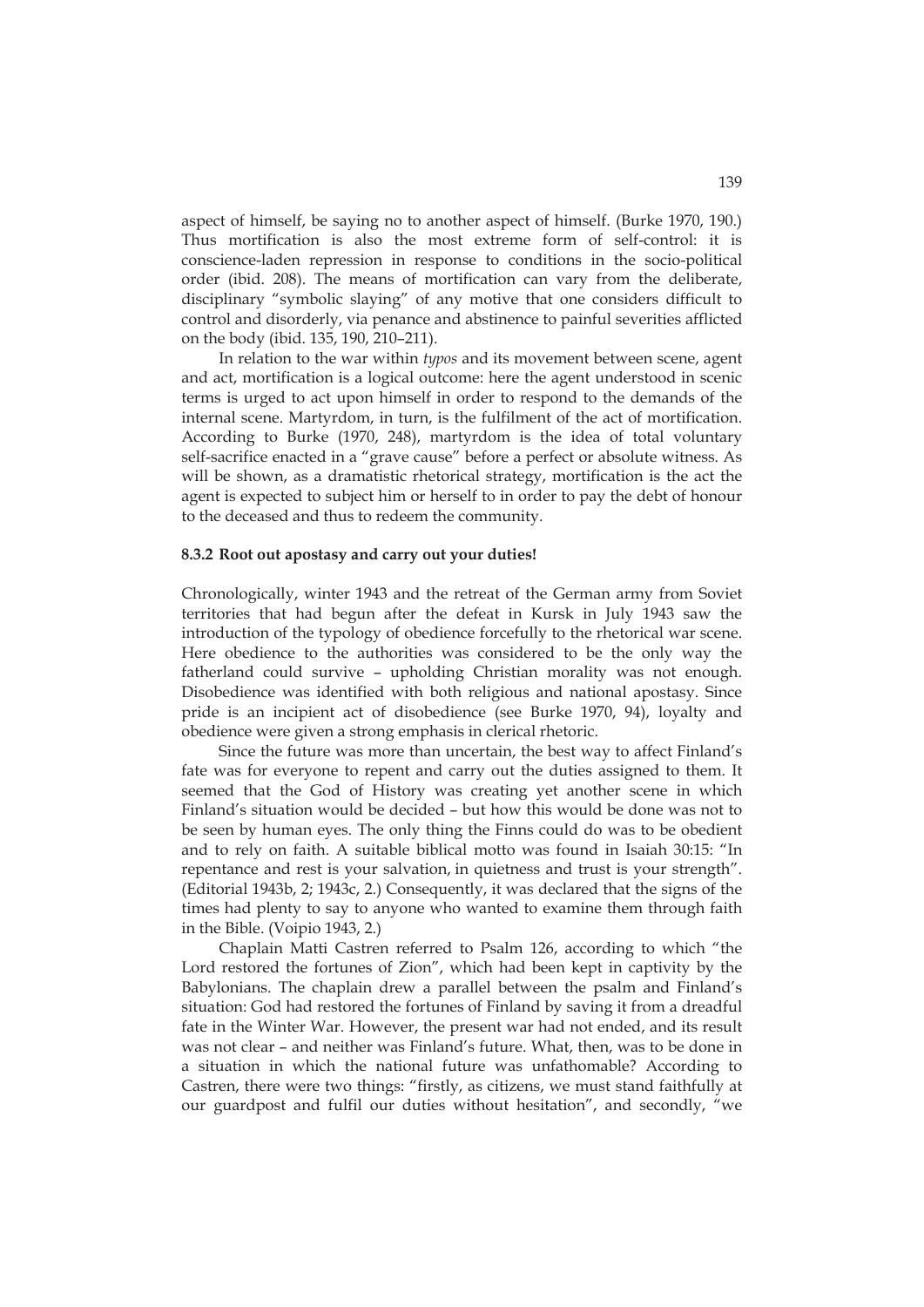must restrain ourselves from irresponsible behaviour so that we do not endanger the foundations of our national future". These two factors constituted the demands of the moment. (Castren 1943, 5–6.) The situation, it was claimed, was simple, since there was only one right path to traverse: that of faith and obedience. Otherwise Finland would slide towards "the ever-burning fire" that the Bible warned about. (Sinko 1943, 2–3; U. R. 1943, 2; Torma 1943, 3; Räty 1943, 2; K. S. A. 1943, 2–3.)

Also the fate of Lot's wife in Genesis was used to illustrate the importance of attitude of obedience. Lot's wife had turned into a pillar of salt for failing to heed the orders of the angels of deliverance while fleeing from the city of Sodom. Lot's wife was presented as a symbol of defiance, a person who could not leave the past behind and begin a new life in the Kingdom of God. Now Finland's "sodomic state" had been destroyed and the spirit of the times had changed as new unifying powers were taking hold in Europe: the nation's future was open all the way to Greater Finland, the era of bliss. However, it was emphasized, there were many rebellious people who, like Lot's wife, were inclined to disobey orders, to look back, and return to old habits. This was not the way for Finland to go forward; the old sins had to be abandoned or the nation would perish utterly. (I. A. 1943, 2; Ervamaa 1943, 2.)

Chaplain Martti Simojoki, who later, in the 1960s and the 1970s, was Archbishop and an active figure in post-WWII church politics, quoted Paul<sup>101</sup> when he described the "seeming hopelessness of the present situation". Simojoki used Paul's interpretation of the story of Abraham and Sarah as a persuasive example of how strong faith would guarantee success, no matter how impossible the given situation seemed to us humans. Finns should follow Abraham in his unwavering faith in the promises of God. In addition, although the war seemed to be lasting longer than expected, Simojoki warned that Finland should not frown upon "the gently flowing waters of Shiloah" by reaching towards "the mighty floodwaters of the Euphrates", for Finland would endure only by "the power of serene waters of mercy" (Isaiah 8:6–7). (Simojoki 1942a, 2; 1942b, 2–3; 1942c, 2.)

A true Finnish soldier would be recognized by his faith, trustfulness and obedience to God as well as to his superior officers (Aarnio 1942, 2). In this way, doubt about the military and political objectives of the war or the leadership of the army was identified with theological apostasy: both were the "grumbling" that Paul had warned about (1 Cor. 10:10) (H.W.O. 1943, 2). Readers were told that those who had embarked on a holy war against Satan himself were not to be frightened by the enemy under any circumstances, and they were to put absolute trust in their leaders and in the purity of the cause. The people of

 $101$ <sup>101</sup> "Against all hope, Abraham in hope believed and so became the father of many nations, just as it had been said to him, 'So shall your offspring be.' Without weakening in his faith, he faced the fact that his body was as good as dead – since he was about a hundred years old – and that Sarah's womb was also dead. Yet he did not waver through unbelief regarding the promise of God, but was strengthened in his faith and gave glory to God, being fully persuaded that God had power to do what he had promised." (Romans 4:18–21.)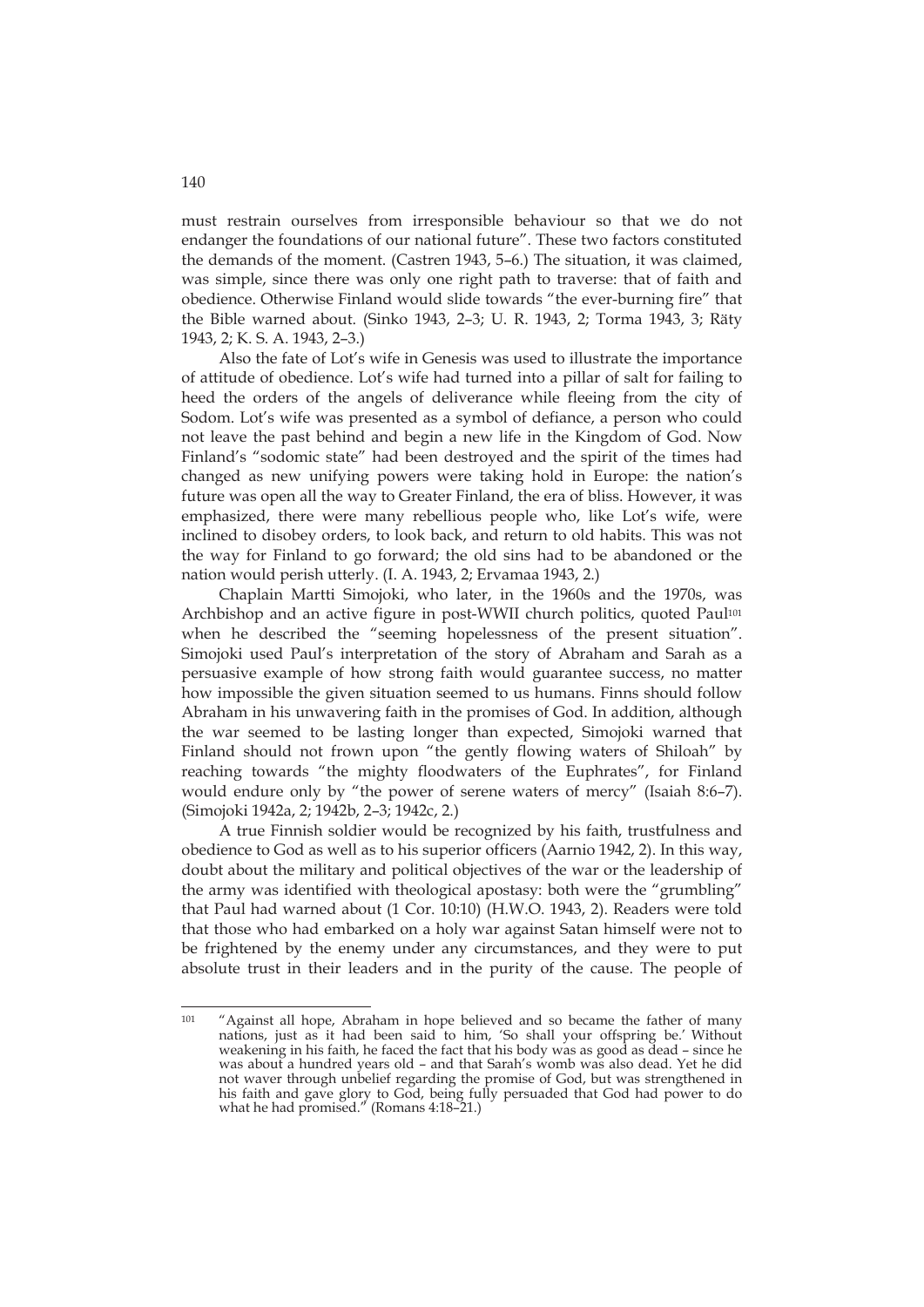Finland were praised for standing united behind their government, taught by the hardships of war, almost until the present moment. Such a sign of power and discipline, without which many warring countries had faced severe internal difficulties, was "already a great victory". The nation was exhorted to stay united and trust the men to whom had been "given the responsibility to govern and lead the fatherland amidst the chaos that ruled the world at the moment". (Editorial 1944c, 1.) In a similar vein Bishop Mannermaa stressed that since the war was holy, God would eventually see that the war would have a victorious end. Doubt was useless. (Mannermaa 1943.)

Professor Eelis Gulin continued the theme by emphasizing the importance of responsibility. He claimed that anyone who denied his nation and his responsibility for its destiny, tore away the roots of his own life. According to Gulin, the Finns should learn from what was written about Jacob in Genesis (28: 10–22), to have a national vision, by realizing that humans are under God's omnipresent eyes everywhere, not only in church. Gulin then discussed the question of why the war was still going on and explained that the war was not according to God's will. On the contrary, the war was the will of God's opponent:

It is Satan's will that is being realized in the war. As history has proven countless times – Satan will embrace a people whenever it has publicly forsaken God. This is now evident in all the different kinds of hubris and violence that characterize the present moment. However, although God did not will the war, He is using it in order to punish peoples. In this way war is like a whip in God's hand, a means to teach humans to repent. Moreover, although Satan started the war, God used also him in order to let His kingdom come. (Gulin 1943b, 1.)

Thus also Finland was at war, forced to wage war, knowing that it was not God's will, but God was using the war to discipline those who had been disobedient, those led astray by Satan; and the war would last as long as God – not earthly powers – considered suitable. (Gulin 1943a, 1–2; Gulin 1943b, 1.)

Peace negotiations between Finland and the Soviet Union had been taking place somewhat tentatively since Germany's defeat in Stalingrad. The conditions for peace were decided officially by the Soviet Union and its allies in December 1943 in Tehran, but in early 1944 Finland declined them as too harsh. The clergy defended this position. For example according to an editorial in *Kotimaa*, seeking a separate armistice or relying on external help signified also theological apostasy, on account of Finland's historic role. (Editorial 1944b, 1.) It was emphasized that when a people had been ordained to accomplish a task that had not been chosen by them voluntarily, it might have to attempt to do things that required unimaginable strength. Such moments may lead to doubt, but one should still remember that divine providence was watching over the nation. In this way it was maintained still that the war was important for the present moment as one of a series of battles between God and Satan over human souls. Also, this meant that Finland, whose "fortress was the God of Jacob" (Psalms 46:7), still had duties to fulfil. Hence any kind of doubt was to be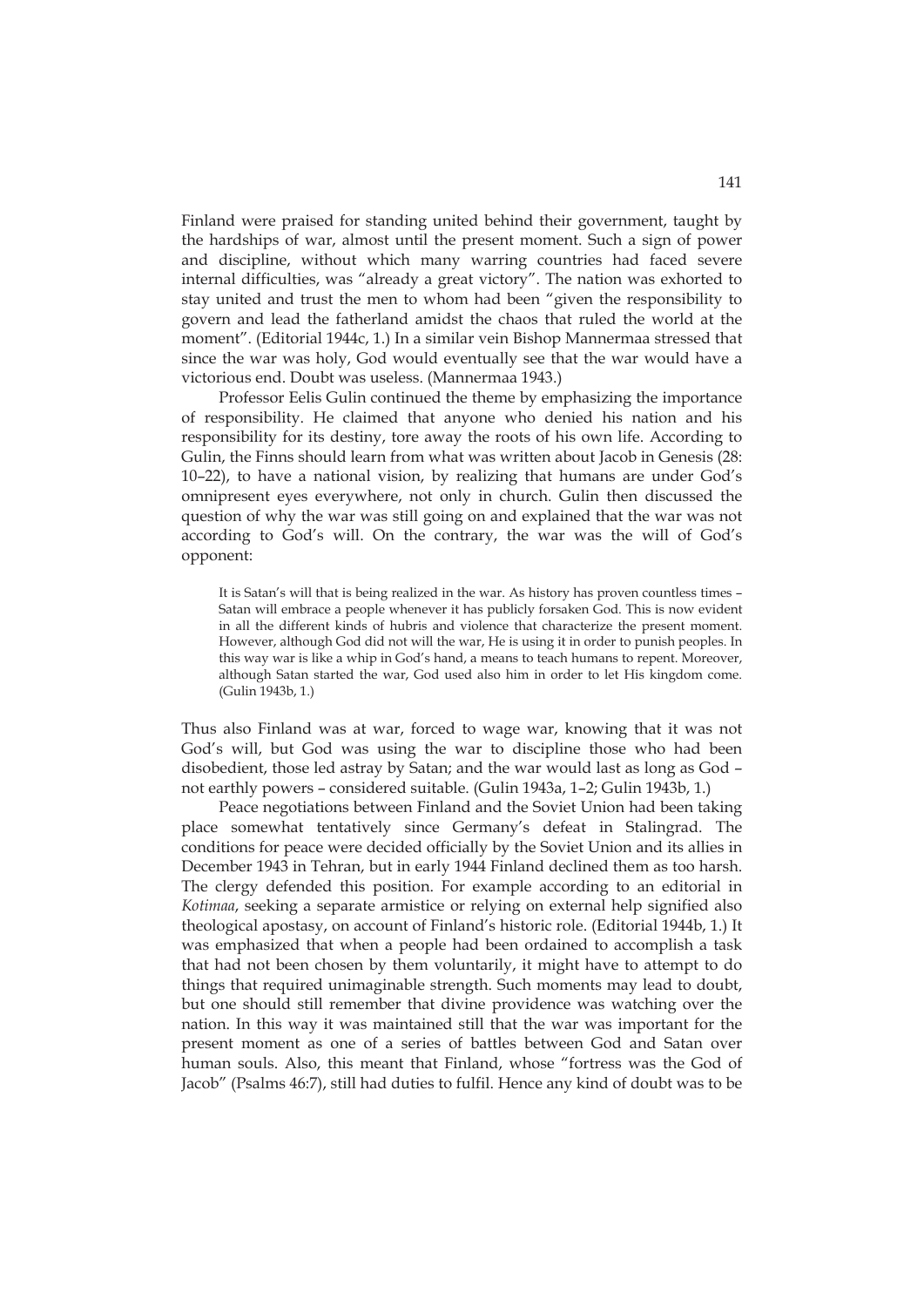sternly rooted out. And for the same reason peace negotiations were useless. (Torma 1944, 2; Ylijoki 1944, 3; Päivänsalo P. 1944, 3.)

Professor Yrjö J. E. Alanen called for consensus "in times of extreme nervous stress". He claimed that Finland, as probably "the most peace-loving nation in the world", surely wanted to be free of the war – but not in a way that would signify cutting herself off from all that was sacred to the country and would mean subjection to Bolshevik power. Although the military-political situation had changed drastically from the beginning of the war, Alanen held on to the eschatological position on the enemy and argued grimly that Finland could not commit political and national suicide: war was hard and sombre, but a peace on the conditions of the proposed armistice would be even harder. Thus Finland needed to "stand as one" and trust in Almighty God, to whom a small nation's right to exist was as important as that of great ones. However, Alanen emphasized, this could only be worthwhile if there was absolute agreement and humble faith. (Alanen 1944e, 2; see also Viljanen 1944a, 3.)

Simultaneously with Operation Normandy, the Soviet Union opened a major offensive in the Karelian Isthmus and in the area of Lake Ladoga on 9th June 1944. By this time there were serious problems with Finland's equipment and supplies, with a shortage, for example, of modern antitank weaponry. The German Foreign Minister, Joachim von Ribbentrop was willing to offer Finland what she needed, but only in exchange for a guarantee that Finland would not seek a separate peace – as it had been doing for almost a year and a half. On 26th June, President Risto Ryti personally gave such a guarantee, which he intended would last for the remainder of his presidency. With the new supplies they got from Germany, the Finnish army was able to halt the Soviet advance in early July 1944, by which time Finnish forces had been forced to retreat over a hundred kilometres, at approximately the same line of defence they had held at the end of the Winter War. With the number of deserters rising rapidly, at this point clerical rhetoric emphasizing commitment to the decisions of the political and military leadership intensified.102

The moment when "the bells were tolling again on the Karelian Isthmus, making the area once again a place in which the battle for Finland's future was taking place" called for a new perspective. The expectations that the world had placed on Finland should be ignored and the situation considered from "God's point of view". One chaplain referred to a passage from the Book of Joshua (7:12–13), which reproaches Israel for transgressing God's covenant and exhorts the people to sanctify themselves for tomorrow and "to remove whatever among you is devoted to destruction" because "you cannot stand against your enemies until you remove them", and declared that this was now God's Order of the Day to the people of Finland. He was certain that the Lord would not let Finland perish. However, Finland's salvation was conditional upon how well the people were able to see themselves from "God's perspective" and root out

 $102$ Professor Heikki Ylikangas's (2007) claim that during the summer of 1944 almost 400 deserters were executed, some of them as examples in order to maintain obedience, provoked heated national debate.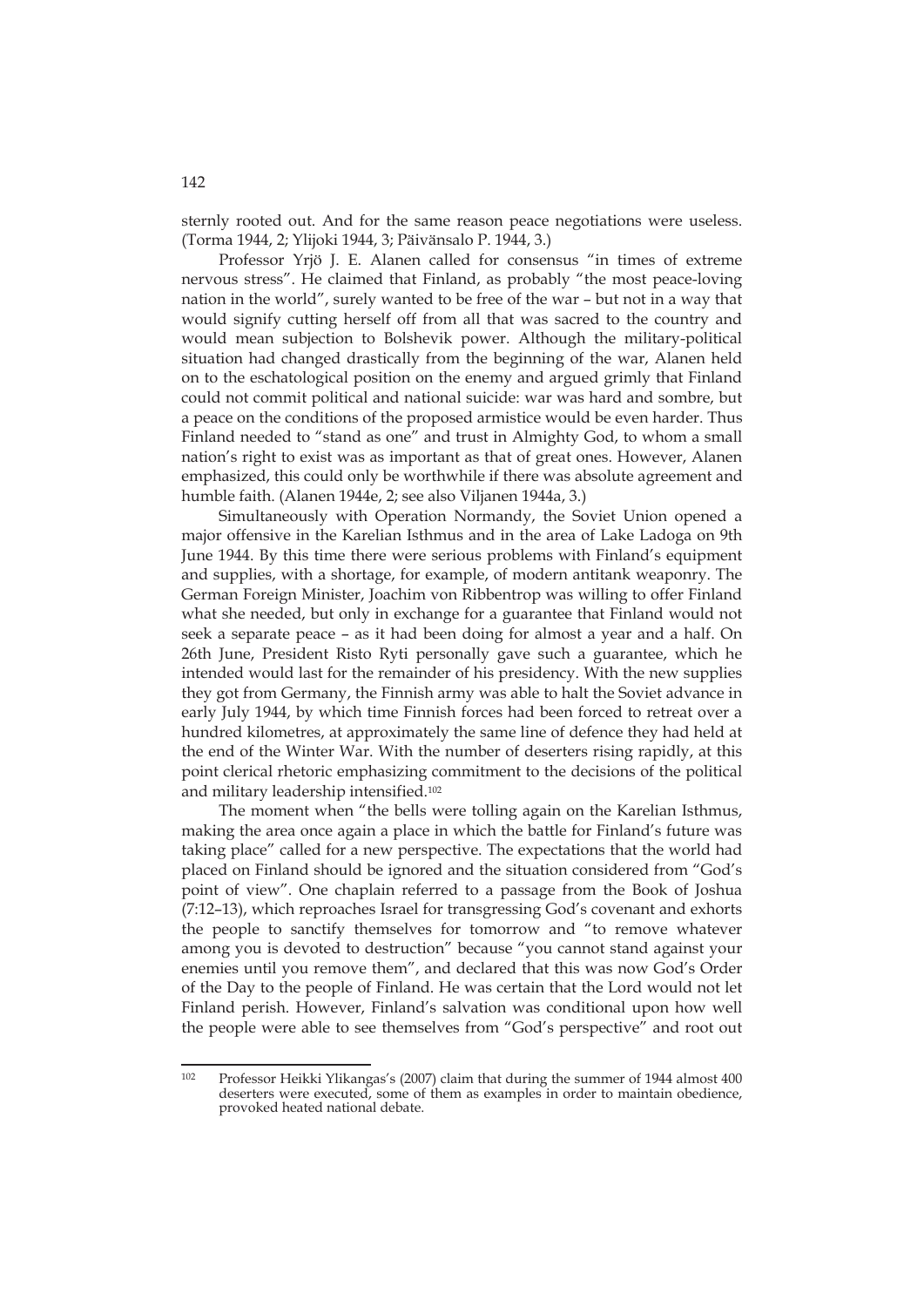"that which was devoted to destruction": sin, dissidence and blind confidence in external help. (Seppälä 1944, 1.) An editorial in *Kotimaa* supported this perspective by stating that because Finns had lived "like God's commandments had no meaning", cannons' roar on the Karelian Isthmus was at the same time "a knock on our conscience" and God's wake-up call (Editorial 1944t, 2).

Deserters were a particular subject of clerical attention. It was said that every individual who fled the army or the country was not only a deserter and a traitor to the fatherland, but also a supporter of the enemy. Harsh measures needed to be taken: such people should not be called Finnish anymore and should be deprived of all their rights as Finnish citizens. (Editorial 1944d, 1.) As the decision to fight on had been made, the whole country should with good conscience feel calm and renounce all recklessness and laziness, especially those on the home front. (Editorial 1944e, 1.) An editorial referred to Mannerheim's Order of the Day of August 1944, in which the Marshall stated that he had accepted the office of the country's President "forced by the sense of duty of a Finnish soldier and aware of the magnitude of the responsibility". The editorial identified this kind of "path of duty" as a path that avoided "lying and sensuality" with skills provided by fear of God. Consequently, the editorial hailed Mannerheim as an ideal bearer of responsibility also in times of despair. (Editorial 1944f, 1.)

"Communists" and "persons fleeing the country" were also blacklisted because they both were seen as furthering the cause of the enemy. It was said that most of those who had been Communists had probably changed their minds about the ideology, and anyone who had not could not be considered a member of the nation. Finland had mentally ill people as well as criminals and "incurable Communists". The difference between these people was that the latter were not actually mentally ill, but they were comparable to intellectually retarded people. However, such people could be friends of the fatherland, but Communists could never be patriots. Another group named as Judases were "greedy looters". Rich people gathering their possessions and fleeing the country were called opportunists to whom Finland never had been the fatherland but merely a scene for hunting. Consequently, these groups could not be considered parts of the Finnish nation, because they had never been able to realize its demands, spiritually and materially. (Editorial 1944g, 2; see also Sares 1944, 2–3.)

Dean Armo Nokkala took Psalm 74 as his text in describing the situation. As a lamentation, the psalm implores God to recall His people in these times of despair (in the psalm, the capture of Babylon and the destruction of the Temple). The psalm ends with praise of the might of God and a plea to remember Israel and come to her aid. Nokkala said that "it hardly is necessary to point out that the present moment is similar to the text of the psalm: in both, a brutal and merciless enemy raged across the land". But if the enemy of Israel had been cruel and godless, Finland's enemy was even worse, since it derived its force from the organized propagation of godlessness. However, the dean saw that Finland's present predicament was not hopeless: although man cannot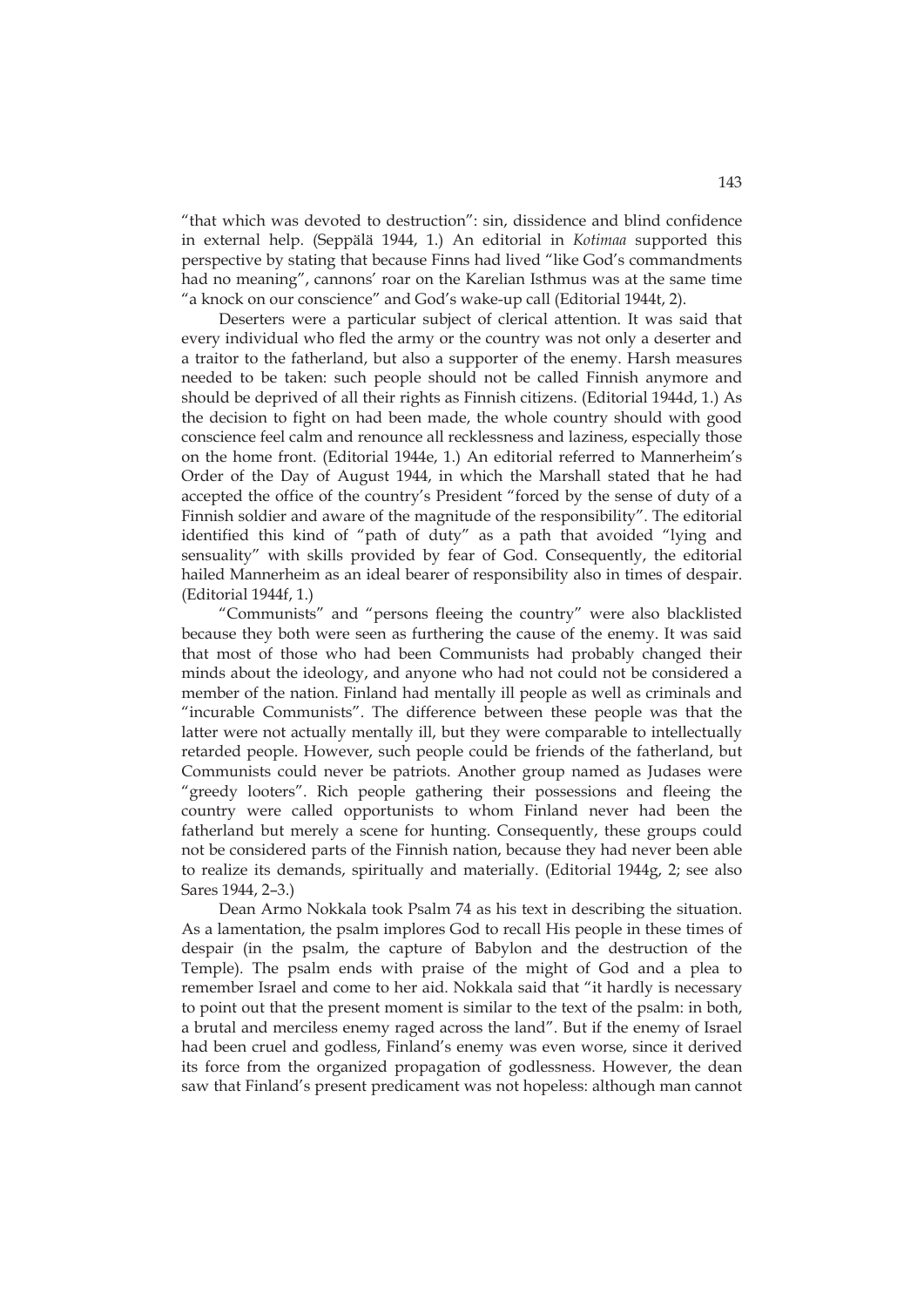see the rays of light, he who "established the sun and moon" (Ps. 74:16) provides day just as he provides the night. Consequently, the right moment for the dawn of a new light was not man's to decide; the only thing to do in moments of national despair was to have faith. (Nokkala 1944, 2.)

Other clerics declared that Finland's attempts to repent had thus far not been particularly successful, as the present, "bitter and hard war" testified. Finland's present predicament with the losses on the Karelian Isthmus and the loss of Vyborg were evidence of the effects of national hubris and disobedience. East Karelia was a blessed gift from God, but since the Finns had not persisted in humility and had become estranged from God, abandoning themselves to drinking and fornication, the land was taken away from them. This had resulted in a change of roles: it was not the enemy who had humiliated Finland, but the Lord, who had used the enemy as His instrument. The present era was approaching its end – even laymen had accepted that this was an apocalyptic moment during which "the nets of lies" were being lifted from the basic and inescapable truth that all things in heaven and on earth were created through him and for him (Col. 1:16). The present moment was Finns' last chance to accept the rule of Christ; otherwise they would draw God's wrath permanently on the nation and would suffer the fate of stubborn Israel. (Pakkala 1944, 2; Alanen 1944f, 1–2.)

Identifying apostasy with obedience to military and political authorities intensified the demands made upon the agent. This intensification was carried out by applying the scene–agent ratio. Responsibility towards the fatherland and the nation as well as the destiny of the chosen people were emphasized in a way that commented implicitly on several important phenomena and events. First, Finland's withdrawal from the exploratory peace negotiations with the Soviet Union was declared to be justified on the grounds that agreeing to such conditions with the eternal enemy would have been national suicide and failure to carry out the divine task. Second, since the number of deserters (not only from the front but occasionally fleeing the country altogether) began to constitute a problem in the summer of 1944, clerical rhetoric attempted to bring the situation under control by identifying such people with the eternal enemy. Deserters and people leaving the country were national Judases.

\*\*\*

In this way there was a dialectical movement back to scenic rhetoric – with the crucial difference that this time the scene had been corrupted by Finns themselves. Using the scene–attitude ratio, the chaotic scene was then used to emphasize the need to obey the authorities who, in turn, were given a divine mandate: a scene of guilt calls for agents who can bring about redemption (Burke 1970, 176). By the same token, the implication was that suspicion of those in authority was equal to doubt about God and His purposes. In the words of Kenneth Burke (1969b, 123), with such identification "God-fearing attitudes" were elicited towards agents and agencies that were not divine. In

144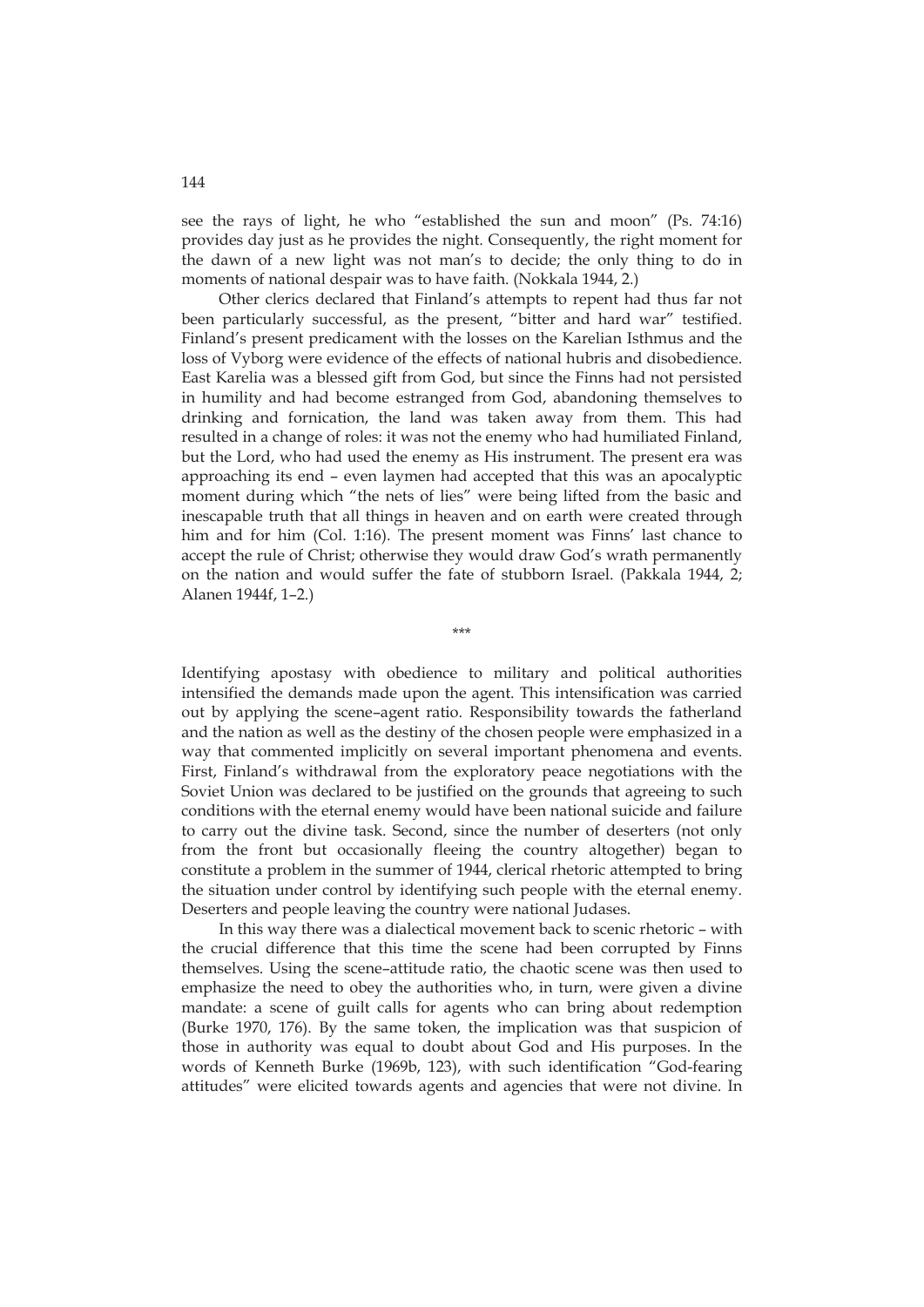this sense it is important to note how the Lutheran clergy maneuvered to maintain their status amidst changing circumstances. They did not abandon the spiritual framework, i.e. eschatology and God's war, they had initiated at the beginning of the war. Rather, when the scenic interpretation was met with recalcitrance caused by the complex reality of war, they scapegoated the population instead of admitting that the initial framework could have been off the mark (see Burke 1984a, 255–258).

Applying the dialectical pair of *actus* and *status*, the clergy did not have to criticize or revise the status of their frame of interpretation, but could find an explanation for the situation from the circumstances: Finland was indeed a chosen people waging God's war, but it was Finns who had brought the ordeal on themselves. In other words, the *status* of the war had not changed, but reasons for the blowback could were found from the *actus* side of Finns. This rhetorical strategy helped in maintaining status of the clergy (as well as that of military and political authorities) intact, for they could provide an explanation for the "theodicy of war" from the *actus* side, i.e. the dangerous potentiality of the scenic agent that had been actualized into sinful actions (see Rountree 1995, 327, 344–345).

## **8.3.3 God's school in the land of burning heat**

After the armistice in September 1944 the rhetoric of responsibility was identified with the demands of the new political situation. The outcome of the war was reflected in a scene–act ratio that saw the scene again transformed radically. The new scene was interpreted as difficult and uncertain, and so the most suitable act was either silence or unanimity. Now the rhetoric of the scene–act ratio went through a dialectical movement in the opposite direction to the movement at the beginning of the war. As the act–scene ratio suggested, it was the people's immoral and ungodly acts that had transformed the originally eschatological scene, not only into a scene of failed military operations, but into a scene of utmost desperation and insecurity. The new scene, as the dialectic of dramatic substance implies, was a scene that called for calmness, unanimity and quiet suffering from its agents. Finns had corrupted the eschatological scene prepared by God, and for this reason the nation was in "God's school" for another metanoic transformation.

A passage from the Book of Hosea (13:5) was used to describe Finland's situation. In the Bible, Hosea is one of the so-called Minor Prophets who prophesied during the period of the Northern Kingdom's decline and fall in the 8th century BC. The biblical narrative describes how the apostasy of the people was rampant, as they had turned away from Yahweh in order to serve a Canaanite god. Hosea uses marriage as a metaphor of the covenant between God and His chosen people. The marriage of Hosea and Gomer is used as an allegory to describe the disloyalty of Israel in terms of marital infidelity, which eventually leads to divorce. The text emphasizes the analogous role of wife and chosen people: the role of women in marriage is to be submissive and respect the authority of their husbands. God's disappointment in Israel is thus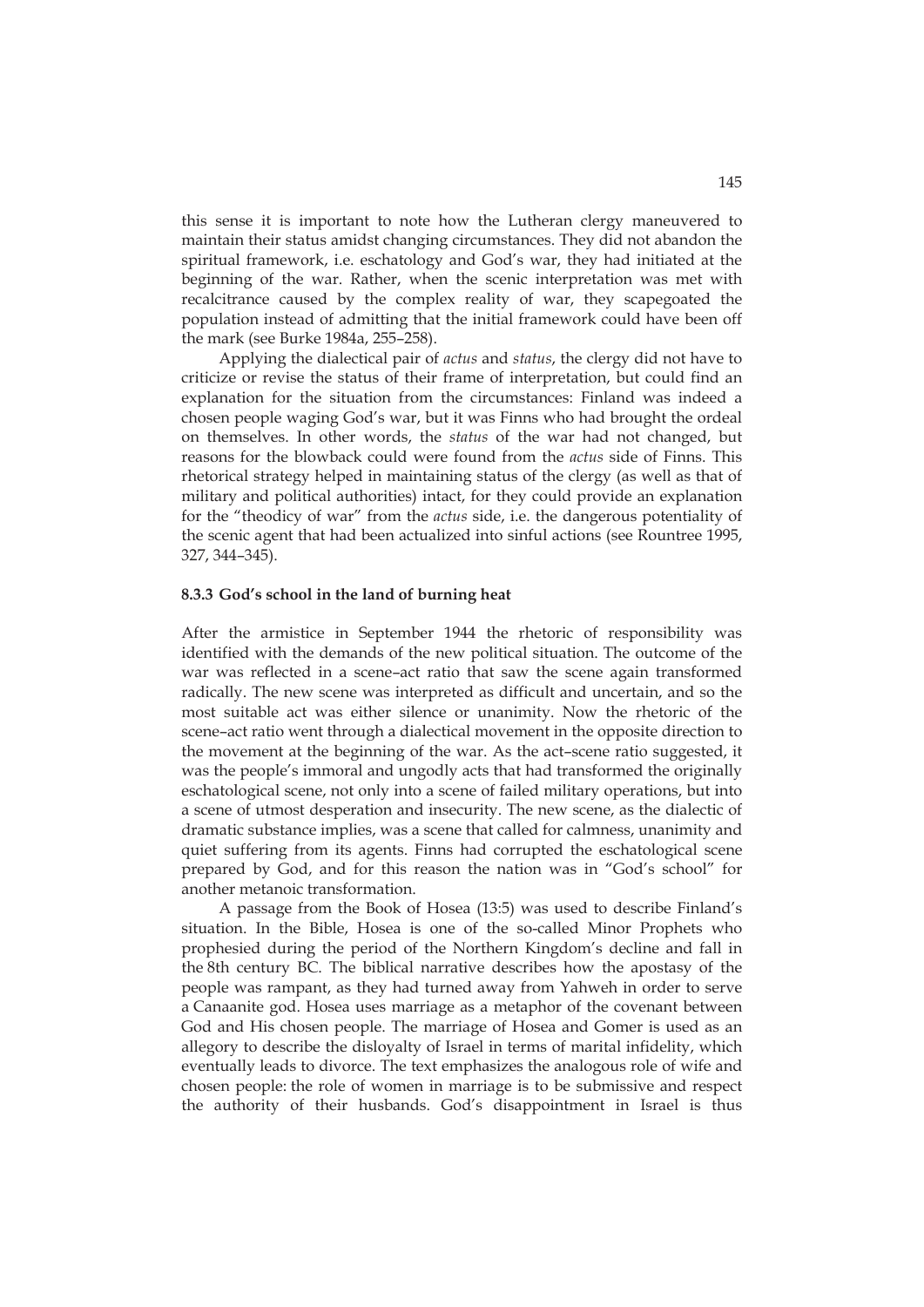expressed through the broken marriage covenant made between husband and wife.

Analogous with the biblical Israel described by Hosea, perfidious Finland was seen to be - deservedly - "in the land of burning heat".<sup>103</sup> However, it was certain that God would care for Finland, which was "wandering in the scorching wilderness", although the path seemed to Finns hopeless amidst the desolate scenery in which everything was dead and barren – the future just as much as the past. The tumults of war or "the bitter peace" must not embitter or harden the mind; one must not attempt to put God on trial for what had happened, because divine providence could not be understood by the children of time. Finland should be thankful that the people had not been eradicated, and it was only "in God's school" that one could see the divine meaning in the present predicament. (Manninen 1944, 2–3; Rekola 1944, 2.)

An editorial in *Kotimaa* declared that

We are now in a situation that is God's school for our people. Midsummer, the festival of light and our pristine blue-and-white flag, has been made a festival of evil and lewdness. […] God surely does not want to destroy what He has been building during the history of Finland. Rather, in times of distress He wants to teach us to understand what truly is valuable and what is not, and what we should forsake. (Editorial 1944h, 2.)

It was then declared that Finland's fundamental error had been the same as that of the Israelites: Finland had forgotten the first commandment not to have other Gods. The history of biblical Israel showed what this meant. The two gods of the Finnish people seemed to be sexual pleasure and mammon. These, it was claimed, had resulted in estrangement from God and in the desire to live solely according to their own will. The result of this, in turn, had been that "the people elected by God to fulfil His purposes" had begun to believe in a false peace, had begun to ignore Christ and disobey the commandments. (Alanen 1944g, 2; 1944h, 2.) For this reason Finland was in God's school:

Since last June we have been given a new lesson by God. It has been Him, not our enemy, who has humiliated us. Our enemies are merely agencies in His hands to drive us back to the Lord. We must understand this in the light of the Bible, instead of reason, which is blind. Now, as the clock of history nears twelve, it is time to learn the lesson and to give Christ the due He deserves. (Pakkala 1944, 2.)

"God's school" presented certain demands on the agents of the drama. Thus far, great suffering and ordeals had not transformed the habits and actions of the nation and its overall understanding of the meaning of life. It was claimed that the reason must be that the Finnish people amidst all their tribulations had not seen that grief was the shadow of God approaching. The biblical story about Zacchaeus the tax collector illustrated the transformation that was needed. Zacchaeus was despised because of his office and he knew that he was a sinful man, but he was surprised when Christ did not judge him but decided to visit

146

<u>.</u>

<sup>103</sup> The phrase is also an allusion to Deuteronomy 4:20, in which Israel's time in Egypt is described as being in an "iron-smelting furnace".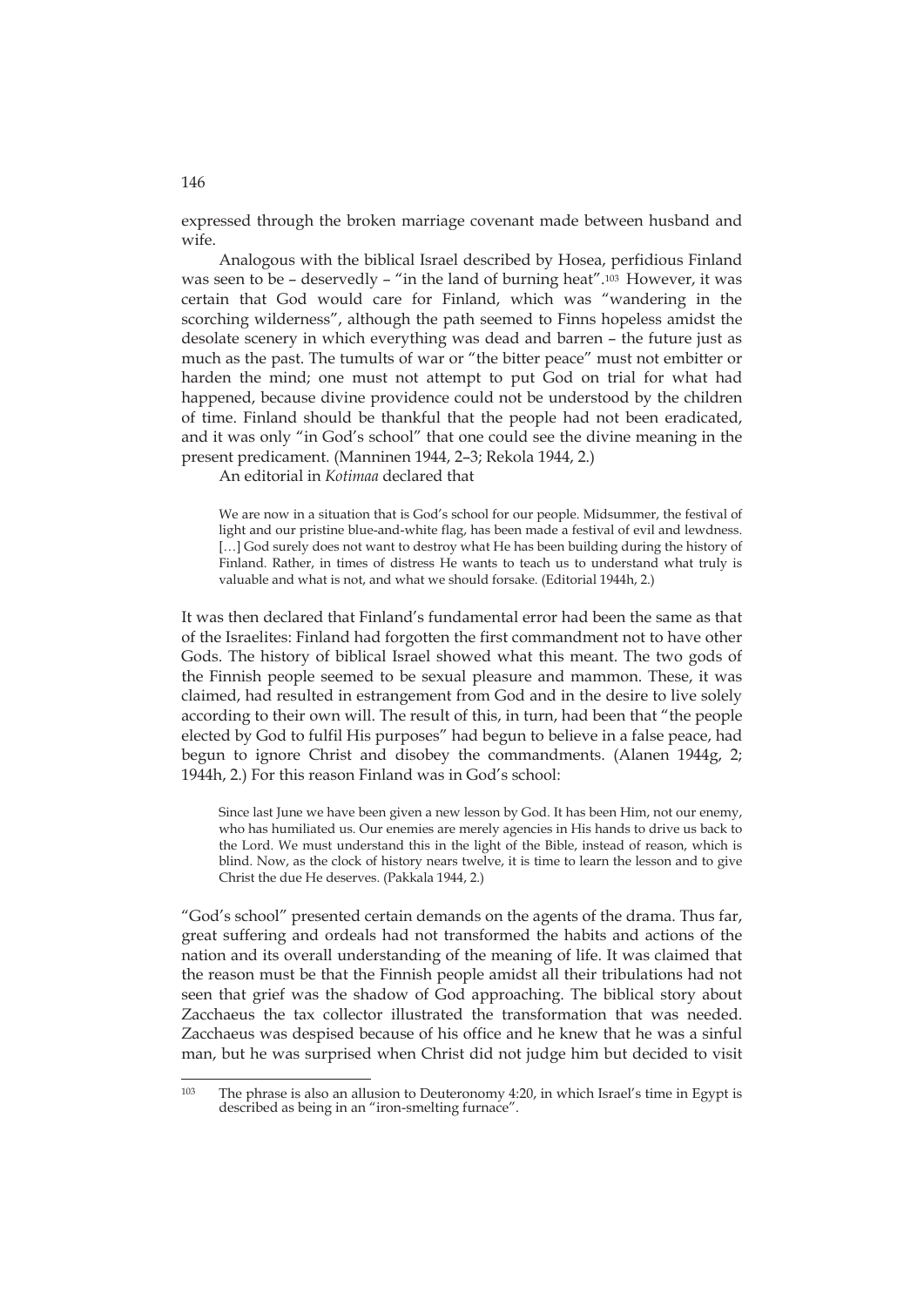his house. Eventually – and this was the crucial step after which he was a changed man – Zacchaeus confessed his sins. In the same way Finns should also recognize their sins and return home as changed men, for if "Zacchaeus the sinner" could change, so could the people of Finland (Reimaa 1944, 3).

According to chaplain Eino Kalpa, Finns should look up to Paul as a model of someone who had been able to live as a satisfied person in whatever circumstances. Kalpa pointed out that the external situation could not affect his inner strength. The chaplain used a passage from the Epistle to Phillippians as a motto for Finland: Finns should not be anxious about anything because the peace of God transcended all understanding would guard their hearts and minds (Phillippians 4: 6–11). Eino Kalpa was certain that Finns would learn the ability to be content "in every and any situation with Christ in God's school". (Kalpa 1943c.)

As I have mentioned, much emphasis was put on the idea that Finns themselves were to blame of their predicament. Chaplain Niilo Lilja quoted the Book of Joel (2:17) and begged that God would spare His people and would not "make your inheritance an object of scorn, a byword among the nations". The chaplain lamented that Finland had to cede "lands that our forefathers had ploughed and sown". However, the chaplain emphasized that although hard times were to be expected in the future, Finland would endure them with quiet humility. Importantly, the reason for the present predicament was sinfulness: God was now teaching Finland a lesson because of her sins. A positive side [sic!] to this was that there was no need to blame others, because this was a punishment that Finns deserved. Also, since the outcome of the war "was what it was", it was doubted whether the call to repentance preached by military chaplains had had any effect at all. In any case, the new situation needed transformed men and women who were able "set the record straight before God". The reason for this was that the nation was now in a situation in which "human help was futile": only unanimous faith could help Finland. (Lilja 1944, 2; Kahva 1944, 2; S:s. 1944, 3.)

Finland's co-operation with Germany, whose complete defeat in the war began to seem inevitable, was a theme that was present mainly in its absence. There was said to be no need to "give either honour or shame to any of the sides that were our co-actors in the bloody play in which our nation's role has just ended". The theme was discussed through a biblical analogy from the Book of Nehemiah, in which the Jews begin to rebuild Jerusalem but are forced to work with weapons in their hands since enemies are plotting to attack them. Nehemiah is commissioned by God to lead the rebuilding, but he is faced with opposition that takes the form of laughter and ridicule. Nehemiah, however, proclaims that God will ensure success to His servants who are rebuilding, but those who ridiculed will "have no share in Jerusalem or any claim or historic right to it" (Nehemiah 2:20). The central theme of Nehemiah is acceptance of the need to embrace the responsibility to rebuild (the city). Further, this responsibility is collective: the biblical text emphasizes that it is a shared burden, since no one person can do the work of God on his own. There will,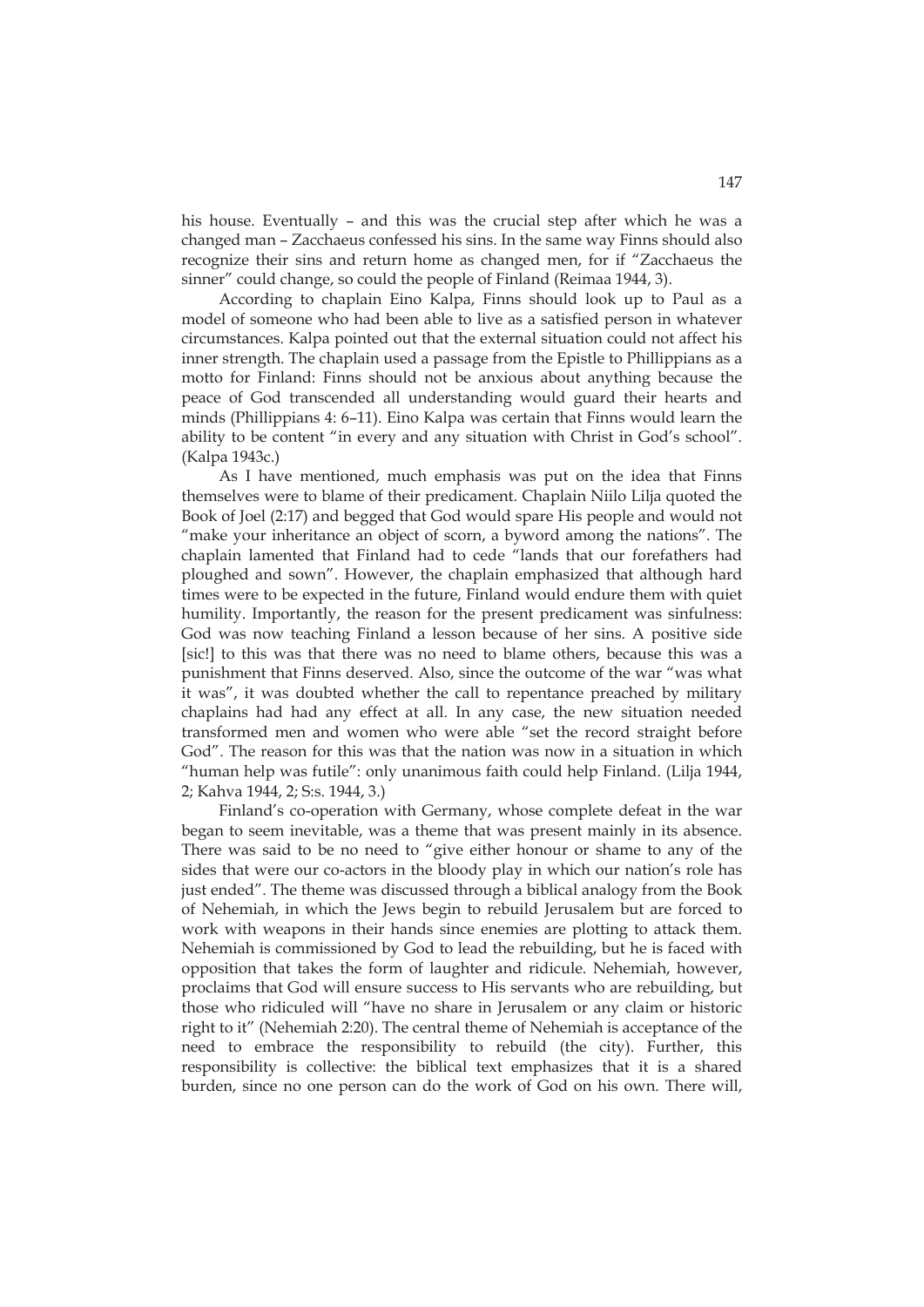however, always be opposition, from without and within, occasionally even to the point of physical threat. Thus an important part of a great task is simply learning to conduct oneself properly when faced with what has to be done.

Finns were told that after the armistice, Finland was in a similar situation to the Nehemiah project: while some were returning to their homes and starting to rebuild the nation, others still had to fight. Thus Finland's symbols too were the sword and the trowel. Significantly, the Germans, who under the terms of the armistice had to be driven out of Finland, were cast in the role of an external enemy who were intimidating the chosen people. In addition, it was implied that internal criticism of the situation resembled the internal enemy faced by Nehemiah, muttering about the difficulty of what had to be done, conspiracy and guile. Drawing on the biblical analogy, these two forms of opposition were then merged and those who did not accept Finland's situation were implicitly identified as people who would have no share in the rebuilt and revived nation and its renewed covenant with God. Since this was now the time for rebuilding and fighting, no one could "let his moral or political passions loose". Righteousness and humility should be absolute priorities. They were to guide everyone's personal life, the nation's cultural life, the economy, and most importantly, political life and the press. (Editorial 1944k, 1; Editorial 1944l, 1.)

From this it followed that political, social and economic disagreements as well as criticism of the military situation were to be set aside because "even the smallest nation could be powerful if it remained united". *Kotimaa* proclaimed in a series of editorials that Finns must have the same trust and loyalty in "the great men who had to make the decisions" as in the divinity, because these men needed the spiritual powers that only a unanimous people could bestow upon them; any criticism people might have must be toned down since it would be in any case utterly fruitless. Although the conditions of the armistice was deemed as Finland's autumn, there was no alternative but to "stand tall and continue to put your faith in national unity, stop grumbling, trust in God's providence and fulfil your duties without complaint", for although Finland's situation was difficult, there were nations whose predicament was even worse: namely those nations that were torn by internal strife. It was emphasized that Finland's future depended on two things. First was the ability to remain united and resist all useless divisions and disagreements; criticism must be reserved for the generations to come. Secondly, Finland needed to maintain friendly relations with all her neighbours and fulfil conscientiously all her obligations towards them. (Editorial 1944m, 2; Editorial 1944n, 2; Editorial 1944j, 2; Editorial 1944p, 2; Editorial 1944q, 2; Editorial 1944r, 2.)

It was accepted that the victors of the war had the right to set the terms of peace. For example, chaplain N. J. Kinos applied Isaiah's (9:2) prophecy "The people walking in darkness have seen a great light; on those living in the land of deep darkness a light has dawned" to Finland's situation. According to Kinos, the nation was living in great darkness. The casualties of war, invalids and orphans, darkened the future. There was, however, a light dawning for the nation: the belief that the war had been an act of Providence that would not let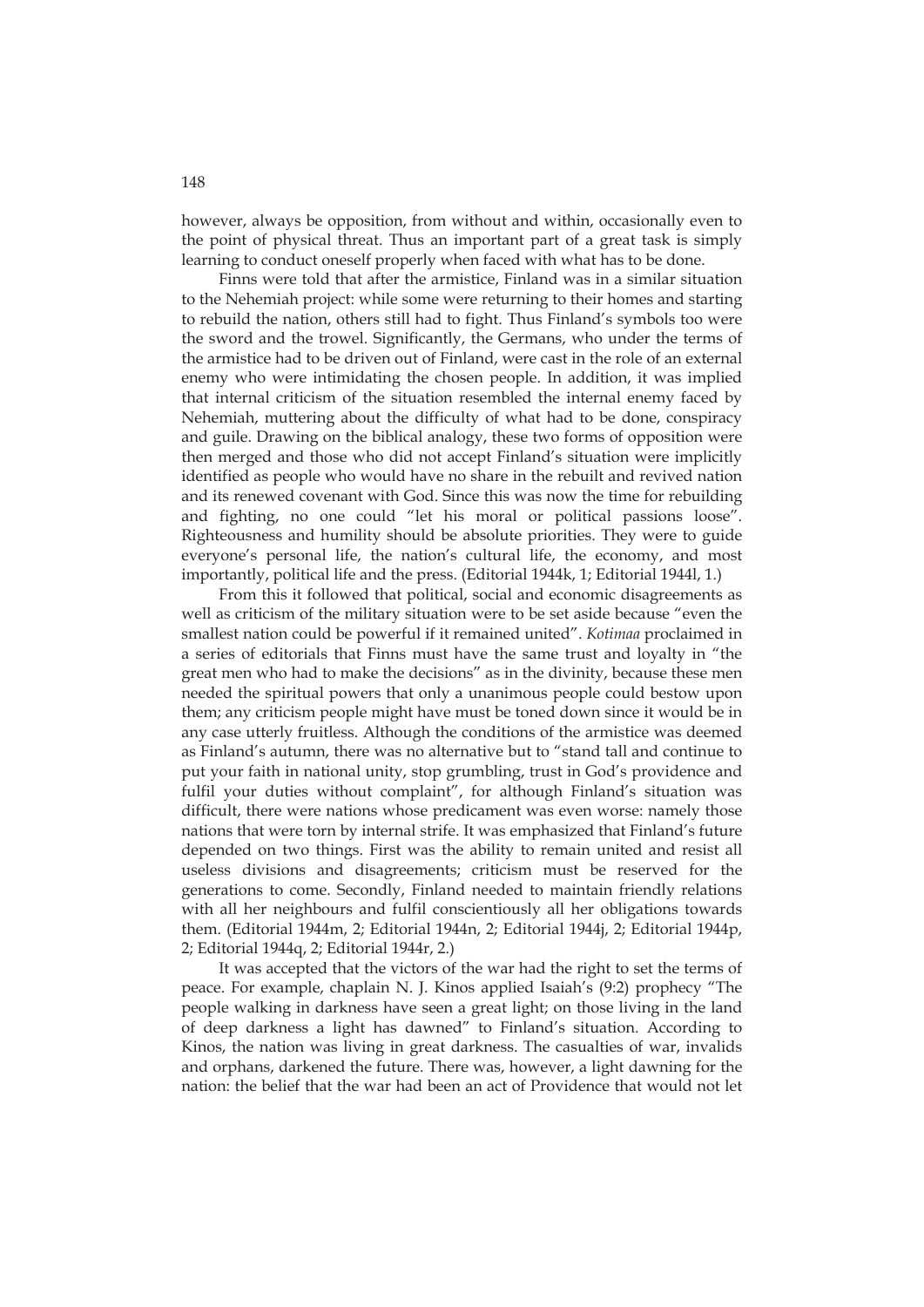Finland perish. Kinos reminded the Finnish people that the winner had the right to dictate the terms of peace: state after state had made peace with their sworn enemies, often on harsh conditions dictated by the victor, but the loser had no choice but to accept them. Finland's war had revealed that Finns in fact were "sinful beings at war against the righteous God". The only thing that was important now was to accept whatever peace the victor saw fit to demand and "humbly bend one's knees" to the deserved punishment. (Kinos 1944, 4; Takala 1944, 4.)

It was admitted that being "forced to school" could lead to a rebellious mind and questions about why God had let Finland fall into such a predicament again. But contrary to what some people had alleged, God was not to be blamed for Finland's situation. In fact, Finns must just be satisfied with the guidance they were now being given, because it was "true that it may be a necessary and educating experience for our people". A common argument was that, after all, in the light of the sinful life of the Finnish people, it was understandable that God had again had to drive the nation onto the road to the wilderness. This suffering, however, did not mean destruction, but it was a moment of discipline and repentance. For this reason, whatever complaints and grumbles Finns had, they must put their trust in the fact that God was still guiding the nation according to his will. (Editorial 1944j, 2; Editorial 1944o, 2; Suominen, Rudolf 1944, 1; Manninen, J. 1944, 2.)

The metanoic transformation related first and foremost to accepting the demands of the new political situation. This situation was indeed dramatically different from the situation in the decades preceding the war. Although Finland preserved her independence, she was obliged to cede parts of Karelia and Salla, as well as certain islands in the Gulf of Finland. The new armistice also handed all of Petsamo to the Soviet Union, and Finland had to lease Porkkala to the Soviet Union for a period of fifty years (in fact the area was returned to Finnish control in 1956). In addition, the terms included the payment of war reparations to the Soviet Union by Finland of 300 000 000 US dollars, in the form of various commodities over six years. The Finnish political map also changed: the Finnish Communist Party was legalized and those parties that the Soviet Union considered to be fascist (for example the Academic Karelia Society and the People's Patriotic Movement) were banned.

Two further articles of the treaty were widely considered to be difficult and unjust. Firstly, the armistice obliged Finland to drive German troops from its territory. This meant that an ally who, it had been claimed, had been given to them by God, now had to be driven from Finnish soil completely. The result was the Lapland War of 1944–1945. One peculiarity of this war was that the Finnish army was forced to demobilize their forces while at the same time fighting in the north to force the German army to leave Finland. Although Finland eventually succeeded in fulfilling the conditions of the armistice, the Lapland war was a bitter battle between former allies. During their retreat the German forces, led by Lothar Rendulic, destroyed large areas of northern Finland with their scorched earth tactics. Approximately 45 per cent of the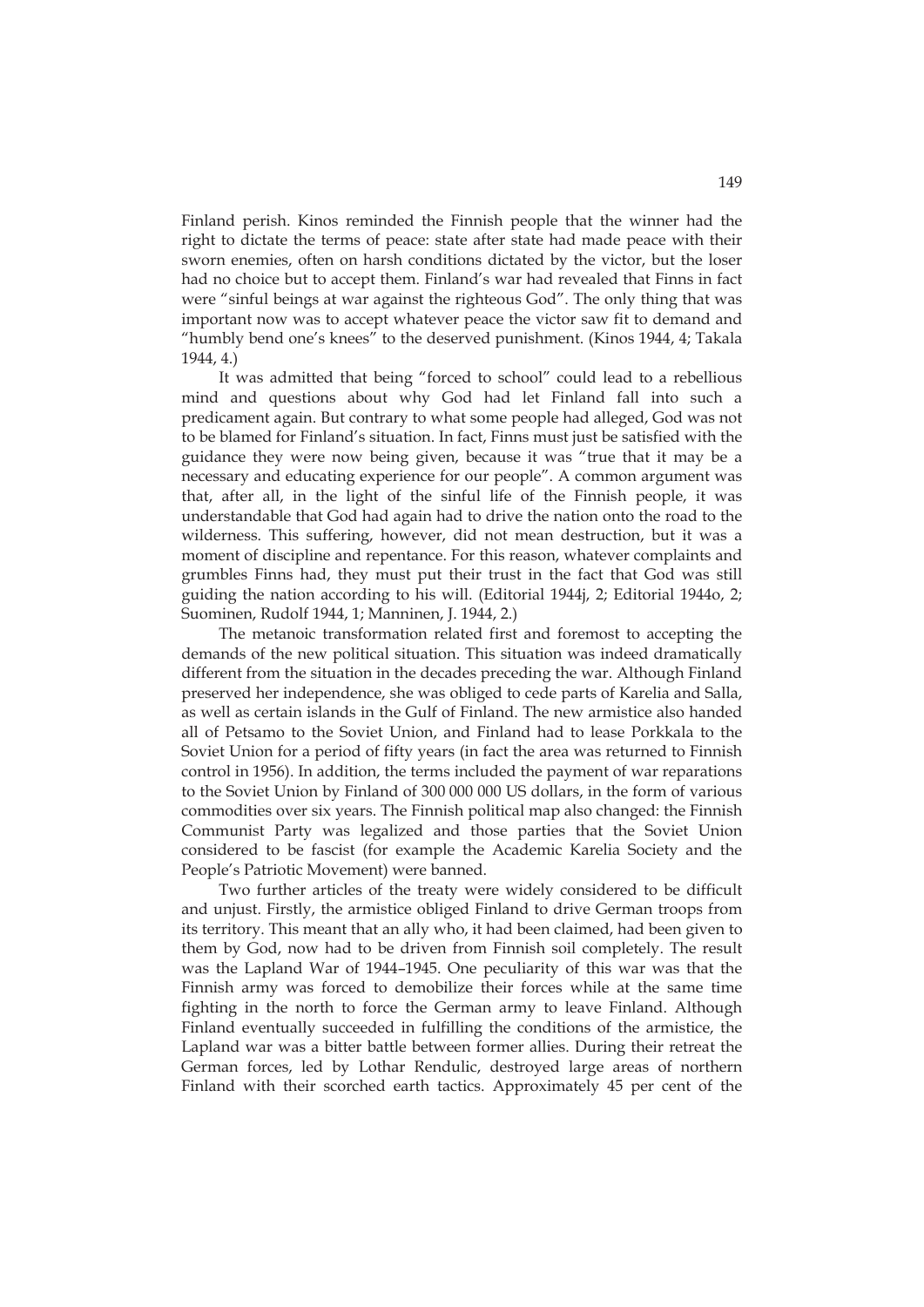homes in the area were destroyed, leaving 100 000 refugees, and the provincial capital of Rovaniemi was burned to the ground.

Secondly, those people whom the Soviets considered responsible for the war had to be arrested and put on trial, the most famous case being former president Risto Ryti. The so-called war responsibility trials were based on an ex post facto law that incriminated Finland's pre-war politicians. Eight war-time political leaders were convicted and sent to prison for from 2 to 10 years. Also, the Allied Control Commission had arrived in Finland in September 1944 to supervise Finnish compliance with the terms of the armistice, and although the trial was conducted by Finnish judges, the Allied Control Commission interfered on numerous occasions before the trials ended in February 1946. The trials were particularly traumatic for the Finns. They were seen as a kangaroo court set up for the Soviet Union in order to discredit Finnish wartime leaders, since any retroactive law was against the Finnish Constitution. All this also meant that the Soviet leadership responsible for the aggression that started the Winter War was left without punishment. The statements made by the accused politicians at the trial subsequently became crucial elements in popular historical consciousness.104 (See Leskinen & Juutilainen 2005.)

In a word, the post-war political scene demanded dialectical transcendence after which old opposites would cease to exist and new identifications could be created. The irony was of course that the political scene turned Finland yet again into agency. To exaggerate a bit, Finland was "an instrument" used by the Soviet Union in order to create a scene that would fulfil its world-political objectives.

\*\*\*

Considered in this light, "God's school" probably was a fitting metaphor for the post-armistice situation: it required a radical conversion, or the un-learning of what had been proclaimed to be certainties based on divine truths. In a word, the eschatological scene had changed into a scene of burning heat in a barren wilderness. As has been pointed out by Northrop Frye (1992, 272–313), fire and wilderness are symbols of transformation in the biblical imagery. Fire and heat stand for new creation that is, however, demonic in the sense that it is forged either by man or by Satan himself (ibid. 272). In these terms the wisdom and power of heat are at the same time a refining flame and a container of hell-fire. Thus pain is an inevitable part of the creative process. The positive aspect connected to the symbolism of fire is purgatorial: after descending to the "furnace" the redeemed ascend purified like metal in a smelting operation (Frye 1992, 296). Thus heat and fire transform and educate.

Wilderness – the demonic counterpart of Eden – is thus closely related to the symbolism of creative fire. In general, in the Bible it is portrayed as a scene

<sup>104</sup> Their statements were so strong and forceful that it required foreign researchers to question them: this was done first by Charles Leonard Lundin in the 1950s and then by Anthony Upton and Hans Peter Krosby in the 1960s.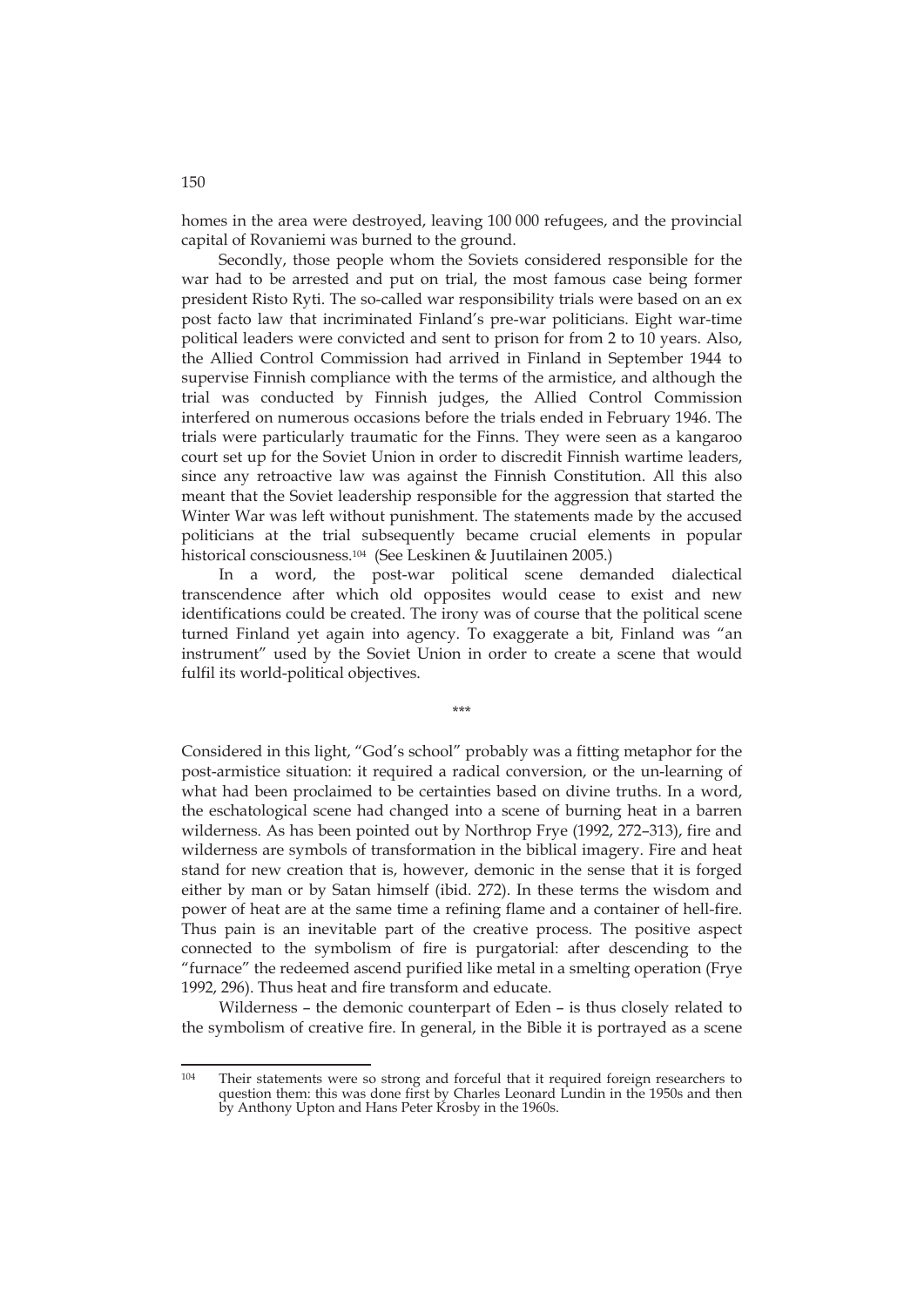of threat, chaos and alienation: in the barren wilderness one goes beyond civilization and loses one's orientation in terms of good, evil, truth and falsity; one also faces physical and psychological dangers there. However, the wilderness also symbolizes an aspect of God's creation through test and temptation. The journey of the Old Testament Israelites through the wilderness was a liminal state between slavery in Egypt and freedom in the Promised Land. And its *antitypos* in the New Testament presents wilderness as a place or state of individual withdrawal in order to overcome the temptations of evil. The crucial point is that although wilderness with its threats itself is not an ideal, it is a prerequisite for transformation. Hence travelling through the wilderness symbolizes a revelatory event that, although painful, results in spiritual renewal.

Consequently, it was suggested that "Finland's schooling" would be a painful but necessary journey through the wilderness to reach the attitude of humility that the new scene required. The forceful scenic implication made by the imagery of heat is, however, that the predicament is caused by the agent: in this case the dangerous spiritual journey was caused by Finns themselves with their hubris and immorality, not for example by poor decisions on the part of the political or military leadership – let alone by divine misguidance. The symbolism of fire points to the idea that this was not just a case of simple disobedience, but of defiance and rivalry with God, and hence the people needed to be crushed and forged anew.

All in all, continuing the dialectic of pentadic ratios discussed in previous sections, the implication is that the individual agent had created a new scene that had then "acted back" on the individual agents by presenting certain demands. Again, there was a dialectical movement from destruction to new being. The irony is, as has been mentioned, that the act of (symbolic) killing that would result in transformation was now directed against Finland and caused by "the eternal enemy" destined to be destroyed as the eschatological scene (proclaimed at the beginning of the war) would progress.

## **8.3.4 Paying one's ultimate dues – rhetoric of mortification**

The general contours of heroic victimization are well known in the Finnish context (see for example Kemppainen 2006). However, I agree with Niko Huttunen (2010, 185) that rhetoric of mortification can be examined in its full effect only in relation to Christian theology, because its theology of self-sacrifice has been instilled in western audiences for over 2000 years. Otherwise, I believe, the rhetorical appeal of mortification cannot be fully understood. As mentioned earlier, it is important to note that the concept of Burkean guilt is many-faceted. While it contains the usual meaning of the term as a sense of responsibility or shame for having done wrong, it refers also to an ontological human sense of anxiety, a feeling of separation from others or the failure to live up to standards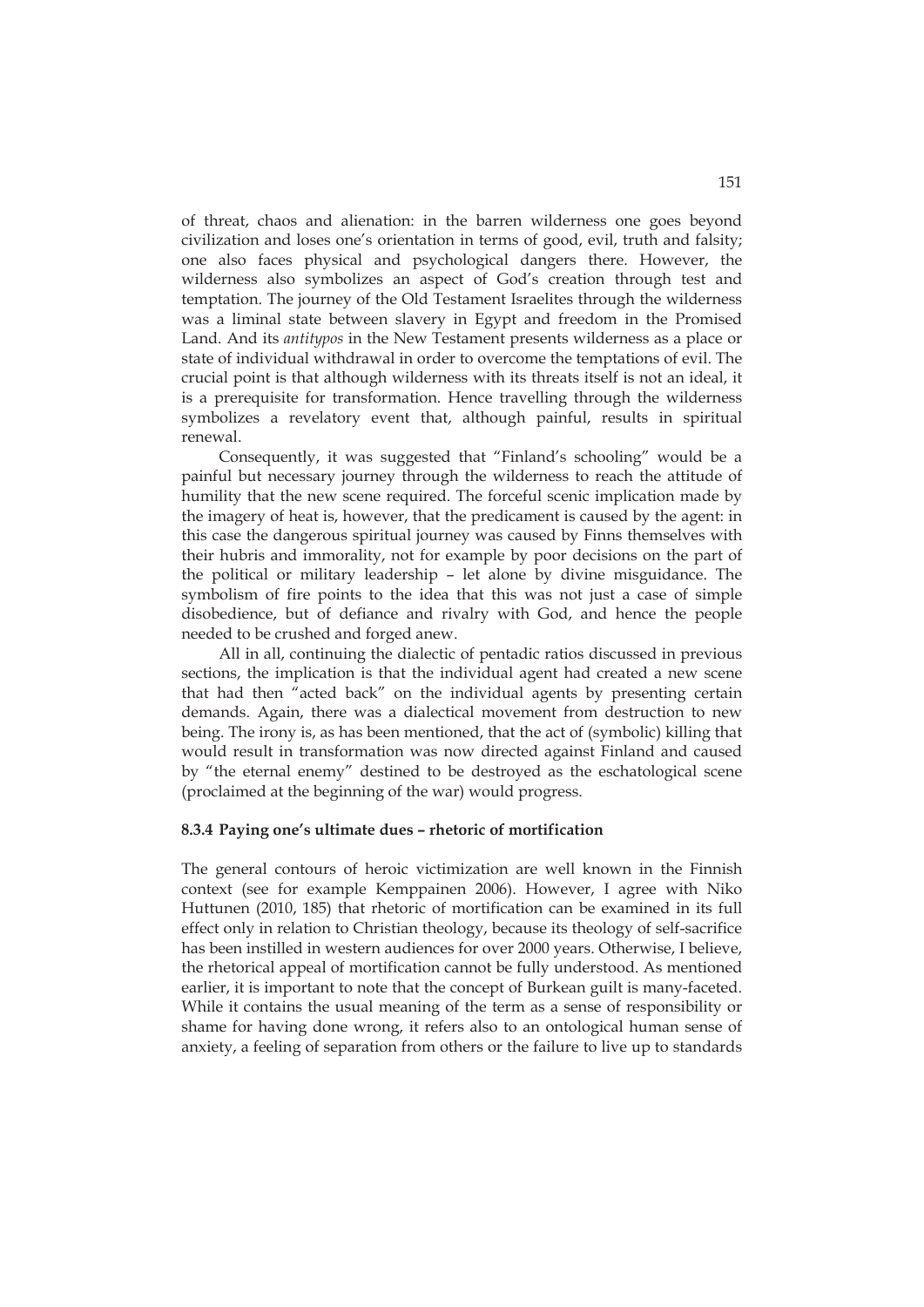imposed by self and society. In this sense it is guilt that motivates people to different identifications.105

Demand for mortification was the culmination of the guilt laid upon the agent. Willing self-sacrifice was how one could best show one's complete obedience. Although other *typoi* and themes varied from one time to another, mortification was always present. Consequently, what is significant in the *typoi* of clerical rhetoric during the Continuation War is the application of Burkean temporized essence in the relationship between mortification and other *typoi*. That is, although mortification was "narratively" at the end of the continuum of demands, it could be "logically" applied from the beginning of the war. This was by no means rhetorically irrelevant factor. As Kenneth Burke (1969b, 265–266) points out, common involvement in a killing effectively establishes consubstantiality – and since willed dying represents the apex of the principle of killing, a solemn experience in a collective act of mortification denotes ultimate consubstantiality.

The constancy of mortification, I believe, supports Kenneth Burke's insight that conflict is inbuilt in drama, and with conflict comes guilt and the need to sacrifice, i.e. to oust the divisive or "impure" substance – in other words, that these are the "logical principles" of symbolic action (Burke 1966, 55). Interestingly, if victimage and mortification denote the need to sacrifice the perceived source of guilt in order to preserve order, the ubiquity of mortification implied that Finns were, after all, somehow accountable for the war – an extremely intense conflict – from the beginning. An answer to the dilemma can be found in the two motives used in relation to mortification.

Rhetoric of mortification was constructed on two motives: imitation of Christ as perfection of a soldier, and the debt of honour. To begin with, drawing on the adaptation of the rhetorical figure of exemplum in the *imitatio Christi* motive, the aim was that one identified oneself with Jesus and followed the precept that "whoever wants to be my disciple must deny themselves and take up their cross and follow me. For whoever wants to save their life will lose it, but whoever loses their life for me will find it" (Matthew 16:24–25). This imitation could be extended all the way to sacrificing one's life for the community and faith, for there is "no greater love than this: to lay down one's life for one's friends" (John 15:13; see also 1 Peter 4:1).

The crucial point is that by identification with the ultimate "hero-figure", the audience is able to make their own suffering consequential on a broader scene (Burke 1984b, 168–169n; Overington 1977, 148). In this way, willing

<sup>105</sup> 105 For example, Martin Luther King's rhetoric was constructed on an application of the redemption drama. According to David Bobbitt's (2004) analysis, King purified blacks of guilt through victimage by making them martyrs at the altar of American ideals of freedom and justice, when he described "Negro slaves" as having been "seared in the flames of withering injustice"; and blacks as "crippled by the manacles of segregation and the chains of discrimination" and "languish[ing] in the corners of American society". In this way, as Bobbitt points out, the images that symbolized guilt for white America purified guilt for black America, for it was precisely suffering that purified African Americans of guilt and made them virtuous and worthy of redemption. (Bobbitt 2004, 36, 38–39).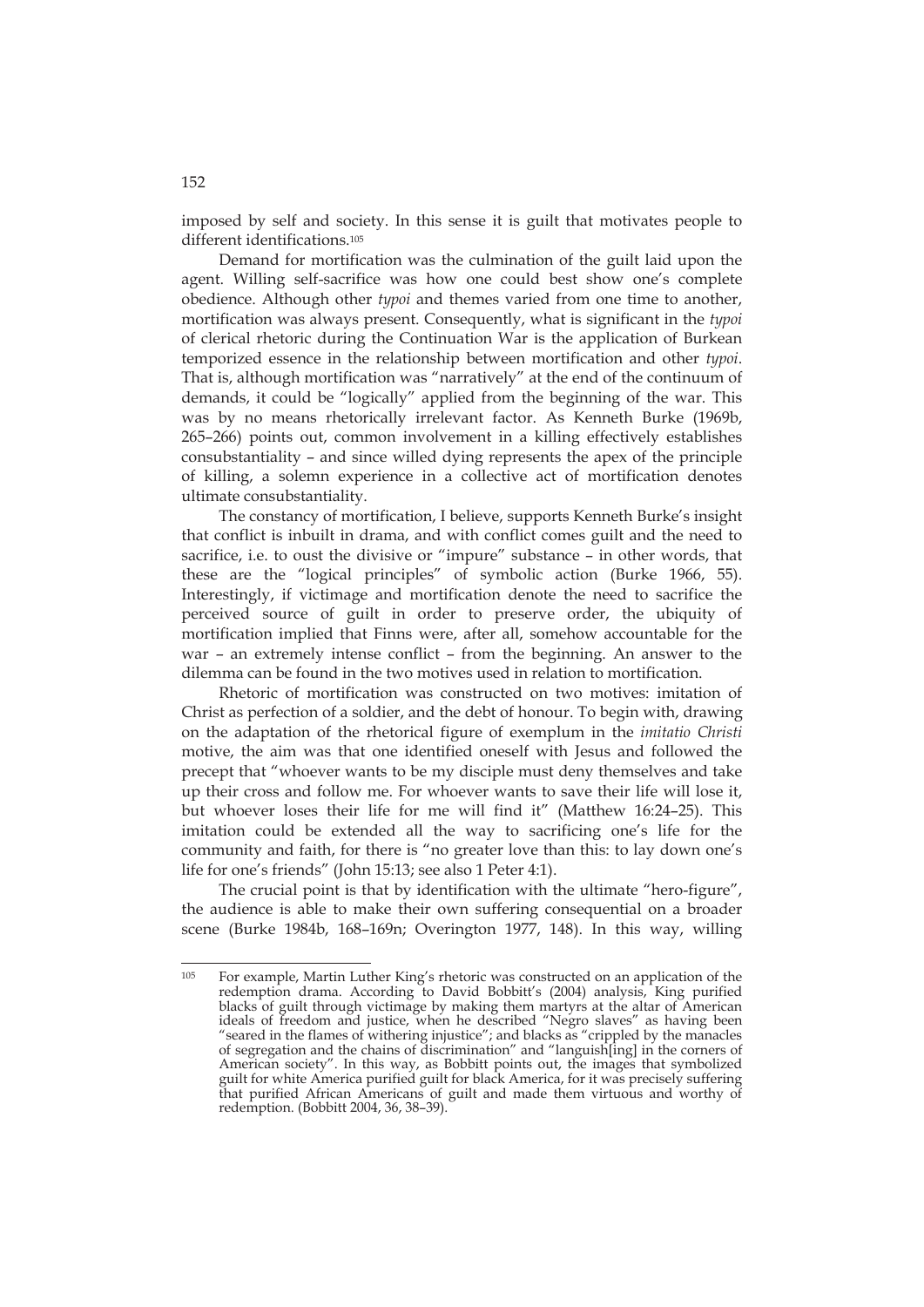mortification is located not only on the individual or military level, but on a level that transcends earthly woes and struggles. Hence dying for the fatherland could be infused with a spiritual dimension by identifying the deceased as consubstantial with Christ: innocent victims purifying the whole fatherland by their mortification. The Finnish soldier was supposed to perfect his being by identifying himself not only with Christ, but with the nation, and to sacrifice his life willingly for it. The fatherland was likened to an altar, and this religious symbolism implied that the Finnish nation had become the custodian of Christ's blood, the most valuable treasure of Christianity (Mosse 1990, 34–35).

Field Bishop Johannes Björklund declared that every Finn must take Christ as their example, for this was the only way the nation would survive the hardships of the war. (Björklund 1941a, 1; 1941b, 1.) Finns were told that they had been called to make a sacrifice. They had no reason for bitterness, since whatever the sacrifice was – being denied the good things of home and family, joy and the pleasures of life, or their life itself – each and every sacrifice was demanded by the model set by Christ (Nuottamo 1942, 3). It was said that the words "come and follow me" (Matthew 9:9) were written by God over the Finnish front, because it was through the sufferings in the war that the Lord was calling Finland to follow Him (Kaukovaara 1941, 2). For this reason Finland's road resembled that of Christ: the scars of the war had been inflicted in fighting for love of the people, and it was through "these wounds Finns may step to our new fatherland" (Koukkari 1941, 1, 3; Viljanen 1944b, 1).

The ideal of the imitation of Christ as a soldier was used by many, but a sermon by Paavo Virkkunen at the funeral of MP and chaplain Väinö Havas in 1941 is a particularly good example of its use:

The soldier of Christ has understood that living Christianity is first and foremost struggle, a noble fight of faith, a battle that puts into motion all the powers of life. He has the courage and strength to sacrifice not only his inner life but also his life altogether when the utmost sacrifice is demanded. A good soldier of Christ decides his position and obeys his inner demand. He suffers and endures the many denials and pains of a soldier at the front. And wonderfully he shall see that the yoke of Christ is indeed fitting and his burden is light. With the peace of Christ in his heart he will give his final sacrifice, his life, for a great cause as well as for his closest ones. It is through the fallen ones that God creates his light and sheds love in our lives. (Virkkunen 1942, 14–18.)

In this way the ideal Finnish soldier was clearly described: he was a soldier of faith whose calling, his "inner demand", was to embark on a total battle without hesitating to give the ultimate sacrifice for the ultimate cause. Thus those who had fallen in the war were deemed to be in a similar situation to Christ in that they had let not only external enemies but also spiritual enemies surround them in order to save their loved ones from the powers of evil. They thus had taken upon themselves to travel the Christian road of sacrifice. Moreover, they had not "asked for anything in return of their unknown deeds of heroism" – the mark of a true hero and loyal servant of God (Valtari 1942, 78–80; Ranta 1942, 90–93). The white crosses [on the graves of the deceased soldiers] were defined as signposts towards self-sacrificing love for the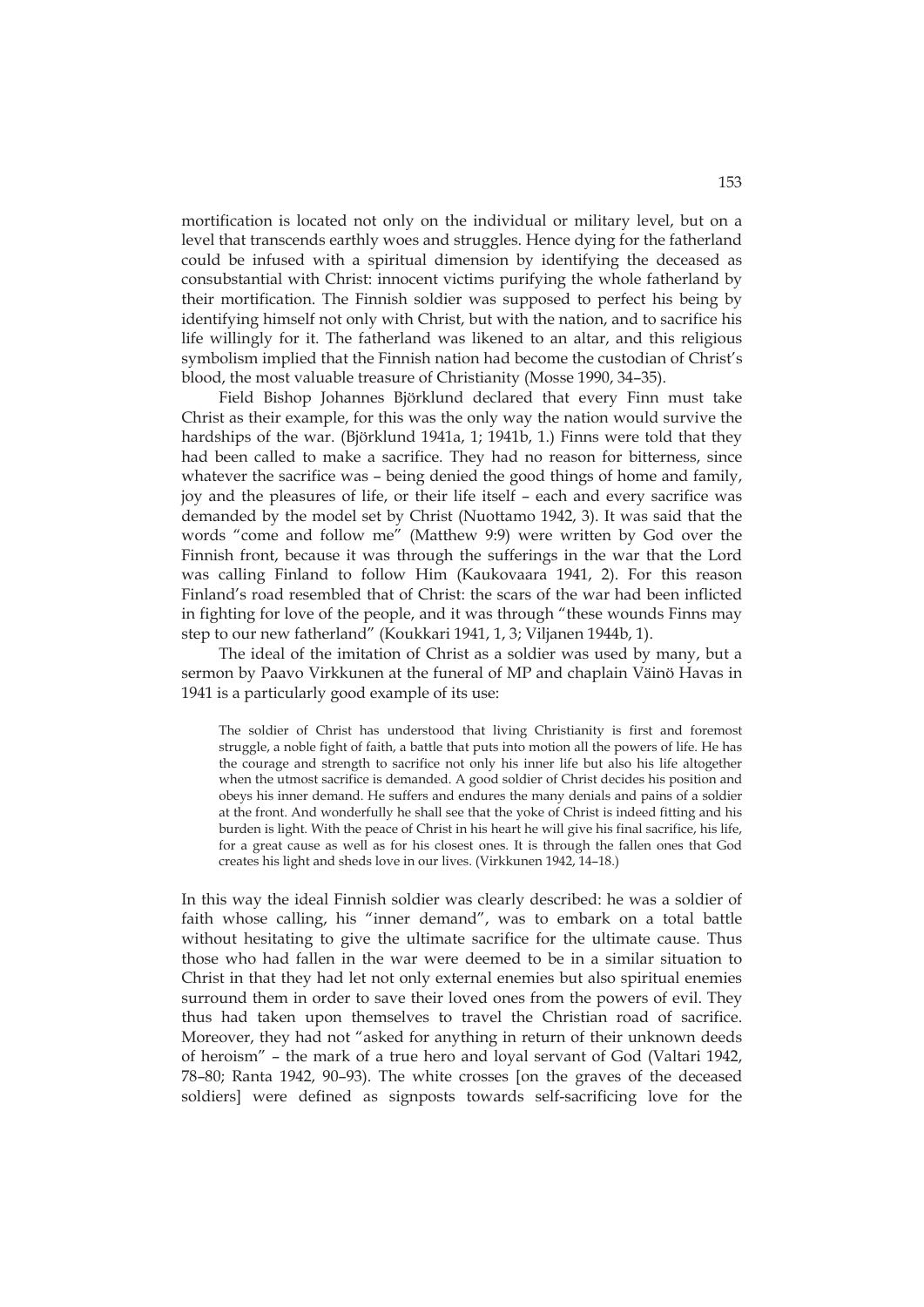fatherland (Virolainen 1942b, 27–29). The crosses reminded Finns of their calling and pointed towards the source of their true power, i.e. the Cross stained by blood (Kalpa 1941e, 3; Hakala V. 1941, 3).

Lauri Pohjanpää stated that as had been decreed in the Old Testament, only sacrifice could free a community from the weight of the past. The state of affairs was the same in relation to Finland: sacrifices would pave the way to a new national situation "so wonderful that it could not be fathomed". Accordingly, he used Christ as an example to point out that sacrifice was sacred not only because without it there was no redemption but also because it was the only way: the road of sacrifice was the only way towards national resurrection. In addition, drawing again on Christ's example, Pohjanpää emphasized that just as Christ had been the perfect victim, only the best were accepted to be sacrificed for the fatherland. (Pohjanpää 1941b, 2.)

Metanoic transformation of the identity of the believer required identification of the fatherland with the kingdom of God. In order to become identified with Christ one needed to sacrifice oneself for the earthly fatherland: sacrificing oneself was as close as one could get to achieving "perfect happiness, peace and bliss" (Sora 1942; Heljas 1943). As one chaplain preached, those who died for the fatherland had followed the sacred passion of Christ (Ahtola 1942b, 162–163). Hence the fatherland could be presented as a religiously demanding concept, a quasi-theological god-term – as Richard M. Weaver (1995, 214) points out, the surest indicator of a god-term is the capacity to demand sacrifice. "The altar of the fatherland" made demands on the living:

The fatherland makes demands: as many times before, many of our battlefields are blazing red with the warm blood that has bled for the fatherland. This tells us that freedom and sacrifice belong together. Defence of freedom always calls for the highest sacrifice. These fallen heroes who have moved to the grim garrison of the dead are still talking to us and showing us the way to preserve our freedom. (Virolainen 1942b, 27–28.)

The identification of Christ and the heroic soldier mortifying himself was legitimated with the biblical metaphor of the kernel of wheat which without falling to the ground and dying would remain only a single seed, but by dying would produce "many seeds" (John 12:24). It was asserted that the example of Christ had taught the Finnish soldier that sacrifice gave life, and without it sacrifice had no meaning. For this reason "the hero suffers for his fatherland just as parents suffer for their children" (Manninen 1942, 3). Thus from the work of those who had fulfilled their duties to the absolute end in the way taught by Christ would grow "a blessed harvest" (Vikatmaa 1942, 3; Sandvik 1941, 2–3.) The deceased were blessed to be resting beneath the soil of the fatherland they had redeemed, knowing that they were now, just as they had been during their lives, guided by the same merciful Christ (Virtanen 1942, 87–90).

For example, a chaplain proclaimed at a funeral of one group of soldiers:

The seed they [the deceased] have sown with the blood of their hearts will one day give a plentiful harvest. Those who sleep under the blossoming hills are the price of redemption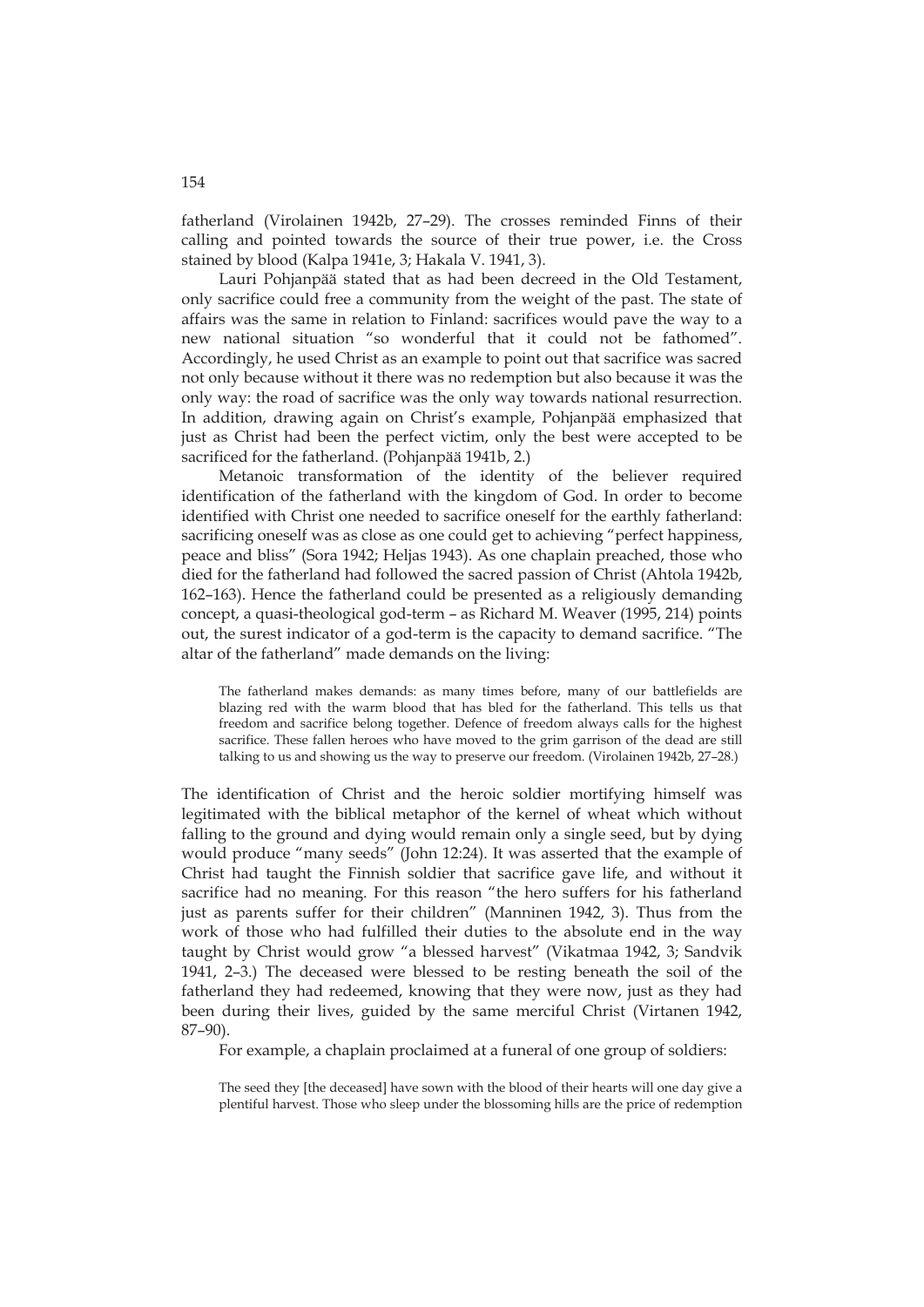of the new Finland. Already now we can almost hear the song of our new Finland playing over the gardens of white crosses. They themselves will not see the dawn of the new morning, but we can come here to their resting places to tell them about it and thank them for what they have done for the future of the fatherland. Dear relatives, you may be consoled by the fact that your loved one has carried out his duties till the end. You are not alone, for the whole of Finland grieves with you. And more, Jesus Christ himself stands next to you in your sorrow. (Litovaara 1942, 133.)

It was declared that after the holy land had again opened up and concealed "these priceless seeds in her bosom", new life and a new Finland would be seen budding and growing from the graves of the deceased, thus "the fatherland will live, the people will live, the family will live" (Kalpa 1942a, 3; Loimaranta S. 1942, 41–43). In addition, from their blood a new morning would dawn for Karelia and for the whole of Greater Finland – the undeserved gift of God, a gift to die for (Kinos 1941, 1; Lyyra 1942, 2; I. M. E. Anttila 1942, 74–77.) Here moral justification is accompanied by the basic Christian rhythm of death and resurrection, suffering and redemption: dying is a joyous sacrifice in the chain of being stretching from earth to heaven, from death to new life for the whole nation.

In the same way blood was depicted as the essential fertilizer to lead to the dawn of the new morning of Finland. The land of Karelia had "drunk gallons of precious blood", which was the prerequisite for its redemption. The land the army was standing on had been redeemed "by the young, warm blood that had been spilled plentifully on it". That is, the blood of the fallen ones guaranteed that Finns would be able to look towards the future and see the dawn of a new day, that a new tomorrow would sprout for Finland from the bloodshed. (Virolainen 1942, 27–29; Nokkala 1942, 56–57.) The battlefields "blazing red with the warm blood that bled for the fatherland" told the living that freedom and sacrifice belonged together. The land redeemed with blood gave survivors the right to live free and independent. Thus the heroic epic of the free people of Finland – a story that would light the way for generations to come and show them in what direction they must venture – was written in blood (Serenius 1942, 84–86). Love for the country was stronger than death (Saartio 1942, 136). Hence blood symbolized the ultimate unification, a communion via common sacrifice.

Being the culmination of seeing the agent in scenic terms, in this way dead soldiers were seen scenically as "blood fertilizer" for the nation's future. As Clarke Rountree (2001, 21) has stressed, the dialectical transformation of agent into scene is a dehumanizing rhetorical strategy that takes attention away from individual action and qualities and highlights mass behaviour. By converting individual agents into a scene those involved can be merged, or subsumed, into a monolithic whole. Accordingly, instead of remembering their individual characteristics and deeds, in clerical rhetoric dead soldiers constituted an inspirational scene for a higher purpose, namely the eagerly-anticipated and highly-touted eschatological new dawn of the Finnish nation. Whereas the enemy constituted a dangerous scene due to Bolshevist contamination, Finnish soldiers constituted a scene of potentiality. The irony is of course that for an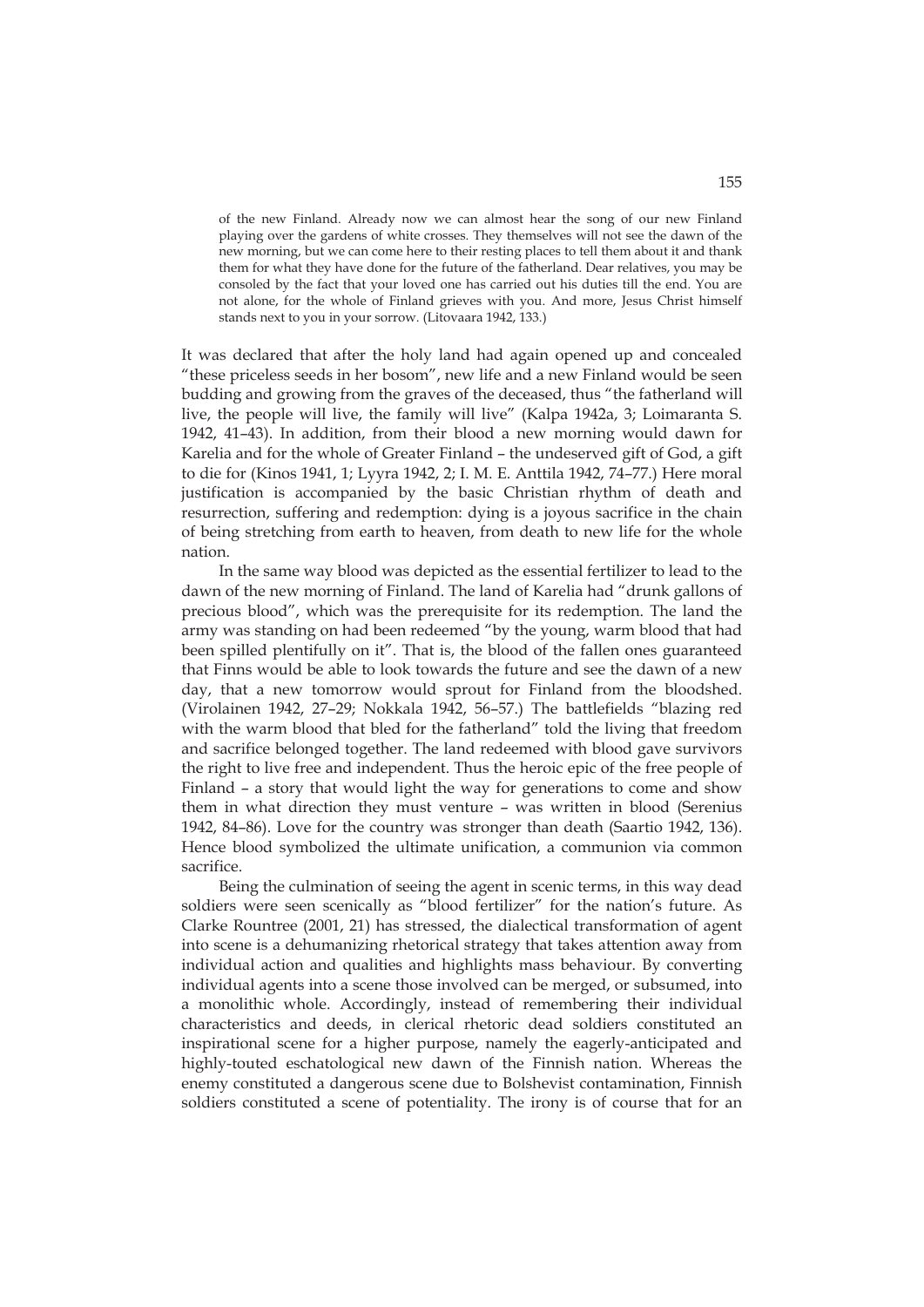individual person both are equally dehumanizing: the former, drawing on devil-terms, encourages scapegoating and the latter, drawing on god-terms, creates a possibility for mortification.

Graveyards were particularly sacred sites. A fitting biblical analogy was found in Moses's encounter with God himself (Exodus 3:5), when God appeared to Moses as a burning bush and commanded him to take off his sandals because the place where he stood was holy:

Thus we stand on the holiest of holy, for this place hides within it the bones of our heroes. Here God says to us: put off your shoes from your feet. Here at the graveyard we, who get to harvest the fruit of their blood-sowing, are obliged to live and act so that all that is sacred, noble and pure shall win in our private lives as well as in the lives of our homes and our nation. These sacrifices call us and order us to embark on a new road in unselfish deeds and service and love for our fatherland. (Koivisto 1942, 155.)

As was emphasized in many sermons, the tombs of the fallen heroes were not sites of mourning, but sites of hope (see Vuorela V. 1942a, 101–103; Hovila 1942, 110–111). The graves were to be sacred and cause of trembling and respect, not because of heavy losses, but as holy symbols of faith, hope, love, and victory for generation after generation (Juntunen 1942, 21–23). Eternal life was fluttering above the graves: the graves were signposts towards the eternal fatherland (Jokipii 1941c, 5). Death in war was a national blessing that, it was claimed, outweighed personal loss, and graveyards were depicted as sites in which the sacred connection between religiously sanctified self-sacrifice, the country and future demands took a manifest form for the present generation.

As a general moral ideal, self-sacrifice directs those left alive (see Eddy 2003, 66–67). In this way the rhetoric of dying was used to move the living by making the audience feel guilty for being alive. The "guilt" that the audience was led to feel from being alive (when so many of their compatriots had died) was used in mortification. There is, however, a peculiarly demanding nature in self-sacrifice when *imitatio Christi* is used as the model. The principle of sacrifice is taken from God – a perfect victim – who sacrifices himself for mankind. The implication was that the closest thing to being god can be reached through dying willingly for love of one's community (which in Christ's case was mankind). Thus the guilt energizing the mortification of the soldier did not originate from any particular event but from Christ's example, and it could be narratively identified with a debt that one allegedly owed to the fatherland. In addition, since those delegated to the role of sacrifice must be "worthy" of sacrifice (Burke 1989b, 294–295; Desilet 2006, 49), dramatistically the sacrificial vessel worthy of the god-term fatherland was the soldier of Christ, the most perfect sacrifice. In this sense, mortification followed logically from the soldier of Christ *typos* examined earlier.

Thus the Finnish application of the temporized essence was that the Christian principle of willing self-sacrifice was connected with the earthly fatherland in order to lead to the perfection of the obedient soldier. As Kenneth Burke points out, in entelechial rhetoric the ultimate ending is reached when

156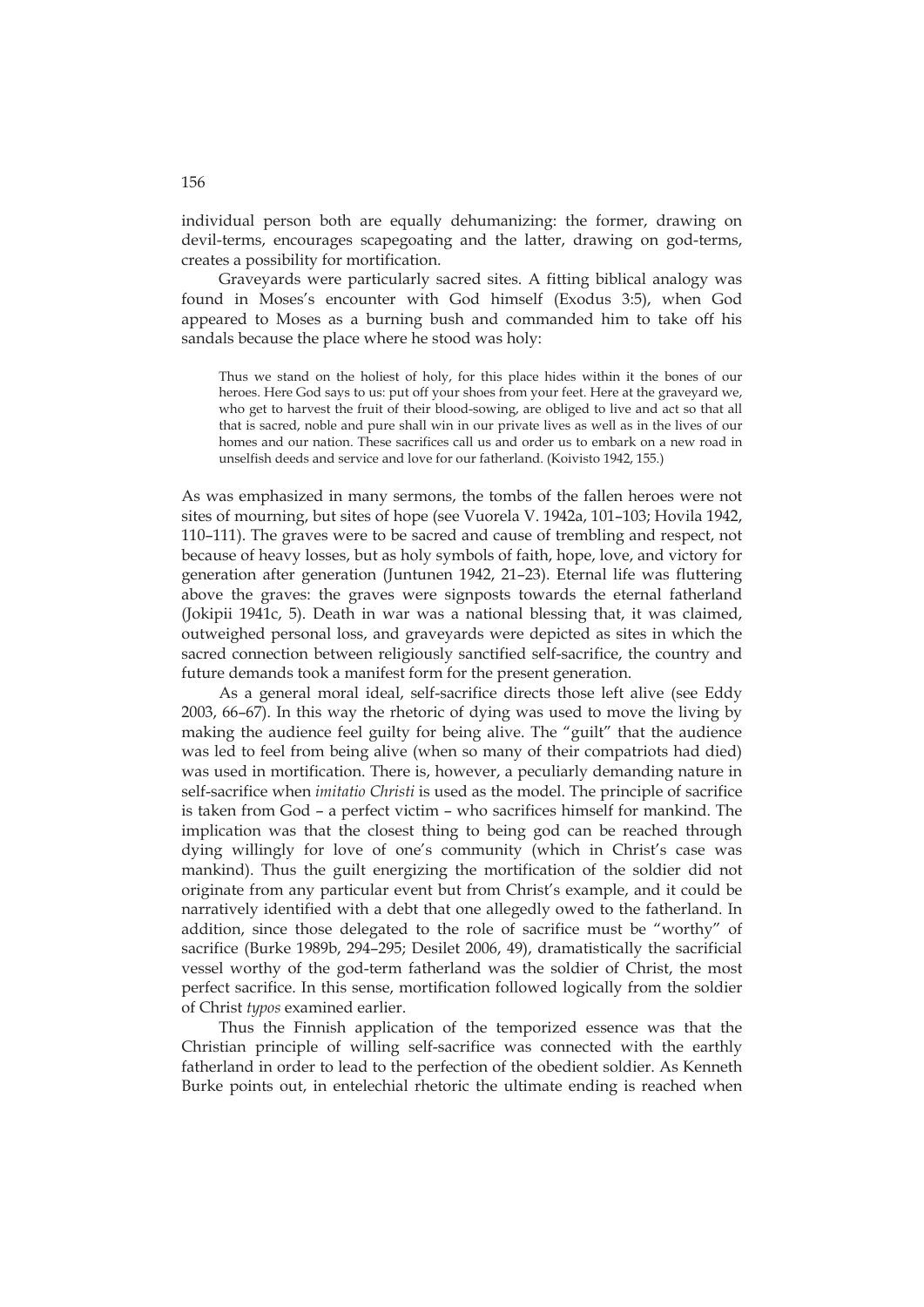the essence of a thing can be defined narratively in terms of its fruition (Burke 1969b, 13). However, entelechy turns into tragedy when the maturity or perfection of a motive is translated into the terms of an outcome that entails the identifying of that motive with a narrative figure whose acts have led to a form of death (ibid. 14). Obviously, Christ is an ideal, a perfect figure, in relation to which only dying is a personal sacrifice worthy enough (Burke 1970, 217). According to the principle of dramatistic irony, then, a perfect soldier was a dead soldier. In typological terms death formed the antitype of a temporal life of the soldier (see Frye 1992, 95). As Burke notes, the logic of god-terms draws on "technical equivalent of mortification": the upward development, *the via negativa*, towards the abstract, pure and generalized divests the world of its sensuous immediacy (Burke 2001, 74). Here, however, the grim perfection of the obedient soldier is an example of how the way towards the god-term fatherland required more than merely symbolic acts of mortification.

As stressed by Kenneth Burke, one way to reach transcendence is by widening the terminology and arriving at a higher order of understanding in which dying is the ultimate form of living (Burke 1969a, 39–40). Hence, whatever problems killing and dying may lead to are transcended by the widened circumference from the realm of mortals to the realm of the heavenly Kingdom, because the implication is that the mortified will triumph in the way Christ conquered (Lindsay 2001, 171). In the words of Yrjö Wallinmaa, nothing could separate the Finnish soldier from Christ; although he had to prove his faith through blood, he could be certain that his death would be the birth to a new life (Wallinmaa 1942c). Although self-sacrifice is the same as suffering, now suffering, instead of being passive, is conceived as action leading to a path towards the divine, the fulfilment (Burke 1969a, 265, 271). In this way being killed is not a passive motion of being slain but perfect action, and a true victor is he who is killed in the battle for the fatherland.

The notion of guilt was made real using a modern god-term taken from the realm of finance. The fallen ones "had the right to hope that those who were still continuing their worldly life would be worthy of the sacrifice of the fallen ones" (Viro 1942, 95). The demand of worthiness was constructed in terms of a debt of honour. In general, the notion of a debt of honour is a powerful rhetorical strategy because it presents in a concise form the idea that one party (the debtor) owes to a second party (the creditor) something symbolic that is expected to be paid back with interest. In addition, honour is a god-term that, due to its abstractness, is applicable in various concrete situations: it implicates an absolutely correct and respectful way to act, with details of the action left to be defined by the rhetor (Burke 1969b, 110–111). As we shall observe below, in rhetoric of mortification the idea of symbolic debt formed a principle of obedience that employed the dramatistic strategy of temporized essence in yet another way.

The debt of honour had two sides to it: freedom and land. Senior chaplain Rolf Tiivola was adamant that when the people of Finland balanced their books at the end of the year, they should show a significant debt. According to him,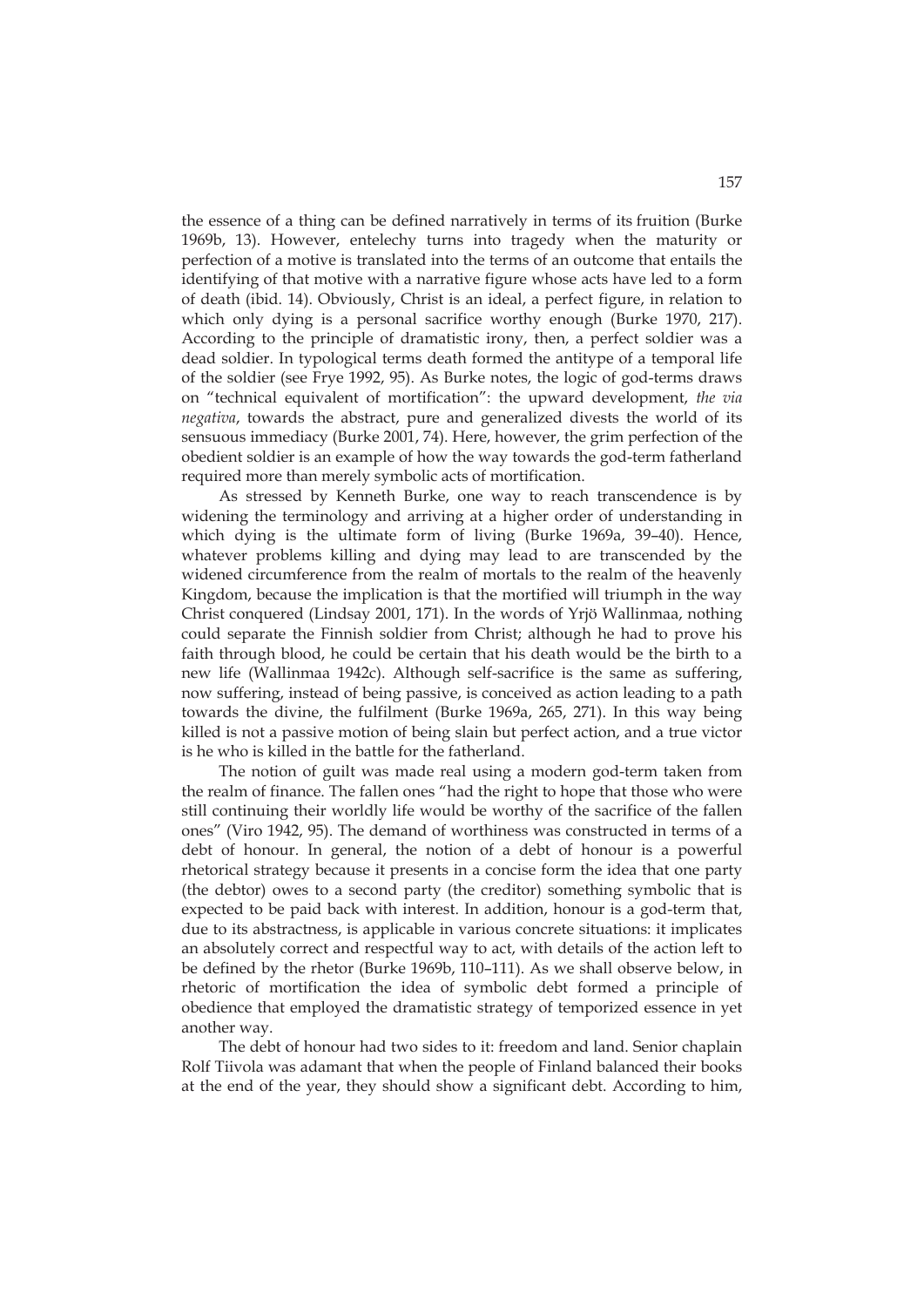this debt was in the form of a debt of honour. Firstly, it was a debt of honour to the Lord, who had graciously led Finland from the valley of death towards a new day. Secondly, it was a debt of honour to the soldiers who had "bravely and persistently fought and sacrificed their blood for home, religion and fatherland". (Tiivola 1942c, 1; Utriainen 1941, 3.) Neither of these "creditors" should be disappointed in what was "perhaps the most decisive moment" of history (Jokipii 1941a, 9).

It was claimed that the memory of the fallen soldiers imposed an obligation since it reminded the living about the debt they owed for the freedom of the fatherland (Ranta 1942, 90–93). The memory of the fallen soldiers was sacred, and respect towards their memory guaranteed the future life of the nation. It was put to the survivors that as a silent, invisible army the deceased would lead the battle of the living, and from below the mounds Finns would hear their words of exhortation. It was avowed that the fallen soldiers expected only one thing: that the living would not forget that the fatherland was God's gift, and thus no sacrifice was too small for it. This was "the absolute obligation" that they set. Importantly, anyone who did not see this was hiding in themselves the seed of destruction. (Kalpa 1942j, 2.) Thus the "invisible comrades-in-arms were the conscience tapping the living": they reminded the living of the debt and the payback method, i.e. the ultimate sacrifice. In this way "the grim garrison of the dead" showed the way to preserve freedom. (Virolainen 1942, 27–29; Sovijärvi 1941, 2.)

Quite often the memory of the deceased was idealized in a way that left virtually no room for the harsh reality of war. A chaplain envisioned at a funeral that

Who has seen our young men marching forward in all their glory has felt the throb of his heart, for he has seen something great and noble. What is this beautiful dew made of? [...] It has been brought forth by Heavenly power and patriotic love. In this shining light our fallen heroes will live forever. Although we cannot see them any more, their memory will be our guiding light for centuries to come. Their memory will show how the light of grace rose over our Finland. […] Like dew as invisible fog waiting to descend to the ground, the souls of these heroes are waiting for the moment when they will descend with Christ the Victor to welcome their own. (Suominen Uuno 1942, 112–114.)

Another chaplain pointed out that the value of human life could not be measured in terms of length, for even a short but beautiful life could leave a memory, an inspiring model that would bring blessings indefinitely. According to this chaplain, the life of the deceased had been beautiful, but even more beautiful was his death. Using death as a sign of reaching perfection, the chaplain, using first-person focalization to underline his message, proclaimed that the death of a soldier – not his life – was an example: "We left a role model. Follow it and the future of the fatherland is secured" (Vähälä 1942, 68–69). A culmination of the idealization was expressed in sermons declaring that the greatest joy of a young soldier was when the fatherland issued a call to the living, and even more so when it called him to make the ultimate sacrifice for its freedom (for example Kytövuori 1942, 139–143.)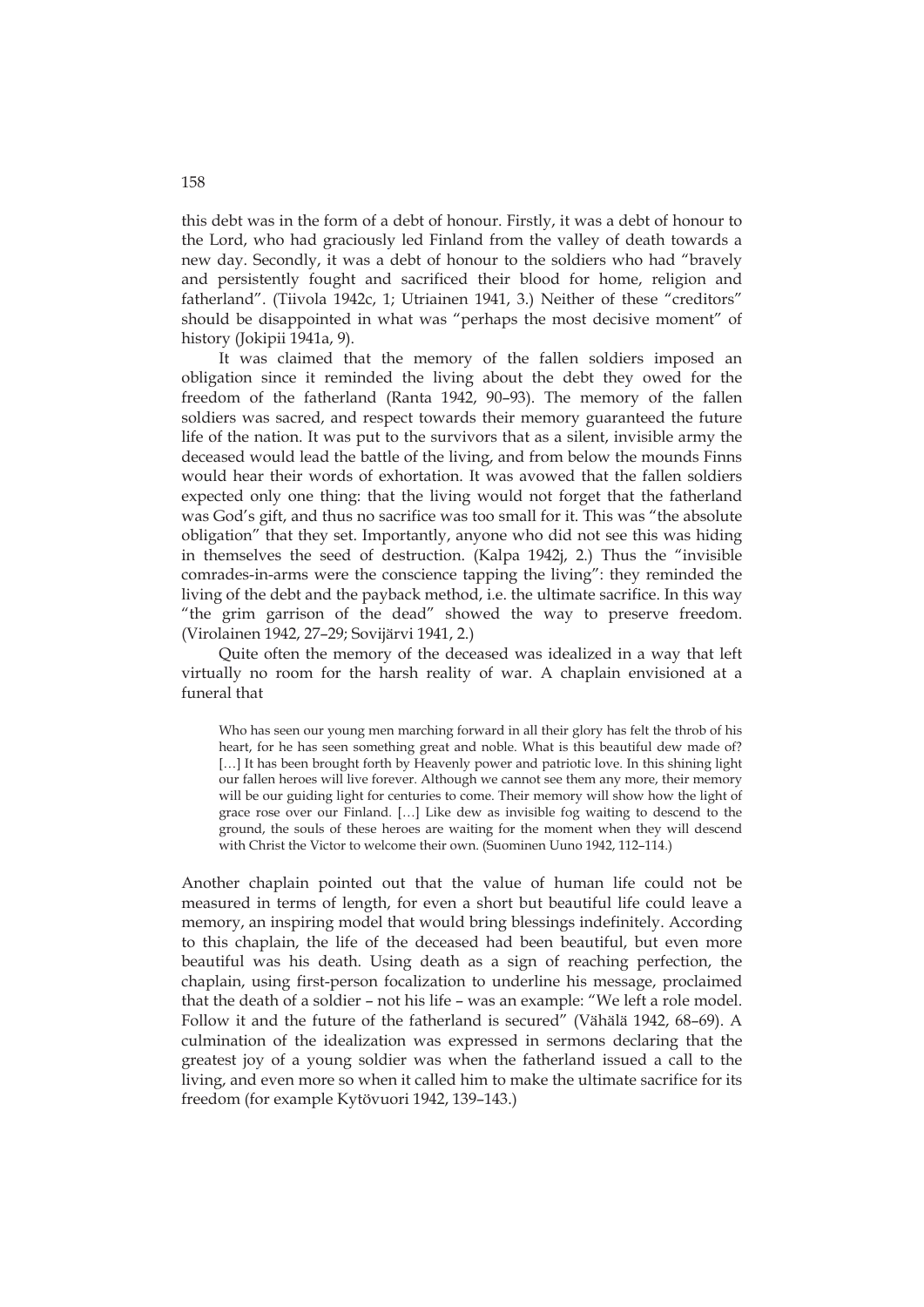The conclusion that one was supposed to draw was that only by embarking on the mission that the fallen had begun was one entitled to any delight in earthly life. For example, Eino Kalpa said that only those who followed the path of their fathers and kept up the memory of those who had fallen were entitled to enjoy the freedom of the fatherland and enter the new Finland that occupied the horizon of many eschatological visions (Kalpa 1941b, 2). Another chaplain spoke in a similar vein:

This land and its freedom have been redeemed with such precious sacrifices that no one with frivolous or light thoughts has the right to set foot in it or live in it. Let the memory and resting places of these heroes remind everyone of the price they have paid for free Finnish life. When we leave here today, we will be just as much in debt as they will be consecrated, for only thus will the vision of the new Finland be realized. (Vuorela 0. 1942b, 38–39.)

Again identification was made with a biblical example. It was pointed out that every Finn owed everything to the memory of our fallen heroes just as the Christian owed everything to God, who let His son die on the cross for the sins of mankind (Vasunta 1942, 46–48). For this reason no individual or people could violate their memory and the values they had died for without punishment because that would be equal to blasphemy (Virolainen 1942, 27–29; Tiitinen 1942b, 2; Ekko 1942, 2–3).

Through memory of the sacrifice, each generation had and would become aware that freedom always needed to be ransomed. As one chaplain declared, a great future demanded great sacrifices: God used sacrifices to ascertain that every sacrifice given with suffering would "sprout the harvest of blessing". (Hyvönen 1941d, 4; 1941e, 4.) So those who were still alive were obliged to teach the importance of mortification to future generations. It was of the utmost importance that Finnish boys and girls would grow up "listening to their heroic fathers' words of world-defeating love from beyond their graves". In this way the young ones would understand and follow the teachings of their fathers. (Virkkunen 1942, 14–18.) Grimly enough, the children could play only if they would listen to "the graves of the war heroes preaching" to them about their sacred obligation (Editorial 1944i, 1). Only in this way would the patriotic chain that had lengthened through the centuries remain intact, the chain from fathers to sons approaching the "altar of the fatherland with unfaltering minds, without boasting, but with passionate hearts" when the fatherland called them (Jokipii 1942, 71–72; Vuorela V. 1942b, 33–35).

The debt of honour was a further development of the exhortation to sacrifice oneself for the fatherland in order to imitate Christ. As I have already mentioned, since in Burkean theory "guilt" is an inseparable element of living in a symbolic order, rhetorical costumes of guilt are bound to come in many shapes and forms. In this case, as we have seen, the debt of honour to fallen soldiers was identified with the atemporal principle of theological guilt that followed from Christ's ransom. There is also an aspect to honour that increases the intensity of the demand to mortify oneself.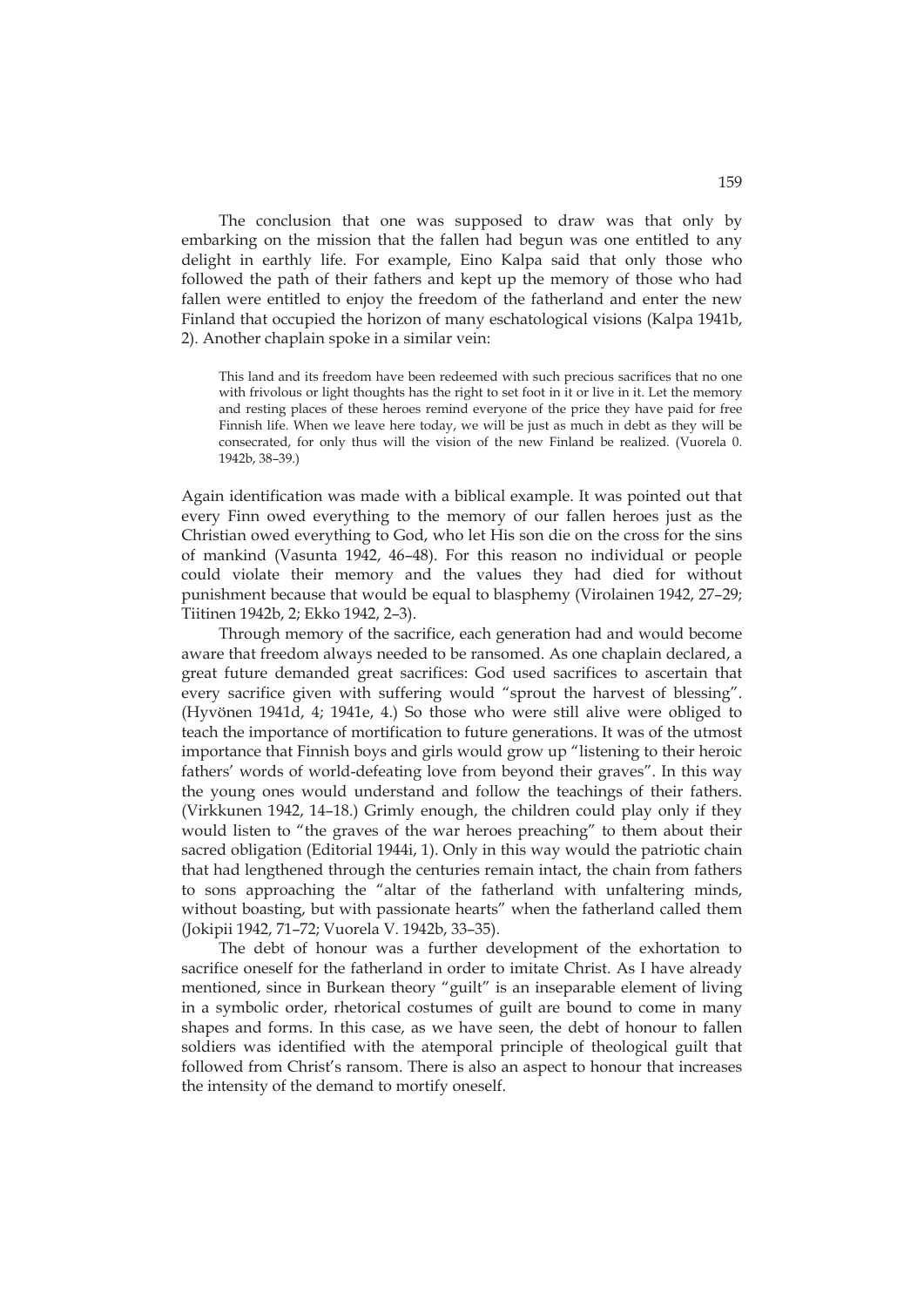Since the peculiar character of obedience is that it is embarked upon for the promise of reward, i.e. "as payment for service", the debt of honour emerges as the foundation of an authoritative symbolic order whose logic is that the obedience of the living functions as payment for the "service" of the fallen ones (see Burke 1970, 191). However, the nature of the debt shares the quality of the "scene" in which it is made. Burke stresses that honour is the symbol for the fact that transference of guilt to the scapegoat has been replaced by motives of self-destruction (Burke 1969a, 408). This means that a symbolic debt that can never be paid in full is always present in a rhetoric in which the antagonist is the ultimate evil, "the eternal enemy" and the protagonist is the soldier of Christ. When the enemy with such a quality cannot be blamed or destroyed (for some reason or another), what follows from this ultimate struggle is a form of mortification that cannot be brought to completion as the most respectful course of action.

Although it could be said that one's search for redemption had found its objective at the altar of the fatherland, the debt of honour evoked in this manner is just as much eternal as the original situation of "the transaction" had been. The debt is thus non-terminable and potentially renewable at will. That is to say, when the essence of debt is temporized, the logic of a debt of honour can be narrated over and over again in virtually every historical situation. And as the analysis indicates, the idea of symbolic debt could thus be used to connect past, present and future generations via a powerful bond of obedience. Hence it is fitting to describe the order erected on the graves of the fallen soldiers of Christ as one that will deify them as god-terms who are omnipresent as symbolic creditors, the debt to whom can never be paid off. From this follows an intensification of the sense of guilt and the constant appeal to mortification; and when the authority is declared to be absolute, even slight disobedience may seem fateful (ibid. 190, 234). Thus the fatherland, imitation of Christ, and the debt of honour and mortification formed a grim trinity in terms of which any scene could be interpreted as a "scene of guilt" that demanded acts of redemption (see Bobbitt 2004, 29–34).

160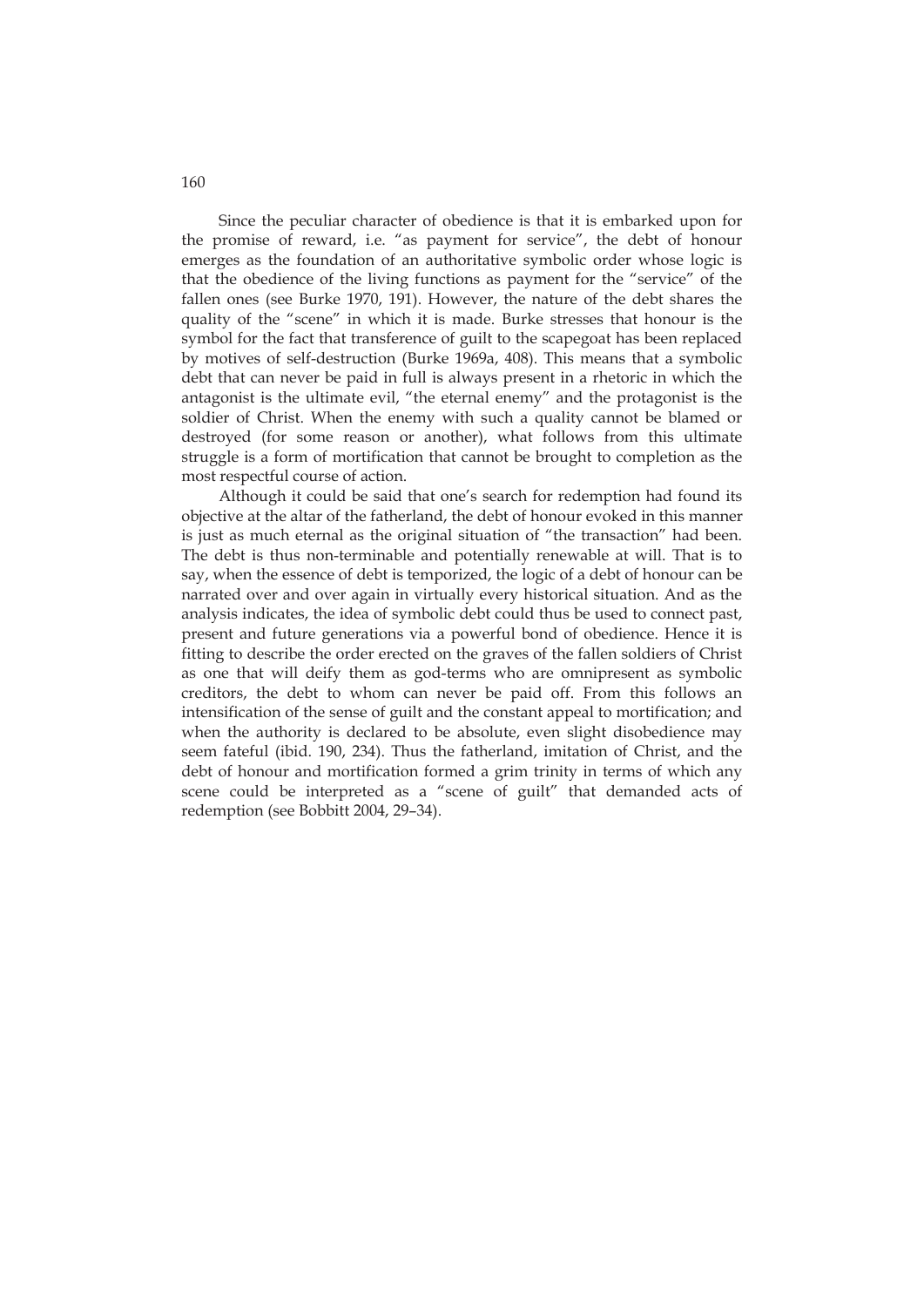## **9 THE CONTINUATION WAR AS A METANOIC MOMENT**

In the course of this study, we have examined the Continuation War from the perspective offered by the rhetoric of Lutheran priests. The starting point of the study was that the clergy played an important role in legitimating the war to different audiences, because the priest had formal power from the fact that, due to the peculiar relationship between the state of Finland and the Lutheran Church, he was *de jure* an official of the state as well as of the church. In addition, Christian and biblical imagery was recognized by virtually all of the population, thus offering a nomenclature of effective topoi. As for example the organizational changes in the church and state support for clerical work testify, the clergy were seen as central in interpreting and presenting the Continuation War to the nation in terms favourable to Finland – and as has been shown, Lutheran priests embarked willingly to this task.

As mentioned, the purpose of this study was to analyse the rhetorical actions of Finland's Lutheran priests. For this reason, organizational questions have been dealt with only in passing. Nevertheless, two crucial points should be borne in mind: firstly, that the newly-established information and propaganda machine set up at the beginning of the Continuation War relied heavily on clerical involvement, and secondly, that the priest was in many cases the official responsible for what the authorities were doing at the home front. Just as services conducted by the chaplain at the front offered a break from "ordinary" everyday warfare, so at home church services were often opportunities for people to gather together and escape for a while from their daily toil, not only to listen to sermons and participate in the liturgy but to hear the latest information read from the pulpit. Also, importantly, speeches and sermons were published regularly in newspapers, in addition to devotional writings. Obviously, since at that time the internet era with its overwhelming sources of information was not even glimpsed over the horizon, newspapers and church services at home and at the front were the source of knowledge.

With the application of Kenneth Burke's theory of symbolic action it has been possible to examine in depth the rhetorical world arising from the clerical texts. My theoretical approach began with an explanation of the key principles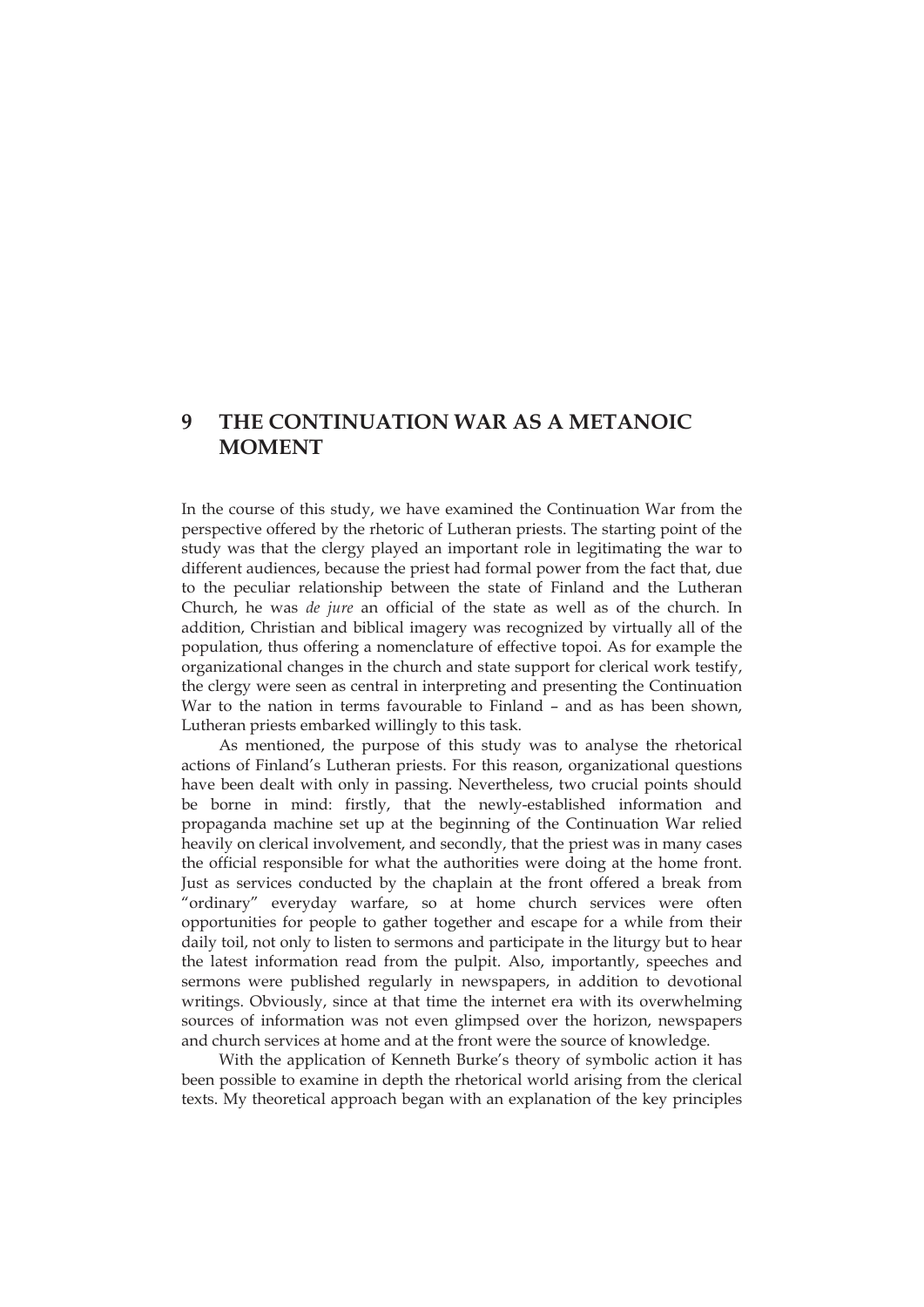of symbolic action: merger and division. In the broadest possible terms, symbolic action always includes unification and division. Unification is the aim of persuasion, because it enables individuals to act together on the basis of certain shared aims or features. However, as Burke emphasizes, the negative is the other important factor of symbolic action: it enables categorization and hence division. In addition, the negative introduces the expressions "is not" and "do not do that" and creates a dramatic horizon of obedience and disobedience. Once things are named and categorized, a hierarchy is inevitable, and the more systematic the thought is, the more refined are the symbolic orders that will be developed, and thus the more likelihood there is of disobedience.

What is particularly interesting and useful in the Burkean approach is its application of the concept of entelechy. Drawing on Aristotle's physicalbiological notion of purposeful movement, Burke holds that a similar "entelechy" is constitutive of symbolic action. According to him, we are born with the need to transcend the existing and always to search for an even better state. Based on this rot for perfection, symbols compel one to carry out the implications of the given set of symbols to the point of purity. Thus, being "teleological", entelechy is here concerned with the ways in which language induces action in the humans who use it and the ways in which this language reveals their purpose, i.e. the concept of perfection, the goals of their actions.

Entelechy is connected to identification in terms of consubstantiality. Identification requires transcendence. When an individual identifies him or herself with a certain grouping or an idea, that person is transcending their distinctness. This is the first step on the ladder towards perfection. The second step is, however, more important here. It is related to the entelechial movement inherent in symbols. Transcendence reaches its climax in communion with "the ultimate". Symbols are a strategy of ultimate transcendence: they offer points of perfection for the given audience. Kenneth Burke names such symbols "god-terms": just as theologians have the Godhead, secular god-terms point to a linguistic drive towards perfection. That is, implicit in linguistic operations is the idea of identification with a supreme term, and it is towards it that the symbolic entelechy strives.

In this way Burke's notion that the theological reflects the linguistic enables one to examine clerical texts as a peculiar realm of persuasion. As presented in Chapter 2, from this perspective religion exemplifies with ideal-typical clarity what rhetoric from the Burkean perspective is all about: the use of persuasion and identification in order to transcend division and draw the audience towards perfection. Religion is understood here as a particular form of symbolic action. Burkean concepts of entelechy and god-term were supplemented with what I defined as typological identification. Drawing on the principle of biblical typology, rhetorical typologies play the role of god-terms. They function as models for entelechial perfection by applying a biblical typology in the present situation in order to indicate the path towards "salvation". In other words, typological identification induces the audience to participate in the biblical drama and to envision the given situation via

162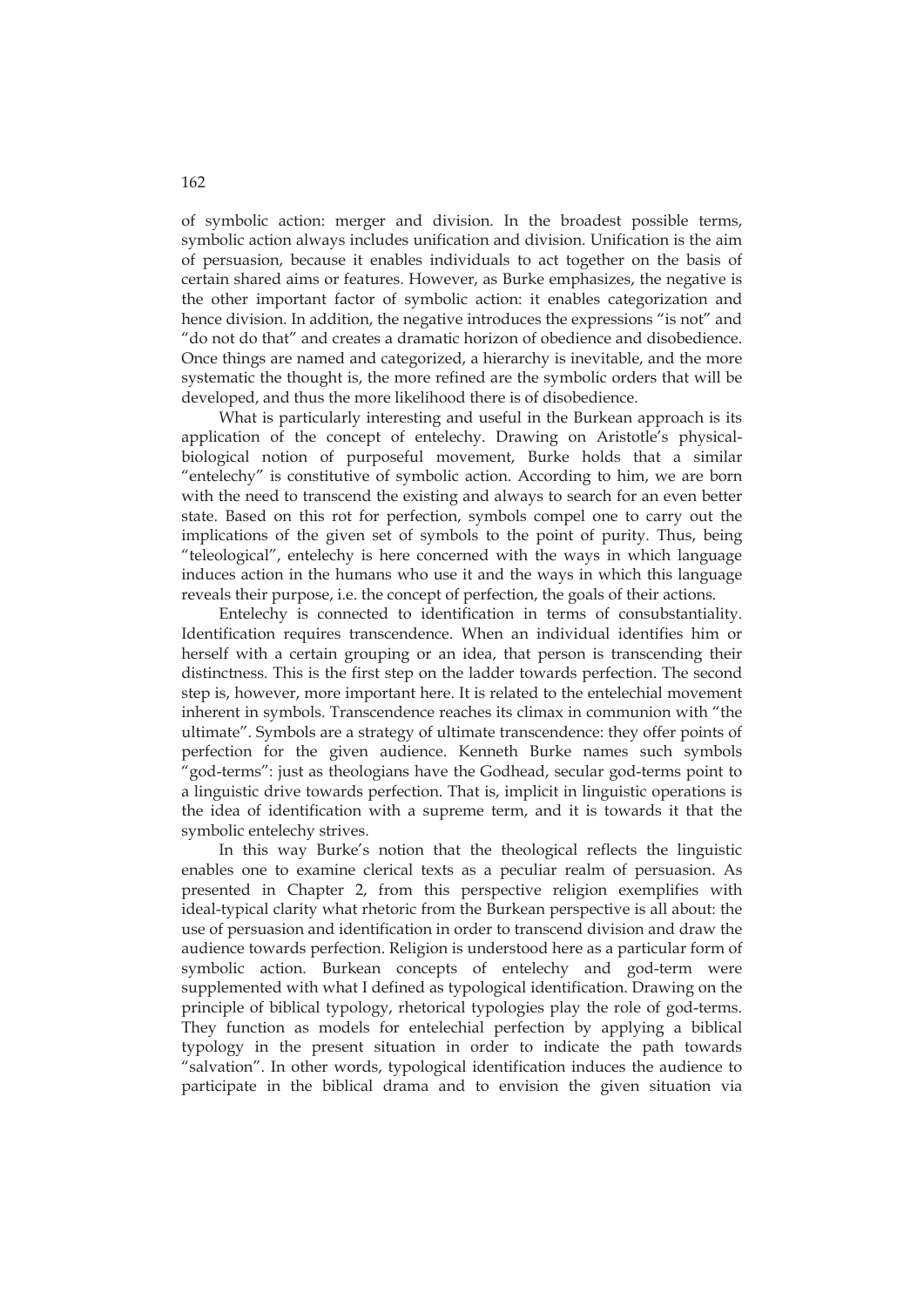analogies adopted from the Bible. As a result, a sacred entelechy will be revealed for each present situation.

In this research, biblical typologies have been analysed as entelechial rhetorical "screens" which were used in clerical rhetoric to interpret the Continuation War to the Finnish people. This notion brings us to the dramatistic pentad. As I have already said, symbols constitute a terminological screen through which the given situation is interpreted. Kenneth Burke claims that such screens can be analysed using what he defines as the pentad: act, scene, agent, agency, and purpose. The pentad, supplemented by the hexadic attitude, is a "grammatical" method for analysing the structure of any given rhetorical screen. Typological identification has been analysed in relation to three main pentadic principles: root term, ratio, and circumference. Identifying the root term has been used to bring to the fore the perspective from which the drama has been presented at any given moment; ratio has been used in analyzing the relationships and movement between the terms; and finally, circumference has been applied to reveal how changes in the scope of the given element affected interpretation of the war.

My application of Burkean theory obviously has some limitations. By concentrating on the textual analysis of texts written or spoken (or both) by members of the Finnish clergy during the war, I have failed to examine such concepts as culture, tradition, hegemonic ideological currents of Finnish society or the harsh reality of war. I have also left out consideration of such contextual questions as how "real" the danger of Finland's utter destruction was claimed to be at certain moments during the Continuation War. Although such claims in many cases contain valid historical information, it is likely that they tend to function as ex post facto legitimation of symbolic and physical wartime acts. In addition, my focus mainly on biblical analogies leaves out other sources of motivation, such as purely patriotic or nationalistic ones, in construction of clerical motives. Finally, focusing on a textual analysis results in the fact that discussion of the ethical implications of my findings could have been done in a more systematic way. It is, on the other hand, a topic that deserves a study of its own.

However, the selection of method and material has significant advantages as well. To begin with, Kenneth Burke's dramatism combined with the fact that clerical texts have been largely ignored in previous research have made it easier for me not to think simply in terms of contemporary paradigms, unquestioned conventions, given constellations of alternatives or implicit value judgments. In addition to the obvious temporal distance between the present times and my research object, the Burkean approach to this relatively untouched body of textual material has made it possible for me to distance myself from a certain "inborn familiarity" in relation to the language, methods and topics that is associated with research on one's own native country, which, as a sort of methodological nationalism, often tends to be more or less closely related to the grand national narratives. I believe this is of the utmost importance, given the attention given to Finland in WWII in various spheres of Finnish culture.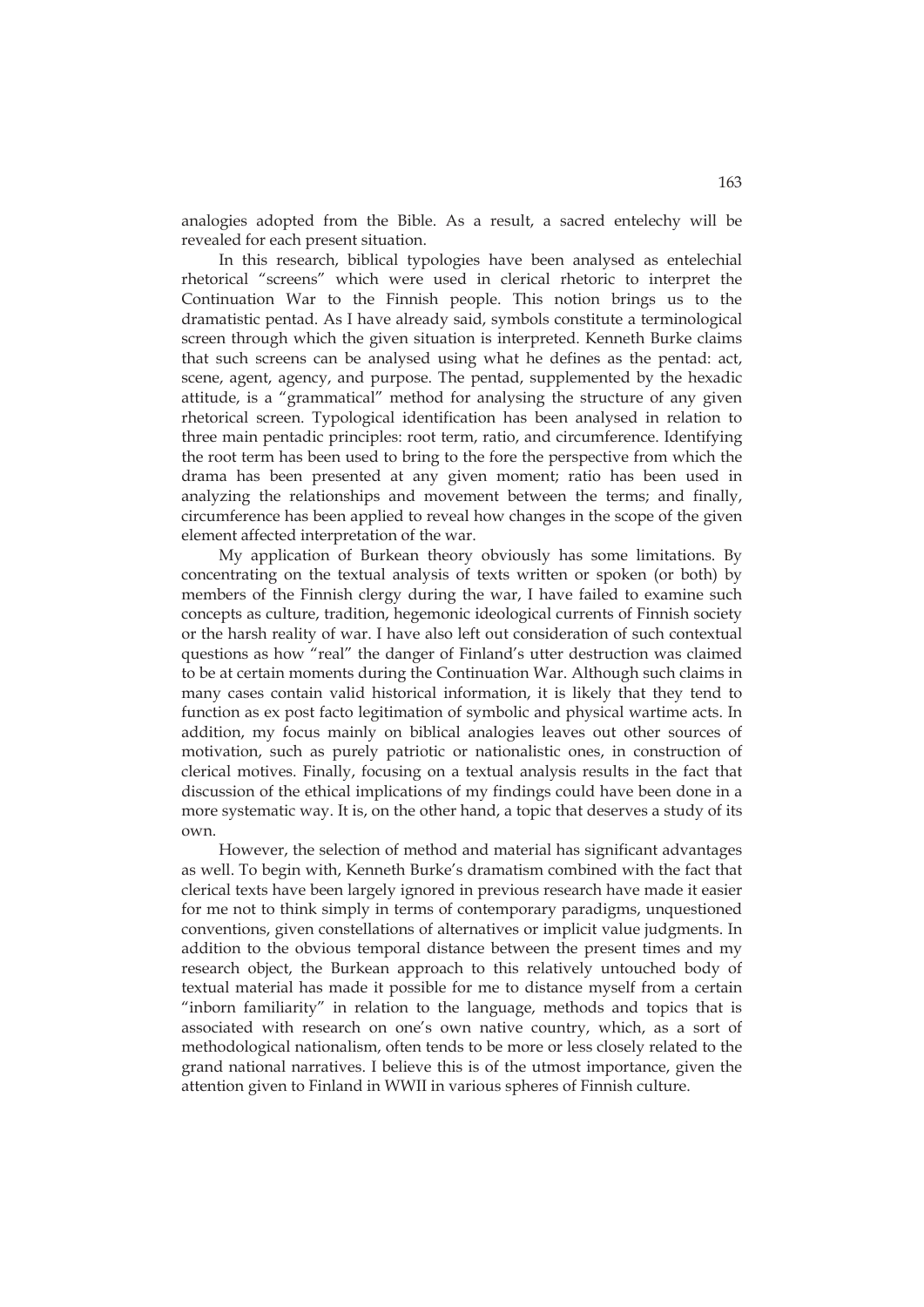Although acknowledging the priest as a functionary of organized religion and an authority that enforces orthodoxy, piety and loyalty in the existing order, the priest's role was in this research understood not as pedagogy, law or argumentation, but as care and guidance of the soul. Drawing on Michel Foucault supplemented with Kenneth Burke, I claimed that priestly power aims at obedience by producing a truth in such a way that it becomes adopted as the "hidden, inner truth of the soul", which in turn becomes the means through which the priest's power is exercised from the outside. According to my ideal-typical construction, priestly power is realized through preaching and pastoral care, with the Lutheran priesthood focusing on the former and the Catholic priesthood on the latter. In both cases the priest does not merely guide the individual towards absolution from guilt, but also intensifies the guiltiness of the conscience, which purports to hasten one's way towards salvation. Hence the concept of priesthood applied in this research was that the peculiar intensity of priestly power stems from the priest's role in the Burkean disobedience-guilt-redemption cycle: the priest is a guide who points out the causes of guilt and shows his flock how to achieve redemption.

*Metanoia*, in turn, was examined in relation to this concept of priestly power. Broadly, I defined *metanoia* as a radical transformation of the mind. More specifically, as a political act, it purports to create conditions of obedience through a dialectical process of spiritual guidance in which the merging of external and internal elements results in the birth of a second nature in which qualities of the scene become internal to the agent. A scenic element (a necessity or truth from without) will be internalized in such a way that it becomes identified as motivation within. In this way, this element becomes a spontaneous rationale, an attitude or "a conduct within". The political interpretation of *metanoia* formed the conceptual basis for understanding priestly power in this research.

According to my interpretation, the Lutheran metanoia or transformation of the mind in relation to the existing political order was most often founded on the nation state. Although Martin Luther aimed at separating spiritual and secular powers and their respective laws, the irony was that his political theology contributed significantly to the rise of Lutheran politico-theological orthodoxy, in which the state provided the external means of maintaining the spiritual dominion (jurisdiction, exaction of taxes, annihilation of heretics) and participated in the appointment of clerical officials. The church, in return, put its religious domination behind the political organization, legitimating its authority and "domesticating" the people. Thus Lutheran metanoia leads to producing religious subjects obedient to the political order, using a technique of power that was originally related to organized religion. Production of the identity of "the sheep" was by constant examination of the conscience, not only in terms of religious truth and its economy of salvation, but in a way that identified the inner truth of the soul with the ideology of the nation state.

In this way, as I have stated, it has been possible to create a deep bond, not only among the members of the church themselves, but also towards the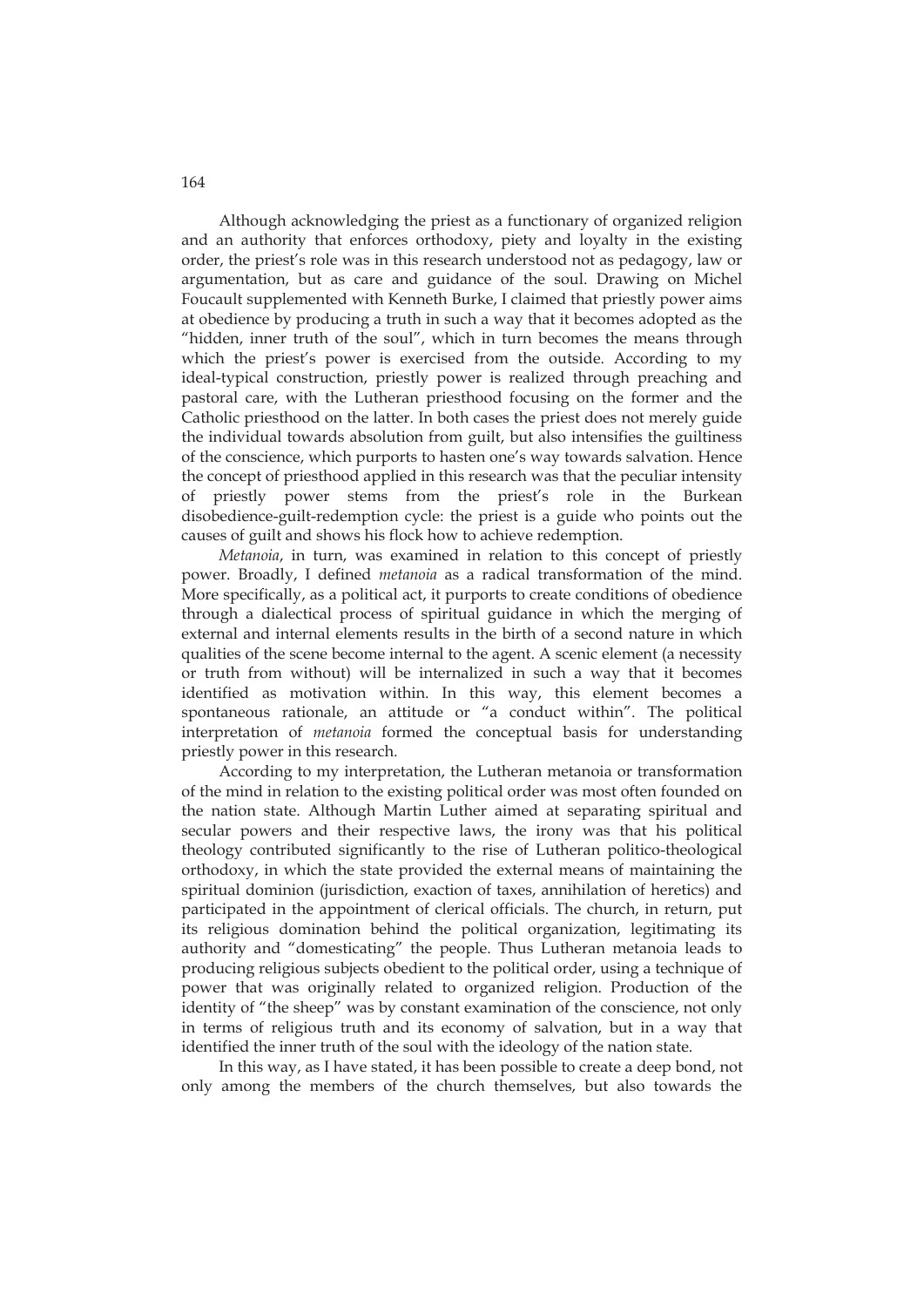political order, whether in support of a precarious new order or to lend force to an existing one in the face of challenges or difficulties. I believe that consideration of the logic of metanoic transformation is important in understanding the profound political effects of Lutheranism. In particular, during times of collective crisis Lutheran metanoia is an efficient means of revitalizing the existing order and emphasizing that its authorities can guarantee the survival of the community. The starting point of this research was that war constitutes a situation in which certain measures must inevitably be taken "against" the citizenry. The reason simply is that, at least for the majority, resorting to (collective) violence against other human beings needs careful legitimation. In theological terms, the maxims "thou shalt not kill" and "love thy enemy" need to be given suitable interpretations. Self-sacrifice also needs to be legitimated. It was within this theologico-political framework that Lutheran priestly power was understood in this research.

In Chapter 5 clerical rhetoric was examined taking the pentadic scene as the root term. Based on what consisted mostly of high-theological rhetoric, the war was here conceived in eschatological terms. The Continuation War was an eschatological scene that consisted of three factors. To begin with, the war was more than an ordinary case of warfare: it was an apocalyptic battle that transcended all earthly battles. As such, the war constituted a scene that encompassed all other pentadic elements. Hence widening the circumference was used to emphasize the magnitude of the event. Secondly, drawing on the scene–agent ratio, the scene introduced the enemy as an eschatological antagonist in the divine drama. Thirdly, the enemy represented primordial chaos and barbarism that threatened to devour Finland's Christian order. Thus the enemy Finland was facing was a diabolical enemy, and chaotic Asiatic hordes.

The two descriptions of devil-terms essentialized the enemy and allowed a perspective that encompassed fruition as well as origins. First, since Bolshevism was claimed to be the entelechial perfection of wickedness, the Antichrist, it could be claimed that the reason for all the historical dangers that had ever threatened Finland lay in the developing evil across the border. Second, since Bolshevism was alleged to be a force of chaos, the origins of the situation could be traced back to the primordial struggle between chaos and cosmos. A result of the temporized essence with a two-way narrative movement was that both the argument about the perfection of evil as well as the argument about the barbarism of the enemy could be used. The essentialization of Bolshevism, on the other hand, meant that ordinary Russians were mainly seen as primitive masses, not evil or diabolical per se. They were, nevertheless, considered to be fundamentally spiritually weak people, because otherwise Bolshevism would not have been able to rise. With such a thorough definition of the enemy it was possible to create unity effectively – as Kenneth Burke (1989b, 212) points out, even those who can unite on nothing else can certainly unite on the basis of a foe shared by all.

Since an important political element of symbolic scenes is to capture the essential tension of the given situation and propose a resolution to it, the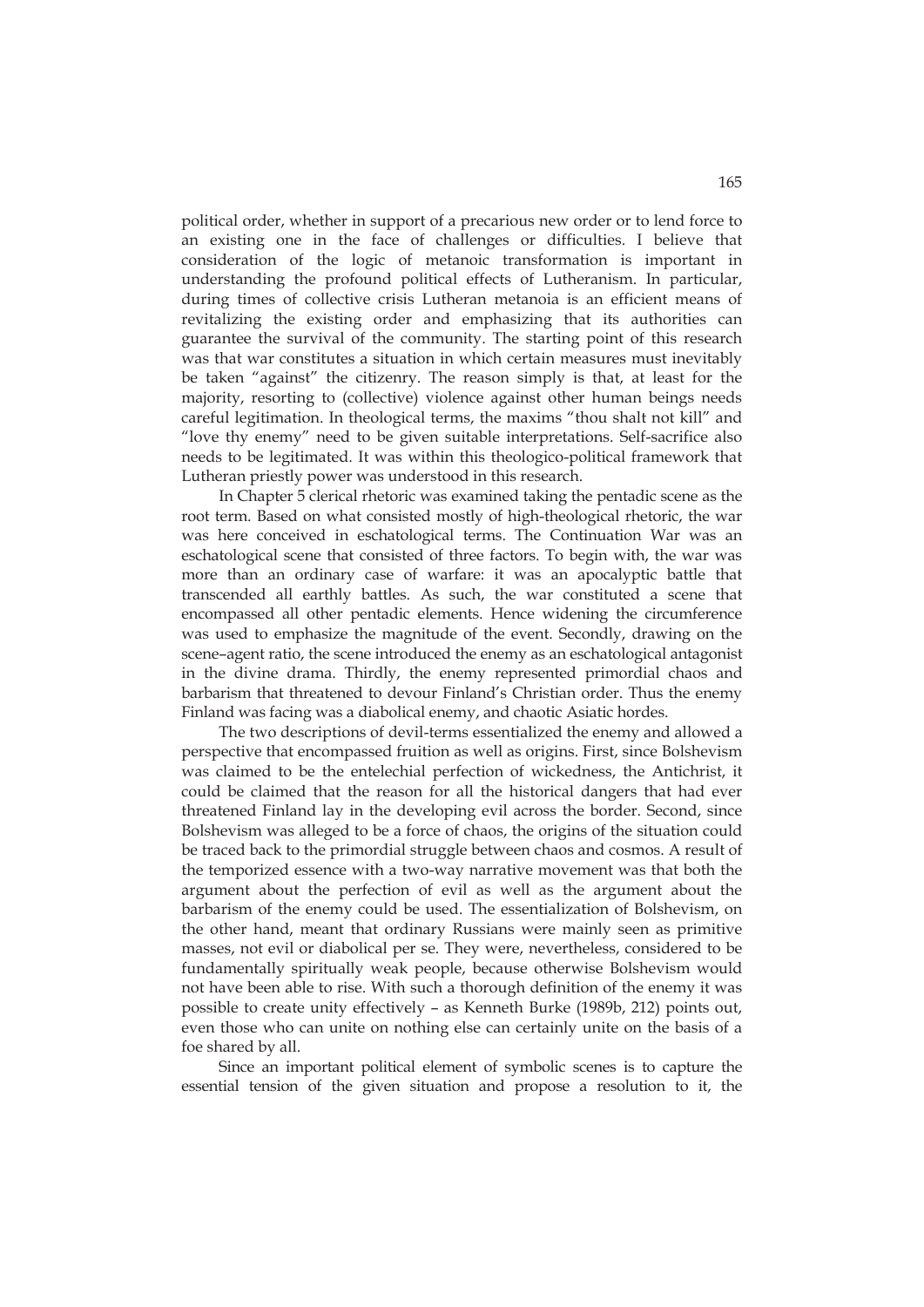eschatological scene embedded the Continuation War in the biblical apocalyptic narrative of the last days. Hence the Finnish apocalyptic seers could posit themselves as *sub specie aeternitatis* and examine the contemporary situation in terms of growing iniquity and apostasy, as had been prophesied in the Bible. Accordingly, the war was the sign of the culmination of evil. In biblical terms, the war meant a removal of *katechon* and the emergence of *anomos* that would – as suggested by the apocalyptic narrative – face its doom in the forests of East Karelia. In this sense the eschatological scene of the Continuation War represented an entelechy of time and the birth of a completely new order of being.

The eschatological scene created suitable conditions for the emergence of the root term analysed in Chapter 6, namely, the pentadic counter-act. The pentadic structure of the root term was interesting. The key point was that since the enemy was essentialized in eschatological terms, whatever acts of warfare Finland embarked on were in fact counter-acts. In other words, although the pentadic act is by definition an active term in the sense that it focuses on what happened or what is going on, the counter-act of clerical rhetoric was paradoxically able to consider the war to be an act that had not been initiated by Finns. Such an interpretation was facilitated by the dialectical movement within the pentadic scene, agent and act. Bolshevist Russia constituted a scene of evil that demanded strict counter-measures in order to be corrected, so the being of the enemy constituted an "act" that called for counter-acts from certain kinds of agents.

The substantial content of the above-mentioned pentadic ratio structure was found in holy war, crusading and the biblical armour of God imagery. Jesuitical clerical argumentation was used to prove that the Continuation War was a holy war being waged for God and with God. Finland was seen as analogous to biblical Israel. Both were led by God on their journey to the Promised Land, and for both divine promise rendered their war not only holy but also defensive. Importantly, since the war was a holy war, it was not only "approved" and willed by God, but Finland had also been divinely prepared for the war. And all this amounted to stating that it was certain that the war would end in Finland's (and her allies') victory, and thus that there could be no suspicion or doubt attached to either the leaders or the aims of the war.

The notion of crusade was then used as a further explication of the nature of the war as counter-act. The implication of a crusade is that it is an answer to God's call to rescue the holy land, restore it to its divinely ordained owners, and Christianize it. Thus Finland was not engaged in an ordinary act of war: as the intention of a crusade is to restore the divine order, the invasion of Karelia was presented as an act of defence. Drawing on biblical analogies, East Karelia was depicted as the holy land of the Finnic tribe, land promised to the Finns by God himself. Since divine promises are over-historical, the implication was that East Karelia belonged essentially to Finland, as God had willed it. Crusading meant that the re-conquered area needed to be symbolically transformed into 'our' land. This was carried out with the flag as the symbol of Finnic unity and the absorption of the population into the Lutheran church. The latter, as has been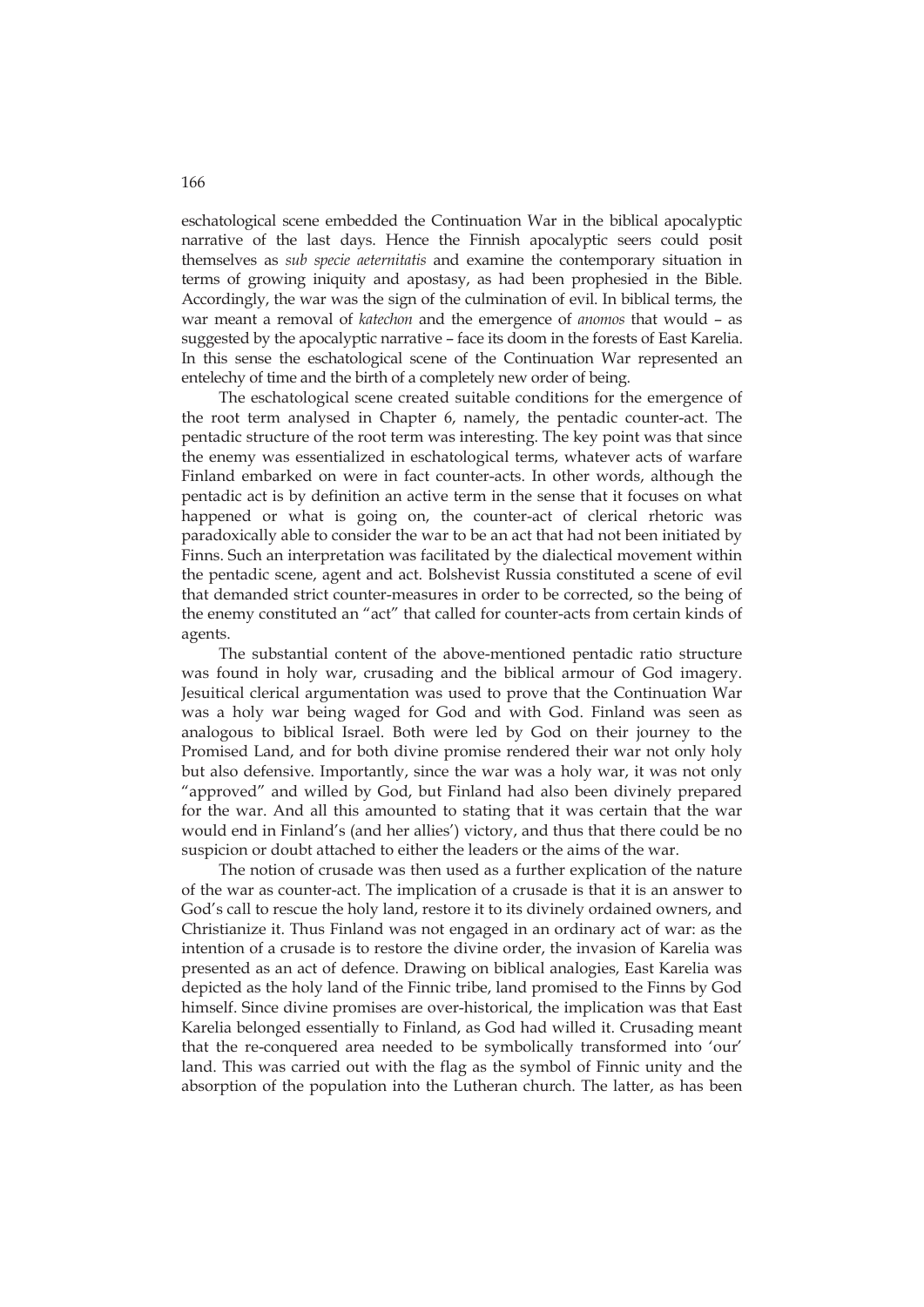mentioned, was questioned by Greek Orthodox priests, with the result that the two churches eventually acted in cooperation in rescuing East Karelia and "liberating" its population from infidels.

Drawing on the act–agent ratio, the final element examined in Chapter 6 was the rhetorical dressing of the agents waging holy war and carrying out the crusade. Here the counter-acts of holy war and crusade took the role of a scene that demanded equally divine agents in terms of their status. To meet this requirement, clerical rhetoric applied Pauline topoi of the armour of God and the good fight of faith in order to construct an entelechial model for the Finnish soldier. On the other hand, as was pointed out, an important result was that the actual uniform of the Finnish army was symbolically taken as the divine armour depicted in Paul's rhetoric. This facilitated merging the cause of the fatherland with that of the Kingdom of God.

Turning to another dialectical transformation of the pentadic elements, Chapter 7 considered clerical rhetoric with agency as the root term. Since the Continuation War was an act of holy warfare originated and led by God, the dramatistic logic "required" that there was an agency with which the act was carried out. In this way purposeful action by an autonomous, willing agent was relegated to being agency. Agency as the root term meant that the Finnish army in East Karelia could be depicted as carrying out mission(s), i.e. merely fulfilling commands from a superior authority. A secular agent thus becomes a function of divine purpose. This kind of agency, in turn, sees scenic materials – for instance territory – as means which it adapts in order to fulfil these purposes.

The war narrated with agency as the root term applied the biblical idea of divine election and mission to the construction of a typology in which entelechial fulfilment was to be found from two types of missions: firstly, Finland had a historical mission to rescue European civilization, and secondly, Finland had a national mission to establish Greater Finland. In the former case Finland was given the role of a Northern torchbearer and a bulwark of Christianity in a series of small nations that bring about universal salvation. In addition, as on several other occasions, Finland's history was interpreted as God's lesson, so to speak, which had been designed to prepare the nation for its present task. The previous wars of independent Finland, the Civil War of 1918 and the Winter War in 1939–1940, were seen as preparatory acts before the climax of the play. In the latter case, the passage in which the Lord sets the boundaries and appointed times for each people was used as the main biblical analogy with which the Greater Finland idea was legitimated. Greater Finland symbolized an undivided Finland, in which the Finnic tribes would be united into one nation state.

In these ways, movement towards entelechial perfection was to be reached by rescuing European Christian civilization and creating Greater Finland. Importantly, this made it possible to conceal the political, i.e. purposeful, character of Finland's war aims behind rhetoric of divinely elected agency that emphasized the obligation to carry out a predetermined plan. In a sense the root term agency was the culmination of rhetoric that aimed to bestow divine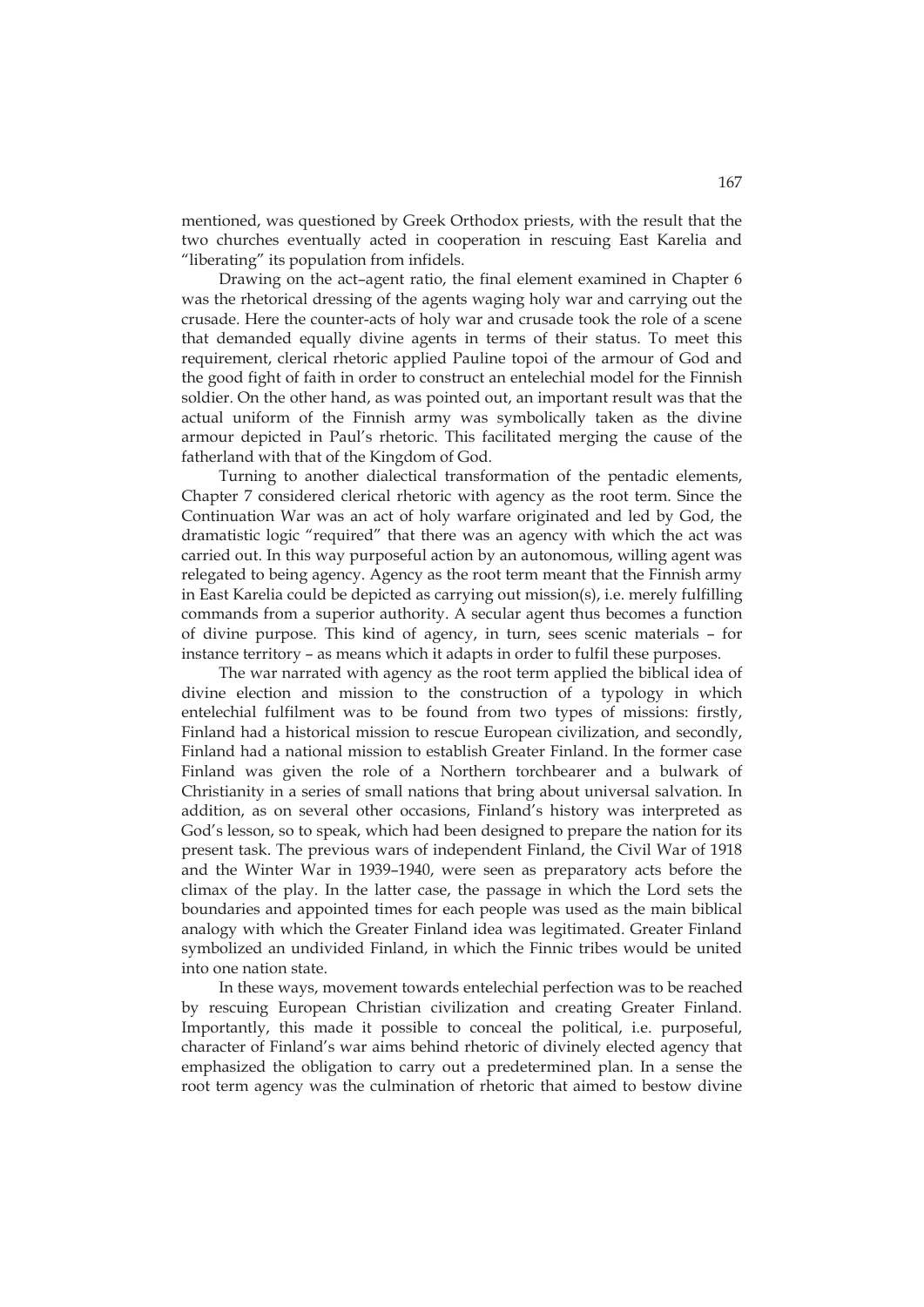justification on Finland's offensive actions in the Continuation War. Here Finland was given the role of God's hand to bring about both national and European politico-theological salvation.

The root term explored in Chapter 8 marked a significant change in pentadic structure as well as in typological content. First, the root term transformed to agent. Whereas in the previous chapters the respective root term in each was used to emphasize Finland's "passivity" rather than purposeful, deliberately initiated activity, transformation to the pentadic agent meant a drastic movement from predetermined "motions" to action. As a dramatistic term, agent includes a more or less explicit assumption that the agent is the originator of the acts carried out. This means that the term could be applied to change the way the war was seen: the reason for the stalemate in the war was found in the agent. The corrupted agent was constructed rhetorically by modifying the circumference of the term. First, the nation was the reproached collective agent, and then homes and individual soldiers were the focus. In this way, the scene–agent and scene–act ratio was dialectically transformed: the being and acts of the agent were jeopardizing the progress of the eschatological scene. In addition, as the analysis indicates, the root term agent was accompanied with emphasis on a hexadic element that elaborates the pentadic agency and agent, i.e. attitude. The attitudinal dimension was used to induce obedience and loyalty as the symbolic road to perfection and to cast out disloyalty and hubris.

Initially, the agent as root term was narrated in terms of a jeremiad. As pointed out, originating in the Book of Jeremiah, jeremiad is a rhetorical genre that combines practical spiritual guidance with advice on public affairs. In addition, the jeremiad allowed the use of guilt as a rhetorical device to an extent which transformed the tone of clerical rhetoric completely. Using the jeremiad it was possible to demonstrate in detail the failure of the Finnish nation to adhere to the communal patterns of behaviour demanded by the war situation. That is, the nation was conceived as a collective agent that was failing to live up to the demands of the scene. With biblical Israel as the main point of analogy, it was pointed out that Finland was faced with a decisive moment of choice: it either had to turn again to Christian morality or take the Soviet road to perdition.

After that the circumference was reduced and the individual soldier was examined using a *typos* that I called the war within. This *typos* draws on the Pauline concept that the individual, like the world, consists of material and spiritual components. The human being consists of an outer physical shell and an inner spiritual soul, the latter representing their true and transcendental essence. The body symbolizes "the flesh" wherein lies the origin of sin, whereas "the spirit" stands for life organized according to God and His purposes. Hence the agent can be presented as a scene that is in constant conflict between obedience and disobedience, order and chaos. The individual agent is the theatre of war in the decisive battle: the most intense fighting can be found in the human heart, between the flesh and the spirit, because the enemy of the soul, Satan, is actively tempting the believer to sin, i.e. to disobey.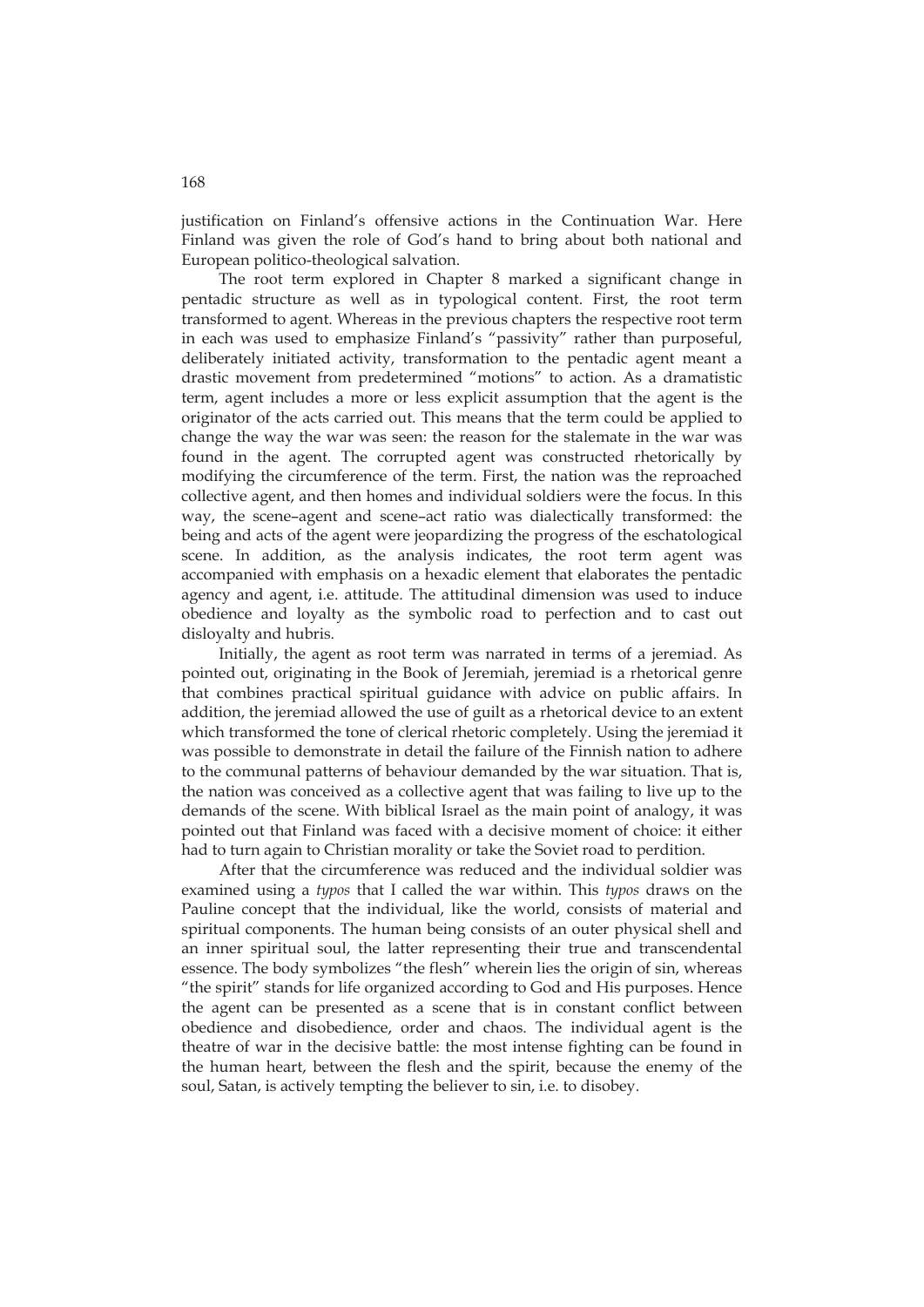The war within *typos* was based on a series of identifications. First of all, the *typos* identified the war at the battle front with "the battle within" each individual. The typology then identified the internal and external workings of Satan. Personal sins were identified as being consubstantial with the evil that the military enemy represented. As a result, the war within decided how the war on the battlefield would turn out. Secondly, Finns were reminded that every individual had an obligation to do certain actions by their true essence as Christian soldiers. Thus the scene, due to its decisive role, presented forceful demands on the agent. In this way the war between flesh and spirit typology was based on a dialectic application of the scene-agent ratio: the individual was at the same time a crucial scene of the war and the object of certain demands. Finally, the most important identification was that of the Christian faith and obedience to patriotic ideals. In this way Christian piety and the obedience of the soldier, as it was described in clerical rhetoric, could be declared consubstantial.

As it began to become clear that the Soviet Union would not be completely defeated by the Axis, the emphasis was transformed from general depiction of the *typos* to an examination of the "sinfulness" of Finnish soldiers and homes. The key argument was that the prolongation of the war had been caused by soldiers and civilians at home who had begun to falter in their internal struggle. Here the transformation in rhetoric was based on the dramatistic potentiality-actuality pair, in which a scenic or attitudinal potentiality transforms into certain acts. However, at this time potentiality was actualized into ethically "wrong" acts. In other words, what had been a potential threat to the existential liminality of the soul of the soldier had now been actualized in deeds of disobedience that had turned the war into a curse. In addition to the immorality of Finnish soldiers, the reason for God's alleged wrath was found in the pride and sexual promiscuity prevalent amongst civilians.

The end of 1943 and the beginning of 1944 witnessed yet another rhetorical transformation. Although the agent persisted as the root term, the argument moved away from a war against sin to an emphasis on the nation's responsibility to accept and follow the decisions made by the political and military leadership. This rhetoric drew mainly on what I shall call the biblical typology of obedience. Drawing on the Gospels and the Epistles, the starting point was that Christ is the highest source of authority but there are three other main categories of delegated authority. First of all comes the family, in which children must obey their parents and the wife must honour and obey her husband, the head of the family. Secondly, Christians must cooperate with the state and obey the laws of the land. And finally, Christians must submit to the government of Christ exercised through the Spirit, the Word and the Church leadership. These are all extensions of God's authority, so disobedience in any of these spheres is the same as resisting God.

The crucial rhetorical strategy was to identify the military leadership with divine authority. This meant that Christian morality was not enough, but it had to be supported with strict obedience to one's commanding officers. The fate of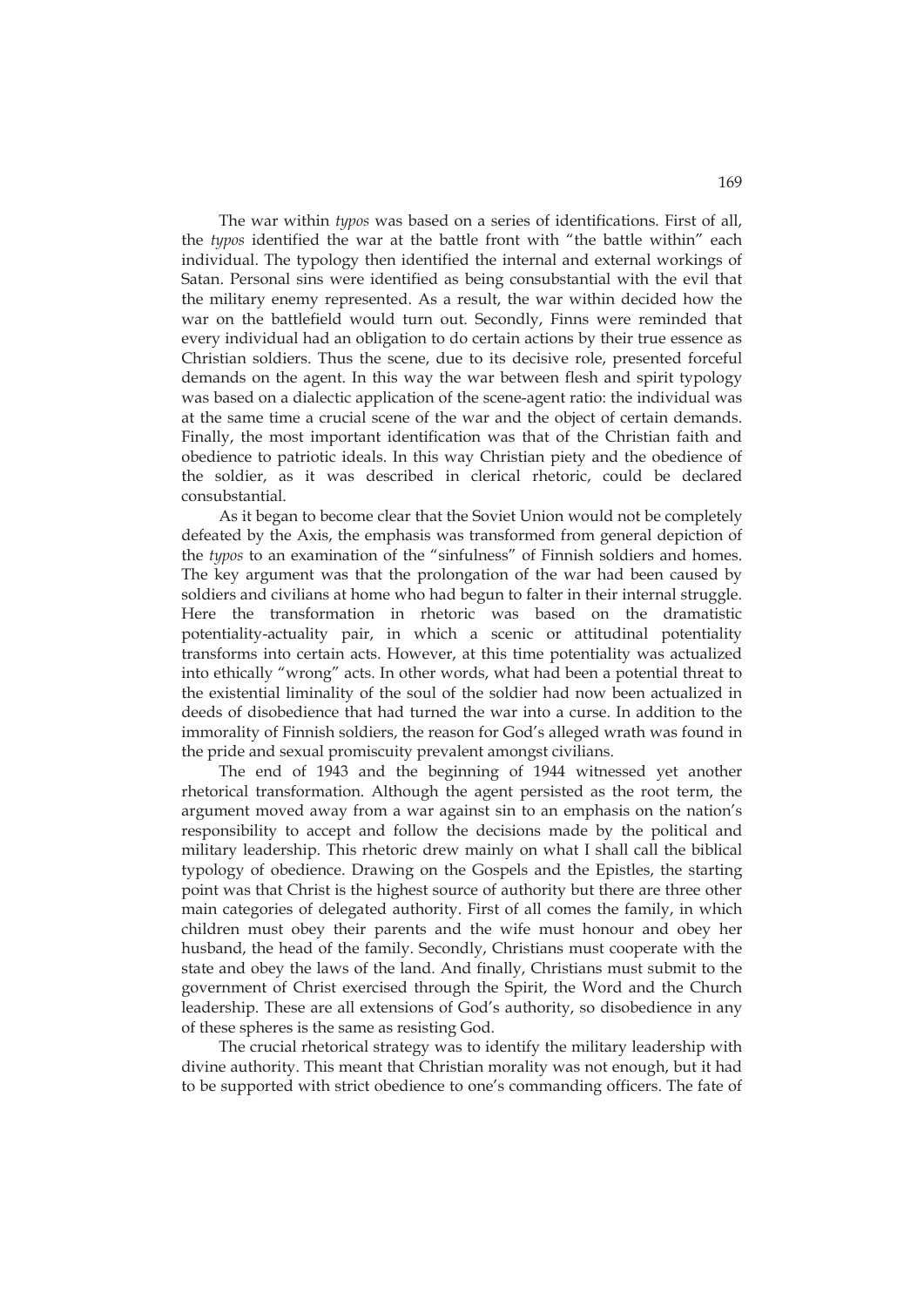Lot's wife in Genesis was used as an analogy for what would happen in case of disobedience. After the armistice in September 1944, the rhetoric of responsibility and obedience was identified with the requirements of the new political situation. Analogous with biblical Israel as described in the Book of Hosea, perfidious Finland was seen to be, deservedly, "in the land of burning heat". Finland was "wandering in the scorching wilderness", and although the trek seemed hopeless, Finns were to be thankful that they had not been altogether wiped out. It was only "in God's school" that one could learn to see the divine meaning in the predicament. The main argument here was that rooting out apostasies had failed, and so Finland as a nation was put to school. However, this "education" was related first and foremost to the demands of the new political scene, in which Finland had to carry out the conditions of the armistice, including driving the troops of "the God-given ally", Germany, from Finland. Using heat and wilderness as biblical symbols of transformation, *metanoia* was flexibly harnessed to enforce obedience in a situation that was dramatically different from the eschatological scene at the beginning of the war.

Finally, the culmination of the demands on the agent was reached with rhetoric of mortification. In Burkean theory, mortification is the ultimate act of obedience: in it one rejects disorder and affirms the given symbolic order, with the crucial notion that the "guilt" for being unable to achieve its ideals completely is found within the agent. Mortification is the most extreme form of self-control: it is a conscience-based response to conditions in the socio-political order. In a sense, mortification is a coherent act in a situation in which an individual is conceived as being torn between being a scene or an agent that needs to act according to certain scenic precepts. Obviously, the means of mortification can vary from a symbolic "slaying" of any motive that one considers unruly and disorderly to abstinence and even the infliction of severe pain on the body. Hence, seen from the Burkean perspective, in which the guilt of imperfection is omnipresent in the life of "the symbolic animal", mortification constitutes a forceful rhetorical strategy because it can be used to transfer symbolic guilt into acts of physical killing.

Mortification during the Continuation War was explicated with three rhetorical figures. First, drawing on the soldier of Christ *typos*, the ideal Finnish soldier was presented as a soldier of the faith, whose calling was to embark on a total battle and without hesitation to give his life for the ultimate cause. From this, drawing on the *imitatio Christi* motive, it followed that those who fell on the battlefield were analogous with Christ in that they had travelled the Christian road of sacrifice. In this way the Finnish soldier was identified with the god-term of Christianity, which made his suffering consequential on a broader scene: dying for their country could be fused with a spiritual dimension by identifying the fallen as consubstantial with Christ, i.e. as innocent victims purifying the fatherland with their death.

As for entelechy, the Finnish soldier was supposed to perfect his being by dying: being killed was not the passive motion of being slain, but an act par excellence. The tragic irony was illustrated with the biblical symbol of a kernel

170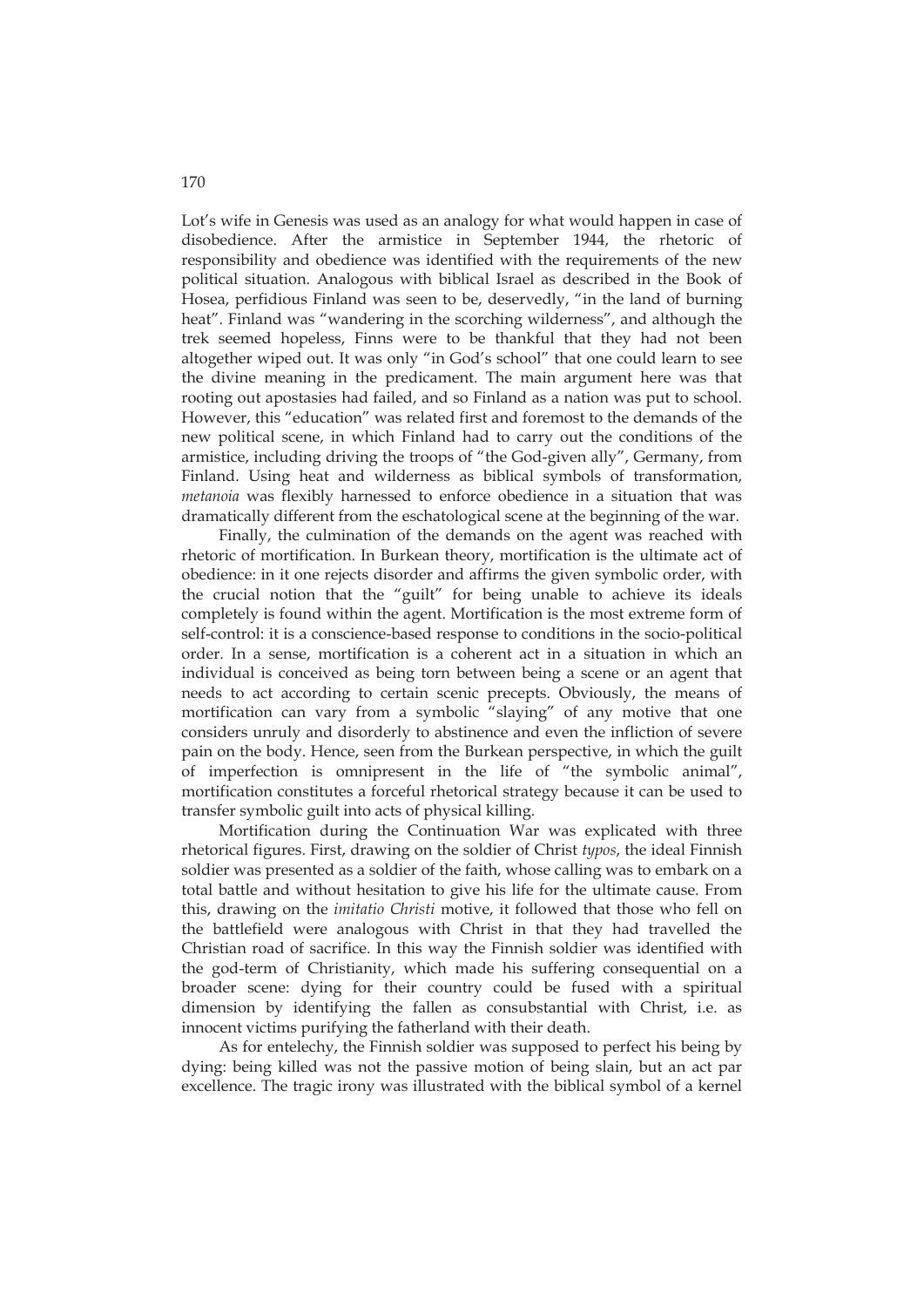of wheat that, by falling to the ground and dying, yields a blessed harvest. The ultimate identification here was that of the fatherland and the kingdom of God: the more or less explicit message was that death on the altar of the fatherland opens the way to eternal life. In a sense, death was the apex of priestly power: the power to demand not only symbolic mortification via an examination of the conscience but the bodily mortification of the agent – based on the ethical demands of the given order. However, transforming agents into scenes placed the Finnish soldier at the same level with the enemy: whereas the enemy constituted a dangerous scene due to Bolshevist contamination, Finnish soldiers constituted a scene of potentiality. The irony is of course that for an individual person both are equally dehumanizing: the former encourages scapegoating and the latter induces mortification.

There was another interesting dimension to mortification. Rhetoric associated with dying was used to make the audience feel guilty for being alive when large numbers of their compatriots had died. This was a powerful rhetorical move since, if we accept the Burkean notion that "guilt" is an inseparable element of living in a symbolic order and man is in constant search of redemptive measures, the ultimate purification of guilt could be found at the altar of the fatherland. As the analysis showed, the ideal set by Christ was used to emphasize theologically the demanding character of the symbolic debt: extreme guilt was evoked in the living by fusing the fatherland with Christ's ransom for mankind. However, as Kenneth Burke has pointed out, the nature of the debt shares the quality of the "scene" in which it is made: a symbolic debt that can never be paid in full is always present in a rhetoric in which the antagonist is the ultimate evil, "the eternal enemy". Hence, as I have noted, the essence of debt was temporized, which resulted in an everlasting debt which could never be repaid. The irony, of course, was that demands for mortification of the loan were ubiquitous.

As an overall view, spiritual interpretation of the Continuation War by the Lutheran clergy consisted of two main phases: the eschatological and the jeremiadic. Established at beginning of the war, the eschatological scene was the ultimate setting that legitimated adaptations of the quasi-religious concepts of holy war, crusading, and soldier of Christ, as well as historical and national mission as long as the reality of the war continued. However, when the eschatology was halted, the pentadic emphasis and the accompanying typologies of perfection had to change as well to an acceptance of the harsh conditions of the armistice. Hence jeremiadic lamentations and the agent as the root term entered the stage.

Although circumstances changed dramatically during the war, the religious framework brought into play at the beginning of the war remained the dominant terministic screen through which the Continuation War was interpreted. In addition to the obvious fact that the accuracy and applicability of biblical prophecies were not questioned, the most important consequence of the rhetorical strategy of the Lutheran clergy to remain faithful to their frame was that the authority of priests as well as that of the military and political lead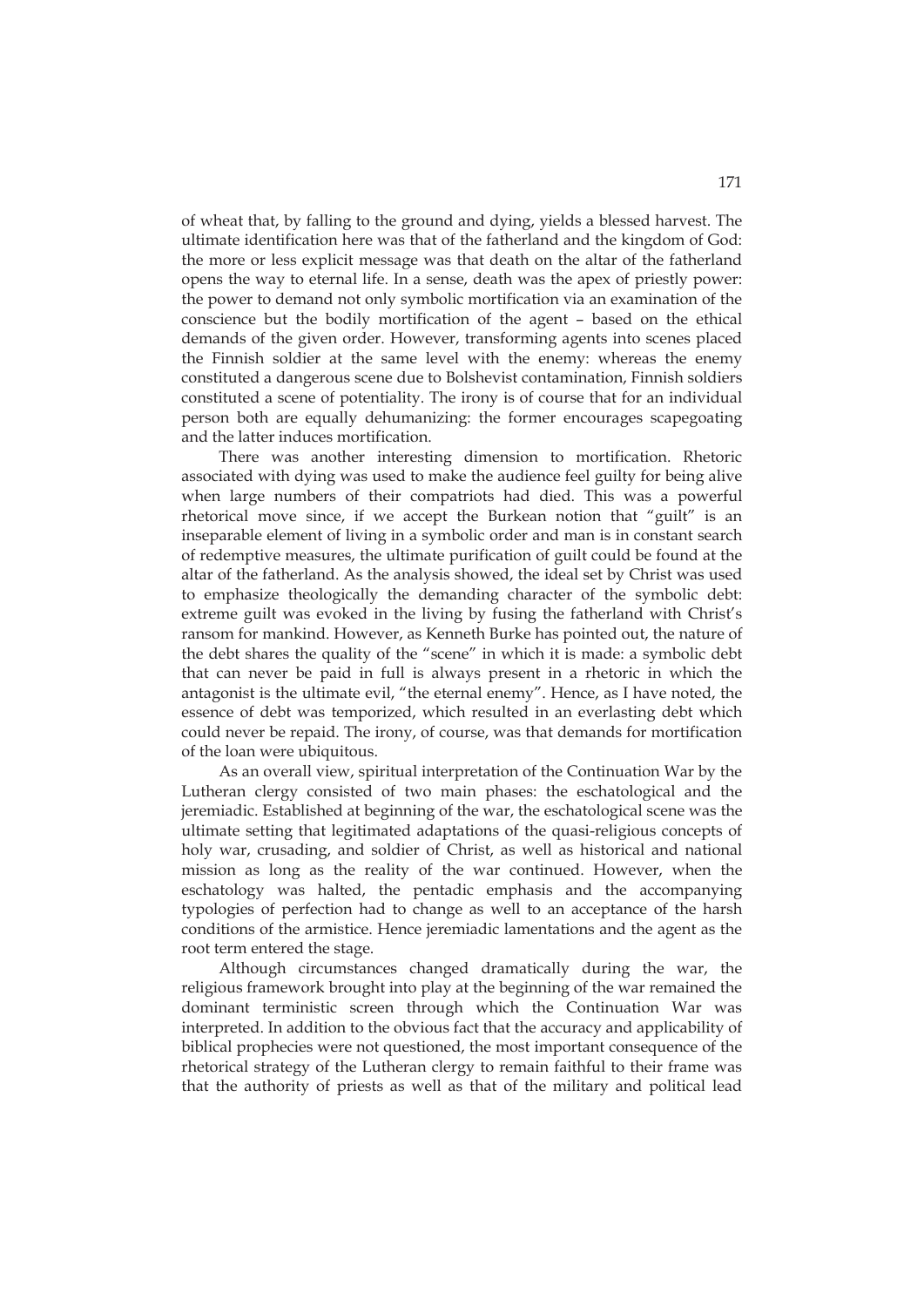could be left intact. As Murray Edelman (1985, 100–101) has pointed out, an important function of symbolic frames is to legitimize acts for those who might oppose them on the basis that the motivation for them is inappropriate. Thus, the clerical framework entailed that actions of the leadership seemed legitimate and "the sinful Finns" could be scapegoated as the cause for the recalcitrant situation, instead of mortifying the authorities.

On the other hand, as another proof of the pentad's ability to tease out ambiguities inherent in symbolic action, although it can be claimed that the scenic term at the beginning of the war led to the various motivational and typological configurations that followed, there emerged terministic emphases responsive to the given historical situation. When scene, due to changed circumstances, was not rhetorically as useful as before agent became the dominant term. In addition, different rhetorical choices could be found in relation to what biblical analogies were applied as typological content. Having said this, it must be granted that these transformations did not change the initial religious frame. In this sense it is also worth noting how little struggle there was within the pentadic terms. As has been shown, the lone exception was Bishop Yrjö J. E. Alanen who criticized construction of the scene as God's war. According to him, it was wrong to call the war a holy war or a religious war because the Christian faith and Christian truth could not be furthered with weapons, cannons or war planes; neither the soldier's sword nor the executioner's axe can prove a faith true or false. Neither Alanen, however, questioned defensive scene as the root term.

Since the Continuation War was conceived in spiritual terms, although there were changes in pentadic ratios, root terms, and entelechial models suggested by various biblical typologies, three rhetorical strategies remained constant. First, what Kenneth Burke has defined as "the temporizing of essence" was applied throughout the war. This in turn meant that the actual operations of the war were merely reflections of the realm of essences: the war had a spiritual essence throughout. Second, the rhetoric of a debt of honour was applied throughout the Continuation War. No matter what the military or political situation was, it was stressed that willing self-sacrifice, i.e. the willingness to die, was the entelechial perfection of the Finnish soldier. This was the ultimate act that Lutheran metanoia aimed to produce – however, due to the temporized essence of the war, the idea of death as perfection could be adopted from the beginning of the war. Third, the fatherland was identified with the kingdom of God in all phases of the war. In addition to general fusion of nationalist politics and religion, the identification resulted in transcendence of the fatherland from a concrete piece of land to a symbolic god-term that could be applied in whatever situation that demanded piety and obedience. In Kenneth Burke's (1969b, 11) words, the fatherland was seen as superior (and thus neutral) to all other motives.

In addition, the dramatistic strategy of the temporizing of essence led to a peculiar interpretation of Finnish history. As has been pointed out, the essence of Bolshevism was narrated as being the epitome of evil and primordial chaos.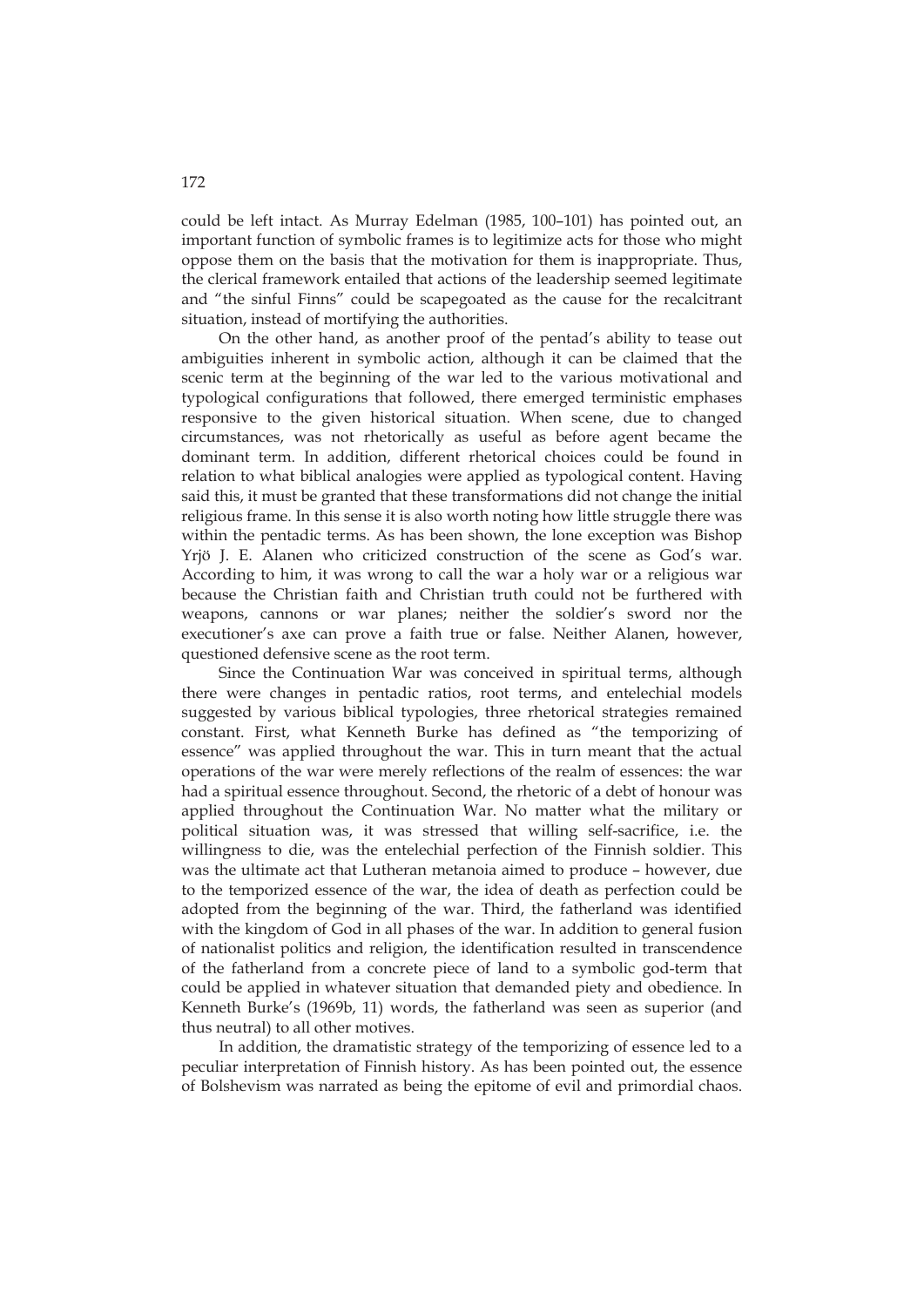Thus an essentialist claim about an ideology only 20 years old could be expressed in terms of familiar stories. The result was that Bolshevism's "scenic" iniquity always preceded whatever acts Finland carried out, which implied that they were in fact merely reactions. Finland's history, in turn, was subjected to a reading that moved its teleological purpose. The Continuation War meant the realisation of Finland's historic mission to hold back the evil of the east. Using this culmination point to define the atemporal essence of Finland, historical events could be plotted on a continuum of cumulative wrongdoings inflicted on the country by Russia (and the Soviet Union). Hence the climax reached in the war was abstracted and used as an interpretative principle to create a coherent view of what was claimed to constitute the national past.

Examined chronologically, the Continuation War was conceived as a metanoic moment in two ways. At the beginning of the war it was seen in terms of Christian eschatology. Understanding the true nature of the Continuation War required a metanoic transformation into an apocalyptic mode of being from which the war could be recognized as a phase in the eschatological development of history – hence its importance as the final battle before the creation of a new national and international order. Until the winter of 1942, Lutheran metanoia was intimately bound up with the eschatological vision. However, as the tide turned and the prophesied destruction of Bolshevism seemed to be postponed, Finno-Lutheran metanoia changed course and began to emphasize the importance of obedience to the state. By dwelling on the importance of being a soldier of Christ, it was pointed out that Finns had fallen short of the ideal that the typology presented. This was the reason for the stagnation of the war. *Metanoia* in the sense of repentance and obedience could then be demanded in order to prevent complete destruction. Hence we can detect a change in the purpose of clerical rhetoric during the Continuation War: whereas in the so-called eschatological phase the aim was to legitimate the war, in the so-called jeremiadic phase the clergy focused on explaining why the war went astray.

I believe that the Burkean dramatistic approach that stresses the dialectic nature of substance has contributed significantly to understanding how the logic of metanoic power of the Finnish Lutheran clergy functioned in different political situations with various biblical elements. The dramatistic pentad illustrates how it was possible to sustain coherence of the narrative about Finland and the war, despite changes in the military-political situation. As has been mentioned, in Burkean theory of symbolic action form is seen as an integral rhetorical element. Form is conceived as movement from creation of an appetite towards fulfilment of that expectation: one part leads to anticipate another part which, in turn, is gratified by the sequence. The Continuation War was "emplotted" using the form of the Christian master narrative that begins from Edenic bliss and proceeds from fall, pain and toil via guilt and sacrifice towards redemption. In this way the substantial change from eschatological expectations and crusading to lamentations of sinfulness could be carried out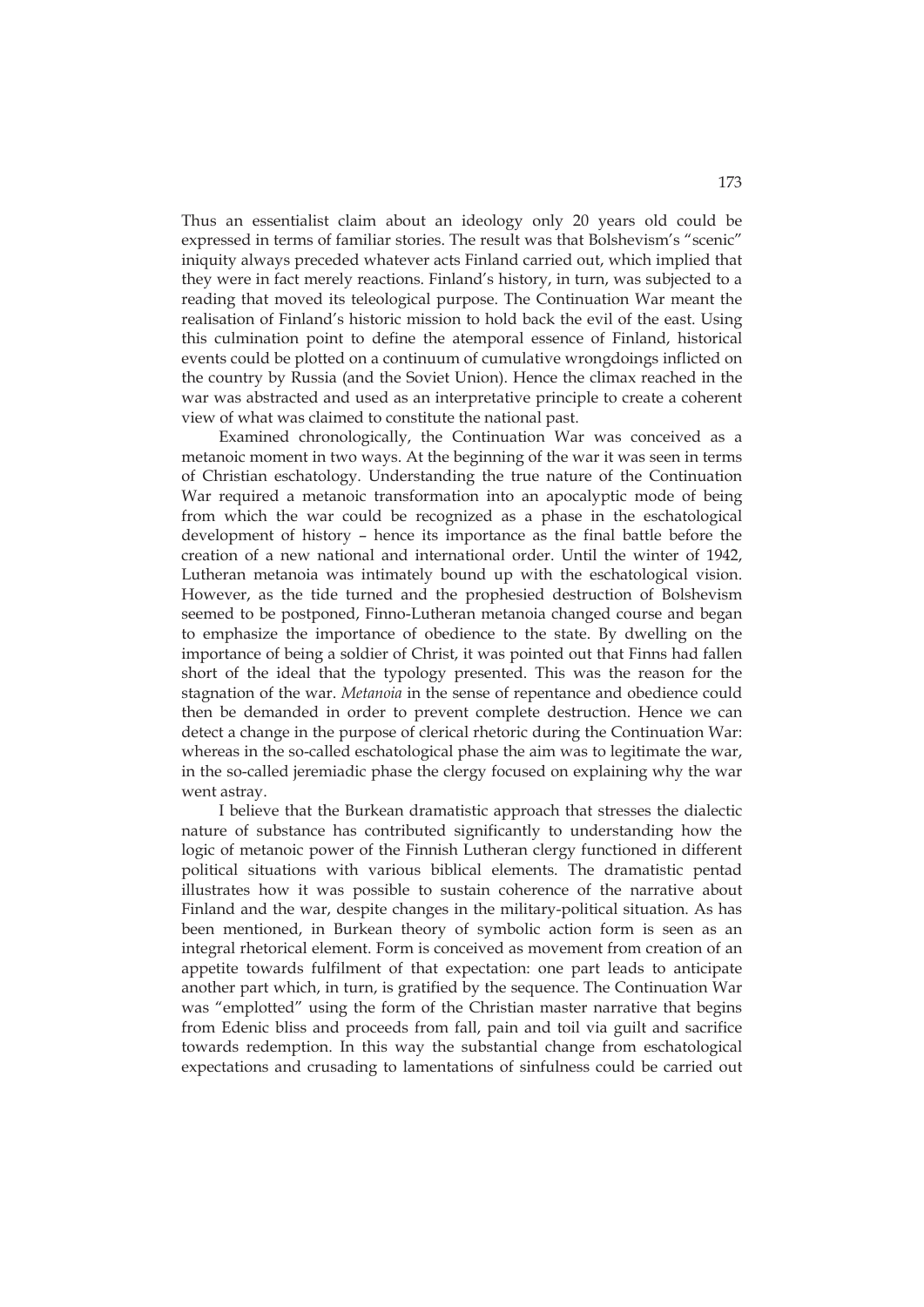using a rhetorical structure that was familiar to all Finns – and most importantly, without questioning the authority of the church or the state.

All in all, Lutheran priests saw themselves as having an obligation to emphasize loyalty to the state and to its missionary warfare. Invading East Karelia was given the highest endorsement by the church as Finland's calling from God. Consequently, the church was fully behind wartime nationalist policies, and the friction and possible inconsistencies which might have emerged with other biblical or Lutheran interpretations were largely avoided. In practice this meant that two central messages were abandoned. First, peace was generally rejected in favour of prioritizing the national destiny, which was presumed to be guided by God. Second, the Finnish clergy willingly adopted ideas of holy war and crusade and thus ignored Martin Luther's refutation of wars waged and considered just on spiritual or religious criteria. However, the careful (re)description of the Continuation War as defensive shows that the Lutheran theory of just war was, in fact, not completely neglected. On the other hand, in practice this meant that the Lutheran Church of Finland – as a religious institution – sanctified acts of violence conducted by the state. And as we have observed, the most significant ethical consequence of the intensely political act of the church was that in God's war the enemy and Finnish soldiers both were eventually dehumanized.

To conclude, we have seen that the Lutheran Church and its priests eagerly placed their spiritual energy at the disposal of the nation state by giving an offensive war a rhetorical redressing as a defensive war willed by God himself. With careful selection of the biblical (and religious) typologies examined in this research, theological "ultimates of language" were used to powerfully legitimize warfare and explain the given situation. In this sense the study you have been reading has been a story about how the Finnish Lutheran Church and its priests solved the fundamental questions in Christianity pertaining to warfare: firstly, whether violence is acceptable, and secondly, whether war is just or unjust, divinely ordained or temporal skirmishing between human beings. And as the analysis shows, spiritual approach to the war provided the basis for a surprisingly coherent clerical interpretation that was not merely propaganda imagery or haphazard remarks – contrary to what previous research on the topic suggests.

It is the task of further research to examine the immediate post-war years, 1944–1948 (the so-called years of danger), from the perspective of clerical rhetoric. Although the Continuation War ended in September 1944, Finland was at war against Germany until the end of April 1945. The Soviet-led Allied Control Commission entered the country in order to make sure that the conditions of the armistice were carried out properly. One result of the changed political scene was that hundreds of organizations were banned as "fascist" and several war-time leaders were either removed from office or brought to trial as war criminals. In addition, there seemed to be a constant, more or less imagined, threat of a communist coup d'état. Recognising the range of typological identifications applied in different phases of the Continuation War,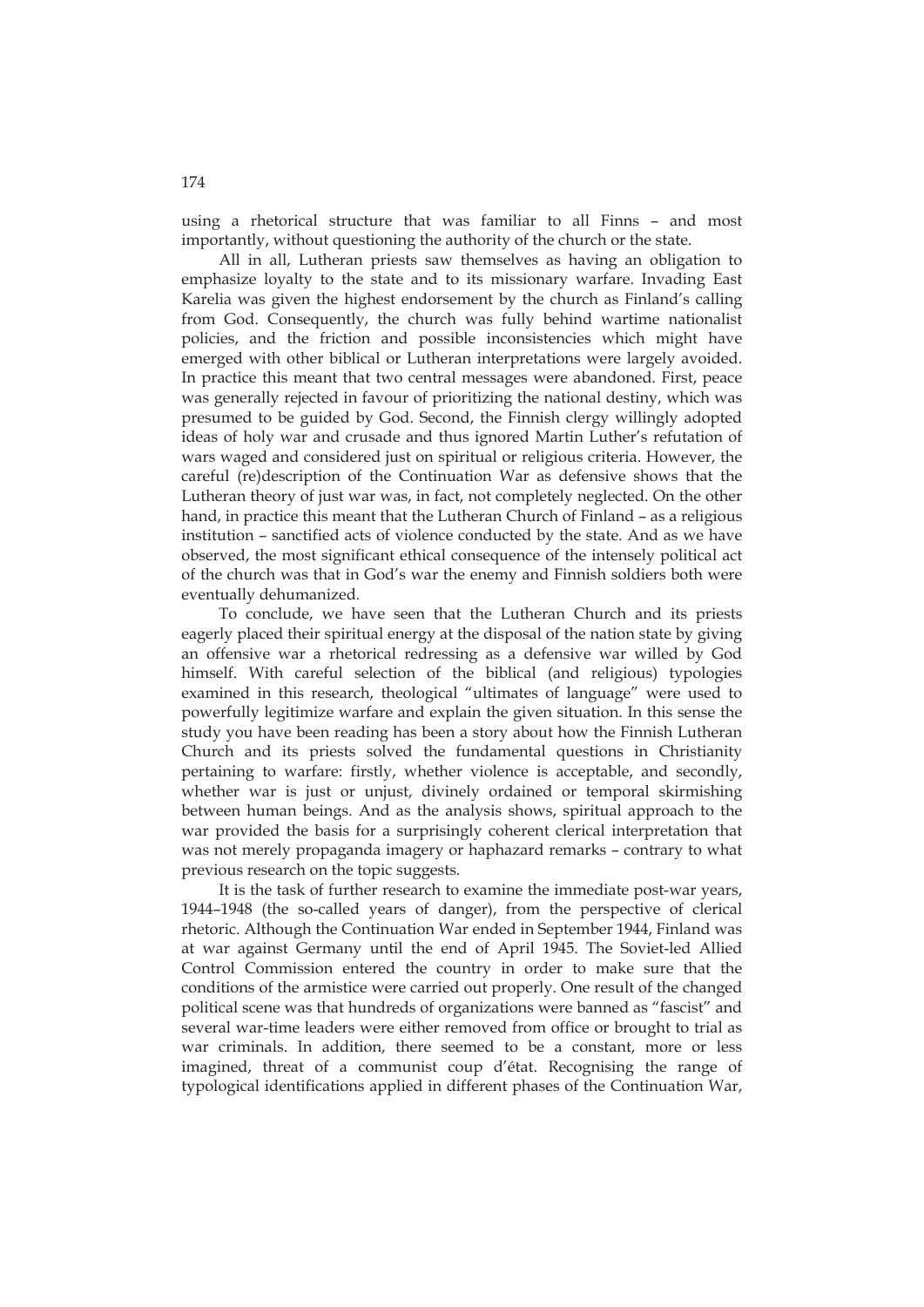a similar analysis could throw light on the ways in which the metanoic power of the Lutheran Church was applied during the Lapland War as well as the tumultuous early years of the Cold War and the manifold challenges of war-to-peace transition.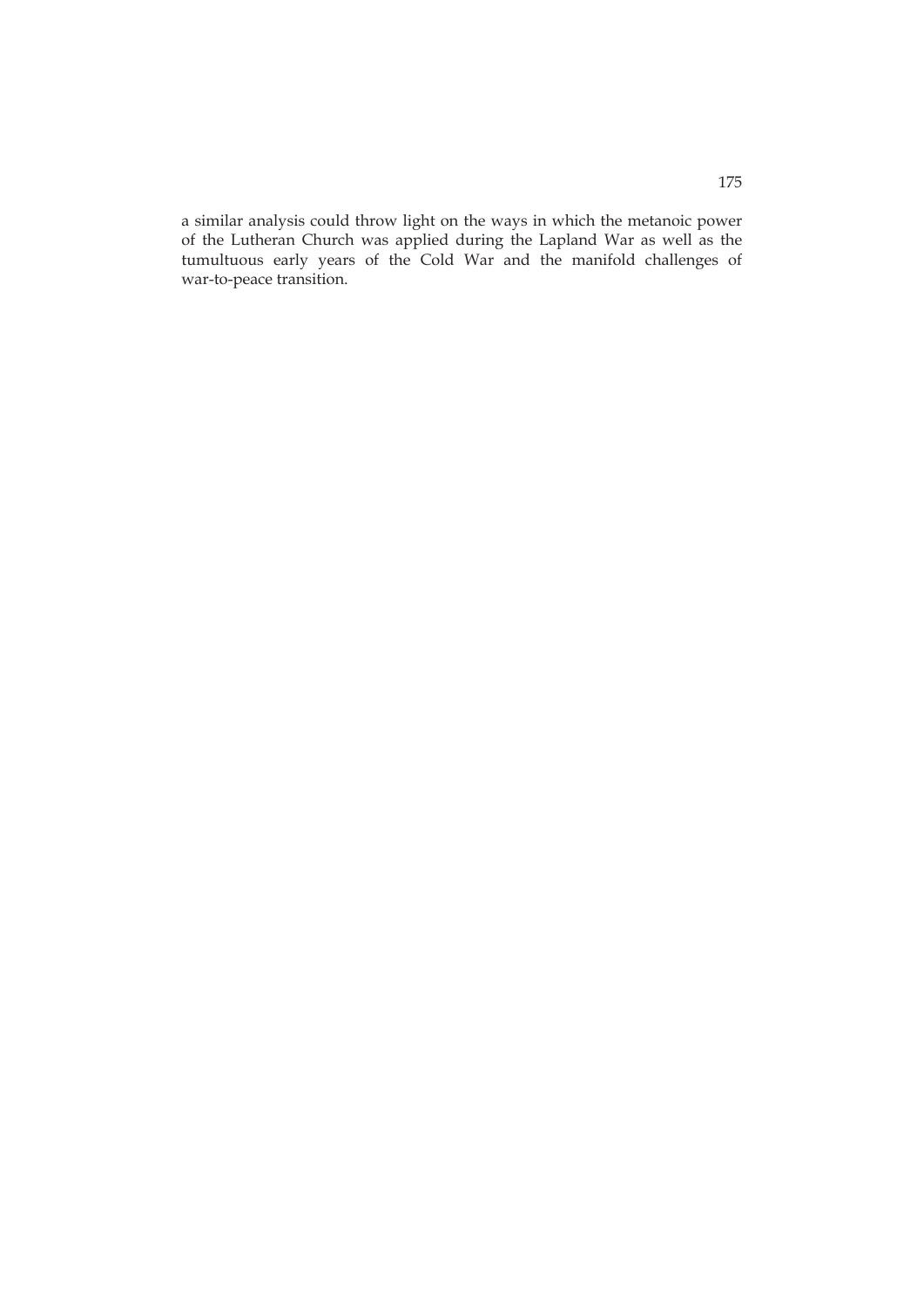## **TIIVISTELMÄ**

Jatkosota lienee eräs keskustelluimmista ja tutkituimmista aiheista Suomen historiassa. Tästä syystä onkin erikoista, että luterilaisten pappien sotaretoriikkaa on tutkittu varsin vähän. Papistoa on käsitelty lähinnä organisatorisesti osana kirkko- ja valtioinstituutiota tai kirkkohistoriallisesta näkökulmasta. Saarnaajina pappeja on puolestaan useimmiten tarkasteltu eräänlaisina propagandisteina valtion palveluksessa. Vaikka edellä mainitut lähestymistavat ovatkin sinänsä oikeutettuja, ne eivät tavoita papin jokapäiväisen toiminnan perustavanlaatuisia poliittisia ulottuvuuksia tai pappien retoriikan monipuolisuutta.

Tässä tutkimuksessa luterilaisia pappeja analysoidaan toimijoina, joiden teologisella retoriikalla oli äärimmäisen merkityksellisiä poliittisia seurauksia. Työn poliittis-teologinen lähtökohta on, että papillisen vallankäytön tavoitteena on mielen perinpohjainen muutos ja kokonaan uuden identiteetin omaksuminen. Tällainen radikaali muutos, *metanoia*, on mahdollista yhdistää esimerkiksi nationalistisiin tai valtion ajamiin päämääriin. Niin sanottu luterilainen metanoian politiikka liittyykin nimenomaan tilanteeseen, jossa saarnan ja sielunhoidon avulla vahvistetaan valtion auktoriteettia. Metanoian politiikan jäljet puolestaan löytyvät papiston saarnoista, puheista, hartauskirjoituksista sekä muista sodan aikana julkaistuista teksteistä.

Tässä työssä tekstianalyysiin sovelletaan Kenneth Burken symbolisen toiminnan ja dramatismin teoriaa. Identifikaatio on burkelaisen retoriikan keskeinen käsite. Koska mikä tahansa tapa olla olemassa ja toimia pohjautuu jaettuihin käsitteisiin, mielikuviin, ideoihin ja asenteisiin, suostuttelu on mahdollista ainoastaan siinä määrin kuin pystytään vakuuttavasti osoittamaan, että puhujalla tai kyseessä olevalla aiheella on jotain yhteistä yleisön kanssa. Näin ollen retoriikan perusta on siinä, miten jaottelut, sirpaleisuus ja hierarkiat pystytään ylittämään edes hetkellisesti. Teologinen retoriikka voidaan nähdä symbolisen toiminnan huipentumana, koska se tarjoaa typologioita, joihin identifioitumalla tavanomaiset, "maalliset" jaottelut on mahdollista ylittää. Typologinen identifikaatio perustuu "jumala-termeihin", joilla selitetään, mistä ilmiössä tai tapahtumassa todella on kyse. Symbolinen toiminta on Burken teoriassa aina myös dramaattista. Siihen sisältyy päämäärään tähtäävää toimintaa, erilaisia toimijoita, tilanteita, välineitä sekä konflikti ja ratkaisu. Reetorin on siis kerrottava tavalla tai toisella, mitä tapahtui, missä, kuka tai ketkä tekivät, miten ja miksi.

Jatkosodassa luterilainen papisto rakensi typologisen retoriikkansa kattavasti raamatullisten ja uskonnollisten analogioiden varaan. Niistä muodostui kuusi *typosta*: apokalypsi, pyhä sota ja ristiretki, valittu kansa ja missio, jeremiadi, sisäinen kamppailu sekä totteleminen ja mortifikaatio. Sodan alussa Suomen tilanne ja rooli selitettiin osana eskatologista narratiivia. Jatkosota oli lopunaikojen taistelu, pyhä sota ja ristiretki, jota kävivät Kristuksen sotilaat Jumalan itsensä oikeuttamana ja johtamana "ikuista vihollista" vastaan. Koska vastustaja oli sekä primitiivisen kaaoksen tilassa että raamatullinen paha, Itä-Karjalan hyökkäykselliset operaatiot pystyttiin kuvaamaan vastaiskuna. Tällä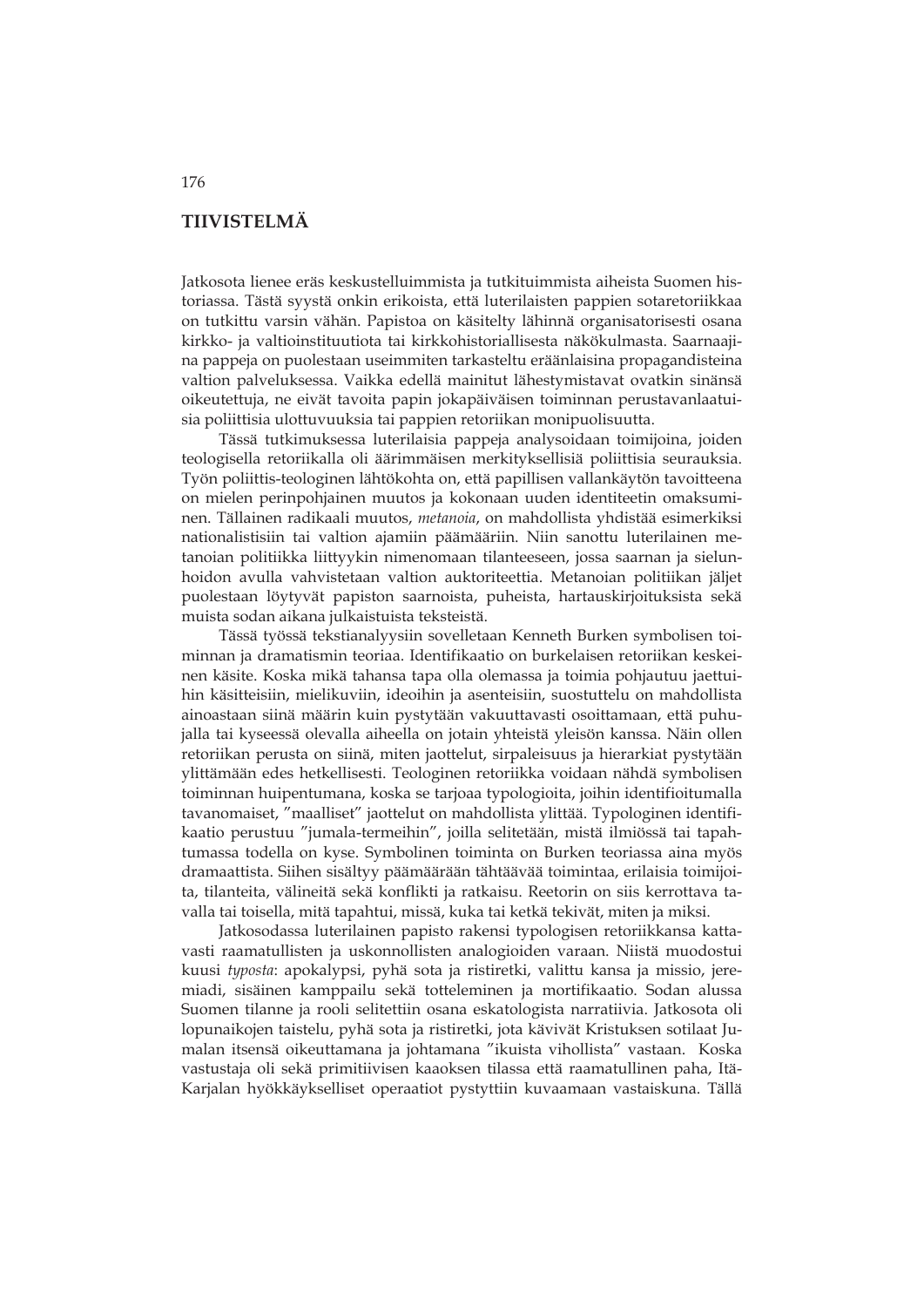tavoin bolshevismi symboloi sekä pahuuden huipentumaa että sen alkupistettä. Se tulisi joka tapauksessa kohtaamaan loppunsa Itä-Karjalan metsissä. Suomi puolestaan oli osa tätä jumalallista suunnitelmaa uuden historiallisen järjestyksen luomiseksi. Kristillisen Euroopan pelastamisen lisäksi Suomen, Pohjolan valitun kansan, missioon kuului myös "täydellinen Suur-Suomi". Kaiken kaikkiaan jatkosodassa oli siis kyseessä jostain suuremmasta kuin pelkästä maallisesta kamppailusta.

Sodan kestäessä ja Neuvostoliiton varmana julistetun tuhoutumisen pitkittyessä eskatologinen näkökulma oli kuitenkin hylättävä. Jo ennen Stalingradin taistelua alkuvuonna 1943 papiston retorinen fokus siirtyi jeremiadiin, valitusvirteen. Jeremiadin avulla oli mahdollista keskittyä sekä yksittäisten sotilaiden ja kotirintaman naisten syntisyyteen että kansalliseen moraalikatoon. Erityisesti Paavalin teologiaan nojaten kerrottiin, miten jokaisen yksilön sisällä käytävä kamppailu paholaista vastaan tulisi ratkaisemaan myös jatkosodan lopputuloksen. Pappien mukaan näyttikin siltä, että suomalaiset olivat tehneet sopimuksen paholaisen kanssa ja tällä tavoin aiheuttaneet sodan pitkittymisen. Pelkona oli, että Jumalan pyhä sota oli kääntymässä suomalaisia itseään vastaan.

Kevääseen ja kesään 1944 tultaessa vaatimukset esivallan tottelemisesta kiihtyivät. Keskeinen retorinen keino oli identifioida valtiollinen sekä sotilaallinen johto ja jumalallinen auktoriteetti. Tämä tarkoitti, että luterilais-kristillisen moraalin vaatimusten noudattaminen ei ollut tarpeeksi, vaan esivaltaan tuli suhtautua uskonnollisesti. Vastaavasti papillisessa retoriikassa tottelemattomuus tarkoitti samalla myös teologista apostaasia, uskosta luopumista. Tällä tavoin papisto pyrki reagoimaan tilanteeseen, jossa kurittomuus ja sotilaskarkuruus olivat lisääntyneet huomattavasti.

Syksyllä 1944 Moskovan välirauhan myötä tapahtui (sotilaallis-poliittisen muutoksen lisäksi) jälleen retorinen siirtymä. Suomi oli nyt kollektiivisesti ja ansaitusti joutunut vaeltamaan polttavassa erämaassa. Kansakunta oli laitettu Jumalan kouluun tottelemattomuutensa vuoksi, ja suomalaisten tulikin olla kiitollisia, ettei heitä ollut tuhottu kokonaan. Radikaali mielenmuutos oli looginen suhteessa tuolloiseen poliittiseen tilanteeseen, koska aselevon ehtoihin entisen "ikuisen vihollisen" kanssa kuului alueluovutusten ja sotakorvausten lisäksi entisen "Jumalan määräämän" liittolaisen, Saksan, karkottaminen Suomen alueilta. Tällä tavoin luterilainen metanoian politiikka seurasi notkeasti valtiotason poliittisia muutoksia.

Sotilaallis-poliittista tilannetta myötäilleiden muutosten lisäksi papiston retoriikassa korostui käytännössä koko sodan ajan niin sanottu mortifikaatio. Kenneth Burken symbolisen toiminnan teoriassa itsensä uhraaminen eli mortifikaatio on itsekurin huipentuma: syyllisyys ongelmiin, häiriöihin ja tavoitteiden saavuttamatta jättämiseen on löydettävissä aina yksilöstä itsestään. Mortifikaatio retorisena figuurina onkin tehokas keino vahvistaa esimerkiksi juuri valtion auktoriteettia kriisiaikoina.

Itsensä isänmaan puolesta uhraaminen rakentui teologiselle *imitatio Christi* -motiiville. Sodassa kaatuneet olivat kulkeneet Kristuksen veroisen uhritien, ja isänmaalle itsensä uhranneet olivat raivanneet itselleen tien Jumalan valtakun-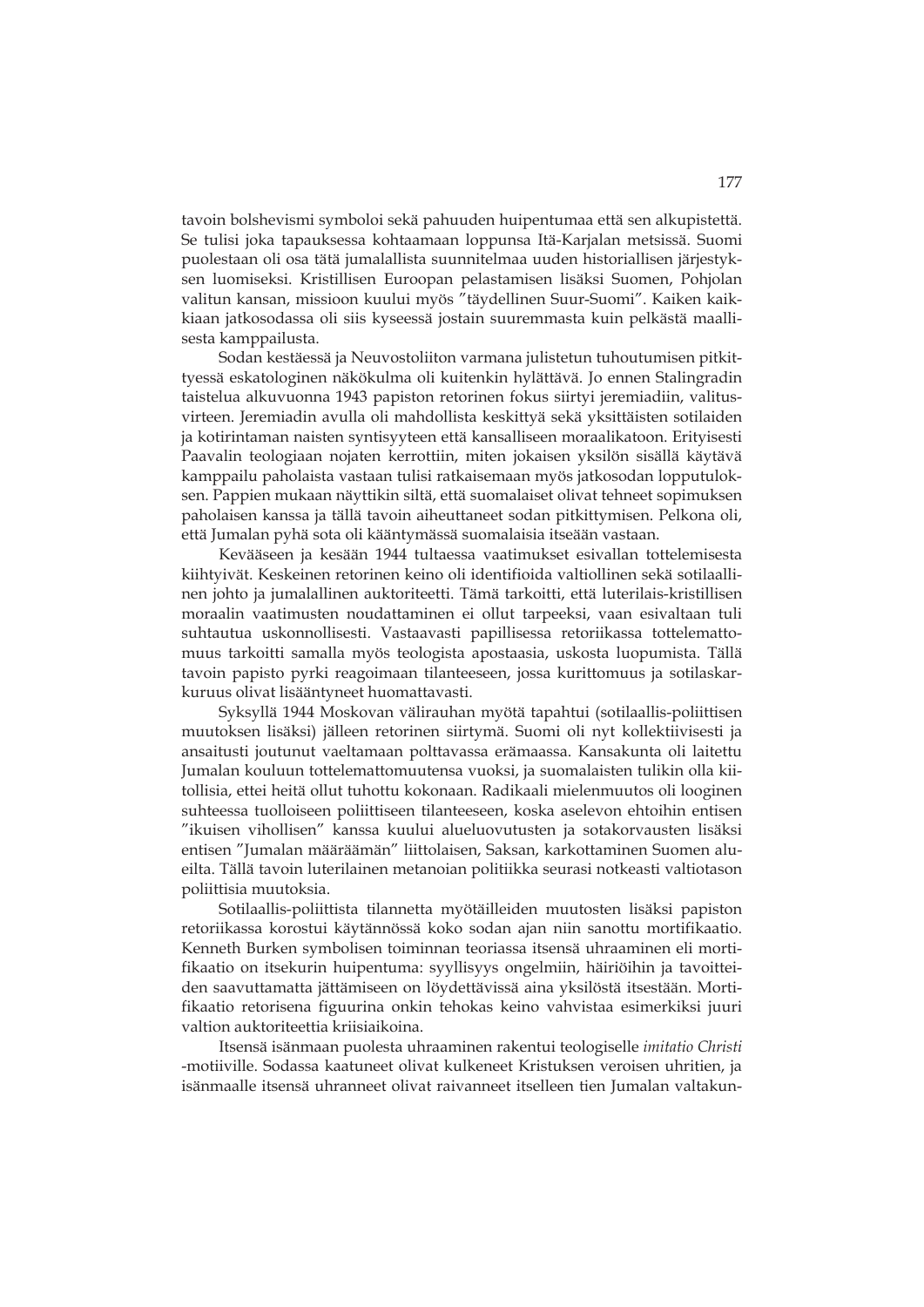taan. Näin isänmaa ja Jumalan valtakunta samastettiin. Samalla tehtiin myös toinen keskeinen identifikaatio. Elossa olevien – sekä sotilaiden että siviilien – "syyllisyyden" voitiin implikoida kumpuavan Kristuksen kärsimyksestä; ei mistään konkreettisesta omakohtaisesta teosta. Tämä syyllisyys oli kuitenkin mahdollista sovittaa isänmaan alttarilla. Edellä mainitusta identifikaatioketjusta juontaa juurensa myös kunniavelka-käsitteen tehokkuus ja pysyvyys: kun raamatullisen pelastusdraaman huipennus yhdistyy nationalistiseen retoriikkaan, suomalaisia milloin ja missä tahansa voidaan vaatia kuolettamaan symbolinen kunniavelkansa isänmaalle ja sodassa kaatuneille. On kuitenkin huomattava, että mytologiasta juurensa juontavaa "velkaa" ei ajallinen olento pysty kuittaamaan muuten kuin siirtymällä ajasta ikuisuuteen. Onkin traagista ja ironista, että suomalaisen sotilaan ideaali, täydellinen Kristuksen sotilas, oli kuollut sotilas.

Kaiken kaikkiaan luterilainen papisto pysyi sodan aikana varsin uskollisena teologiselle tulkintakehykselleen. Vaikka typologiat vaihtuivat tilanteiden muuttuessa, sodan alussa rakennettua laajempaa tulkintamallia ei kyseenalaistettu käytännössä lainkaan. Sodan luonteen vaihtuminen hyökkäyssodasta asemasodaksi ja lopulta lähes paniikinomaiseksi vetäytymiseksi kudottiin osaksi raamatullista kertomusta, eikä valtion, kirkon tai papiston ratkaisuja näin ollen ollut tarpeen kyseenalaistaa. Toisin sanoen hyökkäysvaiheen aikana korostettiin Jumalan tahtomaa ja johtamaa pyhää sotaa, kun taas asema- ja vetäytymisvaiheessa syyllisiä tapahtumiin olivat syntiin langenneet kansalaiset, jotka olivat ansainneet kurituksensa.

Kuten tutkimus osoittaa, papisto ja sitä kautta myös kirkko instituutiona antoivat hengellisen ja retorisen valtansa valtion sotatavoitteiden palvelukseen. Luterilainen – ja osin myös kreikkalaiskatolinen papisto – olivatkin tärkeässä roolissa, kun jatkosotaa legitimoitiin niin kotimaiselle kuin ulkomaiselle yleisölle käyttäen retorista kuvastoa, joka oli tuttu käytännössä kaikille. Luterilainen kirkko ja sen papit antoivat hyväksyntänsä väkivallalle, koska kyseessä oli teologisesti perusteltavissa oleva oikeutettu sota. Papisto näkikin runsaasti vaivaa, että sota kuvattiin kauttaaltaan puolustuksellisena ja siltä osin kristillisluterilaisen oikeutetun teorian mukaisena. Täten papit eivät lopulta olleet pelkkä valtion propagandan äänitorvi, vaan papit konstruoivat vakaumuksensa pohjalta systemaattisen tulkinnan Suomen jatkosodasta.

178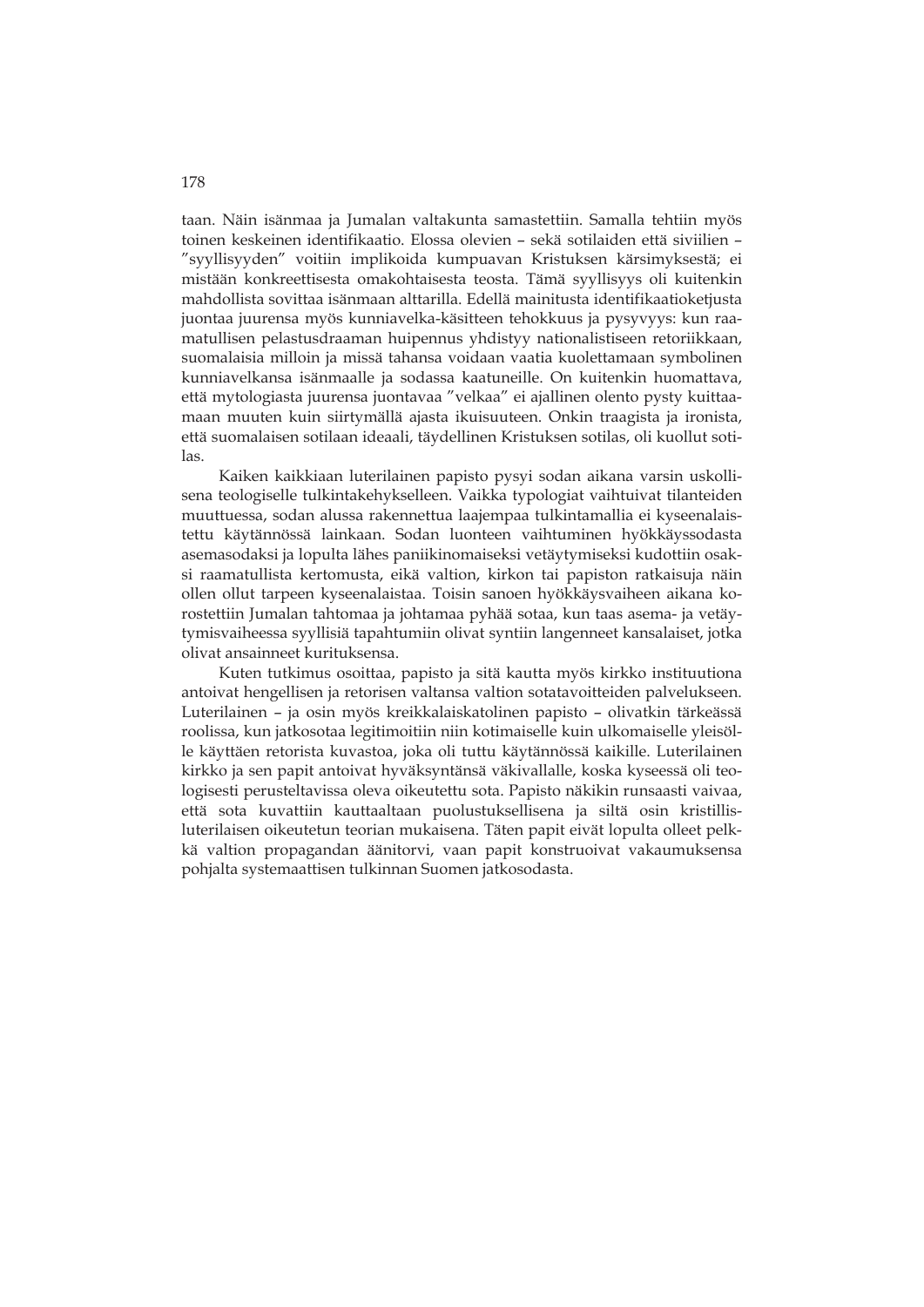## **REFERENCES**

### **Primary sources**

- Aarnio, J. 1941. Päivän sana. *Karjalan Viesti.* 1: 86. September 29, 2–3.
- Aarnio, J. 1942. Katse Kristukseen päin! *Karjalan Viesti.* 2: 74. March 19, 2–3.
- Ahtinen, O. 1941. Kohtalomme. *Karjalan Viesti.* 1: 41. August 13, 2.
- Ahtola, A. 1941. Taistelumme ei ole ollut turhaa! *Koti ja kasarmi*. 11: 19, 2.
- Ahtola, A. 1942a. Luottamus. *Koti ja kasarmi.* 12: 2, 1.
- Ahtola, A. 1942b. Kutsutut kärsimään. In *Valkeat ristit. Sankarivainajien hautausja muistopuheita 1941–1942.* M. Vähälä (Ed) Porvoo: WSOY, 161–163.
- Alaja, O. 1943. Miehistä vastuuntuntoa. *Suomen Heimo* 21 (1–2), 5–6.
- Alanen, Y. J. E. 1941a. Kukistuva bolshevismi ja avautuvat ovet. *Kotimaa*. 36: 94. December 19, 3.
- Alanen, Y. J. E. 1941b. Ajan varrelta. Mitä ihminen kylvää, sitä hän myös niittää. *Kotimaa*. 36: 48 July 11, 2.
- Alanen, Y. J. E. 1941c. Taistelumme. *Oi kallis Suomenmaa…Ohjelmavihkonen kristillisisänmaallisten kokousten järjestämistä varten 8.* Helsinki: Kotijoukkojen valistustoimisto ja Kotijoukkojen rovastintoimisto, 4–6.
- Alanen, Y. J. E. 1941d. Itä-Karjalan kysymys uskonnollisena ja erillisenä kulttuurikysymyksenä. *Kotimaa*. 36: 95. December 23, 4.
- Alanen, Y. J. E. 1941e. Ajan varrelta. Älä ole ylpeä, vaan pelkää. *Kotimaa*. 36: 47. July 8, 2.
- Alanen, Y. J. E. 1941f. Lenin ja Stalin. *Kotimaa.* 36: 67. September 16, 3.
- Alanen, Y. J. E. 1941g. Elämän uudistus. *Oi kallis Suomenmaa…Ohjelmavihkonen kristillisisänmaallisten kokousten järjestämistä varten 12.* Helsinki: Kotijoukkojen valistustoimisto ja Kotijoukkojen rovastintoimisto, 4–5.
- Alanen, Y. J. E. 1941h. Puhe syksyllä 1941. Yrjö J. E. Alasen yksityisarkisto, coll. 7.25. Helsinki. Kansallisarkisto.
- Alanen, Y. J. E. 1941i. Jumalan johdatus kansamme elämässä. *Oi kallis Suomenmaa…Ohjelmavihkonen kristillisisänmaallisten kokousten järjestämistä varten 9*. Helsinki: Kotijoukkojen valistustoimisto ja Kotijoukkojen rovastintoimisto, 4–6.
- Alanen, Y. J. E. 1941j. Jumalan suuri lahja. *Oi kallis Suomenmaa…Ohjelmavihkonen kristillisisänmaallisten kokousten järjestämistä varten 4*. Helsinki: Kotijoukkojen Rovastintoimisto, 4–6.
- Alanen, Y. J. E. 1942a. Historian kaamein koe. *Kotimaa.* 37: 31. April 24, 4.
- Alanen, Y. J. E. 1942b. Suomen kansa tienhaarassa. *Kotimaa.* 37: 25. March 31, 2.
- Alanen, Y. J. E. 1942c. Valtiolliset tavoitteet ja siveelliset perusteet III. *Kotimaa.* 37: 53. July 14, 2.
- Alanen, Y. J. E. 1942d. Kirkon julistus ja yhteiskunnallinen elämä I. *Kotimaa.* 37: 59. August 4, 2.
- Alanen, Y. J. E. 1942e. Kirkon julistus ja yhteiskunnallinen elämä II. *Kotimaa*. 37: 61. August 11, 2.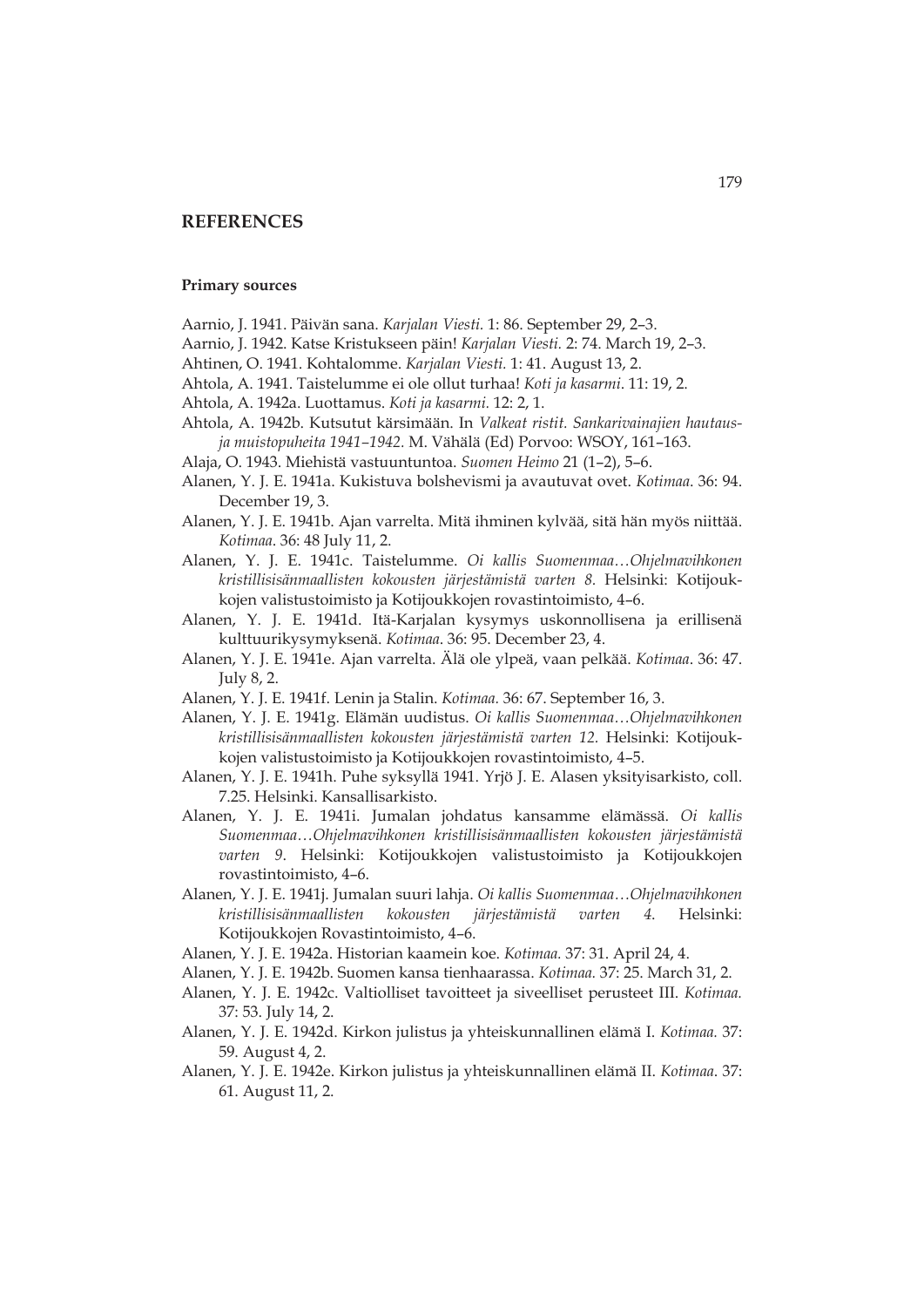- Alanen, Y. J. E. 1944a. Lopputaistelu Bolshevismia vastaan. *Kotiviesti/Kotimaa.* 6. June 30, 1–2.
- Alanen, Y. J. E. 1944b. Kirkon tehtävät sodan aikana ja sen jälkeen. *Kotiviesti/Kotimaa.* 1. January 28, 2, 4.
- Alanen, Y. J. E. 1944c. Miksi soditaan mistä soditaan? *Kotimaa.* 39: 7. January 28, 2.
- Alanen, Y. J. E. 1944d. Meidän taistelumme. *Kotimaa.* 39: 50. July 7, 2.
- Alanen, Y. J. E. 1944e. Lujuutta ja yksimielisyyttä. *Kotimaa.* 39: 11. February 11, 2.
- Alanen, Y. J. E. 1944f. Jumalan sana kansallemme nykyhetkelle. *Kotimaa.* 39: 23. March 24, 1–2.
- Alanen, Y. J. E. 1944g. Ensimmäinen käsky. *Kotimaa*. 39: 51. July 11, 2.
- Alanen, Y. J. E. 1944h. Kolmas käsky. *Kotimaa*. 39: 52. July 14, 2.
- Alitalo, E. 1942a. Jylhiä ja hyviä historiantunteja. *Koti ja kasarmi*. 12: 2, 4.
- Alitalo, E. 1943. Puhe rajajääkärien sankarivainajien muistotaulun paljastustilaisuudessa Kuhmossa juhannuksena 1943. SA T22293/83. Helsinki. Kansallisarkisto.
- Anonymous 1941. Päivän sana. *Karjalan Viesti.* 1: 117. November 4, 2.
- Anonymous 1942a. Uskon taistelu. *Karjalan Viesti*. 2: 145. June 5, 3.
- Anonymous 1942b. Itsetutkiskelua. *Karjalan Viesti.* 2: 228. September 6, 2.
- Antila, A. 1942. Taistelu*. Suomen Heimo* 20 (1–4), 7–8.
- Antila, A. 1944a. Suomen kansa valittu kansa. *Kotimaa*. 39: 41. June 6, 1.
- Antila, A. 1944b. Mitä Herra odottaa valitulta kansaltaan? *Kotimaa*. 39: 42. June 9, 4.
- Anttila, H. 1941a. Tänään 29.6.1941. *Kotimaa.* 36: 45. July 1, 1.
- Anttila, H. 1941b. *Jumala ompi linnamme*. Porvoo: WSOY.
- Anttila, I. M. E. 1942. Autuaampi on antaa kuin ottaa. In *Valkeat ristit. Sankarivainajien hautaus- ja muistopuheita 1941–1942.* M. Vähälä (Ed) Porvoo: WSOY, 74–77.
- Aurola, V. J. 1941. Kuoleman vaarasta pelastunut kansa. Eräitä merkittäviä tosiasioita. *Koti ja kasarmi.* 11: 19, 3.
- Björklund, J. 1941a. Asemiehille ja heidän kodeilleen. *Kotiviesti/Kotimaa*. 3. July 25, 1–2.
- Björklund, J. 1941b. Sankarivainajain muisto. Puhe radion muistojuhlassa. *Kotiviesti/Kotimaa.* 6. August 15, 1.
- Björklund, J. 1941c. Kenttäpiispan joulutervehdys. *Koti ja kasarmi.* 11:24, 3.
- Björklund, J. 1942a. Sananpalvelu ristiretkiarmeijassa. In *Suomalaisten ristiretki.* E. Kiuas, T. Rapeli, A. Halonen (Eds) Helsinki: Kustannus-osakeyhtiö Kotimaa, 14–16.
- Björklund, J. 1942b. Liite PM:n Kpiispantston kirjeeseen 2498. SA T21730, kansio 1. Helsinki. Kansallisarkisto.
- von Bonsdorff, M. 1943. Kristet och fritt. Predikan på självständighetsdagen den 6 december 1943 I Borgå domkyrka. Max von Bonsdorffin yksityisarkisto, kansio 10. Turku. Kansallisarkisto.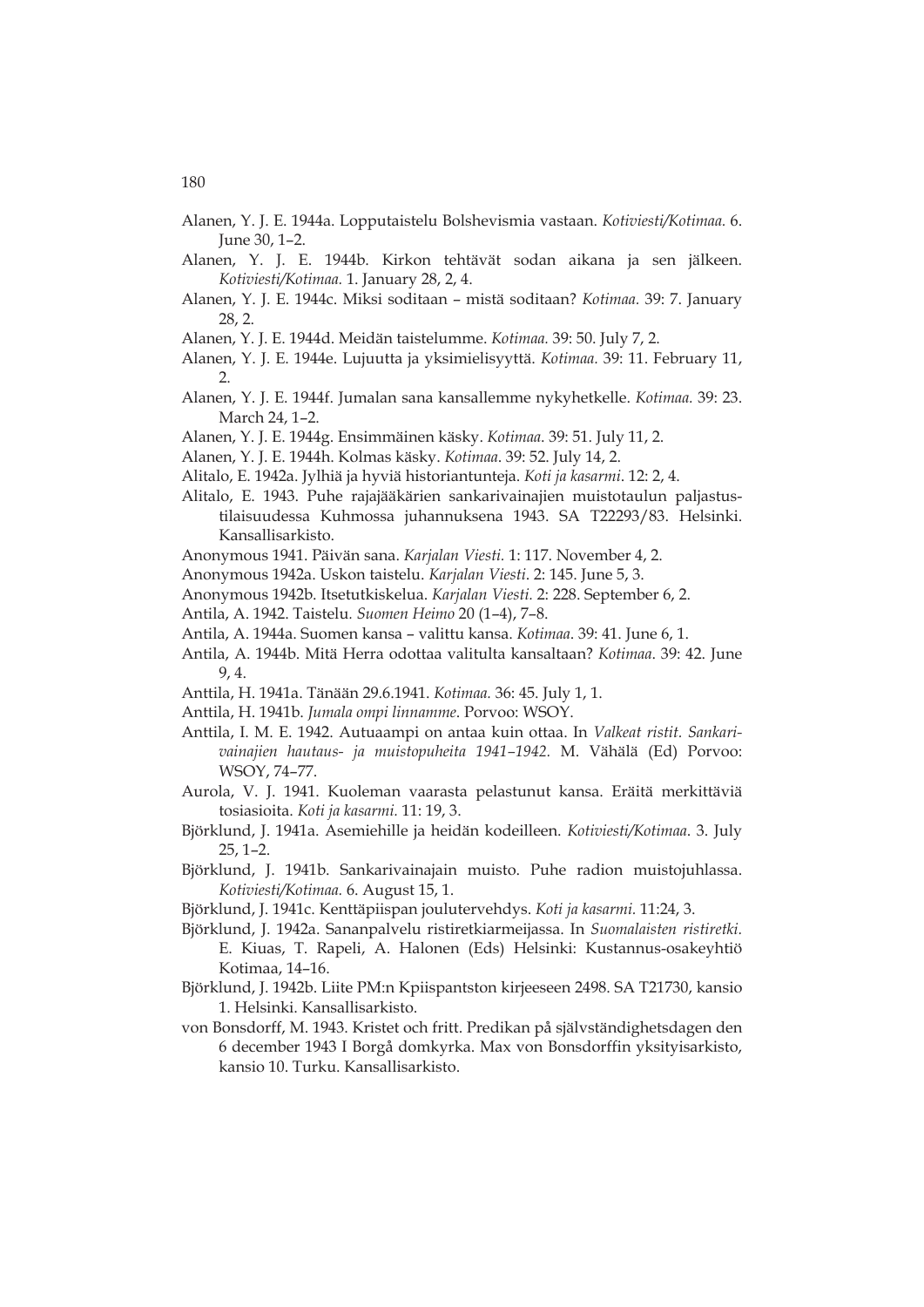- von Bonsdorff, M. 1944. Vakt kring hemma. Predikan den 22 october 1944. Max von Bonsdorffin yksityisarkisto, kansio 5. Turku. Kansallisarkisto.
- Castren, M. 1943. Pelastuksen Jumala. *Kotimaa*. 38: 12, 5–6.
- Editorial 1941a. Järkyttävä romahdus. *Kotimaa.* 36: 56. August 8, 2.
- Editorial 1941b. Ristiretki. *Kotimaa.* 36: 74. October 11, 2.
- Editorial 1942a. Millainen on tilamme? *Kotimaa.* 37: 70. September 11, 2.
- Editorial 1942b. Kirkon uskonnollinen työ suhteessa valtiollis-yhteiskunnalliseen elämään. *Kotimaa*. 37: 34. May 5, 2.
- Editorial 1942c. Kansankirkkomme kysymyksiä. I. Kirkon järjestys kansankirkkona. *Kotimaa.* 37: 60. August 7, 2.
- Editorial 1943a. Sotilaamme heimokansaa herättämässä. *Karjalan Viesti*. 3: 22. January 28, 2–3.
- Editorial 1943b. Vakavaa, mutta toiveikastakin. *Kotimaa.* 38: 71. September 24, 2.
- Editorial 1943c. Mitä varten? *Kotimaa.* 38: 75. October 8, 2.
- Editorial 1944a. Sota vai rauha. *Kotimaa.* 39: 28. April 14, 2.
- Editorial 1944b. Entä nyt? *Koti ja kasarmi.* 14: 8, 1.
- Editorial 1944c. Tilanne. *Koti ja kasarmi.* 14: 37, 1.
- Editorial 1944d. Kunnia ja häpeä. *Koti ja kasarmi.* 14: 29, 1.
- Editorial 1944e. Ratkaisu on tehty. *Koti ja kasarmi.* 14: 28, 1.
- Editorial 1944f. Velvollisuuden tie. *Koti ja kasarmi.* 14: 33, 1.
- Editorial 1944g. Kansamme voitto- ja tappiotiliä. *Kotimaa.* 39: 54. July 21, 2.
- Editorial 1944h. Siniristilipunpäivänä. *Kotimaa.* 39: 46. June 23, 2.
- Editorial 1944i. *Koti ja kasarmi.* 14: 34–35, 1.
- Editorial 1944j. Välirauhan tultua. *Kotimaa.* 39: 72. September 22, 2.
- Editorial 1944k. Tunnussana. *Koti ja kasarmi.* 14: 39, 1, 4.
- Editorial 1944l. Miekka ja muurauslasta. *Koti ja kasarmi.* 14: 42, 1.
- Editorial 1944m. Yksimielisyys ja luottamus. *Kotimaa.* 39: 67. September 5, 2.
- Editorial 1944n. Me kestämme kerätyin voimin. *Kotimaa.* 39: 68. September 8, 2.
- Editorial 1944o. Hyvän tulevaisuuden edellytykset*. Kotimaa.* 39: 74. September 29, 2.
- Editorial 1944p. Yksimielisyyden merkitys. *Kotimaa.* 39: 80. October 20, 2.
- Editorial 1944q. Kansamme nykyinen asema ja tila. *Kotimaa.* 39: 88. November 17, 2.
- Editorial 1944r. Vapauden arvo. *Kotimaa.* 39: 93. December 5, 2.
- Editorial 1944s. Pienten kansojen oikeus. *Kotimaa.* 39: 21. March 17, 2.
- Editorial 1944t. Kansamme asema nykyhetkellä. Kotimaa. 39: 44. June 16, 2.
- Ekko, P. O. 1942. Antamaan! *Karjalan Viesti.* 2: 213. August 18, 2–3.
- Erkamo, P. 1942. Kestävyyttä. *Karjalan Viesti.* 2: 172. July 4, 2–3.
- Ervamaa, E. 1942. Itäraja. *Suomen Heimo* 20 (1–4), 5–6.
- Ervamaa, E. 1943. Suuri raja. *Karjalan Viesti.* 3: 137. July 8, 2.
- Finskas, R. 1942. Suojaava linna. *Karjalan Viesti.* 2: 290. November, 2–3.
- Gulin, E. G. 1941. Kaiken lohdutuksen Jumala. *Kotimaa.* 36: 77. October 21, 1.
- Gulin, E. G. 1942. Kansojen siunaus. *Kotimaa.* 37: 32. April 28, 1.
- Gulin, E. G. 1943a. Älä myy sieluasi! *Kotimaa.* 38: 76, 1–2. October 12.
- Gulin, E. G. 1943b. Miksi sota jatkuu? *Kotimaa.* 38: 94. December 14, 1.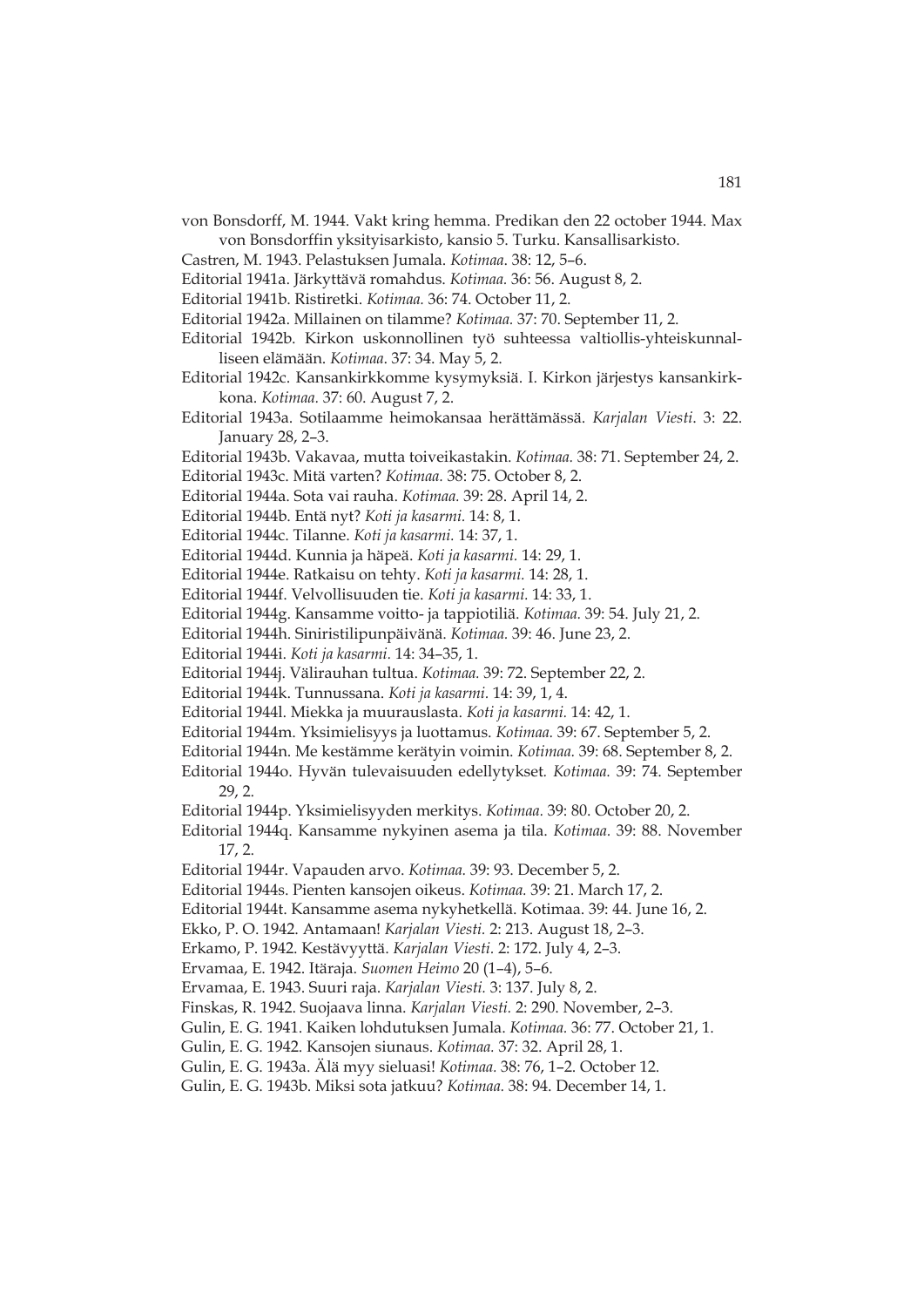- Haapasalo, P. 1941. Ole luja ja rohkea! *Karjalan Viesti.* 1: 84. September 27, 2–3. Hakala E. J. 1941. Ristiretki. *Sanansaattaja* 66 (13), 201–203.
- Hakala, V. 1941. He luottivat Herraan. *Karjalan Viesti.* 1: 156. December 13, 2–3.
- Hakamies, L. 1942. Ilo Herrassa. *Karjalan Viesti.* 2: 67. March 8, 2–3.
- H.E. 1941. Uskon jalo taistelu. *Karjalan Viesti.* 1: 94. October 7, 2–3.
- Heikkala, A. I. 1941. Päivän sana. *Karjalan Viesti.* Nro 16. July 19th, 3.
- Heimosoturi 1941a. Suomi on kestänyt 800 vuotta. Me kestämme nytkin! *Koti ja kasarmi.* 11: 21, 5.
- Heimosoturi 1941b. Jumalan johto suomensukuisten kansojen elämässä: ankarien kokemuksien kautta kohden suurta tulevaisuutta. *Koti ja kasarmi.* 11: 22, 7.
- Heljas, L. 1941. Ristiretki. *Savon Sanomat.* 35: 74. July 15, 2.
- Heljas, L. 1943. Valtiopäiväsaarna 26.1.1943. SA T22293/84. Helsinki. Kansallisarkisto.
- Herman 1941. Ihmiskunnan suuret arvot lunastetaan veriuhreilla. *Karjalan huomen*. 1: 1, 2.
- Hiidenheimo, M. 1941. Talonrakentajia. *Karjalan Viesti.* 1: 26. July 29, 2.
- Hirvelä, L. 1943. Sanan lamppu. *Karjalan Viesti.* 3: 176. August 25, 2–3.
- Hohti, E. 1941. Väkevä käsi. *Karjalan Viesti.* 1: 112. October 30, 2–3.
- Honkala, V. 1941. Etulinjassa. *Karjalan Viesti.* 1: 81. September 24, 2–3.
- Hovikoski, M. 1941. Päivän sana. *Karjalan Viesti.* 1: 110. October 23, 2.
- Hovila, V. 1942. Jumalan väkevän käden alla. In *Valkeat ristit. Sankarivainajien hautaus- ja muistopuheita 1941–1942.* M. Vähälä (Ed) Porvoo: WSOY, 110–111.
- H. W. O. 1943. Älkää napisko. *Karjalan Viesti.* 3: 20. January 27, 2.
- Huhtinen, O. 1942. Kaksi tietä. *Koti ja kasarmi.* Nro 7–8. Vol. 12, 4.
- Hyvönen, V. E. 1941a. Taistelu. *Turun Sanomat*. 38: 215. August 31, 4.
- Hyvönen, V. E. 1941c. Tulevaisuutemme. *Turun Sanomat*. 38: 249. September 21, 4
- Hyvönen, V. E. 1941d. Jumalan teillä. *Turun Sanomat*. 38: 256. September 28, 4.
- Hyvönen, V. E. 1941e. Vapauden hinta. *Turun Sanomat*. 38: 235. September 14, 4.
- Häkkinen, M. 1943. Suora tiemme: tehdä vastarintaa ja pysyä pystyssä. *Koti ja kasarmi*. 13: 9, 3.
- Hälvä, E. 1942. Herran eteen tuleminen. *Karjalan Viesti*. 2: 280. November 6, 2–3.
- Häyrinen, E. 1942. Herran eteen! *Karjalan Viesti.* 2: 78. March 23, 2–3.
- I. A. 1943. Muistakaa Lootin vaimoa! *Karjalan Viesti.* 3: 134. July 4, 2.
- Jalkanen, K. V. L. 1943. Valvo. *Karjalan Viesti.* 3: 113. June 6, 2.
- Jokipii, A. E. 1941a. 'Sota-ajan asettamia vaatimuksia kristilliselle julistukselle.' *Teologinen Aikakauskirja* 46 (1), 1–15.
- Jokipii, A. E. 1941b. Tulevaisuuden velvoitus kirkolle. *Kotimaa.* 36: 62. August 29, 2.
- Jokipii, A. E. 1941c. Sankarivainajien omaisille. *Oi kallis Suomenmaa…Ohjelmavihkonen kristillis-isänmaallisten kokousten järjestämistä varten 14.* Kotijoukkojen valistustoimisto & Kotijoukkojen rovastintoimisto, 4–5.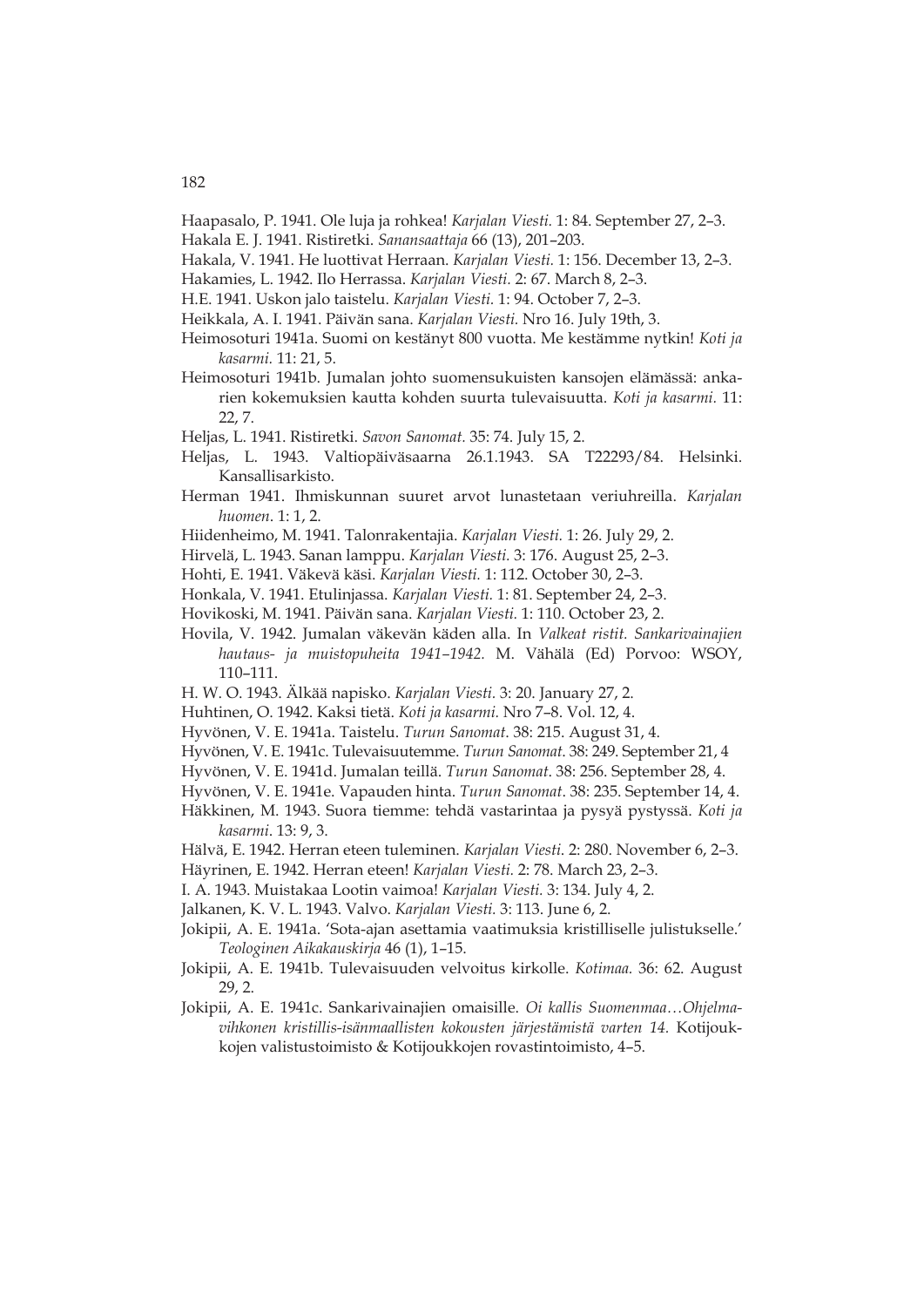- Jokipii, A. E. 1941d. Suurin voittaja. *Oi kallis Suomenmaa…Ohjelmavihkonen kristillis-isänmaallisten kokousten järjestämistä varten 14.* Kotijoukkojen valistustoimisto & Kotijoukkojen rovastintoimisto, 4–6.
- Jokipii, A. E. 1942. Usko, toivo ja rakkaus. In *Valkeat ristit. Sankarivainajien hautaus- ja muistopuheita 1941–1942.* M. Vähälä (Ed) Porvoo: WSOY, 71–73.

Jokipii, A. E. 1944. Pahuuden pesät. *Kotimaa.* 39: 17. March 3, 2.

- Juntunen, T. 1942. Kärsi vaivaa. In *Valkeat ristit. Sankarivainajien hautaus- ja muistopuheita 1941–1942.* M. Vähälä (Ed) Porvoo: WSOY, 20–23.
- Juvonen, T. 1943. "Autuaita ovat puhdassydämiset." *Karjalan Viesti*. 3: 163. August 10, 3.
- Järnefelt, J. 1943. Ristilippu voiton lippu. *Karjalan Viesti*. 3: 111. June 3, 3.
- Kahva, O. 1944. Muuttava sana. *Karjalan Viesti*. 4: 236. October 9, 2.
- Kaila, E. 1941a. Julkilausuma luterilaisten seurakuntain kirkkoherroille. Kansio Cb22b. Turku. Kirkolliskokouksen arkisto.
- Kaila, E. 1941b. Radiosaarna 25.12.1941. Erkki Kailan yksityisarkisto, kansio 1. Helsinki. Kansallisarkisto.
- Kaila, E. 1941c. Puhe synodaalikokouksen avajaisissa syksyllä 1941. Erkki Kailan yksityisarkisto, kansio 5. Helsinki. Kansallisarkisto.
- Kaila, E. 1941d. Mitä yhteyttä voi olla Kristuksen ja Belialin välillä? *Kotimaa.* 36: 55, 1. August 5.
- Kaila, E. 1941e. Suomen sodan uskonnollinen ja moraalinen oikeutus. Erkki Kailan yksityisarkisto, kansio 6. Helsinki. Kansallisarkisto.
- Kaila, E. 1941f. Taistelu hyvän ja pahan välillä. *Kotiviesti/Kotimaa.* 4. August 1, 3–4.
- Kaila, E. 1941g. Arkkipiispamme lohduttaa. *Koti ja kasarmi.* 11: 13, 1.
- Kaila, E. 1942a. Puhe seurakuntien jäsenille. Erkki Kailan yksityisarkisto, kansio 5. Helsinki. Kansallisarkisto.
- Kaila, E. 1942b. Raamatun maailmankatsomus kansallisen elämän pohjana. *Kotimaa.* 37: 80. October 16, 1–2.
- Kalpa, E. 1941a. Kansamme suuri hetki. *Koti ja kasarmi.* 11: 9, 2.
- Kalpa, E. 1941b. Tie elämään kulkee kuoleman kautta. *Koti ja kasarmi.* 11: 13, 2.
- Kalpa, E. 1941c. Kiittäkäämme nyt Herraa, kun olemme vapautuneet ahdistavasta painajaisesta. *Koti ja kasarmi.* 11: 15, 6.
- Kalpa, E. 1941d. "Historian Jumala on varjellut kansaamme." *Kotimaa.* 36: 68. September 17, 3.
- Kalpa, E. 1941e. Te olette ristiretken sotureita, taistelijoita, joiden lipussa on risti. *Koti ja kasarmi.* 11: 16, 3.
- Kalpa, E. 1942a. Sydänten panos. *Karjalan Viesti.* 2: 69. March 10, 2–3.
- Kalpa, E. 1942b. Hengen voitto. *Karjalan Viesti.* 2: 88. April 3, 2–3.
- Kalpa, E. 1942c. Pyhä sota. *Karjalan Viesti*. 2: 102. April 20, 2.
- Kalpa, E. 1942d. Euroopan kansalaissodan loppu. *Karjalan Viesti.* 2: 59. March 2, 2–3.
- Kalpa, E. 1942e. Uskokaa Herraan Jumalaan! *Karjalan Viesti.* 2: 136. May 26, 2–3.
- Kalpa, E. 1942f. Ristin merkki on voiton merkki. *Koti ja kasarmi.* 12: 5, 5.
- Kalpa, E. 1942g. Sotapapin päiväkirjaa. *Koti ja kasarmi.* 12: 11–12, 8.
- Kalpa, E. 1942h. Olkaa raittiit! *Karjalan Viesti.* 2: 146. June 6, 2–3.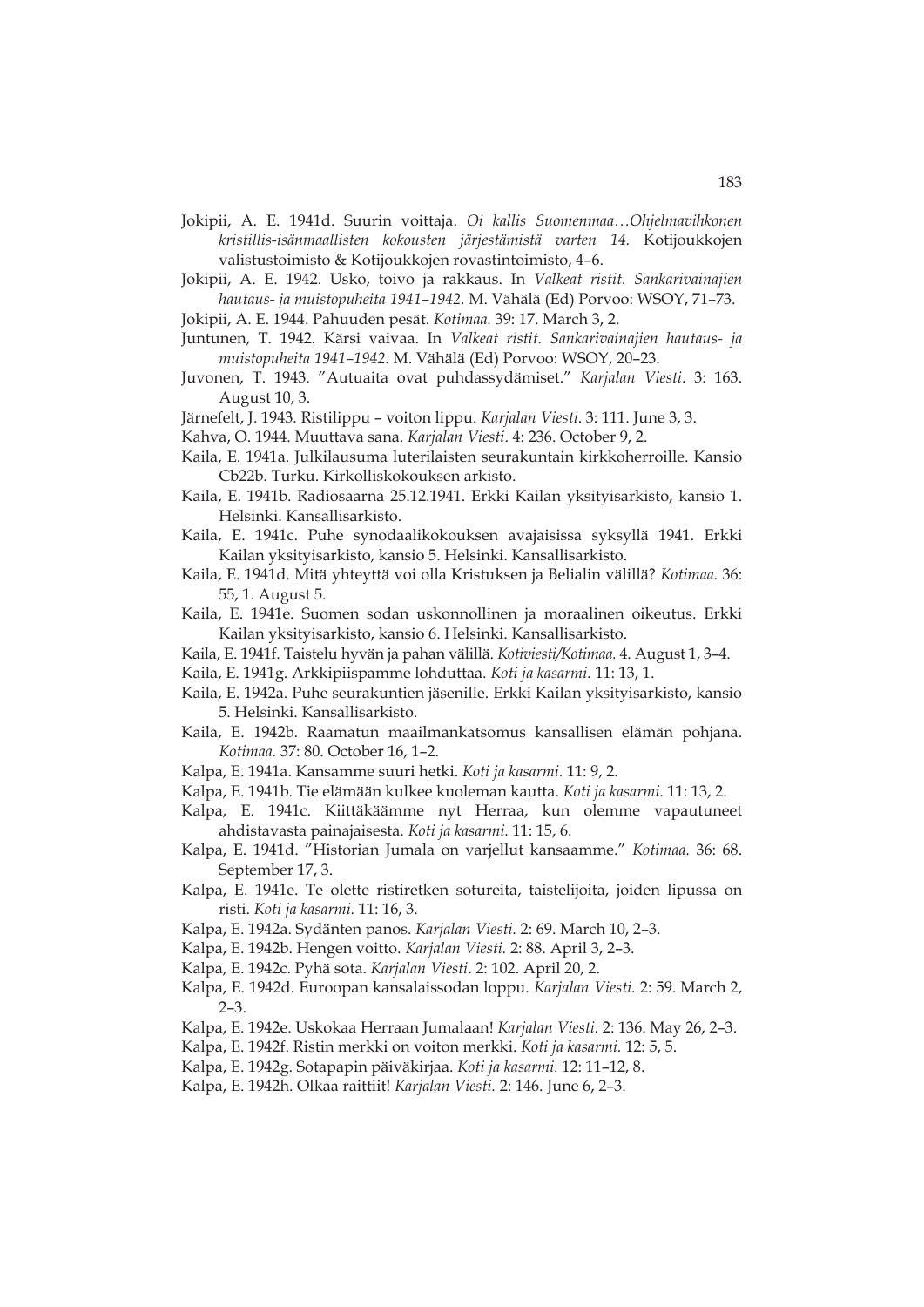Kalpa, E. 1942i. Jeesus Kristus – maailman valo. *Karjalan Viesti.* 2: 114. May 3, 2–3.

Kalpa, E. 1942j. Sankarien muisto. *Karjalan Viesti.* 2: 127. May 17, 2.

- Kalpa, E. 1943a. Lippujuhlapäivänä 4.6.1943 pidetty saarna. Eino Kalpan yksityisarkisto, kansio 2:3 (8). Helsinki. Kansallisarkisto.
- Kalpa, E. 1943b. Iltahartaus Rauhalassa 27.5.1943. Eino Kalpan yksityisarkisto, kansio 2:3 (8). Helsinki. Kansallisarkisto.
- Kalpa, E. 1943c. Iltahartaus Jaakkiman urheilukentällä 26.5.1943. Eino Kalpan yksityisarkisto, kansio 2:3 (8). Helsinki. Kansallisarkisto.
- Kalpa, E. 1943d. Saarna Jaakkiman kirkossa varuskuntajumalanpalveluksessa 15.5.1943. Eino Kalpan ykstyisarkisto 2:3 (8). Helsinki. Kansallisarkisto.
- Karhumäki, V. 1942. Päivän sana. *Karjalan Viesti.* 2: 137. May 27, 2–3.
- Kaukovaara, V. 1941b. Herra tulee. *Karjalan Viesti.* 1: 145. December 2, 2.
- Kaukovaara, V. 1942a. Älä pelkää. *Karjalan Viesti.* 2: 75. March 16, 2–3.
- Kaukovaara, V. 1942b. Syntyminen ylhäältä. *Karjalan Viesti.* 2: 159. June 19, 2.
- Kauppinen, K. 1942. Tähän on Herra meitä auttanut. *Koti ja kasarmi.* 12: 3, 3.
- Kinos, N. J. 1941. Poikiemme verestä versoaa uusi huomen Karjalalle. *Koti ja kasarmi.* 11: 15, 1–2.

Kinos, N. J. 1944. Valoa pimeyteen. *Koti ja kasarmi.* 14: 51, 4.

- Klami, L: V. 1942. Meidän hätämme ja auttajamme. *Koti ja kasarmi.* 12: 11–12, 2.
- Koivisto, E. 1942. Pyhällä paikalla. In *Valkeat ristit. Sankarivainajien hautaus- ja muistopuheita 1941–1942.* M. Vähälä (Ed) Porvoo: WSOY, 153–156.
- Kojo, O. 1942. Päivän sana. *Karjalan Viesti.* 2: 83. March 28, 2–3.
- Korhonen, K. 1941. Tästäkö takaisin? *Kotiviesti.* Nro 11. November 4, 2–3.
- Korpijaakko, O. 1944. *Sortuuko Suomi?* Helsinki: Asevelipapit r.y.
- Kortelainen, T. O. 1941. Saarna kenttäjumalanpalveluksessa. *Karjalan Viesti.* 1: 105. October 18, 2.
- Koukkari, A. 1941. Luvatun maan näky. *Kotimaa.* 36: 78. October 24, 1, 3.
- K. S. A. 1943. Tunnemmeko hätää kansamme tähden? *Karjalan Viesti.* 3: 246. November 14, 2–3.
- Kula, K. 1942. Voiton uskonto. *Karjalan Viesti.* 2: 248. September 29, 2–3.
- Kuoppala, J. 1941. Jumalan kädestä. *Suomen Heimo* 19 (12–13), 165–166.
- Kuoppala, J. 1942. Aamunkoiton airueet. *Suomen Heimo* 20 (1–4), 6–7.
- Kurkiala, K. 1942. Meidän poikamme rintaman eteläpäässä Etelä-Venäjällä. *Kotimaa.* 37: 48. June 26, 1.
- Kurvinen, O. 1941. Jumalan suojeluksessa. *Karjalan Viesti.* 1: 99. October 12, 2–3.
- Kuusi, M. I. 1941. Seuratkaa! *Koti ja kasarmi.* 11: 10, 1.
- Kuusisto A. W. 1941. Kristus, voittaja. *Kotimaa.* 37: 3. January 13, 1–2.
- Kytömäki, S. 1942. Sinä olet vapaa. *Karjalan Viesti.* 2: 73. March 14, 2–3.
- Kytövuori, A. V. 1942. Vanhurskaalla on tulevaisuus. In *Valkeat ristit. Sankarivainajien hautaus- ja muistopuheita 1941–1942.* M. Vähälä (Ed) Porvoo: WSOY, 139–143.
- Laiho, A. 1941. Saartorengas. *Karjalan Viesti.* 1: 104, October 17, 2–3.
- Lampola, V. 1942. Mitä on kiroilu? *Koti ja kasarmi.* 12: 1, 6.
- Lauha, A. 1943a. *Zaphon: der Norden und die Nordvölker im Alten Testament*. Helsinki: Suomalainen tiedeakatemia.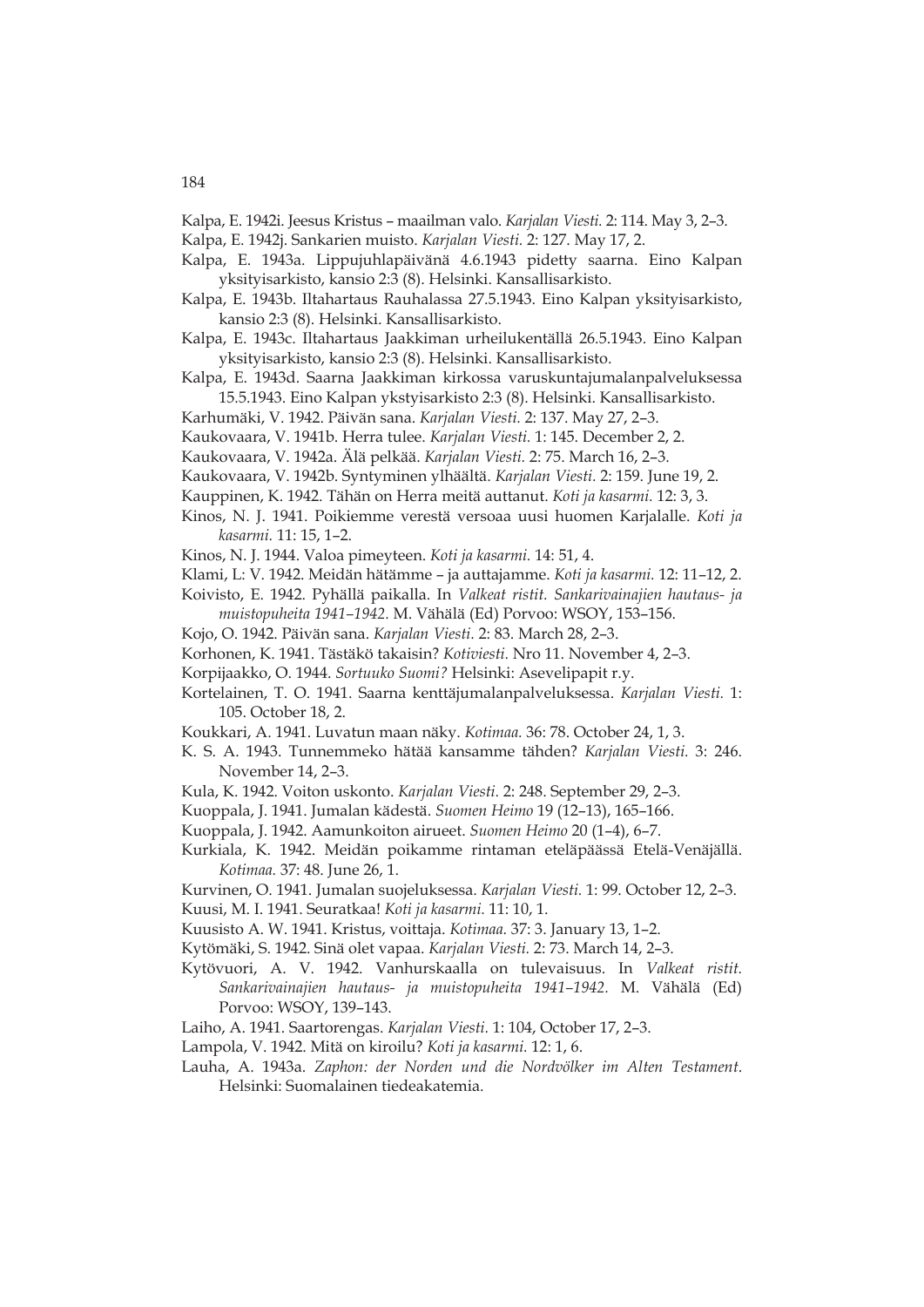- Lauha, A. 1943b. Pohjoiset kansat Vanhan Testamentin eskatologiassa. Esitelmä Viipurin hiippakunnan synodaalikokouksessa Mikkelissä 7.10.1942. Pöytäkirja Viipurin hiippakunnan lakimääräisessä pappeinkokouksessa Mikkelissä lokakuun 6. - 8. päivinä 1942. Liite V. Sortavala: Raamattutalo Oy, 88–97.
- Lauha, M. N. 1942. Sisäinen vihollinen. *Koti ja kasarmi*. 12: 9–10, 2.
- Launis, I. 1942a. Täyteen miehuuteen. *Koti ja kasarmi*. 12: 6, 3.
- Laurila, V. O. J. 1941. Suurin valta. *Karjalan Viesti*. 1: 67. September 10, 2–3.
- Lehtinen, V. 1941. Päivän sana. *Karjalan Viesti*. 1: 90. October 3, 2–3.
- Lehto, V. 1941. Siunauksen kansa. *Karjalan Viesti*. 1: 97 October 10, 2–3.
- Lehtola, Lauri W. 1941. Päivän sana. *Karjalan Viesti*. 1: 107. October 20, 2.
- Lehtonen, A. 1941a. Tervehdyspuhe. Pöytäkirja Tampereen hiippakunnan papiston pappeinkokouksessa Tampereella elokuun 21. 1941. Tampere: Tampereen Kirjapaino-osakeyhtiö, 7–19.
- Lehtonen, A. 1941b. Jumalan apu kansamme äskeisissä vaiheissa. Saarna Helsingin Suurkirkossa itsenäisyyspäivänä 1941. *Kotimaa.* 36: 91. December 8, 2.
- Lehtonen, A. 1941c. Bolshevismi taistelee ristiä vastaan. *Koti ja kasarmi*. 11: 16, 3.
- Lehtonen, A. 1941d. Soviet Russia's demonical war against the Christian Church. Aleksi Lehtosen yksityisarkisto, kansio 13. Helsinki: Kansallisarkisto.
- Lehtonen, A. 1941e. The moral basis of Finland's war. Aleksi Lehtosen yksityisarkisto, kansio 13. Helsinki. Kansallisarkisto.
- Lehtonen, A. 1941f. The greatest onslaught against Christianity in history of mankind. Aleksi Lehtosen yksityisarkisto, kansio 13. Helsinki. Kansallisarkisto.
- Lehtonen, A. 1941g. Tampereen hiippakunnan piispankirje rintamalla palveleville papeille 23.7.1941. Aleksi Lehtosen yksityisarkisto, kansio 43. Helsinki. Kansallisarkisto.
- Lehtonen, A. 1942a. Suomen kansa Jumalan kansaksi. Juhannussaarna. Aleksi Lehtosen yksityisarkisto, kansio 4. Helsinki. Kansallisarkisto.
- Lehtonen, A. 1942b. Puhe pappeinkokouksessa Helsingissä marraskuussa 1942. Aleksi Lehtosen yksityisarkisto, kansio 6. Helsinki. Kansallisarkisto.
- Leskinen, I. 1942. Päivän sana. *Karjalan Viesti.* 2: 30. February 1, 2–3.
- Lilja, N. K. 1944. Päivän sana. *Karjalan Viesti.* 4: 235. October, 2.
- Linnansaari, P. 1942. Kahdella rintamalla. *Karjalan Viesti.* Nro 144. June 3rd, 2–3.
- Litovaara, M. 1942. Iankaikkinen maja. In *Valkeat ristit. Sankarivainajien hautausja muistopuheita 1941–1942.* M. Vähälä (Ed) Porvoo: WSOY, 131–134.
- Loimaranta, S. 1942. Kaikki kirkastuu. In *Valkeat ristit. Sankarivainajien hautausja muistopuheita 1941–1942.* M. Vähälä (ed.) Porvoo: WSOY, 41–43.
- Loimaranta, Y. 1941a. Karjalan Piispa: Tervehdys rintamalle. *Koti ja kasarmi*. 11: 16, 1.
- Loimaranta, Y. 1942. Sisäistä ryhtiä tarvitsee Suomen yhä edelleen. *Koti ja kasarmi.* 12: 9–10, 1.
- Lyyra, U. 1942. Sana rististä. *Karjalan Viesti.* 2: 123. May 13, 2–3.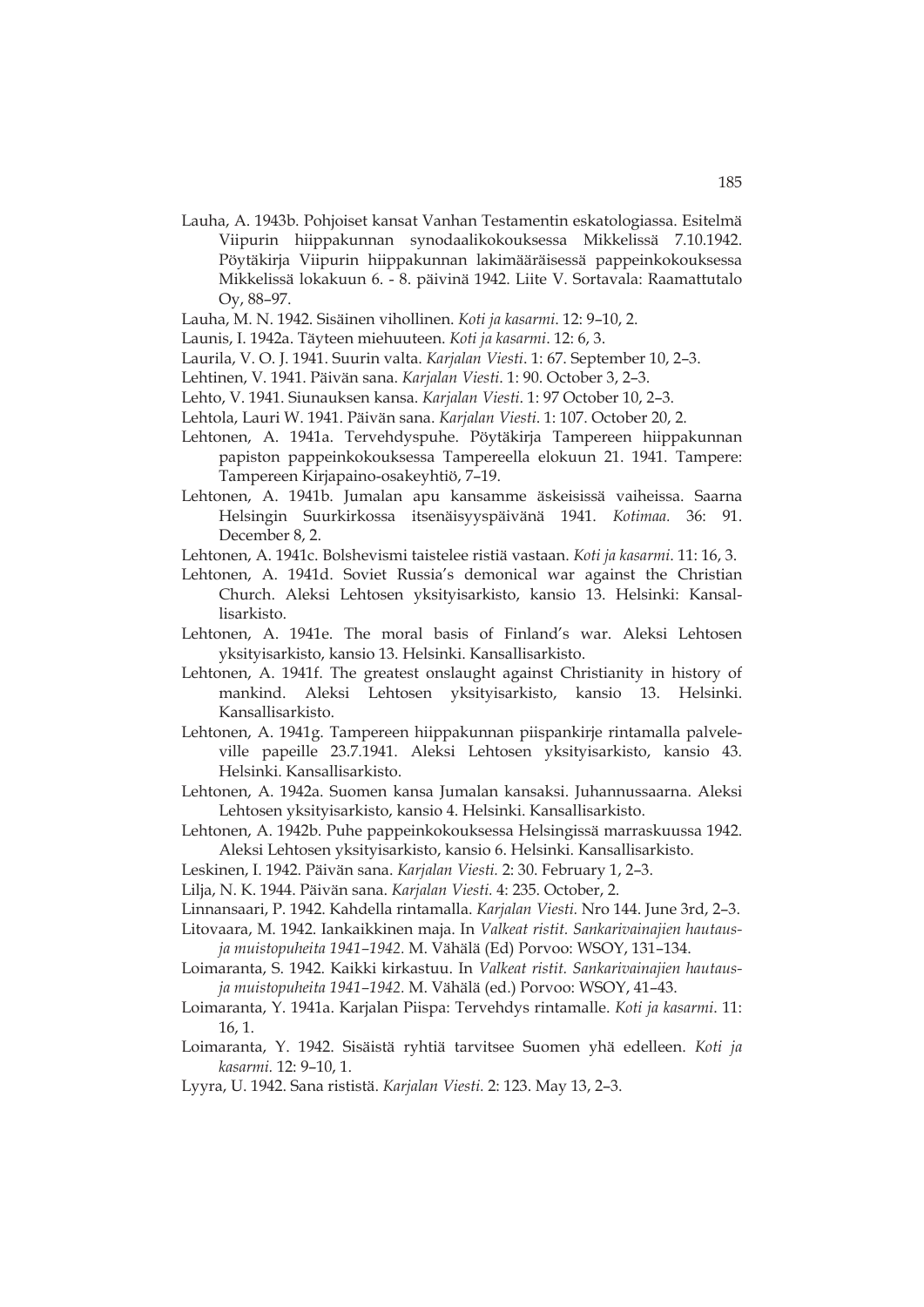- Lähteenmäki, O. 1941. Saarna Kotkassa 14.12.1941. Olavi Lähteenmäen yksityisarkisto, kansio 11.1. Helsinki. Kansallisarkisto.
- Malmivaara, V. 1942. Usko on väkevää. *Suomen Heimo* 20 (5–6), 120–121.
- Mannermaa, J. 1941a. Viimeisen ajan merkit. Juho Mannermaan yksityisarkisto, kansio Bb2. Helsinki. Kansallisarkisto.
- Mannermaa, J. 1941b. Saarna synodaalikokouksen aluksi 21.8.1941. Juho Mannermaan yksityisarkisto, kansio Bab2. Helsinki. Kansallisarkisto.
- Mannermaa, J. 1942a. Hillitkää itsenne! *Koti ja kasarmi.* 12: 13–14, 2.
- Mannermaa, J. 1942b. Tähän asti on Herra meitä auttanut. Piispa J. A. Mannermaan saarna itsenäisyyden 25-vuotispäivän jumalanpalveluksessa 6.12.1942. *Kotimaa.* 37: 95. December 8, 1–2.
- Mannermaa, J. 1942c. *Kansa ja kirkko sotakautena*. Oulu: Kirjola Oy
- Mannermaa, J. 1943. Uudenvuoden tervehdys radiossa 1.1.1943. Juho Mannermaan yksityisarkisto, kansio Bb1. Helsinki. Kansallisarkisto.
- Manninen, J. 1944. Päivän sana. *Karjalan Viesti.* 4: 246. October 19, 2.
- Mattila, V. 1942. Päivän sana. *Karjalan Viesti.* 2: 134. May 24, 2–3.
- Mattila, V. 1943. Päivän sana. *Karjalan Viesti*. 3: 146. July 18, 3.
- Merimaa, H. 1942. Te olette Kristukseen pukeutuneet. *Karjalan Viesti.* 2: 171. July 3, 2–3.
- Mihailov, M. 1941a. Uskonto kansojen elämän perustana. *Karjalan huomen.* 1 :3, 6–7.
- Mihailov, M. 1941b. Jumalaansa luottava kansa. *Karjalan huomen.* 1: 4, 4–5.
- Mikkonen, Y. 1941. Oikea hetki. *Kotimaa.* 36: 68. September 16, 2.
- Muroma, U. 1941. Kaikki riippuu Jumalan siunauksesta. *Koti ja kasarmi.* 11: 10, 2.
- Muroma, U. 1943. Juuri nyt! *Koti ja kasarmi.* 13: 21, 1.
- Mustonen, M. 1941. Bolshevikkien kautta maiden ulottunut kansainvälinen jumalattomuustyö. *Kotiviesti/Kotimaa.* 6. August 15, 2–3.
- Muukkonen, T. 1943. *Rintamapappi.* Helsinki: Kirkollisasiantoimisto
- Nevanko, O. 1941. Herra Sebaot. *Karjalan Viesti.* 1: 111. October 29, 2–3.
- Nevanko, O. 1942. Pitääkö perustus? *Karjalan Viesti.* 2: 242. September 23, 2.
- Niininen, R. 1942. Tauko kiusauksissa. *Karjalan Viesti.* 2: 176. July 8, 2–3.
- Nikolainen, A. 1941a. Jumalan johto. *Koti ja kasarmi.* 11: 23, 3.
- Nikolainen, A. 1941b. Suuri voitto. *Karjalan Viesti.* 1: 37. August 9, 3.
- Nokkala, A. 1942. Lohdutuksen Jumala. In *Valkeat ristit. Sankarivainajien hautaus- ja muistopuheita 1941–1942.* M. Vähälä (Ed) Porvoo: WSOY, 56–58.
- Nokkala, A. 1944. Vaikenevan Jumalan edessä. *Koti ja kasarmi.* 14: 33, 2.
- Nuottamo, T. 1942. Rakkaus vaatii. *Karjalan Viesti.* 2: 63. March 6, 2–3.
- Nurmi, E. 1942. Jeesus on lähellä. *Karjalan Viesti.* 2: 232. September 11, 2.
- Närhi, V. 1941a. Puhe Syvärin kaupungissa 6.12.1941. SA T22293/84. Helsinki. Kansallisarkisto.
- Närhi, V. 1941b. Saarna kenttäjumalanpalveluksessa Rukajärvellä 21.9.1941. SA T22293/84. Helsinki. Kansallisarkisto.
- Oksanen, H. 1943. Voittolippu. *Karjalan Viesti.* 3: 50. March 4, 3.
- Pahikainen, V. 1942. Mitä yhteistä? *Karjalan Viesti.* 2: 138. May 28, 2–3.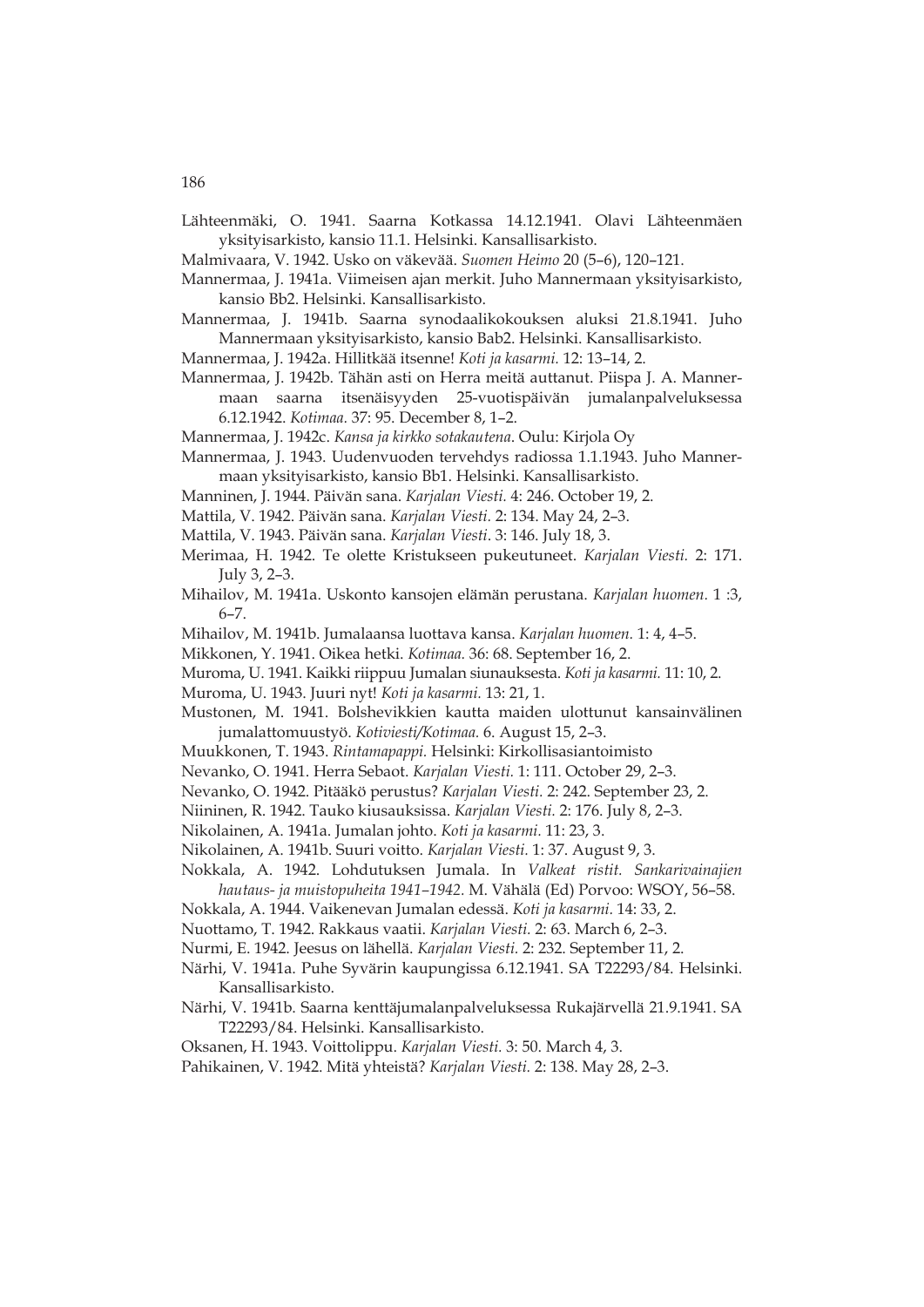- Pakkala, E. W. 1941a. Suomen tulevaisuuden akilles-kantapää. *Kotiviesti/Kotimaa.* 7. August 22, 1.
- Pakkala, E. W. 1941b. Karjalan ristiretki. *Nouse, ole kirkas.* Joulu 1941, 4–5.
- Pakkala, E. W. 1942. Uskon jännitys lohdutuksen Jumalan ja kauhun Jumalan välillä. *Kotimaa.* 37: 89. November 17, 1.
- Pakkala, E. W. 1943. Kotiemme kaksi vihollista. *Koti ja kasarmi.* 13: 6, 3.
- Pakkala, E. W. 1944. Kristus on Herra ja Kuningas. *Kotiviesti/Kotimaa.* 7. July 28, 2.
- Paunu, H. A. 1942. Jumalan ihmeellistä apua saamme jatkuvasti kokea. *Koti ja kasarmi.* 12: 4, 1
- Pelkonen, K. 1942. Sinä yksin voit auttaa taistelussa. *Koti ja kasarmi*. 12:3, 8.
- Pietilä, E. J. 1942. Taistelu voiton saavuttamiseksi. *Karjalan Viesti.* 2: 79. March 24, 2–3.
- Pietilä, H. 1942a. Jumalan "nyt". *Karjalan Viesti.* 2: 200. August 5, 2.
- Pinomaa, L. 1941a. Saarna 13.7.1941. Lennart Pinomaan yksityisarkisto, kansio 16. Helsinki. Kansallisarkisto.
- Pinomaa, L. 1941b. Vanha tarina lohikäärmeestä olikin totta. *Koti ja kasarmi.* 11: 15, 2.
- Pinomaa, L. 1942. Saarna 6.12.1942. Lennart Pinomaan yksityisarkisto, kansio 16. Kansallisarkisto.
- Pinomaa, L. 1944a. Puhe Oulunkylän kirkossa 27.2.1944. Lennart Pinomaan yksityisarkisto, kansio 16. Helsinki. Kansallisarkisto.
- Pinomaa, L. 1944b. Saarna sunnuntaina 13.8.1944. Lennart Pinomaan yksityisarkisto, kansio 16. Helsinki. Kansallisarkisto.
- Pohjanpää, L. 1941a. Puhtain asein. *Kotimaa.* 36: 71. September 30, 2.
- Pohjanpää, L. 1941b. Uhrin siunaus. *Kotimaa.* 36: 63. September 2, 2.
- Pohjanpää, L. 1942. Ristiretki. *Kotimaa.* 37: 100. December 29, 1.
- Porthan, J. H. 1942. Hengen aseet. *Karjalan Viesti.* 2: 70. March 11, 2–3.
- P.S. 1941. Kanna minut yli! *Karjalan Viesti.* 1: 117. November, 2–3.
- Puhakainen, A. 1942. Kansojen kohtalot ratkaistaan Jumalan kasvojen edessä. *Koti ja kasarmi.* 12: 3, 3.
- Puukko, A. F. 1941. Jumalan hallitus ja maailmanhistoria. *Teologinen aikakauskirja* 46 (5), 349–366.
- Pyy, P. 1942a. Saarna 6.12.1942. SA T22293/83. Helsinki. Kansallisarkisto.
- Pyy, P. 1942b. Saarna 18.5.1942. SA T22293/83. Helsinki. Kansallisarkisto.
- Pyysalo, R. 1941. Tuonelan porttien ohi. *Karjalan Viesti.* 1: 133. November 21, 2–3.
- Päivänsalo, O. 1941. Suomalaisen sotilaan valkeuden varusteita. *Koti ja kasarmi.* 11: 24, 10.
- Päivänsalo, P. 1942. Sanat ja teot. *Koti ja kasarmi.* 12: 2, 4.
- Päivänsalo, P. 1944. Jumala ompi linnamme. *Karjalan Viesti*. 4: 56. March 8, 3.
- Rajalinna, T. 1941. Nykyhetki ja meidän edesvastuumme. *Suomen Lähetyssanomia* 83 (10), 205–207.
- Ranta, P. 1942a. Päivän sana. *Karjalan Viesti.* 2: 130. May 20, 2–3.
- Ranta, P. 1942b. Päivän sana. *Karjalan Viesti.* 2: 193. July 28, 3.
- Ranta, P. 1942c. Pyhällä maalla. In *Valkeat ristit. Sankarivainajien hautaus- ja muistopuheita 1941–1942.* M. Vähälä (ed.) Porvoo: WSOY, 91–93.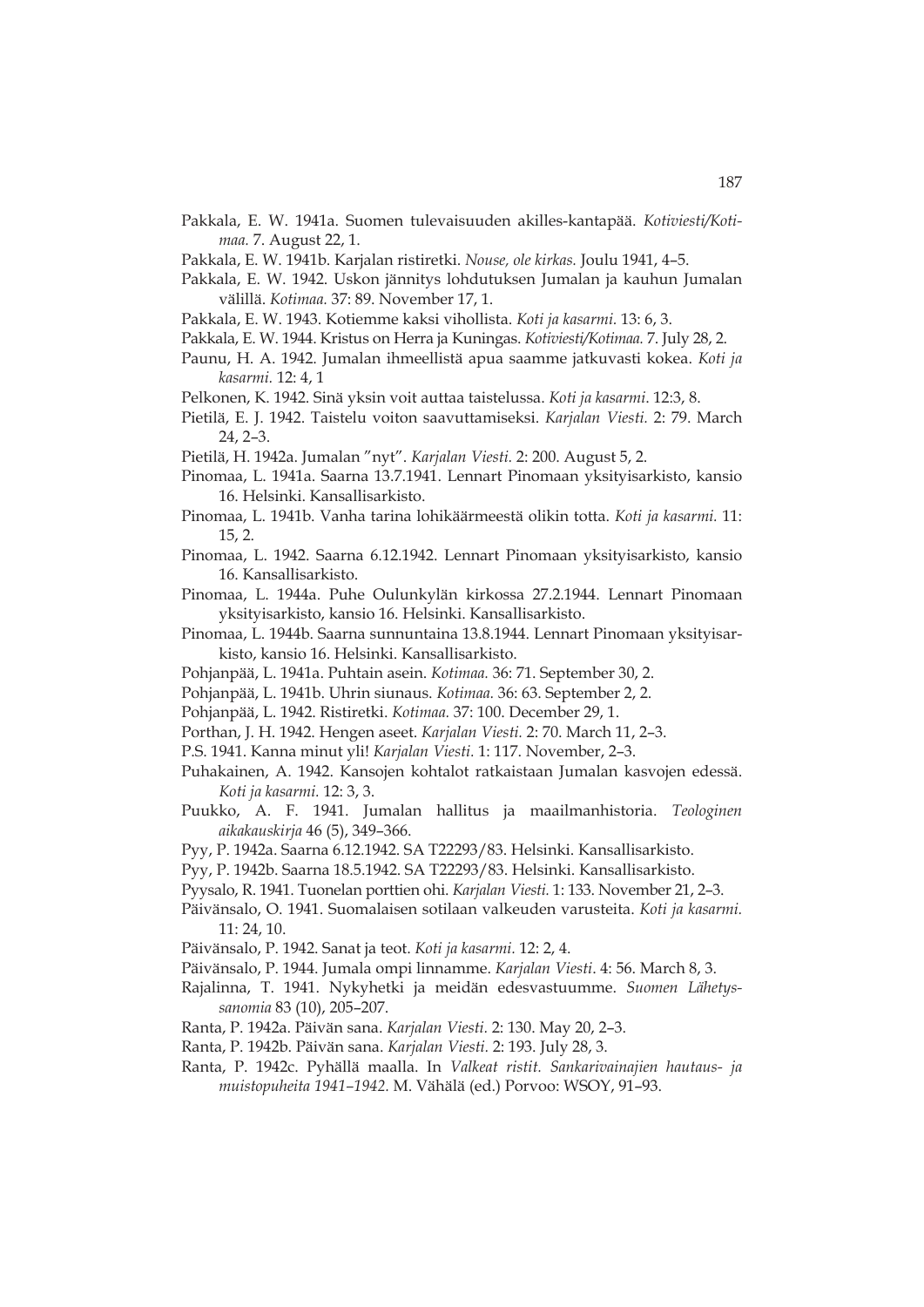- Reimaa, E. 1944. Muuttunut mies. *Karjalan Viesti.* 4: 205. September 5, 3.
- "Repo" 1941. Sotamarsalkka ojentaa kenttäpiispalle piispanristin. *Koti ja kasarmi.* 11: 21, 1–2.
- R. K. 1942. Minun onneni on olla Jumalan lähellä. *Karjalan Viesti*. 2: 3. January 3, 2–3.
- Rinne, E. 1941a. Taistelutunnus. *Kotimaa.* 36: 44. June 27, 1.
- Rinne, E. 1941b. Petroskoi Äänislinna on meidän! *Kotiviesti/Kotimaa.* 9. October 3, 4.
- Rintamäki, V. 1941. Jumalan lupaus. *Karjalan Viesti.* 1: 116. November 3, 2–3.
- Rissanen, V. 1941. Päivän sana. *Karjalan Viesti.* 1: 127. November 15, 2–3.
- Risti-veli 1941. Päivän sana. *Karjalan Viesti.* 1: 31. August 3, 2.
- Roivas, T. 1942. Valkea hevonen. *Karjalan Viesti.* 2: 72. March 17, 2.
- Ryttyläinen, A. 1941. Kreikkalaiskatolinen kirkko ja maanpuolustustyö. *Karjalan huomen*. 1: 5, 7–8.
- Räty, U. 1943. Tie, totuus ja elämä. *Karjalan Viesti.* 3: 244. November 12, 2.
- Saarilahti K. A. 1941. Työhön Herran viinitarhaan. *Suomen Lähetyssanomia* 83 (11), 229–230.
- Saartio, R. 1942. Kaunis on minun perintöosani. In *Valkeat ristit. Sankarivainajien hautaus- ja muistopuheita 1941–1942.* M. Vähälä (Ed) Porvoo: WSOY, 135–138.
- Salmenkivi, A. 1942. Varuillasi rauhallisena. *Karjalan Viesti.* 2: 50. February 21, 2–3.
- Salo, L. A. 1941. Päivän sana. *Karjalan Viesti.* 1: 109. October 22, 2–3.
- Salo, K. R. 1941. Sisälle Jumalan valtakuntaan. *Karjalan Viesti.* 1: 82. September 25, 2–3.
- Salomaa, T. 1941. "Minä olen sinun kanssasi…" *Karjalan Viesti.* 1: 70. September 13, 2–3.
- Salomies, I. 1941a. Suomen kodit tahtovat palvella Herraa. *Oi kallis Suomenmaa…Ohjelmavihkonen kristillisisänmaallisten kokousten järjestämistä varten 7.* Helsinki: Kotijoukkojen valistustoimisto ja Kotijoukkojen rovastintoimisto, 4–6.
- Salomies, I. 1941b. Suomi lännen etuvartijana itää vastaan. *Oi kallis Suomenmaa…Ohjelmavihkonen kristillisisänmaallisten kokousten järjestämistä varten 1.* Helsinki: Kotijoukkojen valistustoimisto ja Kotijoukkojen rovastintoimisto, 8–10.
- Salomies, I. 1943. Kristitty ja sota. *Kotimaa.* 38: 10, 4.
- Sandvik, M. 1941. Kuorma on kannettava. *Karjalan Viesti.* 1: 73. September 16, 2–3.
- Sares, E. 1944. Jumalan motissa. *Karjalan Viesti*. 4: 128. June 14, 2–3.
- Seppälä, T. 1944. Jumalan päiväkäsky Suomen kansalle. *Koti ja kasarmi.* 14: 25–26, 1.
- Serenius, S. 1942. Sinä olet kanssani. In *Valkeat ristit. Sankarivainajien hautaus- ja muistopuheita 1941–1942.* M. Vähälä (Ed) Porvoo: WSOY, 84–86.
- Sihvonen, E. 1943. Raamattu puhuu monenlaisesta sodasta tärkein sota käydään ihmisessä itsessään. *Koti ja kasarmi.* 13: 14, 8.

Siitonen, A. 1943. Yhteisymmärrystä. *Koti ja kasarmi.* 13: 10, 1.

Simojoki, M. 1942a. Pahojen päivien siunaus. *Karjalan Viesti.* 2: 4. January 4, 2–3.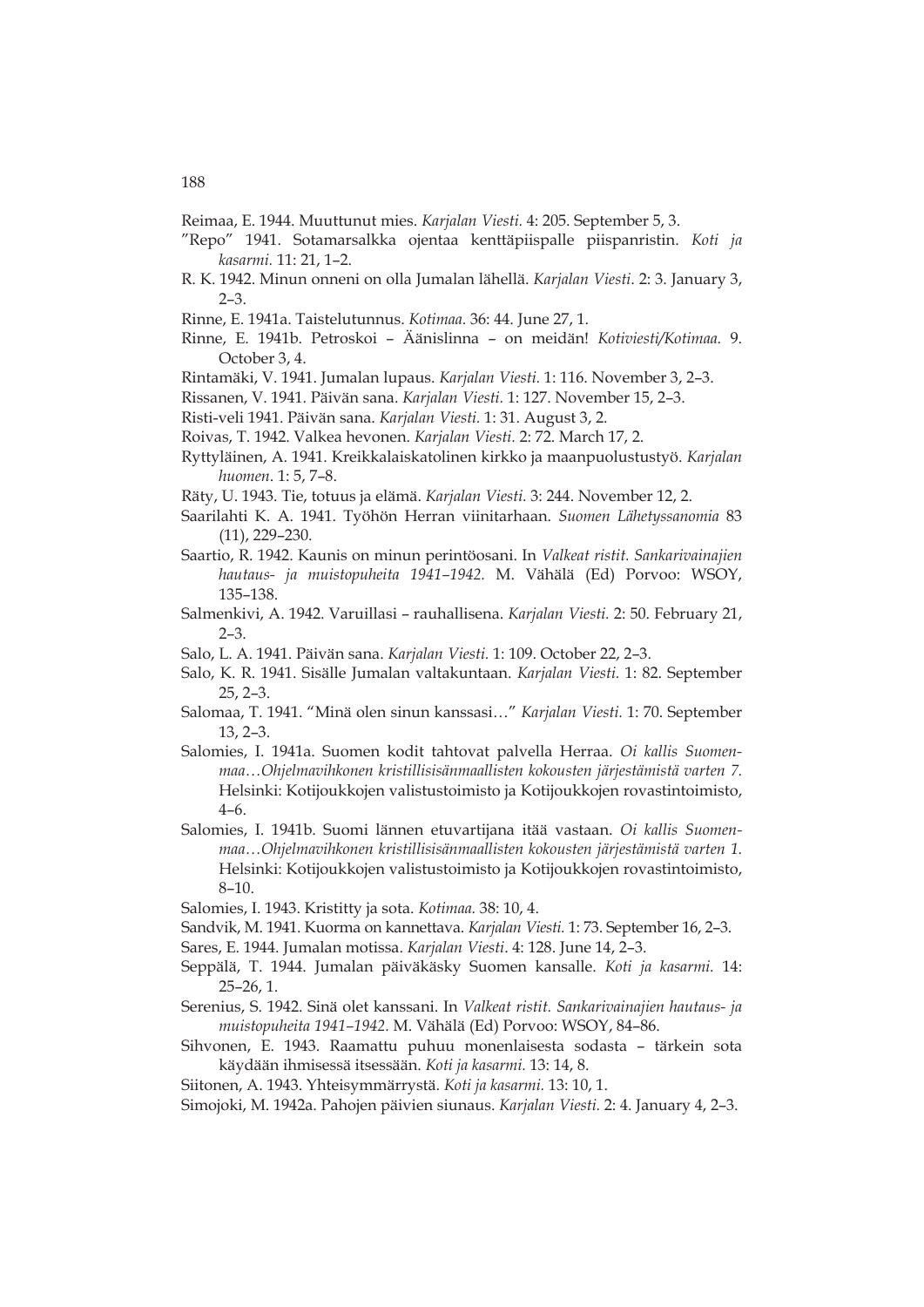- Simojoki, M. 1942b. Jumalan uskollisuus. *Karjalan Viesti.* 2: 21. January 23, 2.
- Simojoki, M. 1942c. Kristuksen seurassa. *Karjalan Viesti.* 2: 27. January 29, 2.
- Simola, V. 1942. Onnen tie. *Karjalan Viesti.* 2: 140. May 30, 2–3.
- Sinko, M. 1942. Rakkaus. *Karjalan Viesti.* 2: 178. July 10, 2–3.
- Sinko, M. 1943. Tottumus suruttomuuteen. *Karjalan Viesti.* 3: 79. April 7, 2–3.
- Sinnemäki, J. 1941a. Ristiretken viestimiehillä on tärkeää tehtävää Itä-Karjalassa. *Koti ja kasarmi.* 11: 22, 3.

Sinnemäki, J. 1941b. Sotasalaisuus. *Karjalan Viesti.* 1: 139. November 27, 2–3.

- Snellman, E. 1941. Kristillinen veljeys. *Karjalan Viesti.* 1: 128. November 16, 2–3.
- Snellman, E. 1943. Sydämen vapaudesta. *Karjalan Viesti.* 3: 222. October 17, 3.
- Sora, E. 1942. Muistot velvoittavat. Saarna sankarivainajain muistopäivänä 17.5.1942. SA T22293/82. Helsinki. Kansallisarkisto.
- Sormunen, E. 1941a. Maailmantila ja kirkon ja kristinuskon asema. Esitelmä Kuopion hiippakunnan synodaalikokouksessa 21.8.1941. Eino Sormusen yksityisarkisto, kansio 13. Helsinki. Kansallisarkisto.
- Sormunen, E. 1941b. Suomen taistelu itää vastaan. *Kotiviesti/Kotimaa.* 1. July 11,  $1 - 2$ .
- Sormunen, E. 1941c. Euroopan ristiretki jumalattomuusliikettä vastaan. Loppusana tutkielmiin jumalattomuusliikkeen kasvoista. *Kotiviesti/Kotimaa.* 7. August 22, 2.
- Sormunen, E. 1943. Ratkaisun edessä. Tervehdyspuhe Kuopion hiippakunnan ensimmäisillä hiippakuntapäivillä 16. - 17.3.1943. Eino Sormusen yksityisarkisto, kansio 22. Helsinki. Kansallisarkisto.
- Suominen, R. 1942. Jumalan viha ilmestyy jumalattomuutta ja vääryyttä vastaan. *Kotimaa.* 37: 43. June 9, 1–2.
- Suominen, R. 1944. Tulevaisuutemme. *Kotimaa.* 39: 87. November 14, 1.
- Suominen, U. 1942. Sankarivainajain kirkkaus. In *Valkeat ristit. Sankarivainajien hautaus- ja muistopuheita 1941–1942.* M. Vähälä (Ed) Porvoo: WSOY, 112–114.
- Sovijärvi, E. 1941. Päivän sana. *Karjalan Viesti.* 1: 108. October 21, 2–3.
- S:s. L. 1944. Päivän sana. *Karjalan Viesti.* 4: 239. October 12, 3.
- Suutarinen, V. 1943. Vakava henki. *Karjalan Viesti.* 3: 98. May 19, 2.
- Takala, L. 1944. Jumalan rauhanehdot. *Koti ja kasarmi.* 14: 51, 4.
- Tenkku, J. 1942. Kristityn sodanpäämäärät. *Karjalan Viesti.* 2: 153. June 13, 2–3.
- Tiililä, O. 1941a. Päämäärämme on selvä. *Hämeen Ilves* 19 (6–7), 144–145.
- Tiililä, O. 1941b. Puhe Kanta-Hämeen sk-piirin juhlassa 5. heinäkuuta 1941. *Hämeen Ilves* 19 (6–7), 142–143.
- Tiililä, O. 1942. Suomalaisten ja saksalaisten aseveljeyden perusteita. *Koti ja kasarmi.* 12: 3, 4.
- Tiililä, O. 1944. Mitä historia nyt puhuu. *Kotimaa.* 39: 37. May 18, 3.
- Tiitinen, K. 1942a. Aseveljeys. *Karjalan Viesti.* 2: 148. June 8, 2–3.
- Tiitinen, K. 1942b. Päivän sana. *Karjalan Viesti.* 2: 203. August 8, 2.
- Tiivola, R. 1941a. Vakain mielin ristiretkelle. *Koti ja kasarmi.* 11: 9, 1.
- Tiivola, R. 1941b. Täydellinen Suomi toteutuu silmiemme edessä. *Koti ja kasarmi.* 11: 19, 1.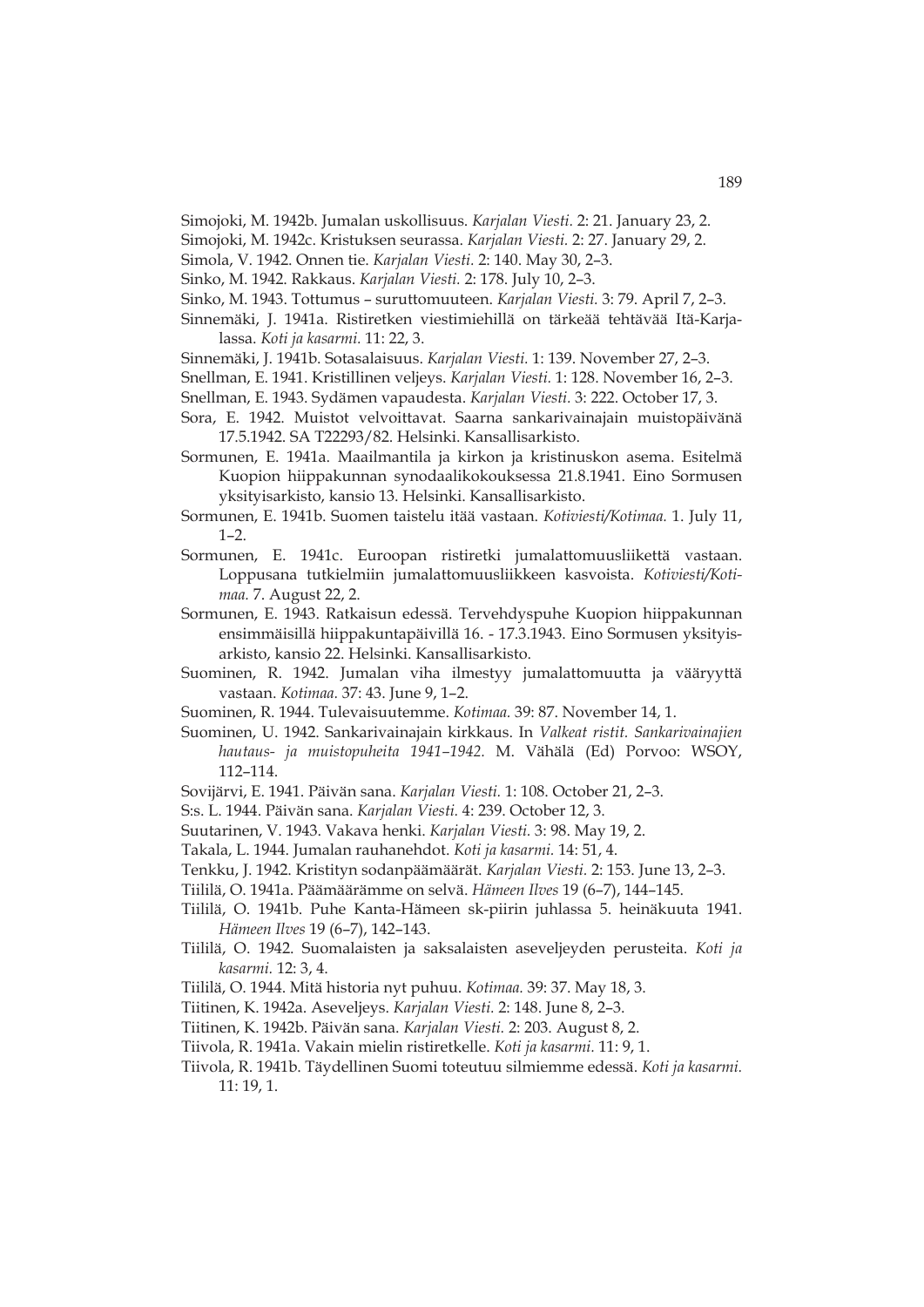- Tiivola, R. 1942a. Voimat koottava, ratkaisu lähellä. *Koti ja kasarmi.* 12:2, 1.
- Tiivola, R. 1942b. Kolme rintamaa. *Koti ja kasarmi.* 12: 15, 1.
- Tiivola, R. 1942c. Tilinpäätöksemme osoittaa velkaa. *Koti ja kasarmi.* 12, 1: 1.
- T. L. 1942. Itsenäisyyspäivänä. *Karjalan Viesti.* 2: 306. December 6, 2.
- Torma, A. 1942. Muista Jeesusta Kristusta. *Karjalan Viesti.* 2: 124. May 14, 2–3.
- Torma, A. 1943. Kaamea onnettomuus. *Karjalan Viesti.* 3: 234. October 31, 3.
- U. R. 1943. Aina valmiina. *Karjalan Viesti.* 3: 87. May 6, 2.
- Utriainen, K. 1941. Kalliisti ostettu. *Karjalan Viesti.* 1: 162. December 19, 2–3.
- Utriainen, K. 1942. Uskon varassa. *Karjalan Viesti.* 2: 168. June 30, 2–3.
- Vaalas, P. 1941, 181. Vahvistukaa Herrassa! *Suomen Lähetyssanomia* 83 (9), 181–182.
- Wallinmaa, Y. 1942a. Puhe Iisalmen asevelikuoron laulajaisissa 1.1.1942. Yrjö Wallinmaan yksityisarkisto, kansio 3 Ab1. Helsinki. Kansallisarkisto.
- Wallinmaa, Y. 1942b. Puolipäiväsaarna Oulun tuomiokirkossa helatorstaina 14.5.1942. Yrjö Wallinmaan yksityisarkisto, kansio 2 Aa2. Helsinki. Kansallisarkisto.
- Wallinmaa, Y. 1942c. Puhe sankarivainajain muistotilaisuudessa Oulun NMKY:ssä 17.5.1942. Yrjö Wallinmaan yksityisarkisto, kansio 3 Ab1. Helsinki. Kansallisarkisto.
- Valtari, U. 1942. Salattua sankaruutta. In *Valkeat ristit. Sankarivainajien hautausja muistopuheita 1941–1942.* M. Vähälä (Ed) Porvoo: WSOY, 78–80.
- Vapalahti, T. 1941. Suomen suvun tulevaisuus ja toivo. *Kotiviesti/Kotimaa.* 12. November 21, 2–3.
- Vasunta, A. 1942. Rakkaus on aina velassa. In *Valkeat ristit. Sankarivainajien hautaus- ja muistopuheita 1941–1942.* M. Vähälä (Ed) Porvoo: WSOY, 44–38.
- Vauramo, T. J. 1941. Päivän tunnussana. *Karjalan Viesti.* 1: 7. July 10, 2.
- Vauramo, T. J. 1942. Odota Herraa. *Karjalan Viesti.* 2: 1. January 1, 2–3.
- Wichmann, I. Z. 1943. Sota-ajan tarkoitus. *Karjalan Viesti.* 3: 199. September 21, 2.
- Vihervaara, L. 1943. Olkaa varuillanne, valvokaa! *Karjalan Viesti.* 3: 212. November 10, 2.
- Vikatmaa, V. 1942. Sankarivainajien muistohetki Äänislinnassa. *Karjalan Viesti.* 2: 84. March 29, 2–3.
- Viljanen, P. 1944a. Jumalan johdatus tulevaisuutemme lupaus. *Kotimaa.* 39: 25. March 31, 3.
- Viljanen, P. 1944b. Hän on haavoitettu meidän rikostemme tähden. *Kotimaa.* 39: 26. April 4, 1.
- Virkkunen, P. 1941. Selostus kokouksesta, joka pidettiin Helsingissä 13.8.1941 ja jossa käsiteltiin ev.lut. työtä Aunuksessa ja Vienan Karjalassa. Paavo Virkkusen yksityisarkisto, col. 263.130. Helsinki. Kansalliskirjasto.
- Virkkunen, P. 1942. Jalo Kristuksen Jeesuksen sotamies. Väinö Havaksen muisto. In *Valkeat ristit. Sankarivainajien hautaus- ja muistopuheita 1941–1942*. M. Vähälä (Ed) Porvoo: WSOY, 13–19.
- Viro, V. 1942. Tie pysyvään vapauteen. In *Valkeat ristit. Sankarivainajien hautausja muistopuheita 1941–1942.* M. Vähälä (Ed) Porvoo: WSOY, 94–95.
- Viro, V. 1974. *Korsupappina Syvärillä.* Porvoo: WSOY.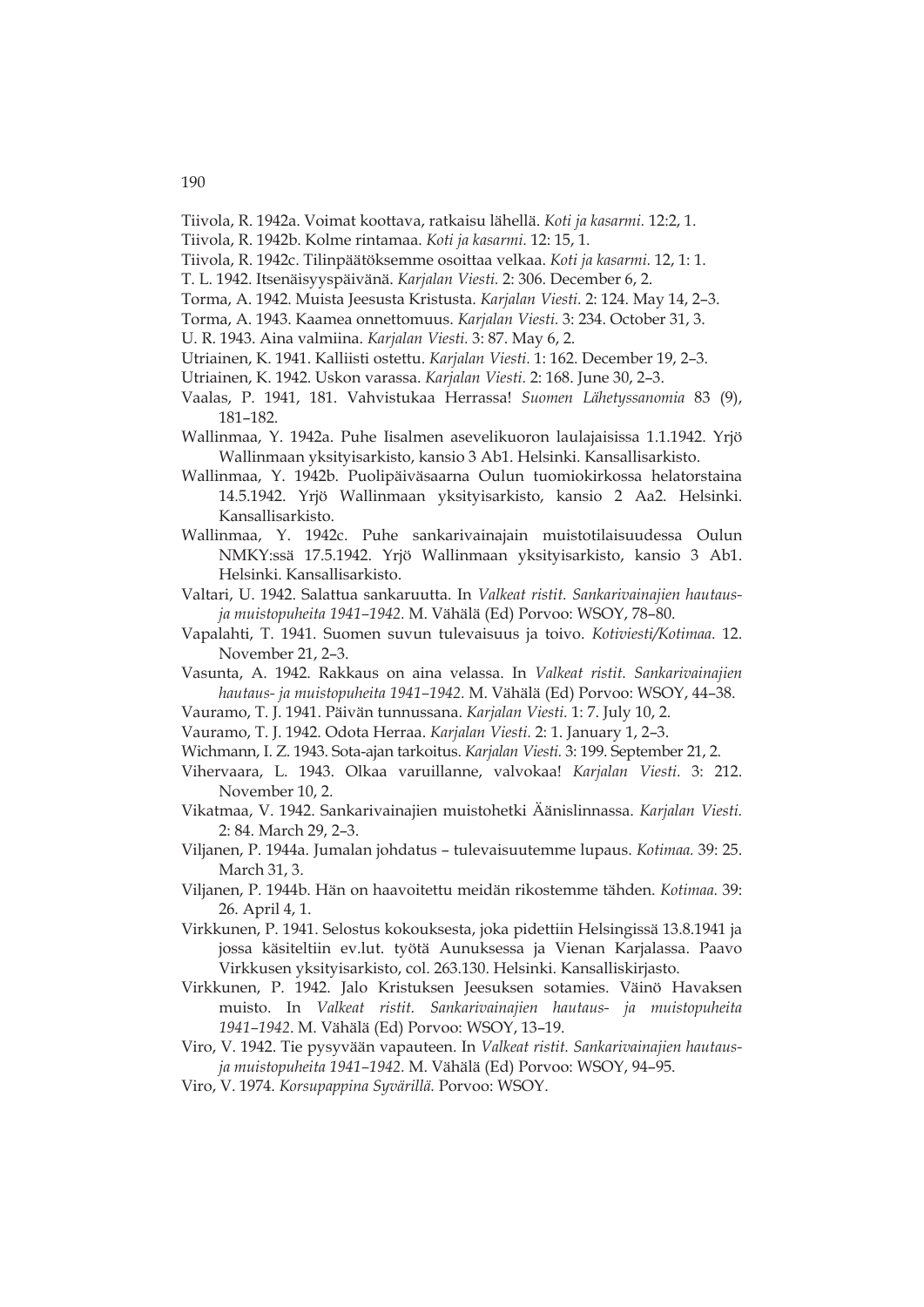- Virolainen, T. 1941. Havaintoja uskonnollisesta ja siveellisestä tilasta. SA T21730, kirjelmäryhmä 10. Helsinki. Kansallisarkisto.
- Virolainen, T. 1942a. Jumalan tuomioitten todistajina. *Kotimaa.* 37: 41. June 2, 3.
- Virolainen, T. 1942b. Veljiemme veri huutaa meille maasta. In *Valkeat ristit. Sankarivainajien hautaus- ja muistopuheita 1941–1942.* M. Vähälä (Ed) Porvoo: WSOY, 27–29.
- Virtanen, J. 1942. Valtakunta, joka ei järky. In *Valkeat ristit. Sankarivainajien hautaus- ja muistopuheita 1941–1942.* M. Vähälä (Ed) Porvoo: WSOY, 87–90.
- Voipio, M. 1943. Aikojen merkit. *Karjalan Viesti.* 3: 265. December 7, 2.
- Voutilainen, T. A. 1942. Jumalan voitto. *Karjalan Viesti.* 2: 37. February 8, 2.
- Vuorela, O. 1942a. Savenvalajan käsissä. *Karjalan Viesti.* 2: 57. February 28, 2–3.
- Vuorela, O. 1942b. Uuden maan näky. In *Valkeat ristit. Sankarivainajien hautausja muistopuheita 1941–1942.* M. Vähälä (Ed) Porvoo: WSOY, 36–40.
- Vuorela, V. 1942a. Ristin todistus. In *Valkeat ristit. Sankarivainajien hautaus- ja muistopuheita 1941–1942.* M. Vähälä (Ed) Porvoo: WSOY, 101–104.
- Vuorela, V. 1942b. Raskas taakka. In *Valkeat ristit. Sankarivainajien hautaus- ja muistopuheita 1941–1942.* M. Vähälä (Ed) Porvoo: WSOY, 33–35.
- V. S. 1941. Voiton enne: kointähti. *Karjalan Viesti*. 1: 31. September 4, 2.
- Vähälä, M. 1942. Jouluksi kotiin. In *Valkeat ristit. Sankarivainajien hautaus- ja muistopuheita 1941–1942.* M. Vähälä (Ed) Porvoo: WSOY, 66–70.
- Ylijoki, V. 1944. Taistelu uskosta. *Koti ja kasarmi*. 14: 10, 3.
- Y. M. K. 1942. Valon lapsi. *Karjalan Viesti*. 2: 256. October 9, 3.

### **Bibliography**

- Agamben, G. 1998. *Homo Sacer. Sovereign Power and Bare Life.* Transl. Daniel Heller-Roazen. California: Stanford University Press.
- Agamben, G. 2002. The Time that is left. *Epoché* 7 (1), 1–14.
- Agamben, G. 2005. *The time that remains. A commentary to the letter to the Romans*. Transl. Patricia Dailey. Stanford: Stanford University Press.
- Agamben, G. 2011. *The Sacrament of Language*. Transl. Adam Kotsko. Cambridge: Polity Press.
- Alter, R. 1981. *The Art of Biblical Narrative.* New York: Basic Books.
- Anderson, V. 2002. The Perfect Enemy: Clinton, the Contradictions of Capitalism, and Slaying the Sin Within. *Rhetoric Review* 21 (4), 384–400.
- Appel, E. C. 1993a. Kenneth Burke: Coy Theologian. *The Journal of Communication and Religion* (16) 2, 99–110.
- Appel, E. C. 1993b. Implications and Importance of the Negative in Burke's Dramatistic Philosophy of Language. *Communication Quarterly* (41) 1, 51–65.
- Appel, E. C. 2012. *Language, Life, Literature, Rhetoric and Composition as Dramatic Action. A Burkean Primer*. Pennsylvania: OarPress.
- Augsburg Confession 1530. [Accessed April 12 2012].

<URL: http://bookofconcord.org/augsburgconfession.php>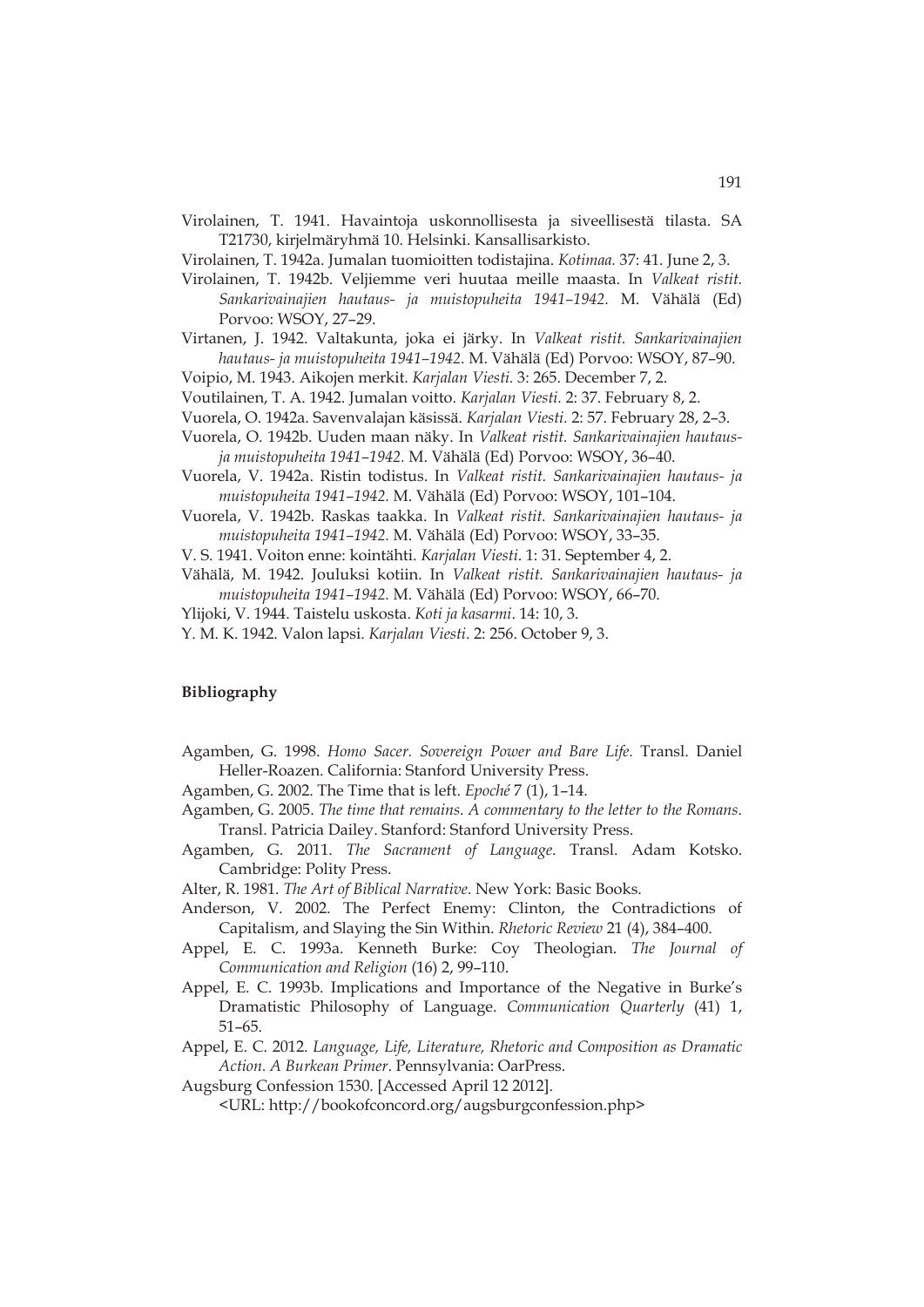- Augustine 1998. *The City of God against the Pagans*. Transl. R. W. Dyson. New York: Cambridge University Press.
- Augustine. Contra Faustum. *The Catholic Encyclopedia*. [Accessed April 11 2012]. <URL: http://www.newadvent.org/fathers/1406.htm>
- Bartov, O. 1992. *Hitler's Army. Soldiers, Nazis, and the War in the Third Reich*. Oxford: Oxford University Press.
- *Bible.* The New International Version. <URL: http://www.biblica.com/niv/>
- Boyarin, D. 1997. *A Radical Jew. Paul and the Politics of Identity.* Berkeley: University of California Press.
- Benoit, W. L. 1996. A note on Burke on "Motive." *Rhetoric Society Quarterly* 26 (2), 67–79.
- Bercovitch, S. 1978. *The American Jeremiad.* Madison: University of Wisconsin press.

Best, E. 1972. *The First and Second Epistles to the Thessalonians*. New York: Harper.

- Betz, B. R. 1985. Transcendence: a strategy of rhetoric in a theology of hope. *Religious Communication Today* 8 (September), 28–35.
- Birdsell, D. S. 1987. Ronald Reagan on Lebanon and Grenada: flexibility and interpretation in the application of Kenneth Burke's pentad. *The Quarterly Journal of Speech* 73 (3), 267–279.
- Blakesley, D. 2002. *The Elements of Dramatism.* New York: Longman.
- Blakesley, D. 2007. *The Terministic Screen: Rhetorical Perspectives on Film*. Carbondale: Southern Illinois University Press.
- Blenkinsopp, J. 1995. *Sage, Priest, Prophet. Religious and Intellectual Leadership in Ancient Israel.* Louisville: John Knox Press
- Bobbitt, D. A. 2004. *The Rhetoric of Redemption: Kenneth Burke's Redemption Drama and Martin Luther King, JR.'s I Have a Dream Speech*. Lanham: Rowman & Littlefield.
- Browning, C. S. 2008. *Constructivism, Narrative and Foreign Policy Analysis: A Case Study of Finland*. Bern: Peter Lang.
- Brummett, B. 1984. Premillenial apocalyptic as a rhetorical genre. *Central State Speech Journal* 35 (2), 84–93.
- Bultmann, R. 1957. *History and Eschatology. The Presence of Eternity*. New York: Harper & Row.
- Burke, K. 1953 [1931]. *Counter-Statement.* Chicago: The University Chicago Press.
- Burke, K. 1957 [1941]. *Philosophy of Literary Form*. Revised edition. New York: Vintage Books.
- Burke, K. 1959. On Catharsis, Or Resolution. *Kenyon Review* 21 (3), 337–375.
- Burke, K. 1966. *Language as Symbolic Action*. Berkeley: University of California Press.
- Burke, K. 1968. *The Complete White Oxen*. Berkeley: University of California Press.
- Burke, K. 1969a [1945]. *A Grammar of Motives*. Berkeley: University of California Press.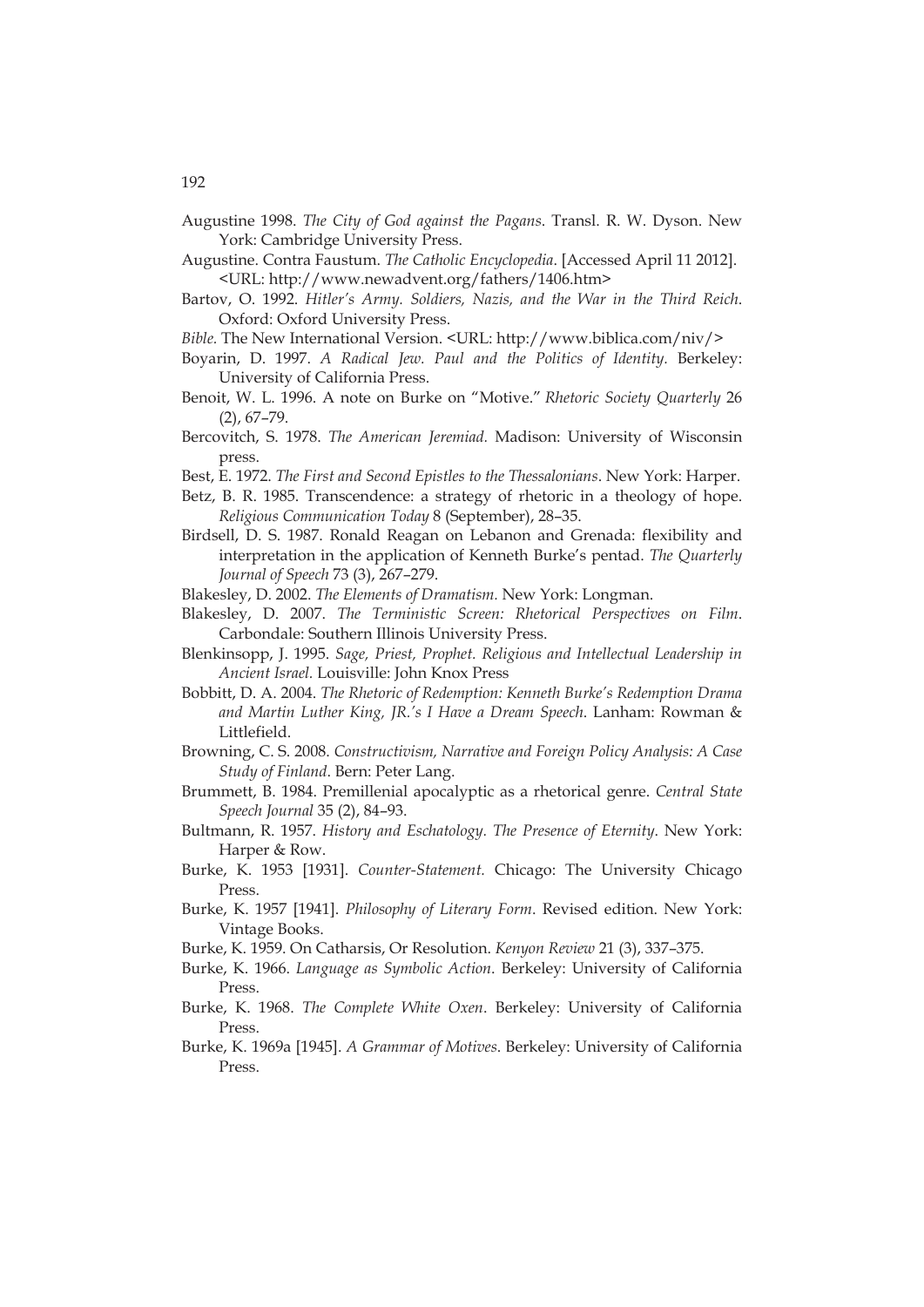- Burke, K. 1969b [1950]. *A Rhetoric of Motives*. Berkeley: University of California Press.
- Burke, K. 1970. *The Rhetoric of Religion*. Berkeley: University of California Press.
- Burke, K. 1972. *Dramatism and Development*. Heinz Werner Lectures 1971. Massachusetts: Clark University Press.
- Burke, K. 1978. (Nonsymbolic) Motion/(Symbolic) Action. *Critical Inquiry* 4 (4), 809–838.
- Burke, K. 1984a [1935]. *Permanence and Change. An Anatomy of Purpose*. 3rd edition. Berkeley: University of California Press.
- Burke, K. 1984b [1937]. *Attitudes toward History*. 3rd edition. Berkeley: University of California Press.
- Burke, K. 1989a. Revolutionary symbolism in America. Speech by Kenneth Burke to American Writers' Congress, April 26, 1935. In H. W. Simons and T. Melia (Eds) *The Legacy of Kenneth Burke*. Madison: University of Wisconsin. 267–273.
- Burke, K. 1989b. *On Symbols and Society*. Edited by Joseph R. Gusfield. Chicago: The University of Chicago Press.
- Burke, K. 2001. "Watchful of Hermetics to Be Strong in Hermeneutics": Selections from "Poetics, Dramatistically Considered". In G. Henderson & D. Cratis Williams (Eds) *Unending Conversations. New Writings by and about Kenneth Burke.* Carbondale and Edwardsville: Southern Illinois University Press, 35–80.
- Bygrave, S. 1993. *Rhetoric and Ideology*. London: Routledge.
- Cargill Thompson, W. D. J. 1984. *The Political Thought of Martin Luther*. Sussex: The Harvester Press.
- Carter, A. C. 1992. Logology and Religion: Kenneth Burke on the Metalinguistic Dimension of Language. *The Journal of Religion* 72 (1), 1–18.
- Carter, A. C. 1997. Kenneth Burke and the Bicameral Myth of Power. *Poetics Today* 18 (3), 343–373.
- Catechism of the Catholic Church 1992. [Accessed April 12 2012]. <URL:http://www.vatican.va/archive/ENG0015/\_INDEX.HTM>
- Cauthen, B. 2004. Covenant and continuity: ethno-symbolism and the myth of divine election. *Nations and Nationalism* 10 (1/2), 19–33.
- Collins, A. Y. 1984. *Crisis and catharsis: the power of the Apocalypse.* Philadelphia: The Westminster Press.
- Collins, J. J. 1998. *The apocalyptic imagination: an introduction to Jewish apocalyptic literature.* Michigan: William B. Eerdmans Publishing Co.
- The Council of Trent. The canons and decrees of the sacred and ecumenical Council of Trent 1545–1563. [Accessed April 12 2012].

<URL:http://history.hanover.edu/texts/trent/trentall.html>

- Crable, B. 2003. Symbolizing Motion: Burke's Dialectic and Rhetoric of the Body. *Rhetoric Review* 22 (2), 121–137.
- Cunningham, A. & Grell, O. P. 2000. *The Four Horsemen of the Apocalypse: Religion, War, Famine and Death in Reformation Europe.* Cambridge: Cambridge University Press.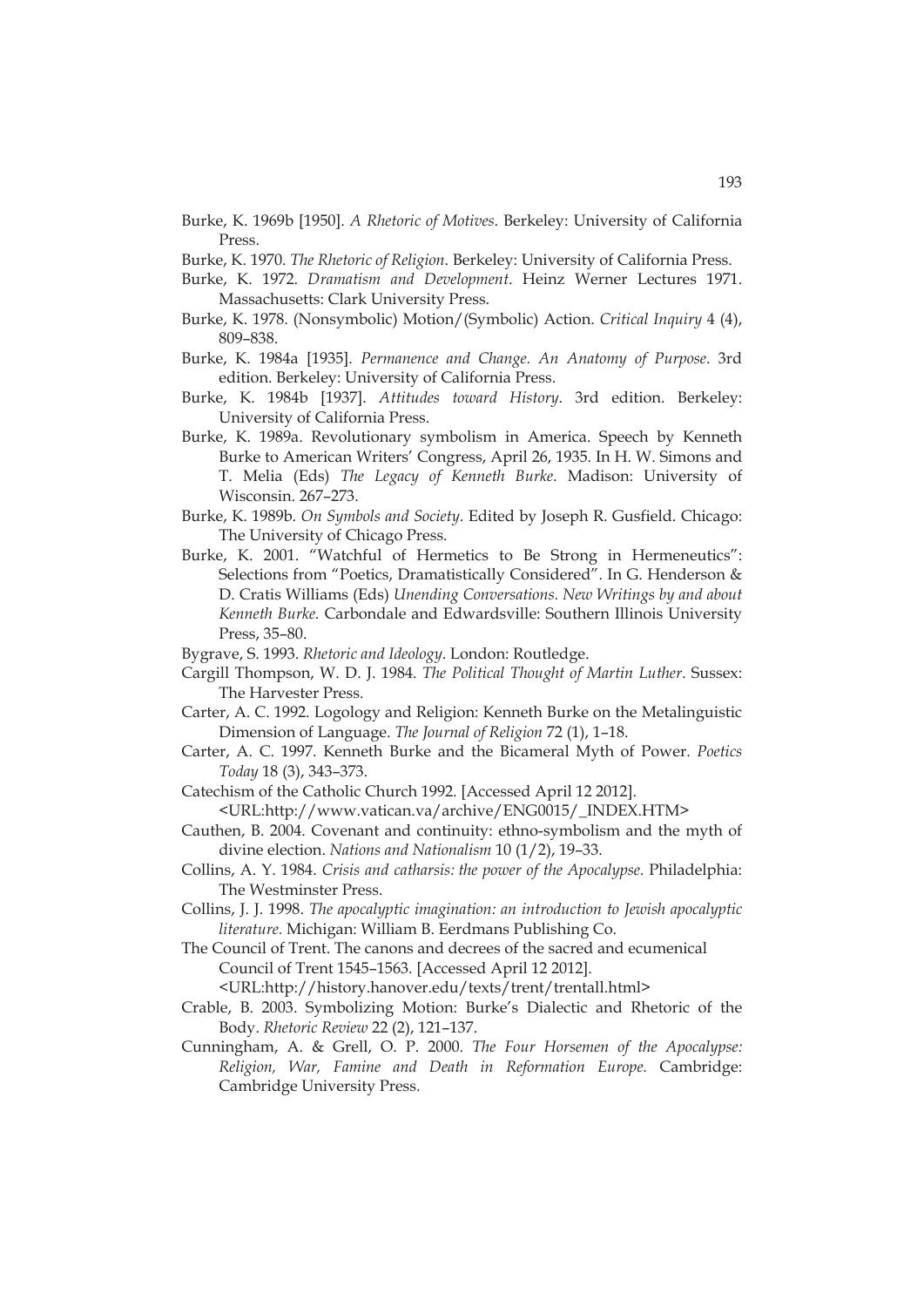- Davis, C. & Riches, P. A. 2005. Metanoia: The Theological Praxis of Revolution. In *Theology and the Political: the new debate.* C. Davis, J. Milbank & S. Žižek (Eds) Duke University Press. 22–51.
- Desilet, G. 2006. *Cult of the Kill. Traditional Metaphysics of Rhetoric, Truth, and Violence in a Postmodern World.* Bloomington: Xlibris.
- Drane, J. W. 1978. Typology. *Evangelical Quarterly* 50 (4), 195–210.
- Duncan, H. D. 1962. *Communication and Social Order*. London: Oxford University Press.
- Durham, W. B. 1980. Kenneth Burke's Concept of Substance. *Quarterly Journal of Speech* 66 (4), 351–64.
- Durkheim, E. 2008 [1912]. *The Elementary Forms of the Religious Life.* Transl. Joseph Ward Swain. New York: Dover Publications.
- Eddy, B. 2003. *The rites of identity: the religious naturalism and cultural criticism of Kenneth Burke and Ralph Ellison*. Princeton: Princeton University Press.
- Edelman, M. 1985 [1964]. *The Symbolic Uses of Politics*. Illinois: The University of Illinois Press.
- Edelman, M. 1988. *Constructing the Political Spectacle*. Chicago: The University of Chicago Press.
- Eliade, M. 1961. *The Sacred and the Profane: the nature of religion*. Transl. by William R. Trask. New York: Harcourt.
- Eskelinen, H. 2004. *Me tahdoimme suureksi Suomenmaan. Akateemisen Karjala-Seuran historia I.* Helsinki: WSOY.
- Firth, R. 1973. *Symbols. Public and Private*. Oxford: George Allen & Unwin.
- Foucault, M. 1982. The Subject and Power. *Critical Inquiry* 8 (4), 777–795.
- Foucault, M. 1979. Omnes et Singulatim: Towards a Criticism
	- of 'Political Reason'. *The Tanner Lectures on Human Values*. Delivered at Stanford University, October 10 and 16, 1979. [Accessed March 29, 2012]. <URL:http://www.tannerlectures.utah.edu/lectures/documents/foucaul t81.pdf>
- Foucault, M. 2009. *Security, Territory, Population. Lectures at the Collège de France 1977–1978*. Transl. Graham Burchell. New York: Palgrave Macmillan.
- The Fourth Lateran Council 1215. [Accessed April 12 2012].
- <URL:http://www.fordham.edu/halsall/basis/lateran4.asp>
- Frye, N. 1980. *The Great Code. The Bible and Literature*. New York: Harcourt Inc.
- Frye, N. 1992. *Words with Power. Being a Second Study of the Bible and Literature*. New York: Harcourt Inc.
- Frye, N. & Macpherson, J. 2004. *Biblical and Classical Myths. The Mythological Framework of Western Culture.* Toronto: The University of Toronto Press.
- Geertz, C. 1973. *The Interpretation of Cultures: Selected Essays*. New York: Basic Books.
- Gentile, E. 2006. *Politics as Religion.* Transl. George Staunton. Oxford: Oxford University Press.
- Gorringe, T. 1996. *God's Just Vengeance: Crime, Violence and the Rhetoric of Salvation.* Cambridge: Cambridge University Press.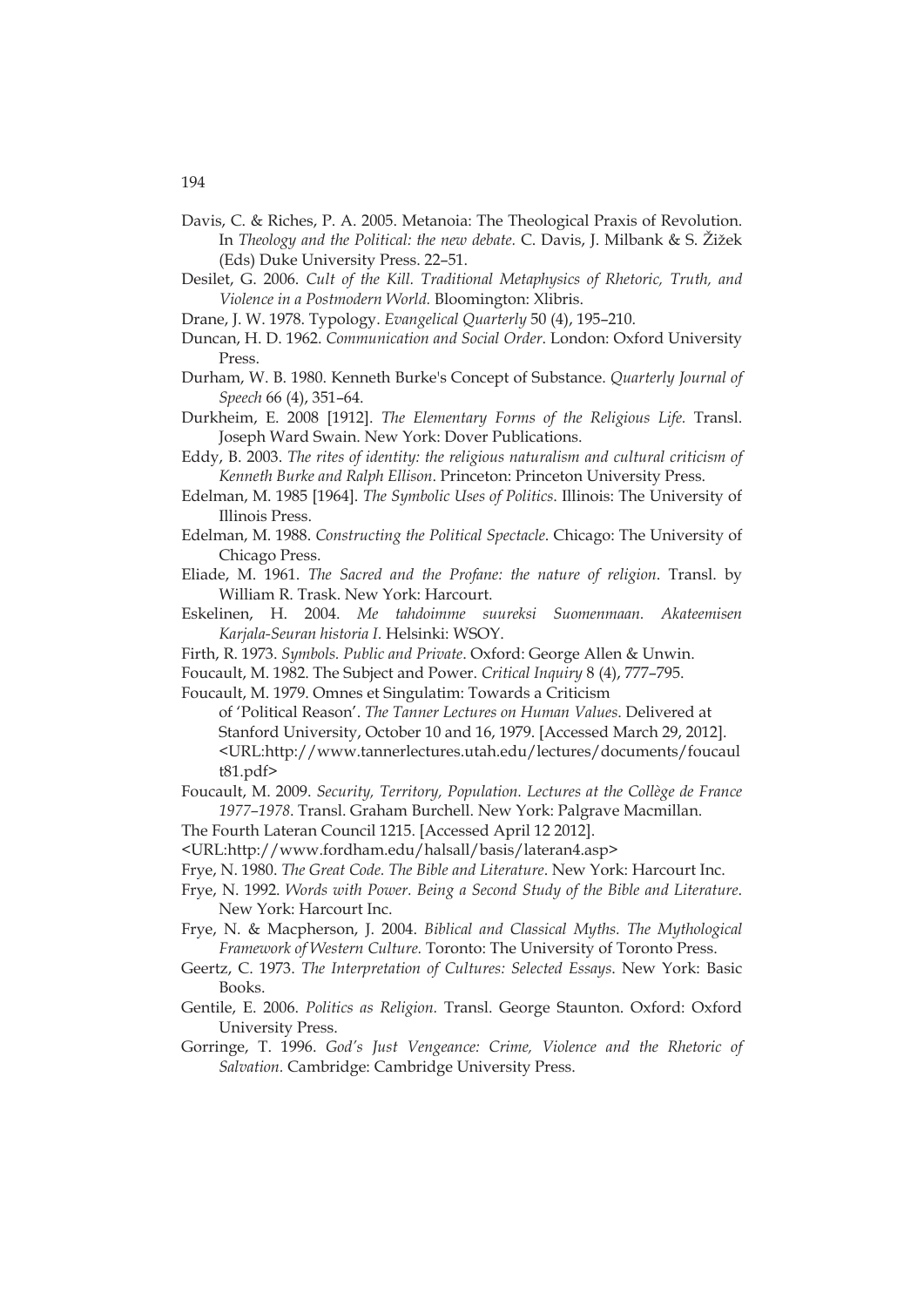- Hastings, A. 1997. The *Construction of Nationhood: Ethnicity, Religion and Nationalism*. Cambridge: Cambridge University Press.
- Hawhee, D. 2009. *Moving bodies: Kenneth Burke at the Edges of Language.* Columbia: The University of South Carolina Press.
- Heath, R. L. 1986. *Realism and relativism: a perspective on Kenneth Burke*. Macon: Mercer University Press.
- Holmila, A. 2009. Finland and the Holocaust: A Reassessment. *Holocaust and Genocide Studies* 23 (3), 413–440.
- Hoover, A. J. 1999. *God, Britain, and Hitler in World War II. The View of the British Clergy, 1939–1944.* London: Praeger.
- Hutchison, W. R. & Lehmann, H. 1994 (Eds) *Many are Chosen: Divine Election and Western Nationalism.* Minneapolis: Fortress Press.
- Huttunen, N. 2010. *Raamatullinen sota.* Helsinki: SKS.
- Hölsä, M. 2006. *On uuden huomenen saava. Suomalainen kansakoulu Itä-Karjalan sotilashallinnon kasvatustavoitteiden toteuttajana miehitysajan aunukselaiskylässä 1941–1944.* Joensuun yliopiston humanistisia julkaisuja 45.
- Ihalainen, P. 2003. The concepts of fatherland and nation in Swedish state sermons from the late age of absolutism to the Accession of Gustavus III. *Scandinavian Journal of History* 28 (1), 37–58.
- Ihalainen, P. 2005a. Suomalaisten kansakuntakäsitysten juurilla. Luterilaisuus ihannekansalaisten kasvattajana vallankumousten aikakauden Ruotsissa. In *Historia ja herrasmies*. Jyväskylä: Jyväskylän yliopisto.
- Ihalainen, P. 2005b. The Lutheran national community in 18th century Sweden and 21st century Finland. *Redescriptions* 9, 80–112.
- Ihalainen, P. 2005c. *Protestant Nations Redefined: Changing Perceptions of National Identity in the Rhetoric of the English, Dutch and Swedish Public Churches, 1685–1777*. Leiden: Brill.
- Ihalainen, P. 2007. Svenska kyrkan och det moderniserande nationella tänkandet 1789–1810. *Sjuttonhundratal* 2006/2007, 25–48.
- Jaakkola, J. 1941. *Die Ostfrage Finnlands*. Helsinki: WSOY.
- Johnson, J. T. 1997. *The Holy War Idea on Western and Islamic Traditions*. Pennsylvania: The Pennsylvania State University Press.
- Kangas, S. 2007. *Deus vult: Images of crusader violence c. 1095-1100*. University of Helsinki. Unpublished dissertation.
- Kansanaho, E. 1991. *Papit sodassa*. Porvoo: WSOY.
- Kantorowicz, E. H. 1997 [1957]. *The King's Two Bodies. A Study in Medieval Political Theology.* Princeton: Princeton University Press.
- Karemaa, O. 1998. *Vihollisia, vainoojia, syöpäläisiä. Rasistinen venäläisviha Suomessa 1917–1923.* Helsinki: SHS.
- Kelly, G. A. 1984. *Politics and Religious Consciousness in America*. New Jersey: Transaction Publishers.
- Kemiläinen, A. 1998. *Finns in the shadow of the "Aryans": race theories and racism*. Helsinki: Finnish Historical Society.
- Kemppainen, I. 2006. *Isänmaan uhrit sankarikuolema Suomessa toisen maailmansodan aikana.* Helsinki: SKS.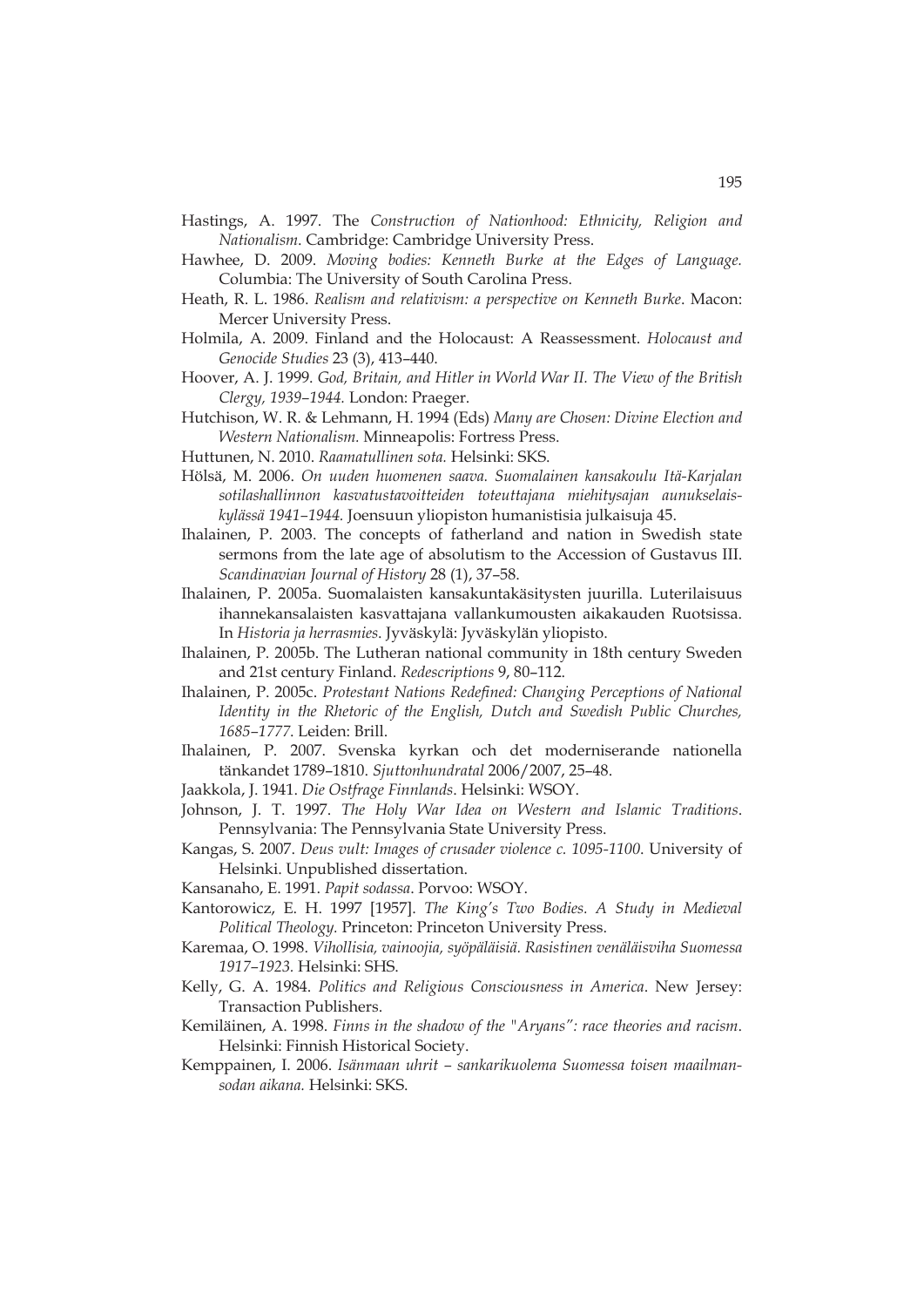- King, A. 2009. Pentadic Criticism: The Wheels of Creation. In J. A. Kuypers (Ed) *Rhetorical criticism: perspectives in action.* Lanham: Lexington Books, 165–180.
- Kinnunen, T. & Kivimäki V. 2012 (Eds). *Finland in World War II. History, Memory, Interpretations.* Leiden: Brill.
- Kirk, J. W. 1962. *Dramatism and the theatre: an application of Kenneth Burke's critical methods to the analysis of two plays*. The University of Florida. Unpublished dissertation.
- Knapp, S. J. 1999. Analyzing narrative of expertise: toward the development of a Burkeian Pentadic Scheme. *The Sociological Quarterly* 40 (4), 587–612.
- Kolstø, P. 2005 (Ed) *Myths and boundaries in south-eastern Europe*. London: C. Hurst & Co.
- Koselleck, R. 2004 [1979]. *Futures past: on the semantics of historical time*. Transl. Keith Tribe. New York: Columbia University Press.
- Koskiaho, T. 1966. Suomen evankelisluterilaisen kirkon papit kansanedustajaehdokkaina 1919–1966. *Politiikka* 8 (4), 203–17.
- Koster, J. 2003. Ritual Performance and the Politics of Identity: On the Function and Uses of Ritual. *Journal of Historical Pragmatics* 4 (2), 211–248.
- Laine, A. 1982. *Suur-Suomen kahdet kasvot. Itä-Karjalan siviiliväestön asema suomalaisessa miehityshallinnossa 1941–1944.* Helsinki: Otava.
- Lampe G. W. H. 1956. The Reasonableness of Typology. In G. W. H. Lampe and K. J. Woolcombe (Eds) *Essays on typology.* London: SCM Press, 9–38.
- Lasswell, H. D. 1971 [1927]. *Propaganda Technique in World War I.* Cambridge: MIT Press.
- Lentricchia, F. 1985. *Criticism and Social Change.* Chicago: The University of Chicago Press.
- Leskinen, J. & Juutilainen A. 2005 (Eds). *Jatkosodan pikkujättiläinen.* Helsinki: WSOY.
- Lindroos, K. 2006. Benjamin's Moment. *Redescriptions* 10, 115–133.
- Lindsay, S. A. 1998. *Implicit Rhetoric. Kenneth Burke's Extension of Aristotle's Concept of Entelechy.* Lanham: University Press of America.
- Lindsay, S. A. 2001. *Revelation. The Human Drama*. Bethlehem: Lehigh University Press.
- Lindsay, S. A. 2006. *Psychotic Entelechy. The Dangers of Spiritual Gifts Theology.* Lanham: University Press of America.
- Longman, T. III & Reid, D. G. 1995. *God is a Warrior.* Michigan: Zondervan Publishing House.
- Lumen gentium. Dogmatic constitution of the church 1964. [Accessed April 12 2012].

<URL:http://www.vatican.va/archive/hist\_councils/ii\_vatican\_council/ documents/vat-ii\_const\_19641121\_lumen-gentium\_en.html>

Luther, M. 2009. *Treatise on Good Works.* Rockville: Serenity Publishers.

Luther, M. [1526]. Ob Kriegsleute auch in seligem Stande sein können. In *Luthers Werke*. Weimarer Ausgabe, 19, 623–662.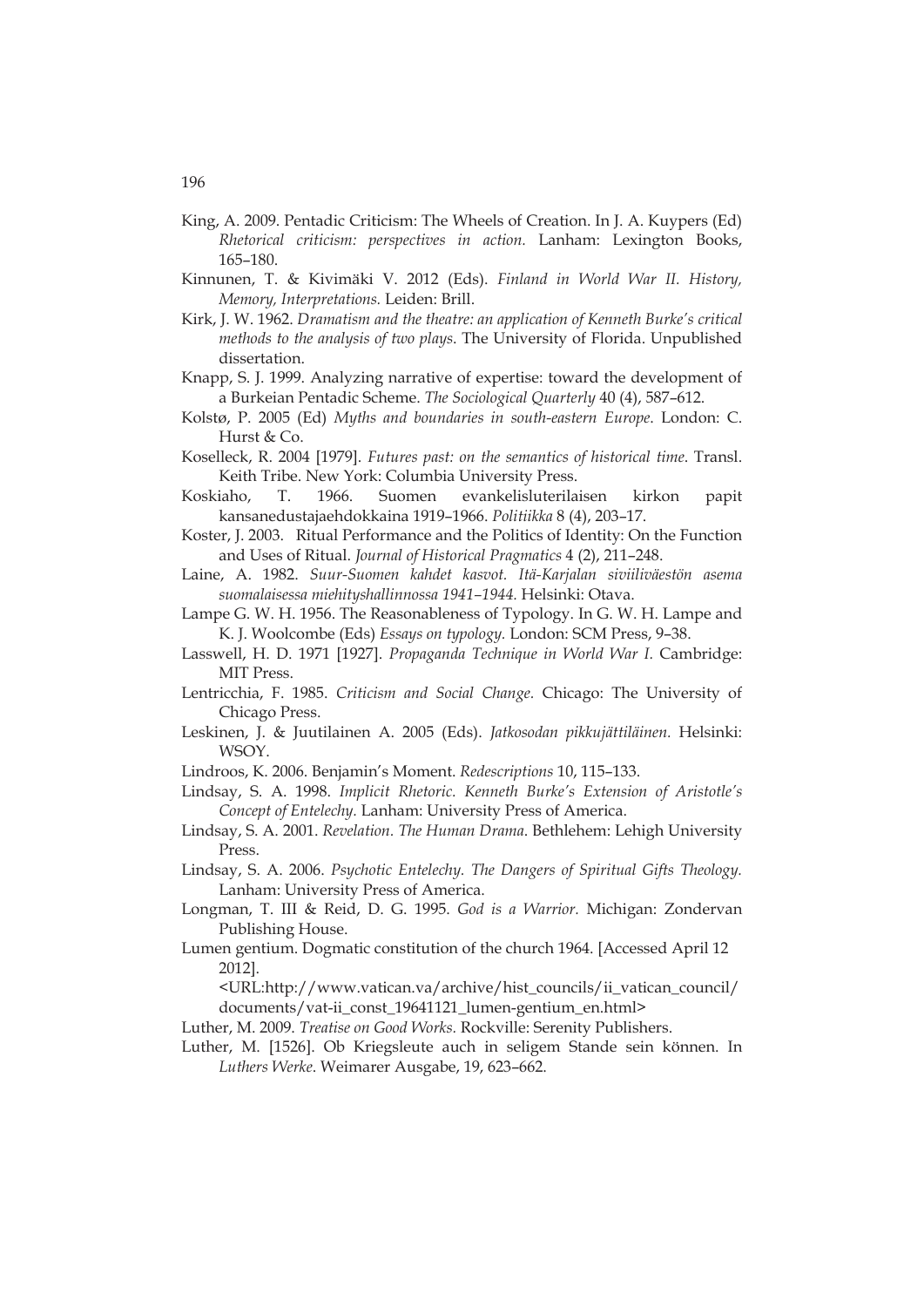- Luther, M. [1529]. Vom Kriege wider die Türken. In *Luthers Werke*. Weimarer Ausgabe, 30: II, 107–148.
- Luther, M. [1518]. May 30, 1518. Letter to John von Staupitz.. In *Luther's Works*, 48. Letters I, 65–70. Ed. Helmut T. Lehmann.
- Luther, M. [1529]. *Large Catechism.* [Accessed May 15 2012]. <URL:http://bookofconcord.org/lc-1-intro.php>
- Luther, M. [1537]. *The Smalcald Articles*. [Accessed April 12 2012]. <URL:http://bookofconcord.org/smalcald.php>
- Luther, M. 1962. *Selections from his writings.* Edited by J. Dillenberger. New York: Anchor Books.
- Mannerheim, C. G. E. 1970. *Puhtain asein. Suomen marsalkan päiväkäskyjä vuosilta 1918–1944.* Edited by E. Kaskimies. Helsinki: Kustannus Oy Artikkeli.
- Manninen, O. 1980. *Suur-Suomen ääriviivat: kysymys tulevaisuudesta ja turvallisuudesta Suomen Saksan-politiikassa 1941*. Helsinki: Kirjayhtymä.
- Meier, H. 1998. *The Lesson of Carl Schmitt. Four Chapters of the Distinction between Political Theology and Political Philosophy.* Transl. Marcus Brainard. Chicago: The University of Chicago Press.
- Melanchton, P. [1537]. *Tractatus de Potestate et Primatu Papae.* [Accessed April 12 2012]. <URL:http://bookofconcord.org/treatise.php>
- Meuser F. W. 2003. Luther as preacher of the Word of God. In D. K. McKim (Ed) *The Cambridge Companion to Martin Luther*. Cambridge: Cambridge University Press, 136–148.
- Moltmann, J. 1977. *Theology of Hope: On the Ground and the Implications of a Christian Eschatology.* Transl. James W. Leitch. London: SCM Press.
- Moltmann, J. 1996. *The Coming of God. Christian Eschatology.* Transl. Margaret Kohl. London: SCM Press.
- Mosse, G. L. 1990. *Fallen Soldiers. Reshaping the Memory of the World Wars*. Oxford: Oxford University Press.
- Murray, J. W. 2002. Kenneth Burke: A Dialogue of Motives. *Philosophy and Rhetoric* 35 (1), 22–49.
- Murtorinne, E. 1972. *Risti hakaristin varjossa: Saksan ja Pohjoismaiden kirkkojen suhteet Kolmannen valtakunnan aikana 1933–1940*. Helsinki: Suomen kirkkohistoriallinen seura.
- Murtorinne, E. 1975. *Veljeyttä viimeiseen saakka. Suomen ja Saksan kirkkojen suhteet toisen maailmansodan aikana 1940–1944.* Helsinki: Suomen kirkkohistoriallinen seura.
- Murtorinne, E. 2002. Niin sanottu Syvärin kirkolliskokous 1941. *Kanava* 33 (3), 199–204.
- Murvar, V. 1967. Max Weber's Concept of Hierocracy: A Study in the Typology of Church-State Relationships. *Sociological Analysis* 28 (2), 69–84.
- Ngien, D. 2003. Theology of Preaching in Martin Luther. *Themelios* 28 (2), 28–48.
- Nygård, T. 1978. *Suur-Suomi vai lähiheimolaisten auttaminen: aatteellinen heimotyö itsenäisessä Suomessa.* Helsinki: Otava.
- O'Leary, S. 1993. A Dramatistic Theory of Apocalyptic Rhetoric. *Quarterly Journal of Speech* 79 (4), 385–426.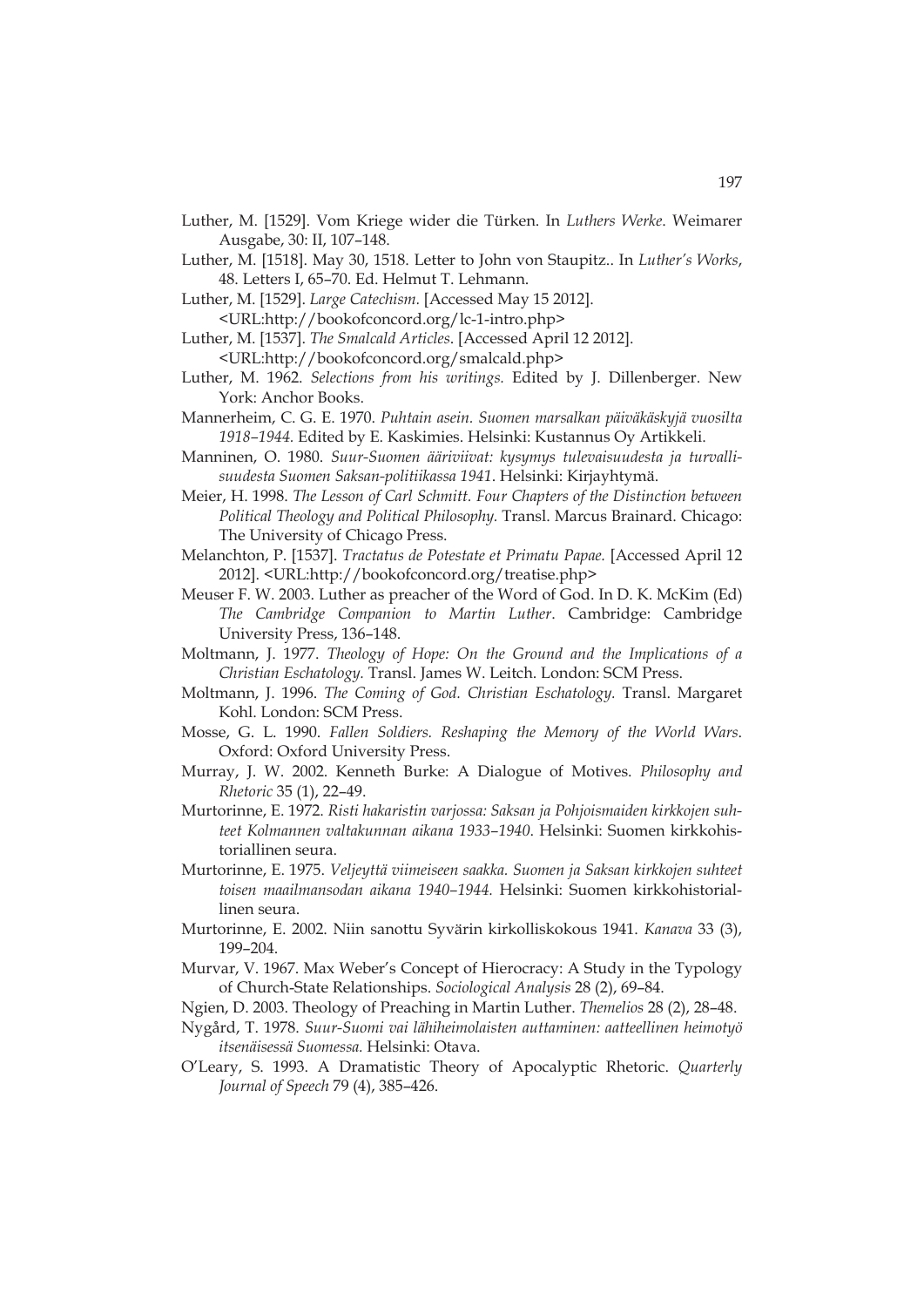- Ojalehto, H. 1979. *Sotilaspapiston asema ja rooli Suomen sodissa 1939–1944*. Helsingin yliopisto.
- Ostovich, S. 2007. Carl Schmitt, Political Theology, and Eschatology. *KronoScope* 7 (1), 49–66.
- Overington, M. 1977. Kenneth Burke and the Method of Dramatism. *Theory and Society* 4 (1), 131–156.
- Perelman, C. 1982. *The Realm of Rhetoric.* Transl. William Kluback. Notre Dame: University of Notre Dame Press.
- Perelman, C. & Olbrechts-Tyteca L. 1969. *The new rhetoric: A treatise on argumentation.* Transl. J. Wilkinson and P. Weaver. Notre Dame: University of Notre Dame Press.
- Perko, T. 1974. *TK-miehet jatkosodassa: päämajan kotirintaman propaganda 1941–1944.* Helsinki: Otava.
- Plese, Z. 2006. *Poetics of the Gnostic Universe: Narrative and Cosmology in the Apocryphon of John.* Leiden: Brill.
- Presbyterorum ordinis. Decree on the ministry and life of priests. 1964. Accessed April 12 2012.

<URL:http://www.vatican.va/archive/hist\_councils/ii\_vatican\_council/ documents/vat-ii\_decree\_19651207\_presbyterorum-ordinis\_en.html>

- von Rad, G. 1991. *Holy war in Ancient Israel*. Transl. M. J. Dawn & J. H. Yoder. Michigan: Eerdmans Publishing.
- Ricoeur, P. 1969. *The Symbolism of Evil*. Boston: Beacon Press.
- Ricoeur, P. 1995. *Figuring the Sacred: Religion, Narrative, and Imagination*. Minneapolis: Fortress Press.
- Riley-Smith, J. 2005. *The Crusades. A history*. London: Continuum.
- Rountree, C. 1994. Charles Haddon Spurgeon's Calvinist Rhetoric of Election: Constituting an Elect. *Journal of Communication and Religion* 17 (2), 33–48.
- Rountree, C. 1995. The President as God, the Recession as Evil: Actus, Status, and the President's Rhetorical Bind in the 1992 Election. *Quarterly Journal of Speech*. 81 (3), 325–352.
- Rountree, C. 2001. Instantiating "The Law" and its Dissents in Korematsu v. United States: a Dramatistic Analysis of Judicial Discourse. *Quarterly Journal of Speech* 87 (1), 1–24.
- Rountree, C. 2007. *Judging the Supreme Court: Constructions of Motives in Bush v. Gore.* East Lansing: Michigan State University Press.
- Rueckert, W. 1982. *Kenneth Burke and the Drama of Human Relations*. Berkeley: University of California Press.
- Rueckert, W. 1994. *Encounters with Kenneth Burke*. Berkeley: University of California Press.
- Runciman, S. 1951. *A History of Crusades. Volume I: The First Crusade and the Foundation of the Kingdom of Jerusalem.* Cambridge: Cambridge University Press.
- Russell, D. S. 1992. *Divine Disclosure: An Introduction to Jewish Apocalyptic*. Minneapolis: Fortress Press.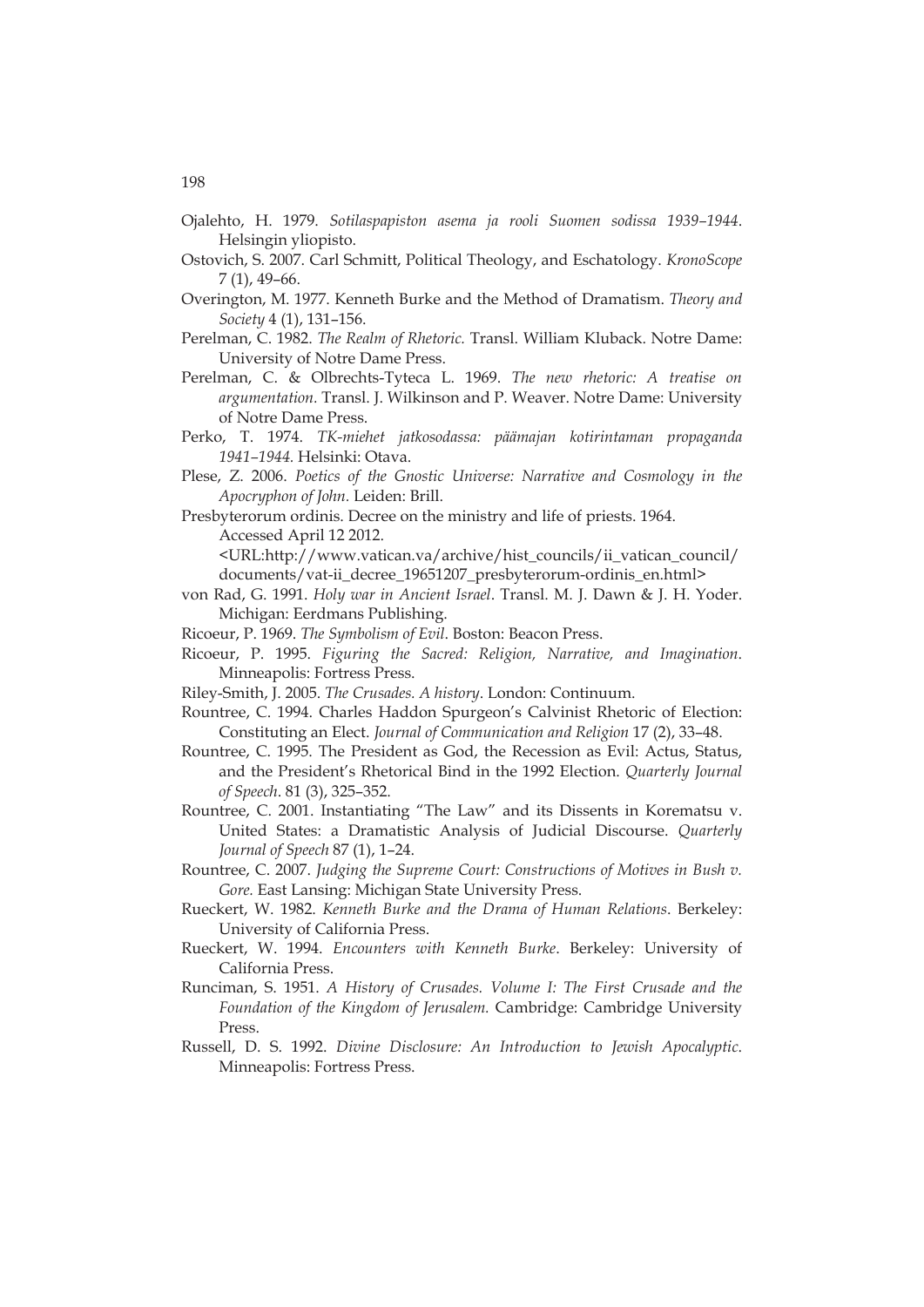- Ryken, L., Wilhoit, J. C. & Longman, T. III 1998 (Eds). *Dictionary of Biblical Imagery.* Illinois: InterVarsity Press.
- Räisänen, H. 2009. Revelation, Violence, and War: Glimpses of a Dark Side. In W. J. Lyons & J. Okland (Eds) *The Way the World Ends?: The Apocalypse of John in Culture and Ideology.* Sheffield: Sheffield Phoenix Press.

Said, E. 2003 [1978]. *Orientalism*. London: Penguin Books.

- Salminen, E. 1976. *Propaganda rintamajoukoissa: Suomen armeijan valistustoimikunta ja mielialojen ohjaus jatkosodan aikana*. Helsinki: Otava.
- Schmitt, C. 1976 [1932]. *The Concept of the Political*. Transl. George Schwab. New Jersey: Rutgers University Press.
- Schmitt, C. 2003 [1950]. *The nomos of the earth in the international law of the Jus Publicum Europaeum*. Transl. G. L. Ulmen. New York: Telos Press.
- Scholder, K. 1988. *The Churches and the Third Reich. Preliminary History and the Time of Illusions.* Philadelphia: Fortress Press.
- Sheard Miecznikowski, C. 1993. Kairos and Kenneth Burke's Psychology of Political and Social Communication. *College English* 55 (3), 291–310.
- Schütz, A. 1973. *Collected Papers I: The Problem of Social Reality*. Hague: Martinus Nijhoff.
- Silvennoinen, O. 2009. Still Under Examination: Coming to Terms with Finland's Alliance with Nazi Germany. *Yad Vashem Studies* 37 (2), 67–92.
- Skinner, Q. 1978. *The Foundations of Modern Political Thought. Volume II: The Age of Reformation.* Cambridge: Cambridge University Press.
- Smart, N. 1985. Religion, myth and nationalism. In P. H. Merkl and N. Smart (Eds) *Religion and Politics in the Modern World*. New York: New York University Press, 15–28.
- Smith, A. D. 1992. Chosen peoples: why ethnic groups survive. *Ethnic and Racial Studies* 15 (3), 436–456.
- Smith, A. D. 1999a. Ethnic election and national destiny: some religious origins of nationalist ideals. *Nations and Nationalism* 5 (3), 331–355.
- Smith, A. D. 1999b. *Myths and Memories of the Nation.* Oxford: Oxford University Press.
- Smith, A. D. 2003. *Chosen Peoples. Sacred Sources of National Identity*. Oxford: Oxford University Press.
- Steffensmeier, T. R. 2009. Sacred Saturdays: College Football and Local Identity. In B. Brummett (Ed) *Sporting rhetoric: performance, games, and politics*. New York: Peter Lang, 218–234.
- Stroumsa G. G. 1999. From Repentance to Penance in Early Christianity: Tertullian's De paenitentia in Context. In J. Assman and G. G. Stroumsa (Eds) *Transformations of the inner self in ancient religions.* Leiden: Brill, 167–178.
- Tepora, T. 2007. Redirecting Violence: The Finnish Flag as a Sacrificial Symbol, 1917–1945. *Studies in Ethnicity and Nationalism* 7 (3), 153–170.
- Tertullian. *On Repentance*. Transl. S. Thelwall. [Accessed April 12 2012]. <URL:http://www.tertullian.org/anf/anf03/anf03-47.htm>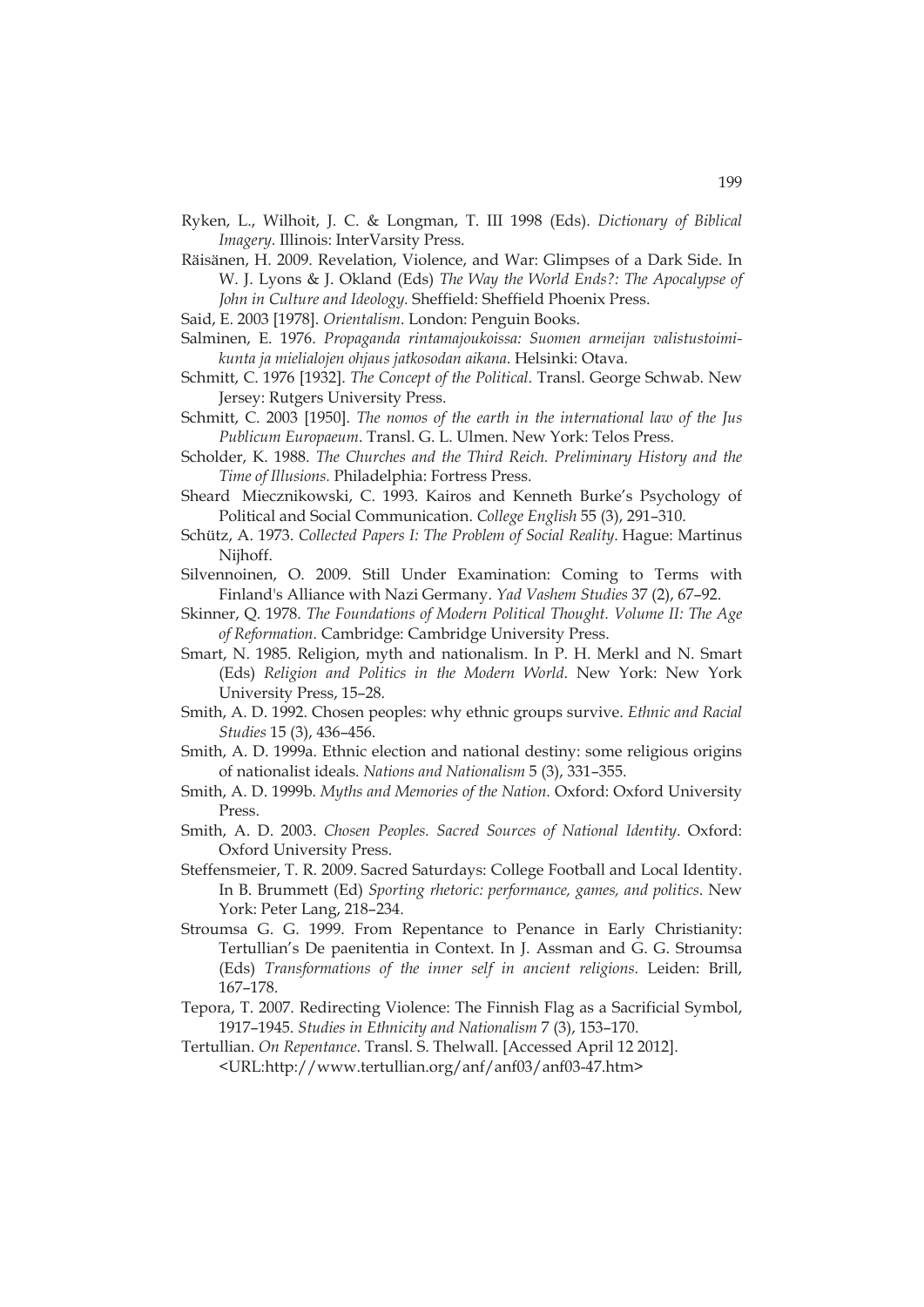- Tilli, J. 2009. An interpretation of Finnish religious nationalism: the four topoi of theological depoliticisation. *Nations and Nationalism* 15 (4), 597–615.
- Tillich, P. 1999. *The Essential Tillich.* Edited by F. Forester Church. Chicago: The University of Chicago Press.
- Tillich, P. 2001. *Dynamics of Faith*. New York: Perennial.
- Todorova, M. 1997. *Imagining the Balkans.* Oxford: Oxford University Press.
- Tuveson, E. L. 1980. *Redeemer nation: the idea of America's millennial role*. Chicago: The University of Chicago Press.
- Tyerman, C. 2004. *Fighting for Christendom. Holy War and the Crusades*. Oxford: Oxford University Press.
- Upton, A. 1964. *Finland in Crisis 1940–1941: A Study in Small-Power Politics*. London: Faber and Faber.
- Walden, T. 1896. *The Great Meaning of Metanoia*. New York: Thomas Whittaker.
- Weaver, R. M. 1985. *Language is Sermonic.* Edited by Richard L. Johannesen, Rennard Strickland, and Ralph T. Eubanks. Baton Rouge: Louisiana State University Press.
- Weaver, R. M. 1995 [1953]. *Ethics of Rhetoric*. London: Routledge.
- Weber, M. 1946. *Essays in Sociology.* Edited by H. H. Gerth & C. Wright Mills. New York: Oxford University Press.
- Weber, M. 1978. *Economy and Society. An Outline of Interpretive Sociology*. *Volume I & II.* Edited by Guenther Roth and Claus Wittich. Berkeley: University of California Press.
- Weiser, E. M. 2008. *Burke, War, Words. Rhetoricizing dramatism*. South Carolina: South Carolina University Press.
- Wess, R. 1996. *Kenneth Burke: Rhetoric, Subjectivity, Postmodernism*. Cambridge: Cambridge University Press.
- Wess, R. 2001. Pentadic Terms and Master Tropes: Ontology of the Act and Epistemology of the Trope in A Grammar of Motives. In G. Henderson & D. Cratis Williams (Eds) *Unending Conversations. New Writings by and about Kenneth Burke.* Carbondale and Edwardsville: Southern Illinois University Press, 154–175.
- Woodward, G. C. 2003. *The idea of identification*. New York: State University of New York Press.
- Worthen H. 2009. Tip of the Iceberg?: Finland and the Holocaust. *East European Jewish Affairs* 39 (1), 121–133.
- Wright, T. 2010. *Virtue Reborn.* London: SPCK.
- Vuori, T. 2011. *Paimen vailla hiippakuntaa. Kenttäpiispan viran synty ja vaikutus sotilaspapiston asemaan Suomen puolustusvoimissa ja kirkossa vuosina 1939–1944.* Helsinki: University of Helsinki.
- Ylikangas, H. 2007. *Romahtaako rintama? Suomi puna-armeijan puristuksessa kesällä 1944.* Helsinki: Otava.
- Yoder Neufeld, T. 1997. *Put on the Armour of God. The Divine Warrior from Isaiah to Ephesians.* Sheffield: Sheffield Academic Press.
- Zappen J. P. 2009. Kenneth Burke on Dialectical-Rhetorical Transcendence. *Philosophy & Rhetoric* 42 (3), 279–301.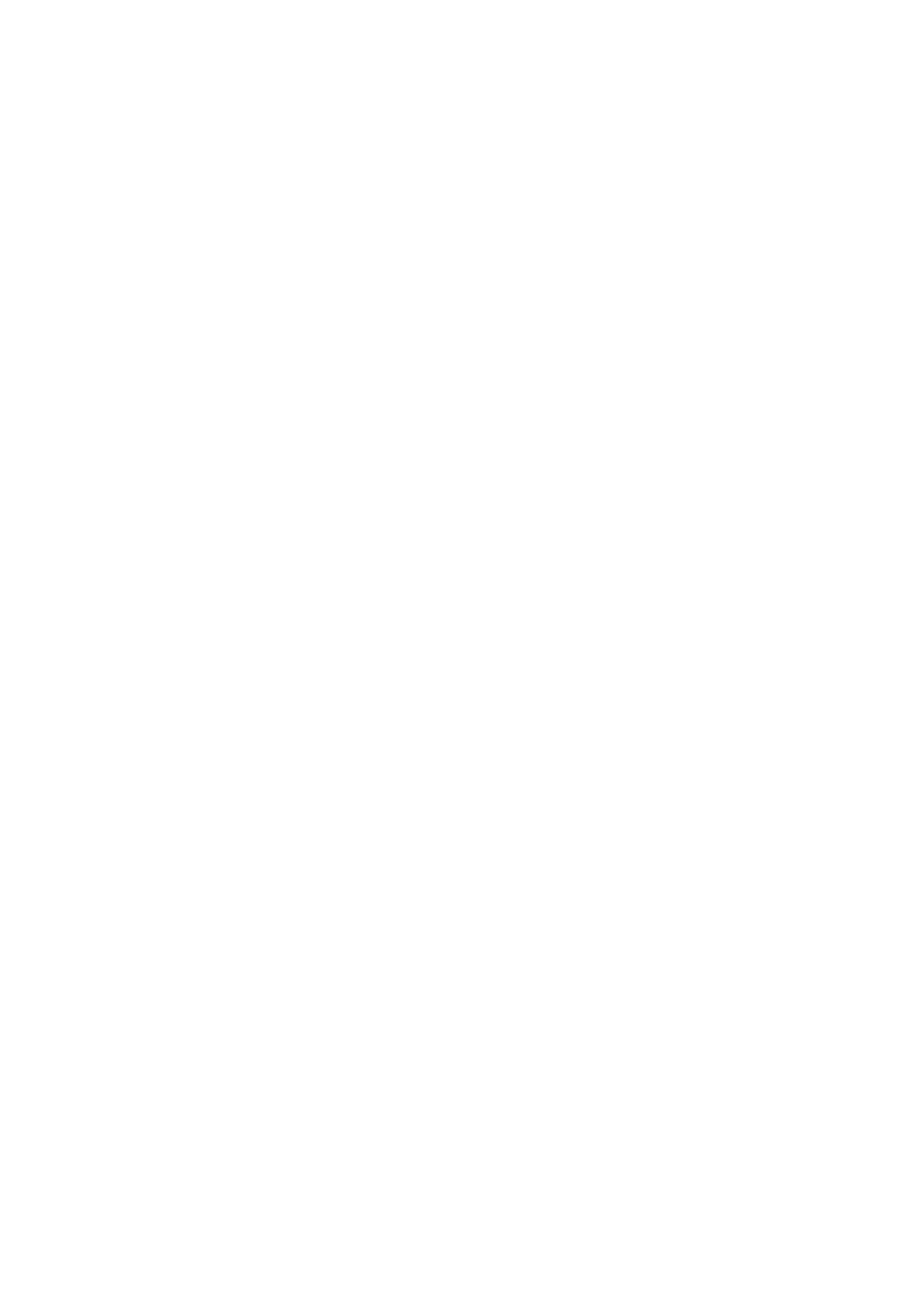- 1 KYÖSTIÖ, O. K., Oppilaiden terveydentilan riippuvuus koulutyypistä. – Health status of pupils according to type of school. 78 p. Summary 6 p. 1962.
- 2 HEINONEN, VEIKKO, Differentiation of primary mental abilities. 136 p. 1963.
- 3ELONEN, ANNA S., TAKALA, MARTTI & RUOPPILA ISTO, A study of intellectual functions in children by means of the KTK performance scales. 181 p. 1963.
- 4 JUURMAA, JYRKI, On the ability structure of the deaf. 114 p. 1963.
- 5 HEINONEN, VEIKKO, Lyhennetty faktori-analyysi. -A short method for factor analysis. 76 p. Summary 5 p. 1963.
- 6PITKÄNEN, PENTTI, Fyysisen kunnon rakenne ja kehittyminen. – The structure and development of physical fitness. 163 p. Summary 10 p. 1964.
- 7NURMI, VELI, Maamme seminaarien varsinaisen opettajakoulutuksen synty ja kehittyminen viime vuosisadalla I. – Die Entehung und Entwicklung der praktischen Lehrer-bildung unserer Lehrerseminare im vorigen Jahrhundert I. 270 p. Zusammenfassung 15 p. 1964.
- 8NURMI, VELI, Maamme seminaarien varsinaisen opettajakoulutuksen synty ja kehittyminen viime vuosisadalla II. – Die Entstehung und Entwicklung der praktischen Lehrer-bildung unserer Lehrerseminare im vorigen Jahrhundert II. 123 p. Zusammenfassung 10 p. 1964.
- 9 NUMMENMAA, TAPIO, The language of the face. 66 p. 1964.
- 10 ISOSAARI, JUSSI, Bruno Boxström ja Sortavalan seminaarin kasvatusaineiden opetus 1882- 1917. – Bruno Boxström und der Unterricht in den pädagogischen Fächern am Seminar von Sortavala 1882-1917. 167 p. Zusammen-fassung II p. 1964.
- 11 NUMMENMAA, TAPIO & TAKALA, MARTTI, Parental behavior and sources of information in different social groups. 53 p. 1965.
- 12 WECKROTH, JOHAN, Studies in brain pathology and human performance I. – On the relationship between severity of brain injury and the level and structure of intellectual performance. 105 p. 1965.
- 13 PITKÄNEN, PENTTI, Ärsyke- ja reaktioanalyyttisten faktorointitulosten vastaavuudesta. – On the congruence and coincidence between stimulus analytical and response analytical factor results. 223 p. Summary 14 p. 1967.
- 14 TENKKU, JUSSI, Are single moral rules absolute in Kant's ethics? 31 p. 1967.
- 15 RUOPPILA, ISTO, Nuorten ja varttuneiden opiskelijoiden väliset asenne-erot eräissä ylioppilaspohjaisissa oppilaitoksissa. – Attitude differences between young and advanced university and college students. 182 p. Summary 14 p. 1967.
- 16 KARVONEN, JUHANI, The structure, arousal and change of the attitudes of teacher education students. 118 p. 1967.
- 17 ELONEN, ANNA S., Performance scale patterns in various diagnostic groups. 53 p. 1968.
- 18 TUOMOLA, UUNO, Kansakouluntarkastajaan kohdistuvista rooliodotuksista. – On roleexpectations applied to school inspectors. 173 p. Summary 8 p. 1968.
- 19 PITKÄNEN, LEA, A descriptive model of aggression and nonaggression with applications to childrens behaviour. 208 p. 1969.
- 20 KOSKIAHO, BRIITTA, Level of living and industrialisation. 102 p. 1970.
- 21 KUUSINEN, JORMA, The meaning of another person's personality. 28 p. 1970.
- 22 VILJANEN, ERKKI, Pohjakoulutustaso ja kansakoulunopettajan kehitysympäristöjen muodostuminen. – The level of basic education in relation to the formation of the development milieus of primary school teachers. 280 s. Summary 13 p. 1970.
- 23 HAGFORS, CARL, The galvanic skin response and its application to the group registration of psychophysiological processes. 128 p. 1970.
- 24 KARVONEN, JUHANI, The enrichment of vocabulary and the basic skills of verbal communication. 47 p. 1971.
- 25 SEPPO, SIMO, Abiturienttien asenteet uskonnonopetukseen. – The attitudes of students toward religious education in secondary school. 137 p. Summary 5 p. 1971.
- 26 RENKO MANU, Opettajan tehokkuus oppilaiden koulusaavutusten ja persoonallisuuden kehittämisessä. – Teacher's effectiveness in improving pupils' school achievements and developing their personality. 144 p. Summary 4 p. 1971.
- 27 VAHERVA, TAPIO, Koulutustulokset peruskoulun ala-asteella yhteisömuuttujien selittäminä. – Educational outcomes at the lower level of the comprehensive school in the light of ecological variables. 158 p. Summary 3 p. 1974.
- 28 OLKINUORA, ERKKI, Norm socialization. The formation of personal norms. 186 p. Tiivistelmä 4 p. 1974.
- 29 LIIKANEN, PIRKKO, Increasing creativity through art education among pre-school children. 44 p. Tiivistelmä 4 p. 1975.
- 30 ELONEN, ANNA S., & GUYER, MELVIN, Comparison of qualitative characteristics of human figure drawings of Finnish children in various diagnostic categories. 46 p. Tiivistelmä 3 p. 1975.
- 31 KÄÄRIÄINEN, RISTO, Physical, intellectual, and personal characteristics of Down's syndrome. 114 p. Tiivistelmä 4 p. 1975.
- 32 MÄÄTTÄ, PAULA, Images of a young drug user. 112 p. Tiivistelmä 11 p. 1976.
- 33 ALANEN, PENTTI, Tieto ja demokratia. Epistemology and democracy. 140 p. Summary 4 p. 1976.
- 34 NUPPONEN, RIITTA, Vahvistajaroolit aikuisten ja lapsen vuorovaikutuksessa. – The experimental roles of reinforcing agent in adult-child interaction. 209 p. Summary 11 p. 1977.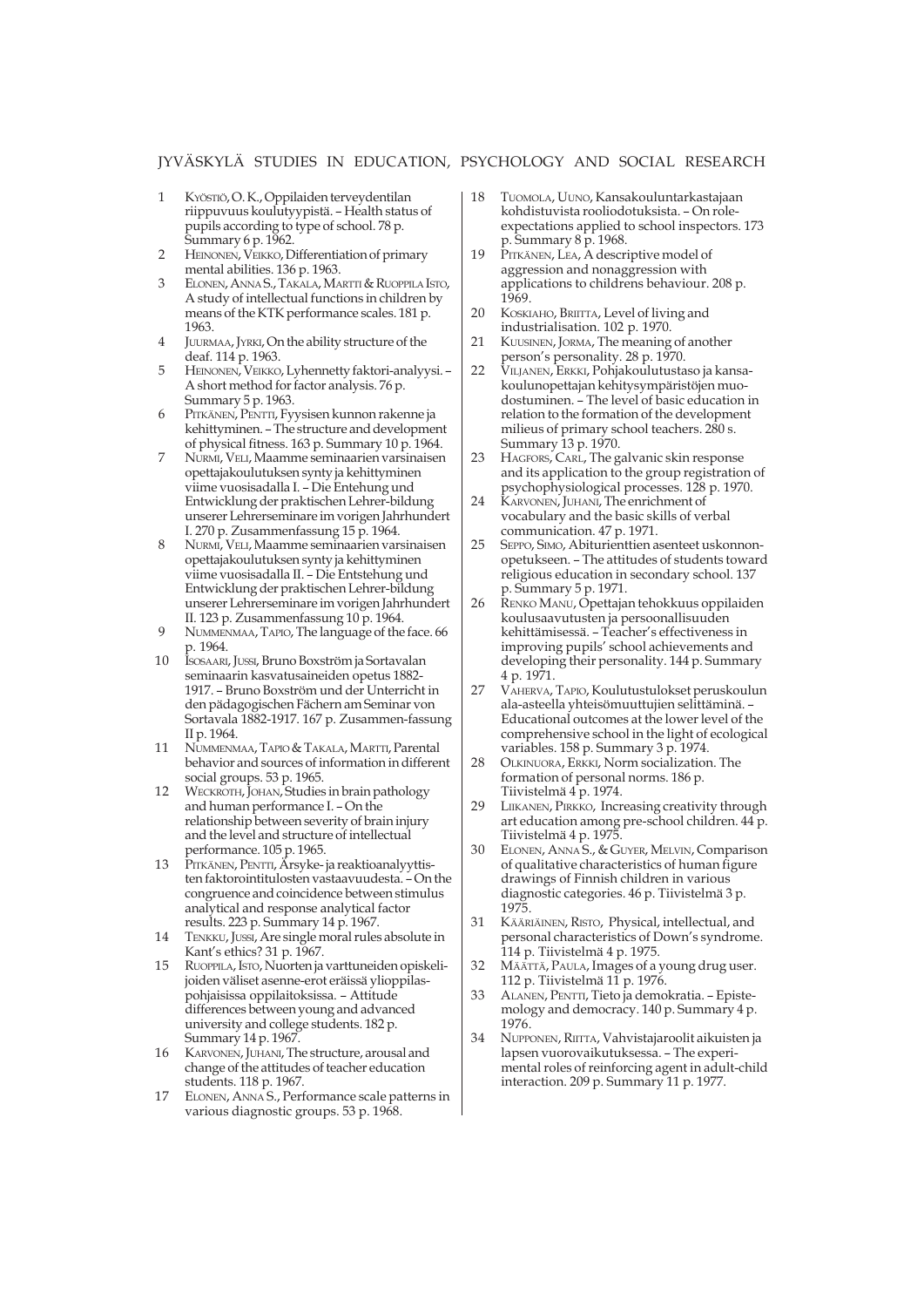- 35 TEIKARI, VEIKKO, Vigilanssi-ilmiön mittaamisesta ja selitysmahdollisuuksista. – On measuring and explanation of vigilance. 163 p. Summary 2 p. 1977.
- 36 VOLANEN, RISTO, On conditions of decision making. A study of the conceptual foundations of administration. – Päätöksenteon edellytyksistä. Tutkimus hallinnon käsitteellisistä perusteista. 171 p. Tiivistelmä 7 p. 1977.
- 37 LYYTINEN, PAULA, The acquisition of Finnish morphology in early childhood. – Suomen kielen morfologisten säännönmukaisuuksien omaksuminen varhaislapsuudessa. 143 p. Tiivistelmä 6 p. 1978.
- 38 HAKAMÄKI, SIMO, Maaseudulle muutto muuttoliikkeen osana. – Migration on rural areas as one element of migration as a whole. 175 p. Summary 5 p. 1978.
- 39 MOBERG, SAKARI, Leimautuminen erityispedagogiikassa. Nimikkeisiin apukoululainen ja tarkkailuluokkalainen liittyvät käsitykset ja niiden vaikutus hypoteettista oppilasta koskeviin havaintoihin. – Labelling in special education. 177 p. Summary 10 p. 1979.
- 40 AHVENAINEN, OSSI, Lukemis- ja kirjoittamishäiriöinen erityisopetuksessa. – The child with reading and writing disabilities in special education. 246 p. Summary 14 p. 1980.
- 41 HURME, HELENA, Life changes during childhood. – Lasten elämänmuutokset. 229 p. Tiivistelmä 3 p. 1981.
- 42 TUTKIMUS YHTEISKUNTAPOLITIIKAN VIITOITTAJANA. Professori Leo Paukkuselle omistettu juhlakirja. 175 p. 1981.
- 43 HIRSJÄRVI, SIRKKA, Aspects of consciousness in child rearing. – Tietoisuuden ongelma kotikasvatuksessa. 259 p. 1981.
- 44 LASONEN, KARI, Siirtolaisoppilas Ruotsin kouluyhteisössä. Sosiometrinen tutkimus. – A sosio-metric study of immigrant pupils in the Swedish comprehensive school. 269 p. Summary 7 p. 1981.
- 45 AJATUKSEN JA TOIMINNAN TIET. Matti Juntusen muistokirja. 274 p. 1982.
- 46 MÄKINEN, RAIMO, Teachers' work, wellbeing, and health. – Opettajan työ, hyvinvointi ja terveys. 232 p. Tiivistelmä 2 p. 1982.
- 47 KANKAINEN, MIKKO, Suomalaisen peruskoulun eriyttämisratkaisun yhteiskunnallisen taustan ja siirtymävaiheen toteutuksen arviointi. 257 p. Summary 11 p. 1982.
- 48 WALLS, GEORG, Health care and social welfare in, cooperation. 99 p. Tiivistelmä 9 p. 1982.
- 49 KOIVUKARI, MIRJAMI, Rote learning comprehension and participation by the learnes in Zairian classrooms. – Mekaaninen oppiminen, ymmärtäminen ja oppilaiden osallistuminen opetukseen zairelaisissa koululuokissa. 286 p. Tiivistelmä 11p. 1982.
- 50 KOPONEN, RITVA, An item analysis of tests in mathematics applying logistic test models. – Matematiikan kokeiden osioanalyysi logistisia testimalleja käyttäen. 187 p. Tiivistelmä 2 p. 1983.
- 51 PEKONEN, KYÖSTI, Byrokratia politiikan näkökulmasta. Politiikan ja byrokratian keskinäinen yhteys valtio- ja yhteiskuntaprosessin kehityksen valossa. – Bureaucracy from the viewpoint of politics. 253 p. 1983.
- 52 LYYTINEN, HEIKKI, Psychophysiology of anticipation and arousal. – Antisipaation ja viriämisen psykofysiologia. 190 p. Tiivistelmä 4 p. 1984.
- 53 KORKIAKANGAS, MIKKO, Lastenneuvolan terveydenhoitajan arvioinnit viisivuotiaiden lasten psyykkisestä kehityksestä. – The psychological assessment of five-year-old children by public health centres. 227 p. Summary 14 p. 1984.
- 54 HUMAN ACTION AND PERSONALITY. Essays in honour of Martti Takala. 272 p. 1984.
- 55 MATILAINEN, JOUKO, Maanpuolustus ja eduskunta. Eduskuntaryhmien kannanotot ja koheesio maanpuolustuskysymyksissä Paasikiven-Kekkosen kaudella 1945-1978. – Defence and Parliament. 264 p. Summary 7 p. 1984.
- 56 PUOLUE, VALTIO JA EDUSTUKSELLINEN DEMOKRATIA. Pekka Nyholmille omistettu juhlakirja. – Party, state and representational democracy. 145 p. Summary 2 p. 1986.
- 57 SIISIÄINEN, MARTTI, Intressit, yhdistyslaitos ja poliittisen järjestelmän vakaisuus. – Interests, voluntary assiociations and the stability of the political system. 367 p. Summary 6 p. 1986.
- 58 MATTLAR, CARL-ERIK, Finnish Rorschach responses in cross-cultural context: A normative study. 166 p. Tiivistelmä 2 p. 1986.
- 59 ÄYSTÖ, SEIJA, Neuropsychological aspects of simultaneous and successive cognitive processes. – Rinnakkaisen ja peräkkäisen informaation prosessoinnin neuropsykologiasta. 205 p. Tiivistelmä 10 p. 1987.
- 60 LINDH, RAIMO, Suggestiiviset mielikuvamallit käyttäytymisen muokkaajina tarkkailuluokkalaisilla. – Suggestive covert modeling as a method with disturbed pupils. 194 p. Summary 8 p. 1987.
- 61 KORHONEN, TAPANI, Behavioral and neural short-lateney and long-latency conditioned responses in the cat. – Välittömät ja viivästetyt hermostol-liset ja käyttäytymisvasteet klassisen ehdollista-misen aikana kissalla. 198 p. Tiivistelmä 4 p. 1987.
- 62 PAHKINEN, TUULA, Psykoterapian vaikutus minäkäsitykseen. Psykoterapian käynnistämän muutosprosessin vaikutus korkeakouluopiskelijoiden minäkäsitykseen. – Change in self-concept as a result of psychotherapy. 172 p. Summary 6 p. 1987.
- 63 KANGAS, ANITA, Keski-Suomen kulttuuritoimintakokeilu tutkimuksena ja politiikkana. – The action research on cultural- activities in the Province of Central Finland. 301 p. Summary 8 p. 1988.
- 64 HURME, HELENA, Child, mother and grandmother. Interegenerational interaction in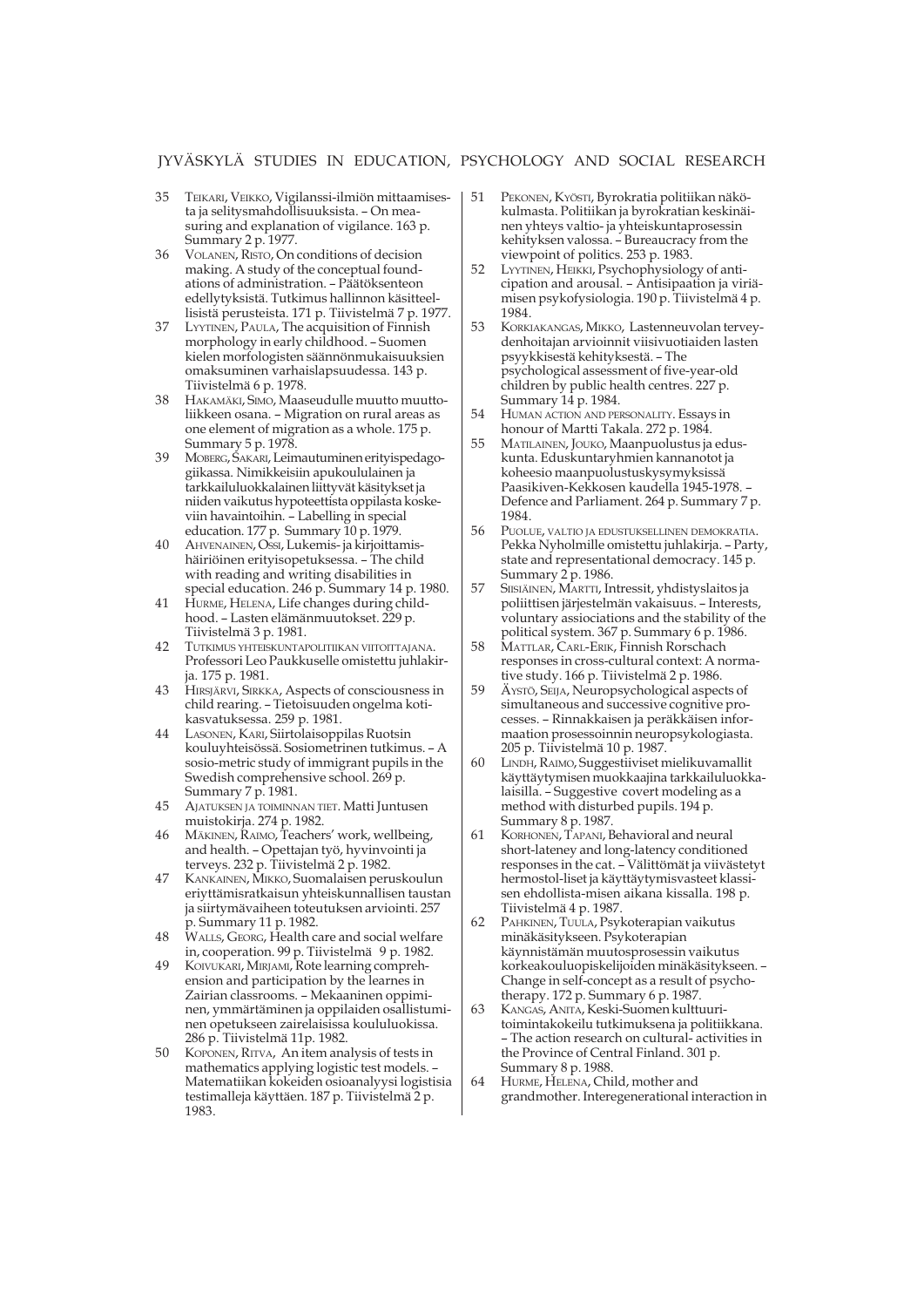Finnish families. 187 p. 1988.

- 65 RASKU-PUTTONEN, HELENA, Communication between parents and children in experimental situations. – Vanhempien ja lasten kommunikointi strukturoiduissa tilanteissa. 71 p. Tiivistelmä 5 p. 1988.
- 66 TOSKALA, ANTERO, Kahvikuppineurootikkojen ja paniikkiagorafoobikkojen minäkuvat minäsysteemin rakenteina ja kognitiivisen oppimis-terapian perustana. – The self-images of coffee cup neurotics and panic agoraphobics as structures of a selfsystem and a basis for learning therapy. 261 p. Summary 6 p. 1988.
- 67 HAKKARAINEN, LIISA, Kuurojen yläasteen oppilaiden kirjoitetun kielen hallinta. - Mastery of written language by deaf pupils at the upper level of Comprehensive school. 281 p. Summary 11 p. 1988.
- 68 NÄTTI, JOUKO, Työmarkkinoiden lohkoutuminen. Segmentaatioteoriat, Suomen työmarkkinat ja yritysten työvoimastrategiat. - Segmentation theories, Finnish labour markets and the use of labour in retail trade. 189 p. Summary 10 p. 1989.
- 69 AALTOLA, JUHANI, Merkitys opettamisen ja oppimisen näkökulmasta Wittgensteinin myöhäisfilo-sofian ja pragmatismin valossa. - Meaning from the point of view of teaching and learning in the light of Wittgenstein's later philosophy and pragmatism. 249 p. Summary 6 p. 1989.
- 70 KINNUNEN, ULLA, Teacher stress over a school year. - Opettajan työstressi lukuvuoden aikana. 61 p. Tiivistelmä 3 p. 1989.
- 71 BREUER, HELMUT & RUOHO, KARI (Hrsg.), Pädagogisch-psychologische Prophylaxe bei 4-8 jährigen Kindern. - Pedagogis-psykologinen ennaltaehkäisy neljästä kahdeksaan vuoden iässä. 185 S. Tiivistelmä 1 S. 1989.
- 72 LUMMELAHTI, LEENA, Kuusivuotiaiden sopeutuminen päiväkotiin. Yksilöllistetty mallioppimis-ohjelma päiväkotiin heikosti sopeutuvien kuusivuotiaiden ohjauksessa sekä vanhempien kasvatuskäytännön yhtey-det lapsen sopeutumiseen ja minäkäsitykseen. - The adjustment of six-year-old children to daycare-centres. 224 p. Summary 9 p. 1990.
- SALOVIITA, TIMO, Adaptive behaviour of institutionalized mentally retarded persons. - Laitoksessa asuvien kehitysvammaisten adaptiivinen käyttäytyminen. 167 p. Tiivistelmä 4 p. 1990.
- 74 PALONEN, KARI et SUBRA, LEENA (Eds.), Jean-Paul Sartre - un philosophe du politique. - Jean-Paul Sartre - poliittisuuden filosofi. 107 p. Tiivistelmä 2 p. 1990.
- 75 SINIVUO, JUHANI, Kuormitus ja voimavarat upseerin uralla. - Work load and resources in the career of officers. 373 p. Summary 4 p. 1990.
- 76 PÖLKKI, PIRJO, Self-concept and social skills of school beginners. Summary and discussion. -

Koulutulokkaiden minäkäsitys ja sosiaaliset taidot. 100 p. Tiivistelmä 6 p. 1990.

- 77 HUTTUNEN, JOUKO, Isän merkitys pojan sosiaaliselle sukupuolelle. - Father's impact on son's gender role identity. 246 p. Summary 9 p.1990.
- 78 AHONEN, TIMO, Lasten motoriset koordinaatiohäiriöt. Kehitysneuropsykologinen seurantatutkimus. - Developmental coordination disorders in children. A developmental neuropsychological follow-up study. 188 p. Summary 9 p. 1990.
- 79 MURTO, KARI, Towards the well functioning community. The development of Anton Makarenko and Maxwell Jones' communities. - Kohti toimivaa yhteisöä. Anton Makarenkon ja Maxwell Jonesin yhteisöjen kehitys. 270 p. Tiivistelmä 5 p. Cp2`<, 5 c. 1991.
- 80 SEIKKULA, JAAKKO, Perheen ja sairaalan rajasysteemi potilaan sosiaalisessa verkostossa. - The family-hospital boundary system in the social network. 285 p. Summary 6 p. 1991.
- 81 ALANEN, ILKKA, Miten teoretisoida maa-talouden pientuotantoa. - On the conceptualization of petty production in agriculture. 360 p. Summary 9 p. 1991.
- 82 NIEMELÄ, EINO, Harjaantumisoppilas peruskoulun liikuntakasvatuksessa. - The trainable mentally retarded pupil in comprehensive school physical education. 210 p. Summary 7 p. 1991.
- 83 KARILA, IRMA, Lapsivuodeajan psyykkisten vaikeuksien ennakointi. Kognitiivinen malli. - Prediction of mental distress during puerperium. A cognitive model. 248 p. Summary 8 p. 1991.
- 84 HAAPASALO, JAANA, Psychopathy as a descriptive construct of personality among offenders. - Psykopatia rikoksentekijöiden persoonallisuutta kuvaavana konstruktiona. 73 p. Tiivistelmä 3 p. 1992.
- 85 ARNKIL, ERIK, Sosiaalityön rajasysteemit ja kehitysvyöhyke. - The systems of boundary and the developmental zone of social work. 65 p. Summary 4 p. 1992.
- 86 NIKKI, MAIJA-LIISA, Suomalaisen koulutusjärjestelmän kielikoulutus ja sen relevanssi. Osa II. - Foreign language education in the Finnish educational system and its relevance. Part 2. 204 p. Summary 5 p. 1992.
- 87 NIKKI, MAIJA-LIISA, The implementation of the Finnish national plan for foreign language teaching. - Valtakunnallisen kielenopetuksen yleissuunnitelman toimeenpano. 52 p. Yhteenveto 2 p. 1992.
- 88 VASKILAMPI, TUULA, Vaihtoehtoinen terveydenhuolto hyvinvointivaltion terveysmarkkinoilla. - Alternative medicine on the health market of welfare state. 120 p. Summary 8 p. 1992.
- 89 LAAKSO, KIRSTI, Kouluvaikeuksien ennustaminen. Käyttäytymishäiriöt ja kielelliset vaikeudet peruskoulun alku- ja päättövaiheessa. -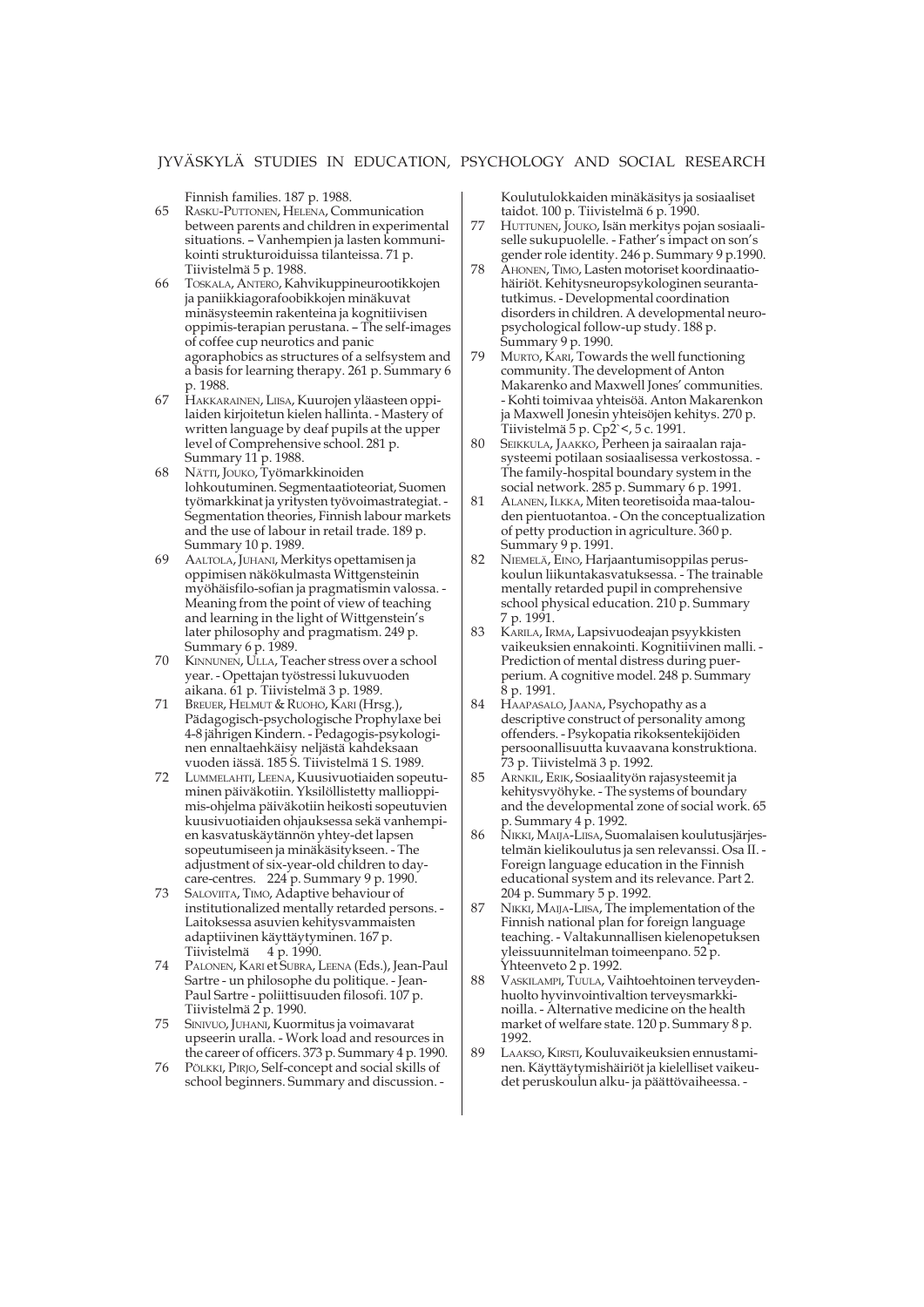Prediction of difficulties in school. 145 p. Summary 4 p. 1992.

- 90 SUUTARINEN, SAKARI, Herbartilainen pedagoginen uudistus Suomen kansakoulussa vuosisadan alussa (1900-1935). - Die Herbart'sche pädagogische Reform in den finnischen Volksschulen zu Beginn dieses Jahrhunderts (1900-1935). 273 p. Zusammenfassung 5 S. 1992.
- 91 AITTOLA, TAPIO, Uuden opiskelijatyypin synty. Opiskelijoiden elämänvaiheet ja tieteenalaspesifien habitusten muovautuminen 1980 luvun yliopistossa. - Origins of the new student type. 162 p. Summary 4 p. 1992
- 92 KORHONEN, PEKKA, The origin of the idea of the Pacific free trade area. - Tyynenmeren vapaakauppa-alueen idean muotoutuminen. - Taiheiyoo jiyuu booeki chi-iki koosoo no seisei. 220 p. Yhteenveto 3 p. Yooyaku 2 p. 1992.
- 93 KERÄNEN, JYRKI, Avohoitoon ja sairaalahoitoon valikoituminen perhekeskeisessä psykiatrisessa hoitojärjestelmässä. - The choice between outpatient and inpatient treatment in a family centred psychiatric treatment system. 194 p. Summary 6 p. 1992.
- WAHLSTRÖM, JARL, Merkitysten muodostuminen ja muuttuminen perheterapeuttisessa keskustelussa. Diskurssianalyyttinen tutkimus. - Semantic change in family therapy. 195 p. Summary 5 p. 1992.
- 95 RAHEEM, KOLAWOLE, Problems of social security and development in a developing country. A study of the indigenous systems and the colonial influence on the conventional schemes in Nigeria. - Sosiaaliturvan ja kehityksen ongelmia kehitysmaassa. 272 p. Yhteenveto 3 p. 1993.
- 96 LAINE, TIMO, Aistisuus, kehollisuus ja dialogisuus. Ludwig Feuerbachin filosofian lähtökohtia ja niiden kehitysnäkymiä 1900-luvun antropologisesti suuntautuneessa fenomenologiassa. - Sensuousnes, bodiliness and dialogue. Basic principles in Ludwig Feuerbach's philosophy and their development in the anthropologically oriented phenomenology of the 1900's. 151 p. Zusammenfassung 5 S. 1993.
- 97 PENTTONEN, MARKKU, Classically conditioned lateralized head movements and bilaterally recorded cingulate cortex responses in cats. - Klassisesti ehdollistetut sivuttaiset päänliikkeet ja molemminpuoliset aivojen pihtipoimun vasteet kissalla. 74 p. Yhteenveto 3 p. 1993.
- 98 KORO, JUKKA, Aikuinen oman oppimisensa ohjaajana. Itseohjautuvuus, sen kehittyminen ja yhteys opetustuloksiin kasvatustieteen avoimen korkeakouluopetuksen monimuotokokeilussa. - Adults as managers of their own learning. Self-directiveness, its development and connection with the gognitive learning results of an experiment on distance education for the teaching of educational science. 238 p. Summary 7 p. 1993.
- 99 LAIHIALA-KANKAINEN, SIRKKA, Formaalinen ja funktionaalinen traditio kieltenopetuksessa.

Kieltenopetuksen oppihistoriallinen tausta antiikista valistukseen. - Formal and functional traditions in language teaching. The theory -historical background of language teaching from the classical period to the age of reason. 288 p. Summary 6 p. 1993.

- 100 MÄKINEN, TERTTU, Yksilön varhaiskehitys koulunkäynnin perustana. - Early development as a foundation for school achievement. 273 p. Summary 16 p. 1993.
- 101 KOTKAVIRTA, JUSSI, Practical philosophy and modernity. A study on the formation of Hegel's thought. - Käytännöllinen filosofia ja modernisuus. Tutkielma Hegelin ajattelun muotoutumisesta. 238 p. Zusammenfassung 3 S. Yhteenveto 3 p. 1993.
- 102 EISENHARDT, PETER L., PALONEN, KARI, SUBRA, LEENA, ZIMMERMANN RAINER E.(Eds.), Modern concepts of existentialism. Essays on Sartrean problems in philosophy, political theory and aesthetics. 168 p. Tiivistelmä 2 p. 1993.
- 103 KERÄNEN, MARJA, Modern political science and gender. A debate between the deaf and the mute. - Moderni valtio-oppi ja nainen. Mykkien ja kuurojen välinen keskustelu. 252 p. Tiivistelmä 4 p. 1993.
- 104 MATIKAINEN,TUULA, Työtaitojenkehittyminen erityisammattikouluvaiheen aikana. - Development of working skills in special vocational school. 205 p. Summary 4 p. 1994.
- 105 PIHLAJARINNE, MARJA-LEENA, Nuoren sairastuminen skitsofreeniseen häiriöön. Perheterapeuttinen tarkastelutapa. - The onset of schizophrenic disorder at young age. Family therapeutic study. 174 p. Summary 5 p. 1994.
- 106 KUUSINEN, KIRSTI-LIISA, Psyykkinen itsesäätely itsehoidon perustana. Itsehoito I-tyypin diabetesta sairastavilla aikuisilla. - Self-care based on self-regulation. Self-care in adult type I diabetics. 260 p. Summary 17 p. 1994.
- 107 MENGISTU, LEGESSE GEBRESELLASSIE, Psychological classification of students with and without handicaps. A tests of Holland's theory in Ethiopia. 209 p. 1994.
- 108 LESKINEN, MARKKU (ED.), Family in focus. New perspectives on early childhood special education. 158 p. 1994.
- 109 LESKINEN, MARKKU, Parents' causal attributions and adjustment to their child's disability. - Vanhempien syytulkinnat ja sopeutuminen lapsensa vammaisuuteen. 104 p. Tiivistelmä 1 p. 1994.
- 110 MATTHIES, AILA-LEENA, Epävirallisen sektorin ja hyvinvointivaltion suhteiden modernisoituminen. - The informal sector and the welfare state. Contemporary relationships. 63 p. Summary 12 p. 1994.
- 111 AITTOLA, HELENA, Tutkimustyön ohjaus ja ohjaussuhteet tieteellisessä jatkokoulutuksessa. - Mentoring in postgraduate education. 285 p. Summary 5 p. 1995.
- 112 LINDÉN, MIRJA, Muuttuva syövän kuva ja kokeminen. Potilaiden ja ammattilaistentulkintoja. - The changing image and experience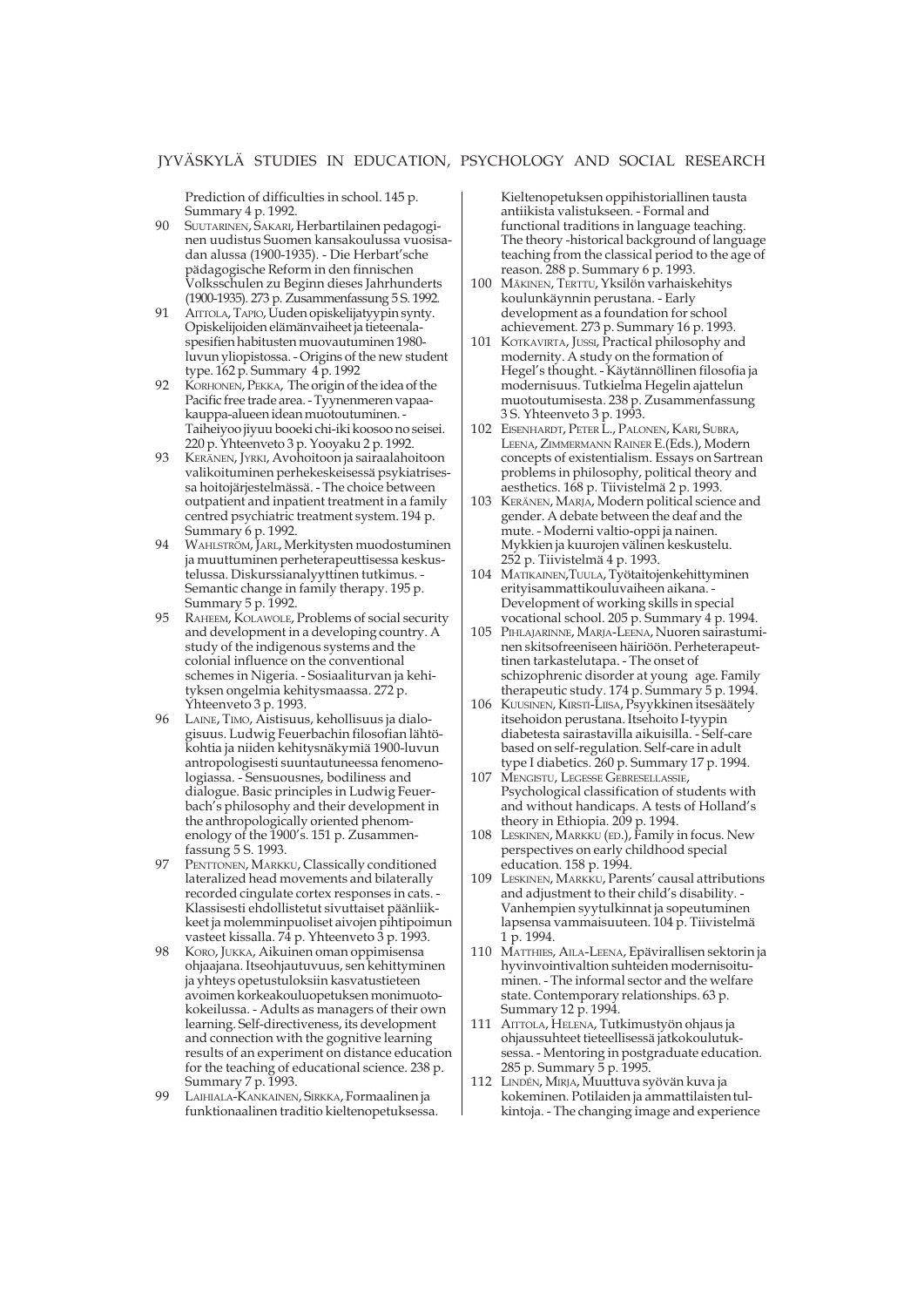of cancer. Accounts given by patients and professionals. 234 p. Summary 5 p. 1995.

- 113 VÄLIMAA, JUSSI, Higher education cultural approach. - Korkeakoulututkimuksen kulttuurinäkökulma. 94 p. Yhteenveto 5 p. 1995.
- 114 KAIPIO, KALEVI, Yhteisöllisyys kasvatuksessa. yhteisökasvatuksen teoreettinen analyysi ja käytäntöön soveltaminen. - The community as an educator. Theoretical analysis and practice of community education. 250 p. Summary 3 p. 1995.
- 115 HÄNNIKÄINEN, MARITTA, Nukesta vauvaksi ja lapsesta lääkäriksi. Roolileikkiin siirtymisen tarkastelua piagetilaisesta ja kulttuurihistoriallisen toiminnan teorian näkökulmasta. 73 p. Summary 6 p. 1995.
- 116 IKONEN, OIVA. Adaptiivinen opetus. Oppimistutkimus harjaantumiskoulun opetussuunnitelma- ja seurantajärjestelmän kehittämisen tukena. - The adaptive teaching. 90 p. Summary 5 p. 1995.
- 117 SUUTAMA, TIMO, Coping with life events in old age. - Elämän muutos- ja ongelmatilanteiden käsittely iäkkäillä ihmisillä. 110 p. Yhteenveto 3 p. 1995.
- 118 DERSEH, TIBEBU BOGALE, Meanings Attached to Disability, Attitudes towards Disabled People, and Attitudes towards Integration. 150 p. 1995.
- 119 SAHLBERG, PASI, Kuka auttaisi opettajaa. Postmoderni näkökulma opetuksen muu-tokseen yhden kehittämisprojektin valossa. - Who would help a teacher. A post-modern perspective on change in teaching in light of a school improvement project. 255 p. Summary 4 p. 1996.
- 120 UHINKI, AILO, Distress of unemployed jobseekers described by the Zulliger Test using the Comprehensive System. - Työttömien työntekijöiden ahdinko kuvattuna Comprehensive Systemin mukaisesti käytetyillä Zulligerin testillä. 61 p. Yhteenveto 3p. 1996.
- 121 ANTIKAINEN, RISTO, Clinical course, outcome and follow-up of inpatients with borderline level disorders. - Rajatilapotilaiden osastohoidon tuloksellisuus kolmen vuoden seurantatutkimuksessa Kys:n psykiatrian klinikassa. 102 p. Yhteenveto 4 p. 1996.
- 122 RUUSUVIRTA, TIMO, Brain responses to pitch changes in an acoustic environment in cats and rabbits. - Aivovasteet kuuloärsykemuutoksiin kissoilla ja kaneilla. 45 p. Yhteenveto 2 p. 1996.
- 123 VISTI, ANNALIISA, Työyhteisön ja työn tuottavuuden kehitys organisaation transformaatiossa. - Dovelopment of the work communi-ty and changes in the productivity of work during an organizational transformation process. 201 p. Summary 12 p. 1996.
- 124 SALLINEN, MIKAEL, Event-ralated brain potentials to changes in the acustic environment buring sleep and sleepiness. - Aivojen herätevasteet muutoksiin kuuloärsykesar-

jassa unen ja uneliaisuuden aikana. 104 p. Yhteenveto 3 p. 1997.

- 125 LAMMINMÄKI, TUIJA, Efficasy of a multi-faceted treatment for children with learning difficulties. - Oppimisvaikeuksien neurokognitiivisen ryhmäkuntoutuksen tuloksellisuus ja siihen vaikuttavia tekijöitä. 56 p. Yhteenveto 2 p. 1997.
- 126 LUTTINEN, JAANA, Fragmentoituva kulttuuripolitiikka. Paikallisen kulttuuripolitiikan tulkintakehykset Ylä-Savossa. - Fragmenting-cultural policy. The interpretative frames of local cultural politics in Ylä-Savo. 178 p. Summary 9 p. 1997.
- 127 MARTTUNEN, MIIKA, Studying argumentation in higher education by electronic mail. - Argumentointia yliopisto-opinnoissa sähköpostilla. 60 p. (164 p.) Yhteenveto 3 p. 1997.
- 128 JAAKKOLA, HANNA, Kielitieto kielitaitoon pyrittäessä. Vieraiden kielten opettajien käsityksiä kieliopin oppimisesta ja opetta-misesta. - Language knowledge and language ability. Teachers´ conceptions of the role of grammar in foreign language learning and teaching. 227 p. Summary 7 p. 1997.
- 129 SUBRA, LEENA, A portrait of the political agent in Jean-Paul Sartre. Views on playing, acting, temporality and subjectivity. - Poliittisen toimijan muotokuva Jean-Paul Sartrella. Näkymiä pelaamiseen, toimintaan, ajallisuuteen ja subjektiivisuuteen. 248 p. Yhteenveto 2 p. 1997.
- 130 HAARAKANGAS, KAUKO, Hoitokokouksen äänet. Dialoginen analyysi perhekeskeisen psykiatrisen hoitoprosessin hoitokokous-keskusteluista työryhmän toiminnan näkökulmasta. - The voices in treatment meeting. A dialogical analysis of the treatment meeting conversations in family-centred psychiatric treatment process in regard to the team activity. 136 p. Summary 8 p. 1997.
- 131 MATINHEIKKI-KOKKO, KAIJA, Challenges of working in a cross-cultural environment. Principles and practice of refugee settlement in Finland. - Kulttuurienvälisen työn haasteet. Periaatteet ja käytäntö maahanmuuttajien hyvinvoinnin turvaamiseksi Suomessa. 130 p. Yhteenveto 3 p. 1997.
- 132 KIVINIEMI, KARI, Opettajuuden oppimisesta harjoittelun harhautuksiin. Aikuisopiskelijoiden kokemuksia opetusharjoittelusta ja sen ohjauksesta luokanopettajakoulutuksessa. - From the learning of teacherhood to the fabrications of practice. Adult students´ experiences of teaching practice and its supervision in class teacher education. 267 p. Summary 8 p. 1997.
- 133 KANTOLA, JOUKO, Cygnaeuksen jäljillä käsityönopetuksesta teknologiseen kasvatukseen. - In the footsteps of Cygnaeus. From handicraft teaching to technological education. 211 p. Summary 7 p. 1997.
- 134 KAARTINEN, JUKKA, Nocturnal body movements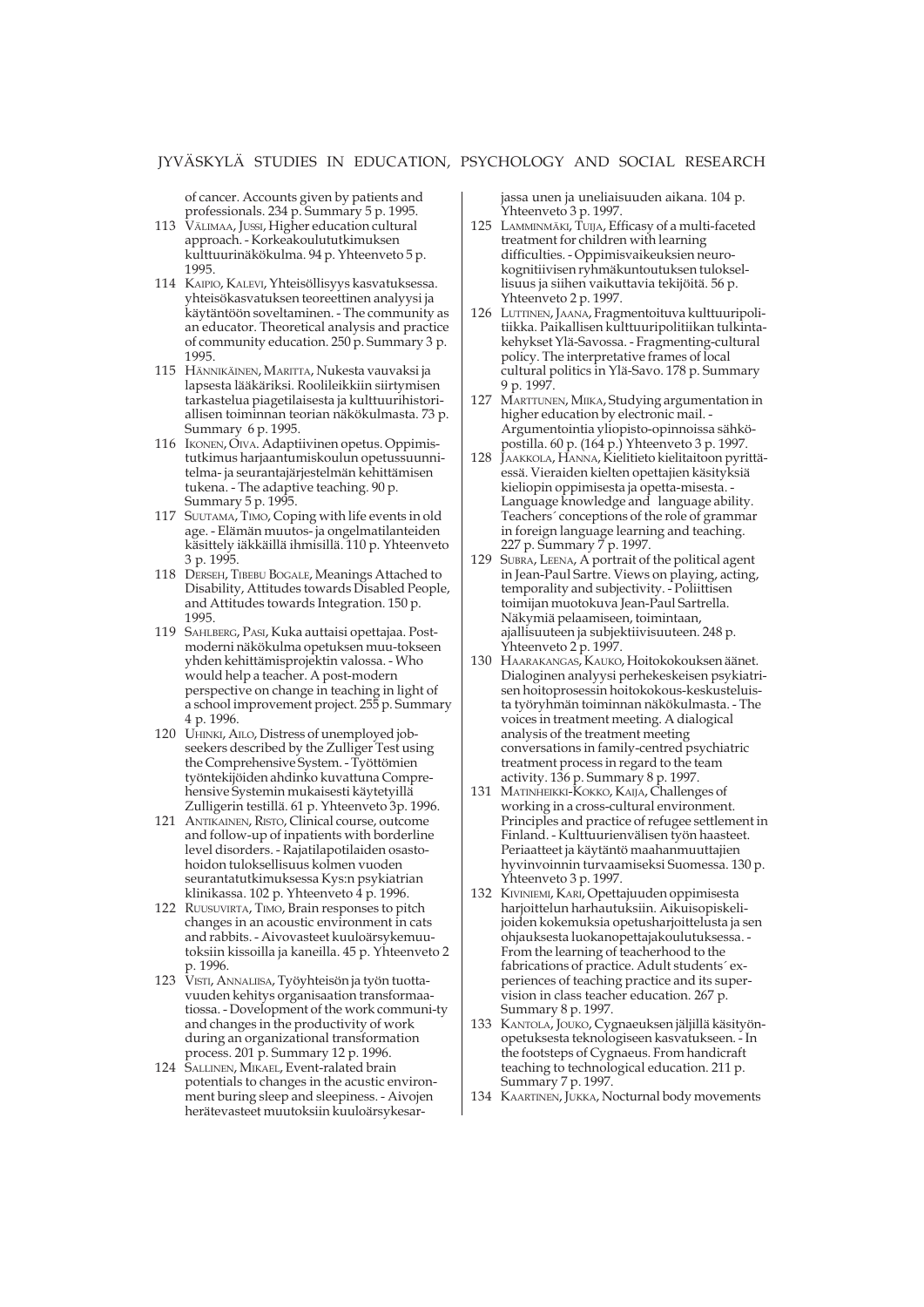and sleep quality. - Yölliset kehon liikkeet ja unen laatu. 85 p. Yhteenveto 3 p. 1997.

- 135 MUSTONEN, ANU, Media violence and its audience. - Mediaväkivalta ja sen yleisö. 44 p. (131 p.). Yhteenveto 2 p. 1997.
- 136 PERTTULA, JUHA, The experienced life-fabrics of young men. - Nuorten miesten koettu elämänkudelma. 218 p. Yhteenveto 3 p. 1998.
- 137 TIKKANEN, TARJA, Learning and education of older workers. Lifelong learning at the margin. - Ikääntyvän työväestön oppiminen ja koulutus. Elinikäisen oppimisen marginaalissa. 83 p. (154 p.). Yhteenveto 6 p. 1998.
- 138 LEINONEN, MARKKU, Johannes Gezelius vanhempi luonnonmukaisen pedagogiikan soveltajana. Comeniuslainen tulkinta. - Johannes Gezelius the elder as implementer of natural padagogy. A Comenian interpretation. 237 p. Summary 7 p. 1998.
- 139 KALLIO, EEVA, Training of students' scientific reasoning skills. - Korkeakouluopiskelijoiden tieteellisen ajattelun kehittäminen. 90 p. Yhteenveto 1 p. 1998.
- 140 NIEMI-VÄKEVÄINEN, LEENA, Koulutusjaksot ja elämänpolitiikka. Kouluttautuminen yksilöllistymisen ja yhteisöllisyyden risteysasemana. - Sequences of vocational education as life politics. Perspectives of invidualization and communality. 210 p. Summary 6 p. 1998.
- 141 PARIKKA, MATTI, Teknologiakompetenssi. Teknologiakasvatuksen uudistamishaasteita peruskoulussa ja lukiossa. - Technological competence. Challenges of reforming technology education in the Finnish comprehensive and upper secondary school. 207 p. Summary 13 p. 1998.
- 142 TA OPETTAJAN APUNA EDUCATIONAL TA FOR TEACHER. Professori Pirkko Liikaselle omistettu juhlakirja. 207 p. Tiivistelmä - Abstract 14 p. 1998.
- 143 YLÖNEN, HILKKA, Taikahattu ja hopeakengät sadun maailmaa. Lapsi päiväkodissa sadun kuulijana, näkijänä ja kokijana. - The world of the colden cap and silver shoes. How kinder garten children listen to, view, and experience fairy tales. 189 p. Summary 8 p. 1998.
- 144 MOILANEN, PENTTI, Opettajan toiminnan perusteiden tulkinta ja tulkinnan totuudellisuuden arviointi. - Interpreting reasons for teachers' action and the verifying the interpretations. 226 p. Summary 3p. 1998.
- 145 VAURIO, LEENA, Lexical inferencing in reading in english on the secondary level. - Sanapäättely englanninkielistä tekstiä luettaessa lukioasteella. 147 p. Yhteenveto 3 p. 1998.
- 146 ETELÄPELTO, ANNELI, The development of expertise in information systems design. - Asiantuntijuuden kehittyminen tietojärjestelmien suunnittelussa. 132 p. (221p.). Yhteenveto 12 p. 1998.
- 147 PIRHONEN, ANTTI, Redundancy as a criterion for multimodal user-interfaces. - Käsitteistö luo

näkökulman käyttöliittymäanalyysiin. 141 p. Yhteenveto 3 p. 1998.

- 148 RÖNKÄ, ANNA, The accumulation of problems of social functioning: outer, inner, and behavioral strands. - Sosiaalinen selviytyminen lapsuudesta aikuisuuteen: ongelmien kasautumisen kolme väylää. 44 p. (129 p.) Yhteenveto 3 p. 1999.
- 149 NAUKKARINEN, AIMO, Tasapainoilua kurinalaisuuden ja tarkoituksenmukaisuuden välillä. Oppilaiden ei-toivottuun käyttäytymiseen liittyvän ongelmanratkaisun kehittäminen yhden peruskoulun yläasteen tarkastelun pohjalta. - Balancing rigor and relevance. Developing problem-solving associated with students' challenging behavior in the light of a study of an upper comprehensive school. 296 p. Summary 5 p. 1999.
- 150 HOLMA, JUHA, The search for a narrative. Investigating acute psychosis and the needadapted treatment model from the narrative viewpoint. - Narratiivinen lähestymistapa akuuttiin psykoosiin ja tarpeenmukaisen hoidon malliin. 52 p. (105 p.) Yhteenveto 3 p. 1999.
- 151 LEPPÄNEN, PAAVO H.T., Brain responses to changes in tone and speech stimuli in infants with and without a risk for familial dyslexia. Aivovasteet ääni- ja puheärsykkeiden muutoksiin vauvoilla, joilla on riski suvussa esiintyvään dysleksiaan ja vauvoilla ilman tätä riskiä. 100 p. (197 p.) Yhteenveto 4 p. 1999.
- 152 SUOMALA, JYRKI, Students' problem solving in the LEGO/Logo learning environment. - Oppilaiden ongelmanratkaisu LEGO/Logo oppimisympäristössä. 146 p. Yhteenveto 3 p. 1999.
- 153 HUTTUNEN, RAUNO, Opettamisen filosofia ja kritiikki. - Philosophy, teaching, and critique. Towards a critical theory of the philosophy of education. 201 p. Summary 3p. 1999.
- 154 KAREKIVI, LEENA, Ehkä en kokeilisikaan, jos .... Tutkimus ylivieskalaisten nuorten tupakoinnista ja päihteidenkäytöstä ja niihin liittyvästä terveyskasvatuksesta vuosina 1989-1998. - Maybe I wouldn´t even experiment if .... A study on youth smoking and use of intoxicants in Ylivieska and related health education in 1989-1998. 256 p. Summary 4 p. 1999.
- 155 LAAKSO, MARJA-LEENA, Prelinguistic skills and early interactional context as predictors of children´s language development. - Esikielellinen kommunikaatio ja sen vuorovaikutuksellinen konteksti lapsen kielen kehityksen ennustajana. 127 p. Yhteenveto 2 p. 1999.
- 156 MAUNO, SAIJA, Job insecurity as a psycho-social job stressor in the context of the work-family interface. - Työn epävarmuus työn psykososiaalisena stressitekijänä työn ja perheen vuorovaikutuksen kontekstissa. 59 p. (147 p.) Yhteenveto 3 p. 1999.
- 157 MÄENSIVU KIRSTI, Opettaja määrittelijänä, oppilas määriteltävänä. Sanallisen oppilaan arvioinnin sisällön analyysi. - The teacher as a determiner - the pupil to be determined -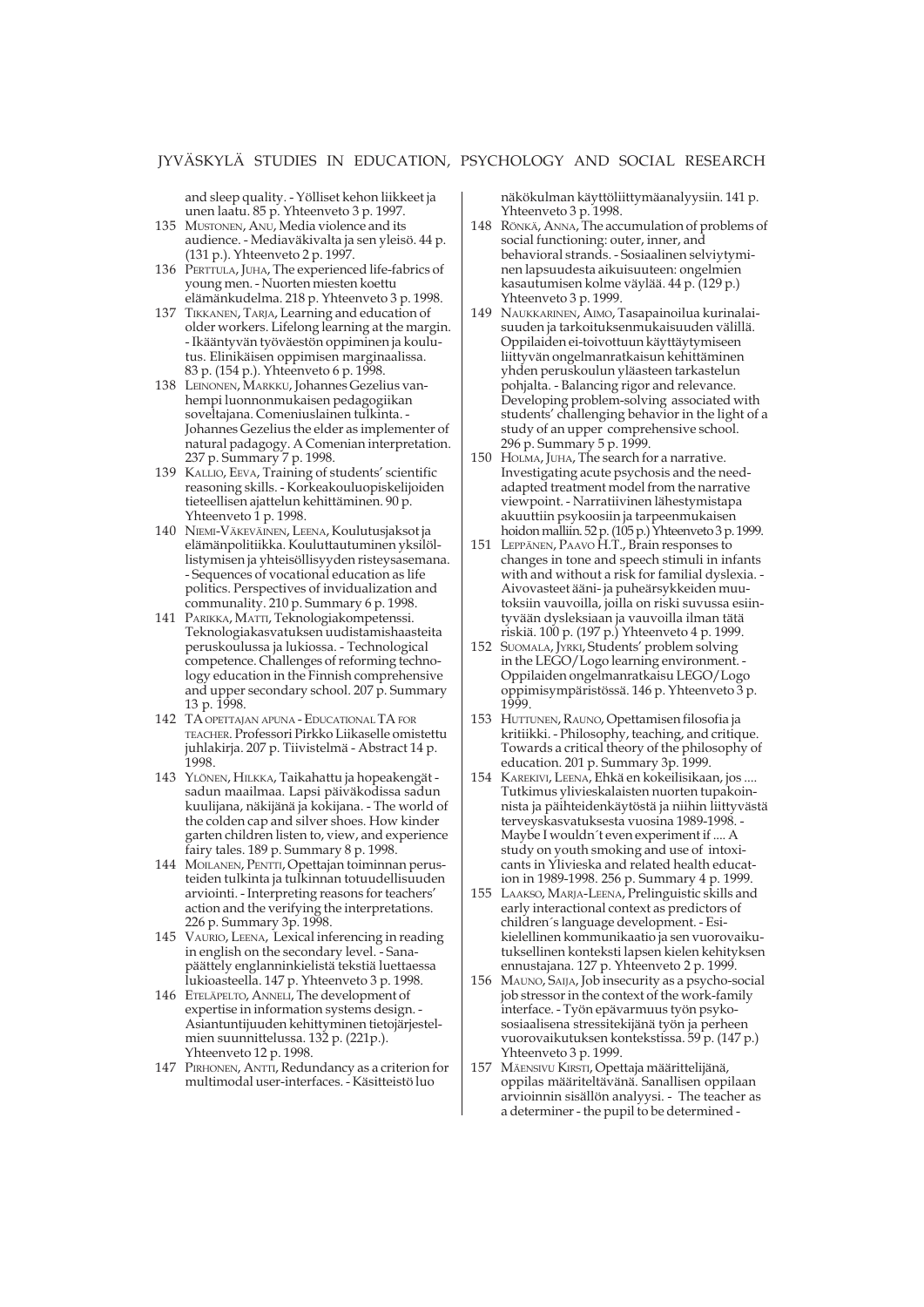content analysis of the written school reports. 215 p. Summary 5 p. 1999.

- 158 FELDT, TARU, Sense of coherence. Structure, stability and health promoting role in working life. - Koherenssin rakenne, pysyvyys ja terveyttä edistävä merkitys työelämässä. 60 p. (150 p.) Yhteenveto 5 p. 2000.
- 159 MÄNTY, TARJA, Ammatillisista erityisoppilaitoksista elämään. - Life after vocational special education. 235 p. Summary 3 p. 2000.
- 160 SARJA, ANNELI, Dialogioppiminen pienryhmässä. Opettajaksi opiskelevien harjoitteluprosessi terveydenhuollon opettajankoulutuksessa. - Dialogic learning in a small group. The process of student teachers´ teaching practice during health care education. 165 p. Summary 7 p. 2000.
- 161 JÄRVINEN, ANITTA, Taitajat iänikuiset. Kotkan ammattilukiosta valmiuksia elämään, työelämään ja jatko-opintoihin. - Age-old craftmasters -Kotka vocational senior secondary school - giving skills for life, work and further studies. 224 p. Summary 2 p. 2000.
- 162 KONTIO, MARJA-LIISA, Laitoksessa asuvan kehitysvammaisen vanhuksen haastava käyttäytyminen ja hoitajan käyttämiä vaikutuskeinoja. - Challenging behaviour of institutionalized mentally retarded elderly people and measures taken by nurses to control it. 175 p. Summary 3 p. 2000.
- 163 KILPELÄINEN, ARJA, Naiset paikkaansa etsimässä. Aikuiskoulutus naisen elämänkulun rakentajana. - Adult education as determinant of woman's life-course. 155 p. Summary 6 p. 2000.
- 164 RIITESUO, ANNIKKI, A preterm child grows. Focus on speech and language during the first two years. - Keskonen kasvaa: puheen ja kielen kehitys kahtena ensimmäisenä elinvuotena. 119 p. Tiivistelmä 2 p. 2000.
- 165 TAURIAINEN, LEENA, Kohti yhteistä laatua. Henkilökunnan, vanhempien ja lasten laatukäsitykset päiväkodin integroidussa erityisryhmässä. - Towards common quality: staff's, parents' and children's conseptions of quality in an integration group at a daycare center. 256 p. Summary 6 p. 2000.
- 166 RAUDASKOSKI, LEENA, Ammattikorkeakoulun toimintaperustaa etsimässä. Toimilupahakemusten sisällönanalyyttinen tarkastelu. - In search for the founding principles of the Finnishpolytechnic institutes. A content analysis of the licence applications. 193 p. Summary 4 p. 2000.
- 167 TAKKINEN, SANNA, Meaning in life and its relation to functioning in old age. - Elämän tarkoituksellisuus ja sen yhteydet toimintakykyyn vanhuudessa. 51 p. (130 p.) Yhteenveto 2 p. 2000.
- 168 LAUNONEN, LEEVI, Eettinen kasvatusajattelu suomalaisen koulun pedagogisissa teksteissä 1860-luvulta 1990-luvulle. - Ethical thinking

in Finnish school's pedagogical texts from the 1860s to the 1990s. 366 p. Summary 3 p. 2000.

- 169 KUORELAHTI, MATTI, Sopeutumattomien luokkamuotoisen erityisopetuksen tuloksellisuus. - The educational outcomes of special classes for emotionally/ behaviorally disordered children and youth. 176 p. Summary 2p. 2000.
- 170 KURUNMÄKI, JUSSI, Representation, nation and time. The political rhetoric of the 1866 parliamentary reform in Sweden. - Edustus, kansakunta ja aika. Poliittinen retoriikka Ruotsin vuoden 1866 valtiopäiväreformissa. 253 p. Tiivistelmä 4 p. 2000.
- 171 RASINEN, AKI, Developing technology education. In search of curriculum elements for Finnish general education schools. 158 p. Yhteenveto 2 p. 2000.
- 172 SUNDHOLM, LARS, Itseohjautuvuus organisaatiomuutoksessa. - Self-determination in organisational change. 180 p. Summary 15 p. 2000.
- 173 AHONNISKA-ASSA, JAANA, Analyzing change in repeated neuropsychological assessment. 68 p. (124 p.) Yhteenveto 2 p. 2000.
- 174 HOFFRÉN, JARI, Demokraattinen eetos rajoista mahdollisuuksiin. - The democratic ethos. From limits to possibilities? 217 p. Summary 2 p. 2000.
- 175 HEIKKINEN, HANNU L. T., Toimintatutkimus, tarinat ja opettajaksi tulemisen taito. Narratiivisen identiteettityön kehittäminen opettajankoulutuksessa toimintatutkimuksen avulla. - Action research, narratives and the art of becoming a teacher. Developing narrative identity work in teacher education through action research. 237 p. Summary 4 p. 2001.
- 176 VUORENMAA, MARITTA, Ikkunoita arvioin- nin tuolle puolen. Uusia avauksia suomalaiseen koulutusta koskevaan evaluaatiokeskusteluun. - Views across assessment: New openings into the evaluation discussion on Finnish education. 266 p. Summary 4 p. 2001.
- 177 LITMANEN, TAPIO, The struggle over risk. The spatial, temporal, and cultural dimensions of protest against nuclear technology. - Kamppailu riskistä. Ydinteknologian vastaisen protestin tilalliset, ajalliset ja kulttuuriset ulottuvuudet. 72 p. (153 p.) Yhteenveto 9 p. 2001.
- 178 AUNOLA, KAISA, Children's and adolescents' achievement strategies, school adjustment, and family environment. - Lasten ja nuorten suoritusstrategiat koulu- ja perheympäristöissä. 51 p. (153 p.) Yhteenveto 2 p. 2001.
- 179 OKSANEN, ELINA , Arvioinnin kehittäminen erityisopetuksessa. Diagnosoinnista oppimisen ohjaukseen laadullisena tapaustutkimuksena. - Developing assessment practices in special education. From a static approach to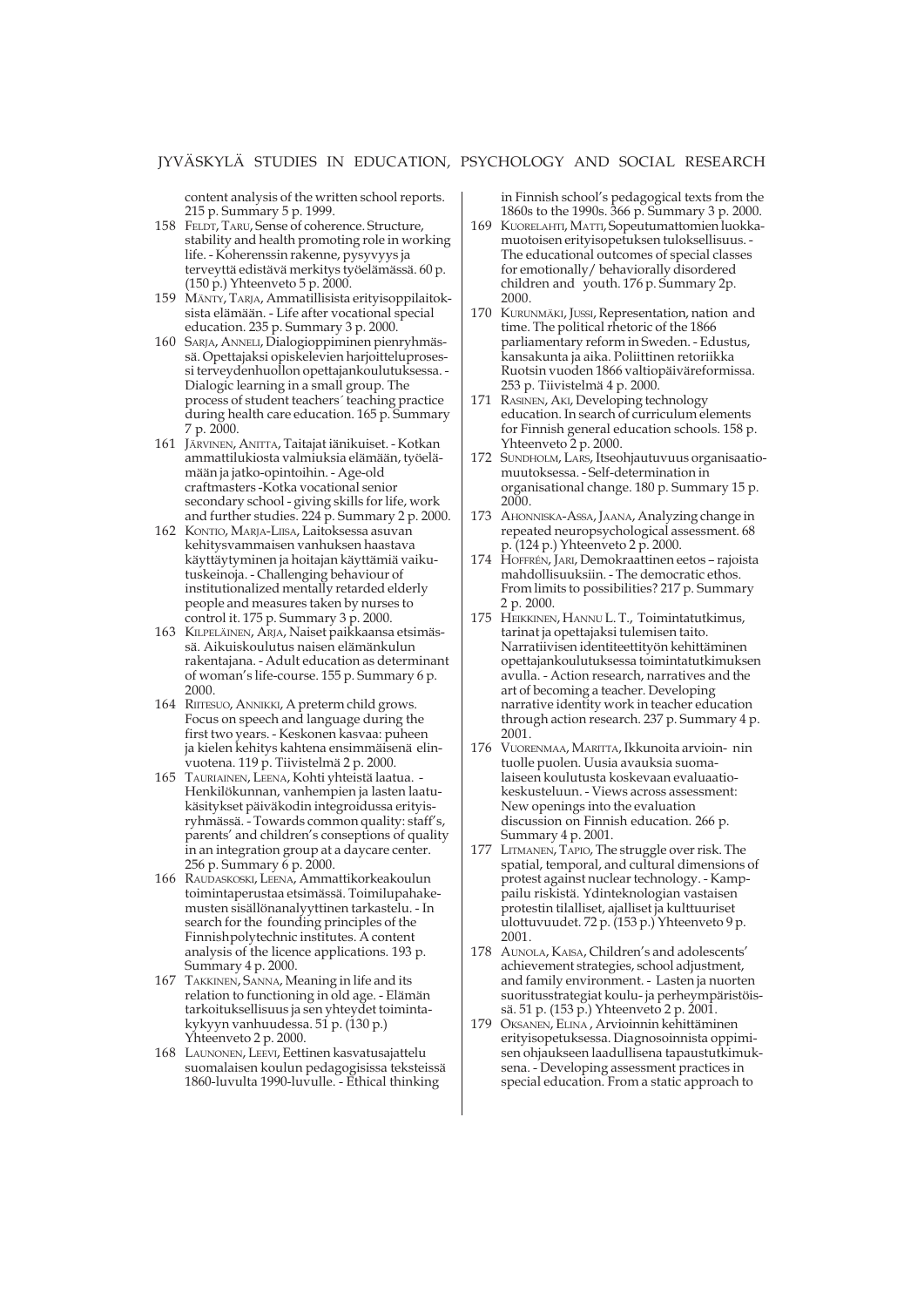dynamic approach applying qualitative case. 182 p. Summary 5 p. 2001.

- 180 VIITTALA, KAISU, "Kyllä se tommosellaki lapsella on kovempi urakka". Sikiöaikana alkoholille altistuneiden huostaanotettujen lasten elämäntilanne, riskiprosessit ja suojaavat prosessit. - "It's harder for that kind of child to get along". The life situation of the children exposed to alcohol in utero and taken care of by society, their risk and protective processes. 316 p. Summary 4 p. 2001.
- 181 HANSSON, LEENI, Networks matter. The role of informal social networks in the period of socioeconomic reforms of the 1990s in Estonia. - Verkostoilla on merkitystä: infor-maalisten sosiaalisten verkostojen asema 1990-luvun sosio-ekonomisten muutosten aikana. 194 p. Yhteenveto 3 p. 2001.
- 182 BÖÖK, MARJA LEENA, Vanhemmuus ja vanhemmuuden diskurssit työttömyystilanteessa . - Parenthood and parenting discourses in a situation of unemployment. 157 p. Summary 5 p. 2001.
- 183 KOKKO, KATJA, Antecedents and consequences of long-term unemployment. - Pitkäaikaistyöttömyyden ennakoijia ja seurauksia. 53 p. (115 p.) Tiivistelmä 3 p. 2001.
- 184 KOKKONEN, MARJA, Emotion regulation and physical health in adulthood: A longitudinal, personality-oriented approach. - Aikuisiän tunteiden säätely ja fyysinen terveys: pitkittäistutkimuksellinen ja persoonallisuuskeskeinen lähestymistapa. 52 p. (137 p.) Tiivistelmä 3 p. 2001.
- 185 MÄNNIKKÖ, KAISA, Adult attachment styles: A Person-oriented approach. - Aikuisten kiintymystyylit. 142 p. Yhteenveto 5 p. 2001.
- 186 KATVALA, SATU, Missä äiti on? Äitejä ja äitiyden uskomuksia sukupolvien saatossa. - Where's mother? Mothers and maternal beliefs over generations. 126 p. Summary 3 p. 2001.
- 187 KIISKINEN, ANNA-LIISA, Ympäristöhallinto vastuullisen elämäntavan edistäjänä. - Environmental administration as promoter of responsible living. 229 p. Summary 8 p. 2001.
- 188 SIMOLA, AHTI, Työterveyshuolto-organisaation toiminta, sen henkilöstön henkinen hyvinvointi ja toiminnan tuloksellisuus.- Functioning of an occupational health service organization and its relationship to the mental well-being of its personnel, client satisfaction, and economic profitability. 192 p. Summary 12 p. 2001.
- 189 VESTERINEN, PIRKKO, Projektiopiskelu- ja oppiminen ammattikorkeakoulussa. - Project based studying and learning in the polytechnic. 257 p. Summary 5 p. 2001.
- 190 KEMPPAINEN, JAANA, Kotikasvatus kolmessa sukupolvessa. - Childrearing in three generations. 183 p. Summary 3 p. 2001.
- 191 HOHENTHAL-ANTIN LEONIE, Luvan ottaminen Ikäihmiset teatterin tekijöinä. - Taking

permission– Elderly people as theatre makers. 183 p. Summary 5 p. 2001.

- 192 KAKKORI, LEENA, Heideggerin aukeama. Tutkimuksia totuudesta ja taiteesta Martin Heideggerin avaamassa horisontissa. - Heidegger's clearing. Studies on truth and art in the horizon opened by Martin Heidegger. 156 p. Summary 2 p. 2001.
- 193 NÄRHI, VESA, The use of clinical neuropsychological data in learning disability research. - Asiakastyön yhteydessä kerätyn neuropsykologisen aineiston käyttö oppimisvaikeustutkimuksessa. 103 p. Yhteenveto 2 p. 2002.
- 194 SUOMI, ASTA, Ammattia etsimässä. Aikuisopiskelijat kertovat sosiaaliohjaajakoulutuksesta ja narratiivisen pätevyyden kehittymisestä. - Searching for professional identity. Adult students' narratives on the education of a social welfare supervisor and the development of narrative competence. 183 p. Summary 2 p. 2002.
- 195 PERKKILÄ, PÄIVI, Opettajien matematiikkauskomukset ja matematiikan oppikirjan merkitys alkuopetuksessa. 212 p. - Teacher's mathematics beliefs and meaning of mathematics textbooks in the first and the second grade in primary school. Summary 2 p. 2002.
- 196 VESTERINEN, MARJA-LIISA, Ammatillinen harjoittelu osana asiantuntijuuden kehittymistä ammattikorkeakoulussa. - Promoting professional expertise by developing practical learning at the polytechnic. 261 p. Summary 5 p. 2002.
- 197 POHJANEN, JORMA, Mitä kello on? Kello modernissa yhteiskunnassa ja sen sosiologisessa teoriassa. - What's the time. Clock on modern society and in it's sociological theory. 226 p. Summary 3 p. 2002.
- 198 RANTALA, ANJA, Perhekeskeisyys puhetta vai todellisuutta? Työntekijöiden käsitykset yhteistyöstä erityistä tukea tarvitsevan lapsen perheen kanssa. - Family-centeredness rhetoric or reality? Summary 3 p. 2002.
- 199 VALANNE, EIJA, "Meidän lapsi on arvokas" Henkilökohtainen opetuksen järjestämistä koskeva suunnitelma (HOJKS) kunnallisessa erityiskoulussa. - "Our child is precious" - The individual educational plan in the context of the special school. 219 p. Yhteenveto 2 p. 2002.
- 200 HOLOPAINEN, LEENA, Development in reading and reading related skills; a followup study from pre-school to the fourth grade. 57 p. (138 p.) Yhteenveto 3 p. 2002.
- 201 HEIKKINEN, HANNU, Draaman maailmat oppimisalueina. Draamakasvatuksen vakava leikillisyys. - Drama worlds as learning areas the serious playfulness os drama education. 164 p. Summary 5 p. 2002.
- 202 HYTÖNEN, TUIJA, Exploring the practice of human resource development as a field of professional expertise. - Henkilöstön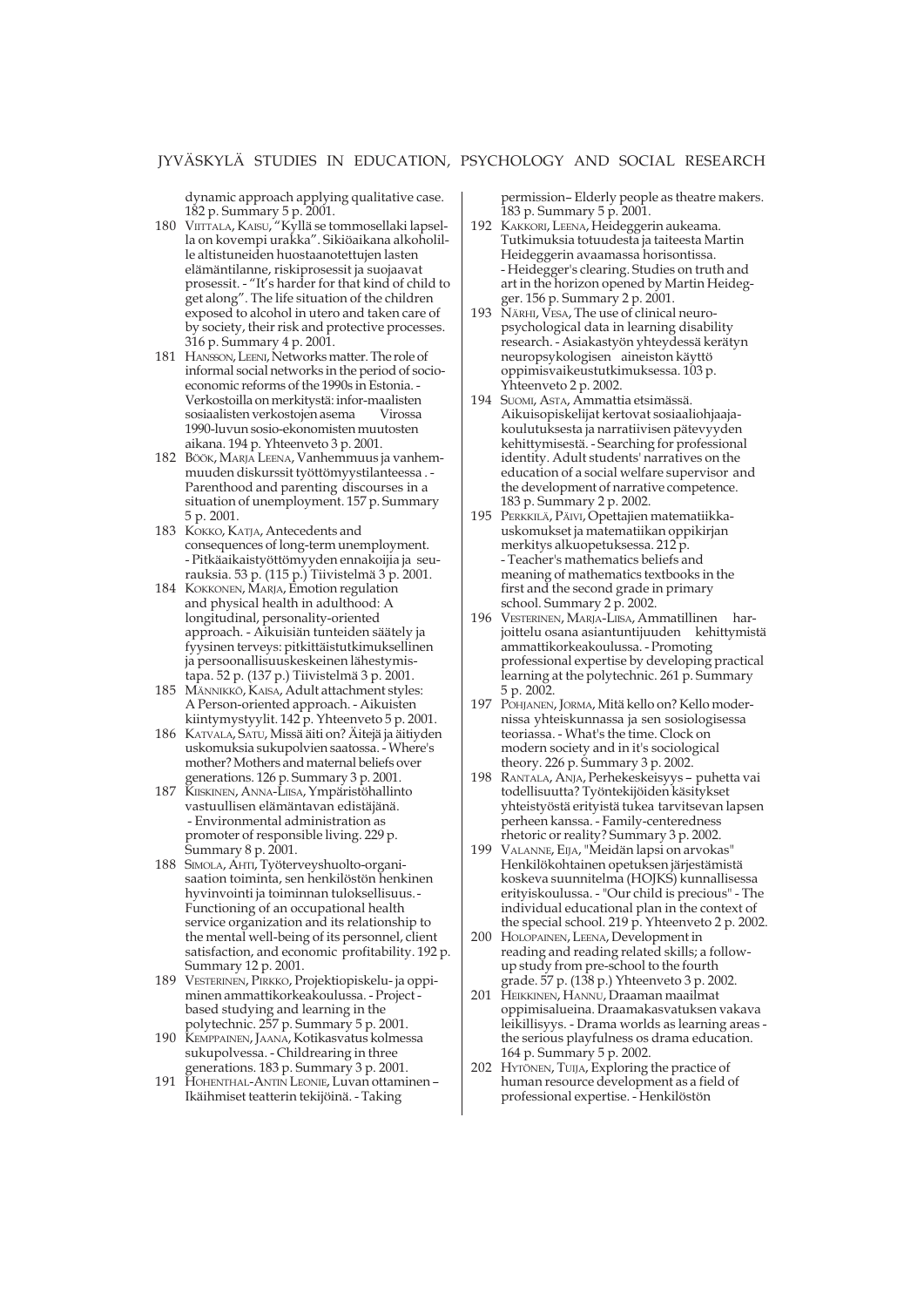kehittämistyön asiantuntijuuden rakentuminen. 137 p. (300 p.) Yhteenveto 10 p. 2002.

- 203 RIPATTI, MIKKO, Arvid Järnefeldt kasvatusajattelijana. 246 p. Summary 4 p. 2002.
- 204 VIRMASALO, ILKKA, Perhe, työttömyys ja lama. - Families, unemployment and the economic depression. 121 p. Summary 2 p. 2002.
- 205 WIKGREN, JAN, Diffuse and discrete associations in aversive classical conditioning. - Täsmälliset ja laaja-alaiset ehdollistumat klassisessa aversiivisessa ehdollistumisessa. 40 p. (81 p.) Yhteenveto 2 p. 2002.
- 206 JOKIVUORI, PERTTI, Sitoutuminen työorganisaatioon ja ammattijärjestöön. - Kilpailevia vai täydentäviä?- Commitment to organisation and trade union. Competing or complementary? 132 p. Summary 8 p. 2002.
- 207 GONZÁLEZ VEGA, NARCISO, Factors affecting simulator-training effectiveness. 162 p. Yhteenveto 1 p. 2002.
- 208 SALO, KARI, Teacher Stress as a Longitudinal Process - Opettajien stressiprosessi. 67 p. Yhteenveto 2 p. 2002.
- 209 VAUHKONEN, JOUNI, A rhetoric of reduction. Bertrand de Jouvenel's pure theory of politics as persuasion. 156 p. Tiivistelmä 2 p. 2002.
- 210 KONTONIEMI, MARITA, "Milloin sinä otat itseäsi niskasta kiinni?" Opettajien kokemuksia alisuoriutujista. - "When will you pull your socks up?" Teachers´ experiences of underachievers. 218 p. Summary 3 p. 2003.
- 211 SAUKKONEN, SAKARI, Koulu ja yksilöllisyys; Jännitteitä, haasteita ja mahdollisuuksia. - School and individuality: Tensions, challenges and possibilities. 125 p. Summary 3 p. 2003.
- 212 VILJAMAA, MARJA-LEENA, Neuvola tänään ja huomenna. Vanhemmuuden tukeminen, perhekeskeisyys ja vertaistuki. - Child and maternity welfare clinics today and tomorrow. Supporting parenthood, family-centered sevices and peer groups. 141 p. Summary 4 p. 2003.
- 213 REMES, LIISA, Yrittäjyyskasvatuksen kolme diskurssia. - Three discourses in entrepreneurial learning. 204 p. Summary 2 p. 2003.
- 214 KARJALA, KALLE, Neulanreiästä panoraamaksi. Ruotsin kulttuurikuvan ainekset eräissä keskikoulun ja B-ruotsin vuosina 1961–2002 painetuissa oppikirjoissa. - From pinhole to panorama – The culture of Sweden presented in some middle and comprehensive school textbooks printed between 1961 and 2002. 308 p. Summary 2 p. 2003.
- 215 LALLUKKA, KIRSI, Lapsuusikä ja ikä lapsuudessa. Tutkimus 6–12 -vuotiaiden sosiokulttuurisesta ikätiedosta. - Childhood age and age in childhood. A study on the sociocultural knowledge of age. 234 p. Summary 2 p. 2003.
- 216 PUUKARI, SAULI, Video Programmes as Learning Tools. Teaching the Gas Laws and Behaviour of Gases in Finnish and Canadian Senior High Schools. 361 p. Yhteenveto 6 p. 2003.
- 217 LOISA, RAIJA-LEENA, The polysemous contemporary concept. The rhetoric of the cultural industry. - Monimerkityksinen nykykäsite. Kulttuuriteollisuuden retoriikka. 244 p. Yhteenveto 2 p. 2003.
- 218 HOLOPAINEN, ESKO, Kuullun ja luetun tekstin ymmärtämisstrategiat ja -vaikeudet peruskoulun kolmannella ja yhdeksännellä luokalla. - Strategies for listening and reading comprehension and problematic listening and reading comprehension of the text during the third and ninth grades of primary school. 135 p. Summary 3 p. 2003.
- 219 PENTTINEN, SEPPO, Lähtökohdat liikuntaa opettavaksi luokanopettajaksi. Nuoruuden kasvuympäristöt ja opettajankoulutus opettajuuden kehitystekijöinä.- Starting points for a primary school physical education teacher. The growth environment of adolescence and teacher education as developmental factors of teachership. 201 p. Summary 10 p. 2003.
- 220 IKÄHEIMO, HEIKKI, Tunnustus, subjektiviteetti ja inhimillinen elämänmuoto: Tutkimuksia Hegelistä ja persoonien välisistä tunnustussuhteista. - Recognition, subjectivity and the human life form: studies on Hegel and interpersonal recognition. 191 p. Summary 3 p. 2003.
- 221 ASUNTA, TUULA, Knowledge of environmental issues. Where pupils acquire information and how it affects their attitudes, opinions, and laboratory behaviour - Ympäristöasioita koskeva tieto. Mistä oppilaat saavat informaatiota ja miten se vaikuttaa heidän asenteisiinsa, mielipiteisiinsä ja laboratoriokäyttäytymiseensä. 159 p. Yhteenveto 4 p. 2003.
- 222 KUJALA, ERKKI, Sodan pojat. Sodanaikaisten pikkupoikien lapsuuskokemuksia isyyden näkökulmasta - The sons of war. 229 p. Summary 2 p. 2003.
- 223 JUSSI KURUNMÄKI & KARI PALOINEN (Hg./eds.) Zeit, Geschicte und Politik. Time, history and politics. *Zum achtzigsten Geburtstag von Reinhart Koselleck*. 310 p. 2003.
- 224 LAITINEN, ARTO, Strong evaluation without sources. On Charles Taylor's philosophical anthropology and cultural moral realism. - Vahvoja arvostuksia ilman lähteitä. Charles Taylorin filosofisesta antropologiasta ja kulturalistisesta moraalirealismista. 358 p. Yhteenveto 4 p. 2003.
- 225 GUTTORM, TOMI K. Newborn brain responses measuring feature and change detection and predicting later language development in children with and without familial risk for dyslexia. - Vastasyntyneiden aivovasteet puheäänteiden ja niiden muutosten havaitsemisessa sekä myöhemmän kielen kehityksen ennustamisessa dysleksia-riskilapsilla. 81 p. (161 p.) Yhteenveto 3 p. 2003.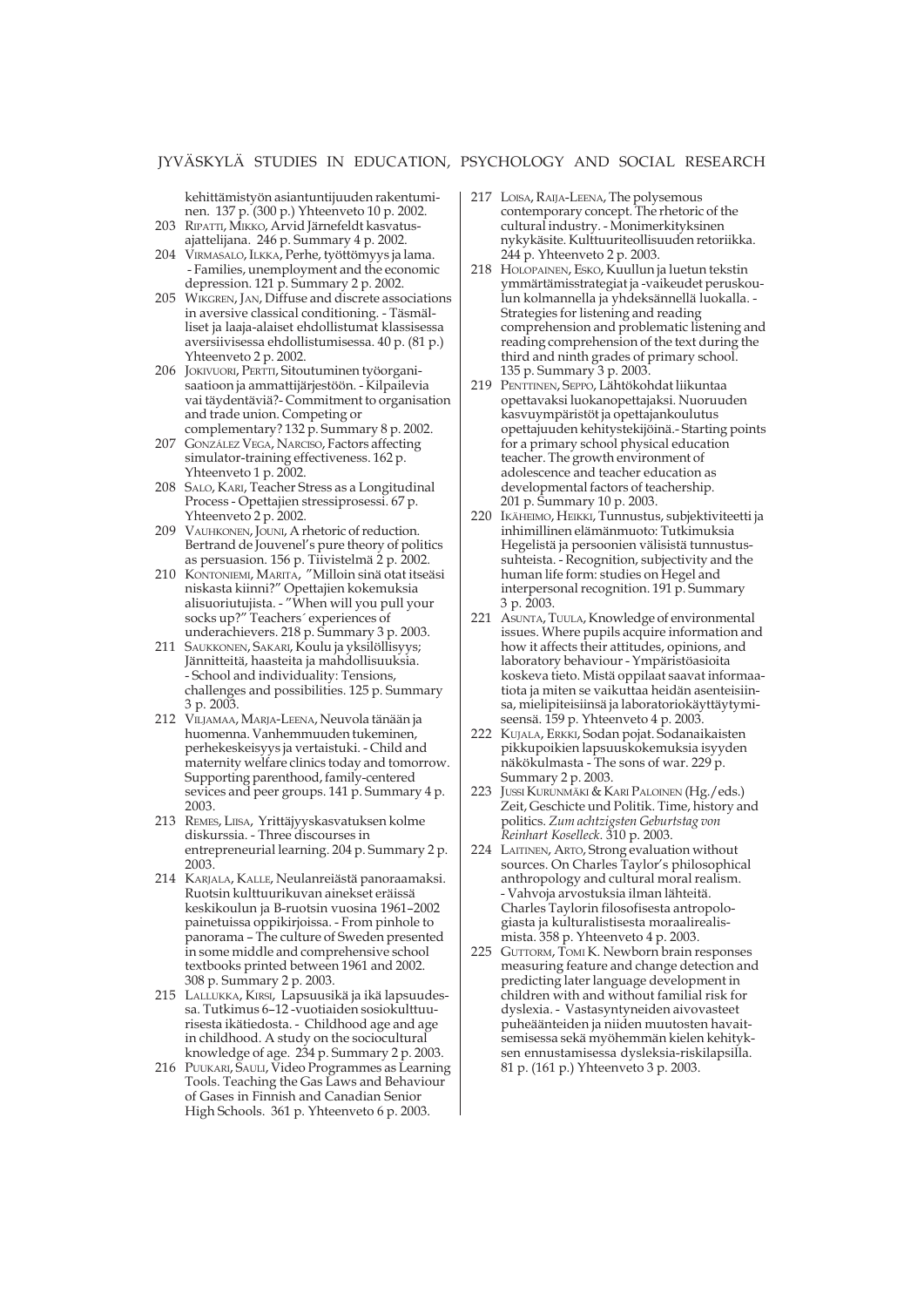- 226 NAKARI, MAIJA-LIISA, Työilmapiiri, työntekijöiden hyvinvointi ja muutoksen mahdollisuus - Work climate, employees' wellbeing and the possibility of change. 255 p. Summary 3 p. 2003.
- 227 METSÄPELTO, RIITTA-LEENA, Individual differences in parenting: The five-factor model of personality as an explanatory framework - Lastenkasvatus ja sen yhteys vanhemman persoonallisuuden piirteisiin. 53 p. (119 p.) Tiivistelmä 3 p. 2003.
- 228 PULKKINEN, OILI, The labyrinth of politics -A conceptual approach to the modes of the political in the scottish enlightenment. 144 p. Yhteenveto 2 p. 2003.
- 229 JUUJÄRVI, PETRI, A three-level analysis of reactive aggression among children. - Lasten aggressiivisiin puolustusreaktioihin vaikuttavien tekijöiden kolmitasoinen analyysi. 39 p. (115 p.) Yhteenveto 2 p. 2003.
- 230 POIKONEN, PIRJO-LIISA, "Opetussuunnitelma on sitä elämää". Päiväkoti-kouluyhteisö opetussuunnitelman kehittäjänä. - "The curriculum is part of our life". The day-cara cum - primary school community as a curriculum developer. 154 p. Summary 3 p. 2003.
- 231 SOININEN, SUVI, From a 'Necessary Evil' to an art of contingency: Michael Oakeshott's conception of political activity in British postwar political thought. 174 p. Summary 2p. 2003.
- 232 ALARAUDANJOKI, ESA, Nepalese child labourers' life-contexts, cognitive skills and well-being. - Työssäkäyvien nepalilaislasten elämänkonteksti, kognitiiviset taidot ja hyvinvointi. 62 p. (131 p.) Yhteenveto 4 p. 2003.
- 233 LERKKANEN, MARJA-KRISTIINA, Learning to read. Reciprocal processes and individual pathways. - Lukemaan oppiminen: vastavuoroiset prosessit ja yksilölliset oppimispolut. 70 p. (155 p.) Yhteenveto 5 p. 2003.
- 234 FRIMAN, MERVI, Ammatillisen asiantuntijan etiikka ammattikorkeakoulutuksessa. - The ethics of a professional expert in the context of polytechnics. 199 p. 2004.
- 235 MERONEN, AULI, Viittomakielen omaksumisen yksilölliset tekijät. - Individual differences in sign language abilities. 110 p. Summary 5 p. 2004.
- 236 TIILIKKALA, LIISA, Mestarista tuutoriksi. Suomalaisen ammatillisen opettajuuden muutos ja jatkuvuus. - From master to tutor. Change and continuity in Finnish vocational teacherhood. 281 p. Summary 3 p. 2004.
- 237 ARO, MIKKO, Learning to read: The effect of orthography. - Kirjoitusjärjestelmän vaikutus lukemaan oppimiseen. 44 p. (122 p.) Tiivistelmä 2 p. 2004.
- 238 LAAKSO, ERKKI, Draamakokemusten äärellä. Prosessidraaman oppimispotentiaali

opettajaksi opiskelevien kokemusten valossa. - Encountering drama experiences. The learning potential of process drama in the light of student teachers' experiences. 230 p. Summary 7 p. 2004.

- 239 PERÄLÄ-LITTUNEN, SATU, Cultural images of a good mother and a good father in three generations. - Kulttuuriset mielikuvat hyvästä äidistä ja hyvästä isästä kolmessa sukupolvessa. 234 p. Yhteenveto 7 p. 2004.
- 240 RINNE-KOISTINEN, EVA-MARITA, Perceptions of health: Water and sanitation problems in rural and urban communities in Nigeria. 129 p. (198 p.) Yhteenveto 3 p. 2004.
- 241 PALMROTH, AINO, Käännösten kautta kollektiiviin. Tuuliosuuskunnat toimijaverkkoina. - From translation to collective. Wind turbine cooperatives as actor networks. 177 p. Summary 7 p. 2004.
- 242 VIERIKKO, ELINA, Genetic and environmental effects on aggression. - Geneettiset ja ympäristötekijät aggressiivisuudessa. 46 p. (108 p.) Tiivistelmä 3 p. 2004.
- 243 NÄRHI, KATI, The eco-social approach in social work and the challenges to the expertise of social work. - Ekososiaalinen viitekehys ja haasteet sosiaalityön asiantuntijuudelle. 106 p. (236 p.) Yhteenveto 7 p. 2004.
- 244 URSIN, JANI, Characteristics of Finnish medical and engineering research group work. - Tutkimusryhmätyöskentelyn piirteet lääkeja teknisissä tieteissä. 202 p. Yhteenveto 9 p. 2004.
- 245 TREUTHARDT, LEENA, Tulosohjauksen yhteiskunnalliuus Jyväskylän yliopistossa. Tarkastelunäkökulmina muoti ja seurustelu. - The management by results a fashion and social interaction at the University of Jyväskylä. 228 p. Summary 3 p. 2004.
- 246 MATTHIES, JÜRGEN, Umweltpädagogik in der Postmoderne. Eine philosophische Studie über die Krise des Subjekts im umweltpädagogischen Diskurs. - Ympäristökasvatus postmodernissa. Filosofinen tutkimus subjektin kriisistä ympäristökasvatuksen diskurssissa.400 p. Yhteenveto 7 p. 2004.
- 247 LAITILA, AARNO, Dimensions of expertise in family therapeutic process. - Asiantuntijuuden ulottuvuuksia perheterapeuttisessa prosessissa. 54 p. (106 p.) Yhteenveto 3 p. 2004.
- 248 LAAMANEN (ASTIKAINEN), PIIA, Pre-attentive detection of changes in serially presented stimuli in rabbits and humans. - Muutoksen esitietoinen havaitseminen sarjallisesti esitetyissä ärsykkeissä kaneilla ja ihmisillä. 35 p. (54 p.) Yhteenveto 3 p. 2004.
- 249 JUUSENAHO, RIITTA, Peruskoulun rehtoreiden johtamisen eroja. Sukupuolinen näkökulma. - Differences in comprehensive school leadership and management. A gender-based approach. 176p. Summary 3 p. 2004.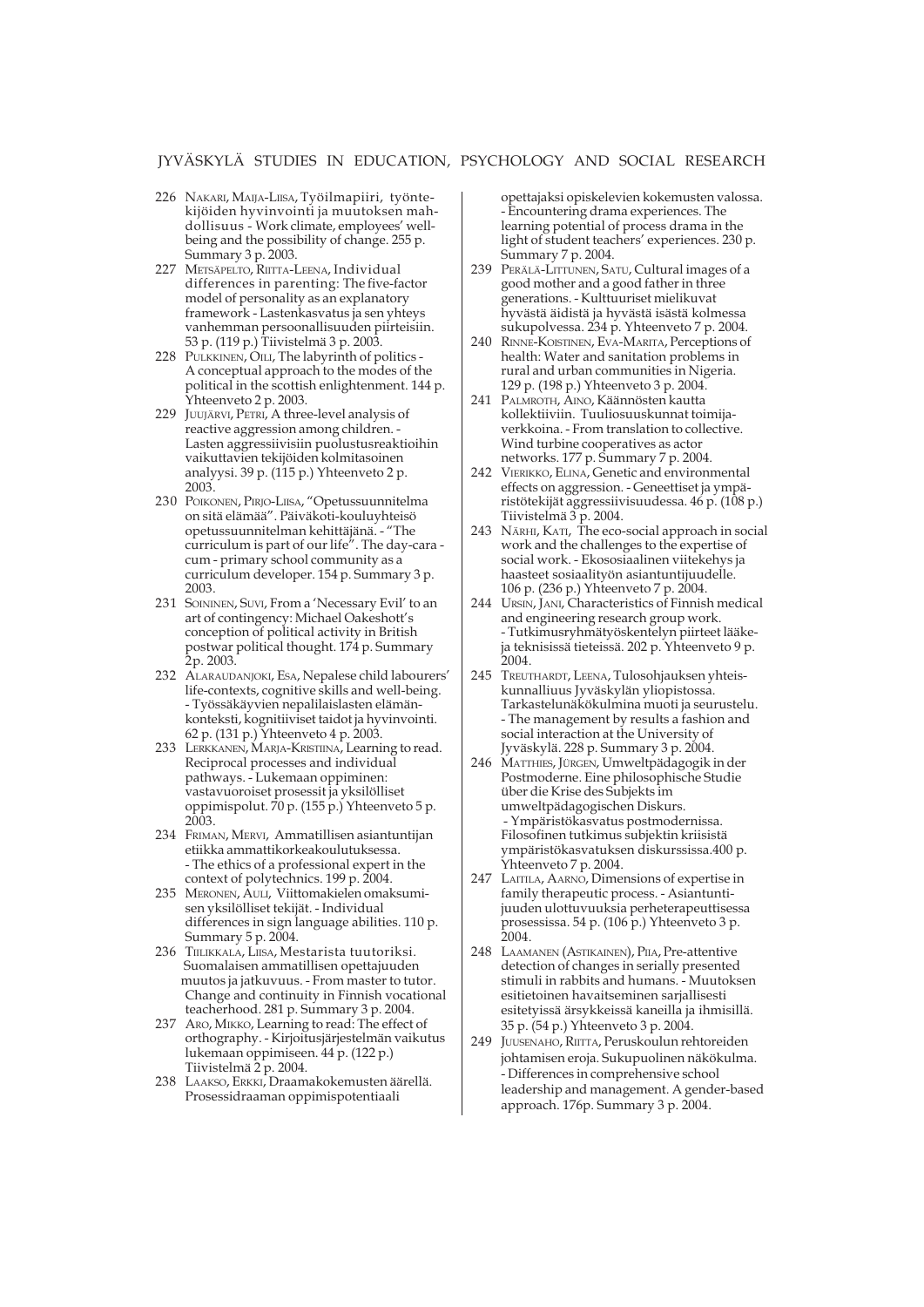- 250 VAARAKALLIO, TUULA, "Rotten to the Core". Variations of French nationalist anti-system rhetoric. – "Systeemi on mätä". Ranskalaisten nationalistien järjestelmän vastainen retoriikka. 194 p. Yhteenveto 3 p. 2004.
- 251 KUUSINEN, PATRIK, Pitkäaikainen kipu ja depressio. Yhteyttä säätelevät tekijät. – Chronic pain and depression: psychosocial determinants regulating the relationship. 139 p. Summary 8 p. 2004.
- 252 HÄNNIKÄINEN-UUTELA, ANNA-LIISA, Uudelleen juurtuneet. Yhteisökasvatus vaikeasti päihderiippuvaisten narkomaanien kuntoutuksessa. – Rooted again. Community education in the rehabilitation of substance addicts. 286 p. Summary 3 p. 2004.
- 253 PALONIEMI, SUSANNA, Ikä, kokemus ja osaaminen työelämässä. Työntekijöiden käsityksiä iän ja kokemuksen merkityksestä ammatillisessa osaamisessa ja sen kehittämisessä. - Age, experience and competence in working life. Employees' conceptions of the the meaning and experience in professional competence and its development. 184 p. Summary 5 p. 2004.
- 254 RUIZ CEREZO, MONTSE, Anger and Optimal Performance in Karate. An Application of the IZOF Model. 55 p. (130 p.) Tiivistelmä 2 p. 2004.
- 255 LADONLAHTI, TARJA, Haasteita palvelujärjestelmälle. Kehitysvammaiseksi luokiteltu henkilö psykiatrisessa sairaalassa. - Challenges for the human service system. Living in a psychiatric hospital under the label of mental retardation. 176 p. Summary 3 p. 2004.
- 256 KOVANEN PÄIVI, Oppiminen ja asiantuntijuus varhaiskasvatuksessa. Varhaisen oppimaan ohjaamisen suunnitelma erityistä tukea tarvitsevien lasten ohjauksessa. - Learning and expertice in early childhood education. A pilot work in using VARSU with children with special needs. 175 p. Summary 2 p. 2004.
- 257 VILMI, VEIKKO, Turvallinen koulu. Suomalaisten näkemyksiä koulutuspalvelujen kansallisesta ja kunnallisesta priorisoinnista. - Secure education. Finnish views on the national and municipal priorities of Finland's education services. 134 p. Summary 5 p. 2005.
- 258 ANTTILA, TIMO, Reduced working hours. Reshaping the duration, timing and tempo of work. 168 p. Tiivistelmä 2 p. 2005.
- 259 UGASTE, AINO, The child's play world at home and the mother's role in the play. 207 p. Tiivistelmä 5 p. 2005.
- 260 KURRI, KATJA, The invisible moral order: Agency, accountability and responsibility in therapy talk. 38 p. (103 p.). Tiivistelmä 1 p. 2005.
- 261 COLLIN, KAIJA, Experience and shared practice – Design engineers' learning at work.– Suunnitteluinsinöörien työssä oppiminen – kokemuksellisuutta ja jaettuja käytäntöjä. 124 p. (211 p.). Yhteenveto 6 p. 2005.
- 262 KURKI, EIJA, Näkyvä ja näkymätön. Nainen Suomen helluntailiikkeen kentällä. – Visible and invisible. Women in the Finnish pentecostal movement. 180 p. Summary 2 p. 2005.
- 263 HEIMONEN, SIRKKALIISA, Työikäisenä Alzheimerin tautiin sairastuneiden ja heidän puolisoidensa kokemukset sairauden alkuvaiheessa. – Experiences of persons with early onset Alzheimer's disease and their spouses in the early stage of the disease. 138 p. Summary 3 p. 2005.
- 264 PIIROINEN, HANNU, Epävarmuus, muutos ja ammatilliset jännitteet. Suomalainen sosiaalityö 1990-luvulla sosiaalityöntekijöiden tulkinnoissa. – Uncertainty, change and professional tensions. The Finnish social work in the 1990s in the light of social workers' representations. 207 p. Summary 2 p. 2005.
- 265 MÄKINEN, JARMO, Säätiö ja maakunta. Maakuntarahastojärjestelmän kentät ja verkostot. – Foundation and region: Fields and networks of the system of the regional funds. 235 p. Summary 3 p. 2005.
- 266 PETRELIUS, PÄIVI, Sukupuoli ja subjektius sosiaalityössä. Tulkintoja naistyöntekijöiden muistoista. – Gender and subjectivity in social work – interpreting women workers' memories. 67 p. (175 p.) 2005.
- 267 HOKKANEN, TIINA, Äitinä ja isänä eron jälkeen. Yhteishuoltajavanhemmuus arjen kokemuksena. – As a mother and a father after divoce. Joint custody parenthood as an everyday life experience. 201 p. Summary 8 p. 2005.
- 268 HANNU SIRKKILÄ, Elättäjyyttä vai erotiikkaa. Miten suomalaiset miehet legitimoivat parisuhteensa thaimaalaisen naisen kanssa? – Breadwinner or eroticism. How Finnish men legitimatize their partnerships with Thai women. 252 p. Summary 4 p. 2005.
- 269 PENTTINEN, LEENA, Gradupuhetta tutkielmaseminaarissa. – Thesis discourse in an undergraduate research seminar. 176 p. Summary 8 p. 2005.
- 270 KARVONEN, PIRKKO, Päiväkotilasten lukuleikit. Lukutaidon ja lukemistietoisuuden kehittyminen interventiotutkimuksessa– Reading Games for Children in Daycare Centers. The Development of Reading Ability and Reading Awareness in an Intervention Study . 179 p. Summary 3 p. 2005.
- 271 KOSONEN, PEKKA A., Sosiaalialan ja hoitotyön asiantuntijuuden kehitysehdot ja opiskelijavalinta. – Conditions of expertise development in nursing and and social care, and criteria for student selection. 276 p. Summary 3 p. 2005.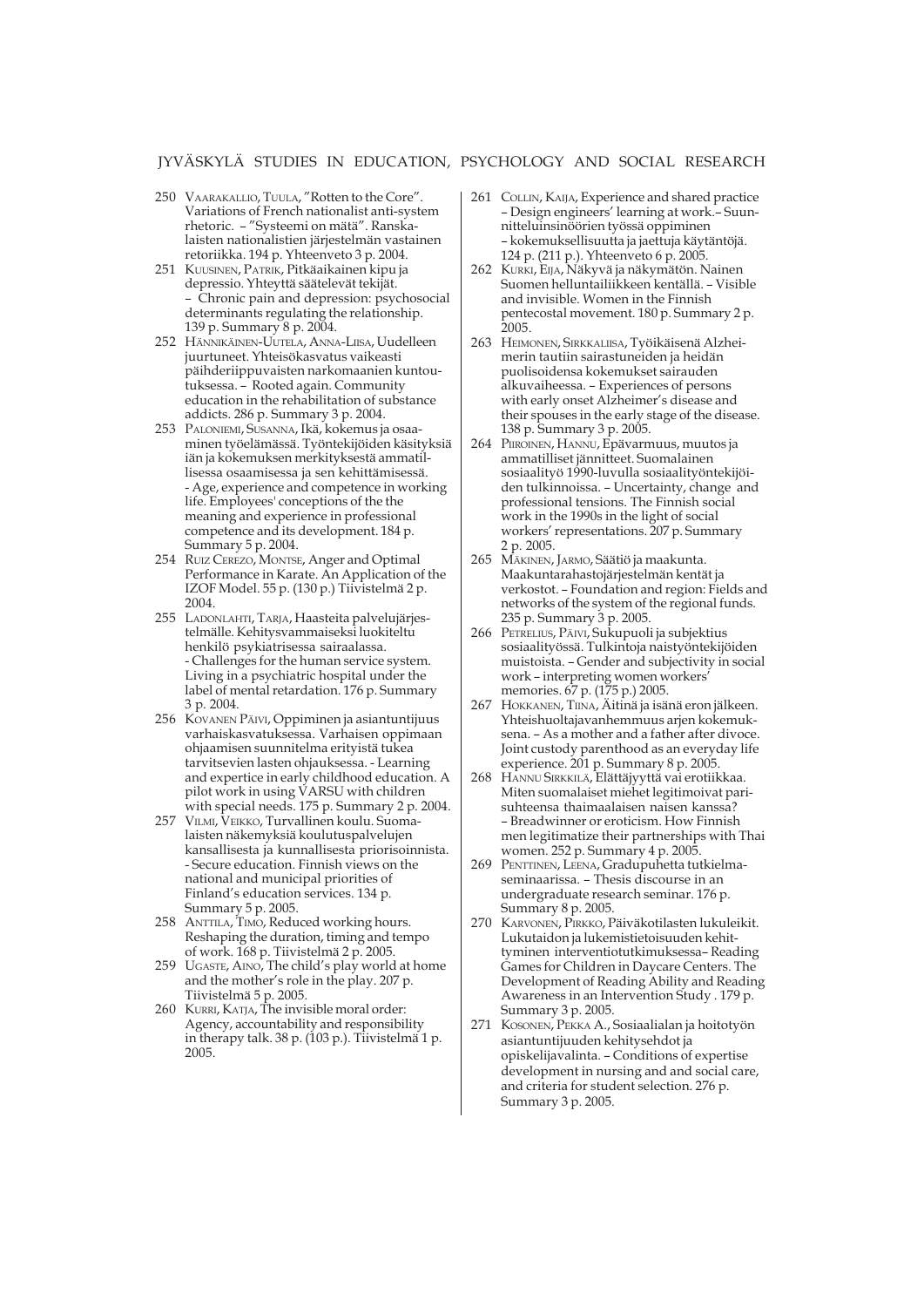- 272 NIIRANEN-LINKAMA, PÄIVI, Sosiaalisen transformaatio sosiaalialan asiantuntuntijuuden diskurssissa. – Transformation of the social in the discourse of social work expertise. 200 p. Summary 3 p. 2005.
- 273 KALLA, OUTI, Characteristics, course and outcome in first-episode psychosis. A cross-cultural comparison of Finnish and Spanish patient groups. – Ensikertalaisten psykoosipotilaiden psyykkissosiaaliset ominaisuudet, sairaudenkulku ja ennuste. Suomalaisten ja espanjalaisten potilasryhmien vertailu. 75 p. (147 p.) Tiivistelmä 4 p. 2005.
- 274 LEHTOMÄKI, ELINA, Pois oppimisyhteiskunnan marginaalista? Koulutuksen merkitys vuosina 1960–1990 opiskelleiden lapsuudestaan kuurojen ja huonokuuloisten aikuisten elämänkulussa. - Out from the margins of the learning society? The meaning of education in the life course of adults who studied during the years 1960- 1990 and were deaf or hard-of-hearing from childhood. 151 p. Summary 5 p. 2005.
- 275 KINNUNEN, MARJA-LIISA, Allostatic load in relation to psychosocial stressors and health. - Allostaattinen kuorma ja sen suhde psykososiaalisiin stressitekijöihin ja terveyteen. 59 p. (102 p.) Tiivistelmä 3 p. 2005.
- 276 UOTINEN, VIRPI, I'm as old as I feel. Subjective age in Finnish adults. - Olen sen ikäinen kuin tunnen olevani. Suomalaisten aikuisten subjektiivinen ikä. 64 p. (124 p.) Tiivistelmä 3 p. 2005.
- 277 SALOKOSKI, TARJA, Tietokonepelit ja niiden pelaaminen. - Electronic games: content and playing activity. 116 p. Summary 5 p. 2005.
- 278 HIHNALA, KAUKO, Laskutehtävien suorittamisesta käsitteiden ymmärtämiseen.Peruskoululaisen matemaattisen ajattelun kehittyminen aritmetiikasta algebraan siirryttäessä. - Transition from the performing of arithmetic tasks to the understanding of concepts. The development of pupils' mathematical thinking when shifting from arithmetic to algebra in comprehensive school. 169 p. Summary 3 p. 2005.
- 279 WALLIN, RISTO, Yhdistyneet kansakunnat organisaationa. Tutkimus käsitteellisestä muutoksesta maailmanjärjestön organisoinnin periaatteissa - From the league to UN. The move to an organizational vocabulary of international relations. 172 p. Summary 2 p. 2005.
- 280 VALLEALA, ULLA MAIJA, Yhteinen ymmärtäminen koulutuksessa ja työssä. Kontekstin merkitys ymmärtämisessä opiskelijaryhmän ja työtiimin keskusteluissa. - Shared understanding in education and work.

Context of understanding in student group and work team discussions. 236 p. Summary 7 p. 2006.

- 281 RASINEN, TUIJA, Näkökulmia vieraskieliseen perusopetukseen. Koulun kehittämishankkeesta koulun toimintakulttuuriksi. - Perspectives on content and language integrated learning. The impact of a development project on a school's activities. 204 . Summary 6 p. 2006.
- 282 VIHOLAINEN, HELENA, Suvussa esiintyvän lukemisvaikeusriskin yhteys motoriseen ja kielelliseen kehitykseen. Tallaako lapsi kielensä päälle? - Early motor and language development in children at risk for familial dyslexia. 50 p. (94 p.) Summary 2 p. 2006.
- 283 KIILI, JOHANNA, Lasten osallistumisen voimavarat. Tutkimus Ipanoiden osallistumisesta. - Resources for children's participation. 226 p. Summary 3 p. 2006.
- 284 LEPPÄMÄKI, LAURA, Tekijänoikeuden oikeuttaminen. - The justification of copyright. 125 p. Summary 2 p. 2006.
- 285 SANAKSENAHO, SANNA, Eriarvoisuus ja luottamus 2000-luvun taitteen Suomessa. Bourdieulainen näkökulma. - Inequality and trust in Finland at the turn of the 21st century: Bourdieuan approach. 150 p. Summary 3 p. 2006.
- 286 VALKONEN, LEENA, Millainen on hyvä äiti tai isä? Viides- ja kuudesluokkalaisten lasten vanhemmuuskäsitykset. - What is a good father or good mother like? Fifth and sixth graders' conceptions of parenthood. 126 p. Summary 5 p. 2006.
- 287 MARTIKAINEN, LIISA, Suomalaisten nuorten aikuisten elämään tyytyväisyyden monet kasvot. - The many faces of life satisfaction among Finnish young adult's. 141 p. Summary 3 p. 2006.
- 288 HAMARUS, PÄIVI, Koulukiusaaminen ilmiönä. Yläkoulun oppilaiden kokemuksia kiusaamisesta. - School bullying as a phenomenon. Some experiences of Finnish lower secondary school pupils. 265 p. Summary 6 p. 2006.
- 289 LEPPÄNEN, ULLA, Development of literacy in kindergarten and primary school. Tiivistelmä 2 p. 49 p. ( 145 p.) 2006.
- 290 KORVELA, PAUL-ERIK, The Machiavellian reformation. An essay in political theory. 171 p. Tiivistelmä 2 p. 2006.
- 291 METSOMÄKI, MARJO, "Suu on syömistä varten". Lasten ja aikuisten kohtaamisia ryhmäperhepäiväkodin ruokailutilanteissa. - Encounters between children and adults in group family day care dining situations. 251 p. Summary 3 p. 2006.
- 292 LATVALA, JUHA-MATTI, Digitaalisen kommunikaatiosovelluksen kehittäminen kodin ja koulun vuorovaikutuksen edistämiseksi. - Development of a digital communication system to facilitate interaction between home and school. 158 p. Summary 7 p. 2006.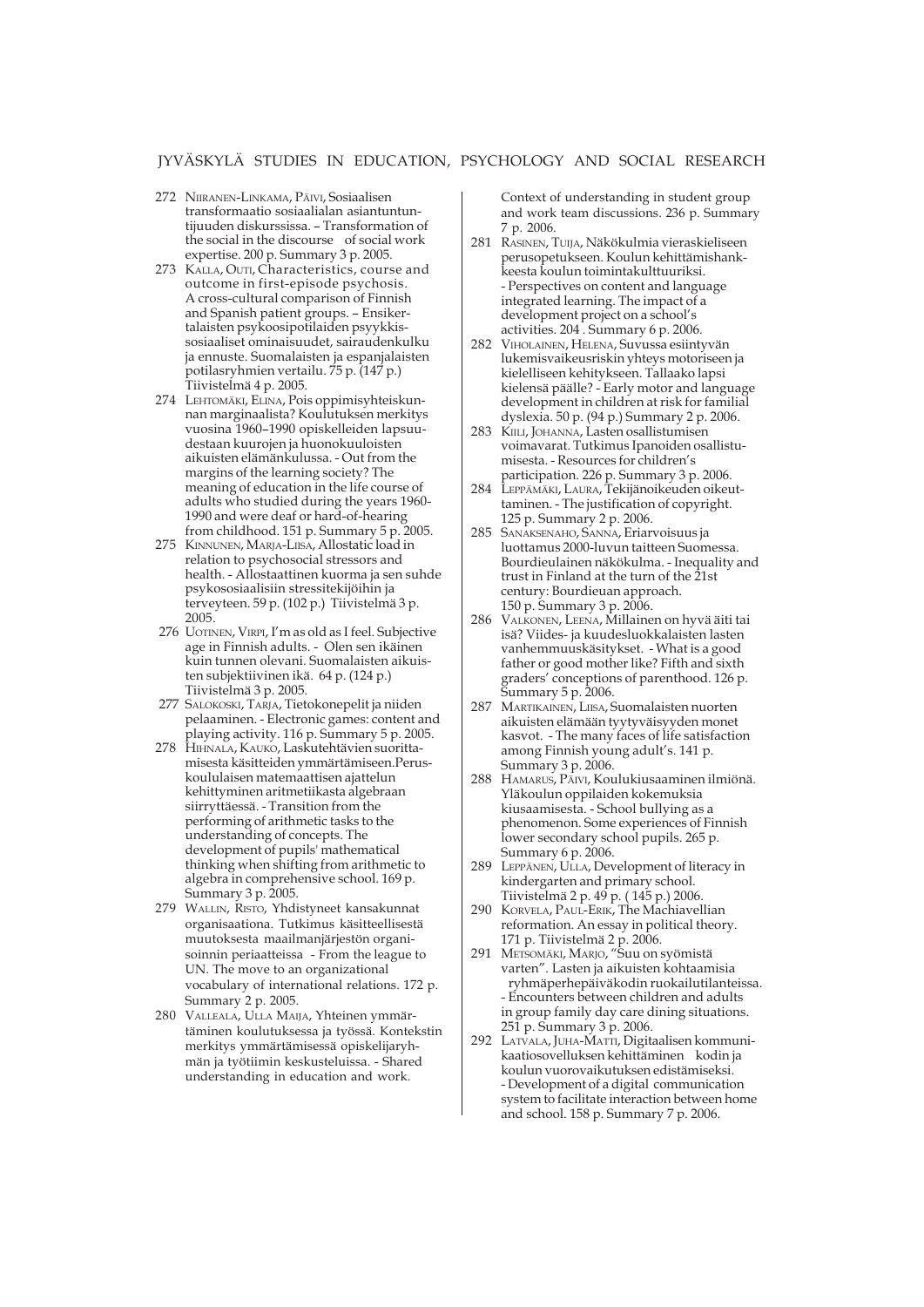- 293 PITKÄNEN, TUULI, Alcohol drinking behavior and its developmental antecedents. - Alkoholin juomiskäyttäytyminen ja sen ennusta minen. 103 p. (169 p.) Tiivistelmä 6 p. 2006.
- 294 LINNILÄ, MAIJA-LIISA, Kouluvalmiudesta koulun valmiuteen. Poikkeuksellinen koulunaloitus koulumenestyksen, viranomaislausuntojen ja perheiden kokemusten valossa. - From school readiness to readiness of school – Exceptional school starting in the light of school attainment, official report and family experience. 321 p. Summary 3 p. 2006.
- 295 LEINONEN, ANU, Vanhusneuvoston funktioita jäljittämässä. Tutkimus maaseutumaisten kuntien vanhusneuvostoista. – Tracing functions of older people's councils. A study on older people's councils in rural municipalities. 245 p. Summary 3 p. 2006.
- 296 KAUPPINEN, MARKO, Canon vs. charisma. "Maoism" as an ideological construction. - Kaanon vs. karisma. "Maoismi" ideologisena konstruktiona. 119 p. Yhteenveto 2 p. 2006.
- 297 VEHKAKOSKI, TANJA, Leimattu lapsuus? Vammaisuuden rakentuminen ammatti-ihmisten puheessa ja teksteissä. – Stigmatized childhood? Constructing disability in professional talk and texts. 83 p. (185 p.) Summary 4 p. 2006.
- 298 LEPPÄAHO, HENRY, Matemaattisen ongelman ratkaisutaidon opettaminen peruskoulussa. Ongelmanratkaisukurssin kehittäminen ja arviointi. – Teaching mathematical problem solving skill in the Finnish comprehensive school. Designing and assessment of a problem solving course. 343 p. Summary 4 p. 2007.
- 299 KUVAJA, KRISTIINA, Living the Urban Challenge. Sustainable development and social sustainability in two southern megacities. 130 p. (241 p.) Yhteenveto 4 p. 2007.
- 300 POHJOLA, PASI, Technical artefacts. An ontological investigation of technology. 150 p. Yhteenveto 3 p. 2007.
- 301 KAUKUA, JARI, Avicenna on subjectivity. A philosophical study. 161 p. Yhteenveto 3 p. 2007.
- 302 KUPILA, PÄIVI, "Minäkö asiantuntija?". Varhaiskasvatuksen asiantuntijan merkitysperspektiivin ja identiteetin rakentuminen. –"Me, an expert?" Constructing the meaning perspective and identity of an expert in the field of early childhood education. 190 p. Summary 4 p. 2007.
- 303 SILVENNOINEN, PIIA, Ikä, identiteetti ja ohjaava koulutus. Ikääntyvät pitkäaikaistyöttömät oppimisyhteiskunnan haasteena. – Age, identity and career counselling. The ageing, long-term unemployed as a challenge to learning society. 229 p. Summary 4 p. 2007.
- 304 REINIKAINEN, MARJO-RIITTA, Vammaisuuden sukupuolittuneet ja sortavat diskurssit: Yhteiskunnallis-diskursiivinen näkökulma

vammaisuuteen. – Gendered and oppressive discourses of disability: Social-discursive perspective on disability. 81 p. (148 p.) Summary 4 p. 2007.

- 305 MÄÄTTÄ, JUKKA, Asepalvelus nuorten naisten ja miesten opinto- ja työuralla. – The impact of military service on the career and study paths of young women and men. 141 p. Summary 4 p. 2007.
- 306 PYYKKÖNEN, MIIKKA, Järjestäytyvät diasporat. Etnisyys, kansalaisuus, integraatio ja hallinta maahanmuuttajien yhdistystoiminnassa. – Organizing diasporas. Ethnicity, citizenship, integration, and government in immigrant associations. 140 p. (279 p.) Summary 2 p. 2007.
- 307 RASKU, MINNA, On the border of east and west. Greek geopolitical narratives. – Idän ja lännen rajalla. Narratiiveja kreikkalaisesta geopolitiikasta. 169 p. Yhteenveto 3 p. 2007.
- 308 LAPIOLAHTI, RAIMO, Koulutuksen arviointi kunnallisen koulutuksen järjestäjän tehtävänä. Paikallisen arvioinnin toteutumisedellytysten arviointia erään kuntaorganisaation näkökulmasta. – The evaluation of schooling as a task of the communal maintainer of schooling – what are the presuppositions of the execution of evaluation in one specific communal organization. 190 p. Summary 7 p. 2007.
- 309 NATALE, KATJA, Parents' Causal Attributions Concerning Their Children's Academic Achievement . – Vanhempien lastensa koulumenestystä koskevat kausaaliattribuutiot. 54 p. (154 p.) Yhteenveto 3 p. 2007.
- 310 VAHTERA, SIRPA, Optimistit opintiellä. Opinnoissaan menestyvien nuorten hyvinvointi lukiosta jatko-opintoihin. – The well-being of optimistic, well-performing high school students from high school to university. 111 p. Summary 2 p. 2007.
- 311 KOIVISTO, PÄIVI, "Yksilöllistä huomiota arkisissa tilanteissa". Päiväkodin toimintakulttuurin kehittäminen lasten itsetuntoa vahvistavaksi. – "Individual attention in everyday situations". Developing the operational culture of a day-care centre to strengthen children's self-esteem. 202 p. Summary 4 p. 2007.
- 312 LAHIKAINEN, JOHANNA, "You look delicious" – Food, eating, and hunger in Margaret Atwood's novels. 277 p. Yhteenveto 2 p. 2007.
- 313 LINNAVUORI, HANNARIIKKA, Lasten kokemuksia vuoroasumisesta. – Children's experiences of dual residence. 202 p. Summary  $\hat{8}$  p. 2007.
- 314 PARVIAINEN, TIINA, Cortical correlates of language perception. Neuromagnetic studies in adults and children. – Kielen käsittely aivoissa. Neuromagneettisia tutkimuksia aikuisilla ja lapsilla. 128 p. (206 p.) Yhteenveto 5 p. 2007.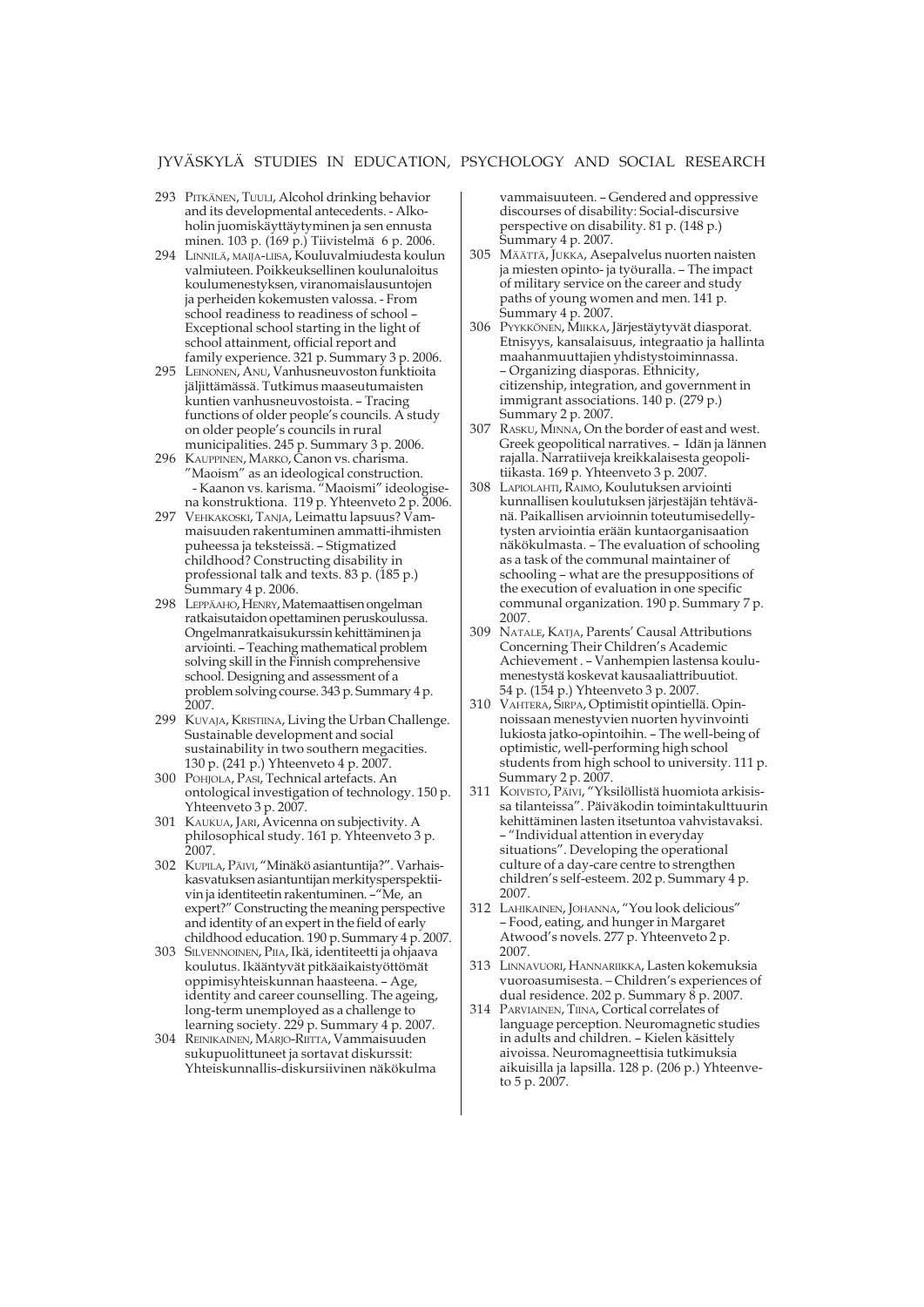- 315 KARA, HANNELE, Ermutige mich Deutsch zu sprechen. Portfolio als evaluationsform von mündlichen leistungen. – "Rohkaise minua puhumaan saksaa" – kielisalkku suullisen kielitaidon arviointivälineenä. 108 p. Yhteenveto 3 p. 2007.
- 316 MÄKELÄ, AARNE, Mitä rehtorit todella tekevät. Etnografinen tapaustutkimus johtamisesta ja rehtorin tehtävistä peruskoulussa. – What principals really do. An ethnographic case study on leadership and on principal's tasks in comprehensive school. 266 p. Summary 5 p. 2007.
- 317 PUOLAKANAHO, ANNE, Early prediction of reading – Phonological awareness and related language and cognitive skills in children with a familial risk for dyslexia. – Lukemistaitojen varhainen ennustaminen. Fonologinen tietoisuus, kielelliset ja kognitiiviset taidot lapsilla joiden suvussa esiintyy dysleksiaa. 61 p. (155 p.) Yhteenveto 3 p. 2007.
- 318 HOFFMAN, DAVID M., The career potential of migrant scholars in Finnish higher education. Emerging perspectives and dynamics. - Akateemisten siirtolaisten uramahdollisuudet suomalaisessa korkeakoulujärjestelmässä: dynamiikkaa ja uusia näkökulmia. 153 p. (282 p.) Yhteenveto 2 p. 2007.
- 319 FADJUKOFF, PÄIVI, Identity formation in adulthood. - Identiteetin muotoutuminen aikuisiässä. 71 p. (168 p.) Yhteenveto 5 p. 2007.
- 320 MÄKIKANGAS, ANNE, Personality, well-being and job resources: From negative paradigm towards positive psychology. - Persoonallisuus, hyvinvointi ja työn voimavarat: Kohti positiivista psykologiaa. 66 p. (148 p.) Yhteenveto 3 p. 2007.
- 321 JOKISAARI, MARKKU, Attainment and reflection: The role of social capital and regrets in developmental regulation. - Sosiaalisen pääoman ja toteutumattomien tavoitteiden merkitys kehityksen säätelyssä. 61 p. (102 p.) Yhteenveto 2 p. 2007.
- 322 HÄMÄLÄINEN, JARMO, Processing of sound rise time in children and adults with and without reading problems. - Äänten nousuaikojen prosessointi lapsilla ja aikuisilla, joilla on dysleksia ja lapsilla ja aikuisilla, joilla ei ole dysleksiaa. 48 p. (95 p.) Tiivistelmä 2 p. 2007.
- 323 KANERVIO, PEKKA, Crisis and renewal in one Finnish private school. - Kriisi ja uudistuminen yhdessä suomalaisessa yksityiskoulussa. 217 p. Tiivistelmä 2 p. 2007.
- 324 MÄÄTTÄ, SAMI, Achievement strategies in adolescence and young adulthood. - Nuorten ajattelu- ja toimintastrategia. 45 p. (120 p.) Tiivistelmä 3 p. 2007.
- 325 TORPPA MINNA, Pathways to reading acquisition: Effects of early skills, learning environment and familial risk for dyslexia.

 - Yksilöllisiä kehityspolkuja kohti lukemisen taitoa: Varhaisten taitojen, oppimisympäristön ja sukuriskin vaikutukset. 53 p. (135 p.) 2007.

- 326 KANKAINEN, TOMI, Yhdistykset, instituutiot ja luottamus. - Voluntary associations, institutions and trust.158 p. Summary 7 p. 2007.
- 327 PIRNES, ESA, Merkityksellinen kulttuuri ja kulttuuripolitiikka. Laaja kulttuurin käsite kulttuuripolitiikan perusteluna. - Meaningful culture and cultural policy. A broad concept of culture as a basis for cultural policy. 294 p. Summary 2 p. 2008.
- 328 NIEMI, PETTERI, Mieli, maailma ja referenssi. John McDowellin mielenfilosofian ja semantiikan kriittinen tarkastelu ja ontologinen täydennys. - Mind, world and reference: A critical examination and ontological supplement of John McDowell's philosophy of mind and semantics. 283 p. Summary 4 p. 2008.
- 329 GRANBOM-HERRANEN, LIISA, Sananlaskut kasvatuspuheessa – perinnettä, kasvatusta, indoktrinaatiota? – Proverbs in pedagogical discourse – tradition, upbringing, indoctrination? 324 p. Summary 8 p. 2008.
- 330 KYKYRI, VIRPI-LIISA, Helping clients to help themselves. A discursive perspective to process consulting practices in multi-party settings. - Autetaan asiakasta auttamaan itse itseään. Diskursiivinen näkökulma prosessikonsultoinnin käytäntöihin ryhmätilanteissa. 75 p. (153 p.) Tiivistelmä 2 p. 2008.
- 331 KIURU, NOONA, The role of adolescents' peergroups in the school context. - Nuortentoveriryhmien rooli kouluympäristössä. 77 p. (192 p.) Tiivistelmä 3 p. 2008.
- 332 PARTANEN, TERHI, Interaction and therapeutic interventions in treatment groups for intimately violent men. 46 p. (104 p) Yhteenveto 2 p. 2008.
- 333 RAITTILA, RAIJA, Retkellä. Lasten ja kaupunkiympäristön kohtaaminen. – Making a visit. Encounters between children and an urban environment. 179 p. Summary 3 p. 2008.
- 334 SUME, HELENA, Perheen pyörteinen arki. Sisäkorvaistutetta käyttävän lapsen matka kouluun. – Turbulent life of the family. Way to school of a child with cochlear implant. 208 p. Summary 6 p. 2008.
- 335 KOTIRANTA, TUIJA, Aktivoinnin paradoksit. - The paradoxes of activation. 217 p. Summary 3 p. 2008.
- 336 RUOPPILA, ISTO, HUUHTANEN, PEKKA, SEITSAMO, JORMA AND ILMARINEN, JUHANI, Age-related changes of the work ability construct and its relation to cognitive functioning in the older worker: A 16-year follow-up study. 97 p. 2008.
- 337 TIKKANEN, Pirjo, "Helpompaa ja hauskempaa kuin luulin". Matematiikka suomalaisten ja unkarilaisten perusopetuksen neljäsluokkalaisten kokemana.– "Easier and more fun that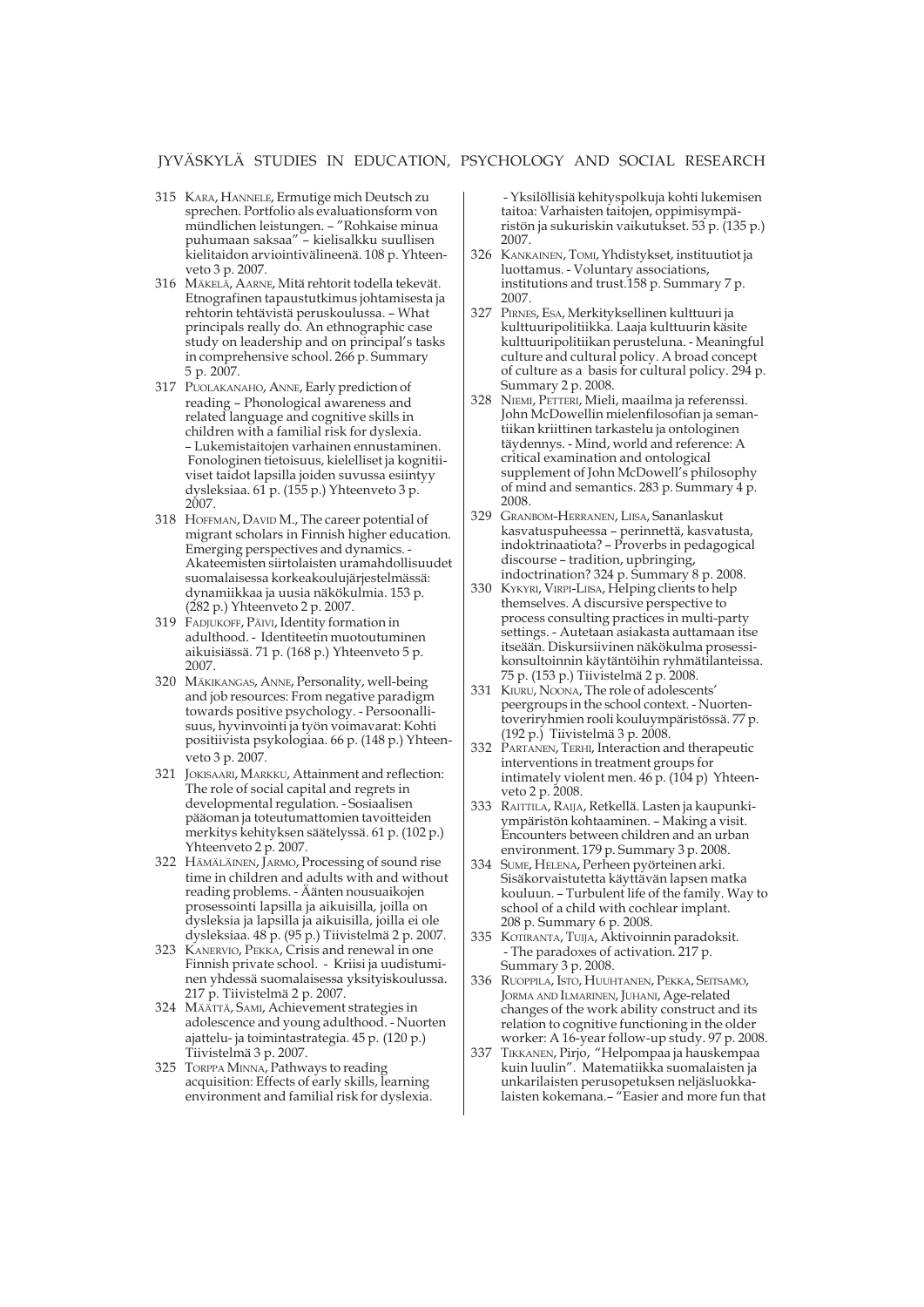I thought". Mathematics experienced by fourth-graders in Finnish and Hungarian comprehensive schools. 309 p. Summary 3 p. 2008.

- 338 KAUPPINEN, ILKKA, Tiedon *omistaminen* on valtaa – Globalisoituvan patenttijärjestelmän poliittinen moraalitalous ja globaali kapitalismi. – *Owning* knowledge is power. Political moral economy of the globalizing patent system and global capitalism. 269 p. Summary 5 p. 2008.
- 339 KUJALA, MARIA, Muukalaisena omassa maassa. Miten kasvaa vuorovaikutuskonflikteissa? – A stranger in one's own land. How to grow in interaction conflicts? 174 p. Summary 7 p. 2008.
- 340 KOPONEN, TUIRE, Calculation and Language: Diagnostic and intervention studies. - Laskutaito ja kieli: Diagnostinen ja kuntoutustutkimus. 49 p. (120 p.) Tiivistelmä 2 p. 2008.
- 341 HAUTALA, PÄIVI-MARIA, Lupa tulla näkyväksi. Kuvataideterapeuttinen toiminta kouluissa. - Permission to be seen. Art therapeutic activities in schools. 202 p. 2008.
- 342 SIPARI, SALLA, Kuntouttava arki lapsen tueksi. Kasvatuksen ja kuntoutuksen yhteistoiminnan rakentuminen asiantuntijoiden keskusteluissa. - Habilitative everyday life to support the child. Construction of the collaboration of education and rehabilitation in experts discussions. 177 p. Summary 4 p. 2008.
- 343 LEHTONEN, PÄIVI HANNELE, Voimauttava video. Asiakaslähtöisyyden, myönteisyyden ja videokuvan muodostama työorientaatio perhetyön menetelmänä. - Empowering video. A work orientation formed by client-focus, positivity and video image as a method for family work. 257 p. Summary 3 p. 2008.
- 344 RUOHOMÄKI, JYRKI, "Could Do Better" Academic Interventions in Northern Ireland Unionism. - "Could Do Better" Akateemiset interventiot Pohjois-Irlannin unionismiin. 238 p. Tiivistelmä 2 p. 2008.
- 345 SALMI, PAULA, Nimeäminen ja lukemisvaikeus. Kehityksen ja kuntoutuksen näkökulma. - Naming and dyslexia: Developmental and training perspectives. 169 p. Summary 2 p. 2008.
- 346 RANTANEN, JOHANNA, Work-family interface and psychological well-being: A personality and longitudinal perspective. - Työn ja perheen vuorovaikutuksen yhteys psyykkiseen hyvinvointiin sekä persoonallisuuteen pitkittäistutkimuksen näkökulmasta 86 p. (146 p.) Yhteenveto 6 p. 2008.
- 347 PIIPPO, JUKKA, Trust, Autonomy and Safety at Integrated Network- and Family-oriented mode for co-operation. A Qualitative Study. 70 p. (100 p.) Yhteenveto 2 p. 2008.
- 348 HÄTINEN, MARJA, Treating job burnout in employee rehabilitation: Changes in symptoms, antecedents, and consequences. -

Työuupumuksen hoito työikäisten kuntoutuksessa: muutokset työuupumuksen oireissa, ennakoijissa ja seurauksissa. 85 p. (152 p.) Tiivistelmä 4 p. 2008.

- 349 PRICE, GAVIN, Numerical magnitude representation in developmental dyscalculia: Behavioural and brain imaging studies. 139 p. 2008.
- 350 RAUTIAINEN, MATTI, Keiden koulu? Aineenopettajaksi opiskelevien käsityksiä koulukulttuurin yhteisöllisyydestä. - Who does school belong to? Subject teacher students' conceptions of community in school culture. 180 p. Summary 4 p. 2008.
- 351 UOTINEN, SANNA, Vanhempien ja lasten toimijuuteen konduktiivisessa kasvatuksessa. - Into the agency of a parent and a child in conductive education. 192 p. Summary 3 p. 2008.
- 352 AHONEN, HELENA, Rehtoreiden kertoma johtajuus ja johtajaidentiteetti. - Leadership and leader identity as narrated by headmasters. 193 p. 2008.
- 353 MOISIO, OLLI-PEKKA, Essays on radical educational philosophy. 151 p. Tiivistelmä 3 p. 2009.
- 354 LINDQVIST, RAIJA, Parisuhdeväkivallan kohtaaminen maaseudun sosiaalityössä. - Encountering partner violence with rural social work. 256 p. 2009.
- 355 TAMMELIN, MIA, Working time and family time. Experiences of the work and family interface among dual-earning couples in Finland. - Työaika ja perheen aika: kokemuksia työn ja perheen yhteensovittamisesta Suomessa. 159 p. Tiivistelmä 3 p. 2009.
- 356 RINNE, PÄIVI, Matkalla muutokseen. Sosiaalialan projektitoiminnan perustelut, tavoitteet ja toimintatavat Sosiaaliturva-lehden kirjoituksissa 1990-luvulla. - On the way to the change. 221 p. Summary 2 p. 2009.
- 357 VALTONEN, RIITTA, Kehityksen ja oppimisen ongelmien varhainen tunnistaminen Lenearvioinnin avulla. Kehityksen ongelmien päällekkäisyys ja jatkuvuus 4–6-vuotiailla sekä ongelmien yhteys koulusuoriutumiseen. - Lene-assessment and early identification of developmental and learning problems. Cooccurrence and continuity of developmental problems from age 4 to age 6 and relation to school performance. 73 p. (107 p.) Summary 2 p. 2009.
- 358 SUHONEN,KATRI, Mitä hiljainen tieto on hengellisessä työssä? Kokemuksellinen näkökulma hiljaisen tiedon ilmenemiseen, siirrettävyyteen ja siirrettävyyden merkitykseen ikääntyneiden diakoniatyöntekijöiden ja pappien työssä. - What is tacit knowledge in spiritual work? An experiential approach to the manifestation, significance and distribution of tacit knowledge in the work of aged church deacons and ministers. 181 p. Summary 6 p. 2009.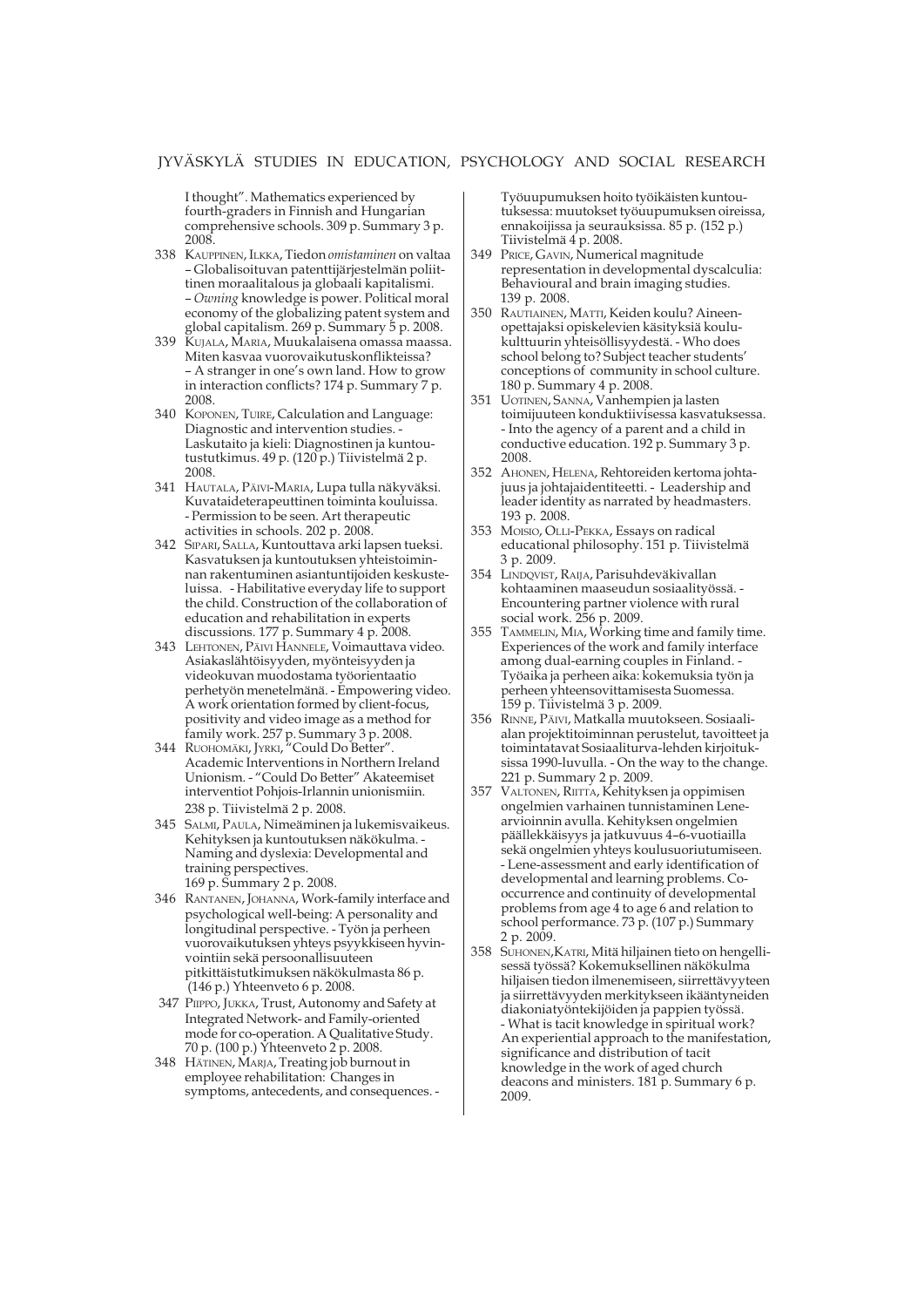- 359 JUMPPANEN, AAPO, United with the United States – George Bush's foreign policy towards Europe 1989–1993. 177 p. Yhteenveto 3 p. 2009.
- 360 HUEMER, SINI, Training reading skills. Towards fluency. - Lukemistaitojen harjoittaminen. Tavoitteena sujuvuus. 85 p. (188 p.) Yhteenveto 3 p. 2009.
- 361 ESKELINEN, TEPPO, Putting global poverty in context. A philosophical essay on power, justice and economy. 221 p. Yhtenveto 1 p. 2009.
- 362 TAIPALE, SAKARI, Transformative technologies, spatial changes: Essays on mobile phones and the internet. 97 p. (184 p.) Yhteenveto 3 p. 2009.
- 363 KORKALAINEN, PAULA, Riittämättömyyden tunteesta osaamisen oivallukseen. Ammatillisen asiantuntijuuden kehittäminen varhaiserityiskasvatuksen toimintaympäristöissä. - From a feeling of insuffiency to a new sense of expertise. Developing professional knowledge and skills in the operational environments for special needs childhood education and care. 303 p. Summary 4 p. 2009.
- 364 SEPPÄLÄ-PÄNKÄLÄINEN, TARJA, Oppijoiden moninaisuuden kohtaaminen suomalaisessa lähikoulussa. Etnografia kouluyhteisön aikuisten yhdessä oppimisen haasteista ja mahdollisuuksista. - Confronting the Diversity of Learners in a Finnish Neighbourhood School. An Ethnographic Study of the Challenges and Opportunities of Adults Learning Together in a School community. 256 p. Summary 4 p. 2009.
- 365 SEVÓN, EIJA, Maternal Responsibility and Changing Relationality at the Beginning of Motherhood. - Äidin vastuu ja muuttuvat perhesuhteet äitiyden alussa. 117 p. (200 p.) Yhteenveto 5 p. 2009.
- 366 HUTTUNEN-SCOTT, TIINA, Auditory duration discrimination in children with reading disorder, attention deficit or both. - Kuulonvarainen keston erottelu lapsilla, joilla on lukemisvaikeus, tarkkaavaisuuden ongelma tai molemmat . 68 p. (112 p.) Tiivistelmä 3 p. 2009.
- 367 NEUVONEN-RAUHALA, MARJA-LIISA, Työelämälähtöisyyden määrittäminen ja käyttäminen ammattikorkeakoulun jatkotutkintokokeilussa. - Defining and applying workinglife orientation in the polytechnic postgraduate experiment. 163 p. Summary 7 p. 2009.
- 368 NYMAN, TARJA, Nuoren vieraan kielen opettajan pedagogisen ajattelun ja ammatillisen asiantuntijuuden kehittyminen. - The development of pedagogical thinking and professional expertise of newly qualified language teachers. 121 p. (201 p.) Summary 4 p. 2009.
- 369 PUUTIO, RISTO, Hidden agendas. Situational tasks, discursive strategies and institutional practices in process consultation. 83 p. (147 p.) .<br>Tiivistelmä 2 p. 2009.
- 370 TOIVANEN, JUHANA, Animal consciousness. Peter Olivi on cognitive functions of the sensitive soul. 369 p. Yhteenveto 4 p. 2009.
- 371 NOKIA, MIRIAM, The role of the hippocampal theta activity in classical eyeblink conditioning in rabbits. - Hippokampuksen theta-aktiivisuuden rooli klassisessa silmäniskuehdollistamisessa kaneilla. 41 p. (80 p.) Yhteenveto 2 p. 2009.
- 372 LÄHTEENMÄKI, VILI, Essays on early modern conceptions of consciousness: Descartes, Cudworth, and Locke. 160 p. 2009.
- 373 BJÖRK, KAJ, What explains development. Development strategy for low human development index countries. 212 p. Yhteenveto 1 p. 2009.
- 374 PUUPPONEN, ANTTI, Maaseutuyrittäjyys, verkostot ja paikallisuus. Tapaustutkimus pienimuotoisen elintarviketuotannon kestävyydestä Keski-Suomessa. - Rural entrepreneurship, networks and locality. A case study of the sustainability of small-scale food production in Central Finland. 100 p. (191 p.) Summary 3 p. 2009.
- 375 HALTTUNEN, LEENA, Päivähoitotyö ja johtajuus hajautetussa organisaatiossa. - Day care work and leadership in a distributed organization. 181 p. Summary 4 p. 2009.
- 376 KAIDESOJA, TUUKKA, Studies on ontological and methodological foundations of critical realism in the social sciences. 65 p. (187 p.) Yhteenveto 9 p. 2009.
- 377 SIPPOLA, MARKKU, A low road to investment and labour management? The labour process at Nordic subsidiaries in the Baltic States. 272 p. Tiivistelmä 2 p. 2009.
- 378 SANTALA, OLLI-PEKKA, Expertise in using the Rorschach comprehensive system in personality assessment. 150 p. Tiivistelmä 1 p. 2009.
- 379 HARJUNEN, HANNELE, Women and fat: Approaches to the social study of fatness. - Naiset ja lihavuus: näkökulmia lihavuuden yhteiskuntatieteelliseen tutkimukseen 87 p. (419 p. ) Tiivistelmä 4 p. 2009.
- 380 KETTUNEN, LIISA, Kyllä vai ei. Peruskoulun sukupuolikasvatuksen oppimateriaalin kehittämistyö ja arviointi. - Yes or no? The development and evaluation of teaching material for sex education in the Finnish comprehensive school. 266 p. Summary 3 p. 2010.
- 381 FROM, KRISTINE, "Että sais olla lapsena toisten lasten joukossa". Substantiivinen teoria erityistä tukea tarvitsevan lapsen toiminnallisesta osallistumisesta toimintaympäristöissään. - To be a child just as the others in the peer group. A substantive theory of activity-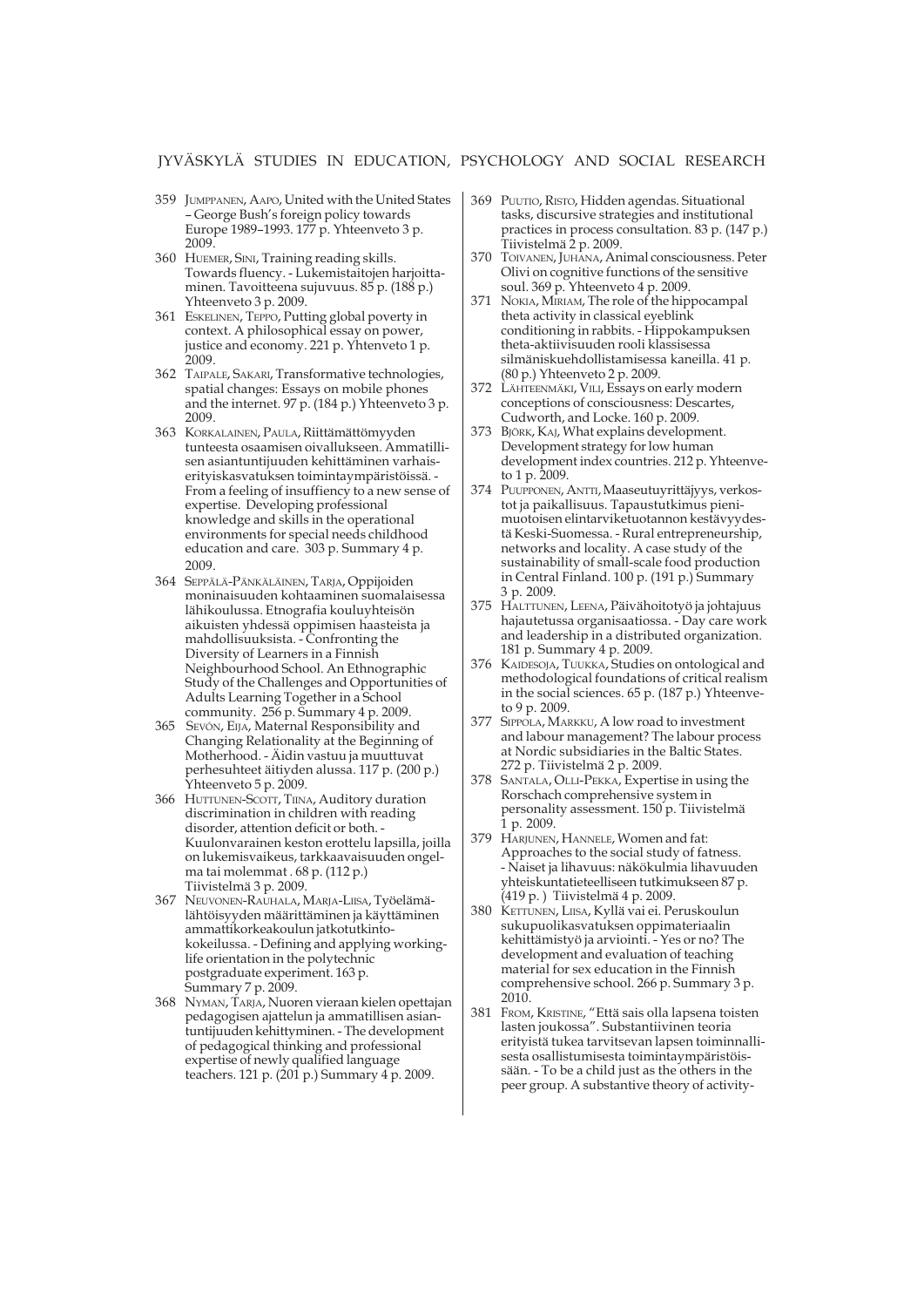based participation of the child with special educational needs. 174 p. Summary 4 p. 2010.

- 382 MYKKÄNEN, JOHANNA, Isäksi tulon tarinat, tunteet ja toimijuus. - Becoming a father – types of narrative, emotions and agency. 166 p. Summary 5 p. 2010.
- 383 RAASUMAA, VESA, Perusopetuksen rehtori opettajien osaamisen johtajana. - Knowledge management functions of a principal in basic education. 349 p. Summary 5 p. 2010.
- 384 SIISIÄINEN, LAURI, Foucault´s voices: Toward the political genealogy of the auditory-sonorous. - Foucault´n äänet. Kohti auditoris-sonoorista poliittista genealogiaa. 207 p. Tiivistelmä 2 p. 2010.
- 385 PULLI, TUULA, Totta ja unta. Draama puhe- ja kehitysvammaisten ihmisten yhteisöllisenä kuntoutuksena ja kokemuksena. - The Real and the Illusory. Drama as a means of community-based rehabilitation and experience for persons with severe learning and speech disabilities. 281 p. Summary 7 p. 2010.
- 386 SIISKONEN, TIINA, Kielelliset erityisvaikeudet ja lukemaan oppiminen. - Specific language impairments and learning to read. 205 p. Summary 3 p. 2010.
- 387 LYYRA, PESSI, Higher-order theories of consciousness: An appraisal and application. - Korkeamman kertaluvun tietoisuusteoriat: arvio ja käyttöehdotus. 163 p. Yhteenveto 5 p. 2010.
- 388 KARJALAINEN, MERJA, Ammattilaisten käsityksiä mentoroinnista työpaikalla. - Professionals' conceptions of mentoring at work. 175 p. Summary 7 p. 2010.
- 389 GEMECHU, DEREJE TEREFE, The implementation of a multilingual education policy in Ethiopia: The case of Afaan Oromoo in primary schools of Oromia Regional State. 266 p. 2010.
- 390 KOIVULA, MERJA, Lasten yhteisöllisyys ja yhteisöllinen oppiminen päiväkodissa. - Children's sense of community and collaborative learning in a day care centre. 189 p. Summary 3 p. 2010.
- 391 NIEMI, MINNA, Moraalijärjestystä tuottamassa. Tutkimus poliisityöstä lasten parissa. - Producing moral order. A Study on police work with children. 190 p. Summary 3 p. 2010.
- 392 ALEMAYEHU TEKLEMARIAM HAYE, Effects of intervention on psychosocial functioning of hearing and hard of hearing children in selected primary schools of Addis Ababa, Ethiopia. 195 p. Executive summary 4 p. 2010.
- 393 KASKIHARJU, EIJA, Koteja ja kodinomaisuutta. Tutkimus vanhenemisen paikoista valtiopäiväpuheissa 1950 - 2005. - Homes and homelikeness. A study on places for ageing in parliamentary speeches from 1950 to 2005. 244 p. Summary 5 p. 2010.
- 394 MAHLAKAARTO, SALME, Subjektiksi työssä Identiteettiä rakentamassa voimaantumisen kehitysohjelmassa. - Becoming a subject at work - Constructing identity within a program of empowerment. 95 p. (198 p.) Yhteenveto 1 p. 2010.
- 395 TAPIO, TARJA, "Meilä on kaikila samanlaiset tarinat". Tarinankerrontatutkimus tornionlaaksolaisuudesta vanhimpien aapualaisten arjessa ja tulevaisuudessa. - "We all have the same stories". A storytelling case study of Torne Valley -ness in the everyday life and future of elderly Aapua residents. 261 p. Summary 6 p. 2010.
- 396 RAUTIAINEN, EIJA-LIISA, Co-construction and collaboration in couple therapy for depression. - Yhteistoiminnallisuus masennuksen pariterapiassa. 56 p. (122 p.) Yhteenveto 3 p. 2010.
- 397 AALTONEN, TERHI, "Taiteilija ei vanhene". Haastattelututkimus kuvataiteilijoiden ikääntymiskokemuksista taidemaailmassa. - "An artist doesn´t get old". An interviewbased study of painters' experiences of ageing in the world. 216 p. Summary 5 p. 2010.
- 398 SAVOLAINEN, KAISA, Education as a means to world peace: The case of the 1974 UNESCO recommendation. - Kasvatus maailmanrauhan välineenä: Tapaustutkimus UNESCON 1974 hyväksymästä suosituksesta. 262 p. Yhteenveto 12 p. 2010.
- 399 HEMMINKI, ARJA, Kertomuksia avioerosta ja parisuhteen päättymisestä. Suomalainen eropuhe pohjalaisten kirjoituksissa ja naistenlehdissä. - Narratives on divorce and ending of a relationship. 158 p. Summary 2 p. 2010.
- 400 SAINE, NINA, On the rocky road of reading: Effects of computer-assisted intervention for at-risk children. - Lukemaan oppimisen kivisellä tiellä – Verkkopohjaisen Ekapeli ohjelman kuntouttavat vaikutukset riskilasten lukemaan oppimisessa. 95 p. (208 p.) Yhteenveto 5 p. 2010.
- 401 VILJARANTA, JAANA, The development and role of task motivation and task values during different phases of the school career. - Oppiainekohtaisen koulumotivaation kehitys ja rooli koulutaipaleen eri vaiheissa. 53 p. ( 115 p.) Yhteenveto 1 p. 2010.
- 402 OINAS, TOMI, Sukupuolten välinen kotityönjako kahden ansaitsijan perheissä. - Domestic division of labour in dual-earner households. 188 p. 2010.
- 403 MAMMON, REET, Kolmen etnisen ryhmän kotoutumisprosessi Suomessa. - The integration process of three ethnic groups in Finland. 142 p. Summary 5 p. 2010.
- 404 KETONEN, RITVA, Dysleksiariski oppimisen haasteena. Fonologisen tietoisuuden interventio ja lukemaan oppiminen. - Risk for dyslexia as a challenge of learning. Phonological intervention and learning to read. 139 p. Summary 3 p. 2010.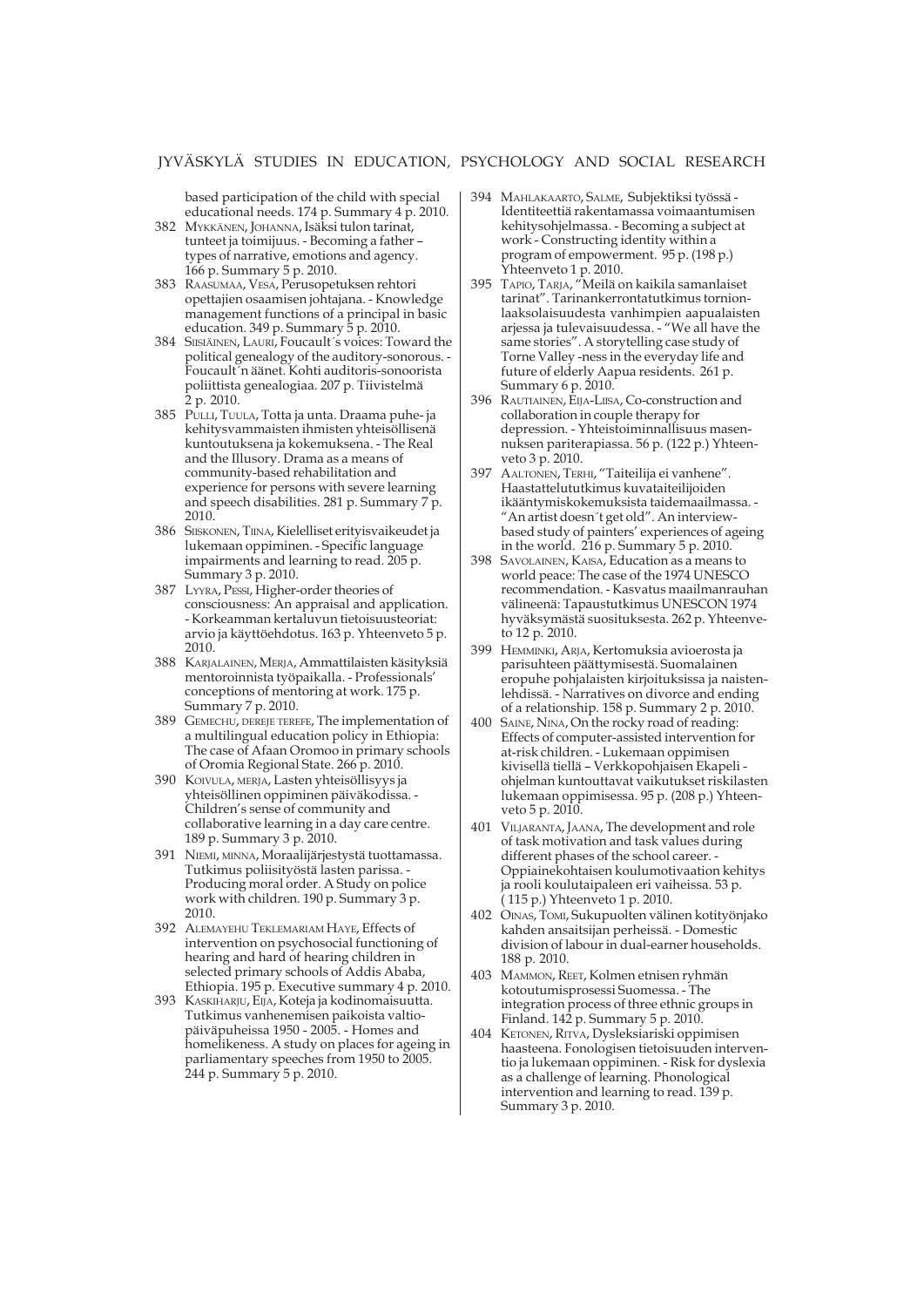- 405 LAHTERO, TAPIO, Yhtenäiskoulun johtamiskulttuuri. Symbolis-tulkinnallinen näkökulma. - Leadership culture in unified comprehensive school, symbolic-interpretative approach. 238 p. Summary 2 p. 2011.
- 406 NOTKO, MARIANNE, Väkivalta,vallankäyttö ja vahingoittuminen naisten perhesuhteissa. - Violence, power using and being hurt in women's family relations. 254 p. Summary 5 p. 2011.
- 407 PULKKINEN, SEPPO, Valmentajataustan merkitys rehtorin työssä. - The significance of coaching background in principal´s work. 211 p. Summary 7 p. 2011.
- 408 SÖDOR, UUVE, Community resilience and wellbeing in northwest Russian forestry settlements. 195 p. Summary 2 p. 2011.
- 409 HYVÖNEN, KATRIINA, Personal work goals put into context: Associations with work environment and occupational well-being. - Henkilökohtaisten työtavoitteiden puitteet: yhteydet työoloihin ja työhyvinvointiin 82 p. (133 p.) Yhteenveto 3 p. 2011.
- 410 RUOHOTIE-LYHTY, MARIA, Opettajuuden alkutaival. Vastavalmistuneen vieraan kielen opettajan toimijuus ja ammatillinen kehittyminen. - First steps on the path of teacherhood. Newly qualified foreign language teachers' agency and professional development. 98 p. (190 p.) Summary 2 p. 2011.
- 411 HALONEN, KATRI, Kulttuurituottajat taiteen ja talouden risteyskohdassa. - Cultural intermediaries at the junction between art and business. 101 p. (175 p.) Summary 6 p. 2011.
- 412 MIKOLA, MARJATTA, Pedagogista rajankäyntiä koulussa. Inkluusioreitit ja yhdessä oppimisen edellytykset. - Defining pedagogical boundaries at school – the routes to inclusion and conditions for collaborative learning. 304 p. Summary 8 p. 2011.
- 413 SOANJÄRVI, KATARIINA, Mitä on ammatillinen nuorisotyö? Nuorisotyön villiä kenttää kesyttämässä. - What is professional youth work? Taming of wild youth work sector. 152 p. Summary 3 p. 2011.
- 414 LEHTO-SALO, PIRKKO, Koulukotisijoitus nuoren toinen mahdollisuus? Mielenterveyden häiriöiden, oppimisvaikeuksien ja perheongelmien kirjo kehittämishaasteena. - The placement on a reform school – The second change for an adolescent? Psychiatric disorders, learning disabilities and problems in the family as a challenge of treatment. 74 p. (125 p.) 2011.
- 415 MÄGI, KATRIN, Achievement goals, achievement behaviours, and skill development in the school and home context: Their antecedents and correlates. 54 p. (134 p.) Yhteenveto 3 p. 2011.
- 416 HEINONEN, VEIKKO U.J., Suomalaisen turvallisuuspolitiikan tila. Suomalaisen 2000-luvun alun turvallisuuspoliittisen debatin käsiteanalyyttinen tarkastelu. - The state of Finnish security policy. A conceptual analysis of the Finnish debate on security policy in the early 2000s. 266 p. Yhteenveto  $1\overline{p}$ . 2011.
- 417 PURO, ERIKA, Peruskoulun erityisopetuksen laatu oppilaiden, huoltajien, koulunkäyntiavustajien, opettajien ja rehtorien arvioimana. - The quality of special education in Finnish comprehensive schools from the viewpoint of pupils, parents, educational assistants, teachers and principals. 165 p. Summary 2 p. 2011.
- 418 PIETIKÄINEN, MAIJA, Laulu ja amor mundi. Tutkimus laulusta eräänä maailmasta huolehtimisen perusaktiviteettina. - Singing and amor mundi. 193 p. Summary 2 p. 2011.
- 419 SALO, SIRPA, Parisuhdeongelmat ja lasten psyykkinen hyvinvointi: kaksi tutkimusnäkökulmaa. - Couples conflicts and children's mental wellbeing: two research approaches. 156 p. Summary 2 p. 2011.
- 420 HANNONEN, RIITTA, Verbal and academic skills in children with type 1 diabetes. - Tyypin 1 diabetesta sairastavien lasten kielelliset ja oppimiseen liittyvät perustaidot. 49 p. (79 p.) Yhteenveto 3 p. 2011.
- 421 SELIN, JANI, Hallinnan näkökulmia huumeriippuvuuden hoitoon Suomessa vuosina 1965- 2005. - Governmental perspectives on the treatment of drug addiction in Finland between 1965 and 2005. 55 p. (118 p.) Summary 2 p. 2011.
- 422 NIKKOLA, TIINA, Oppimisen esteet ja mahdollisuudet ryhmässä. Syyllisyyden kehittyminen syntipukki-ilmiöksi opiskeluryhmässä ohjaajan tulkitsemana. - Learning in a group: obstacles and opportunities. A supervisor's interpretation of how guilt becomes scapegoating in a study group. 244 p. Summary 6 p. 2011.
- 423 LASSENIUS, YVONNE, Utvecklingen av vårdlärarnas kulturkompetens. En kvalitativ studie som fokuserar på lärarna i mångkulturella lärandemiljöer i Finland. - The development of nurse teachers´ cultural competence. A qualitative study focusing on teachers in multicultural learning environments in Finland. 74 p. (101 p.) Summary 2 p. 2011.
- 424 YLÖNEN, MARJA, Saastumisen kontrollin ideologia. Vesien saastumisen ja vesirikosten kontrolli Suomessa vuosina 1960–2000. - Ideology of pollution control. Social control of water pollution and pollution crimes in Finland from the 1960s until the year 2000. 232 p. Summary 2 p. 2011.
- 425 PYLKKÄ, OUTI, Duuri- ja mollisointuja musiikkialan kentällä. Organisaatiomuutoksen heijastuksia ammattikorkeakoulun musiikinopettajien työhön. - Ideology of pollution control. Major and minor